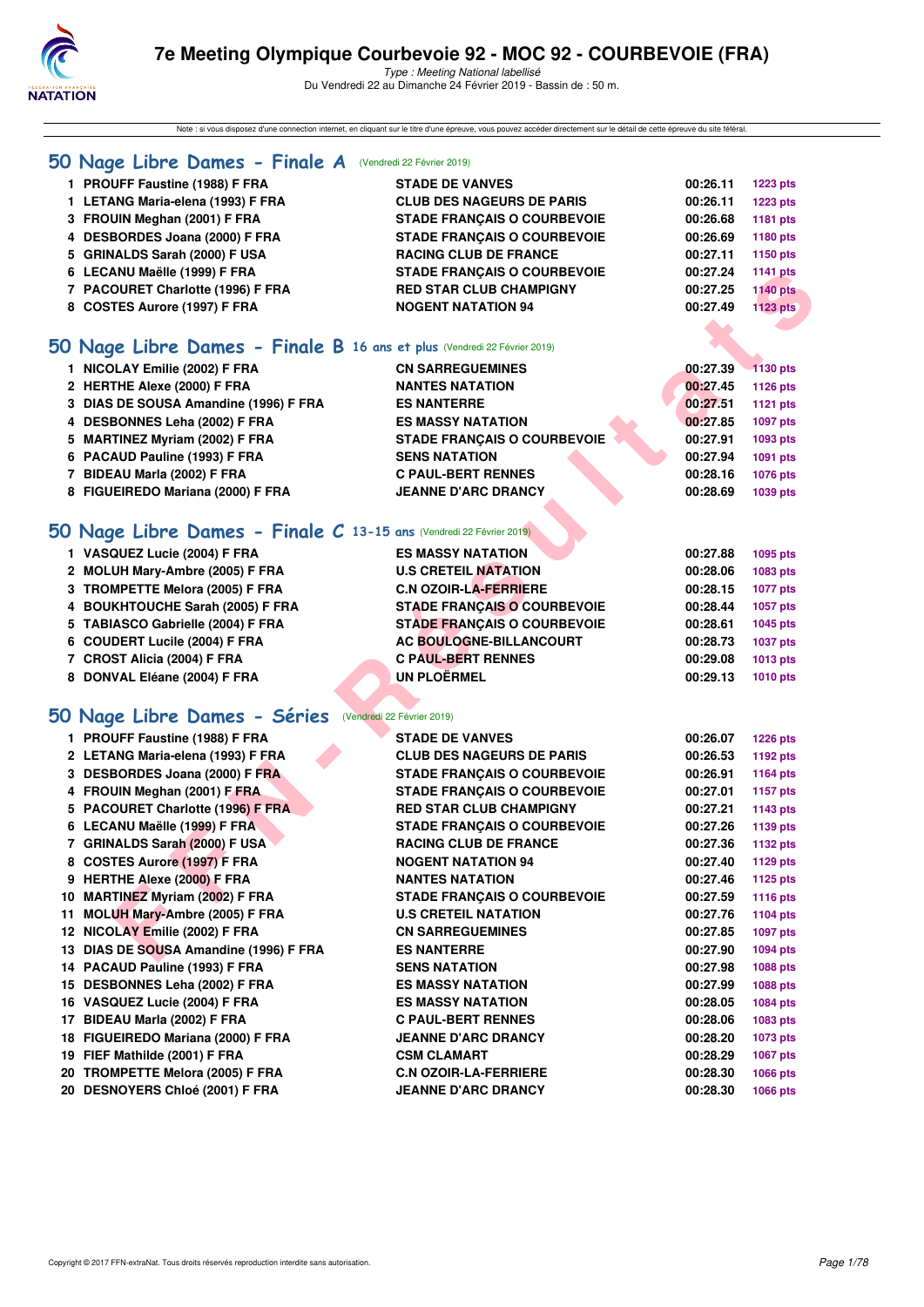

|     | 50 Nage Libre Dames - Séries (suite)        |                                      |                      |                 |
|-----|---------------------------------------------|--------------------------------------|----------------------|-----------------|
|     | 22 SAIDJ Feryel (2002) F FRA                | <b>STADE FRANÇAIS O COURBEVOIE</b>   | 00:28.40             | <b>1059 pts</b> |
|     | 23 TAYSSE Léa (2002) F FRA                  | <b>CN MELUN VAL DE SEINE</b>         | 00:28.45             | 1056 pts        |
|     | 24 TABIASCO Gabrielle (2004) F FRA          | <b>STADE FRANCAIS O COURBEVOIE</b>   | 00:28.51             | 1052 pts        |
|     | 25 DGAIMESH Yasmine (2003) F LBA            | <b>STADE FRANÇAIS O COURBEVOIE</b>   | 00:28.53             | <b>1050 pts</b> |
|     | 26 ADJIMAN Shana (2005) F FRA               | <b>SO ROSNY</b>                      | 00:28.55             | <b>1049 pts</b> |
|     | 27 RAOUST Anna (2001) F FRA                 | <b>NEPTUNE CLUB DE FRANCE</b>        | 00:28.61             | 1045 pts        |
|     | 28 BOTAS Salomé (2000) F FRA                | <b>RED STAR CLUB CHAMPIGNY</b>       | 00:28.62             | <b>1044 pts</b> |
|     | 29 DEL'HOMME Laurine (1997) F FRA           | <b>ES MASSY NATATION</b>             | 00:28.64             | <b>1043 pts</b> |
|     | 30 BOUKHTOUCHE Sarah (2005) F FRA           | <b>STADE FRANÇAIS O COURBEVOIE</b>   | 00:28.75             | <b>1035 pts</b> |
|     | 31 BERGER Paoline (2002) F FRA              | <b>CN ST-MICHEL-SUR-ORGE</b>         | 00:28.78             | <b>1033 pts</b> |
|     | 32 OUARTI Ilyana (2003) F FRA               | <b>JEANNE D'ARC DRANCY</b>           | 00:28.79             | 1033 pts        |
|     | 33 DALLE Aliénor (2002) F FRA               | <b>S.M MONTROUGE</b>                 | 00:28.80             | <b>1032 pts</b> |
|     | 34 THIERRY Victoire (2003) F FRA            | <b>CN MELUN VAL DE SEINE</b>         | 00:28.84             | <b>1029 pts</b> |
|     | 35 CROST Alicia (2004) F FRA                | <b>C PAUL-BERT RENNES</b>            | 00:28.85             | 1029 pts        |
|     | 36 DESBORDES Mila (2003) F FRA              | <b>STADE FRANÇAIS O COURBEVOIE</b>   | 00:28.87             | <b>1027 pts</b> |
|     | 37 PEREZ LE TOUX Marie (2003) F FRA         | <b>CLUB DES NAGEURS DE PARIS</b>     | 00:28.88             | <b>1027 pts</b> |
|     | 38 LEGENDRE Aubane (2002) F FRA             | <b>CNM DIEPPE</b>                    | 00:28.92             | 1024 pts        |
|     | 38 COUDERT Lucile (2004) F FRA              | <b>AC BOULOGNE-BILLANCOURT</b>       | 00:28.92             | 1024 pts        |
|     | 40 DONVAL Eléane (2004) F FRA               | UN PLOËRMEL                          | 00:29.00             | <b>1018 pts</b> |
|     | 41 SALEM Lindsey (2003) F FRA               | <b>JEANNE D'ARC DRANCY</b>           | 00:29.02             | <b>1017 pts</b> |
|     | 42 BRIVERT Kate-Lye (2004) F FRA            | <b>ES MASSY NATATION</b>             | 00:29.07             | <b>1014 pts</b> |
|     | 42 PIAULET Cassandre (2000) F FRA           | <b>RACING CLUB DE FRANCE</b>         | 00:29.07             | <b>1014 pts</b> |
|     | 44 BLONDEL Marylou (2000) F FRA             | <b>EN CAEN</b>                       | 00:29.11             | 1011 pts        |
|     | 45 DUMAS Salome (2002) F FRA                | <b>MOUETTES DE PARIS</b>             | 00:29.15             | <b>1008 pts</b> |
|     | 46 FRADIER Camille (2001) F FRA             | <b>AQUATIC CLUB BOURGES</b>          | 00:29.18             | 1006 pts        |
|     | 47 LOUWAGIE Pauline (2003) F FRA            | TREMBLAY AC                          | 00:29.23             |                 |
|     | 47 SALGUES LAUVERJON Louise (2005) F FRA    | <b>CLUB DES NAGEURS DE PARIS</b>     | 00:29.23             | 1003 pts        |
|     |                                             | <b>C PAUL-BERT RENNES</b>            | 00:29.24             | 1003 pts        |
|     | 49 JULIAN Eulalie (2005) F FRA              | <b>CLUB DES NAGEURS DE PARIS</b>     |                      | 1002 pts        |
|     | 49 LAZIER Oceane (2003) F FRA               | <b>NEPTUNE CLUB DE FRANCE</b>        | 00:29.24<br>00:29.25 | 1002 pts        |
|     | 51 BOUDISSA Naïla (2001) F FRA              | <b>UN PLOËRMEL</b>                   |                      | 1002 pts        |
|     | 52 HEUZE Fanette (2003) F FRA               |                                      | 00:29.31             | 998 pts         |
|     | 53 PHAM Thuyanna (2005) F FRA               | <b>STADE FRANÇAIS O COURBEVOIE</b>   | 00:29.33             | 996 pts         |
|     | 54 ZAID KERMORGANT Lise (2003) F FRA        | <b>CLUB DES NAGEURS DE PARIS</b>     | 00:29.37             | 994 pts         |
|     | 55 PAGO Elodie (2003) F FRA                 | <b>SN VERSAILLES</b>                 | 00:29.40             | 992 pts         |
|     | 55 TOULET Cécile (2004) F FRA               | <b>SR COLMAR</b>                     | 00:29.40             | 992 pts         |
|     | 57 MENEGHETTI Marie (1998) F FRA            | <b>EN CAEN</b>                       | 00:29.45             | <b>988 pts</b>  |
|     | 58 PARISI Mathilde (1999) F FRA             | <b>NEPTUNE CLUB DE FRANCE</b>        | 00:29.51             | 984 pts         |
|     | 59 MARTIN Amandine (2003) F FRA             | <b>CHARTRES METROPOLE NAT</b>        | 00:29.64             | 976 pts         |
|     | 60 BEN FRIHA Ambre (2001) F FRA             | <b>NEPTUNE CLUB DE FRANCE</b>        | 00:29.70             | 972 pts         |
|     | 61 PEYSSONNEL Emma (2005) F FRA             | <b>SO ROSNY</b>                      | 00:29.84             | 963 pts         |
|     | 61 TABIASCO Alexandra (2006) F FRA          | <b>STADE FRANÇAIS O COURBEVOIE</b>   | 00:29.84             | 963 pts         |
|     | 61 BLONDEL Blandine (2002) F FRA            | <b>CNM DIEPPE</b>                    | 00:29.84             | 963 pts         |
|     | 64 FOURMY Maëlys (2003) F FRA               | ES MASSY NATATION                    | 00:29.89             | 959 pts         |
|     | 65 ALLIGIER-PLANTEC Clementine (2004) F FRA | <b>C PAUL-BERT RENNES</b>            | 00:29.94             | 956 pts         |
|     | 66 MOUSSOUNI Syrine (2002) F FRA            | <b>AC BOBIGNY</b>                    | 00:29.95             | 955 pts         |
|     | 66 CIMKAUSKAS Shana (2004) F FRA            | <b>STADE FRANÇAIS O COURBEVOIE</b>   | 00:29.95             | 955 pts         |
|     | 68 BRUNET Estelle (2001) F FRA              | <b>VGA ST-MAUR</b>                   | 00:29.99             | 953 pts         |
|     | 69 MOHRI COTTI Tara (2001) F FRA            | <b>MOUETTES DE PARIS</b>             | 00:30.00             | 952 pts         |
|     | 69 BEAU Celia (2002) F FRA                  | <b>CN EPINETTES PARIS</b>            | 00:30.00             | 952 pts         |
| 71. | DERRADJI Oriane (2005) F FRA                | <b>SN VERSAILLES</b>                 | 00:30.01             | 951 pts         |
|     | 72 SINEAU Emilie (2001) F FRA               | <b>CERGY PONTOISE NATATION</b>       | 00:30.02             | 951 pts         |
|     | 73 GERARD Flavie (2003) F FRA               | <b>SR COLMAR</b>                     | 00:30.06             | 948 pts         |
|     | 74 AMROUS Serine (2006) F FRA               | <b>STADE FRANÇAIS O COURBEVOIE</b>   | 00:30.16             | 942 pts         |
|     | 75 EKBAL MOHAMED Sarah (2002) F FRA         | <b>ASSO NATATION DE SARTROUVILLE</b> | 00:30.17             | 941 pts         |
|     |                                             |                                      |                      |                 |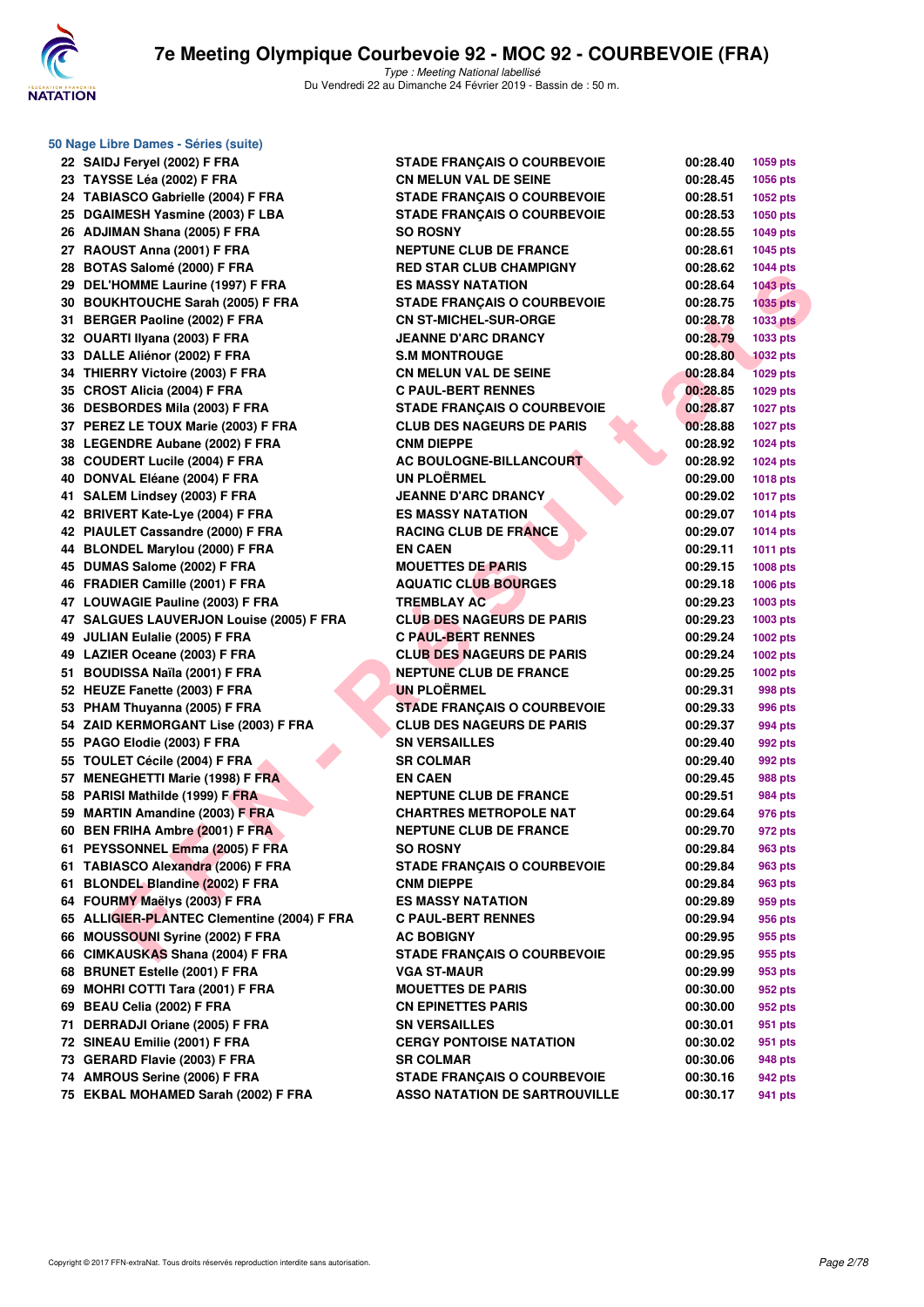

| 50 Nage Libre Dames - Séries (suite)        |                                    |                      |                |
|---------------------------------------------|------------------------------------|----------------------|----------------|
| 76 MILLE Romane (2003) F FRA                | AC BOULOGNE-BILLANCOURT            | 00:30.18             | 940 pts        |
| 76 DJEMAOUI Lahna (2004) F FRA              | <b>CA ORSAY</b>                    | 00:30.18             | 940 pts        |
| 78 HEUZE Lison (2003) F FRA                 | <b>UN PLOËRMEL</b>                 | 00:30.25             | 936 pts        |
| 79 BILLON-PIERRON Lisa (2000) F FRA         | <b>RACING CLUB DE FRANCE</b>       | 00:30.33             | 931 pts        |
| 80 PACAUD Océane (2002) F FRA               | <b>SENS NATATION</b>               | 00:30.36             | 929 pts        |
| 81 KRIER Caroline (2002) F FRA              | <b>CN EPINETTES PARIS</b>          | 00:30.40             | 926 pts        |
| 82 FOURMY Marina (2003) F FRA               | <b>ES MASSY NATATION</b>           | 00:30.41             | 926 pts        |
| 83 LOWRY Maia (2003) F USA                  | <b>CLUB DES NAGEURS DE PARIS</b>   | 00:30.43             | <b>924 pts</b> |
| 84 MALIVET Anaëlle (2004) F FRA             | <b>NANTES NATATION</b>             | 00:30.48             | <b>921 pts</b> |
| 84 LARGILLIER Iliana (2001) F FRA           | <b>CN MELUN VAL DE SEINE</b>       | 00:30.48             | <b>921 pts</b> |
| 86 ABELA Cassandre (2005) F FRA             | <b>NEPTUNE CLUB DE FRANCE</b>      | 00:30.62             | <b>912 pts</b> |
| 87 DARTY Laura (2002) F FRA                 | <b>STADE FRANÇAIS O COURBEVOIE</b> | 00:30.66             | 910 pts        |
| 88 SCHEIDWEILER Elise (2003) F FRA          | <b>SR COLMAR</b>                   | 00:30.71             | <b>906 pts</b> |
| 89 CHAMPION Flavie (2001) F FRA             | <b>EN CAEN</b>                     | 00:30.73             | 905 pts        |
| 90 THOMAS Orlane (2003) F FRA               | <b>CSM CLAMART</b>                 | 00:30.96             | 891 pts        |
| 91 JUIN Lisa (2005) F FRA                   | <b>VGA ST-MAUR</b>                 | 00:30.99             | 889 pts        |
| 92 CHICOYNEAU DE LAVALETTE Léa (2003) F FRA | <b>UN PLOËRMEL</b>                 | 00:31.07             | 884 pts        |
| 92 JANIN Mathilda (2005) F FRA              | STADE FRANÇAIS O COURBEVOIE        | 00:31.07             | 884 pts        |
| 94 DUCREUX Constance (2003) F FRA           | <b>NEPTUNE CLUB DE FRANCE</b>      |                      |                |
| 95 PASQUIER Agathe (2002) F FRA             | <b>CSM CLAMART</b>                 | 00:31.18<br>00:31.19 | 877 pts        |
|                                             |                                    |                      | 876 pts        |
| 96 MARIE Manon (2002) F FRA                 | <b>EN CAEN</b>                     | 00:31.24             | 873 pts        |
| 97 EL KATEB Meryem (2004) F FRA             | <b>AC BOULOGNE-BILLANCOURT</b>     | 00:31.30             | 869 pts        |
| 98 PARNASSE Manelle (2005) F FRA            | <b>CSM GENNEVILLIERS</b>           | 00:31.34             | 867 pts        |
| 99 MELONI Mathilda (2005) F FRA             | <b>CERGY PONTOISE NATATION</b>     | 00:31.37             | 865 pts        |
| 100 LFAREH Jihane (2005) F FRA              | <b>AC BOBIGNY</b>                  | 00:31.45             | 860 pts        |
| 101 SOURDEAU-LACHOT Axelle (2005) F FRA     | <b>S.M MONTROUGE</b>               | 00:31.47             | 859 pts        |
| 102 BUISSON Clara (2000) F FRA              | <b>SN FRANCONVILLE</b>             | 00:31.51             | 856 pts        |
| 103 GUEMMOUD Ines (2002) F FRA              | <b>CLUB DES NAGEURS DE PARIS</b>   | 00:31.57             | 853 pts        |
| 104 OLLITRAUT Morgane (2003) F FRA          | <b>COM BAGNEUX NATATION</b>        | 00:31.65             | 848 pts        |
| 105 BOUKHARI Sarah (2006) F FRA             | <b>STADE FRANÇAIS O COURBEVOIE</b> | 00:31.71             | 844 pts        |
| 106 ROUSSEL Juliette (2002) F FRA           | <b>AC BOBIGNY</b>                  | 00:31.73             | 843 pts        |
| 107 TRABER Fanny (2005) F FRA               | <b>SR COLMAR</b>                   | 00:31.76             | 841 pts        |
| 108 AUBIN Lucile (2002) F FRA               | <b>CN SÉZANNE</b>                  | 00:31.77             | 840 pts        |
| 109 WOZNIAK Rima (2002) F FRA               | <b>CN MELUN VAL DE SEINE</b>       | 00:31.84             | 836 pts        |
| 110 BIRONNEAU Clarisse (1999) F FRA         | <b>USO BEZONS</b>                  | 00:31.90             | 832 pts        |
| 111 BEN FRIHA Lina (2004) F FRA             | <b>NEPTUNE CLUB DE FRANCE</b>      | 00:32.08             | 821 pts        |
| 112 CUSSY Eva (2002) F FRA                  | <b>CN MELUN VAL DE SEINE</b>       | 00:32.11             | 820 pts        |
| 113 HAMAMEL Yasmine (2005) F FRA            | <b>SCM CHÂTILLON NATATION</b>      | 00:32.26             | 810 pts        |
| 114 MEHRI Nour-Serine (2003) F ALG          | <b>AC BOULOGNE-BILLANCOURT</b>     | 00:32.43             | <b>800 pts</b> |
| 115 BOUZOM Maylis (2005) F FRA              | <b>USO BEZONS</b>                  | 00:32.49             | 797 pts        |
| 116 DE SYON Corinne (2003) F FRA            | <b>CN EPINETTES PARIS</b>          | 00:33.18             | 756 pts        |
| 117 LOUBEYRE-MOLINARI Nine (2005) F FRA     | <b>AC BOULOGNE-BILLANCOURT</b>     | 00:33.31             | 749 pts        |
| 118 SULTAN Laura (2005) F FRA               | <b>STADE FRANÇAIS O COURBEVOIE</b> | 00:33.82             | <b>719 pts</b> |
| 119 ROUXEL Louann (2004) F FRA              | <b>UN PLOËRMEL</b>                 | 00:33.96             | 711 pts        |
| 120 JOFFROY Amandine (2000) F FRA           | <b>CN SÉZANNE</b>                  | 00:33.98             | 710 pts        |
| 121 DURAND Ariane (2003) F FRA              | <b>STADE FRANÇAIS O COURBEVOIE</b> | 00:36.04             | 599 pts        |
| --- COTE Elena (2004) F FRA                 | <b>NEPTUNE CLUB DE FRANCE</b>      | <b>DNS</b>           |                |
| --- CHADEBAUD Mathilde (2002) F FRA         | <b>STADE FRANÇAIS O COURBEVOIE</b> | <b>DSQ</b>           |                |
| --- FLEURY Carla (2001) F FRA               | <b>SN FRANCONVILLE</b>             | <b>DSQ</b>           |                |
|                                             |                                    |                      |                |

# **[100 Nage Libre Dames - Finale A](http://www.ffnatation.fr/webffn/resultats.php?idact=nat&go=epr&idcpt=57703&idepr=2)** (Samedi 23 Février 2019)

| <b>BONNET Charlotte (1995) F FRA</b> | <b>OLYMPIC NICE NATATION</b>       |  |                                                                 | 00:53.75 1336 pts NEW RE |  |
|--------------------------------------|------------------------------------|--|-----------------------------------------------------------------|--------------------------|--|
| 2 DESBORDES Joana (2000) F FRA       | <b>STADE FRANCAIS O COURBEVOIE</b> |  | 50 m : 26.02 (26.02) 100 m : 53.75 (27.73)<br>00:56.25 1243 pts |                          |  |
|                                      |                                    |  | 50 m : 27.55 (27.55) 100 m : 56.25 (28.70)                      |                          |  |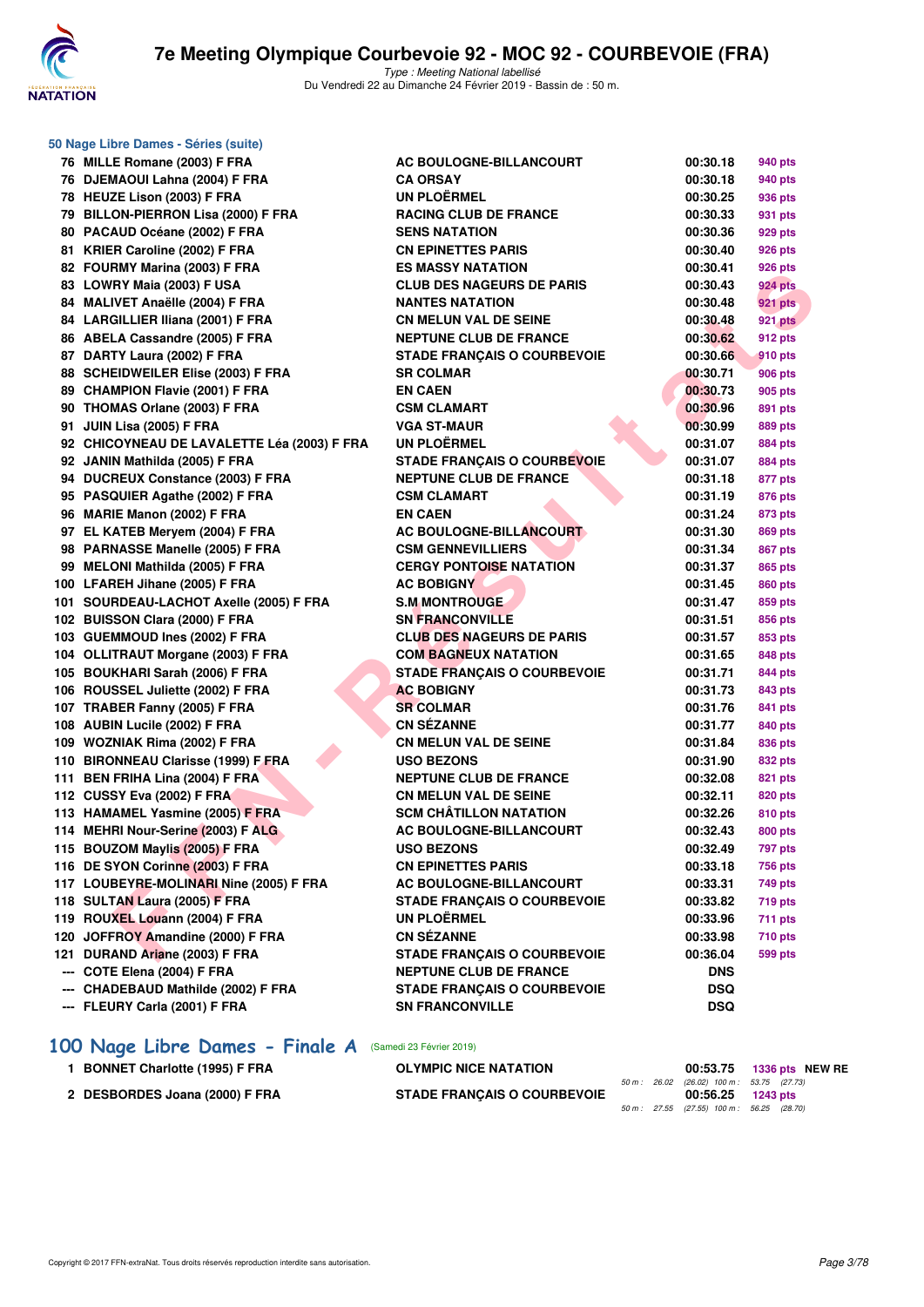

Type : Meeting National labellisé Du Vendredi 22 au Dimanche 24 Février 2019 - Bassin de : 50 m.

| 100 Nage Libre Dames - Finale A (suite) |                                    |             |                |                              |               |
|-----------------------------------------|------------------------------------|-------------|----------------|------------------------------|---------------|
| 3 PROUFF Faustine (1988) F FRA          | <b>STADE DE VANVES</b>             |             |                | 00:57.03                     | 1214 $pts$    |
|                                         |                                    |             | 50 m: 27.30    | (27.30) 100 m : 57.03 (29.73 |               |
| 4 DEL'HOMME Laurine (1997) F FRA        | <b>ES MASSY NATATION</b>           |             |                | 00:58.68                     | 1155 pts      |
|                                         |                                    |             | 50 m: 28.38    | $(28.38)$ 100 m :            | 58.68 (30.30  |
| 5 PACOURET Charlotte (1996) F FRA       | <b>RED STAR CLUB CHAMPIGNY</b>     |             |                | 00:59.32                     | 1133 $pts$    |
|                                         |                                    |             | 50 m: 28.38    | $(28.38)$ 100 m :            | 59.32 (30.94  |
| 6 LECANU Maëlle (1999) F FRA            | <b>STADE FRANCAIS O COURBEVOIE</b> |             |                | 00:59.33                     | 1132 $pts$    |
|                                         |                                    |             | $50 m$ : 28.55 | $(28.55)$ 100 m :            | 59.33 (30.78) |
| 7 LETANG Maria-elena (1993) F FRA       | <b>CLUB DES NAGEURS DE PARIS</b>   |             |                | 00:59.45                     | 1128 $pts$    |
|                                         |                                    | 50 m: 28.39 |                | $(28.39)$ 100 m :            | 59.45 (31.06  |
| 8 COSTES Aurore (1997) F FRA            | <b>NOGENT NATATION 94</b>          |             |                | 00:59.80                     | $1116$ pts    |
|                                         |                                    |             | 50 m: 29.07    | $(29.07)$ 100 m :            | 59.80 (30.73  |

### **[100 Nage Libre Dames - Finale B](http://www.ffnatation.fr/webffn/resultats.php?idact=nat&go=epr&idcpt=57703&idepr=2) 16 ans et plus** (Samedi 23 Février 2019)

| $\mu$ LETARG Managetria (1993) F FRA                                   | CLOB DES NAGEONS DE FANIS          |              |              | UU.JJ.4J                                        | 1140 PM                          |              |  |
|------------------------------------------------------------------------|------------------------------------|--------------|--------------|-------------------------------------------------|----------------------------------|--------------|--|
| 8 COSTES Aurore (1997) F FRA                                           | <b>NOGENT NATATION 94</b>          |              | 50 m : 28.39 | $(28.39)$ 100 m :<br>00:59.80                   | 59.45 (31.06)<br>1116 $pts$      |              |  |
|                                                                        |                                    | 50 m : 29.07 |              | $(29.07)$ 100 m :                               | 59.80 (30.73)                    |              |  |
|                                                                        |                                    |              |              |                                                 |                                  |              |  |
| 00 Nage Libre Dames - Finale B 16 ans et plus (Samedi 23 Février 2019) |                                    |              |              |                                                 |                                  |              |  |
| 1 HERTHE Alexe (2000) F FRA                                            | <b>NANTES NATATION</b>             |              |              | 00:59.71                                        | $1119$ pts                       |              |  |
| 2 GAMER Rose-alexia (1999) F FRA                                       | <b>ES VITRY</b>                    | 50 m: 29.27  |              | $(29.27)$ 100 m :<br>00:59.89                   | 59.71 (30.44)<br>1113 $pts$      |              |  |
|                                                                        |                                    | 50 m: 29.14  |              | $(29.14)$ 100 m :                               | 59.89 (30.75)                    |              |  |
| 3 HOUAL Solene (2002) F FRA                                            | <b>ES MASSY NATATION</b>           |              |              | 01:00.32                                        | 1098 pts                         |              |  |
| 4 BARBOUCH Inès (2001) F TUN                                           | <b>ES VITRY</b>                    | 50 m: 29.40  |              | $(29.40)$ 100 m : 1:00.32 $(30.92)$<br>01:00.59 | 1089 pts                         |              |  |
|                                                                        |                                    | 50 m: 29.54  |              | (29.54) 100 m: 1:00.59 (31.05)                  |                                  |              |  |
| 5 DIAS DE SOUSA Amandine (1996) F FRA                                  | <b>ES NANTERRE</b>                 |              |              | 01:00.63                                        | <b>1087 pts</b>                  |              |  |
| 6 MARTINEZ Myriam (2002) F FRA                                         | <b>STADE FRANÇAIS O COURBEVOIE</b> |              | 50 m : 29.13 | $(29.13)$ 100 m : 1:00.63 $(31.50)$<br>01:00.77 | 1082 pts                         |              |  |
|                                                                        |                                    | 50 m: 29.00  |              | (29.00) 100 m: 1:00.77 (31.77)                  |                                  |              |  |
| 7 PACAUD Pauline (1993) F FRA                                          | <b>SENS NATATION</b>               |              |              | 01:00.97                                        | <b>1076 pts</b>                  |              |  |
|                                                                        |                                    | 50 m: 29.30  |              | (29.30) 100 m : 1:00.97 (31.67)                 |                                  |              |  |
| 8 BOISRENOULT Emilie (2002) F FRA                                      | <b>U.S CRETEIL NATATION</b>        |              | 50 m : 29.78 | 01:01.92<br>(29.78) 100 m: 1:01.92 (32.14)      | 1043 pts                         |              |  |
|                                                                        |                                    |              |              |                                                 |                                  |              |  |
| 00 Nage Libre Dames - Finale C 13-15 ans (Samedi 23 Février 2019)      |                                    |              |              |                                                 |                                  |              |  |
| 1 VASQUEZ Lucie (2004) F FRA                                           | <b>ES MASSY NATATION</b>           |              |              | 00:59.31                                        | 1133 pts                         |              |  |
|                                                                        |                                    | 50 m: 28.83  |              | $(28.83)$ 100 m :                               | 59.31 (30.48)                    |              |  |
| 2 MOLUH Mary-Ambre (2005) F FRA                                        | <b>U.S CRETEIL NATATION</b>        |              |              | 01:00.52                                        | <b>1091 pts</b>                  |              |  |
| 3 TROMPETTE Melora (2005) F FRA                                        | <b>C.N OZOIR-LA-FERRIERE</b>       | 50 m : 29.09 |              | $(29.09)$ 100 m : 1:00.52 $(31.43)$<br>01:01.35 | 1063 pts                         |              |  |
|                                                                        |                                    | 50 m : 29.84 |              | $(29.84)$ 100 m : 1:01.35 $(31.51)$             |                                  |              |  |
| 4 BONDOUY Noah (2004) F FRA                                            | <b>ES MASSY NATATION</b>           |              |              | 01:01.99                                        | 1041 pts                         |              |  |
|                                                                        |                                    | 50 m : 29.90 |              | (29.90) 100 m: 1:01.99 (32.09)                  |                                  |              |  |
| 5 SIMOENS Lucille (2005) F FRA                                         | <b>ES MASSY NATATION</b>           | 50 m: 30.22  |              | 01:02.23<br>(30.22) 100 m: 1:02.23 (32.01)      | 1033 pts                         |              |  |
| 6 BOUKHTOUCHE Sarah (2005) F FRA                                       | <b>STADE FRANÇAIS O COURBEVOIE</b> |              |              | 01:02.58                                        | 1021 pts                         |              |  |
|                                                                        |                                    | 50 m: 30.94  |              | $(30.94)$ 100 m : 1:02.58 $(31.64)$             |                                  |              |  |
| 7 TABIASCO Gabrielle (2004) F FRA                                      | <b>STADE FRANÇAIS O COURBEVOIE</b> |              |              | 01:03.34                                        | 996 pts                          |              |  |
| 8 GUILBAUD Charlotte (2004) F FRA                                      | <b>CA ORSAY</b>                    | 50 m : 30.38 |              | $(30.38)$ 100 m : 1:03.34 $(32.96)$<br>01:04.36 | 963 pts                          |              |  |
|                                                                        |                                    | 50 m: 31.28  |              | $(31.28)$ 100 m : 1:04.36 $(33.08)$             |                                  |              |  |
|                                                                        |                                    |              |              |                                                 |                                  |              |  |
| 00 Nage Libre Dames - Séries                                           | (Samedi 23 Février 2019)           |              |              |                                                 |                                  |              |  |
| 1 BONNET Charlotte (1995) F FRA                                        | <b>OLYMPIC NICE NATATION</b>       |              |              | 00:54.66                                        |                                  | 1302 pts NEW |  |
|                                                                        |                                    | 50 m : 26.24 |              | $(26.24)$ 100 m :                               | 54.66 (28.42)                    |              |  |
| 2 DESBORDES Joana (2000) F FRA                                         | <b>STADE FRANÇAIS O COURBEVOIE</b> | 50 m: 27.91  |              | 00:56.97<br>$(27.91)$ 100 m :                   | <b>1217 pts</b><br>56.97 (29.06) |              |  |
| 3 PROUFF Faustine (1988) F FRA                                         | <b>STADE DE VANVES</b>             |              |              | 00:57.92                                        | 1182 pts                         |              |  |
|                                                                        |                                    | 50 m: 28.29  |              | $(28.29)$ 100 m :                               | 57.92 (29.63)                    |              |  |
| 4 DEL'HOMME Laurine (1997) F FRA                                       | <b>ES MASSY NATATION</b>           |              | 50 m : 28.66 | 00:57.98<br>$(28.66)$ 100 m :                   | 1180 pts<br>57.98 (29.32)        |              |  |
| 5 LETANG Maria-elena (1993) F FRA                                      | <b>CLUB DES NAGEURS DE PARIS</b>   |              |              | 00:58.35                                        | 1167 pts                         |              |  |
|                                                                        |                                    |              |              |                                                 |                                  |              |  |

### **[100 Nage Libre Dames - Finale C](http://www.ffnatation.fr/webffn/resultats.php?idact=nat&go=epr&idcpt=57703&idepr=2) 13-15 ans** (Samedi 23 Février 2019)

| 1 VASQUEZ Lucie (2004) F FRA      | <b>ES MASSY NATATION</b>           |                          | 00:59.31                         | 1133 pts   |         |
|-----------------------------------|------------------------------------|--------------------------|----------------------------------|------------|---------|
|                                   |                                    | 50 m: 28.83              | $(28.83)$ 100 m :                | 59.31 (30. |         |
| 2 MOLUH Mary-Ambre (2005) F FRA   | <b>U.S CRETEIL NATATION</b>        |                          | 01:00.52                         | 1091 pts   |         |
|                                   |                                    | 50 m: 29.09              | (29.09) 100 m : 1:00.52 (31.     |            |         |
| 3 TROMPETTE Melora (2005) F FRA   | <b>C.N OZOIR-LA-FERRIERE</b>       |                          | 01:01.35                         | 1063 pts   |         |
|                                   |                                    | 50 m : 29.84             | (29.84) 100 m: 1:01.35 (31.      |            |         |
| 4 BONDOUY Noah (2004) F FRA       | <b>ES MASSY NATATION</b>           |                          | 01:01.99                         | 1041 pts   |         |
|                                   |                                    | 50 m: 29.90              | (29.90) 100 m : 1:01.99 (32.     |            |         |
| 5 SIMOENS Lucille (2005) F FRA    | <b>ES MASSY NATATION</b>           |                          | 01:02.23                         | 1033 pts   |         |
|                                   |                                    | 50 m : 30.22             | $(30.22)$ 100 m : 1:02.23 $(32.$ |            |         |
| 6 BOUKHTOUCHE Sarah (2005) F FRA  | <b>STADE FRANCAIS O COURBEVOIE</b> |                          | 01:02.58                         | 1021 pts   |         |
|                                   |                                    | $50 \text{ m}$ : $30.94$ | $(30.94)$ 100 m : 1:02.58 (31.   |            |         |
| 7 TABIASCO Gabrielle (2004) F FRA | <b>STADE FRANCAIS O COURBEVOIE</b> |                          | 01:03.34                         |            | 996 pts |
|                                   |                                    | 50 m: 30.38              | $(30.38)$ 100 m : 1:03.34 $(32.$ |            |         |
| 8 GUILBAUD Charlotte (2004) F FRA | <b>CA ORSAY</b>                    |                          | 01:04.36                         |            | 963 pts |
|                                   |                                    |                          |                                  |            |         |

### **[100 Nage Libre Dames - Séries](http://www.ffnatation.fr/webffn/resultats.php?idact=nat&go=epr&idcpt=57703&idepr=2)** (Samedi 23 Février 2019)

| 1 BONNET Charlotte (1995) F FRA    | <b>OLYMPIC NICE NATATION</b>       |              | 00:54.66                      |                                  | 1302 pts NEW RE |
|------------------------------------|------------------------------------|--------------|-------------------------------|----------------------------------|-----------------|
| 2 DESBORDES Joana (2000) F FRA     | <b>STADE FRANCAIS O COURBEVOIE</b> | 50 m: 26.24  | $(26.24)$ 100 m :<br>00:56.97 | 54.66 (28.42)                    |                 |
|                                    |                                    | 50 m: 27.91  | $(27.91)$ 100 m :             | <b>1217 pts</b><br>56.97 (29.06) |                 |
| 3 PROUFF Faustine (1988) F FRA     | <b>STADE DE VANVES</b>             |              | 00:57.92                      | 1182 pts                         |                 |
|                                    |                                    | 50 m: 28.29  | $(28.29)$ 100 m :             | 57.92 (29.63)                    |                 |
| 4 DEL'HOMME Laurine (1997) F FRA   | <b>ES MASSY NATATION</b>           | 50 m: 28.66  | 00:57.98<br>$(28.66)$ 100 m : | 1180 pts<br>57.98 (29.32)        |                 |
| 5 LETANG Maria-elena (1993) F FRA  | <b>CLUB DES NAGEURS DE PARIS</b>   |              | 00:58.35                      | 1167 pts                         |                 |
|                                    |                                    | 50 m : 28.23 | $(28.23)$ 100 m :             | 58.35 (30.12)                    |                 |
| 6 LECANU Maëlle (1999) F FRA       | <b>STADE FRANCAIS O COURBEVOIE</b> |              | 00:59.11                      | 1140 pts                         |                 |
| 7 PACOURET Charlotte (1996) F FRA  | <b>RED STAR CLUB CHAMPIGNY</b>     | 50 m: 28.45  | $(28.45)$ 100 m :<br>00:59.21 | 59.11 (30.66)<br>1137 pts        |                 |
|                                    |                                    | 50 m: 28.61  | $(28.61)$ 100 m :             | 59.21 (30.60)                    |                 |
| 8 COSTES Aurore (1997) F FRA       | <b>NOGENT NATATION 94</b>          |              | 00:59.23                      | 1136 pts                         |                 |
|                                    |                                    | 50 m: 28.82  | $(28.82)$ 100 m :             | 59.23 (30.41)                    |                 |
| 9 HERTHE Alexe (2000) F FRA        | <b>NANTES NATATION</b>             |              | 00:59.35                      | 1132 pts                         |                 |
| 10 BOISRENOULT Emilie (2002) F FRA | <b>U.S CRETEIL NATATION</b>        | 50 m: 29.06  | $(29.06)$ 100 m :<br>00:59.36 | 59.35 (30.29)<br><b>1131 pts</b> |                 |
|                                    |                                    |              |                               |                                  |                 |

|              |       | 00:59.31          | 1133 pts            |  |
|--------------|-------|-------------------|---------------------|--|
| 50 m :       | 28.83 | $(28.83)$ 100 m : | 59.31 (30.48)       |  |
|              |       | 01:00.52          | 1091 pts            |  |
| $50 m$ :     | 29.09 | $(29.09)$ 100 m : | 1:00.52 (31.43)     |  |
|              |       | 01:01.35          | 1063 pts            |  |
| 50 m : 29.84 |       | $(29.84) 100 m$ : | $1:01.35$ $(31.51)$ |  |
|              |       | 01:01.99          | 1041 pts            |  |
| 50 m: 29.90  |       | $(29.90)$ 100 m : | 1:01.99 (32.09)     |  |
|              |       | 01:02.23          | 1033 pts            |  |
| 50 m :       | 30.22 | $(30.22)$ 100 m : | $1:02.23$ $(32.01)$ |  |
|              |       | 01:02.58          | 1021 pts            |  |
| $50 m$ :     | 30.94 | $(30.94)$ 100 m : | 1:02.58 (31.64)     |  |
|              |       | 01:03.34          | 996 pts             |  |
| $50 m$ :     | 30.38 | $(30.38)$ 100 m : | 1:03.34 (32.96)     |  |
|              |       | 01:04.36          | 963 pts             |  |
| $50 m$ :     | 31.28 | $(31.28)$ 100 m : | 1:04.36 (33.08)     |  |

|  |              |                                            | 00:54.66 1302 pts NEW RE                   |
|--|--------------|--------------------------------------------|--------------------------------------------|
|  |              | 50 m: 26.24 (26.24) 100 m: 54.66 (28.42)   |                                            |
|  |              | 00:56.97 1217 pts                          |                                            |
|  |              |                                            | 50 m: 27.91 (27.91) 100 m: 56.97 (29.06)   |
|  |              | 00:57.92 1182 pts                          |                                            |
|  | 50 m : 28.29 |                                            | $(28.29)$ 100 m : 57.92 $(29.63)$          |
|  |              | 00:57.98 1180 pts                          |                                            |
|  | 50 m : 28.66 |                                            | $(28.66)$ 100 m : 57.98 $(29.32)$          |
|  |              | 00:58.35 1167 pts                          |                                            |
|  |              |                                            | 50 m: 28.23 (28.23) 100 m: 58.35 (30.12)   |
|  |              | 00:59.11 1140 pts                          |                                            |
|  |              |                                            | 50 m : 28.45 (28.45) 100 m : 59.11 (30.66) |
|  |              | 00:59.21 1137 pts                          |                                            |
|  | 50 m : 28.61 |                                            | $(28.61)$ 100 m : 59.21 $(30.60)$          |
|  |              | 00:59.23 1136 pts                          |                                            |
|  |              | 50 m : 28.82 (28.82) 100 m : 59.23 (30.41) |                                            |
|  |              | 00:59.35 1132 pts                          |                                            |
|  |              | 50 m: 29.06 (29.06) 100 m: 59.35 (30.29)   |                                            |
|  |              | 00:59.36 1131 pts                          |                                            |
|  | 50 m : 28.55 | $(28.55)$ 100 m : 59.36 $(30.81)$          |                                            |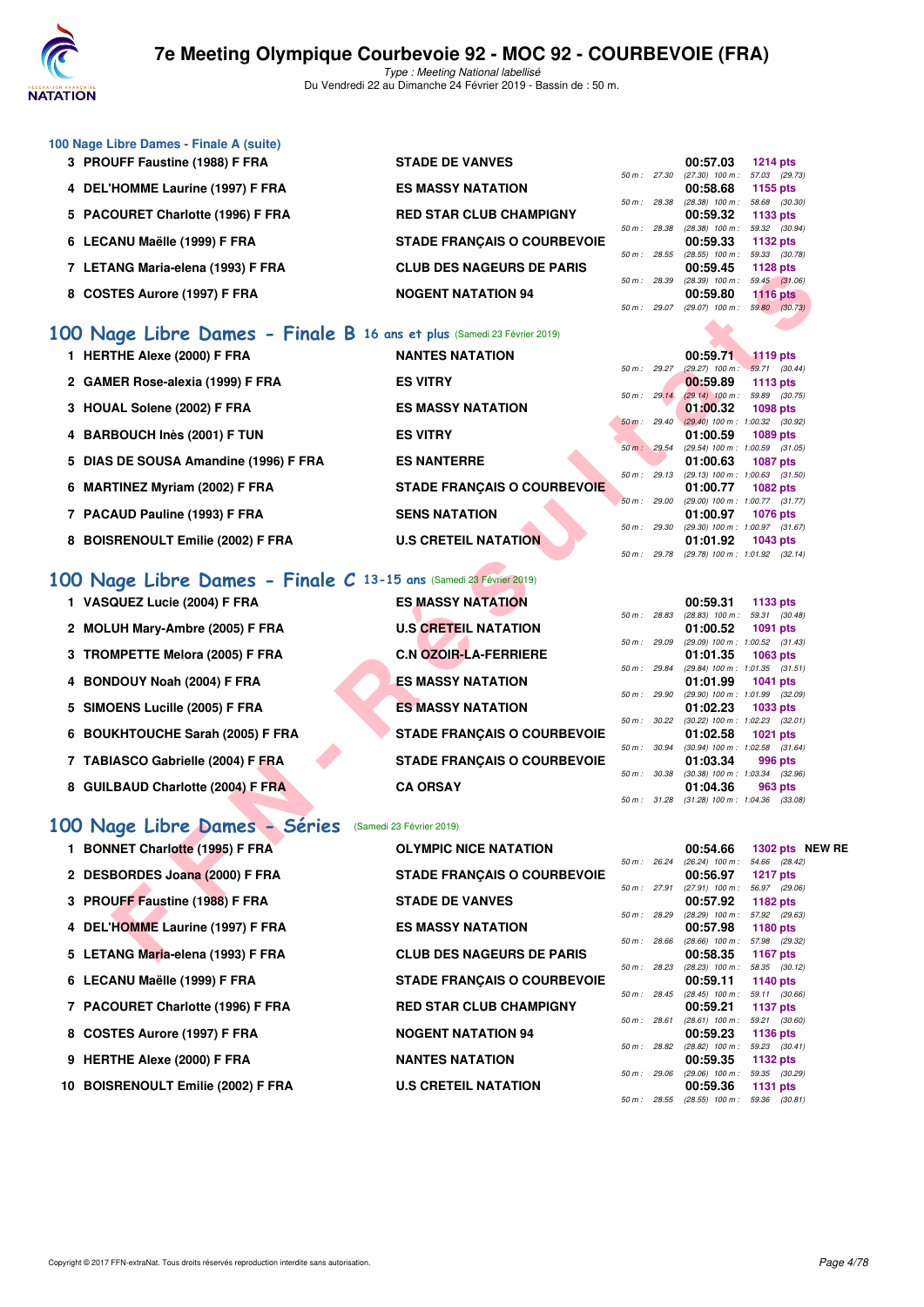

**100 Nage Libre Dames - Séries (suite)**

# **7e Meeting Olympique Courbevoie 92 - MOC 92 - COURBEVOIE (FRA)**

|     | 11 BARBOUCH Inès (2001) F TUN           | <b>ES VITRY</b>                    |              |              | 00:59.89<br>1113 pts                                               |  |
|-----|-----------------------------------------|------------------------------------|--------------|--------------|--------------------------------------------------------------------|--|
|     | 12 HOUAL Solene (2002) F FRA            | <b>ES MASSY NATATION</b>           | 50 m: 29.05  |              | $(29.05)$ 100 m :<br>59.89 (30.84)<br>00:59.97<br>1110 pts         |  |
|     | 13 MOLUH Mary-Ambre (2005) F FRA        | <b>U.S CRETEIL NATATION</b>        | 50 m : 29.03 |              | $(29.03)$ 100 m :<br>59.97 (30.94)<br>00:59.99<br>1109 $pts$       |  |
|     | 14 MARTINEZ Myriam (2002) F FRA         | <b>STADE FRANÇAIS O COURBEVOIE</b> | 50 m : 28.50 |              | $(28.50)$ 100 m : 59.99 $(31.49)$<br>01:00.41<br>1095 pts          |  |
| 15  | GAMER Rose-alexia (1999) F FRA          | <b>ES VITRY</b>                    | 50 m : 29.00 |              | $(29.00)$ 100 m : 1:00.41 $(31.41)$<br>01:00.42<br><b>1094 pts</b> |  |
|     | 16 PACAUD Pauline (1993) F FRA          | <b>SENS NATATION</b>               |              | 50 m : 29.34 | (29.34) 100 m: 1:00.42 (31.08)<br>01:00.54<br>$1090$ pts           |  |
| 17  | DIAS DE SOUSA Amandine (1996) F FRA     | <b>ES NANTERRE</b>                 | 50 m: 29.24  |              | $(29.24)$ 100 m : 1:00.54 $(31.30)$<br>01:00.82<br>1081 pts        |  |
|     | 18 ALMEIDA Léana (2001) F FRA           | <b>ES MASSY NATATION</b>           | 50 m: 29.11  |              | $(29.11)$ 100 m : 1:00.82 $(31.71)$<br>01:00.83<br>1080 pts        |  |
|     | 19 LEGENDRE Aubane (2002) F FRA         | <b>CNM DIEPPE</b>                  | 50 m: 29.43  |              | $(29.43)$ 100 m : 1:00.83 $(31.40)$<br>01:00.86<br><b>1079 pts</b> |  |
| 20  | <b>OUALID GIRARD Sarah (2000) F FRA</b> | <b>CN MELUN VAL DE SEINE</b>       |              | 50 m: 29.42  | (29.42) 100 m : 1:00.86 (31.44)<br>01:00.92<br>1077 pts            |  |
| 21. | VASQUEZ Lucie (2004) F FRA              | <b>ES MASSY NATATION</b>           | 50 m: 29.95  |              | $(29.95)$ 100 m : 1:00.92 $(30.97)$<br>01:00.96<br>1076 pts        |  |
|     | 22 SAIDJ Feryel (2002) F FRA            | <b>STADE FRANÇAIS O COURBEVOIE</b> | 50 m: 29.08  |              | (29.08) 100 m : 1:00.96 (31.88)<br>01:01.03<br><b>1074 pts</b>     |  |
|     | 23 PEREZ LE TOUX Marie (2003) F FRA     | <b>CLUB DES NAGEURS DE PARIS</b>   | 50 m: 29.55  |              | (29.55) 100 m: 1:01.03 (31.48)<br>01:01.14<br><b>1070 pts</b>      |  |
|     |                                         |                                    | 50 m : 29.52 |              | (29.52) 100 m: 1:01.14 (31.62)                                     |  |
|     | 24 SIMOENS Lucille (2005) F FRA         | <b>ES MASSY NATATION</b>           | 50 m : 29.79 |              | 01:01.31<br>1064 pts<br>(29.79) 100 m: 1:01.31 (31.52)             |  |
| 25  | DESBONNES Leha (2002) F FRA             | <b>ES MASSY NATATION</b>           | 50 m : 29.40 |              | 01:01.49<br>1058 pts<br>(29.40) 100 m: 1:01.49 (32.09)             |  |
| 26  | BIDEAU Marla (2002) F FRA               | <b>C PAUL-BERT RENNES</b>          | 50 m : 29.85 |              | 01:01.55<br>1056 pts<br>(29.85) 100 m: 1:01.55 (31.70)             |  |
| 27  | DUMAS Salome (2002) F FRA               | <b>MOUETTES DE PARIS</b>           | 50 m : 29.56 |              | 01:01.57<br>1055 pts<br>(29.56) 100 m: 1:01.57 (32.01)             |  |
| 28  | <b>CASTEL Margaux (2000) F FRA</b>      | <b>S.M MONTROUGE</b>               | 50 m: 29.92  |              | 1054 pts<br>01:01.61<br>(29.92) 100 m: 1:01.61 (31.69)             |  |
| 29  | <b>THIERRY Victoire (2003) F FRA</b>    | <b>CN MELUN VAL DE SEINE</b>       | 50 m : 30.39 |              | 01:01.74<br>1049 pts<br>$(30.39)$ 100 m : 1:01.74 $(31.35)$        |  |
| 30  | TROMPETTE Melora (2005) F FRA           | <b>C.N OZOIR-LA-FERRIERE</b>       | 50 m : 29.78 |              | 01:01.82<br><b>1047 pts</b><br>(29.78) 100 m: 1:01.82 (32.04)      |  |
| 31  | TAYSSE Léa (2002) F FRA                 | <b>CN MELUN VAL DE SEINE</b>       | 50 m: 29.32  |              | 01:02.03<br>1040 pts                                               |  |
| 32  | <b>BONDOUY Noah (2004) F FRA</b>        | <b>ES MASSY NATATION</b>           |              |              | (29.32) 100 m: 1:02.03 (32.71)<br>01:02.18<br>1035 pts             |  |
| 33  | <b>DESBORDES Mila (2003) F FRA</b>      | <b>STADE FRANÇAIS O COURBEVOIE</b> | 50 m : 30.26 |              | (30.26) 100 m: 1:02.18 (31.92)<br>01:02.22<br>1033 pts             |  |
| 34  | <b>CHADEBAUD Mathilde (2002) F FRA</b>  | <b>STADE FRANÇAIS O COURBEVOIE</b> | 50 m: 29.42  |              | (29.42) 100 m : 1:02.22 (32.80)<br>01:02.33<br><b>1030 pts</b>     |  |
|     | 35 LEBLOND Tiphaine (1996) F FRA        | <b>RED STAR CLUB CHAMPIGNY</b>     | 50 m: 30.10  |              | (30.10) 100 m: 1:02.33 (32.23)<br>01:02.36<br>1029 pts             |  |
|     | 36 BOUKHTOUCHE Sarah (2005) F FRA       | <b>STADE FRANÇAIS O COURBEVOIE</b> | 50 m : 29.58 |              | (29.58) 100 m: 1:02.36 (32.78)<br>01:02.39<br>1028 pts             |  |
|     | 36 NICOLAY Emilie (2002) F FRA          | <b>CN SARREGUEMINES</b>            | 50 m : 30.36 |              | $(30.36)$ 100 m : 1:02.39 $(32.03)$<br>01:02.39<br>1028 pts        |  |
|     | 38 CAINAUD Lucie (2003) F FRA           | <b>STADE FRANÇAIS O COURBEVOIE</b> | 50 m : 29.48 |              | (29.48) 100 m: 1:02.39 (32.91)<br>01:02.48<br>1025 $p$ ts          |  |
|     | 39 DGAIMESH Yasmine (2003) F LBA        | <b>STADE FRANÇAIS O COURBEVOIE</b> |              | 50 m : 30.28 | (30.28) 100 m: 1:02.48 (32.20)<br>01:02.52<br>1023 pts             |  |
| 40. | <b>RODRIGUES Chloé (2003) F FRA</b>     | <b>ES VITRY</b>                    |              | 50 m : 29.63 | (29.63) 100 m : 1:02.52 (32.89)<br>01:02.58<br>1021 pts            |  |
|     | 41 FIEF Mathilde (2001) F FRA           | <b>CSM CLAMART</b>                 |              | 50 m : 30.14 | (30.14) 100 m: 1:02.58 (32.44)<br>01:02.69<br>1018 pts             |  |
|     | 42 DALLE Aliénor (2002) F FRA           | <b>S.M MONTROUGE</b>               | 50 m : 29.46 |              | (29.46) 100 m: 1:02.69 (33.23)<br><b>1009 pts</b>                  |  |
|     |                                         |                                    | 50 m : 30.29 |              | 01:02.94<br>(30.29) 100 m: 1:02.94 (32.65)                         |  |
|     | 43 ZAID KERMORGANT Lise (2003) F FRA    | <b>CLUB DES NAGEURS DE PARIS</b>   |              | 50 m : 30.22 | 01:03.13<br>$1003$ pts<br>$(30.22)$ 100 m : 1:03.13 $(32.91)$      |  |
|     | 44 BOUDISSA Naïla (2001) F FRA          | <b>NEPTUNE CLUB DE FRANCE</b>      |              | 50 m : 30.72 | 01:03.16<br>1002 pts<br>$(30.72)$ 100 m : 1:03.16 $(32.44)$        |  |
|     | 45 TABIASCO Gabrielle (2004) F FRA      | <b>STADE FRANÇAIS O COURBEVOIE</b> |              | 50 m : 29.62 | 01:03.17<br>1002 pts<br>(29.62) 100 m : 1:03.17 (33.55)            |  |
|     | 46 ZAHI Asma (2002) F TUN               | <b>UAS ST-CLOUD</b>                |              |              | 01:03.28<br>998 pts                                                |  |

| :S VITRY                          |             |              | 00:59.89                              | 1113 $pts$                                               |
|-----------------------------------|-------------|--------------|---------------------------------------|----------------------------------------------------------|
| S MASSY NATATION:                 | $50 m$ :    | 29.05        | $(29.05)$ 100 m :<br>00:59.97         | 59.89<br>(30.84)<br>1110 $pts$                           |
| I.S CRETEIL NATATION              | $50 m$ :    | 29.03        | $(29.03)$ 100 m :<br>00:59.99         | 59.97<br>(30.94)<br>1109 pts                             |
|                                   | $50 m$ :    | 28.50        | $(28.50)$ 100 m :                     | 59.99<br>(31.49)                                         |
| <b>TADE FRANÇAIS O COURBEVOIE</b> | $50 m$ :    | 29.00        | 01:00.41<br>(29.00) 100 m : 1:00.41   | 1095 pts<br>(31.41)                                      |
| :S VITRY                          | $50 m$ :    | 29.34        | 01:00.42                              | 1094 pts<br>(29.34) 100 m: 1:00.42 (31.08)               |
| <b>ENS NATATION</b>               |             |              | 01:00.54                              | 1090 pts                                                 |
| <b>S NANTERRE:</b>                | $50 m$ :    | 29.24        | 01:00.82                              | (29.24) 100 m: 1:00.54 (31.30)<br>1081 pts               |
| S MASSY NATATION:                 | $50 m$ :    | 29.11        | $(29.11)$ 100 m : 1:00.82<br>01:00.83 | (31.71)<br>1080 pts                                      |
|                                   | $50 m$ :    | 29.43        | $(29.43)$ 100 m : 1:00.83             | (31.40)                                                  |
| <b>:NM DIEPPE</b>                 | $50 m$ :    | 29.42        | 01:00.86                              | 1079 pts<br>(29.42) 100 m: 1:00.86 (31.44)               |
| <b>IN MELUN VAL DE SEINE</b>      | $50 m$ :    | 29.95        | 01:00.92<br>$(29.95)$ 100 m : 1:00.92 | <b>1077 pts</b><br>(30.97)                               |
| S MASSY NATATION:                 |             |              | 01:00.96                              | <b>1076 pts</b>                                          |
| <b>TADE FRANÇAIS O COURBEVOIE</b> | $50 m$ :    | 29.08        | 01:01.03                              | (29.08) 100 m: 1:00.96 (31.88)<br>1074 pts               |
| LUB DES NAGEURS DE PARIS          | $50 m$ :    | 29.55        | 01:01.14                              | (29.55) 100 m: 1:01.03 (31.48)<br>1070 pts               |
|                                   | $50 m$ :    | 29.52        | (29.52) 100 m : 1:01.14               | (31.62)                                                  |
| S MASSY NATATION:                 | $50 m$ :    | 29.79        | 01:01.31<br>(29.79) 100 m : 1:01.31   | 1064 pts<br>(31.52)                                      |
| S MASSY NATATION:                 | $50 m$ :    | 29.40        | 01:01.49<br>(29.40) 100 m : 1:01.49   | 1058 pts<br>(32.09)                                      |
| <b>PAUL-BERT RENNES</b>           |             |              | 01:01.55                              | 1056 pts                                                 |
| <b>IOUETTES DE PARIS</b>          | $50 m$ :    | 29.85        | 01:01.57                              | (29.85) 100 m: 1:01.55 (31.70)<br>1055 pts               |
| <b>M MONTROUGE</b>                | $50 m$ :    | 29.56        | 01:01.61                              | (29.56) 100 m: 1:01.57 (32.01)<br>1054 pts               |
| <b>IN MELUN VAL DE SEINE</b>      | $50 m$ :    | 29.92        | $(29.92)$ 100 m : 1:01.61             | (31.69)                                                  |
|                                   | $50 m$ :    | 30.39        | 01:01.74<br>(30.39) 100 m : 1:01.74   | 1049 pts<br>(31.35)                                      |
| <b>N OZOIR-LA-FERRIERE.</b>       | $50 m$ :    | 29.78        | 01:01.82<br>(29.78) 100 m : 1:01.82   | 1047 pts<br>(32.04)                                      |
| <b>IN MELUN VAL DE SEINE</b>      | $50 m$ :    | 29.32        | 01:02.03                              | <b>1040 pts</b>                                          |
| S MASSY NATATION:                 |             |              | 01:02.18                              | (29.32) 100 m: 1:02.03 (32.71)<br>1035 pts               |
| <b>TADE FRANÇAIS O COURBEVOIE</b> | $50 m$ :    | 30.26        | $(30.26)$ 100 m : 1:02.18<br>01:02.22 | (31.92)<br>1033 pts                                      |
| <b>TADE FRANÇAIS O COURBEVOIE</b> | $50 m$ :    | 29.42        | (29.42) 100 m : 1:02.22<br>01:02.33   | (32.80)<br>1030 pts                                      |
|                                   | $50 m$ :    | 30.10        | $(30.10)$ 100 m : 1:02.33             | (32.23)                                                  |
| <b>ED STAR CLUB CHAMPIGNY</b>     | $50 m$ :    | 29.58        | 01:02.36<br>(29.58) 100 m : 1:02.36   | 1029 pts<br>(32.78)                                      |
| <b>TADE FRANÇAIS O COURBEVOIE</b> | 50 m :      | 30.36        | 01:02.39                              | 1028 $pts$<br>(30.36) 100 m: 1:02.39 (32.03)             |
| <b>:N SARREGUEMINES</b>           |             |              | 01:02.39                              | 1028 pts                                                 |
| <b>TADE FRANÇAIS O COURBEVOIE</b> | 50 m :      | 29.48        | 01:02.48                              | (29.48) 100 m: 1:02.39 (32.91)<br>$1025$ pts             |
| <b>TADE FRANCAIS O COURBEVOIE</b> | $50 m$ :    | 30.28        | 01:02.52                              | (30.28) 100 m : 1:02.48 (32.20)<br>$1023$ pts            |
| :S VITRY                          | 50 m: 29.63 |              | 01:02.58                              | (29.63) 100 m: 1:02.52 (32.89)<br>1021 pts               |
|                                   |             |              |                                       | 50 m: 30.14 (30.14) 100 m: 1:02.58 (32.44)               |
| <b>SM CLAMART:</b>                | 50 m: 29.46 |              | 01:02.69<br>$(29.46)$ 100 m : 1:02.69 | 1018 pts<br>(33.23)                                      |
| <b>M MONTROUGE</b>                | 50 m :      | 30.29        | 01:02.94<br>$(30.29)$ 100 m : 1:02.94 | 1009 pts<br>(32.65)                                      |
| LUB DES NAGEURS DE PARIS:         |             |              | 01:03.13                              | 1003 pts                                                 |
| <b>IEPTUNE CLUB DE FRANCE</b>     |             |              | 01:03.16                              | 50 m : 30.22 (30.22) 100 m : 1:03.13 (32.91)<br>1002 pts |
| <b>TADE FRANÇAIS O COURBEVOIE</b> |             | 50 m : 30.72 | 01:03.17                              | (30.72) 100 m : 1:03.16 (32.44)<br>1002 pts              |
|                                   |             | 50 m: 29.62  |                                       | (29.62) 100 m: 1:03.17 (33.55)                           |
| <b>IAS ST-CLOUD</b>               | 50 m :      | 30.51        | 01:03.28<br>$(30.51)$ 100 m : 1:03.28 | 998 pts<br>(32.77)                                       |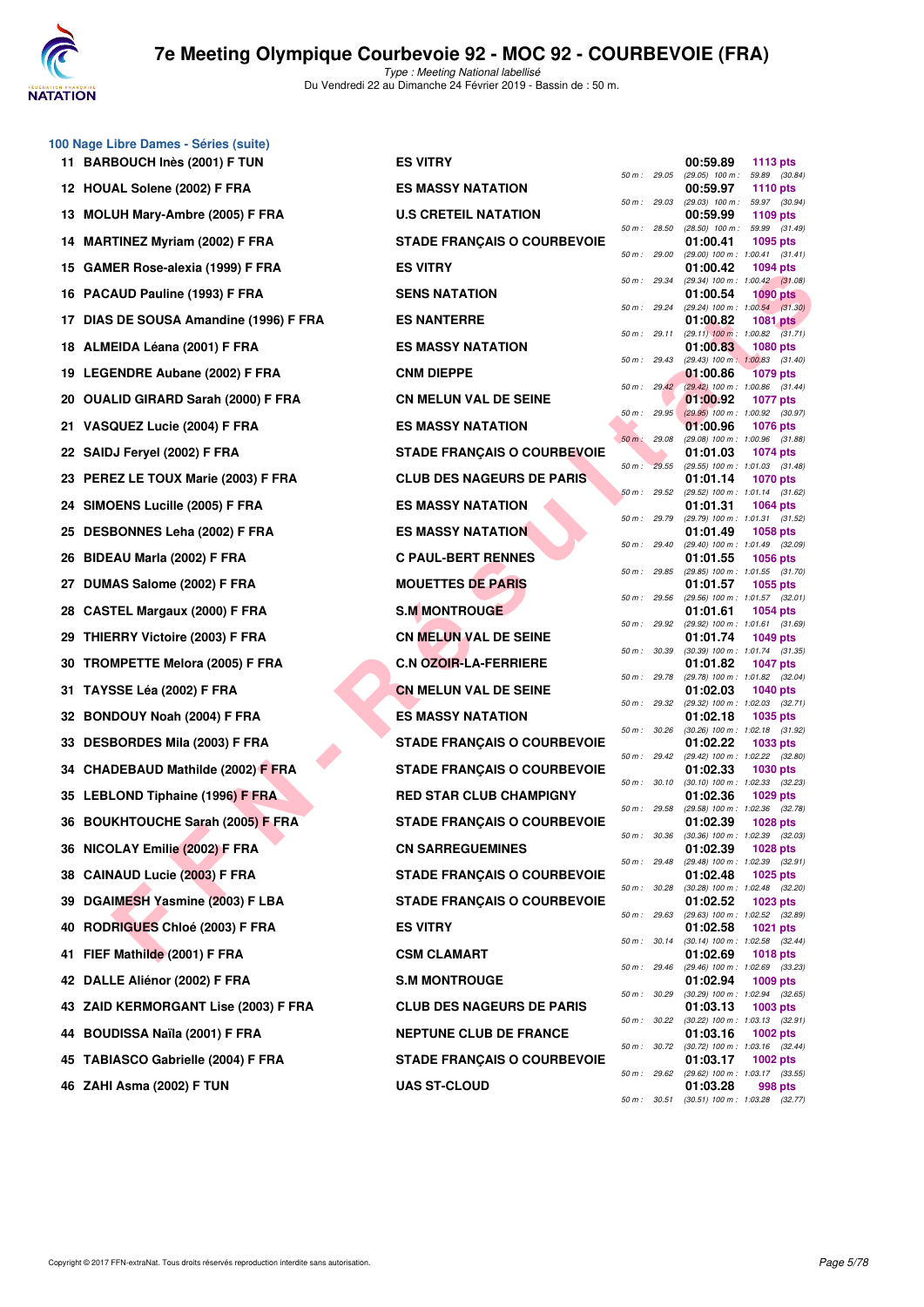

**100 Nage Libre Dames - Séries (suite)**

# **7e Meeting Olympique Courbevoie 92 - MOC 92 - COURBEVOIE (FRA)**

|     | 47 FLEURY Carla (2001) F FRA                | <b>SN FRANCONVILLE</b>             |              |              | 01:03.32 | 997 pts                                                 |
|-----|---------------------------------------------|------------------------------------|--------------|--------------|----------|---------------------------------------------------------|
|     | 48 DEBENATH Lorène (2003) F FRA             | <b>CLUB DES NAGEURS DE PARIS</b>   | 50 m: 30.48  |              | 01:03.43 | (30.48) 100 m : 1:03.32 (32.84)<br>993 pts              |
|     | 49 GUILBAUD Charlotte (2004) F FRA          | <b>CA ORSAY</b>                    | 50 m : 31.32 |              | 01:03.44 | $(31.32)$ 100 m : 1:03.43 $(32.11)$<br>993 pts          |
| 50  | PAGO Elodie (2003) F FRA                    | <b>SN VERSAILLES</b>               | 50 m : 30.26 |              | 01:03.57 | $(30.26)$ 100 m : 1:03.44 $(33.18)$<br>989 pts          |
| 51  | <b>COUDERT Lucile (2004) F FRA</b>          | AC BOULOGNE-BILLANCOURT            | 50 m : 30.00 |              | 01:03.64 | (30.00) 100 m: 1:03.57 (33.57)<br>986 pts               |
|     | 52 PHAM Thuyanna (2005) F FRA               | <b>STADE FRANÇAIS O COURBEVOIE</b> |              | 50 m: 30.77  | 01:03.73 | $(30.77)$ 100 m : 1:03.64 $(32.87)$<br>983 pts          |
| 53  | <b>BLONDEL Blandine (2002) F FRA</b>        | <b>CNM DIEPPE</b>                  |              | 50 m: 30.18  | 01:03.78 | $(30.18)$ 100 m : 1:03.73 $(33.55)$<br>982 pts          |
| 54  | PARISI Mathilde (1999) F FRA                | <b>NEPTUNE CLUB DE FRANCE</b>      |              | 50 m : 30.41 | 01:04.01 | $(30.41)$ 100 m : 1:03.78 $(33.37)$<br>974 pts          |
|     | 55 MARTIN Amandine (2003) F FRA             | <b>CHARTRES METROPOLE NAT</b>      | 50 m : 30.76 |              | 01:04.02 | $(30.76)$ 100 m : 1:04.01 $(33.25)$<br>974 pts          |
| 56  | CARLOS-BROC Zoé (2006) F FRA                | <b>MORSANG ESSONNE NATATION</b>    | 50 m: 30.99  |              | 01:04.14 | $(30.99)$ 100 m : 1:04.02 $(33.03)$<br>970 pts          |
| 57  | CROST Alicia (2004) F FRA                   | <b>C PAUL-BERT RENNES</b>          | 50 m : 30.28 |              | 01:04.18 | $(30.28)$ 100 m : 1:04.14 $(33.86)$<br>969 pts          |
| 58. | GYSEMBERG Manon (2002) F FRA                | <b>CLUB DES NAGEURS DE PARIS</b>   | 50 m : 30.46 |              | 01:04.23 | (30.46) 100 m: 1:04.18 (33.72)                          |
|     |                                             |                                    |              | 50 m : 31.34 |          | 967 pts<br>(31.34) 100 m: 1:04.23 (32.89)               |
|     | 59 ALLIGIER-PLANTEC Clementine (2004) F FRA | <b>C PAUL-BERT RENNES</b>          |              | 50 m : 30.77 | 01:04.28 | 966 pts<br>(30.77) 100 m : 1:04.28 (33.51)              |
| 60  | THOMAS Orlane (2003) F FRA                  | <b>CSM CLAMART</b>                 | 50 m: 31.63  |              | 01:04.38 | 962 pts<br>$(31.63)$ 100 m : 1:04.38 $(32.75)$          |
|     | 61 HEUZE Fanette (2003) F FRA               | <b>UN PLOËRMEL</b>                 | 50 m: 31.08  |              | 01:04.45 | 960 pts<br>$(31.08)$ 100 m : 1:04.45 $(33.37)$          |
|     | 62 LAZIER Oceane (2003) F FRA               | <b>CLUB DES NAGEURS DE PARIS</b>   | 50 m: 30.54  |              | 01:04.58 | 956 pts<br>(30.54) 100 m: 1:04.58 (34.04)               |
| 63. | <b>TOULET Cécile (2004) F FRA</b>           | <b>SR COLMAR</b>                   | 50 m: 31.20  |              | 01:04.79 | 949 pts<br>$(31.20)$ 100 m : 1:04.79 $(33.59)$          |
|     | 64 ABDALLAH Anfiya (2003) F FRA             | <b>CN ASNIERES</b>                 | 50 m : 30.59 |              | 01:04.82 | 948 pts<br>(30.59) 100 m: 1:04.82 (34.23)               |
| 65  | LOHEZIC Célia (2003) F FRA                  | <b>CN MELUN VAL DE SEINE</b>       | 50 m : 30.98 |              | 01:04.83 | 948 pts<br>(30.98) 100 m: 1:04.83 (33.85)               |
|     | 66 FERRON Pauline (2001) F FRA              | <b>NAUTIC CLUB RAMBOUILLET</b>     | 50 m: 31.27  |              | 01:04.84 | 948 pts<br>$(31.27)$ 100 m : 1:04.84 $(33.57)$          |
| 67  | <b>BEN FRIHA Ambre (2001) F FRA</b>         | <b>NEPTUNE CLUB DE FRANCE</b>      |              | 50 m : 31.74 | 01:04.86 | 947 pts<br>$(31.74)$ 100 m : 1:04.86 $(33.12)$          |
| 68  | KNOPF Elora (2002) F FRA                    | <b>AS BONDY</b>                    | 50 m : 31.70 |              | 01:04.88 | 946 pts                                                 |
|     | 69 NGUYEN DUC LONG Armelle (2003) F FRA     | <b>CN ST-MICHEL-SUR-ORGE</b>       |              |              | 01:04.92 | $(31.70)$ 100 m : 1:04.88 $(33.18)$<br>945 pts          |
| 70  | DECHERT Marine (2003) F FRA                 | <b>SN VERSAILLES</b>               | 50 m: 30.92  |              | 01:04.96 | (30.92) 100 m: 1:04.92 (34.00)<br>944 pts               |
| 71  | <b>TABIASCO Alexandra (2006) F FRA</b>      | <b>STADE FRANÇAIS O COURBEVOIE</b> |              | 50 m : 31.26 | 01:04.97 | $(31.26)$ 100 m : 1:04.96 $(33.70)$<br>943 pts          |
|     | 72 MOUSSOUNI Syrine (2002) F FRA            | <b>AC BOBIGNY</b>                  |              | 50 m : 31.23 | 01:05.08 | $(31.23)$ 100 m : 1:04.97 $(33.74)$<br>940 pts          |
|     | 73 SALGUES LAUVERJON Louise (2005) F FRA    | <b>CLUB DES NAGEURS DE PARIS</b>   | 50 m: 30.32  |              | 01:05.21 | $(30.32)$ 100 m : 1:05.08 $(34.76)$<br>936 pts          |
|     | 74 GERARD Flavie (2003) F FRA               | <b>SR COLMAR</b>                   |              |              | 01:05.25 | 50 m : 30.92 (30.92) 100 m : 1:05.21 (34.29)<br>934 pts |
|     | 75 CHEDRI Melissa (2001) F FRA              | <b>CN MELUN VAL DE SEINE</b>       |              | 50 m : 31.19 | 01:05.28 | $(31.19)$ 100 m : 1:05.25 $(34.06)$<br>933 pts          |
|     | 76 LE BERRIGAUD Marine (2002) F FRA         | <b>AC BOULOGNE-BILLANCOURT</b>     |              | 50 m : 31.04 | 01:05.34 | (31.04) 100 m: 1:05.28 (34.24)<br>932 pts               |
|     | 76 VEYSSET Sophie (2002) F FRA              | <b>ETOILE SAINT-LEU NATATION</b>   |              |              | 01:05.34 | 50 m: 31.76 (31.76) 100 m: 1:05.34 (33.58)<br>932 pts   |
|     | 78 BRETON Emma (2003) F FRA                 | <b>ETOILE SAINT-LEU NATATION</b>   |              | 50 m : 31.51 | 01:05.38 | $(31.51)$ 100 m : 1:05.34 $(33.83)$<br>930 pts          |
|     | 79 FOURMY Maëlys (2003) F FRA               | <b>ES MASSY NATATION</b>           |              | 50 m : 30.87 | 01:05.43 | $(30.87)$ 100 m : 1:05.38 $(34.51)$<br>929 pts          |
|     | 80 BESSON Camille (2005) F FRA              | <b>CN ANDRESY</b>                  |              | 50 m : 30.89 | 01:05.46 | $(30.89)$ 100 m : 1:05.43 $(34.54)$<br>928 pts          |
| 81. | SUMEIRE Alizé (2001) F FRA                  | <b>CA ORSAY</b>                    |              | 50 m : 31.60 | 01:05.51 | $(31.60)$ 100 m : 1:05.46 $(33.86)$<br>926 pts          |
|     | 82 HEUZE Lison (2003) F FRA                 | <b>UN PLOËRMEL</b>                 |              | 50 m : 30.75 | 01:05.53 | $(30.75)$ 100 m : 1:05.51 $(34.76)$<br>926 pts          |
|     |                                             |                                    |              |              |          |                                                         |

| <b>ANCONVILLE</b>              | 50 m :   | 3             |
|--------------------------------|----------|---------------|
| <b>DES NAGEURS DE PARIS</b>    | $50 m$ : | 3             |
| SAY                            | $50 m$ : |               |
| <b>RSAILLES</b>                |          | 3             |
| <b>ULOGNE-BILLANCOURT</b>      | 50 m :   | 3             |
| <b>FRANÇAIS O COURBEVOIE</b>   | $50 m$ : | 3             |
| <b>IEPPE</b>                   | $50 m$ : | 3             |
| <b>INE CLUB DE FRANCE</b>      | 50 m :   | 3             |
| <b>FRES METROPOLE NAT</b>      | $50 m$ : | 3             |
| <b>ANG ESSONNE NATATION</b>    | 50 m:    | 3             |
| <b>L-BERT RENNES</b>           | 50 m :   | 3             |
| <b>DES NAGEURS DE PARIS</b>    | $50 m$ : | 3             |
| <b>L-BERT RENNES</b>           | $50 m$ : | 3             |
| <b>LAMART</b>                  | $50 m$ : | 3             |
| <b>DËRMEL</b>                  | $50 m$ : | 3             |
| <b>DES NAGEURS DE PARIS</b>    | $50 m$ : | 3             |
| LMAR                           | $50 m$ : | 3             |
| NIÈRES                         | $50 m$ : | 3             |
| LUN VAL DE SEINE               | $50 m$ : | 3             |
| C CLUB RAMBOUILLET             | $50 m$ : | 3             |
| <b>INE CLUB DE FRANCE</b>      | $50 m$ : | 3             |
| NDY                            | $50 m$ : | 3             |
| <b>MICHEL-SUR-ORGE</b>         | 50 m :   | 3             |
| <b>RSAILLES</b>                | 50 m:    | 3             |
| <b>: FRANÇAIS O COURBEVOIE</b> | $50 m$ : | 3             |
| <b>BIGNY</b>                   | 50 m :   | 3             |
| <b>DES NAGEURS DE PARIS</b>    | $50 m$ : | 3             |
| LMAR                           | 50 m: 3  |               |
| <b>LUN VAL DE SEINE</b>        | 50 m :   | $\mathcal{S}$ |
| <b>ULOGNE-BILLANCOURT</b>      | $50 m$ : | $\mathcal{S}$ |
| E SAINT-LEU NATATION           | 50 m: 3  |               |
| <b>E SAINT-LEU NATATION</b>    | 50 m: 3  |               |
| SSY NATATION                   | $50 m$ : | $\mathcal{S}$ |
| <b>DRESY</b>                   | $50 m$ : | G             |
| SAY                            | 50 m :   | -3            |
| <b>DËRMEL</b>                  | $50 m$ : | $\mathcal{A}$ |
|                                | 50 m: 3  |               |

| $50 m$ : | 30.48 | 01:03.32<br>$(30.48) 100 m$ : | 997 pts<br>1:03.32        | (32.84) |
|----------|-------|-------------------------------|---------------------------|---------|
|          |       | 01:03.43                      | 993 pts                   |         |
| 50 m :   | 31.32 | $(31.32) 100 m$ :             | 1:03.43                   | (32.11) |
| $50 m$ : | 30.26 | 01:03.44<br>(30.26) 100 m :   | 993 pts<br>1:03.44        | (33.18) |
|          |       | 01:03.57                      | 989 pts                   |         |
| 50 m :   | 30.00 | $(30.00)$ 100 m :             | 1:03.57                   | (33.57) |
| 50 m :   | 30.77 | 01:03.64<br>$(30.77)$ 100 m : | <b>986 pts</b><br>1:03.64 | (32.87) |
|          |       | 01:03.73                      | 983 pts                   |         |
| $50 m$ : | 30.18 | $(30.18) 100 m$ :             | 1:03.73                   | (33.55) |
| $50 m$ : | 30.41 | 01:03.78<br>$(30.41)$ 100 m : | 982 pts<br>1:03.78        | (33.37) |
|          |       | 01:04.01                      | 974 pts                   |         |
| $50 m$ : | 30.76 | $(30.76)$ 100 m :             | 1:04.01                   | (33.25) |
| $50 m$ : | 30.99 | 01:04.02<br>$(30.99)$ 100 m : | 974 pts<br>1:04.02        | (33.03) |
|          |       | 01:04.14                      | 970 pts                   |         |
| 50 m :   | 30.28 | $(30.28)$ 100 m :             | 1:04.14                   | (33.86) |
|          |       | 01:04.18                      | 969 pts                   |         |
| $50 m$ : | 30.46 | $(30.46) 100 m$ :<br>01:04.23 | 1:04.18<br>967 pts        | (33.72) |
| $50 m$ : | 31.34 | $(31.34) 100 m$ :             | 1:04.23                   | (32.89) |
|          |       | 01:04.28                      | 966 pts                   |         |
| $50 m$ : | 30.77 | $(30.77)$ 100 m :<br>01:04.38 | 1:04.28<br><b>962 pts</b> | (33.51) |
| 50 m :   | 31.63 | $(31.63) 100 m$ :             | 1:04.38                   | (32.75) |
|          |       | 01:04.45                      | 960 pts                   |         |
| $50 m$ : | 31.08 | $(31.08) 100 m$ :<br>01:04.58 | 1:04.45<br>956 pts        | (33.37) |
| 50 m :   | 30.54 | $(30.54) 100 m$ :             | 1:04.58                   | (34.04) |
|          |       | 01:04.79                      | 949 pts                   |         |
| 50 m :   | 31.20 | $(31.20)$ 100 m :<br>01:04.82 | 1:04.79<br>948 pts        | (33.59) |
| $50 m$ : | 30.59 | $(30.59)$ 100 m :             | 1:04.82                   | (34.23) |
|          |       | 01:04.83                      | 948 pts                   |         |
| 50 m :   | 30.98 | $(30.98) 100 m$ :<br>01:04.84 | 1:04.83                   | (33.85) |
| $50 m$ : | 31.27 | $(31.27)$ 100 m :             | 948 pts<br>1:04.84        | (33.57) |
|          |       | 01:04.86                      | 947 pts                   |         |
| $50 m$ : | 31.74 | $(31.74) 100 m$ :<br>01:04.88 | 1:04.86<br>946 pts        | (33.12) |
| 50 m :   | 31.70 | $(31.70) 100 m$ :             | 1:04.88                   | (33.18) |
|          |       | 01:04.92                      | 945 pts                   |         |
| $50 m$ : | 30.92 | $(30.92)$ 100 m :<br>01:04.96 | 1:04.92<br>944 pts        | (34.00) |
| $50 m$ : | 31.26 | $(31.26)$ 100 m :             | 1:04.96                   | (33.70) |
|          |       | 01:04.97                      | 943 pts                   |         |
| 50 m :   | 31.23 | $(31.23) 100 m$ :             | 1:04.97<br>940 pts        | (33.74) |
| $50 m$ : | 30.32 | 01:05.08<br>$(30.32)$ 100 m : | 1:05.08                   | (34.76) |
|          |       | 01:05.21                      | 936 pts                   |         |
| 50 m :   | 30.92 | $(30.92)$ 100 m :<br>01:05.25 | 1:05.21                   | (34.29) |
| 50 m :   | 31.19 | $(31.19) 100 m$ :             | 934 pts<br>1:05.25        | (34.06) |
|          |       | 01:05.28                      | 933 pts                   |         |
| $50 m$ : | 31.04 | $(31.04) 100 m$ :             | 1:05.28                   | (34.24) |
| $50 m$ : | 31.76 | 01:05.34<br>$(31.76) 100 m$ : | 932 pts<br>1:05.34        | (33.58) |
|          |       | 01:05.34                      | 932 pts                   |         |
| 50 m :   | 31.51 | $(31.51) 100 m$ :             | 1:05.34                   | (33.83) |
| 50 m :   | 30.87 | 01:05.38<br>$(30.87) 100 m$ : | 930 pts<br>1:05.38        | (34.51) |
|          |       | 01:05.43                      | 929 pts                   |         |
| $50 m$ : | 30.89 | (30.89) 100 m :               | 1:05.43                   | (34.54) |
| 50 m :   | 31.60 | 01:05.46<br>$(31.60) 100 m$ : | 928 pts<br>1:05.46        | (33.86) |
|          |       | 01:05.51                      | 926 pts                   |         |
| 50 m :   | 30.75 | (30.75) 100 m :               | 1:05.51                   | (34.76) |
| 50 m :   | 31.61 | 01:05.53<br>$(31.61) 100 m$ : | 926 pts<br>1:05.53        | (33.92) |
|          |       |                               |                           |         |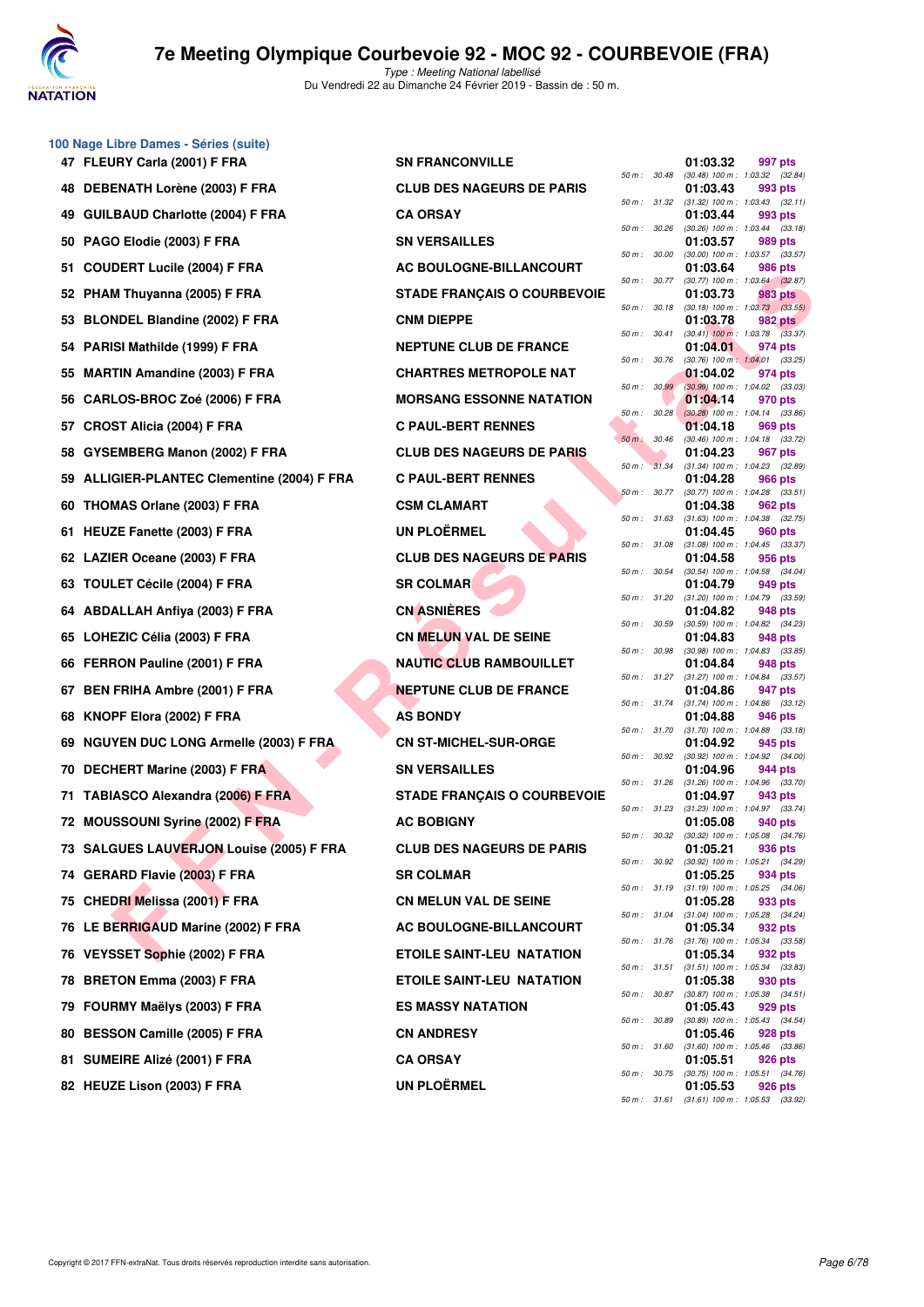

**100 Nage Libre Dames - Séries (suite)**

| 83 BILLABERT Mathilde (2003) F FRA      | <b>CLUB DES NAGEURS DE PARIS</b>   |                |              | 01:05.59                                              |         | 924 pts        |
|-----------------------------------------|------------------------------------|----------------|--------------|-------------------------------------------------------|---------|----------------|
| 84 PACAUD Océane (2002) F FRA           | <b>SENS NATATION</b>               |                | 50 m : 31.35 | $(31.35)$ 100 m : 1:05.59 (34.<br>01:05.64            |         | 922 pts        |
| 85 MILLE Romane (2003) F FRA            | <b>AC BOULOGNE-BILLANCOURT</b>     |                | 50 m : 31.19 | $(31.19)$ 100 m : 1:05.64 (34.<br>01:05.67            |         | 921 pts        |
| 85 RAOUST Anna (2001) F FRA             | <b>NEPTUNE CLUB DE FRANCE</b>      | 50 m : 32.18   |              | (32.18) 100 m: 1:05.67 (33.<br>01:05.67               |         | 921 pts        |
| 87 JULIAN Eulalie (2005) F FRA          | <b>C PAUL-BERT RENNES</b>          | 50 m : 31.38   |              | $(31.38)$ 100 m : 1:05.67 (34.<br>01:05.85            |         | 915 pts        |
| 88 FOURMY Marina (2003) F FRA           | <b>ES MASSY NATATION</b>           |                | 50 m : 31.28 | $(31.28)$ 100 m : 1:05.85 (34.<br>01:05.96            |         | 912 pts        |
| 89 LE MAGOARIEC Sterenn (2003) F FRA    | <b>COM BAGNEUX NATATION</b>        |                | 50 m : 31.97 | $(31.97)$ 100 m : 1:05.96 (33.<br>01:06.00            |         | <b>911 pts</b> |
| 90 MUNOZ Elora (2003) F FRA             | <b>CLUB DES NAGEURS DE PARIS</b>   |                |              | 50 m : 31.85 (31.85) 100 m : 1:06.00 (34.<br>01:06.05 |         | 909 pts        |
| 91 MENEGHETTI Marie (1998) F FRA        | <b>EN CAEN</b>                     | 50 m: 31.47    |              | $(31.47)$ 100 m : 1:06.05 (34.<br>01:06.17            |         | 905 pts        |
| 92 SINEAU Emilie (2001) F FRA           | <b>CERGY PONTOISE NATATION</b>     |                | 50 m: 31.50  | $(31.50)$ 100 m : 1:06.17 (34.<br>01:06.40            |         | 898 pts        |
| 93 ZERROUK Eva (2001) F FRA             | <b>NEPTUNE CLUB DE FRANCE</b>      | $50 m$ : 31.79 |              | $(31.79)$ 100 m : 1:06.40 (34.<br>01:06.45            |         |                |
|                                         |                                    | 50 m: 31.90    |              | (31.90) 100 m: 1:06.45 (34.                           |         | 897 pts        |
| 94 COTE Elena (2004) F FRA              | <b>NEPTUNE CLUB DE FRANCE</b>      |                | 50 m: 31.53  | 01:06.55<br>$(31.53)$ 100 m : 1:06.55 (35.            |         | 893 pts        |
| 95 BRAULT Lucile (2003) F FRA           | <b>CSN GUYANCOURT</b>              |                | 50 m : 31.39 | 01:06.61<br>$(31.39)$ 100 m : 1:06.61 (35.            |         | 892 pts        |
| 96 ELIWA Kamila (2004) F FRA            | <b>ES MASSY NATATION</b>           |                | 50 m : 31.87 | 01:06.69<br>$(31.87)$ 100 m : 1:06.69 (34.            |         | 889 pts        |
| 97 BILLON-PIERRON Lisa (2000) F FRA     | <b>RACING CLUB DE FRANCE</b>       | 50 m : 32.48   |              | 01:06.79<br>(32.48) 100 m: 1:06.79 (34.               |         | 886 pts        |
| 98 CUREAU Lou (2005) F FRA              | <b>CSN GUYANCOURT</b>              | 50 m: 32.23    |              | 01:06.80<br>(32.23) 100 m : 1:06.80 (34.              |         | 886 pts        |
| 99 AMROUS Serine (2006) F FRA           | <b>STADE FRANÇAIS O COURBEVOIE</b> |                | 50 m : 31.28 | 01:07.04<br>$(31.28)$ 100 m : 1:07.04 (35.            |         | 878 pts        |
| 100 LEBRUN Natalia (2004) F FRA         | <b>ETOILE SAINT-LEU NATATION</b>   |                | 50 m : 32.70 | 01:07.13<br>(32.70) 100 m : 1:07.13 (34.              |         | 876 pts        |
| 101 BRUNET Estelle (2001) F FRA         | VGA ST-MAUR                        |                |              | 01:07.21                                              |         | 873 pts        |
| 102 SAMID Inès (2004) F FRA             | <b>CN ASNIÈRES</b>                 |                | 50 m : 31.80 | $(31.80)$ 100 m : 1:07.21 (35.<br>01:07.32            |         | 870 pts        |
| 103 COQUELLE Camille (2005) F FRA       | <b>US IVRY-SUR-SEINE</b>           | 50 m :         | 33.37        | (33.37) 100 m : 1:07.32 (33.<br>01:07.38              |         | 868 pts        |
| 104 LEGENDRE Inès (2005) F FRA          | <b>CNM DIEPPE</b>                  | 50 m: 31.43    |              | $(31.43)$ 100 m : 1:07.38 (35.<br>01:07.45            |         | <b>866 pts</b> |
| 105 NIN Colombe (2000) F FRA            | <b>NEPTUNE CLUB DE FRANCE</b>      | 50 m: 32.48    |              | (32.48) 100 m: 1:07.45 (34.<br>01:07.53               |         | 863 pts        |
| 106 SOURDEAU-LACHOT Axelle (2005) F FRA | <b>S.M MONTROUGE</b>               |                | 50 m : 31.77 | (31.77) 100 m: 1:07.53 (35.<br>01:07.70               |         | 858 pts        |
| 107 JUIN Lisa (2005) F FRA              | VGA ST-MAUR                        |                |              | 50 m: 32.47 (32.47) 100 m: 1:07.70 (35.<br>01:07.86   |         | 853 pts        |
| 108 LIM Alice (2005) F FRA              | <b>US IVRY-SUR-SEINE</b>           |                |              | 50 m: 32.17 (32.17) 100 m: 1:07.86 (35.<br>01:07.89   |         | 852 pts        |
| 109 SCHEIDWEILER Elise (2003) F FRA     | <b>SR COLMAR</b>                   | 50 m : 32.79   |              | (32.79) 100 m : 1:07.89 (35.<br>01:07.96              |         | 850 pts        |
| 110 MARIE Manon (2002) F FRA            | <b>EN CAEN</b>                     |                |              | 50 m : 32.66 (32.66) 100 m : 1:07.96 (35.<br>01:08.05 |         | 847 pts        |
| 111 GRALL Anaïs (2001) F FRA            | <b>CN ANDRESY</b>                  |                |              | 50 m: 31.93 (31.93) 100 m: 1:08.05 (36.<br>01:08.33   |         | 839 pts        |
| 112 JANIN Mathilda (2005) F FRA         | <b>STADE FRANÇAIS O COURBEVOIE</b> |                | 50 m : 31.63 | $(31.63)$ 100 m : 1:08.33 (36.<br>01:08.38            | 837 pts |                |
|                                         |                                    |                | 50 m : 32.63 | $(32.63)$ 100 m : 1:08.38 (35.                        |         |                |
| 113 MOZAR Ilona (2003) F FRA            | <b>CHARTRES METROPOLE NAT</b>      |                | 50 m : 32.54 | 01:08.49<br>(32.54) 100 m: 1:08.49 (35.               |         | 834 pts        |
| 114 PARNASSE Manelle (2005) F FRA       | <b>CSM GENNEVILLIERS</b>           |                |              | 01:08.68<br>50 m: 33.11 (33.11) 100 m: 1:08.68 (35.   |         | 828 pts        |
| 115 ABELA Cassandre (2005) F FRA        | <b>NEPTUNE CLUB DE FRANCE</b>      |                | 50 m : 32.33 | 01:09.01<br>(32.33) 100 m : 1:09.01 (36.              |         | 819 pts        |
| 116 BIRONNEAU Clarisse (1999) F FRA     | <b>USO BEZONS</b>                  |                | 50 m : 33.70 | 01:09.07<br>(33.70) 100 m : 1:09.07 (35.              |         | 817 pts        |
| 117 HERCOUET Jade (2004) F FRA          | <b>CERGY PONTOISE NATATION</b>     |                |              | 01:09.09<br>50 m: 32.99 (32.99) 100 m: 1:09.09 (36.   |         | 816 pts        |
| 118 GUEMMOUD Ines (2002) F FRA          | CLUB DES NAGEURS DE PARIS          |                |              | 01:09.16                                              | 814 pts |                |

| 83 BILLABERT Mathilde (2003) F FRA      | <b>CLUB DES NAGEURS DE PARIS</b>   |              |                | 01:05.59 | 924 pts                                                 |
|-----------------------------------------|------------------------------------|--------------|----------------|----------|---------------------------------------------------------|
| 84 PACAUD Océane (2002) F FRA           | <b>SENS NATATION</b>               | 50 m : 31.35 |                | 01:05.64 | $(31.35)$ 100 m : 1:05.59 $(34.24)$<br>922 pts          |
| 85 MILLE Romane (2003) F FRA            | AC BOULOGNE-BILLANCOURT            | 50 m: 31.19  |                | 01:05.67 | $(31.19)$ 100 m : 1:05.64 $(34.45)$<br>921 pts          |
| 85 RAOUST Anna (2001) F FRA             | <b>NEPTUNE CLUB DE FRANCE</b>      |              | 50 m : 32.18   | 01:05.67 | (32.18) 100 m: 1:05.67 (33.49)<br>921 pts               |
| 87 JULIAN Eulalie (2005) F FRA          | <b>C PAUL-BERT RENNES</b>          | 50 m : 31.38 |                | 01:05.85 | $(31.38)$ 100 m : 1:05.67 $(34.29)$<br>915 pts          |
| 88 FOURMY Marina (2003) F FRA           | <b>ES MASSY NATATION</b>           | 50 m: 31.28  |                | 01:05.96 | $(31.28)$ 100 m : 1:05.85 $(34.57)$<br>912 pts          |
| 89 LE MAGOARIEC Sterenn (2003) F FRA    | <b>COM BAGNEUX NATATION</b>        |              | 50 m : 31.97   | 01:06.00 | $(31.97)$ 100 m : 1:05.96 $(33.99)$<br>911 pts          |
| 90 MUNOZ Elora (2003) F FRA             | <b>CLUB DES NAGEURS DE PARIS</b>   | 50 m : 31.85 |                | 01:06.05 | $(31.85)$ 100 m : 1:06.00 $(34.15)$<br>909 pts          |
| 91 MENEGHETTI Marie (1998) F FRA        | <b>EN CAEN</b>                     |              | 50 m : 31.47   | 01:06.17 | $(31.47)$ 100 m : 1:06.05 $(34.58)$<br>905 pts          |
| 92 SINEAU Emilie (2001) F FRA           | <b>CERGY PONTOISE NATATION</b>     |              | 50 m: 31.50    | 01:06.40 | $(31.50)$ 100 m : 1:06.17 $(34.67)$<br>898 pts          |
| 93 ZERROUK Eva (2001) F FRA             | <b>NEPTUNE CLUB DE FRANCE</b>      |              | $50 m$ : 31.79 | 01:06.45 | $(31.79)$ 100 m : 1:06.40 $(34.61)$<br>897 pts          |
| 94 COTE Elena (2004) F FRA              | <b>NEPTUNE CLUB DE FRANCE</b>      | 50 m: 31.90  |                | 01:06.55 | $(31.90)$ 100 m : 1:06.45 $(34.55)$<br>893 pts          |
| 95 BRAULT Lucile (2003) F FRA           | <b>CSN GUYANCOURT</b>              | 50 m : 31.53 |                | 01:06.61 | $(31.53)$ 100 m : 1:06.55 $(35.02)$<br>892 pts          |
| 96 ELIWA Kamila (2004) F FRA            | <b>ES MASSY NATATION</b>           | 50 m : 31.39 |                | 01:06.69 | (31.39) 100 m: 1:06.61 (35.22)<br>889 pts               |
| 97 BILLON-PIERRON Lisa (2000) F FRA     | <b>RACING CLUB DE FRANCE</b>       | 50 m : 31.87 |                | 01:06.79 | $(31.87)$ 100 m : 1:06.69 $(34.82)$<br>886 pts          |
| 98 CUREAU Lou (2005) F FRA              | <b>CSN GUYANCOURT</b>              | 50 m: 32.48  |                | 01:06.80 | $(32.48)$ 100 m : 1:06.79 $(34.31)$<br>886 pts          |
|                                         | <b>STADE FRANÇAIS O COURBEVOIE</b> | 50 m: 32.23  |                |          | $(32.23)$ 100 m : 1:06.80 $(34.57)$                     |
| 99 AMROUS Serine (2006) F FRA           |                                    | 50 m : 31.28 |                | 01:07.04 | 878 pts<br>$(31.28)$ 100 m : 1:07.04 $(35.76)$          |
| 100 LEBRUN Natalia (2004) F FRA         | <b>ETOILE SAINT-LEU NATATION</b>   | 50 m : 32.70 |                | 01:07.13 | 876 pts<br>(32.70) 100 m: 1:07.13 (34.43)               |
| 101 BRUNET Estelle (2001) F FRA         | <b>VGA ST-MAUR</b>                 | 50 m : 31.80 |                | 01:07.21 | 873 pts<br>$(31.80)$ 100 m : 1:07.21 $(35.41)$          |
| 102 SAMID Inès (2004) F FRA             | <b>CN ASNIÈRES</b>                 |              | 50 m : 33.37   | 01:07.32 | 870 pts<br>(33.37) 100 m: 1:07.32 (33.95)               |
| 103 COQUELLE Camille (2005) F FRA       | <b>US IVRY-SUR-SEINE</b>           |              | 50 m : 31.43   | 01:07.38 | 868 pts<br>$(31.43)$ 100 m : 1:07.38 $(35.95)$          |
| 104 LEGENDRE Inès (2005) F FRA          | <b>CNM DIEPPE</b>                  | 50 m : 32.48 |                | 01:07.45 | <b>866 pts</b><br>$(32.48)$ 100 m : 1:07.45 $(34.97)$   |
| 105 NIN Colombe (2000) F FRA            | <b>NEPTUNE CLUB DE FRANCE</b>      |              |                | 01:07.53 | 863 pts<br>50 m: 31.77 (31.77) 100 m: 1:07.53 (35.76)   |
| 106 SOURDEAU-LACHOT Axelle (2005) F FRA | <b>S.M MONTROUGE</b>               | 50 m: 32.47  |                | 01:07.70 | 858 pts<br>(32.47) 100 m : 1:07.70 (35.23)              |
| 107 JUIN Lisa (2005) F FRA              | <b>VGA ST-MAUR</b>                 |              | 50 m : 32.17   | 01:07.86 | 853 pts<br>(32.17) 100 m: 1:07.86 (35.69)               |
| 108 LIM Alice (2005) F FRA              | <b>US IVRY-SUR-SEINE</b>           |              |                | 01:07.89 | 852 pts<br>50 m : 32.79 (32.79) 100 m : 1:07.89 (35.10) |
| 109 SCHEIDWEILER Elise (2003) F FRA     | <b>SR COLMAR</b>                   |              | 50 m : 32.66   | 01:07.96 | 850 pts<br>$(32.66)$ 100 m : 1:07.96 $(35.30)$          |
| 110 MARIE Manon (2002) F FRA            | <b>EN CAEN</b>                     |              | 50 m : 31.93   | 01:08.05 | 847 pts<br>$(31.93)$ 100 m : 1:08.05 $(36.12)$          |
| 111 GRALL Anaïs (2001) F FRA            | <b>CN ANDRESY</b>                  |              | 50 m : 31.63   | 01:08.33 | 839 pts<br>$(31.63)$ 100 m : 1:08.33 $(36.70)$          |
| 112 JANIN Mathilda (2005) F FRA         | <b>STADE FRANÇAIS O COURBEVOIE</b> |              | 50 m : 32.63   | 01:08.38 | 837 pts<br>$(32.63)$ 100 m : 1:08.38 $(35.75)$          |
| 113 MOZAR Ilona (2003) F FRA            | <b>CHARTRES METROPOLE NAT</b>      |              |                | 01:08.49 | 834 pts                                                 |
| 114 PARNASSE Manelle (2005) F FRA       | <b>CSM GENNEVILLIERS</b>           |              | 50 m : 32.54   | 01:08.68 | (32.54) 100 m: 1:08.49 (35.95)<br>828 pts               |
| 115 ABELA Cassandre (2005) F FRA        | <b>NEPTUNE CLUB DE FRANCE</b>      |              | 50 m : 33.11   | 01:09.01 | $(33.11)$ 100 m : 1:08.68 $(35.57)$<br>819 pts          |
| 116 BIRONNEAU Clarisse (1999) F FRA     | <b>USO BEZONS</b>                  |              | 50 m : 32.33   | 01:09.07 | (32.33) 100 m: 1:09.01 (36.68)<br>817 pts               |
| 117 HERCOUET Jade (2004) F FRA          | <b>CERGY PONTOISE NATATION</b>     |              | 50 m : 33.70   | 01:09.09 | $(33.70)$ 100 m : 1:09.07 $(35.37)$<br>816 pts          |
| 118 GUEMMOUD Ines (2002) F FRA          | <b>CLUB DES NAGEURS DE PARIS</b>   |              | 50 m : 32.99   | 01:09.16 | $(32.99)$ 100 m : 1:09.09 $(36.10)$<br>814 pts          |
|                                         |                                    |              |                |          |                                                         |

|          |       | 01:05.59                      | 924 pts                       |
|----------|-------|-------------------------------|-------------------------------|
| $50 m$ : | 31.35 | $(31.35) 100 m$ :<br>01:05.64 | 1:05.59<br>(34.24)<br>922 pts |
| $50 m$ : | 31.19 | $(31.19) 100 m$ :             | 1:05.64<br>(34.45)            |
|          |       | 01:05.67                      | 921 pts                       |
| 50 m :   | 32.18 | $(32.18) 100 m$ :             | (33.49)<br>1:05.67            |
| $50 m$ : | 31.38 | 01:05.67<br>$(31.38) 100 m$ : | 921 pts<br>1:05.67<br>(34.29) |
|          |       | 01:05.85                      | 915 pts                       |
| $50 m$ : | 31.28 | $(31.28) 100 m$ :             | 1:05.85<br>(34.57)            |
| 50 m :   | 31.97 | 01:05.96<br>$(31.97) 100 m$ : | 912 pts<br>1:05.96 (33.99)    |
|          |       | 01:06.00                      | 911 pts                       |
| $50 m$ : | 31.85 | $(31.85)$ 100 m :             | 1:06.00<br>(34.15)            |
| $50 m$ : | 31.47 | 01:06.05<br>$(31.47) 100 m$ : | 909 pts<br>1:06.05<br>(34.58) |
|          |       | 01:06.17                      | 905 pts                       |
| 50 m :   | 31.50 | $(31.50)$ 100 m :             | 1:06.17<br>(34.67)            |
| $50 m$ : | 31.79 | 01:06.40<br>$(31.79) 100 m$ : | 898 pts<br>1:06.40<br>(34.61) |
|          |       | 01:06.45                      | 897 pts                       |
| $50 m$ : | 31.90 | $(31.90) 100 m$ :             | 1:06.45<br>(34.55)            |
|          |       | 01:06.55                      | 893 pts                       |
| $50 m$ : | 31.53 | $(31.53) 100 m$ :<br>01:06.61 | (35.02)<br>1:06.55<br>892 pts |
| $50 m$ : | 31.39 | $(31.39) 100 m$ :             | 1:06.61<br>(35.22)            |
|          |       | 01:06.69                      | 889 pts                       |
| $50 m$ : | 31.87 | $(31.87) 100 m$ :<br>01:06.79 | (34.82)<br>1:06.69<br>886 pts |
| $50 m$ : | 32.48 | $(32.48) 100 m$ :             | 1:06.79<br>(34.31)            |
|          |       | 01:06.80                      | <b>886 pts</b>                |
| $50 m$ : | 32.23 | $(32.23)$ 100 m :             | 1:06.80<br>(34.57)<br>878 pts |
| $50 m$ : | 31.28 | 01:07.04<br>$(31.28) 100 m$ : | 1:07.04<br>(35.76)            |
|          |       | 01:07.13                      | 876 pts                       |
| 50 m :   | 32.70 | $(32.70)$ 100 m :             | 1:07.13<br>(34.43)            |
| $50 m$ : | 31.80 | 01:07.21<br>$(31.80) 100 m$ : | 873 pts<br>1:07.21<br>(35.41) |
|          |       | 01:07.32                      | 870 pts                       |
| $50 m$ : | 33.37 | $(33.37) 100 m$ :             | 1:07.32<br>(33.95)            |
| 50 m :   | 31.43 | 01:07.38<br>$(31.43) 100 m$ : | 868 pts<br>1:07.38<br>(35.95) |
|          |       | 01:07.45                      | 866 pts                       |
| $50 m$ : | 32.48 | $(32.48) 100 m$ :             | 1:07.45<br>(34.97)            |
| $50 m$ : | 31.77 | 01:07.53<br>$(31.77) 100 m$ : | 863 pts<br>1:07.53<br>(35.76) |
|          |       | 01:07.70                      | 858 pts                       |
| 50 m :   | 32.47 | $(32.47)$ 100 m :             | (35.23)<br>1:07.70            |
| $50 m$ : | 32.17 | 01:07.86<br>$(32.17) 100 m$ : | 853 pts<br>1:07.86<br>(35.69) |
|          |       | 01:07.89                      | 852 pts                       |
| 50 m :   | 32.79 | $(32.79)$ 100 m :             | 1:07.89<br>(35.10)            |
| $50 m$ : | 32.66 | 01:07.96<br>$(32.66)$ 100 m : | 850 pts<br>1:07.96<br>(35.30) |
|          |       | 01:08.05                      | 847 pts                       |
| $50 m$ : | 31.93 | $(31.93) 100 m$ :             | 1:08.05<br>(36.12)            |
|          |       | 01:08.33                      | 839 pts                       |
| 50 m :   | 31.63 | $(31.63) 100 m$ :<br>01:08.38 | 1:08.33<br>(36.70)<br>837 pts |
| $50 m$ : | 32.63 | $(32.63) 100 m$ :             | 1:08.38<br>(35.75)            |
|          |       | 01:08.49                      | 834 pts                       |
| $50 m$ : | 32.54 | $(32.54) 100 m$ :<br>01:08.68 | 1:08.49<br>(35.95)<br>828 pts |
| $50 m$ : | 33.11 | $(33.11) 100 m$ :             | 1:08.68<br>(35.57)            |
|          |       | 01:09.01                      | 819 pts                       |
| $50 m$ : | 32.33 | $(32.33) 100 m$ :<br>01:09.07 | 1:09.01<br>(36.68)<br>817 pts |
| $50 m$ : | 33.70 | $(33.70)$ 100 m :             | 1:09.07<br>(35.37)            |
|          |       | 01:09.09                      | 816 pts                       |
| $50 m$ : | 32.99 | $(32.99)$ 100 m :<br>01:09.16 | 1:09.09<br>(36.10)<br>814 pts |
| 50 m :   | 32.94 | $(32.94)$ 100 m :             | 1:09.16 (36.22)               |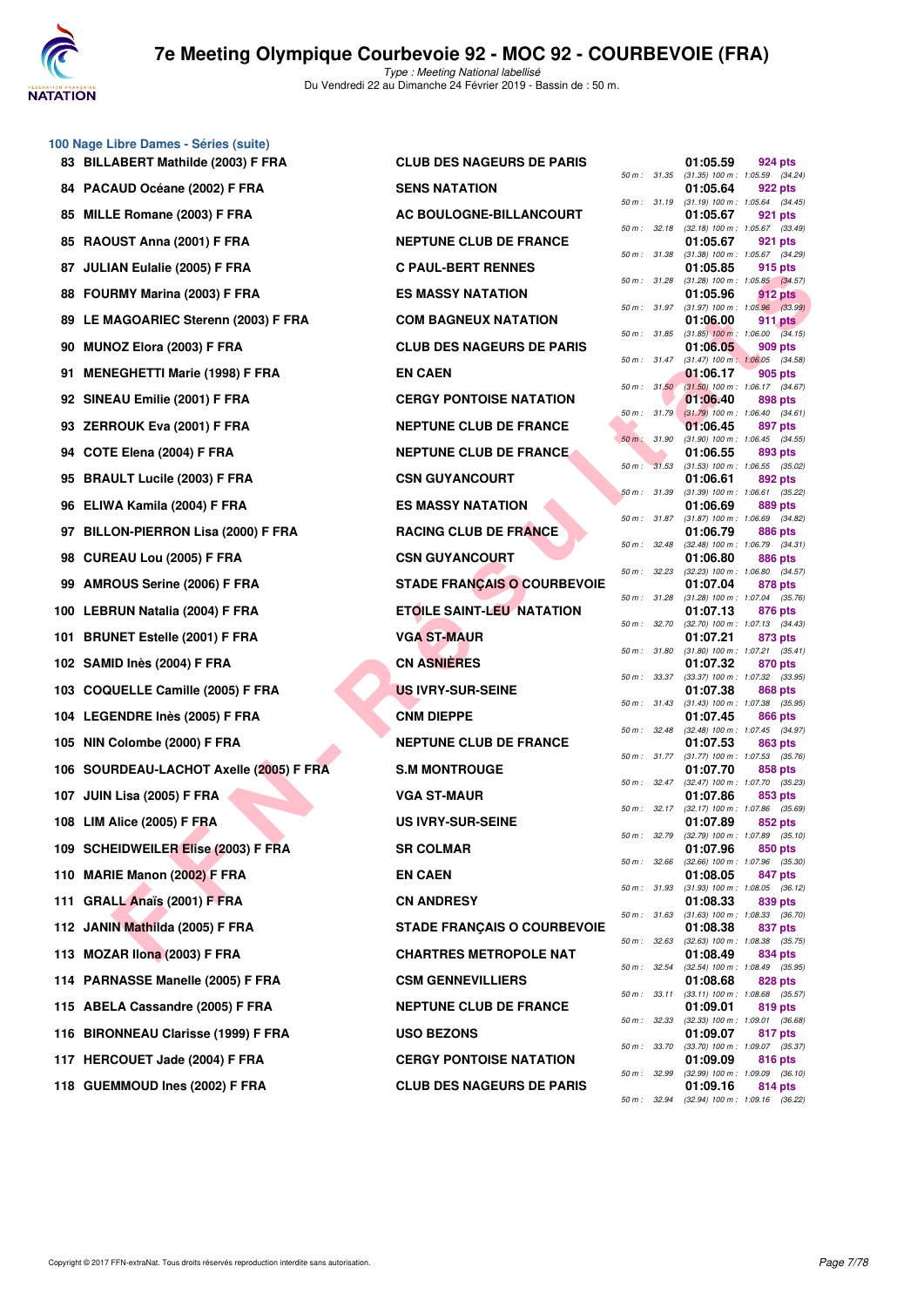

Type : Meeting National labellisé Du Vendredi 22 au Dimanche 24 Février 2019 - Bassin de : 50 m.

|                                 | 100 Nage Libre Dames - Séries (suite)                                |                                                            |                  |                                                 |                |  |
|---------------------------------|----------------------------------------------------------------------|------------------------------------------------------------|------------------|-------------------------------------------------|----------------|--|
|                                 | 119 DUCREUX Constance (2003) F FRA                                   | <b>NEPTUNE CLUB DE FRANCE</b>                              |                  | 01:09.34                                        | 809 pts        |  |
|                                 | 120 BEN FRIHA Lina (2004) F FRA                                      | <b>NEPTUNE CLUB DE FRANCE</b>                              | 50 m : 33.07     | (33.07) 100 m : 1:09.34 (36.27)<br>01:09.93     | 791 pts        |  |
|                                 | 121 TRABER Fanny (2005) F FRA                                        | <b>SR COLMAR</b>                                           | 50 m: 33.32      | $(33.32)$ 100 m : 1:09.93 $(36.61)$<br>01:09.99 | 790 pts        |  |
|                                 | 122 LARGILLIER Iliana (2001) F FRA                                   | <b>CN MELUN VAL DE SEINE</b>                               | 50 m : 33.83     | $(33.83)$ 100 m : 1:09.99 $(36.16)$<br>01:10.02 | 789 pts        |  |
|                                 | 122 GARIN Héloïse (2005) F FRA                                       | <b>NEPTUNE CLUB DE FRANCE</b>                              | 50 m : 33.06     | (33.06) 100 m: 1:10.02 (36.96)<br>01:10.02      | 789 pts        |  |
|                                 | 124 CHICOYNEAU DE LAVALETTE Léa (2003) F FRA                         | <b>UN PLOERMEL</b>                                         | 50 m : 33.62     | $(33.62)$ 100 m : 1:10.02 $(36.40)$<br>01:10.10 | <b>786 pts</b> |  |
|                                 |                                                                      |                                                            | 50 m : 32.89     | $(32.89)$ 100 m : 1:10.10 $(37.21)$             |                |  |
| 125                             | REGO Tiphaine (2004) F FRA                                           | <b>ASSO NATATION DE SARTROUVILLE</b>                       | 50 m: 32.90      | 01:10.11<br>$(32.90)$ 100 m : 1:10.11 $(37.21)$ | <b>786 pts</b> |  |
| 126                             | <b>GROS Anouk (2005) F FRA</b>                                       | <b>CSN GUYANCOURT</b>                                      | 50 m: 34.13      | 01:10.22<br>$(34.13)$ 100 m : 1:10.22 $(36.09)$ | 783 pts        |  |
|                                 | 127 BOHN Leane (2005) F FRA                                          | <b>ASSO NATATION DE SARTROUVILLE</b>                       | 50 m: 33.30      | 01:10.23<br>$(33.30)$ 100 m : 1:10.23 $(36.93)$ | 783 pts        |  |
|                                 | 128 BRUAND Mélanie (2006) F FRA                                      | <b>MORSANG ESSONNE NATATION</b>                            |                  | 01:10.34                                        | 779 pts        |  |
|                                 | 129 RAUTURIER-LASSAK Perrine (2004) F FRA                            | <b>SN VERSAILLES</b>                                       | 50 m : 34.28     | $(34.28)$ 100 m : 1:10.34 $(36.06)$<br>01:10.35 | 779 pts        |  |
|                                 | 130 LFAREH Jihane (2005) F FRA                                       | <b>AC BOBIGNY</b>                                          | $50 m$ : $33.72$ | (33.72) 100 m: 1:10.35 (36.63)<br>01:10.36      | 779 pts        |  |
|                                 | 131 LEMAIRE Irina (2004) F FRA                                       | <b>NEPTUNE CLUB DE FRANCE</b>                              | 50 m : 33.59     | $(33.59)$ 100 m : 1:10.36 $(36.77)$<br>01:10.66 | 770 pts        |  |
|                                 |                                                                      |                                                            | 50 m: 33.60      | $(33.60)$ 100 m : 1:10.66 $(37.06)$             |                |  |
|                                 | 132 CHERIFI Emma (2001) F FRA                                        | <b>CN MELUN VAL DE SEINE</b>                               | 50 m : 33.64     | 01:10.78<br>$(33.64)$ 100 m : 1:10.78 $(37.14)$ | 767 pts        |  |
|                                 | 133 WOZNIAK Rima (2002) F FRA                                        | <b>CN MELUN VAL DE SEINE</b>                               | 50 m: 32.97      | 01:10.81<br>$(32.97)$ 100 m : 1:10.81 $(37.84)$ | 766 pts        |  |
|                                 | 134 KHARKHOUCH Sara (2000) F FRA                                     | <b>CSM GENNEVILLIERS</b>                                   | 50 m : 33.70     | 01:10.86<br>$(33.70)$ 100 m : 1:10.86 $(37.16)$ | 764 pts        |  |
|                                 | 135 AUBIN Lucile (2002) F FRA                                        | <b>CN SEZANNE</b>                                          |                  | 01:11.38                                        | 749 pts        |  |
|                                 | 136 LOUBEYRE-MOLINARI Nine (2005) F FRA                              | AC BOULOGNE-BILLANCOURT                                    | 50 m: 33.97      | $(33.97)$ 100 m : 1:11.38 $(37.41)$<br>01:11.67 | 741 pts        |  |
|                                 | 137 CHAMPION Flavie (2001) F FRA                                     | <b>EN CAEN</b>                                             | 50 m : 35.01     | $(35.01)$ 100 m : 1:11.67 $(36.66)$<br>01:11.78 | 738 pts        |  |
| 138                             | DREUILLAUD Tiphaine (2001) F FRA                                     | <b>CN MELUN VAL DE SEINE</b>                               | 50 m : 33.18     | $(33.18)$ 100 m : 1:11.78 $(38.60)$<br>01:11.82 | 737 pts        |  |
|                                 | 139 PLANES Janice (2003) F FRA                                       | <b>MORSANG ESSONNE NATATION</b>                            | 50 m: 34.46      | (34.46) 100 m: 1:11.82 (37.36)                  |                |  |
|                                 |                                                                      |                                                            | 50 m : 34.57     | 01:12.00<br>(34.57) 100 m: 1:12.00 (37.43)      | 732 pts        |  |
|                                 | 140 MEHRI Nour-Serine (2003) F ALG                                   | <b>AC BOULOGNE-BILLANCOURT</b>                             | 50 m : 33.09     | 01:12.09<br>$(33.09)$ 100 m : 1:12.09 $(39.00)$ | 729 pts        |  |
|                                 | 141 ANDRIEUX-DOFFIN Lou (2005) F FRA                                 | <b>CN ASNIÈRES</b>                                         | 50 m: 34.33      | 01:12.18<br>$(34.33)$ 100 m : 1:12.18 $(37.85)$ | 727 pts        |  |
| 142                             | <b>MESQUITA Liliana (2005) F FRA</b>                                 | <b>AS EMERAINVILLE</b>                                     | 50 m : 35.32     | 01:12.45<br>(35.32) 100 m: 1:12.45 (37.13)      | 719 pts        |  |
|                                 | 143 BERGOUNIOUX Lina (2004) F FRA                                    | <b>US IVRY-SUR-SEINE</b>                                   |                  | 01:12.66                                        | <b>713 pts</b> |  |
|                                 | 144 BOUZOM Maylis (2005) F FRA                                       | <b>USO BEZONS</b>                                          | 50 m: 35.55      | $(35.55)$ 100 m : 1:12.66 $(37.11)$<br>01:13.02 | 703 pts        |  |
|                                 | 145 ETIENNE Camille (2002) F FRA                                     | <b>AC BOBIGNY</b>                                          | 50 m : 33.78     | (33.78) 100 m : 1:13.02 (39.24)<br>01:13.44     | 692 pts        |  |
|                                 | 146 ROUXEL Louann (2004) F FRA                                       | <b>UN PLOËRMEL</b>                                         | 50 m : 35.36     | $(35.36)$ 100 m : 1:13.44 $(38.08)$<br>01:14.48 | 664 pts        |  |
|                                 |                                                                      |                                                            | 50 m: 35.49      | $(35.49)$ 100 m : 1:14.48 $(38.99)$             |                |  |
|                                 | 147 BENKHETACHE Shahin (2004) F FRA                                  | <b>ASSO NATATION DE SARTROUVILLE</b>                       | 50 m : 35.40     | 01:16.86<br>$(35.40)$ 100 m : 1:16.86 $(41.46)$ | 601 pts        |  |
|                                 | VIGUIE Lisa (2004) F FRA                                             | <b>US IVRY-SUR-SEINE</b>                                   |                  | <b>DNS</b> dec                                  |                |  |
| $\overline{\phantom{a}}$<br>--- | <b>MELONI Mathilda (2005) F FRA</b><br>MOHRI COTTI Tara (2001) F FRA | <b>CERGY PONTOISE NATATION</b><br><b>MOUETTES DE PARIS</b> |                  | <b>DNS dec</b><br><b>DNS dec</b>                |                |  |
|                                 |                                                                      |                                                            |                  |                                                 |                |  |

### **[200 Nage Libre Dames - Finale A](http://www.ffnatation.fr/webffn/resultats.php?idact=nat&go=epr&idcpt=57703&idepr=3)** (Dimanche 24 Février 2019)

- 1 DESBORDES Joana (2000) F FRA
- 2 PROUFF Faustine (1988) F FRA
- **3 MAILLE IIona (2001) F FRA**
- 4 HOUAL Solene (2002) F FRA

| <b>STADE FRANCAIS O COURBEVOIE</b> |                                                                                          | $02:01.81$ 1259 pts |  |
|------------------------------------|------------------------------------------------------------------------------------------|---------------------|--|
|                                    | 50 m: 29.02 (29.02) 100 m: 59.90 (30.88) 150 m: 1:31.02 (31.12) 200 m: 2:01.81 (30.79,   |                     |  |
| <b>STADE DE VANVES</b>             |                                                                                          | 02:04.66 1213 pts   |  |
|                                    | 50 m: 28.96 (28.96) 100 m: 1:00.47 (31.51) 150 m: 1:33.01 (32.54) 200 m: 2:04.66 (31.65, |                     |  |
| <b>ES MASSY NATATION</b>           |                                                                                          | 02:08.35 1155 pts   |  |
|                                    | 50 m: 29.99 (29.99) 100 m: 1:02.61 (32.62) 150 m: 1:35.68 (33.07) 200 m: 2:08.35 (32.67  |                     |  |
| <b>ES MASSY NATATION</b>           |                                                                                          | 02:10.17 1126 pts   |  |
|                                    | 50 m: 29.82 (29.82) 100 m: 1:02.36 (32.54) 150 m: 1:36.53 (34.17) 200 m: 2:10.17 (33.64, |                     |  |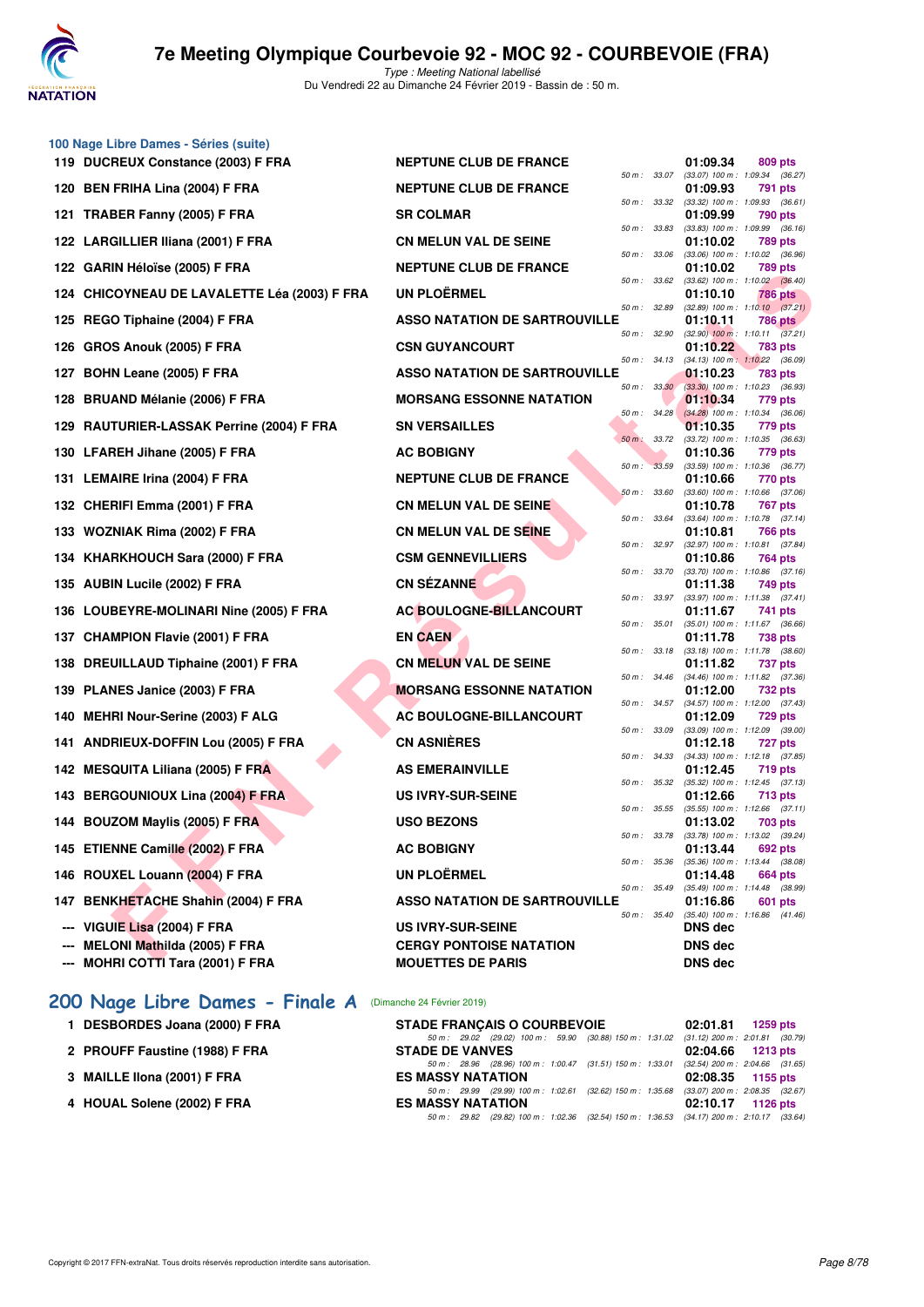

Type : Meeting National labellisé Du Vendredi 22 au Dimanche 24 Février 2019 - Bassin de : 50 m.

| 200 Nage Libre Dames - Finale A (suite) |                                                                                             |                                     |
|-----------------------------------------|---------------------------------------------------------------------------------------------|-------------------------------------|
| 5 DESBONNES Leha (2002) F FRA           | <b>ES MASSY NATATION</b>                                                                    | 02:10.43<br>1122 pts                |
|                                         | 50 m: 29.62 (29.62) 100 m: 1:02.54 (32.92) 150 m: 1:37.19                                   | $(34.65)$ 200 m : 2:10.43 $(33.24)$ |
| 6 ALMEIDA Léana (2001) F FRA            | <b>ES MASSY NATATION</b>                                                                    | $02:10.65$ 1119 pts                 |
|                                         | 50 m : 29.96 (29.96) 100 m : 1:03.61 (33.65) 150 m : 1:37.57 (33.96) 200 m : 2:10.65 (33.08 |                                     |
| 7 PACOURET Charlotte (1996) F FRA       | <b>RED STAR CLUB CHAMPIGNY</b>                                                              | $02:10.90$ 1115 pts                 |
|                                         | 50 m : 29.73 (29.73) 100 m : 1:02.50 (32.77) 150 m : 1:36.54 (34.04) 200 m : 2:10.90 (34.36 |                                     |
| 8 COSTES Aurore (1997) F FRA            | <b>NOGENT NATATION 94</b>                                                                   | 02:15.00<br>1053 pts                |
|                                         | 50 m : 31.09 (31.09) 100 m : 1:05.43 (34.34) 150 m : 1:40.08 (34.65) 200 m : 2:15.00 (34.92 |                                     |

### **[200 Nage Libre Dames - Finale B](http://www.ffnatation.fr/webffn/resultats.php?idact=nat&go=epr&idcpt=57703&idepr=3) 16 ans et plus** (Dimanche 24 Février 2019)

- **1 BARBOUCH Inès (2001) F TUN**
- 2 LEGENDRE Aubane (2002) F FRA
- **3 SAIDJ Feryel (2002) F FRA**
- **4 PERIGUEUX Elea (2002) F FRA**
- **5 GOMES Célia (2003) F FRA**
- **6 MARCHESE Julie (2000) F FRA**
- **7 THIERRY Victoire (2003) F FRA**
- 8 HEUZE Fanette (2003) F FRA

#### **[200 Nage Libre Dames - Finale C](http://www.ffnatation.fr/webffn/resultats.php?idact=nat&go=epr&idcpt=57703&idepr=3) 13-15 ans** (Dimanche 24 Février 2019)

- **1 MIGUET Chloe (2004) F FRA**
- 2 GALLANT Apolline (2004) F FRA
- **3 SIMOENS Lucille (2005) F FRA**
- **4 GUILBAUD Charlotte (2004) F FRA**
- 5 TABIASCO Gabrielle (2004) F FRA
- **6 BRIVERT Kate-Lye (2004) F FRA**
- 
- 8 DERRADJI Oriane (2005) F FRA

#### **[200 Nage Libre Dames - Séries](http://www.ffnatation.fr/webffn/resultats.php?idact=nat&go=epr&idcpt=57703&idepr=3)** (Dimanche 24 Février 2019)

- 1 DESBORDES Joana (2000) F FRA
- 2 PROUFF Faustine (1988) F FRA
- **3 MAILLE Ilona (2001) F FRA**
- 4 HOUAL Solene (2002) F FRA
- **5 PACOURET Charlotte (1996) F FRA**
- **6 LECANU Maëlle (1999) F FRA**
- **7 DESBONNES Leha (2002) F FRA**
- **8 BOISRENOULT Emilie (2002) F FRA**
- **9 COSTES Aurore (1997) F FRA**
- 10 ALMEIDA Léana (2001) F FRA
- **11 SAIDJ Feryel (2002) F FRA**
- 12 LEGENDRE Aubane (2002) F FRA

| <b>ES VITRY</b>    |                                                              |  | $02:09.90$ 1131 pts                                                                     |  |
|--------------------|--------------------------------------------------------------|--|-----------------------------------------------------------------------------------------|--|
|                    | 50 m : 30.46 (30.46) 100 m : 1:03.31 (32.85) 150 m : 1:36.79 |  | $(33.48)$ 200 m : 2:09.90 $(33.11)$                                                     |  |
| <b>CNM DIEPPE</b>  |                                                              |  | $02:10.40$ 1123 pts                                                                     |  |
|                    | 50 m: 30.90 (30.90) 100 m: 1:03.90 (33.00) 150 m: 1:37.68    |  | $(33.78)$ 200 m : 2:10.40 $(32.72)$                                                     |  |
|                    | <b>STADE FRANCAIS O COURBEVOIE</b>                           |  | $02:10.98$ 1114 pts                                                                     |  |
|                    |                                                              |  | 50 m: 30.33 (30.33) 100 m: 1:03.37 (33.04) 150 m: 1:37.62 (34.25) 200 m: 2:10.98 (33.36 |  |
|                    | <b>CHARTRES METROPOLE NAT</b>                                |  | 02:12.75 1087 pts                                                                       |  |
|                    |                                                              |  | 50 m: 31.22 (31.22) 100 m: 1:04.97 (33.75) 150 m: 1:38.88 (33.91) 200 m: 2:12.75 (33.87 |  |
|                    | <b>CN MELUN VAL DE SEINE</b>                                 |  | $02:13.94$ 1069 pts                                                                     |  |
|                    |                                                              |  | 50 m: 31.37 (31.37) 100 m: 1:04.99 (33.62) 150 m: 1:39.09 (34.10) 200 m: 2:13.94 (34.85 |  |
| <b>CA ORSAY</b>    |                                                              |  | $02:15.13$ 1051 pts                                                                     |  |
|                    | 50 m: 31.96 (31.96) 100 m: 1:06.28 (34.32) 150 m: 1:40.72    |  | $(34.44)$ 200 m : 2:15.13 $(34.41)$                                                     |  |
|                    | <b>CN MELUN VAL DE SEINE</b>                                 |  | 02:16.64 1029 pts                                                                       |  |
|                    | 50 m: 31.94 (31.94) 100 m: 1:06.22 (34.28) 150 m: 1:41.42    |  | $(35.20)$ 200 m : 2:16.64 $(35.22)$                                                     |  |
| <b>UN PLOERMEL</b> |                                                              |  | 02:20.38 974 pts                                                                        |  |
|                    |                                                              |  | 50 m: 32.10 (32.10) 100 m: 1:07.45 (35.35) 150 m: 1:44.09 (36.64) 200 m: 2:20.38 (36.29 |  |

| 00 Nage Libre Dames - Finale B 16 ans et plus (Dimanche 24 Février 2019) |                                                                                                               |                                                                |
|--------------------------------------------------------------------------|---------------------------------------------------------------------------------------------------------------|----------------------------------------------------------------|
| 1 BARBOUCH Inès (2001) F TUN                                             | <b>ES VITRY</b>                                                                                               | 02:09.90<br>1131 $pts$                                         |
|                                                                          | 50 m: 30.46 (30.46) 100 m: 1:03.31                                                                            | $(32.85)$ 150 m : 1:36.79 $(33.48)$ 200 m : 2:09.90 $(33.11)$  |
| 2 LEGENDRE Aubane (2002) F FRA                                           | <b>CNM DIEPPE</b>                                                                                             | 02:10.40<br><b>1123 pts</b>                                    |
|                                                                          | 50 m : 30.90 (30.90) 100 m : 1:03.90                                                                          | $(33.00)$ 150 m : 1:37.68 $(33.78)$ 200 m : 2:10.40 $(32.72)$  |
| 3 SAIDJ Feryel (2002) F FRA                                              | <b>STADE FRANÇAIS O COURBEVOIE</b><br>50 m: 30.33 (30.33) 100 m: 1:03.37<br>$(33.04)$ 150 m : 1:37.62         | 02:10.98<br>$-1114$ pts<br>$(34.25)$ 200 m : 2:10.98 $(33.36)$ |
| 4 PERIGUEUX Elea (2002) F FRA                                            | <b>CHARTRES METROPOLE NAT</b>                                                                                 | 02:12.75<br><b>1087 pts</b>                                    |
|                                                                          | 50 m: 31.22 (31.22) 100 m: 1:04.97<br>$(33.75)$ 150 m : 1:38.88                                               | $(33.91)$ 200 m : 2:12.75 $(33.87)$                            |
| 5 GOMES Célia (2003) F FRA                                               | <b>CN MELUN VAL DE SEINE</b>                                                                                  | 02:13.94<br><b>1069 pts</b>                                    |
|                                                                          | 50 m: 31.37 (31.37) 100 m: 1:04.99                                                                            | $(33.62)$ 150 m : 1:39.09 $(34.10)$ 200 m : 2:13.94 $(34.85)$  |
| 6 MARCHESE Julie (2000) F FRA                                            | <b>CA ORSAY</b>                                                                                               | 02:15.13<br><b>1051 pts</b>                                    |
|                                                                          | 50 m: 31.96 (31.96) 100 m: 1:06.28                                                                            | (34.32) 150 m : 1:40.72 (34.44) 200 m : 2:15.13 (34.41)        |
| 7 THIERRY Victoire (2003) F FRA                                          | <b>CN MELUN VAL DE SEINE</b>                                                                                  | 02:16.64<br><b>1029 pts</b>                                    |
|                                                                          | 50 m: 31.94 (31.94) 100 m: 1:06.22                                                                            | $(34.28)$ 150 m : 1:41.42 $(35.20)$ 200 m : 2:16.64 $(35.22)$  |
| 8 HEUZE Fanette (2003) F FRA                                             | <b>UN PLOERMEL</b>                                                                                            | 02:20.38<br>974 pts                                            |
|                                                                          | 50 m: 32.10 (32.10) 100 m: 1:07.45 (35.35) 150 m: 1:44.09 (36.64) 200 m: 2:20.38 (36.29)                      |                                                                |
| 00 Nage Libre Dames - Finale C 13-15 ans (Dimanche 24 Février 2019)      |                                                                                                               |                                                                |
| 1 MIGUET Chloe (2004) F FRA                                              | <b>SN VERSAILLES</b>                                                                                          | 02:12.16<br>1096 pts                                           |
|                                                                          | 50 m: 30.64 (30.64) 100 m: 1:03.66 (33.02) 150 m: 1:38.16 (34.50) 200 m: 2:12.16 (34.00)                      |                                                                |
| 2 GALLANT Apolline (2004) F FRA                                          | <b>SN VERSAILLES</b>                                                                                          | 02:14.25<br>1064 pts                                           |
|                                                                          | 50 m: 30.94 (30.94) 100 m: 1:04.65 (33.71) 150 m: 1:39.76 (35.11) 200 m: 2:14.25 (34.49)                      |                                                                |
| 3 SIMOENS Lucille (2005) F FRA                                           | <b>ES MASSY NATATION</b>                                                                                      | 02:14.29<br><b>1064 pts</b>                                    |
|                                                                          | 50 m: 30.71 (30.71) 100 m: 1:04.17 (33.46) 150 m: 1:39.59 (35.42) 200 m: 2:14.29 (34.70)                      |                                                                |
| 4 GUILBAUD Charlotte (2004) F FRA                                        | <b>CA ORSAY</b>                                                                                               | 02:14.46<br><b>1061 pts</b>                                    |
|                                                                          | 50 m: 31.24 (31.24) 100 m: 1:05.22 (33.98) 150 m: 1:39.91 (34.69) 200 m: 2:14.46 (34.55)                      |                                                                |
| 5 TABIASCO Gabrielle (2004) F FRA                                        | <b>STADE FRANÇAIS O COURBEVOIE</b>                                                                            | 02:17.80<br><b>1012 pts</b>                                    |
|                                                                          | 50 m: 31.94 (31.94) 100 m: 1:06.82 (34.88) 150 m: 1:42.22 (35.40) 200 m: 2:17.80 (35.58)<br>ES MASSY NATATION | 02:17.86                                                       |
| 6 BRIVERT Kate-Lye (2004) F FRA                                          | 50 m : 32.00 (32.00) 100 m : 1:06.99 (34.99) 150 m : 1:42.35 (35.36) 200 m : 2:17.86 (35.51)                  | <b>1011 pts</b>                                                |
| 7 PHAM Thuyanna (2005) F FRA                                             | <b>STADE FRANÇAIS O COURBEVOIE</b>                                                                            | 02:18.59<br>1000 $pts$                                         |
|                                                                          | 50 m: 31.38 (31.38) 100 m: 1:06.20 (34.82) 150 m: 1:42.63 (36.43) 200 m: 2:18.59 (35.96)                      |                                                                |
| 8 DERRADJI Oriane (2005) F FRA                                           | <b>SN VERSAILLES</b>                                                                                          | 02:20.03<br>979 pts                                            |
|                                                                          | 50 m: 32.63 (32.63) 100 m: 1:08.06 (35.43) 150 m: 1:44.23 (36.17) 200 m: 2:20.03 (35.80)                      |                                                                |
| 00 Nage Libre Dames - Séries (Dimanche 24 Février 2019)                  |                                                                                                               |                                                                |
| 1 DESBORDES Joana (2000) F FRA                                           | <b>STADE FRANÇAIS O COURBEVOIE</b>                                                                            | 02:03.11<br><b>1238 pts</b>                                    |
|                                                                          | 50 m: 29.08 (29.08) 100 m: 1:00.40 (31.32) 150 m: 1:31.98 (31.58) 200 m: 2:03.11 (31.13)                      |                                                                |
| 2 PROUFF Faustine (1988) F FRA                                           | <b>STADE DE VANVES</b>                                                                                        | 02:08.53<br>1152 pts                                           |
|                                                                          | 50 m : 29.99 (29.99) 100 m : 1:02.08                                                                          | (32.09) 150 m : 1:35.53 (33.45) 200 m : 2:08.53 (33.00)        |
| 3 MAILLE IIona (2001) F FRA                                              | <b>ES MASSY NATATION</b>                                                                                      | 02:09.24<br>1141 pts                                           |
|                                                                          | 50 m : 30.17 (30.17) 100 m : 1:03.00<br>$(32.83)$ 150 m : 1:36.49                                             | $(33.49)$ 200 m : 2:09.24 $(32.75)$                            |
| 4 HOUAL Solene (2002) F FRA                                              | <b>ES MASSY NATATION</b>                                                                                      | 02:11.27<br>1109 pts                                           |
|                                                                          | 50 m : 29.81 (29.81) 100 m : 1:02.67<br>$(32.86)$ 150 m : 1:37.13                                             | $(34.46)$ 200 m : 2:11.27 $(34.14)$                            |
| 5 PACOURET Charlotte (1996) F FRA                                        | <b>RED STAR CLUB CHAMPIGNY</b>                                                                                | 02:11.64<br>1104 pts                                           |
|                                                                          | 50 m: 30.07 (30.07) 100 m: 1:03.05 (32.98) 150 m: 1:36.77 (33.72) 200 m: 2:11.64 (34.87)                      |                                                                |
| 6 LECANU Maëlle (1999) F FRA                                             | <b>STADE FRANÇAIS O COURBEVOIE</b>                                                                            | 02:11.91<br>1100 $pts$                                         |
|                                                                          | 50 m: 30.21 (30.21) 100 m: 1:03.45 (33.24) 150 m: 1:38.13 (34.68) 200 m: 2:11.91 (33.78)                      |                                                                |
| 7 DESBONNES Leha (2002) F FRA                                            | <b>ES MASSY NATATION</b>                                                                                      | 02:12.28<br><b>1094 pts</b>                                    |

| <b>STADE FRANÇAIS O COURBEVOIE</b>                                                       | $02:03.11$ 1238 pts                 |
|------------------------------------------------------------------------------------------|-------------------------------------|
| 50 m: 29.08 (29.08) 100 m: 1:00.40 (31.32) 150 m: 1:31.98 (31.58) 200 m: 2:03.11 (31.13) |                                     |
| <b>STADE DE VANVES</b>                                                                   | 02:08.53 1152 pts                   |
| 50 m: 29.99 (29.99) 100 m: 1:02.08 (32.09) 150 m: 1:35.53                                | $(33.45)$ 200 m : 2:08.53 $(33.00)$ |
| <b>ES MASSY NATATION</b>                                                                 | 02:09.24 1141 pts                   |
| 50 m: 30.17 (30.17) 100 m: 1:03.00 (32.83) 150 m: 1:36.49                                | $(33.49)$ 200 m : 2:09.24 $(32.75)$ |
| <b>ES MASSY NATATION</b>                                                                 | 02:11.27 1109 pts                   |
| 50 m: 29.81 (29.81) 100 m: 1:02.67 (32.86) 150 m: 1:37.13 (34.46) 200 m: 2:11.27 (34.14) |                                     |
| <b>RED STAR CLUB CHAMPIGNY</b>                                                           | $02:11.64$ 1104 pts                 |
| 50 m: 30.07 (30.07) 100 m: 1:03.05 (32.98) 150 m: 1:36.77 (33.72) 200 m: 2:11.64 (34.87) |                                     |
| <b>STADE FRANÇAIS O COURBEVOIE</b>                                                       | 02:11.91 1100 pts                   |
| 50 m: 30.21 (30.21) 100 m: 1:03.45 (33.24) 150 m: 1:38.13 (34.68) 200 m: 2:11.91 (33.78) |                                     |
| <b>ES MASSY NATATION</b>                                                                 | 02:12.28 1094 pts                   |
| 50 m: 30.29 (30.29) 100 m: 1:03.93 (33.64) 150 m: 1:38.56                                | $(34.63)$ 200 m : 2:12.28 $(33.72)$ |
| <b>U.S CRETEIL NATATION</b>                                                              | 02:12.73 1087 pts                   |
| 50 m: 29.66 (29.66) 100 m: 1:02.86 (33.20) 150 m: 1:37.33                                | $(34.47)$ 200 m : 2:12.73 $(35.40)$ |
| <b>NOGENT NATATION 94</b>                                                                | 02:12.78 1086 pts                   |
| 50 m: 30.86 (30.86) 100 m: 1:03.78 (32.92) 150 m: 1:38.48                                | $(34.70)$ 200 m : 2:12.78 $(34.30)$ |
| <b>ES MASSY NATATION</b>                                                                 | 02:12.83 1086 pts                   |
| 50 m: 30.58 (30.58) 100 m: 1:04.05 (33.47) 150 m: 1:38.96                                | $(34.91)$ 200 m : 2:12.83 $(33.87)$ |
| <b>STADE FRANCAIS O COURBEVOIE</b>                                                       | $02:13.10$ 1082 pts                 |
| 50 m: 30.91 (30.91) 100 m: 1.04.69 (33.78) 150 m: 1.39.17 (34.48) 200 m: 2.13.10 (33.93) |                                     |
| <b>CNM DIEPPE</b>                                                                        | 02:13.21 1080 pts                   |
| 50 m: 31.17 (31.17) 100 m: 1:04.77 (33.60) 150 m: 1:38.69 (33.92) 200 m: 2:13.21 (34.52) |                                     |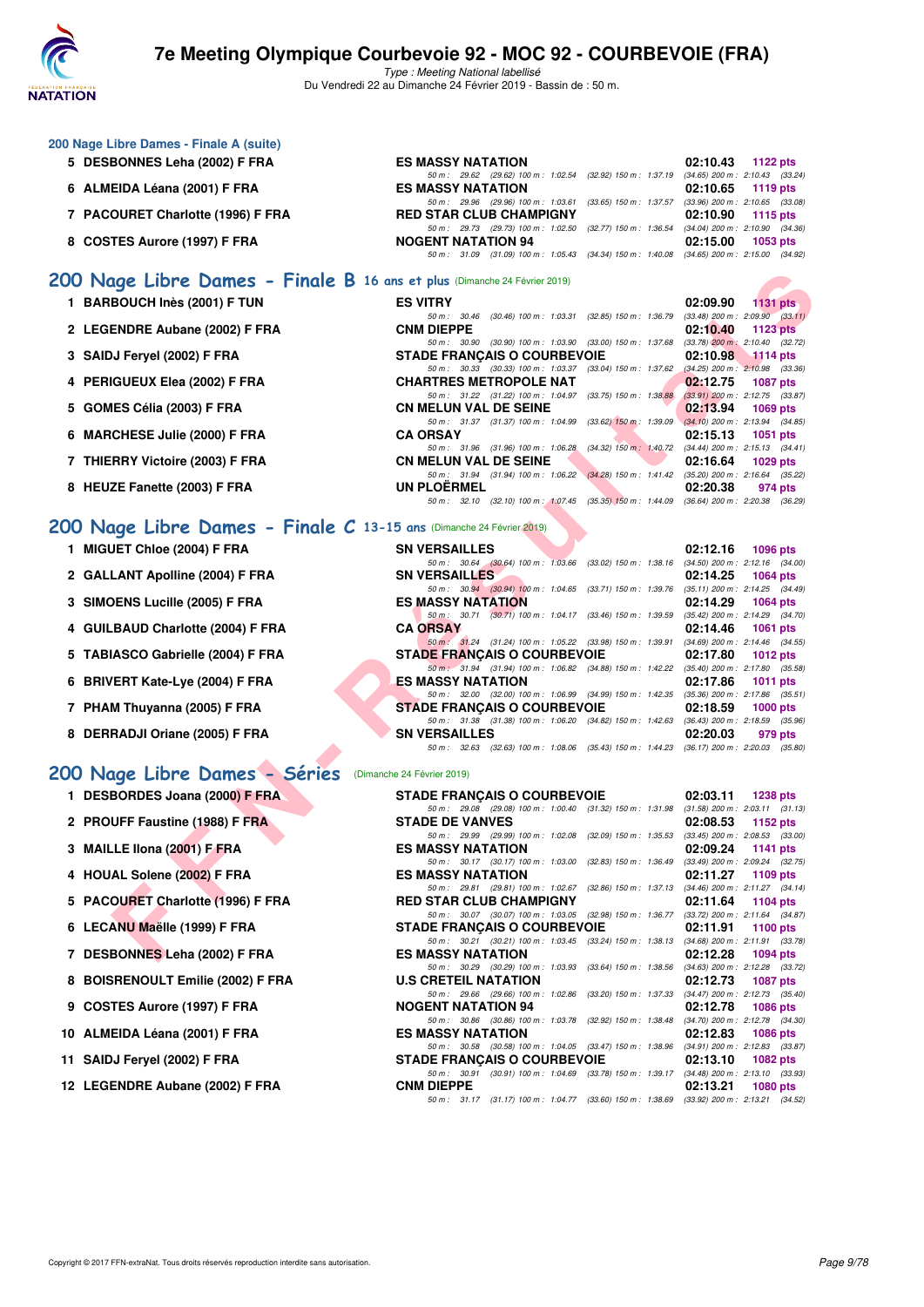

Type : Meeting National labellisé Du Vendredi 22 au Dimanche 24 Février 2019 - Bassin de : 50 m.

| 13 | SIMOENS Lucille (2005) F FRA           |
|----|----------------------------------------|
| 14 | MIGUET Chloe (2004) F FRA              |
| 15 | PERIGUEUX Elea (2002) F FRA            |
| 16 | <b>GALLANT Apolline (2004) F FRA</b>   |
| 17 | BARBOUCH Inès (2001) F TUN             |
| 18 | GOMES Célia (2003) F FRA               |
| 19 | <b>MARCHESE Julie (2000) F FRA</b>     |
| 20 | THIERRY Victoire (2003) F FRA          |
| 21 | <b>GUILBAUD Charlotte (2004) F FRA</b> |
| 22 | HEUZE Fanette (2003) F FRA             |
| 23 | CAINAUD Lucie (2003) F FRA             |
| 24 | BRIVERT Kate-Lye (2004) F FRA          |
| 25 | MIALOT Maud (2003) F FRA               |
| 26 | BIDEAU Marla (2002) F FRA              |
| 27 | <b>MARTINEZ Myriam (2002) F FRA</b>    |
| 28 | MIKELLIDES Nicole (2003) F CYP         |
| 29 | SERNA Elisa (2002) F FRA               |
| 30 | <b>ABBADI Soraya (2003) F FRA</b>      |
| 31 | MAALAOUI Ons (2001) F TUN              |
| 32 | PHAM Thuyanna (2005) F FRA             |
| 33 | DUMAS Salome (2002) F FRA              |
| 34 | LOHEZIC Célia (2003) F FRA             |
| 35 | DERRADJI Oriane (2005) F FRA           |
| 36 | TABIASCO Gabrielle (2004) F FRA        |
| 37 | <b>BATTEUX Auréliane (2004) F FRA</b>  |
| 38 | ZAHI Asma (2002) F TUN                 |
| 39 | <b>BOUKHTOUCHE Sarah (2005) F FRA</b>  |
| 40 | <b>BESNARD Auriane (2001) F FRA</b>    |
| 41 | DUBOIS Léa (2003) F FRA                |
| 42 | ELIWA Kamila (2004) F FRA              |
| 43 | JENVRIN Malia (2004) F FRA             |
| 44 | FOURMY Maëlys (2003) F FRA             |
| 45 | THOMAS Orlane (2003) F FRA             |
| 46 | PARISI Mathilde (1999) F FRA           |
| 47 | <b>BLONDEL Blandine (2002) F FRA</b>   |

**200 Nage Libre Dames - Séries (suite)**

|  | 48 NICOLAY Emilie (2002) F FRA |  |  |  |  |  |  |
|--|--------------------------------|--|--|--|--|--|--|
|--|--------------------------------|--|--|--|--|--|--|

| 0 Nage Libre Dames - Séries (suite) |                                                                                                                                |                                                                                         |
|-------------------------------------|--------------------------------------------------------------------------------------------------------------------------------|-----------------------------------------------------------------------------------------|
| 13 SIMOENS Lucille (2005) F FRA     | <b>ES MASSY NATATION</b>                                                                                                       | 02:13.47<br>1076 pts                                                                    |
| 14 MIGUET Chloe (2004) F FRA        | 50 m: 30.41 (30.41) 100 m: 1:04.00 (33.59) 150 m: 1:38.60 (34.60) 200 m: 2:13.47 (34.87)<br><b>SN VERSAILLES</b>               | 02:13.80<br>1071 pts                                                                    |
| 15 PERIGUEUX Elea (2002) F FRA      | 50 m: 30.60 (30.60) 100 m: 1:04.00 (33.40) 150 m: 1:39.27 (35.27) 200 m: 2:13.80 (34.53)<br><b>CHARTRES METROPOLE NAT</b>      | 02:13.96<br>1069 pts                                                                    |
| 16 GALLANT Apolline (2004) F FRA    | 50 m: 31.40 (31.40) 100 m: 1:04.74 (33.34) 150 m: 1:39.54 (34.80) 200 m: 2:13.96 (34.42)<br><b>SN VERSAILLES</b>               | 02:14.31<br>1063 pts                                                                    |
|                                     | 50 m: 31.20 (31.20) 100 m: 1:04.92                                                                                             | (33.72) 150 m : 1:40.01 (35.09) 200 m : 2:14.31 (34.30)                                 |
| 17 BARBOUCH Inès (2001) F TUN       | <b>ES VITRY</b><br>50 m : 30.43 (30.43) 100 m : 1:03.53                                                                        | 02:14.37<br>1062 pts<br>(33.10) 150 m : 1:38.09 (34.56) 200 m : 2:14.37 (36.28)         |
| 18 GOMES Célia (2003) F FRA         | <b>CN MELUN VAL DE SEINE</b><br>50 m: 31.52 (31.52) 100 m: 1:05.60                                                             | 02:15.23<br>$1050$ pts<br>$(34.08)$ 150 m : 1:40.09 $(34.49)$ 200 m : 2:15.23 $(35.14)$ |
| 19 MARCHESE Julie (2000) F FRA      | <b>CA ORSAY</b><br>50 m: 31.64 (31.64) 100 m: 1:04.91 (33.27) 150 m: 1:40.92 (36.01) 200 m: 2:15.91 (34.99)                    | 02:15.91<br>$1039$ pts                                                                  |
| 20 THIERRY Victoire (2003) F FRA    | <b>CN MELUN VAL DE SEINE</b>                                                                                                   | 02:16.41<br>1032 pts                                                                    |
| 21 GUILBAUD Charlotte (2004) F FRA  | 50 m: 31.35 (31.35) 100 m: 1:05.81 (34.46) 150 m: 1:41.13 (35.32) 200 m: 2:16.41 (35.28)<br><b>CA ORSAY</b>                    | 02:16.56<br>1030 pts                                                                    |
| 22 HEUZE Fanette (2003) F FRA       | 50 m: 31.08 (31.08) 100 m: 1:05.36 (34.28) 150 m: 1:41.20 (35.84) 200 m: 2:16.56 (35.36)<br>UN PLOERMEL                        | 02:16.62<br>1029 pts                                                                    |
| 23 CAINAUD Lucie (2003) F FRA       | 50 m: 30.78 (30.78) 100 m: 1:03.92 (33.14) 150 m: 1:40.16 (36.24) 200 m: 2:16.62 (36.46)<br><b>STADE FRANÇAIS O COURBEVOIE</b> | 02:16.96<br>1024 pts                                                                    |
| 24 BRIVERT Kate-Lye (2004) F FRA    | 50 m: 31.52 (31.52) 100 m: 1:05.80 (34.28) 150 m: 1:41.20 (35.40) 200 m: 2:16.96 (35.76)<br><b>ES MASSY NATATION</b>           | 02:16.97<br>$1024$ pts                                                                  |
| 25 MIALOT Maud (2003) F FRA         | 50 m: 31.48 (31.48) 100 m: 1:05.71 (34.23) 150 m: 1:41.03 (35.32) 200 m: 2:16.97 (35.94)<br><b>CA ORSAY</b>                    | 02:17.03<br>1023 $pts$                                                                  |
|                                     | 50 m: 31.42 (31.42) 100 m: 1:06.07 (34.65) 150 m: 1:41.76 (35.69) 200 m: 2:17.03 (35.27)                                       |                                                                                         |
| 26 BIDEAU Marla (2002) F FRA        | <b>C PAUL-BERT RENNES</b><br>50 m: 31.38 (31.38) 100 m: 1:06.15 (34.77) 150 m: 1:41.65 (35.50) 200 m: 2:17.08 (35.43)          | 02:17.08<br>1022 pts                                                                    |
| 27 MARTINEZ Myriam (2002) F FRA     | <b>STADE FRANCAIS O COURBEVOIE</b><br>50 m: 31.16 (31.16) 100 m: 1:05.18 (34.02) 150 m: 1:40.63 (35.45) 200 m: 2:17.15 (36.52) | 02:17.15<br>1021 pts                                                                    |
| 28 MIKELLIDES Nicole (2003) F CYP   | <b>ES NANTERRE</b><br>50 m: 31.69 (31.69) 100 m: 1:05.77 (34.08) 150 m: 1:41.98 (36.21) 200 m: 2:17.52 (35.54)                 | 02:17.52<br>1016 pts                                                                    |
| 29 SERNA Elisa (2002) F FRA         | <b>CN MELUN VAL DE SEINE</b>                                                                                                   | 02:17.62<br>1014 pts                                                                    |
| 30 ABBADI Soraya (2003) F FRA       | 50 m: 32.20 (32.20) 100 m: 1:06.55 (34.35) 150 m: 1:42.49 (35.94) 200 m: 2:17.62 (35.13)<br><b>MONTIGNY NATATION</b>           | 02:17.76<br>1012 $pts$                                                                  |
| <b>31 MAALAOUI Ons (2001) F TUN</b> | 50 m: 32.29 (32.29) 100 m: 1:07.20 (34.91) 150 m: 1:42.90 (35.70) 200 m: 2:17.76 (34.86)<br><b>UAS ST-CLOUD</b>                | 02:18.02<br>1008 pts                                                                    |
| 32 PHAM Thuyanna (2005) F FRA       | 50 m: 31.67 (31.67) 100 m: 1:06.88 (35.21) 150 m: 1:42.45 (35.57) 200 m: 2:18.02 (35.57)<br><b>STADE FRANÇAIS O COURBEVOIE</b> | 02:18.95<br>995 pts                                                                     |
| 33 DUMAS Salome (2002) F FRA        | 50 m: 32.39 (32.39) 100 m: 1:07.55 (35.16) 150 m: 1:43.90 (36.35) 200 m: 2:18.95 (35.05)<br><b>MOUETTES DE PARIS</b>           | 02:19.27<br>990 pts                                                                     |
| 34 LOHEZIC Célia (2003) F FRA       | 50 m: 30.95 (30.95) 100 m: 1:05.64 (34.69) 150 m: 1:41.83 (36.19) 200 m: 2:19.27 (37.44)<br><b>CN MELUN VAL DE SEINE</b>       | 02:19.41<br>988 pts                                                                     |
| 35 DERRADJI Oriane (2005) F FRA     | 50 m: 32.40 (32.40) 100 m: 1:07.69 (35.29) 150 m: 1:43.89 (36.20) 200 m: 2:19.41 (35.52)<br><b>SN VERSAILLES</b>               | 02:19.71<br>984 pts                                                                     |
| 36 TABIASCO Gabrielle (2004) F FRA  | 50 m: 32.27 (32.27) 100 m: 1:07.13 (34.86) 150 m: 1:43.88 (36.75) 200 m: 2:19.71 (35.83)<br><b>STADE FRANÇAIS O COURBEVOIE</b> | 02:19.79<br>983 pts                                                                     |
| 37 BATTEUX Auréliane (2004) F FRA   | 50 m: 31.97 (31.97) 100 m: 1:06.85 (34.88) 150 m: 1:43.00 (36.15) 200 m: 2:19.79 (36.79)<br><b>NAUTIC CLUB RAMBOUILLET</b>     | 02:19.96<br>980 pts                                                                     |
| 38 ZAHI Asma (2002) F TUN           | 50 m: 32.45 (32.45) 100 m: 1:07.48 (35.03) 150 m: 1:44.02 (36.54) 200 m: 2:19.96 (35.94)<br><b>UAS ST-CLOUD</b>                | 02:19.97<br>980 pts                                                                     |
|                                     | 50 m: 32.27 (32.27) 100 m: 1:06.75 (34.48) 150 m: 1:43.36 (36.61) 200 m: 2:19.97 (36.61)                                       |                                                                                         |
| 39 BOUKHTOUCHE Sarah (2005) F FRA   | <b>STADE FRANÇAIS O COURBEVOIE</b><br>50 m: 31.99 (31.99) 100 m: 1:07.28<br>$(35.29)$ 150 m : 1:43.36                          | 02:20.05<br>979 pts<br>$(36.08)$ 200 m : 2:20.05 $(36.69)$                              |
| 40 BESNARD Auriane (2001) F FRA     | <b>CHARTRES METROPOLE NAT</b><br>50 m: 33.13 (33.13) 100 m: 1:08.83<br>$(35.70)$ 150 m : 1:44.94                               | 02:20.11<br>978 pts<br>$(36.11)$ 200 m : 2:20.11 $(35.17)$                              |
| 41   DUBOIS Léa (2003) F FRA        | <b>CHARTRES METROPOLE NAT</b><br>50 m: 32.57 (32.57) 100 m: 1:08.05<br>(35.48) 150 m : 1:45.19                                 | 02:20.72<br>969 pts<br>$(37.14)$ 200 m : 2:20.72 $(35.53)$                              |
| 42 ELIWA Kamila (2004) F FRA        | <b>ES MASSY NATATION</b>                                                                                                       | 02:20.80<br>968 pts                                                                     |
| 43   JENVRIN Malia (2004) F FRA     | 50 m: 31.89 (31.89) 100 m: 1:07.52<br>$(35.63)$ 150 m : 1:44.06<br><b>CSN GUYANCOURT</b>                                       | $(36.54)$ 200 m : 2:20.80 $(36.74)$<br>02:20.83<br>968 pts                              |
| 44 FOURMY Maëlys (2003) F FRA       | 50 m: 32.56 (32.56) 100 m: 1:08.37<br>$(35.81)$ 150 m : 1:44.89<br><b>ES MASSY NATATION</b>                                    | $(36.52)$ 200 m : 2:20.83 $(35.94)$<br>02:20.87<br>967 pts                              |
| 45 THOMAS Orlane (2003) F FRA       | 50 m: 31.88 (31.88) 100 m: 1:07.78<br>$(35.90)$ 150 m : 1:44.48<br><b>CSM CLAMART</b>                                          | (36.70) 200 m : 2:20.87 (36.39)<br>02:21.00<br>965 pts                                  |
| 46 PARISI Mathilde (1999) F FRA     | $(35.10)$ 150 m : 1:44.69<br>50 m: 33.18 (33.18) 100 m: 1:08.28<br><b>NEPTUNE CLUB DE FRANCE</b>                               | $(36.41)$ 200 m : 2:21.00 $(36.31)$<br>02:21.30<br>961 pts                              |
| 47 BLONDEL Blandine (2002) F FRA    | 50 m : 32.79 (32.79) 100 m : 1:08.69<br><b>CNM DIEPPE</b>                                                                      | $(35.90)$ 150 m : 1:45.47 $(36.78)$ 200 m : 2:21.30 $(35.83)$<br>02:21.46<br>959 pts    |
| 48 NICOLAY Emilie (2002) F FRA      | 50 m: 32.08 (32.08) 100 m: 1:07.13<br><b>CN SARREGUEMINES</b>                                                                  | $(35.05)$ 150 m : 1:44.32 $(37.19)$ 200 m : 2:21.46 $(37.14)$<br>02:21.54<br>958 pts    |
|                                     | 50 m: 32.28 (32.28) 100 m: 1:08.64 (36.36) 150 m: 1:45.28 (36.64) 200 m: 2:21.54 (36.26)                                       |                                                                                         |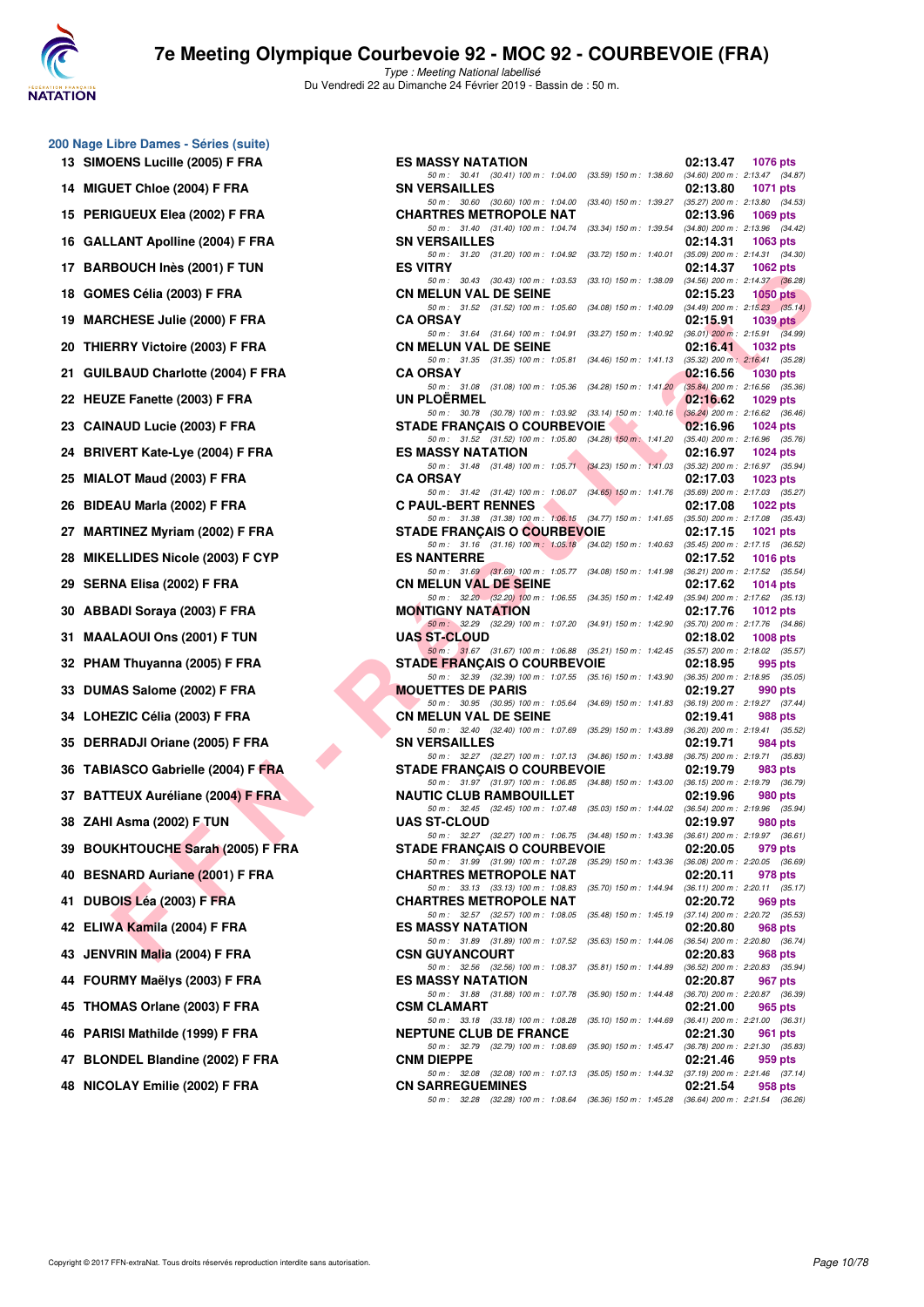



| 49 | 200 Nage Libre Dames - Séries (suite)<br>SUMEIRE Alizé (2001) F FRA |
|----|---------------------------------------------------------------------|
| 50 | PAGO Elodie (2003) F FRA                                            |
| 51 | FERRON Pauline (2001) F FRA                                         |
| 52 | MOUSSOUNI Syrine (2002) F FRA                                       |
| 53 | <b>MARCHESE Aurelie (2005) F FRA</b>                                |
| 54 | FOURMY Marina (2003) F FRA                                          |
| 55 | HEUZE Lison (2003) F FRA                                            |
| 56 | RAOUST Anna (2001) F FRA                                            |
| 57 | SOUPIZON Maeva (2004) F FRA                                         |
| 58 | <b>COMBES Pauline (2004) F FRA</b>                                  |
| 59 | CUREAU Lou (2005) F FRA                                             |
| 60 | SELMI Meryam (2004) F FRA                                           |
| 61 | MARIE Manon (2002) F FRA                                            |
| 62 | <b>CHEDRI Melissa (2001) F FRA</b>                                  |
| 63 | <b>BRUNET Estelle (2001) F FRA</b>                                  |
| 64 | SAMID Inès (2004) F FRA                                             |
| 65 | GOSNET Manon (2003) F FRA                                           |
| 66 | TOUVIOT Divya (2005) F FRA                                          |
| 67 | <b>MENEGHETTI Marie (1998) F FRA</b>                                |
| 68 | ABDALLAH Anfiya (2003) F FRA                                        |
| 69 | TABIASCO Alexandra (2006) F FRA                                     |
| 70 | <b>MOUSSOUNI Alicia (2005) F FRA</b>                                |
| 71 | LEBRUN Natalia (2004) F FRA                                         |
|    | 72 JANIN Mathilda (2005) F FRA                                      |
| 73 | <b>VIATEUR Perrine (2003) F FRA</b>                                 |
| 74 | ROMDHANE Sarah (2005) F FRA                                         |
| 75 | COTE Elena (2004) F FRA                                             |
| 76 | FOURNIER Marie (2004) F FRA                                         |
| 77 | <b>HERCOUET Jade (2004) F FRA</b>                                   |
| 78 | <b>REGLIN Clarice (2002) F FRA</b>                                  |
| 79 | PANZINI Eugenie (2003) F FRA                                        |
| 80 | ROUSSEL Juliette (2002) F FRA                                       |
| 81 | <b>BIRONNEAU Clarisse (1999) F FRA</b>                              |
| 82 | ABELA Cassandre (2005) F FRA                                        |
| 83 | ANDRIEUX-DOFFIN Lou (2005) F FRA                                    |

| 84 PARNASSE Manelle (2005) F FRA |  |
|----------------------------------|--|

| $\sigma$ nage Eibre Banico Cenco (Sanc) |                                                                                                                                                                                                                   |          |                                                |
|-----------------------------------------|-------------------------------------------------------------------------------------------------------------------------------------------------------------------------------------------------------------------|----------|------------------------------------------------|
| 49 SUMEIRE Alizé (2001) F FRA           | <b>CA ORSAY</b>                                                                                                                                                                                                   | 02:22.70 | 941 pts                                        |
| 50 PAGO Elodie (2003) F FRA             | 50 m: 31.71 (31.71) 100 m: 1:07.28 (35.57) 150 m: 1:45.06 (37.78) 200 m: 2:22.70 (37.64)<br><b>SN VERSAILLES</b><br>50 m: 31.38 (31.38) 100 m: 1:07.49<br>(36.11) 150 m : 1:44.45 (36.96) 200 m : 2:22.88 (38.43) | 02:22.88 | 939 pts                                        |
| 51 FERRON Pauline (2001) F FRA          | <b>NAUTIC CLUB RAMBOUILLET</b>                                                                                                                                                                                    | 02:23.23 | 934 pts                                        |
| 52 MOUSSOUNI Syrine (2002) F FRA        | 50 m: 32.71 (32.71) 100 m: 1:09.31 (36.60) 150 m: 1:47.39 (38.08) 200 m: 2:23.23 (35.84)<br><b>AC BOBIGNY</b>                                                                                                     | 02:23.77 | 926 pts                                        |
| 53 MARCHESE Aurelie (2005) F FRA        | 50 m: 32.45 (32.45) 100 m: 1:09.07<br>(36.62) 150 m : 1:46.49 (37.42) 200 m : 2:23.77 (37.28)<br><b>CN MELUN VAL DE SEINE</b>                                                                                     | 02:24.63 | 914 pts                                        |
| 54 FOURMY Marina (2003) F FRA           | 50 m: 33.78 (33.78) 100 m: 1:10.26<br>(36.48) 150 m : 1:47.05 (36.79) 200 m : 2:24.63 (37.58)<br><b>ES MASSY NATATION</b>                                                                                         | 02:25.06 | 908 pts                                        |
| 55 HEUZE Lison (2003) F FRA             | 50 m: 32.73 (32.73) 100 m: 1:08.55<br>(35.82) 150 m : 1:46.94 (38.39) 200 m : 2:25.06 (38.12)<br><b>UN PLOERMEL</b>                                                                                               | 02:25.14 | 907 pts                                        |
|                                         | 50 m: 32.55 (32.55) 100 m: 1:08.12 (35.57) 150 m: 1:46.34 (38.22) 200 m: 2:25.14 (38.80)                                                                                                                          |          |                                                |
| 56 RAOUST Anna (2001) F FRA             | <b>NEPTUNE CLUB DE FRANCE</b><br>50 m: 32.56 (32.56) 100 m: 1:08.77 (36.21) 150 m: 1:46.78 (38.01) 200 m: 2:25.26 (38.48)                                                                                         | 02:25.26 | 905 pts                                        |
| 57 SOUPIZON Maeva (2004) F FRA          | <b>NAUTIC CLUB RAMBOUILLET</b><br>50 m: 33.16 (33.16) 100 m: 1:09.61 (36.45) 150 m: 1:48.05 (38.44) 200 m: 2:25.28 (37.23)                                                                                        | 02:25.28 | 905 pts                                        |
| 58 COMBES Pauline (2004) F FRA          | <b>OLYMPIQUE LA GARENNE-COLOMBES</b><br>50 m: 33.42 (33.42) 100 m: 1:10.49 (37.07) 150 m: 1:47.70 (37.21) 200 m: 2:25.80 (38.10)                                                                                  | 02:25.80 | 898 pts                                        |
| 59 CUREAU Lou (2005) F FRA              | <b>CSN GUYANCOURT</b><br>50 m: 33.01 (33.01) 100 m: 1:10.08 (37.07) 150 m: 1:48.53 (38.45) 200 m: 2:27.02 (38.49)                                                                                                 | 02:27.02 | 881 pts                                        |
| 60 SELMI Meryam (2004) F FRA            | <b>CERGY PONTOISE NATATION</b>                                                                                                                                                                                    | 02:27.13 | 880 pts                                        |
| 61 MARIE Manon (2002) F FRA             | 50 m: 33.63 (33.63) 100 m: 1:10.93 (37.30) 150 m: 1:49.24 (38.31) 200 m: 2:27.13 (37.89)<br><b>EN CAEN</b>                                                                                                        | 02:27.30 | 877 pts                                        |
| 62   CHEDRI Melissa (2001) F FRA        | 50 m: 33.83 (33.83) 100 m: 1:09.94<br>(36.11) 150 m: 1:48.84 (38.90) 200 m: 2:27.30 (38.46)<br><b>CN MELUN VAL DE SEINE</b>                                                                                       | 02:27.87 | 870 pts                                        |
| 63 BRUNET Estelle (2001) F FRA          | 50 m : 32.79 (32.79) 100 m : 1:09.53<br>(36.74) 150 m: 1:47.96 (38.43) 200 m: 2:27.87 (39.91)<br><b>VGA ST-MAUR</b>                                                                                               | 02:28.90 | 856 pts                                        |
| 64   SAMID Inès (2004) F FRA            | 50 m: 32.51 (32.51) 100 m: 1:08.90<br>(36.39) 150 m : 1:49.28 (40.38) 200 m : 2:28.90 (39.62)<br><b>CN ASNIERES</b>                                                                                               | 02:29.03 | 854 pts                                        |
| 65 GOSNET Manon (2003) F FRA            | 50 m: 33.59 (33.59) 100 m: 1:12.45<br>(38.86) 150 m : 1:49.81 (37.36) 200 m : 2:29.03 (39.22)<br><b>USO BEZONS</b>                                                                                                | 02:29.32 | 850 pts                                        |
| 66 TOUVIOT Divya (2005) F FRA           | 50 m: 34.17 (34.17) 100 m: 1:12.84 (38.67) 150 m: 1:52.36 (39.52) 200 m: 2:29.32 (36.96)<br><b>CSN GUYANCOURT</b>                                                                                                 | 02:29.34 | 850 pts                                        |
| 67 MENEGHETTI Marie (1998) F FRA        | 50 m: 34.64 (34.64) 100 m: 1:12.01 (37.37) 150 m: 1:51.53 (39.52) 200 m: 2:29.34 (37.81)<br><b>EN CAEN</b>                                                                                                        | 02:29.41 | 849 pts                                        |
| 68 ABDALLAH Anfiya (2003) F FRA         | 50 m: 33.10 (33.10) 100 m: 1:10.36 (37.26) 150 m: 1:49.47 (39.11) 200 m: 2:29.41 (39.94)<br><b>CN ASNIERES</b>                                                                                                    | 02:29.82 | 843 pts                                        |
| 69   TABIASCO Alexandra (2006) F FRA    | 50 m: 31.88 (31.88) 100 m: 1:08.01 (36.13) 150 m: 1:48.24 (40.23) 200 m: 2:29.82 (41.58)<br><b>STADE FRANÇAIS O COURBEVOIE</b>                                                                                    | 02:29.88 | 843 pts                                        |
|                                         | 50 m: 34.61 (34.61) 100 m: 1:13.12 (38.51) 150 m: 1:52.39 (39.27) 200 m: 2:29.88 (37.49)                                                                                                                          |          |                                                |
| 70 MOUSSOUNI Alicia (2005) F FRA        | <b>AC BOBIGNY</b><br>50 m: 33.17 (33.17) 100 m: 1:10.74 (37.57) 150 m: 1:50.30 (39.56) 200 m: 2:29.91 (39.61)                                                                                                     | 02:29.91 | 842 pts                                        |
| 71 LEBRUN Natalia (2004) F FRA          | ETOILE SAINT-LEU NATATION<br>50 m: 34.45 (34.45) 100 m: 1:13.20 (38.75) 150 m: 1:52.27 (39.07) 200 m: 2:30.07 (37.80)                                                                                             | 02:30.07 | 840 pts                                        |
| 72 JANIN Mathilda (2005) F FRA          | <b>STADE FRANCAIS O COURBEVOIE</b><br>50 m: 33.53 (33.53) 100 m: 1:10.93 (37.40) 150 m: 1:50.83 (39.90) 200 m: 2:30.41 (39.58)                                                                                    | 02:30.41 | 835 pts                                        |
| 73 VIATEUR Perrine (2003) F FRA         | <b>NAUTIC CLUB RAMBOUILLET</b><br>50 m: 34.97 (34.97) 100 m: 1:13.14 (38.17) 150 m: 1:51.47 (38.33) 200 m: 2:30.54 (39.07)                                                                                        | 02:30.54 | 834 pts                                        |
| 74 ROMDHANE Sarah (2005) F FRA          | <b>MONTIGNY NATATION</b>                                                                                                                                                                                          | 02:30.73 | 831 pts                                        |
| 75 COTE Elena (2004) F FRA              | 50 m: 35.83 (35.83) 100 m: 1:14.07 (38.24) 150 m: 1:53.71 (39.64) 200 m: 2:30.73 (37.02)<br><b>NEPTUNE CLUB DE FRANCE</b>                                                                                         | 02:30.89 | 829 pts                                        |
| 76 FOURNIER Marie (2004) F FRA          | 50 m: 34.92 (34.92) 100 m: 1:13.24 (38.32) 150 m: 1:52.15<br><b>STADE ST-VALERY NATATION</b>                                                                                                                      | 02:31.12 | $(38.91)$ 200 m : 2:30.89 $(38.74)$<br>826 pts |
| 77 HERCOUET Jade (2004) F FRA           | 50 m: 34.20 (34.20) 100 m: 1:12.39<br>(38.19) 150 m : 1:51.78 (39.39) 200 m : 2:31.12 (39.34)<br><b>CERGY PONTOISE NATATION</b>                                                                                   | 02:31.90 | 816 pts                                        |
| 78 REGLIN Clarice (2002) F FRA          | 50 m: 34.19 (34.19) 100 m: 1:12.14 (37.95) 150 m: 1:52.29<br><b>CN MELUN VAL DE SEINE</b>                                                                                                                         | 02:32.54 | $(40.15)$ 200 m : 2:31.90 $(39.61)$<br>807 pts |
| 79 PANZINI Eugenie (2003) F FRA         | 50 m: 34.80 (34.80) 100 m: 1:12.32<br>(37.52) 150 m : 1:52.45 (40.13) 200 m : 2:32.54 (40.09)<br><b>VGA ST-MAUR</b>                                                                                               | 02:32.80 | 804 pts                                        |
| 80 ROUSSEL Juliette (2002) F FRA        | 50 m: 35.46 (35.46) 100 m: 1:13.25<br>(37.79) 150 m : 1:53.14<br><b>AC BOBIGNY</b>                                                                                                                                | 02:34.07 | $(39.89)$ 200 m : 2:32.80 $(39.66)$<br>787 pts |
| 81 BIRONNEAU Clarisse (1999) F FRA      | 50 m: 34.28 (34.28) 100 m: 1:12.51<br>$(38.23)$ 150 m : 1:53.33<br><b>USO BEZONS</b>                                                                                                                              | 02:34.46 | (40.82) 200 m : 2:34.07 (40.74)<br>782 pts     |
| 82 ABELA Cassandre (2005) F FRA         | 50 m: 35.68 (35.68) 100 m: 1:14.95<br>(39.27) 150 m : 1:55.82 (40.87) 200 m : 2:34.46 (38.64)<br><b>NEPTUNE CLUB DE FRANCE</b>                                                                                    | 02:34.60 | 781 pts                                        |
| 83 ANDRIEUX-DOFFIN Lou (2005) F FRA     | 50 m: 33.93 (33.93) 100 m: 1:12.62 (38.69) 150 m: 1:53.74<br><b>CN ASNIERES</b>                                                                                                                                   | 02:34.72 | $(41.12)$ 200 m : 2:34.60 $(40.86)$<br>779 pts |
| 84 PARNASSE Manelle (2005) F FRA        | 50 m: 35.07 (35.07) 100 m: 1:13.28<br>(38.21) 150 m: 1:54.31 (41.03) 200 m: 2:34.72 (40.41)<br><b>CSM GENNEVILLIERS</b>                                                                                           | 02:34.73 | 779 pts                                        |
|                                         | 50 m: 35.43 (35.43) 100 m: 1:15.13 (39.70) 150 m: 1:55.57 (40.44) 200 m: 2:34.73 (39.16)                                                                                                                          |          |                                                |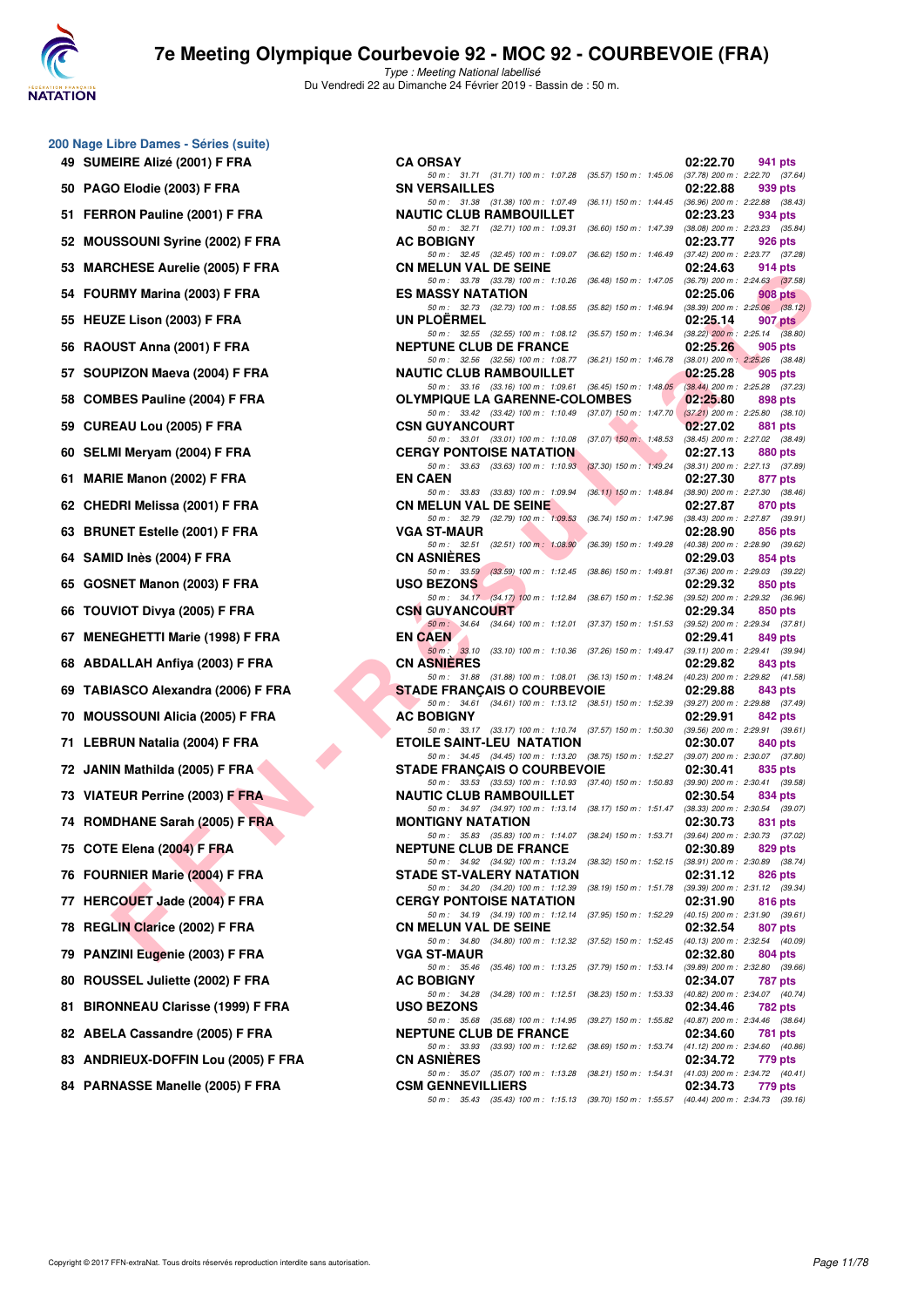

Type : Meeting National labellisé Du Vendredi 22 au Dimanche 24 Février 2019 - Bassin de : 50 m.

#### **200 Nage Libre Dames - Séries (suite)**

- **85 SADEQ Rim (2005) F FRA RSC MONTREUIL 02:36.44 757 pts**
- **86 REGO Tiphaine (2004) F FRA ASSO NATATION DE SARTROUVILLE 02:37.21 747 pts**
- 87 DREUILLAUD Tiphaine (2001) F FRA
- 
- 
- 
- 
- **92 BOUZOM Maylis (2005) F FRA**
- 
- 
- 
- 

# **--- WOZNIAK Rima (2002) F FRA CN MELUN VAL DE SEINE DNS**

### **[400 Nage Libre Dames - Finale A](http://www.ffnatation.fr/webffn/resultats.php?idact=nat&go=epr&idcpt=57703&idepr=4)** (Samedi 23 Février 2019)

| 09 NIANNIO OCII SAIA (2000) F FRA                                                                                                                                                                                            | VƏNI VENNEVILLIENJ                                                                                                                | U4.39.43<br>$120$ pm                   |
|------------------------------------------------------------------------------------------------------------------------------------------------------------------------------------------------------------------------------|-----------------------------------------------------------------------------------------------------------------------------------|----------------------------------------|
| 90 CHAMPION Flavie (2001) F FRA                                                                                                                                                                                              | 50 m: 35.84 (35.84) 100 m: 1:15.72 (39.88) 150 m: 1:57.84 (42.12) 200 m: 2:39.43 (41.59)<br><b>EN CAEN</b>                        | 02:40.04<br>$712$ pts                  |
| 91 ROUXEL Louann (2004) F FRA                                                                                                                                                                                                | 50 m: 34.85 (34.85) 100 m: 1:15.85 (41.00) 150 m: 1:57.77 (41.92) 200 m: 2:40.04 (42.27)<br><b>UN PLOERMEL</b>                    | 02:40.12                               |
|                                                                                                                                                                                                                              | 50 m: 36.93 (36.93) 100 m: 1:17.44 (40.51) 150 m: 1:59.32 (41.88) 200 m: 2:40.12 (40.80)                                          | $711$ pts                              |
| 92 BOUZOM Maylis (2005) F FRA                                                                                                                                                                                                | <b>USO BEZONS</b>                                                                                                                 | 02:41.06<br>700 pts                    |
| --- CHADEBAUD Mathilde (2002) F FRA                                                                                                                                                                                          | 50 m: 36.82 (36.82) 100 m: 1:17.16 (40.34) 150 m: 2:00.96 (43.80) 200 m: 2:41.06 (40.10)<br><b>STADE FRANÇAIS O COURBEVOIE</b>    | <b>DNS</b> dec                         |
| --- LANGLAIS Lila (2000) F FRA                                                                                                                                                                                               | <b>ES MASSY NATATION</b>                                                                                                          | <b>DNS</b> dec                         |
| --- LE VACON Ilona (2005) F FRA                                                                                                                                                                                              | <b>RSC MONTREUIL</b>                                                                                                              | <b>DNS</b> dec                         |
| --- WOZNIAK Rima (2002) F FRA                                                                                                                                                                                                | <b>CN MELUN VAL DE SEINE</b>                                                                                                      | <b>DNS</b>                             |
|                                                                                                                                                                                                                              |                                                                                                                                   |                                        |
| <b>00 Nage Libre Dames - Finale A</b> (Samedi 23 Février 2019)                                                                                                                                                               |                                                                                                                                   |                                        |
| 1 MAILLE IIona (2001) F FRA                                                                                                                                                                                                  | <b>ES MASSY NATATION</b>                                                                                                          | 04:26.61<br><b>1178 pts</b>            |
| 50 m: 30.45 (30.45) 100 m: 1:03.45 (33.00) 150 m: 1:36.85 (33.40) 200 m: 2:10.72 (33.87) 250 m: 2:44.65 (33.93) 300 m: 3:18.76 (34.11) 350 m: 3:52.91 (34.15) 400 m: 4:26.61<br>2 AMBRASS Lilou (2002) F FRA                 | <b>ES MASSY NATATION</b>                                                                                                          | (33.70)<br>04:26.96<br>1175 pts        |
| 50 m : 31.08 (31.08) 100 m : 1:03.70 (32.62) 150 m : 1:37.50                                                                                                                                                                 | $(33.80)$ 200 m : 2:11.13 $(33.63)$ 250 m : 2:45.49 $(34.36)$ 300 m : 3:19.52 $(34.03)$ 350 m : 3:54.04 $(34.52)$ 400 m : 4:26.96 | (32.92)                                |
| 3 GOMES Célia (2003) F FRA                                                                                                                                                                                                   | <b>CN MELUN VAL DE SEINE</b>                                                                                                      | 04:37.48<br><b>1094 pts</b>            |
| 50 m: 31.65 (31.65) 100 m: 1:05.69 (34.04) 150 m: 1:40.09                                                                                                                                                                    | (34.40) 200 m : 2:15.38 (35.29) 250 m : 2:51.00 (35.62) 300 m : 3:26.97 (35.97) 350 m : 4:02.48 (35.51) 400 m : 4:37.48           | (35.00)                                |
| 4 MIGUET Chloe (2004) F FRA                                                                                                                                                                                                  | <b>SN VERSAILLES</b>                                                                                                              | 04:38.50<br><b>1087 pts</b>            |
| 50 m: 31.45 (31.45) 100 m: 1:05.01 (33.56) 150 m: 1:40.04                                                                                                                                                                    | (35.03) 200 m : 2:15.39 (35.35) 250 m : 2:51.32 (35.93) 300 m : 3:27.27 (35.95) 350 m : 4:03.55 (36.28) 400 m : 4:38.50           | (34.95)                                |
| 5 MARCHESE Julie (2000) F FRA<br>50 m : 32.28 (32.28) 100 m : 1:06.24 (33.96) 150 m : 1:41.88 (35.64) 200 m : 2:17.17 (35.29) 250 m : 2:53.48 (36.31) 300 m : 3:29.43 (35.95) 350 m : 4:06.20 (36.77) 400 m : 4:41.12 (34.92 | <b>CA ORSAY</b>                                                                                                                   | 04:41.12<br><b>1067 pts</b>            |
| 6 GALLANT Apolline (2004) F FRA                                                                                                                                                                                              | <b>SN VERSAILLES</b>                                                                                                              | 04:42.25<br>1059 pts                   |
| 50 m: 31.70 (31.70) 100 m: 1:06.22 (34.52) 150 m: 1:42.66 (36.44) 200 m: 2:18.47 (35.81) 250 m: 2:54.63 (36.16) 300 m: 3:30.55 (35.92) 350 m: 4:06.88 (36.33) 400 m: 4:42.25                                                 |                                                                                                                                   | (35.37)                                |
| 7 ROUSSEAU Elsa (2003) F FRA                                                                                                                                                                                                 | <b>ES MASSY NATATION</b>                                                                                                          | 04:42.31<br><b>1058 pts</b>            |
| 50 m: 31.53 (31.53) 100 m: 1:06.28 (34.75) 150 m: 1:41.57 (35.29) 200 m: 2:17.79 (36.22) 250 m: 2:53.81 (36.02) 300 m: 3:30.38 (36.57) 350 m: 4:06.65 (36.27) 400 m: 4:42.31                                                 |                                                                                                                                   | (35.66)                                |
| 8 MIALOT Maud (2003) F FRA<br>50 m: 32.04 (32.04) 100 m: 1:07.31 (35.27) 150 m: 1:43.46 (36.15) 200 m: 2:20.04 (36.58) 250 m: 2:56.56 (36.52) 300 m: 3:33.46 (36.90) 350 m: 4:10.40 (36.94) 400 m: 4:46.90 (36.50)           | <b>CA ORSAY</b>                                                                                                                   | 04:46.90<br><b>1024 pts</b>            |
|                                                                                                                                                                                                                              |                                                                                                                                   |                                        |
| 00 Nage Libre Dames - Finale B (Samedi 23 Février 2019)                                                                                                                                                                      |                                                                                                                                   |                                        |
| 1 HOUAL Solene (2002) F FRA                                                                                                                                                                                                  | <b>ES MASSY NATATION</b>                                                                                                          | 04:39.69<br><b>1078 pts</b>            |
| 50 m: 31.21 (31.21) 100 m: 1:05.41 (34.20) 150 m: 1:40.52 (35.11) 200 m: 2:16.00 (35.48) 250 m: 2:52.12 (36.12) 300 m: 3:28.21 (36.09) 350 m: 4:04.53 (36.32) 400 m: 4:39.69                                                 |                                                                                                                                   | (35.16)                                |
| 2 THIERRY Victoire (2003) F FRA                                                                                                                                                                                              | <b>CN MELUN VAL DE SEINE</b>                                                                                                      | 04:41.11<br><b>1067 pts</b>            |
| 50 m: 31.75 (31.75) 100 m: 1:07.28 (35.53) 150 m: 1:42.39 (35.11) 200 m: 2:18.17 (35.78) 250 m: 2:53.55 (35.38) 300 m: 3:30.05 (36.50) 350 m: 4:06.01 (35.96) 400 m: 4:41.11<br>3 MAALAOUI Ons (2001) F TUN                  | <b>UAS ST-CLOUD</b>                                                                                                               | (35.10)<br>04:45.85<br><b>1032 pts</b> |
| 50 m: 32.90 (32.90) 100 m: 1:08.86 (35.96) 150 m: 1:45.80 (36.94) 200 m: 2:21.97 (36.17) 250 m: 2:58.89 (36.92) 300 m: 3:34.98 (36.09) 350 m: 4:11.42 (36.44) 400 m: 4:45.85                                                 |                                                                                                                                   | (34.43)                                |
| 4 CRISTINI Marie (2002) F FRA                                                                                                                                                                                                | <b>OLYMPIQUE LA GARENNE-COLOMBES</b>                                                                                              | 04:46.25<br><b>1029 pts</b>            |
| 50 m: 33.17 (33.17) 100 m: 1:08.66 (35.49) 150 m: 1:44.97 (36.31) 200 m: 2:21.17 (36.20) 250 m: 2:58.02 (36.85) 300 m: 3:34.66 (36.64) 350 m: 4:11.60 (36.94) 400 m: 4:46.25                                                 |                                                                                                                                   | (34.65)                                |
| 5 GUILBAUD Charlotte (2004) F FRA                                                                                                                                                                                            | <b>CA ORSAY</b>                                                                                                                   | 04:46.41<br><b>1028 pts</b>            |
| 50 m : 32.27 (32.27) 100 m : 1:08.39 (36.12) 150 m : 1:44.88 (36.49) 200 m : 2:21.54 (36.66) 250 m : 2:58.06 (36.52) 300 m : 3:34.62 (36.56) 350 m : 4:11.38 (36.76) 400 m : 4:46.41<br>6 BRIVERT Kate-Lye (2004) F FRA      | <b>ES MASSY NATATION</b>                                                                                                          | (35.03)<br>04:47.74<br><b>1018 pts</b> |
| 50 m: 31.58 (31.58) 100 m: 1:06.83 (35.25) 150 m: 1:43.36 (36.53) 200 m: 2:20.54 (37.18) 250 m: 2:57.92 (37.38) 300 m: 3:35.18 (37.26) 350 m: 4:11.95 (36.77) 400 m: 4:47.74                                                 |                                                                                                                                   | (35.79)                                |
| 7 CARLOS-BROC Zoé (2006) F FRA                                                                                                                                                                                               | <b>MORSANG ESSONNE NATATION</b>                                                                                                   | 04:49.91<br>1003 pts                   |
| 50 m: 33.44 (33.44) 100 m: 1:08.88 (35.44) 150 m: 1:46.23 (37.35) 200 m: 2:23.02 (36.79) 250 m: 3:00.80 (37.78) 300 m: 3:37.86 (37.06) 350 m: 4:14.66 (36.80) 400 m: 4:49.91 (35.25                                          |                                                                                                                                   |                                        |
| 8 HEUZE Fanette (2003) F FRA                                                                                                                                                                                                 | <b>UN PLOERMEL</b>                                                                                                                | 04:53.73<br>975 pts                    |
| 50 m: 31.71 (31.71) 100 m: 1:07.27 (35.56) 150 m: 1:43.99 (36.72) 200 m: 2:21.63 (37.64) 250 m: 2:59.93 (38.30) 300 m: 3:38.40 (38.47) 350 m: 4:16.05 (37.66) 400 m: 4:53.73 (37.68                                          |                                                                                                                                   |                                        |
| 00 Nage Libre Dames - Séries (Samedi 23 Février 2019)                                                                                                                                                                        |                                                                                                                                   |                                        |

#### **[400 Nage Libre Dames - Finale B](http://www.ffnatation.fr/webffn/resultats.php?idact=nat&go=epr&idcpt=57703&idepr=4)** (Samedi 23 Février 2019)

| 1 HOUAL Solene (2002) F FRA ES MASSY NATATION                    | 04:39.69 1078 pts                                                                                                                                                                            |
|------------------------------------------------------------------|----------------------------------------------------------------------------------------------------------------------------------------------------------------------------------------------|
|                                                                  | 50 m : 31.21 (31.21) 100 m : 1:05.41 (34.20) 150 m : 1:40.52 (35.11) 200 m : 2:16.00 (35.48) 250 m : 2:52.12 (36.12) 300 m : 3:28.21 (36.09) 350 m : 4:04.53 (36.32) 400 m : 4:39.69 (35.16) |
|                                                                  | 2 THIERRY Victoire (2003) F FRA CN MELUN VAL DE SEINE 04:41.11 1067 pts                                                                                                                      |
|                                                                  | 50 m: 31.75 (31.75) 100 m: 1:07.28 (35.53) 150 m: 1:42.39 (35.11) 200 m: 2:18.17 (35.78) 250 m: 2:53.55 (35.38) 300 m: 3:30.05 (36.50) 350 m: 4:06.01 (35.96) 400 m: 4:41.11 (35.10)         |
| 3 MAALAOUI Ons (2001) F TUN UAS ST-CLOUD                         | 04:45.85 1032 pts                                                                                                                                                                            |
|                                                                  | 50 m: 32.90 (32.90) 100 m: 1:08.86 (35.96) 150 m: 1:45.80 (36.94) 200 m: 2:21.97 (36.17) 250 m: 2:58.89 (36.92) 300 m: 3:34.98 (36.09) 350 m: 4:11.42 (36.44) 400 m: 4:45.85 (34.43)         |
|                                                                  | 4 CRISTINI Marie (2002) F FRA <b>CRISTINI Marie (2002) F FRA</b> CLYMPIQUE LA GARENNE-COLOMBES 04:46.25 1029 pts                                                                             |
|                                                                  | 50 m : 33.17 (33.17) 100 m 1:08.66 (35.49) 150 m : 1:44.97 (36.31) 200 m : 2:21.17 (36.20) 250 m : 2:58.02 (36.85) 300 m : 3:34.66 (36.64) 350 m : 4:11.60 (36.94) 400 m : 4:46.25 (34.65)   |
| 5 GUILBAUD Charlotte (2004) F FRA CA ORSAY                       | 04:46.41 1028 pts                                                                                                                                                                            |
|                                                                  | 50 m: 32.27 (32.27) 100 m: 1:08.39 (36.12) 150 m: 1:44.88 (36.49) 200 m: 2:21.54 (36.66) 250 m: 2:58.06 (36.52) 300 m: 3:34.62 (36.56) 350 m: 4:11.38 (36.76) 400 m: 4:46.41 (35.03)         |
|                                                                  | 04:47.74 1018 pts                                                                                                                                                                            |
|                                                                  | 50 m : 31.58 (31.58) 100 m : 1:06.83 (35.25) 150 m : 1:43.36 (36.53) 200 m : 2:20.54 (37.18) 250 m : 2:57.92 (37.38) 300 m : 3:35.18 (37.26) 350 m : 4:11.95 (36.77) 400 m : 4:47.74 (35.79) |
| 7 CARLOS-BROC Zoé (2006) F FRA MORSANG ESSONNE NATATION 04:49.91 | 1003 pts                                                                                                                                                                                     |
|                                                                  | 50 m: 33.44 (33.44) 100 m: 1:08.88 (35.44) 150 m: 1:46.23 (37.35) 200 m: 2:23.02 (36.79) 250 m: 3:00.80 (37.78) 300 m: 3:37.86 (37.06) 350 m: 4:14.66 (36.80) 400 m: 4:49.91 (35.25)         |
| 8 HEUZE Fanette (2003) F FRA UN PLOERMEL                         | 04:53.73<br>975 pts                                                                                                                                                                          |
|                                                                  | 50 m: 31.71 (31.71) 100 m: 1:07.27 (35.56) 150 m: 1:43.99 (36.72) 200 m: 2:21.63 (37.64) 250 m: 2:59.93 (38.30) 300 m: 3:38.40 (38.47) 350 m: 4:16.05 (37.65) 400 m: 4:53.73 (37.68)         |

### **[400 Nage Libre Dames - Séries](http://www.ffnatation.fr/webffn/resultats.php?idact=nat&go=epr&idcpt=57703&idepr=4)** (Samedi 23 Février 2019)

| 1 MAILLE IIona (2001) F FRA   | <b>ES MASSY NATATION</b>                                                                                                                                                                     | 04:28.40 1164 pts |
|-------------------------------|----------------------------------------------------------------------------------------------------------------------------------------------------------------------------------------------|-------------------|
|                               | 50 m : 30.91 (30.91) 100 m : 1:04.28 (33.37) 150 m : 1:37.93 (33.65) 200 m : 2:11.94 (34.01) 250 m : 2:45.97 (34.03) 300 m : 3:20.00 (34.03) 350 m : 3:54.52 (34.52) 400 m : 4:28.40 (33.88) |                   |
| 2 AMBRASS Lilou (2002) F FRA  | ES MASSY NATATION <b>EXECUTES</b>                                                                                                                                                            | 04:34.20 1119 pts |
|                               | 50 m: 31.33 (31.33) 100 m: 1:04.66 (33.33) 150 m: 1:39.15 (34.49) 200 m: 2:13.41 (34.26) 250 m: 2:48.41 (35.00) 300 m: 3:24.03 (35.62) 350 m: 3:59.69 (35.66) 400 m: 4:34.20 (34.51)         |                   |
| 3 GOMES Célia (2003) F FRA    | <b>CN MELUN VAL DE SEINE</b>                                                                                                                                                                 | 04:37.49 1094 pts |
|                               | 50 m : 32.32 (32.32) 100 m : 1:06.61 (34.29) 150 m : 1:41.30 (34.69) 200 m : 2:16.48 (35.18) 250 m : 2:51.76 (35.28) 300 m : 3:27.21 (35.45) 350 m : 4:02.61 (35.40) 400 m : 4:37.49 (34.88) |                   |
| 4 MARCHESE Julie (2000) F FRA | <b>CA ORSAY</b>                                                                                                                                                                              | 04:38.55 1086 pts |
|                               | 50 m: 31.74 (31.74) 100 m: 1:05.53 (33.79) 150 m: 1:40.35 (34.82) 200 m: 2:15.93 (35.58) 250 m: 2:51.40 (35.47) 300 m: 3:27.60 (36.20) 350 m: 4:03.71 (36.11) 400 m: 4:38.55 (34.84)         |                   |
| 5 ROUSSEAU Elsa (2003) F FRA  | <b>ES MASSY NATATION</b>                                                                                                                                                                     | 04:39.51 1079 pts |
|                               | 50 m: 31.55 (31.55) 100 m: 1:06.08 (34.53) 150 m: 1:41.28 (35.20) 200 m: 2:17.00 (35.72) 250 m: 2:52.48 (35.48) 300 m: 3:28.38 (35.90) 350 m: 4:04.22 (35.84) 400 m: 4:39.51 (35.29)         |                   |

|                                     | 50 m: 35.09 (35.09) 100 m: 1:15.04 (39.95) 150 m: 1:56.98 (41.94) 200 m: 2:37.21 (40.23) |                |                                     |
|-------------------------------------|------------------------------------------------------------------------------------------|----------------|-------------------------------------|
| 87 DREUILLAUD Tiphaine (2001) F FRA | CN MELUN VAL DE SEINE                                                                    |                | 02:37.67 742 pts                    |
|                                     | 50 m: 35.34 (35.34) 100 m: 1:14.48 (39.14) 150 m: 1:56.34 (41.86) 200 m: 2:37.67 (41.33) |                |                                     |
| 88 ZEGGAÏ Fériel (2005) F FRA       | <b>RSC MONTREUIL</b>                                                                     |                | 02:37.85 739 pts                    |
|                                     | 50 m: 35.70 (35.70) 100 m: 1:15.46 (39.76) 150 m: 1:57.75 (42.29) 200 m: 2:37.85 (40.10) |                |                                     |
| 89 KHARKHOUCH Sara (2000) F FRA     | <b>CSM GENNEVILLIERS</b>                                                                 |                | 02:39.43 720 pts                    |
|                                     | 50 m: 35.84 (35.84) 100 m: 1:15.72 (39.88) 150 m: 1:57.84 (42.12) 200 m: 2:39.43 (41.59) |                |                                     |
| 90 CHAMPION Flavie (2001) F FRA     | <b>EN CAEN</b>                                                                           | 02:40.04       | $712$ pts                           |
|                                     | 50 m: 34.85 (34.85) 100 m: 1:15.85 (41.00) 150 m: 1:57.77 (41.92) 200 m: 2:40.04 (42.27) |                |                                     |
| 91 ROUXEL Louann (2004) F FRA       | UN PLOËRMEL                                                                              | 02:40.12       | $711$ pts                           |
|                                     | 50 m: 36.93 (36.93) 100 m: 1:17.44 (40.51) 150 m: 1:59.32 (41.88) 200 m: 2:40.12 (40.80) |                |                                     |
| 92 BOUZOM Maylis (2005) F FRA       | <b>USO BEZONS</b>                                                                        |                | 02:41.06 700 pts                    |
|                                     | 50 m : 36.82 (36.82) 100 m : 1:17.16 (40.34) 150 m : 2:00.96                             |                | $(43.80)$ 200 m : 2:41.06 $(40.10)$ |
| --- CHADEBAUD Mathilde (2002) F FRA | <b>STADE FRANCAIS O COURBEVOIE</b>                                                       | <b>DNS</b> dec |                                     |
| --- LANGLAIS Lila (2000) F FRA      | <b>ES MASSY NATATION</b>                                                                 | <b>DNS</b> dec |                                     |
| --- LE VACON Ilona (2005) F FRA     | <b>RSC MONTREUIL</b>                                                                     | <b>DNS</b> dec |                                     |
| $\mu$ WOZNIAK Dima (2002) E EDA     | CN MELIIN VAL DE CEINE                                                                   | <b>DNC</b>     |                                     |

50 m : 36.03 (36.03) 100 m : 1:16.48 (40.45) 150 m : 1:57.00 (40.52) 200 m : 2:36.44 (39.44)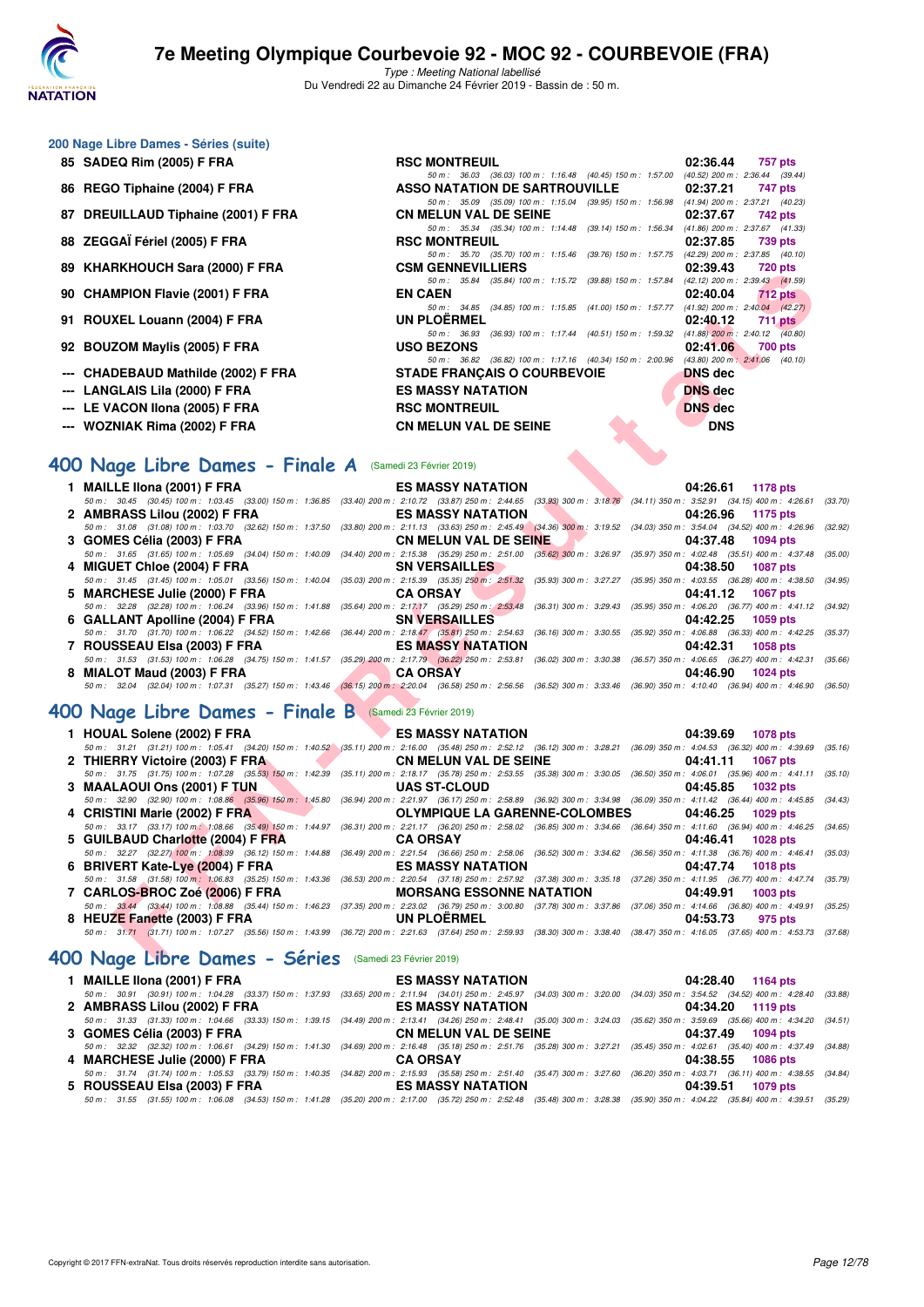

| 400 Nage Libre Dames - Séries (suite)                                                                                                                                                                                               |                                                                                                                                                           |                                                                                |         |
|-------------------------------------------------------------------------------------------------------------------------------------------------------------------------------------------------------------------------------------|-----------------------------------------------------------------------------------------------------------------------------------------------------------|--------------------------------------------------------------------------------|---------|
| 6 GALLANT Apolline (2004) F FRA                                                                                                                                                                                                     | <b>SN VERSAILLES</b>                                                                                                                                      | 04:41.69<br>1063 pts                                                           |         |
| 50 m: 31.18 (31.18) 100 m: 1:05.59 (34.41) 150 m: 1:41.50 (35.91) 200 m: 2:17.93 (36.43) 250 m: 2:54.23 (36.30) 300 m: 3:30.71 (36.48) 350 m: 4:07.18 (36.47) 400 m: 4:41.69<br>7 MIALOT Maud (2003) F FRA                          | <b>CA ORSAY</b>                                                                                                                                           | 04:41.91<br><b>1061 pts</b>                                                    | (34.51) |
| 50 m: 32.29 (32.29) 100 m: 1:07.48 (35.19) 150 m: 1:43.45<br>8 MIGUET Chloe (2004) F FRA                                                                                                                                            | (35.97) 200 m : 2:19.38 (35.93) 250 m : 2:55.85 (36.47) 300 m : 3:31.48<br><b>SN VERSAILLES</b>                                                           | (35.63) 350 m : 4:07.66 (36.18) 400 m : 4:41.91<br>04:42.62<br><b>1056 pts</b> | (34.25) |
| 50 m: 31.36 (31.36) 100 m: 1:05.48 (34.12) 150 m: 1:40.85<br>9 HOUAL Solene (2002) F FRA                                                                                                                                            | (35.37) 200 m : 2:16.92 (36.07) 250 m : 2:53.89 (36.97) 300 m : 3:30.30<br><b>ES MASSY NATATION</b>                                                       | (36.41) 350 m : 4:07.24 (36.94) 400 m : 4:42.62<br>04:43.44<br>1050 pts        | (35.38) |
| 50 m: 31.48 (31.48) 100 m: 1:05.80 (34.32) 150 m: 1:41.81<br>10 CARLOS-BROC Zoé (2006) F FRA                                                                                                                                        | $(36.01)$ 200 m : 2:17.51 $(35.70)$ 250 m : 2:54.48 $(36.97)$ 300 m : 3:30.69<br><b>MORSANG ESSONNE NATATION</b>                                          | (36.21) 350 m: 4:07.68 (36.99) 400 m: 4:43.44<br>04:46.07<br>1031 pts          | (35.76) |
| 50 m: 32.55 (32.55) 100 m: 1:08.76 (36.21) 150 m: 1:45.46                                                                                                                                                                           | (36.70) 200 m : 2:22.33 (36.87) 250 m : 2:59.72 (37.39) 300 m : 3:36.18                                                                                   | (36.46) 350 m : 4:12.60 (36.42) 400 m : 4:46.07                                | (33.47) |
| 11 BRIVERT Kate-Lye (2004) F FRA<br>50 m: 31.80 (31.80) 100 m: 1:06.16 (34.36) 150 m: 1:42.55                                                                                                                                       | <b>ES MASSY NATATION</b><br>(36.39) 200 m : 2:19.38 (36.83) 250 m : 2:57.26 (37.88) 300 m : 3:34.61 (37.35) 350 m : 4:11.93 (37.32) 400 m : 4:46.63       | 04:46.63<br><b>1026 pts</b>                                                    | (34.70) |
| 12 CRISTINI Marie (2002) F FRA<br>50 m: 32.62 (32.62) 100 m: 1:08.20 (35.58) 150 m: 1:44.39                                                                                                                                         | <b>OLYMPIQUE LA GARENNE-COLOMBES</b>                                                                                                                      | 04:47.00<br><b>1024 pts</b>                                                    |         |
| 13 HEUZE Fanette (2003) F FRA                                                                                                                                                                                                       | (36.19) 200 m : 2:21.21 (36.82) 250 m : 2:57.46 (36.25) 300 m : 3:34.23 (36.77) 350 m : 4:11.22 (36.99) 400 m : 4:47.00<br><b>UN PLOERMEL</b>             | 04:47.25<br>1022 pts                                                           | (35.78) |
| 50 m: 32.16 (32.16) 100 m: 1:06.48 (34.32) 150 m: 1:42.13<br>14 GUILBAUD Charlotte (2004) F FRA                                                                                                                                     | (35.65) 200 m : 2:18.91 (36.78) 250 m : 2:55.98 (37.07) 300 m : 3:33.42 (37.44) 350 m : 4:11.18 (37.76) 400 m : 4:47.25<br><b>CA ORSAY</b>                | 04:47.87<br><b>1017 pts</b>                                                    | (36.07) |
| 50 m : 31.87 (31.87) 100 m : 1:08.01 (36.14) 150 m : 1:44.34 (36.33) 200 m : 2:21.33 (36.99) 250 m : 2:57.65 (36.32) 300 m : 3:35.02 (37.37) 350 m : 4:11.89 (36.87) 400 m : 4:47.87                                                |                                                                                                                                                           |                                                                                | (35.98) |
| 15 THIERRY Victoire (2003) F FRA<br>50 m: 32.69 (32.69) 100 m: 1:08.31 (35.62) 150 m: 1:44.82                                                                                                                                       | <b>CN MELUN VAL DE SEINE</b><br>(36.51) 200 m : 2:21.30 (36.48) 250 m : 2:58.63 (37.33) 300 m : 3:35.33 (36.70) 350 m : 4:12.69 (37.36) 400 m : 4:48.13   | 04:48.13<br><b>1016 pts</b>                                                    | (35.44) |
| 16 MAALAOUI Ons (2001) F TUN<br>50 m: 32.85 (32.85) 100 m: 1:08.45 (35.60) 150 m: 1:45.46                                                                                                                                           | <b>UAS ST-CLOUD</b><br>(37.01) 200 m : 2:22.82 (37.36) 250 m : 2:59.03 (36.21) 300 m : 3:35.51 (36.48) 350 m : 4:12.63 (37.12) 400 m : 4:48.59            | 04:48.59<br><b>1012 pts</b>                                                    | (35.96) |
| 17 ZIESENISS Milena (2004) F FRA                                                                                                                                                                                                    | <b>S.M MONTROUGE</b>                                                                                                                                      | 04:49.38<br><b>1006 pts</b>                                                    |         |
| 50 m: 32.92 (32.92) 100 m: 1:08.49 (35.57) 150 m: 1:44.98<br>18 FOHRER Marie (2002) F FRA                                                                                                                                           | (36.49) 200 m : 2:22.47 (37.49) 250 m : 2:59.55 (37.08) 300 m : 3:37.35 (37.80) 350 m : 4:14.34 (36.99) 400 m : 4:49.38<br><b>CERGY PONTOISE NATATION</b> | 04:49.62<br>1005 pts                                                           | (35.04) |
| 50 m: 32.08 (32.08) 100 m: 1:07.13 (35.05) 150 m: 1:44.04                                                                                                                                                                           | (36.91) 200 m : 2:21.21 (37.17) 250 m : 2:59.02 (37.81) 300 m : 3:36.59 (37.57) 350 m : 4:14.29 (37.70) 400 m : 4:49.62                                   |                                                                                | (35.33) |
| 19 ABBADI Soraya (2003) F FRA<br>50 m: 32.77 (32.77) 100 m: 1:07.97 (35.20) 150 m: 1:45.00                                                                                                                                          | <b>MONTIGNY NATATION</b><br>(37.03) 200 m : 2:21.64 (36.64) 250 m : 2:59.63 (37.99) 300 m : 3:36.57                                                       | 04:50.26<br><b>1000 pts</b><br>(36.94) 350 m : 4:14.23 (37.66) 400 m : 4:50.26 | (36.03) |
| 20 BOURNONVILLE Laura (2001) F FRA<br>50 m: 32.73 (32.73) 100 m: 1:09.18 (36.45) 150 m: 1:45.99                                                                                                                                     | <b>ES MASSY NATATION</b><br>(36.81) 200 m : 2:23.45 (37.46) 250 m : 3:00.42 (36.97) 300 m : 3:37.65                                                       | 04:51.05<br>994 pts<br>(37.23) 350 m: 4:14.39 (36.74) 400 m: 4:51.05           | (36.66) |
| 21 SERNA Elisa (2002) F FRA                                                                                                                                                                                                         | <b>CN MELUN VAL DE SEINE</b>                                                                                                                              | 04:52.65<br>983 pts                                                            |         |
| 50 m: 32.60 (32.60) 100 m: 1:08.12 (35.52) 150 m: 1:44.88<br>22 MIKELLIDES Nicole (2003) F CYP                                                                                                                                      | $(36.76)$ 200 m : 2:23.12 $(38.24)$ 250 m : 3:00.87 $(37.75)$ 300 m : 3:38.88<br><b>ES NANTERRE</b>                                                       | (38.01) 350 m: 4:15.87 (36.99) 400 m: 4:52.65<br>04:52.78<br>982 pts           | (36.78  |
| 50 m: 33.58 (33.58) 100 m: 1:09.22 (35.64) 150 m: 1:45.70<br>23 JENVRIN Malia (2004) F FRA                                                                                                                                          | $(36.48)$ 200 m : 2:23.28 $(37.58)$ 250 m : 3:00.77 $(37.49)$ 300 m : 3:38.59<br><b>CSN GUYANCOURT</b>                                                    | (37.82) 350 m: 4:16.32 (37.73) 400 m: 4:52.78<br>04:52.91<br>981 pts           | (36.46) |
| 50 m: 33.39 (33.39) 100 m: 1:09.08 (35.69) 150 m: 1:45.95                                                                                                                                                                           | (36.87) 200 m : 2:22.66 (36.71) 250 m : 3:00.28 (37.62) 300 m : 3:37.64                                                                                   | (37.36) 350 m: 4:15.54 (37.90) 400 m: 4:52.91                                  | (37.37) |
| 24 ELIWA Kamila (2004) F FRA<br>50 m: 32.59 (32.59) 100 m: 1:08.93 (36.34) 150 m: 1:45.71                                                                                                                                           | <b>ES MASSY NATATION</b><br>(36.78) 200 m : 2:23.36 (37.65) 250 m : 3:00.98 (37.62) 300 m : 3:38.74                                                       | 04:53.92<br>974 pts<br>(37.76) 350 m : 4:16.70 (37.96) 400 m : 4:53.92         | (37.22) |
| 25 THOMAS Orlane (2003) F FRA<br>50 m: 32.79 (32.79) 100 m: 1:08.84 (36.05) 150 m: 1:45.61                                                                                                                                          | <b>CSM CLAMART</b><br>(36.77) 200 m: 2:22.78 (37.17) 250 m: 2:59.90 (37.12) 300 m: 3:38.25                                                                | 04:56.16<br>958 pts<br>(38.35) 350 m: 4:17.12 (38.87) 400 m: 4:56.16           | (39.04) |
| 26 FOURMY Maëlys (2003) F FRA                                                                                                                                                                                                       | <b>ES MASSY NATATION</b>                                                                                                                                  | 04:56.92<br>953 pts                                                            |         |
| 50 m: 31.77 (31.77) 100 m: 1:08.34 (36.57) 150 m: 1:45.84<br>27 MARCHESE Aurelie (2005) F FRA                                                                                                                                       | $(37.50)$ 200 m : 2:24.00 $(38.16)$ 250 m : 3:02.40 $(38.40)$ 300 m : 3:40.72<br><b>CN MELUN VAL DE SEINE</b>                                             | (38.32) 350 m : 4:19.40 (38.68) 400 m : 4:56.92<br>04:57.82<br>946 pts         | (37.52  |
| 50 m: 33.90 (33.90) 100 m: 1:10.79 (36.89) 150 m: 1:47.96<br>28 HEUZE Lison (2003) F FRA                                                                                                                                            | (37.17) 200 m: 2:25.67 (37.71) 250 m: 3:03.15 (37.48) 300 m: 3:41.53<br><b>UN PLOERMEL</b>                                                                | (38.38) 350 m: 4:19.81 (38.28) 400 m: 4:57.82<br>04:59.75<br>933 pts           | (38.01) |
| 50 m : 33.83 (33.83) 100 m : 1:10.71 (36.88) 150 m : 1:47.92 (37.21) 200 m : 2:26.39 (38.47) 250 m : 3:05.17 (38.78) 300 m : 3:43.42<br>29 ZAHI Asma (2002) F TUN                                                                   | <b>UAS ST-CLOUD</b>                                                                                                                                       | (38.25) 350 m : 4:21.93 (38.51) 400 m : 4:59.75 (37.82)<br>05:01.53<br>921 pts |         |
| 50 m : 33.62 (33.62) 100 m : 1:09.72 (36.10) 150 m : 1:48.12 (38.40) 200 m : 2:26.60 (38.48) 250 m : 3:05.74 (39.14) 300 m : 3:44.69                                                                                                |                                                                                                                                                           | $(38.95)$ 350 m : 4:23.88 $(39.19)$ 400 m : 5:01.53                            | (37.65  |
| 30 LA BIONDA Léa (2002) F FRA<br>50 m: 33.84 (33.84) 100 m: 1:11.09 (37.25) 150 m: 1:48.47 (37.38) 200 m: 2:27.19 (38.72) 250 m: 3:05.00 (37.81) 300 m: 3:44.49 (39.49) 350 m: 4:22.51 (38.02) 400 m: 5:01.83 (39.32)               | <b>MORSANG ESSONNE NATATION</b>                                                                                                                           | 05:01.83<br>919 pts                                                            |         |
| 31 SOUPIZON Maeva (2004) F FRA<br>50 m : 34.22 (34.22) 100 m : 1:12.08 (37.86) 150 m : 1:50.88 (38.80) 200 m : 2:29.77 (38.89) 250 m : 3:08.43 (38.66) 300 m : 3:47.04 (38.61) 350 m : 4:25.91 (38.87) 400 m : 5:03.41 (37.50       | <b>NAUTIC CLUB RAMBOUILLET</b>                                                                                                                            | 05:03.41<br>908 pts                                                            |         |
| 32 GOSNET Manon (2003) F FRA                                                                                                                                                                                                        | <b>USO BEZONS</b>                                                                                                                                         | 05:06.06<br>890 pts                                                            |         |
| 50 m : 35.09 (35.09) 100 m : 1:12.37 (37.28) 150 m : 1:51.33 (38.96) 200 m : 2:30.36 (39.03) 250 m : 3:09.55 (39.59) 300 m : 3:49.51 (39.56) 350 m : 4:28.80 (39.29) 400 m : 5:06.06 (37.26)<br>33 AMRANI Naella (2006) F FRA       | <b>MONTIGNY NATATION</b>                                                                                                                                  | 05:06.90<br>884 pts                                                            |         |
| $50 \text{ m}: 35.11 (35.11)$<br>$100 m: -$<br>$150 m : -$<br>34 MARIE Manon (2002) F FRA                                                                                                                                           | 250 m : 3:09.89 (2:34.78) 300 m : 3:49.74 (39.85) 350 m : 4:29.31 (39.57) 400 m : 5:06.90<br>200 m : ---<br><b>EN CAEN</b>                                | 05:11.80<br>851 pts                                                            | (37.59) |
| 50 m: 35.62 (35.62) 100 m: 1:15.07 (39.45) 150 m: 1:55.90 (40.83) 200 m: 2:36.21 (40.31) 250 m: 3:16.02 (39.81) 300 m: 3:55.53 (39.51) 350 m: 4:34.84 (39.31) 400 m: 5:11.80                                                        |                                                                                                                                                           |                                                                                | (36.96) |
| 35 TOUVIOT Divya (2005) F FRA<br>50 m: 35.73 (35.73) 100 m: 1:14.60 (38.87) 150 m: 1:53.91 (39.31) 200 m: 2:33.35 (39.44) 250 m: 3:13.89 (40.54) 300 m: 3:54.69 (40.80) 350 m: 4:34.82 (40.13) 400 m: 5:13.32                       | <b>CSN GUYANCOURT</b>                                                                                                                                     | 05:13.32<br>841 pts                                                            | (38.50  |
| 36 COTE Elena (2004) F FRA<br>50 m: 35.05 (35.05) 100 m: 1:13.37 (38.32) 150 m: 1:53.93 (40.56) 200 m: 2:34.61 (40.68) 250 m: 3:15.39 (40.78) 300 m: 3:56.67 (41.28) 350 m: 4:37.40 (40.73) 400 m: 5:17.77                          | <b>NEPTUNE CLUB DE FRANCE</b>                                                                                                                             | 05:17.77<br>812 pts                                                            | (40.37  |
| 37 FOURNIER Marie (2004) F FRA                                                                                                                                                                                                      | STADE ST-VALERY NATATION                                                                                                                                  | 05:18.16<br>809 pts                                                            |         |
| 50 m: 34.80 (34.80) 100 m: 1:13.38 (38.58) 150 m: 1:53.94 (40.56) 200 m: 2:34.47 (40.53) 250 m: 3:15.41 (40.94) 300 m: 3:56.79 (41.38) 350 m: 4:37.85 (41.06) 400 m: 5:18.16 (40.31)<br>38 BRUNET Estelle (2001) F FRA              | <b>VGA ST-MAUR</b>                                                                                                                                        | 05:18.26<br>809 pts                                                            |         |
| 50 m: 32.99 (32.99) 100 m: 1:11.33 (38.34) 150 m: 1:52.49 (41.16) 200 m: 2:34.14 (41.65) 250 m: 3:15.08 (40.94) 300 m: 3:55.87 (40.79) 350 m: 4:37.67 (41.80) 400 m: 5:18.26<br>39 THIERRY Clara (2006) F FRA                       | <b>CN MELUN VAL DE SEINE</b>                                                                                                                              | 05:23.58<br>775 pts                                                            | (40.59  |
| 50 m: 35.33 (35.33) 100 m: 1:16.80 (41.47) 150 m: 1:57.89 (41.09) 200 m: 2:40.07 (42.18) 250 m: 3:20.56 (40.49) 300 m: 4:02.95 (42.39) 350 m: 4:43.52 (40.57) 400 m: 5:23.58                                                        | <b>UN PLOERMEL</b>                                                                                                                                        |                                                                                | (40.06  |
| 40 CHICOYNEAU DE LAVALETTE Léa (2003) F FRA<br>50 m: 34.65 (34.65) 100 m: 1:15.32 (40.67) 150 m: 1:57.81 (42.49) 200 m: 2:40.01 (42.20) 250 m: 3:23.05 (43.04) 300 m: 4:06.01 (42.96) 350 m: 4:49.41 (43.40) 400 m: 5:31.29 (41.88) |                                                                                                                                                           | 05:31.29<br><b>726 pts</b>                                                     |         |
| <b>BERGOUNIOUX Lina (2004) F FRA</b>                                                                                                                                                                                                | <b>US IVRY-SUR-SEINE</b>                                                                                                                                  | <b>DNS</b> dec                                                                 |         |
| <b>LANGLAIS Lila (2000) F FRA</b>                                                                                                                                                                                                   | <b>ES MASSY NATATION</b>                                                                                                                                  | <b>DNS dec</b>                                                                 |         |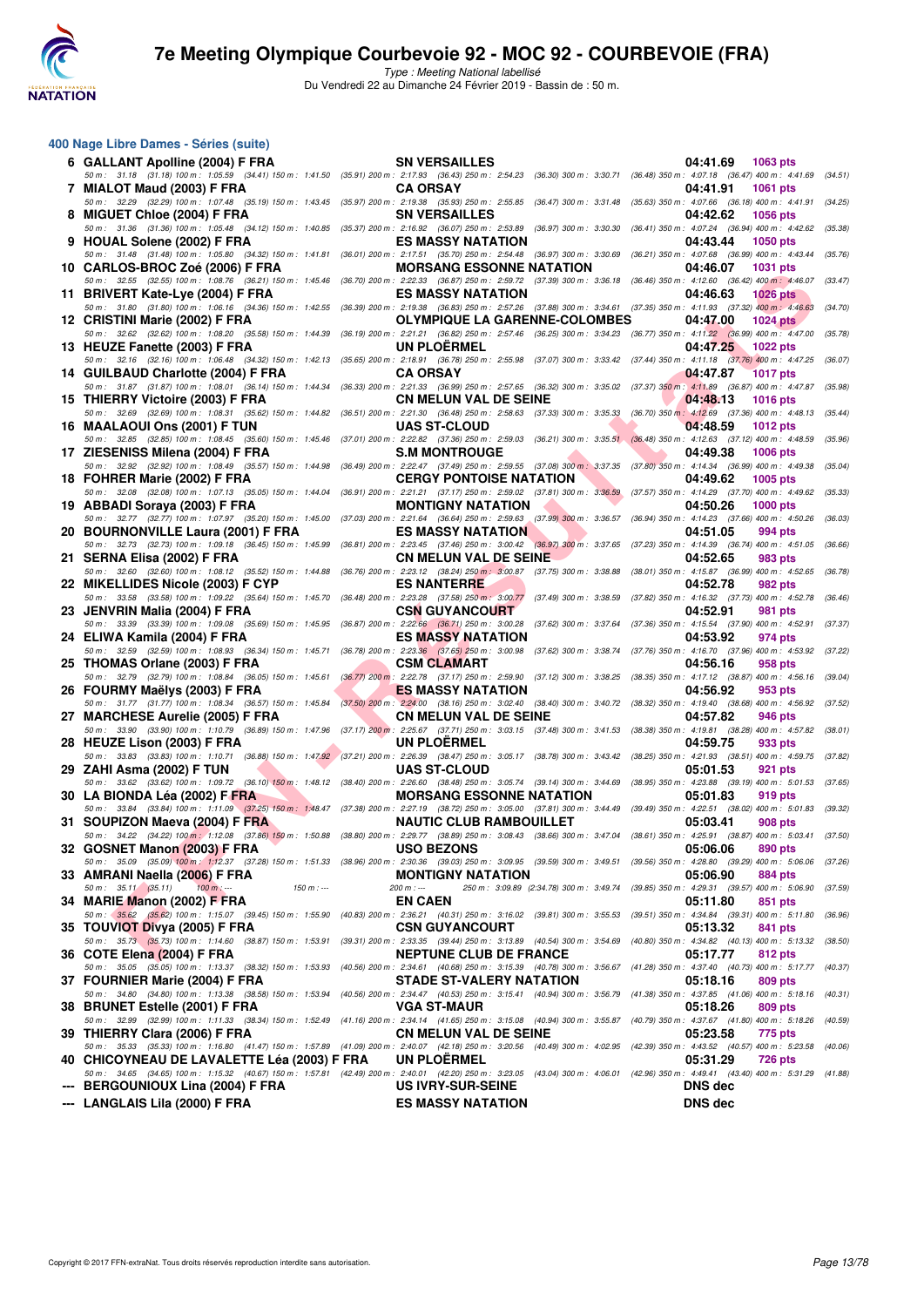

| 800 Nage Libre Dames - Série rapide (Vendredi 22 Février 2019)                                                                                                            |                                                                                                                                                                                                                                                                                                                                                                                         |                                                                                                                                              |
|---------------------------------------------------------------------------------------------------------------------------------------------------------------------------|-----------------------------------------------------------------------------------------------------------------------------------------------------------------------------------------------------------------------------------------------------------------------------------------------------------------------------------------------------------------------------------------|----------------------------------------------------------------------------------------------------------------------------------------------|
| 1 MAILLE IIona (2001) F FRA                                                                                                                                               | <b>ES MASSY NATATION</b>                                                                                                                                                                                                                                                                                                                                                                | 09:06.46<br>1176 pts                                                                                                                         |
| 50 m: 31.24 (31.24) 100 m: 1:04.76 (33.52) 150 m: 1:38.93<br>450 m : 5:05.36 (34.72) 500 m : 5:39.75 (34.39) 550 m : 6:14.55                                              | (34.17) 200 m : 2:12.87 (33.94) 250 m : 2:47.12 (34.25) 300 m : 3:21.51<br>$(34.80)$ 600 m : 6:48.90 $(34.35)$ 650 m : 7:23.63<br>$(34.73)$ 700 m : 7:58.28                                                                                                                                                                                                                             | (34.39) 350 m : 3:56.26 (34.75) 400 m : 4:30.64<br>(34.38)<br>(34.65) 750 m : 8:33.10 (34.82) 800 m : 9:06.46<br>(33.36)                     |
| 2 AMBRASS Lilou (2002) F FRA<br>50 m : 31.78 (31.78) 100 m : 1:05.95<br>$(34.17)$ 150 m : 1:40.57<br>450 m : 5:12.33 (35.51) 500 m : 5:47.88<br>$(35.55)$ 550 m : 6:23.08 | ES MASSY NATATION<br>(34.62) 200 m : 2:15.27 (34.70) 250 m : 2:50.52<br>$(35.25)$ 300 m : 3:25.74<br>$(35.20)$ 600 m : 6:58.59 $(35.51)$ 650 m : 7:33.70<br>$(35.11)$ 700 m : 8:08.89                                                                                                                                                                                                   | 09:18.35<br>1130 pts<br>(35.22) 350 m: 4:01.45 (35.71) 400 m: 4:36.82<br>(35.37)<br>(35.19) 750 m: 8:43.88 (34.99) 800 m: 9:18.35<br>(34.47) |
| 3   GOMES Célia (2003) F FRA                                                                                                                                              | CN MELUN VAL DE SEINE                                                                                                                                                                                                                                                                                                                                                                   | 09:20.44<br>1122 pts                                                                                                                         |
| 50 m: 32.02 (32.02) 100 m: 1:06.32 (34.30) 150 m: 1:40.87<br>450 m : 5:13.11 (35.44) 500 m : 5:48.66<br>$(35.55)$ 550 m : 6:24.10                                         | (34.55) 200 m: 2:16.01 (35.14) 250 m: 2:51.17 (35.16) 300 m: 3:26.61<br>(35.44) 600 m: 6:59.55 (35.45) 650 m: 7:35.02 (35.47) 700 m: 8:10.72                                                                                                                                                                                                                                            | (35.44) 350 m: 4:02.00 (35.39) 400 m: 4:37.67<br>(35.67)<br>(35.70) 750 m : 8:45.97 (35.25) 800 m : 9:20.44<br>(34.47)                       |
| 4   PERIGUEUX Elea (2002) F FRA<br>50 m: 32.21 (32.21) 100 m: 1:06.02 (33.81) 150 m: 1:41.07                                                                              | CHARTRES METROPOLE NAT<br>(35.05) 200 m: 2:15.56 (34.49) 250 m: 2:51.26<br>$(35.70)$ 300 m : 3:26.39                                                                                                                                                                                                                                                                                    | 09:33.71<br><b>1072 pts</b><br>$(35.13)$ 350 m : 4:02.44 $(36.05)$ 400 m : 4:37.76<br>(35.32)                                                |
| 450 m : 5:14.38 (36.62) 500 m : 5:50.25 (35.87) 550 m : 6:27.67<br>6 MAALAOUI Ons (2001) F TUN                                                                            | $(37.42)$ 600 m : 7:04.14 $(36.47)$ 650 m : 7:42.08<br>(37.94) 700 m : 8:18.81<br><b>UAS ST-CLOUD</b>                                                                                                                                                                                                                                                                                   | (36.73) 750 m : 8:57.33 (38.52) 800 m : 9:33.71<br>(36.38)<br>09:36.60<br><b>1061 pts</b>                                                    |
| 50 m : 33.03 (33.03) 100 m : 1:08.53 (35.50) 150 m : 1:45.04<br>450 m : 5:24.37 (36.79) 500 m : 6:00.85 (36.48) 550 m : 6:36.91                                           | (36.51) 200 m: 2:21.61 (36.57) 250 m: 2:58.30<br>$(36.69)$ 300 m : 3:34.76                                                                                                                                                                                                                                                                                                              | (36.46) 350 m: 4:11.37 (36.61) 400 m: 4:47.58<br>(36.21)                                                                                     |
| 7 MIALOT Maud (2003) F FRA                                                                                                                                                | (36.06) 600 m: 7:13.14 (36.23) 650 m: 7:49.58<br>$(36.44)$ 700 m : 8:26.27<br><b>CA ORSAY</b>                                                                                                                                                                                                                                                                                           | (36.69) 750 m : 9:02.58 (36.31) 800 m : 9:36.60<br>(34.02)<br>09:42.68<br>1038 pts                                                           |
| 50 m: 32.77 (32.77) 100 m: 1:07.98 (35.21) 150 m: 1:44.36<br>450 m : 5:25.37 (36.65) 500 m : 6:02.64<br>(37.27) 550 m : 6:39.47                                           | (36.38) 200 m : 2:21.22 (36.86) 250 m : 2:58.14 (36.92) 300 m : 3:35.00<br>(36.83) 600 m : 7:16.44 (36.97) 650 m : 7:53.05 (36.61) 700 m : 8:30.09                                                                                                                                                                                                                                      | (36.86) 350 m : 4:11.65 (36.65) 400 m : 4:48.72<br>(37.07)<br>(37.04) 750 m: 9:06.56 (36.47) 800 m: 9:42.68<br>(36.12)                       |
| 10 SERNA Elisa (2002) F FRA                                                                                                                                               | <b>CN MELUN VAL DE SEINE</b>                                                                                                                                                                                                                                                                                                                                                            | 09:51.76<br>1005 pts                                                                                                                         |
| 50 m : 32.42<br>(32.42) 100 m : 1:07.87 (35.45) 150 m : 1:44.78<br>450 m : 5:26.39 (37.40) 500 m : 6:04.25 (37.86) 550 m : 6:42.59                                        | (36.91) 200 m : 2:21.44 (36.66) 250 m : 2:58.39 (36.95) 300 m : 3:35.10 (36.71) 350 m : 4:12.13 (37.03) 400 m : 4:48.99<br>(38.34) 600 m : 7:20.59 (38.00) 650 m : 7:58.72 (38.13) 700 m : 8:37.01                                                                                                                                                                                      | (36.86)<br>(38.29) 750 m : 9:14.96 (37.95) 800 m : 9:51.76<br>(36.80)                                                                        |
| 800 Nage Libre Dames - Séries lentes (Vendredi 22 Février 2019)                                                                                                           |                                                                                                                                                                                                                                                                                                                                                                                         |                                                                                                                                              |
| 5 OUARTI Ilyana (2003) F FRA                                                                                                                                              | <b>JEANNE D'ARC DRANCY</b>                                                                                                                                                                                                                                                                                                                                                              | 09:34.58<br><b>1068 pts</b>                                                                                                                  |
| 50 m: 32.67 (32.67) 100 m: 1:07.69 (35.02) 150 m: 1:43.98<br>450 m : 5:22.79 (36.36) 500 m : 5:59.61 (36.82) 550 m : 6:36.16                                              | (36.29) 200 m : 2:19.97 (35.99) 250 m : 2:56.88<br>$(36.91)$ 300 m : 3:33.50<br>(36.55) 600 m : 7:12.79 (36.63) 650 m : 7:49.46 (36.67) 700 m : 8:25.81                                                                                                                                                                                                                                 | $(36.62)$ 350 m : 4:09.79 $(36.29)$ 400 m : 4:46.43<br>(36.64)<br>(36.35) 750 m : 9:01.24 (35.43) 800 m : 9:34.58<br>(33.34)                 |
| 8 BRIVERT Kate-Lye (2004) F FRA                                                                                                                                           | <b>ES MASSY NATATION</b>                                                                                                                                                                                                                                                                                                                                                                | 09:49.42<br>1014 pts                                                                                                                         |
| 50 m: 33.16 (33.16) 100 m: 1:09.07 (35.91) 150 m: 1:46.15<br>450 m : 5:28.90 (37.18) 500 m : 6:06.30 (37.40) 550 m : 6:44.00                                              | (37.08) 200 m : 2:22.85 (36.70) 250 m : 3:00.28<br>$(37.43)$ 300 m : 3:37.09<br>(37.70) 600 m : 7:21.45 (37.45) 650 m : 7:59.22 (37.77) 700 m : 8:36.80                                                                                                                                                                                                                                 | (36.81) 350 m: 4:14.75 (37.66) 400 m: 4:51.72<br>(36.97)<br>(37.58) 750 m : 9:14.47 (37.67) 800 m : 9:49.42<br>(34.95)                       |
| 9 SALEM Lindsey (2003) F FRA                                                                                                                                              | <b>JEANNE D'ARC DRANCY</b>                                                                                                                                                                                                                                                                                                                                                              | 09:50.60<br><b>1010 pts</b>                                                                                                                  |
| 50 m : 33.08 (33.08) 100 m : 1:09.23<br>$(36.15)$ 150 m : 1:45.97<br>450 m : 5:29.51 (37.71) 500 m : 6:07.22<br>(37.71) 550 m : 6:44.97                                   | (36.74) 200 m : 2:22.78<br>(36.81) 250 m : 2:59.66 (36.88) 300 m : 3:36.78<br>(37.75) 600 m : 7:22.86 (37.89) 650 m : 8:00.23<br>$(37.37)$ 700 m : 8:37.71                                                                                                                                                                                                                              | (37.12) 350 m: 4:14.20 (37.42) 400 m: 4:51.80<br>(37.60)<br>(37.48) 750 m : 9:14.70 (36.99) 800 m : 9:50.60<br>(35.90)                       |
| 11 DUBOIS Léa (2003) F FRA                                                                                                                                                | CHARTRES METROPOLE NAT                                                                                                                                                                                                                                                                                                                                                                  | 09:54.27<br>996 pts                                                                                                                          |
| 50 m : 33.81 (33.81) 100 m : 1:10.76<br>$(36.95)$ 150 m : 1:47.42<br>450 m : 5:31.85 (36.83) 500 m : 6:09.58<br>$(37.73)$ 550 m : 6:46.99                                 | (36.66) 200 m : 2:25.02 (37.60) 250 m : 3:02.11 (37.09) 300 m : 3:39.55<br>$(37.41)$ 600 m : 7:24.96<br>$(37.97)$ 650 m : 8:02.07<br>$(37.11)$ 700 m : 8:40.26                                                                                                                                                                                                                          | (37.44) 350 m : 4:17.12 (37.57) 400 m : 4:55.02<br>(37.90)<br>(38.19) 750 m : 9:17.44<br>(37.18) 800 m : 9:54.27<br>(36.83)                  |
| 12 ABBADI Soraya (2003) F FRA                                                                                                                                             | <b>MONTIGNY NATATION</b>                                                                                                                                                                                                                                                                                                                                                                | 09:57.69<br>984 pts                                                                                                                          |
| 50 m: 33.57 (33.57) 100 m: 1:10.29 (36.72) 150 m: 1:47.26<br>450 m : 5:33.19 (37.55) 500 m : 6:11.86 (38.67) 550 m : 6:49.57                                              | (36.97) 200 m : 2:24.85 (37.59) 250 m : 3:02.21<br>(37.36) 300 m : 3:39.92<br>$(37.71)$ 600 m : 7:28.10 $(38.53)$ 650 m : 8:06.40<br>$(38.30)$ 700 m : $8:44.36$                                                                                                                                                                                                                        | (37.71) 350 m: 4:17.47 (37.55) 400 m: 4:55.64<br>(38.17)<br>(37.96) 750 m : 9:21.49 (37.13) 800 m : 9:57.69<br>(36.20)                       |
| 13 FOURMY Maelys (2003) F FRA<br>50 m: 33.71 (33.71) 100 m: 1:09.96 (36.25) 150 m: 1:47.72                                                                                | <b>ES MASSY NATATION</b><br>$(37.71)$ 300 m : 3:40.40                                                                                                                                                                                                                                                                                                                                   | 09:58.27<br><b>982 pts</b><br>(37.67) 350 m : 4:18.33 (37.93) 400 m : 4:55.91<br>(37.58)                                                     |
| 450 m : 5:34.19 (38.28) 500 m : 6:11.93 (37.74) 550 m : 6:50.68                                                                                                           | $(37.76)$ 200 m : 2:25.02 $(37.30)$ 250 m : 3:02.73<br>$(38.75)$ 600 m : 7:28.62 $(37.94)$ 650 m : 8:06.90<br>$(38.28)$ 700 m : 8:44.48                                                                                                                                                                                                                                                 | (37.58) 750 m : 9:22.32 (37.84) 800 m : 9:58.27<br>(35.95)                                                                                   |
| 14 BLONDEL Marylou (2000) F FRA<br>50 m: 33.08 (33.08) 100 m: 1:10.67 (37.59) 150 m: 1:48.36                                                                              | <b>EN CAEN</b><br>(37.69) 200 m : 2:26.26 (37.90) 250 m : 3:03.91<br>$(37.65)$ 300 m : 3:42.13                                                                                                                                                                                                                                                                                          | 10:05.64<br><b>956 pts</b><br>(38.22) 350 m: 4:19.93 (37.80) 400 m: 4:58.49<br>(38.56)                                                       |
| 450 m : 5:37.17 (38.68) 500 m : 6:16.15 (38.98) 550 m : 6:54.98                                                                                                           | $(38.83)$ 600 m : 7:33.87 $(38.89)$ 650 m : 8:12.86<br>(38.99) 700 m : 8:51.27                                                                                                                                                                                                                                                                                                          | (38.41) 750 m : 9:29.51 (38.24) 800 m : 10:05.64<br>(36.13)                                                                                  |
| 15 HEUZE Fanette (2003) F FRA<br>(33.36) 100 m: 1:09.97 (36.61) 150 m: 1:47.69<br>50 m : 33.36                                                                            | <b>UN PLOERMEL</b><br>(37.72) 200 m : 2:25.64 (37.95) 250 m : 3:03.05 (37.41) 300 m : 3:40.57                                                                                                                                                                                                                                                                                           | 10:06.91<br>951 pts<br>(37.52) 350 m : 4:18.77 (38.20) 400 m : 4:56.60<br>(37.83)                                                            |
| 450 m : 5:35.34<br>(38.74) 500 m : 6:14.06<br>(38.72) 550 m : 6:52.81                                                                                                     | (38.75) 600 m : 7:32.20 (39.39) 650 m : 8:11.71 (39.51) 700 m : 8:50.74                                                                                                                                                                                                                                                                                                                 | (39.03) 750 m : 9:30.00 (39.26) 800 m : 10:06.91<br>(36.91)                                                                                  |
| 16 EL KATEB Meryem (2004) F FRA<br>50 m: 33.77 (33.77) 100 m: 1:10.40 (36.63) 150 m: 1:47.77                                                                              | AC BOULOGNE-BILLANCOURT<br>(37.37) 200 m : 2:25.78 (38.01) 250 m : 3:03.74 (37.96) 300 m : 3:42.59                                                                                                                                                                                                                                                                                      | 10:08.92<br>944 pts<br>(38.85) 350 m: 4:21.77 (39.18) 400 m: 5:00.75<br>(38.98)                                                              |
| 450 m : 5:39.65 (38.90) 500 m : 6:18.39 (38.74) 550 m : 6:57.27                                                                                                           | (38.88) 600 m: 7:35.82 (38.55) 650 m: 8:14.97 (39.15) 700 m: 8:53.27                                                                                                                                                                                                                                                                                                                    | (38.30) 750 m : 9:31.74 (38.47) 800 m : 10:08.92<br>(37.18)                                                                                  |
| 17 MAKHLOUF Melissa (2001) F FRA<br>50 m : 35.00<br>(35.00) 100 m: 1:12.55 (37.55) 150 m: 1:51.73                                                                         | <b>NEPTUNE CLUB DE FRANCE</b><br>(39.18) 200 m : 2:30.71 (38.98) 250 m : 3:10.46 (39.75) 300 m : 3:49.55                                                                                                                                                                                                                                                                                | 10:29.49<br>874 pts<br>$(39.09)$ 350 m : 4:29.63 $(40.08)$ 400 m : 5:10.91<br>(41.28)                                                        |
| 450 m : 5:51.24 (40.33) 500 m : 6:30.86 (39.62) 550 m : 7:11.51                                                                                                           | (40.65) 600 m : 7:51.29 (39.78) 650 m : 8:31.86 (40.57) 700 m : 9:11.21<br>STADE ST-VALERY NATATION                                                                                                                                                                                                                                                                                     | (39.35) 750 m : 9:50.95 (39.74) 800 m : 10:29.49<br>(38.54)<br>10:43.47                                                                      |
| 18 FOURNIER Marie (2004) F FRA                                                                                                                                            | 50 m: 34.67 (34.67) 100 m: 1:12.37 (37.70) 150 m: 1:52.29 (39.92) 200 m: 2:32.17 (39.88) 250 m: 3:13.46 (41.29) 300 m: 3:53.83 (40.37) 350 m: 4:35.18 (41.35) 400 m: 5:15.74 (40.56)                                                                                                                                                                                                    | 827 pts                                                                                                                                      |
| 19 PIAULET Cassandre (2000) F FRA                                                                                                                                         | 450 m : 5:57.11 (41.37) 500 m : 6:37.60 (40.49) 550 m : 7:19.55 (41.95) 600 m : 8:00.13 (40.58) 650 m : 8:41.70 (41.57) 700 m : 9:22.32<br><b>RACING CLUB DE FRANCE</b>                                                                                                                                                                                                                 | (40.62) 750 m : 10:03.79 (41.47) 800 m : 10:43.47<br>(39.68)<br>10:45.00<br><b>822 pts</b>                                                   |
|                                                                                                                                                                           | 50 m: 34.56 (34.56) 100 m: 1:11,84 (37.28) 150 m: 1:51.23 (39.39) 200 m: 2:31.04 (39.81) 250 m: 3:11.78 (40.74) 300 m: 3:53.00 (41.22) 350 m: 4:34.88 (41.88) 400 m: 5:16.34 (41.46)                                                                                                                                                                                                    |                                                                                                                                              |
| --- TELLIER Marine (2000) F FRA                                                                                                                                           | 450 m : 5:58.21 (41.87) 500 m : 6:39.26 (41.05) 550 m : 7:21.85 (42.59) 600 m : 8:03.03 (41.18) 650 m : 8:45.28 (42.25) 700 m : 9:27.09 (41.81) 750 m : 10:07.75 (40.66) 800 m : 10:45.00<br><b>NEPTUNE CLUB DE FRANCE</b>                                                                                                                                                              | (37.25)<br><b>DSQ</b>                                                                                                                        |
|                                                                                                                                                                           |                                                                                                                                                                                                                                                                                                                                                                                         |                                                                                                                                              |
| 1500 Nage Libre Dames - Série rapide (Samedi 23 Février 2019)                                                                                                             |                                                                                                                                                                                                                                                                                                                                                                                         |                                                                                                                                              |
| 1 AMBRASS Lilou (2002) F FRA                                                                                                                                              | <b>ES MASSY NATATION</b>                                                                                                                                                                                                                                                                                                                                                                | 17:26.99<br>1196 pts NR JF                                                                                                                   |
|                                                                                                                                                                           | 50 m: 31.99 (31.99) 100 m: 1:06.43 (34.44) 150 m: 1:41.34 (34.91) 200 m: 2:16.83 (35.49) 250 m: 2:52.08 (35.25) 300 m: 3:27.20 (35.12) 350 m: 4:02.58 (35.38) 400 m: 4:37.96 (35.38)<br>450 m : 5:13.33 (35.37) 500 m : 5:48.65 (35.32) 550 m : 6:23.34 (34.69) 600 m : 6:58.19 (34.85) 650 m : 7:32.94 (34.75) 700 m : 8:07.79 (34.85) 750 m : 8:42.66 (34.87) 800 m : 9:17.83 (35.37) |                                                                                                                                              |

## **[1500 Nage Libre Dames - Série rapide](http://www.ffnatation.fr/webffn/resultats.php?idact=nat&go=epr&idcpt=57703&idepr=6)** (Samedi 23 Février 2019)

|                                                                                    | AMBRASS Lilou (2002) F FRA                                                                                       |                                                                                                                  |                                                                                                              | <b>ES MASSY NATATION</b>                                                                                       |                                                                                                               | 17:26.99                                                                                        | 1196 pts NR JF                                                                    |                               |
|------------------------------------------------------------------------------------|------------------------------------------------------------------------------------------------------------------|------------------------------------------------------------------------------------------------------------------|--------------------------------------------------------------------------------------------------------------|----------------------------------------------------------------------------------------------------------------|---------------------------------------------------------------------------------------------------------------|-------------------------------------------------------------------------------------------------|-----------------------------------------------------------------------------------|-------------------------------|
| 50 m : 31.99<br>450 m : 5:13.33<br>850 m : 9:52.59<br>1250 m : 14:32.92            | $(31.99)$ 100 m : 1.06.43<br>$(35.37)$ 500 m : 5:48.65<br>$(34.76)$ 900 m : 10:27.49<br>(34.961300 m : 15:07.79  | $(34.44)$ 150 m : 1:41.34<br>$(35.32)$ 550 m : 6:23.34<br>$(34.90)$ 950 m : 11:02.58<br>(34.871350 m : 15:43.07) | (34.91) 200 m : 2:16.83<br>(34.69) 600 m : 6:58.19<br>(35.091000 m : 11:37.93<br>(35.281400 m : 16:18.09     | $(35.49)$ 250 m : 2:52.08<br>$(34.85)$ 650 m : 7:32.94<br>(35.351050 m : 12:12.81<br>(35.02) 450 m : 16:52.60  | $(35.25)$ 300 m : 3:27.20<br>(34.75) 700 m : 8:07.79<br>(34.88) 100 m : 12:47.75<br>(34.511500 m : 17:26.99   | $(35.12)$ 350 m : 4:02.58<br>$(34.85)$ 750 m : $8.42.66$<br>(34.94) 150 m : 13:22.97<br>(34.39) | $(35.38)$ 400 m : 4:37.96<br>$(34.87)$ 800 m : 9:17.83<br>(35.221200 m : 13:57.96 | (35.38)<br>(35.17)<br>(34.99) |
|                                                                                    | 2 MAILLE IIona (2001) F FRA                                                                                      |                                                                                                                  |                                                                                                              | <b>ES MASSY NATATION</b>                                                                                       |                                                                                                               | 17:50.12                                                                                        | 1149 pts                                                                          |                               |
| 50 m : 31.70<br>450 m : 5:13.00<br>850 m : 9:59.62<br>1250 m : 14:49.08            | $(31.70)$ 100 m : 1:06.02<br>$(35.72)$ 500 m : 5:48.75<br>$(36.28)$ 900 m : 10:35.51<br>(36.541300 m : 15:25.38) | $(34.32)$ 150 m : 1:41.19<br>$(35.75)$ 550 m : 6:24.19<br>$(35.89)$ 950 m : 11:11.85<br>(36.301350 m : 16:02.08  | $(35.17)$ 200 m : 2:16.01<br>(35.44) 600 m : 6:59.70<br>(36.341000 m : 11:47.79<br>(36.701400 m : 16:38.23   | $(34.82)$ 250 m : 2:51.34<br>$(35.51)$ 650 m : 7:35.63<br>(35.941050 m : 12:24.13)<br>(36.15) 450 m : 17:14.56 | $(35.33)$ 300 m : 3:26.54<br>$(35.93)$ 700 m : 8:11.31<br>(36.34) 100 m : 13:00.17<br>(36.331500 m : 17:50.12 | $(35.20)$ 350 m : 4:02.00<br>$(35.68)$ 750 m : $8.47.42$<br>(36.04) 150 m : 13:36.56<br>(35.56) | $(35.46)$ 400 m : 4:37.28<br>$(36.11)$ 800 m : 9:23.34<br>(36.391200 m : 14:12.54 | (35.28)<br>(35.92)<br>(35.98) |
|                                                                                    | 3 PERIGUEUX Elea (2002) F FRA                                                                                    |                                                                                                                  |                                                                                                              | <b>CHARTRES METROPOLE NAT</b>                                                                                  |                                                                                                               | 18:05.34                                                                                        | 1119 $pts$                                                                        |                               |
| 50 m : 32.16<br>450 m : 5:17.86<br>850 m : 10:09.13<br>1250 m : 15:03.92           | $(32.16)$ 100 m : 1:07.09<br>$(36.13)$ 500 m : 5:54.04<br>(36.61) 900 m : 10:46.22<br>(36.321300 m : 15:41.35)   | $(34.93)$ 150 m : 1:42.01<br>$(36.18)$ 550 m : 6:30.03<br>(37.09) 950 m : 11:22.79<br>(37.431350 m : 16:17.68    | $(34.92)$ 200 m : 2:17.93<br>$(35.99)$ 600 m : 7:06.53<br>(36.571000 m: 11.59.51<br>(36.331400 m : 16:54.36  | $(35.92)$ 250 m : 2:53.50<br>$(36.50)$ 650 m : 7:42.92<br>(36.721050 m : 12:35.84<br>(36.681450 m : 17:30.44)  | (35.57) 300 m : 3:29.60<br>(36.39) 700 m : 8:19.66<br>(36.331100 m: 13:13.06<br>(36.081500 m : 18:05.34       | $(36.10)$ 350 m : 4:05.71<br>$(36.74)$ 750 m : 8:56.05<br>(37.22) 150 m : 13:50.12<br>(34.90)   | $(36.11)$ 400 m : 4:41.73<br>$(36.39)$ 800 m : 9:32.52<br>(37.061200 m : 14:27.60 | (36.02)<br>(36.47)<br>(37.48) |
|                                                                                    | 4 JENVRIN Malia (2004) F FRA                                                                                     |                                                                                                                  |                                                                                                              | <b>CSN GUYANCOURT</b>                                                                                          |                                                                                                               | 18:45.92                                                                                        | 1041 $pts$                                                                        |                               |
| $50 \text{ m}$ : 34.65<br>450 m : 5:35.02<br>850 m : 10:35.04<br>1250 m : 15:37.22 | $(34.65)$ 100 m : 1:12.14<br>$(37.41)$ 500 m : 6:12.70<br>$(37.64)$ 900 m : 11:12.88<br>(38.011300 m: 16:15.29)  | $(37.49)$ 150 m : 1:49.31<br>$(37.68)$ 550 m : 6:50.05<br>(37.84) 950 m : 11:50.34<br>(38.071350 m : 16:53.27    | $(37.17)$ 200 m : 2:27.15<br>$(37.35)$ 600 m : 7:27.78<br>(37.461000 m : 12:27.90<br>(37.981400 m : 17:31.25 | $(37.84)$ 250 m : 3:04.77<br>$(37.73)$ 650 m : 8:05.05<br>(37.561050 m : 13:05.48<br>(37.981450 m : 18:09.01   | $(37.62)$ 300 m : 3:42.46<br>$(37.27)$ 700 m : 8:42.65<br>(37.58) 100 m : 13:43.63<br>(37.761500 m : 18:45.92 | $(37.69)$ 350 m : 4:19.96<br>$(37.60)$ 750 m : 9:20.09<br>(38.15) 150 m : 14:21.38<br>(36.91)   | $(37.50)$ 400 m : 4:57.61<br>$(37.44)$ 800 m : 9:57.40<br>(37.751200 m : 14:59.21 | (37.65)<br>(37.31)<br>(37.83) |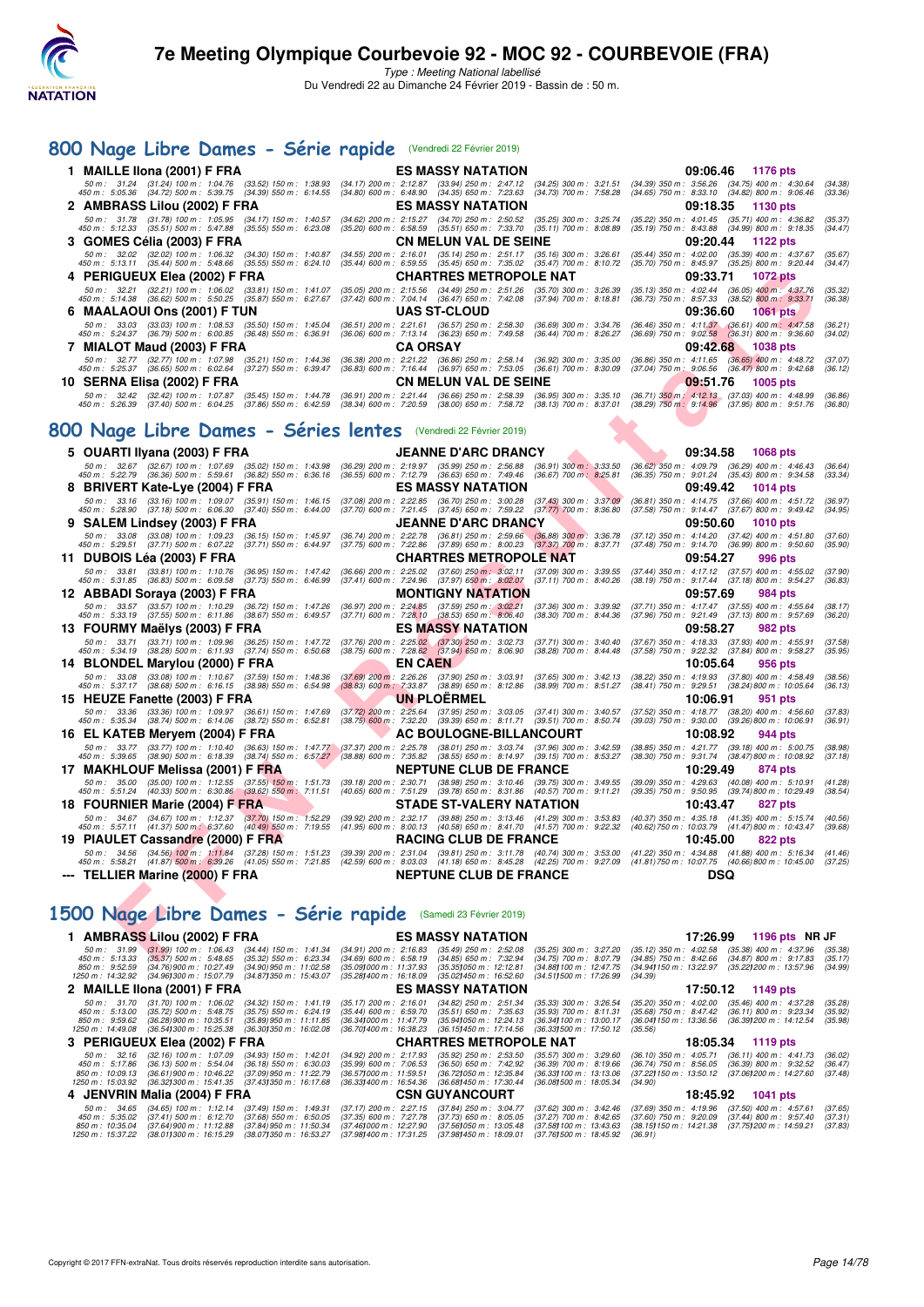

**1500 Nage Libre Dames - Série rapide (suite)**

# **7e Meeting Olympique Courbevoie 92 - MOC 92 - COURBEVOIE (FRA)**

Type : Meeting National labellisé Du Vendredi 22 au Dimanche 24 Février 2019 - Bassin de : 50 m.

|   | 6 DUBOIS Léa (2003) F FRA                                                                                                                                                                                                           |                                                                                                              |                                                                                                               |                                       | <b>CHARTRES METROPOLE NAT</b>                                                                                                                                                                                           |                                                                                                                |                                                                                                                             | 18:55.63                                                                                   |                          | 1023 pts                                                                                    |                               |
|---|-------------------------------------------------------------------------------------------------------------------------------------------------------------------------------------------------------------------------------------|--------------------------------------------------------------------------------------------------------------|---------------------------------------------------------------------------------------------------------------|---------------------------------------|-------------------------------------------------------------------------------------------------------------------------------------------------------------------------------------------------------------------------|----------------------------------------------------------------------------------------------------------------|-----------------------------------------------------------------------------------------------------------------------------|--------------------------------------------------------------------------------------------|--------------------------|---------------------------------------------------------------------------------------------|-------------------------------|
|   | 50 m: 34.06 (34.06) 100 m: 1:10.65<br>450 m: 5:34.84<br>$(38.00)$ 500 m : 6:12.21<br>850 m: 10:39.85<br>(38.37) 900 m : 11:18.29<br>1250 m: 15:45.29<br>(38.22) 300 m : 16:23.30                                                    | $(36.59)$ 150 m : 1:48.35<br>$(37.37)$ 550 m : 6:50.40<br>(38.44) 950 m : 11:56.52<br>(38.011350 m: 17:01.88 | $(37.70)$ 200 m : 2:25.48<br>$(38.19)$ 600 m : 7:28.30<br>(38.23) 000 m: 12:34.69<br>(38.58) 400 m : 17:39.76 |                                       | (37.13) 250 m : 3:03.29<br>$(37.90)$ 650 m : 8:06.69<br>(38.17) 050 m : 13:12.74<br>(37.88) 450 m : 18:18.26                                                                                                            | $(37.81)$ 300 m : 3:40.88<br>(38.39) 700 m : 8:44.93<br>(38.05) 100 m : 13:50.53<br>(38.50) 500 m: 18:55.63    | (37.59) 350 m : 4:18.92 (38.04) 400 m : 4:56.84<br>$(38.24)$ 750 m : 9:23.46<br>(37.79 <b>)</b> 150 m : 14:28.95<br>(37.37) |                                                                                            |                          | (38.53) 800 m : 10:01.48<br>(38.42) 200 m : 15:07.07                                        | (37.92)<br>(38.02)<br>(38.12) |
| 7 | ZIESENISS Milena (2004) F FRA                                                                                                                                                                                                       |                                                                                                              |                                                                                                               |                                       | <b>S.M MONTROUGE</b>                                                                                                                                                                                                    |                                                                                                                |                                                                                                                             | 19:03.33                                                                                   |                          | 1009 pts                                                                                    |                               |
|   | (34.32) 100 m: 1:11.27<br>50 m: 34.32<br>450 m: 5:35.33<br>$(37.82)$ 500 m : 6:13.27<br>850 m: 10:40.02<br>$(37.76)900 \text{ m}$ : 11:18.50<br>1250 m: 15:49.83<br>(39.20) 300 m : 16:29.43                                        | (36.95) 150 m : 1:48.74<br>(37.94) 550 m : 6.51.30<br>$(38.48)$ 950 m : 11:56.76<br>(39.60) 350 m : 17:08.36 | (37.47) 200 m : 2:26.75<br>(38.03) 600 m : 7:29.43<br>(38.26) 000 m : 12:35.54<br>(38.93) 400 m : 17:47.67    |                                       | (38.01) 250 m : 3:03.81<br>(38.13) 650 m : 8:07.27<br>(38.78) 050 m : 13:13.45<br>(39.31) 450 m: 18:26.03                                                                                                               | (37.06) 300 m : 3:42.04<br>(37.84) 700 m : 8:45.99<br>(37.91) 100 m : 13:52.52<br>(38.36) 500 m : 19:03.33     | (38.23) 350 m : 4:19.81<br>(38.72) 750 m : 9:24.10<br>(39.07) 150 m : 14:31.62<br>(37.30)                                   |                                                                                            |                          | $(37.77)$ 400 m : 4:57.51<br>(38.11) 800 m : 10:02.26<br>(39.10) 200 m : 15:10.63           | (37.70)<br>(38.16)<br>(39.01) |
| 8 | EL KATEB Meryem (2004) F FRA                                                                                                                                                                                                        |                                                                                                              |                                                                                                               |                                       | AC BOULOGNE-BILLANCOURT                                                                                                                                                                                                 |                                                                                                                |                                                                                                                             | 19:30.99                                                                                   |                          | 958 pts                                                                                     |                               |
|   | 50 m: 34.34<br>$(34.34)$ 100 m : 1:10.82<br>450 m: 5:41.76<br>$(39.40)$ 500 m : 6:20.64<br>850 m: 10:57.16<br>(39.92) 900 m : 11:36.35<br>1250 m: 16:14.92<br>(40.13) 300 m : 16:54.62                                              | $(36.48)$ 150 m : 1:48.68<br>$(38.88)$ 550 m : 7:00.41<br>(39.19) 950 m: 12:16.17<br>(39.701350 m: 17:34.85) | (37.86) 200 m : 2:26.73<br>$(39.77)$ 600 m : 7:39.02<br>(39.82) 000 m : 12:55.36<br>(40.23) 400 m : 18:14.19  |                                       | $(38.05)$ 250 m : 3:05.71<br>$(38.61)$ 650 m : 8:19.01<br>(39.19) 050 m : 13:35.72<br>(39.34) 450 m : 18:53.58                                                                                                          | (38.98) 300 m : 3:44.34<br>(39.99) 700 m : 8:58.18<br>(40.36) 100 m: 14:15.24<br>(39.391500 m: 19:30.99        | $(38.63)$ 350 m : 4:23.46<br>$(39.17)$ 750 m : 9:38.23<br>(39.52) 150 m : 14:55.25<br>(37.41)                               |                                                                                            |                          | $(39.12)$ 400 m : 5:02.36<br>(40.05) 800 m: 10:17.24<br>(40.011200 m: 15:34.79              | (38.90)<br>(39.01)<br>(39.54) |
|   | 1500 Nage Libre Dames - Séries lentes (Samedi 23 Février 2019)                                                                                                                                                                      |                                                                                                              |                                                                                                               |                                       |                                                                                                                                                                                                                         |                                                                                                                |                                                                                                                             |                                                                                            |                          |                                                                                             |                               |
|   | 5 MIKELLIDES Nicole (2003) F CYP                                                                                                                                                                                                    |                                                                                                              |                                                                                                               |                                       | <b>ES NANTERRE</b>                                                                                                                                                                                                      |                                                                                                                |                                                                                                                             | 18:46.60                                                                                   |                          | $1040$ pts                                                                                  |                               |
|   | $(34.10)$ 100 m : 1:12.15<br>50 m: 34.10<br>450 m : 5:35.57<br>$(37.88)$ 500 m : 6:13.44<br>850 m: 10:37.15<br>(37.45) 900 m : 11:15.04<br>1250 m: 15:40.67<br>(37.98) 300 m : 16:18.83                                             | $(38.05)$ 150 m : 1:49.14<br>(37.87) 550 m : 6:51.05<br>(37.89) 950 m : 11:52.56<br>(38.16) 350 m : 16:56.67 | (36.99) 200 m : 2:26.93<br>(37.61) 600 m : 7:28.85<br>(37.52) 000 m : 12:30.77<br>(37.84) 400 m : 17:34.78    |                                       | (37.79) 250 m : 3:04.35<br>$(37.80)$ 650 m : 8:06.64<br>(38.21) 050 m : 13:08.53<br>(38.11) 450 m : 18:11.58                                                                                                            | (37.42) 300 m : 3:42.12<br>(37.79) 700 m : 8:44.35<br>(37.76) 100 m : 13:46.54<br>(36.801500 m: 18:46.60       | (37.77) 350 m: 4:19.76 (37.64) 400 m: 4:57.69<br>$(37.71)$ 750 m : 9:21.87<br>(38.01) 150 m : 14:24.65<br>(35.02)           |                                                                                            | (38.11) 200 m : 15:02.69 | $(37.52)$ 800 m : 9:59.70                                                                   | (37.93)<br>(37.83)<br>(38.04) |
| 9 | CALLANAN Amica (2002) F FRA                                                                                                                                                                                                         |                                                                                                              |                                                                                                               |                                       | <b>SCM CHATILLON NATATION</b>                                                                                                                                                                                           |                                                                                                                |                                                                                                                             | 19:38.61                                                                                   |                          | 944 pts                                                                                     |                               |
|   | $(35.35)$ 100 m : 1:13.82<br>50 m: 35.35<br>450 m : 5:50.35<br>$(39.62)$ 500 m : 6:30.37<br>850 m: 11:07.15<br>$(39.51)$ 900 m : 11:46.67<br>1250 m: 16:23.62<br>(39.56) 300 m : 17:03.08                                           | (38.47) 150 m : 1:52.57<br>$(40.02)$ 550 m : 7:10.20<br>(39.52) 950 m : 12:25.81<br>(39.46) 350 m : 17:42.56 | $(38.75)$ 200 m : 2:31.90<br>$(39.83)$ 600 m : 7:49.50<br>(39.14) 000 m: 13:05.43<br>(39.48) 400 m : 18:22.17 |                                       | $(39.33)$ $250$ m : $3:11.38$<br>$(39.30)$ 650 m : 8:29.55<br>(39.62) 050 m: 13:45.14<br>(39.61) 450 m : 19:00.77                                                                                                       | $(39.48)$ 300 m : 3:51.13<br>$(40.05)$ 700 m : 9:08.58<br>(39.71) 100 m : 14:25.31<br>(38.60) 500 m : 19:38.61 | $(39.75)$ 350 m : 4:30.81<br>$(39.03)$ 750 m : 9:47.90<br>(40.17) 150 m : 15:04.95<br>(37.84)                               |                                                                                            |                          | $(39.68)$ 400 m : 5:10.73<br>$(39.32) 800 \text{ m}$ : 10:27.64<br>(39.64) 200 m : 15:44.06 | (39.92)<br>(39.74)<br>(39.11) |
|   | 10 MAKHLOUF Melissa (2001) F FRA                                                                                                                                                                                                    |                                                                                                              |                                                                                                               |                                       | <b>NEPTUNE CLUB DE FRANCE</b>                                                                                                                                                                                           |                                                                                                                |                                                                                                                             | 20:07.00                                                                                   |                          | 894 pts                                                                                     |                               |
|   | 50 m: 35.94 (35.94) 100 m: 1:13.97 (38.03) 150 m: 1:53.89<br>450 m : 9:55.78 (4:43.58) 500 m : 6:32.39<br>$900 \text{ m}$ : 11:57.54 (1:21.78)<br>$850 m: -$<br>1250 m : 16:45.10 (41.65) 300 m : 17:25.60 (40.50) 350 m : 18:06.94 | ()550 m: 11:17.18 (4:44.79) 600 m: 7:53.38<br>$950 m : -$                                                    |                                                                                                               | $1000 \text{ m}$ : 13:19.08 (1:21.54) | (39.92) 200 m : 2:32.86 (38.97) 250 m : 7:13.36 (4:40.50) 300 m : 3:52.30<br>()650 m : 12:38.88 (4:45.50) 700 m : 9:14.73<br>1050 m : ---<br>(41.34) 400 m : 18:47.48 (40.54) 450 m : 19:28.21 (40.73) 500 m : 20:07.00 |                                                                                                                | 1100 m: 14:41.28 (1:22.20) 150 m: 15:23.00 (41.72) 200 m: 16:03.45<br>(38.79)                                               | $( ) 350 \text{ m} : 8:34.66 \text{ } (4:42.36)$<br>$(750 \text{ m} : 14.00.30 (4.45.57))$ |                          | 400 m : 5:12.20<br>800 m: 10:35.76                                                          | (40.45)                       |
|   | 11 FOURNIER Marie (2004) F FRA                                                                                                                                                                                                      |                                                                                                              |                                                                                                               |                                       | <b>STADE ST-VALERY NATATION</b>                                                                                                                                                                                         |                                                                                                                |                                                                                                                             | 20:27.49                                                                                   |                          | 858 pts                                                                                     |                               |
|   | 50 m: 34.47 (34.47) 100 m: 1:12.29<br>$(40.77)$ 500 m : 6:33.93<br>450 m: 5:53.50<br>850 m: 11:24.79<br>(41.58) 900 m : 12:06.89<br>1250 m: 17:00.65<br>(41.86) 300 m : 17:42.24                                                    | (37.82) 150 m : 1:51.77<br>(40.43) 550 m : 7:15.58<br>(42.10) 950 m : 12:49.00<br>(41.59) 350 m : 18:23.95   | $(39.48)$ 200 m : 2:31.58<br>$(41.65)$ 600 m : 7:56.65<br>(42.111000 m: 13:30.70<br>(41.711400 m: 19:04.94    |                                       | (39.81) 250 m: 3:11.68 (40.10) 300 m: 3:51.77<br>$(41.07)$ 650 m : 8:38.86<br>(41.70) 050 m: 14:12.88<br>(40.99) 450 m : 19:46.77                                                                                       | $(42.21)$ 700 m : 9:19.82<br>(42.18) 100 m : 14:54.70<br>(41.83) 500 m : 20:27.49                              | (40.09) 350 m: 4:32.71 (40.94) 400 m: 5:12.73<br>(40.96) 750 m : 10:02.03<br>(41.82) 150 m : 15:36.80<br>(40.72)            |                                                                                            |                          | (42.21) 800 m : 10:43.21<br>(42.10) 200 m : 16:18.79                                        | (40.02)<br>(41.18)<br>(41.99) |
|   | 12 AMRANI Naella (2006) F FRA                                                                                                                                                                                                       |                                                                                                              |                                                                                                               |                                       | <b>MONTIGNY NATATION</b>                                                                                                                                                                                                |                                                                                                                |                                                                                                                             | 20:29.08                                                                                   |                          | 856 pts                                                                                     |                               |
|   | 50 m : 37.41<br>$(37.41)$ 100 m : 1:16.81<br>450 m : 6:05.56<br>$(42.02)$ 500 m : 6:47.19<br>850 m: 11:35.55<br>$(41.96)$ 900 m : 12:16.12<br>1250 m: 17:07.71 (41.78) 300 m: 17:48.45 (40.74) 350 m: 18:30.41                      | (39.40) 150 m : 1:57.10<br>$(41.63)$ 550 m : 7:26.79<br>$(40.57)$ 950 m : 12:58.65                           | (40.29) 200 m : 2:38.06<br>$(39.60)$ 600 m : 8:08.12<br>(42.53) 000 m: 13:40.00<br>(41.96) 400 m : 19:10.68   |                                       | (40.96) 250 m : 3:19.26<br>$(41.33)$ 650 m : 8:50.37<br>(41.35) 050 m : 14:21.74<br>(40.27) 450 m : 19:51.17                                                                                                            | $(41.20)$ 300 m : 4:00.70<br>(42.25) 700 m : 9:30.48<br>(41.74) 100 m : 15:03.04<br>(40.49) 500 m : 20:29.08   | (41.44) 350 m : 4:42.15<br>(40.11) 750 m : 10:12.35<br>(41.30) 150 m : 15:44.67 (41.63) 200 m : 16:25.93<br>(37.91)         |                                                                                            |                          | $(41.45)$ 400 m : 5:23.54<br>(41.87) 800 m : 10:53.59                                       | (41.39)<br>(41.24)<br>(41.26) |
|   | 50 Dos Dames - Finale A                                                                                                                                                                                                             |                                                                                                              | (Dimanche 24 Février 2019)                                                                                    |                                       |                                                                                                                                                                                                                         |                                                                                                                |                                                                                                                             |                                                                                            |                          |                                                                                             |                               |
|   | 1 LECANU Maëlle (1999) F FRA                                                                                                                                                                                                        |                                                                                                              |                                                                                                               |                                       | <b>STADE FRANÇAIS O COURBEVOIE</b>                                                                                                                                                                                      |                                                                                                                |                                                                                                                             | 00:30.36                                                                                   |                          | <b>1167 pts</b>                                                                             |                               |
|   | 2 HERTHE Alexe (2000) F FRA                                                                                                                                                                                                         |                                                                                                              |                                                                                                               |                                       | <b>NANTES NATATION</b>                                                                                                                                                                                                  |                                                                                                                |                                                                                                                             | 00:30.57                                                                                   |                          | 1155 pts                                                                                    |                               |
|   | 2 PACOURET Charlotte (1996) F FRA                                                                                                                                                                                                   |                                                                                                              |                                                                                                               |                                       | <b>RED STAR CLUB CHAMPIGNY</b>                                                                                                                                                                                          |                                                                                                                |                                                                                                                             | 00:30.57                                                                                   |                          | 1155 pts                                                                                    |                               |
|   | 4 FROUIN Meghan (2001) F FRA                                                                                                                                                                                                        |                                                                                                              |                                                                                                               |                                       | <b>STADE FRANÇAIS O COURBEVOIE</b>                                                                                                                                                                                      |                                                                                                                |                                                                                                                             | 00:30.65                                                                                   |                          | 1151 pts                                                                                    |                               |
|   | 5 LABEQUE Carla (2001) F FRA                                                                                                                                                                                                        |                                                                                                              |                                                                                                               |                                       | <b>AQUATIC CLUB BOURGES</b>                                                                                                                                                                                             |                                                                                                                |                                                                                                                             | 00:30.79                                                                                   |                          | 1143 pts                                                                                    |                               |
|   | 6 DONVAL Eléane (2004) F FRA                                                                                                                                                                                                        |                                                                                                              |                                                                                                               |                                       | <b>UN PLOËRMEL</b>                                                                                                                                                                                                      |                                                                                                                |                                                                                                                             | 00:31.04                                                                                   |                          | 1129 pts                                                                                    |                               |
|   | 7 PACAUD Pauline (1993) F FRA                                                                                                                                                                                                       |                                                                                                              |                                                                                                               |                                       | <b>SENS NATATION</b>                                                                                                                                                                                                    |                                                                                                                |                                                                                                                             | 00:31.18                                                                                   |                          | <b>1122 pts</b>                                                                             |                               |
|   | 8 ALMEIDA Léana (2001) F FRA                                                                                                                                                                                                        |                                                                                                              |                                                                                                               |                                       | <b>ES MASSY NATATION</b>                                                                                                                                                                                                |                                                                                                                |                                                                                                                             | 00:31.23                                                                                   |                          | <b>1119 pts</b>                                                                             |                               |
|   | 50 Dos Dames - Finale B 16 ans et plus (Dimanche 24 Février 2019)                                                                                                                                                                   |                                                                                                              |                                                                                                               |                                       |                                                                                                                                                                                                                         |                                                                                                                |                                                                                                                             |                                                                                            |                          |                                                                                             |                               |
|   | 1 DGAIMESH Yasmine (2003) F LBA                                                                                                                                                                                                     |                                                                                                              |                                                                                                               |                                       | <b>STADE FRANÇAIS O COURBEVOIE</b>                                                                                                                                                                                      |                                                                                                                |                                                                                                                             | 00:31.64                                                                                   |                          | 1097 pts                                                                                    |                               |
|   | 2 RAZAFY Elodie (1998) F FRA                                                                                                                                                                                                        |                                                                                                              |                                                                                                               |                                       | <b>CN MELUN VAL DE SEINE</b>                                                                                                                                                                                            |                                                                                                                |                                                                                                                             | 00:31.77                                                                                   |                          | 1089 pts                                                                                    |                               |
|   | 3 TREGOAT Angeline (2002) F FRA                                                                                                                                                                                                     |                                                                                                              |                                                                                                               |                                       | <b>C PAUL-BERT RENNES</b>                                                                                                                                                                                               |                                                                                                                |                                                                                                                             | 00:31.87                                                                                   |                          | 1084 pts                                                                                    |                               |
|   | 4 SAIDJ Feryel (2002) F FRA                                                                                                                                                                                                         |                                                                                                              |                                                                                                               |                                       | <b>STADE FRANÇAIS O COURBEVOIE</b>                                                                                                                                                                                      |                                                                                                                |                                                                                                                             | 00:31.98                                                                                   |                          | 1078 pts                                                                                    |                               |
|   | 5 CAINAUD Lucie (2003) F FRA                                                                                                                                                                                                        |                                                                                                              |                                                                                                               |                                       | <b>STADE FRANÇAIS O COURBEVOIE</b>                                                                                                                                                                                      |                                                                                                                |                                                                                                                             | 00:32.11                                                                                   |                          | 1071 pts                                                                                    |                               |
|   | 6 HOCQUARD Margaux (2002) F FRA                                                                                                                                                                                                     |                                                                                                              |                                                                                                               |                                       | <b>RED STAR CLUB CHAMPIGNY</b>                                                                                                                                                                                          |                                                                                                                |                                                                                                                             | 00:32.18                                                                                   |                          | 1067 pts                                                                                    |                               |
|   | 7 PARKER Lena (2001) F FRA                                                                                                                                                                                                          |                                                                                                              |                                                                                                               |                                       | <b>STADE FRANÇAIS O COURBEVOIE</b>                                                                                                                                                                                      |                                                                                                                |                                                                                                                             | 00:32.94                                                                                   |                          | <b>1027 pts</b>                                                                             |                               |
|   | <b>EALIBE LAW ANN (0000) E EBA</b>                                                                                                                                                                                                  |                                                                                                              |                                                                                                               |                                       | COM OF AMART                                                                                                                                                                                                            |                                                                                                                |                                                                                                                             | <b>DAIO J-</b>                                                                             |                          |                                                                                             |                               |

| 1 LECANU Maëlle (1999) F FRA      | <b>STADE FRANÇAIS O COURBEVOIE</b> | 00:30.36 | <b>1167 pts</b> |
|-----------------------------------|------------------------------------|----------|-----------------|
| 2 HERTHE Alexe (2000) F FRA       | <b>NANTES NATATION</b>             | 00:30.57 | 1155 pts        |
| 2 PACOURET Charlotte (1996) F FRA | <b>RED STAR CLUB CHAMPIGNY</b>     | 00:30.57 | 1155 pts        |
| 4 FROUIN Meghan (2001) F FRA      | <b>STADE FRANCAIS O COURBEVOIE</b> | 00:30.65 | 1151 pts        |
| 5 LABEQUE Carla (2001) F FRA      | <b>AQUATIC CLUB BOURGES</b>        | 00:30.79 | 1143 pts        |
| 6 DONVAL Eléane (2004) F FRA      | UN PLOËRMEL                        | 00:31.04 | 1129 pts        |
| 7 PACAUD Pauline (1993) F FRA     | <b>SENS NATATION</b>               | 00:31.18 | 1122 pts        |
| 8 ALMEIDA Léana (2001) F FRA      | <b>ES MASSY NATATION</b>           | 00:31.23 | 1119 pts        |

### **[50 Dos Dames - Finale B](http://www.ffnatation.fr/webffn/resultats.php?idact=nat&go=epr&idcpt=57703&idepr=11) 16 ans et plus** (Dimanche 24 Février 2019)

| --- FAURE Lou-Ann (2003) F FRA  | <b>CSM CLAMART</b>                 | <b>DNS</b> dec |          |
|---------------------------------|------------------------------------|----------------|----------|
| 7 PARKER Lena (2001) F FRA      | <b>STADE FRANCAIS O COURBEVOIE</b> | 00:32.94       | 1027 pts |
| 6 HOCQUARD Margaux (2002) F FRA | <b>RED STAR CLUB CHAMPIGNY</b>     | 00:32.18       | 1067 pts |
| 5 CAINAUD Lucie (2003) F FRA    | <b>STADE FRANCAIS O COURBEVOIE</b> | 00:32.11       | 1071 pts |
| 4 SAIDJ Fervel (2002) F FRA     | <b>STADE FRANÇAIS O COURBEVOIE</b> | 00:31.98       | 1078 pts |
| 3 TREGOAT Angeline (2002) F FRA | <b>C PAUL-BERT RENNES</b>          | 00:31.87       | 1084 pts |
| 2 RAZAFY Elodie (1998) F FRA    | <b>CN MELUN VAL DE SEINE</b>       | 00:31.77       | 1089 pts |
| 1 DGAIMESH Yasmine (2003) F LBA | <b>STADE FRANCAIS O COURBEVOIE</b> | 00:31.64       | 1097 pts |
|                                 |                                    |                |          |

### **[50 Dos Dames - Finale C](http://www.ffnatation.fr/webffn/resultats.php?idact=nat&go=epr&idcpt=57703&idepr=11) 13-15 ans** (Dimanche 24 Février 2019)

| 1 TROMPETTE Melora (2005) F FRA  | <b>C.N OZOIR-LA-FERRIERE</b>       | 00:32.67 | 1041 pts |
|----------------------------------|------------------------------------|----------|----------|
| 2 PHAM Thuyanna (2005) F FRA     | <b>STADE FRANCAIS O COURBEVOIE</b> | 00:33.33 | 1007 pts |
| 3 MALIVET Anaëlle (2004) F FRA   | <b>NANTES NATATION</b>             | 00:33.56 | 995 pts  |
| 4 MOUNIER IIona (2004) F FRA     | <b>ES MASSY NATATION</b>           | 00:33.67 | 989 pts  |
| 5 BATTEUX Auréliane (2004) F FRA | <b>NAUTIC CLUB RAMBOUILLET</b>     | 00:33.76 | 984 pts  |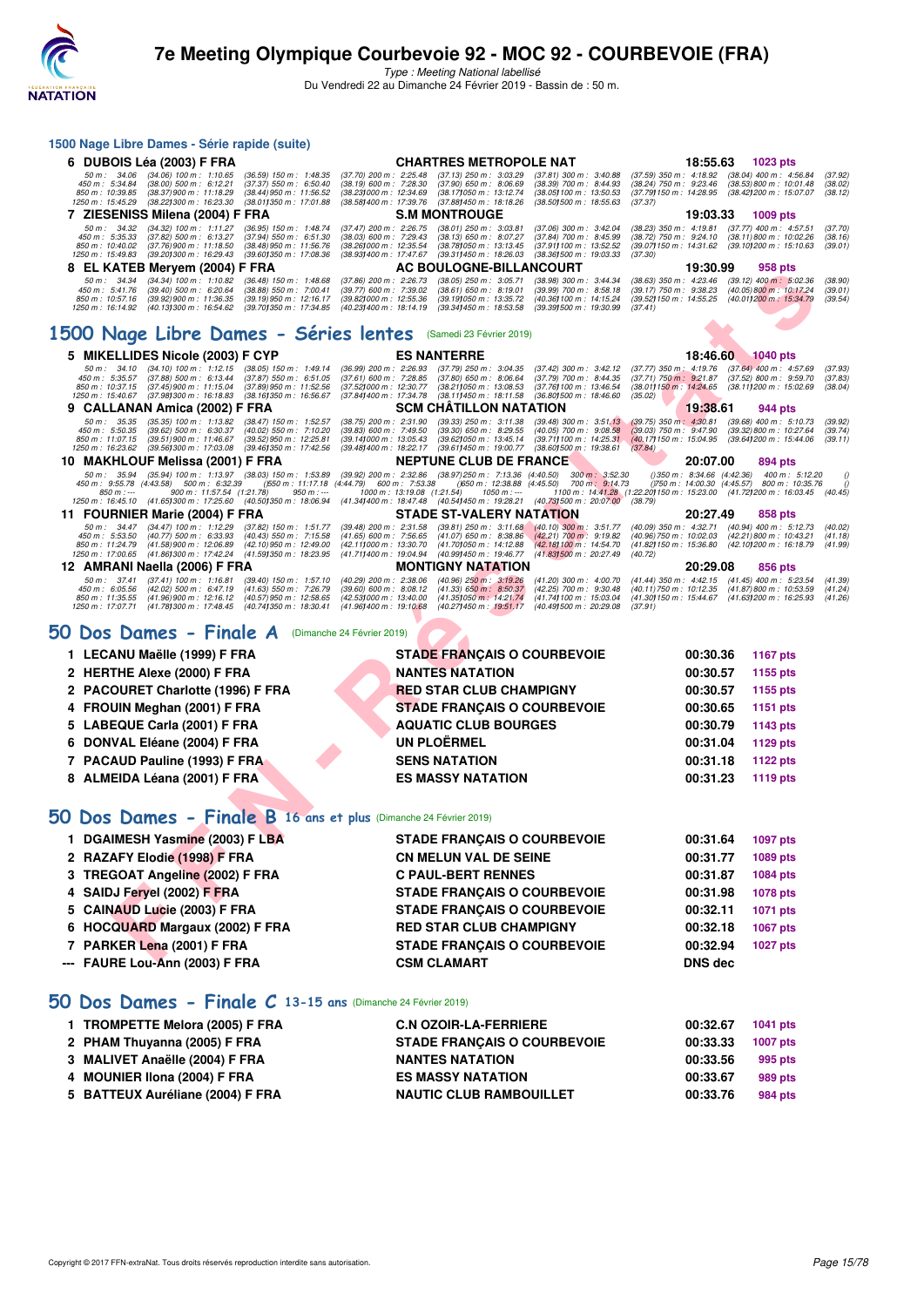

|    | 50 Dos Dames - Finale C (suite)                  |                                      |                      |                 |
|----|--------------------------------------------------|--------------------------------------|----------------------|-----------------|
|    | 6 CIMKAUSKAS Shana (2004) F FRA                  | <b>STADE FRANÇAIS O COURBEVOIE</b>   | 00:33.86             | 979 pts         |
|    | 7 DERRADJI Oriane (2005) F FRA                   | <b>SN VERSAILLES</b>                 | 00:34.10             | 967 pts         |
|    | 8 AMROUS Serine (2006) F FRA                     | <b>STADE FRANÇAIS O COURBEVOIE</b>   | 00:35.16             | 914 pts         |
|    |                                                  |                                      |                      |                 |
| 50 | Dos Dames - Séries<br>(Dimanche 24 Février 2019) |                                      |                      |                 |
|    | 1 HERTHE Alexe (2000) F FRA                      | <b>NANTES NATATION</b>               | 00:30.68             | 1149 pts        |
|    | 2 PACOURET Charlotte (1996) F FRA                | <b>RED STAR CLUB CHAMPIGNY</b>       | 00:30.71             | <b>1148 pts</b> |
|    | 3 FROUIN Meghan (2001) F FRA                     | <b>STADE FRANCAIS O COURBEVOIE</b>   | 00:30.75             | <b>1145 pts</b> |
|    | 4 LECANU Maëlle (1999) F FRA                     | <b>STADE FRANÇAIS O COURBEVOIE</b>   | 00:30.83             | <b>1141 pts</b> |
|    | 5 DANET Fanny (1995) F FRA                       | <b>VGA ST-MAUR</b>                   | 00:31.38             | <b>1111 pts</b> |
|    | 6 DONVAL Eléane (2004) F FRA                     | <b>UN PLOËRMEL</b>                   | 00:31.45             | <b>1107 pts</b> |
|    | 7 PACAUD Pauline (1993) F FRA                    | <b>SENS NATATION</b>                 | 00:31.48             | 1105 pts        |
|    | 8 LABEQUE Carla (2001) F FRA                     | <b>AQUATIC CLUB BOURGES</b>          | 00:31.84             | 1086 pts        |
|    | 9 ALMEIDA Léana (2001) F FRA                     | <b>ES MASSY NATATION</b>             | 00:31.89             | 1083 pts        |
|    | 10 HOCQUARD Margaux (2002) F FRA                 | <b>RED STAR CLUB CHAMPIGNY</b>       | 00:31.91             | 1082 pts        |
|    | 11 RAZAFY Elodie (1998) F FRA                    | CN MELUN VAL DE SEINE                | 00:31.96             | 1079 pts        |
|    | 12 TREGOAT Angeline (2002) F FRA                 | <b>C PAUL-BERT RENNES</b>            | 00:32.03             | 1075 pts        |
|    | 13 SAIDJ Fervel (2002) F FRA                     | STADE FRANÇAIS O COURBEVOIE          | 00:32.08             | 1073 pts        |
|    | 14 DGAIMESH Yasmine (2003) F LBA                 | <b>STADE FRANÇAIS O COURBEVOIE</b>   | 00:32.30             | 1061 pts        |
|    | 15 COSTES Aurore (1997) F FRA                    | <b>NOGENT NATATION 94</b>            | 00:32.41             | 1055 pts        |
|    | 16 CAINAUD Lucie (2003) F FRA                    | <b>STADE FRANÇAIS O COURBEVOIE</b>   | 00:32.46             | 1052 pts        |
|    | 17 FAURE Lou-Ann (2003) F FRA                    | <b>CSM CLAMART</b>                   | 00:32.63             | 1043 pts        |
|    | 18 PARKER Lena (2001) F FRA                      | <b>STADE FRANÇAIS O COURBEVOIE</b>   | 00:32.72             | 1039 pts        |
|    | 19 RODRIGUES Chloé (2003) F FRA                  | <b>ES VITRY</b>                      | 00:32.82             | 1033 pts        |
|    | 20 MOHRI COTTI Tara (2001) F FRA                 | <b>MOUETTES DE PARIS</b>             | 00:32.84             | 1032 pts        |
|    | 21 HUANG Lucie (2001) F FRA                      | <b>NEPTUNE CLUB DE FRANCE</b>        | 00:32.85             | 1032 pts        |
|    | 22 KNOPF Ornella (1999) F FRA                    | <b>AS BONDY</b>                      | 00:32.90             | 1029 pts        |
|    | 22 TROMPETTE Melora (2005) F FRA                 | <b>C.N OZOIR-LA-FERRIERE</b>         | 00:32.90             | 1029 pts        |
|    | 22 CHADEBAUD Mathilde (2002) F FRA               | <b>STADE FRANÇAIS O COURBEVOIE</b>   | 00:32.90             | 1029 pts        |
|    | 25 NICOLAY Emilie (2002) F FRA                   | <b>CN SARREGUEMINES</b>              | 00:33.00             | 1024 pts        |
|    | 25 BERGER Paoline (2002) F FRA                   | <b>CN ST-MICHEL-SUR-ORGE</b>         | 00:33.00             | 1024 pts        |
|    | 27 BEN FRIHA Ambre (2001) F FRA                  | <b>NEPTUNE CLUB DE FRANCE</b>        | 00:33.26             | <b>1010 pts</b> |
|    | 28 GERARD Flavie (2003) F FRA                    | <b>SR COLMAR</b>                     | 00:33.43             | 1001 pts        |
|    | 29 KILANI Dina (2003) F TUN                      | <b>UAS ST-CLOUD</b>                  | 00:33.46             | 1000 pts        |
|    | 30 EKBAL MOHAMED Sarah (2002) F FRA              | <b>ASSO NATATION DE SARTROUVILLE</b> | 00:33.58             | 994 pts         |
|    | 31 MOUNIER IIona (2004) F FRA                    | <b>ES MASSY NATATION</b>             | 00:33.76             | 984 pts         |
|    | 32 PHAM Thuyanna (2005) F FRA                    | <b>STADE FRANÇAIS O COURBEVOIE</b>   | 00:33.81             |                 |
|    | 33 BESNARD Auriane (2001) F FRA                  | <b>CHARTRES METROPOLE NAT</b>        |                      | 982 pts         |
|    | 34 VEYSSET Sophie (2002) F FRA                   | <b>ETOILE SAINT-LEU NATATION</b>     | 00:33.88<br>00:33.92 | 978 pts         |
|    | 35 MALIVET Anaëlle (2004) F FRA                  |                                      |                      | 976 pts         |
|    | 35 BRETON Emma (2003) F FRA                      | <b>NANTES NATATION</b>               | 00:33.93             | 976 pts         |
|    |                                                  | <b>ETOILE SAINT-LEU NATATION</b>     | 00:33.93             | 976 pts         |
|    | 37 CIMKAUSKAS Shana (2004) F FRA                 | <b>STADE FRANÇAIS O COURBEVOIE</b>   | 00:34.25             | 959 pts         |
|    | 38 BATTEUX Auréliane (2004) F FRA                | <b>NAUTIC CLUB RAMBOUILLET</b>       | 00:34.29             | 957 pts         |
|    | 38 KNOPF Elora (2002) F FRA                      | <b>AS BONDY</b>                      | 00:34.29             | 957 pts         |
|    | 40 AMROUS Serine (2006) F FRA                    | <b>STADE FRANÇAIS O COURBEVOIE</b>   | 00:34.37             | 953 pts         |
|    | 41 HOUAL Solene (2002) F FRA                     | <b>ES MASSY NATATION</b>             | 00:34.59             | 942 pts         |
|    | 42 DERRADJI Oriane (2005) F FRA                  | <b>SN VERSAILLES</b>                 | 00:34.63             | 940 pts         |
|    | 43 LOHEZIC Célia (2003) F FRA                    | <b>CN MELUN VAL DE SEINE</b>         | 00:34.74             | 935 pts         |
|    | 43 GARIN Héloïse (2005) F FRA                    | <b>NEPTUNE CLUB DE FRANCE</b>        | 00:34.74             | 935 pts         |
|    | 45 LE MAGOARIEC Sterenn (2003) F FRA             | <b>COM BAGNEUX NATATION</b>          | 00:34.75             | 934 pts         |
|    | 46 TABIASCO Alexandra (2006) F FRA               | <b>STADE FRANÇAIS O COURBEVOIE</b>   | 00:34.95             | 924 pts         |
|    | 47 TABIASCO Gabrielle (2004) F FRA               | <b>STADE FRANÇAIS O COURBEVOIE</b>   | 00:35.32             | 906 pts         |
|    | 48 SOURDEAU-LACHOT Axelle (2005) F FRA           | <b>S.M MONTROUGE</b>                 | 00:35.48             | 898 pts         |
|    | 49 LEBRUN Natalia (2004) F FRA                   | <b>ETOILE SAINT-LEU NATATION</b>     | 00:35.60             | 892 pts         |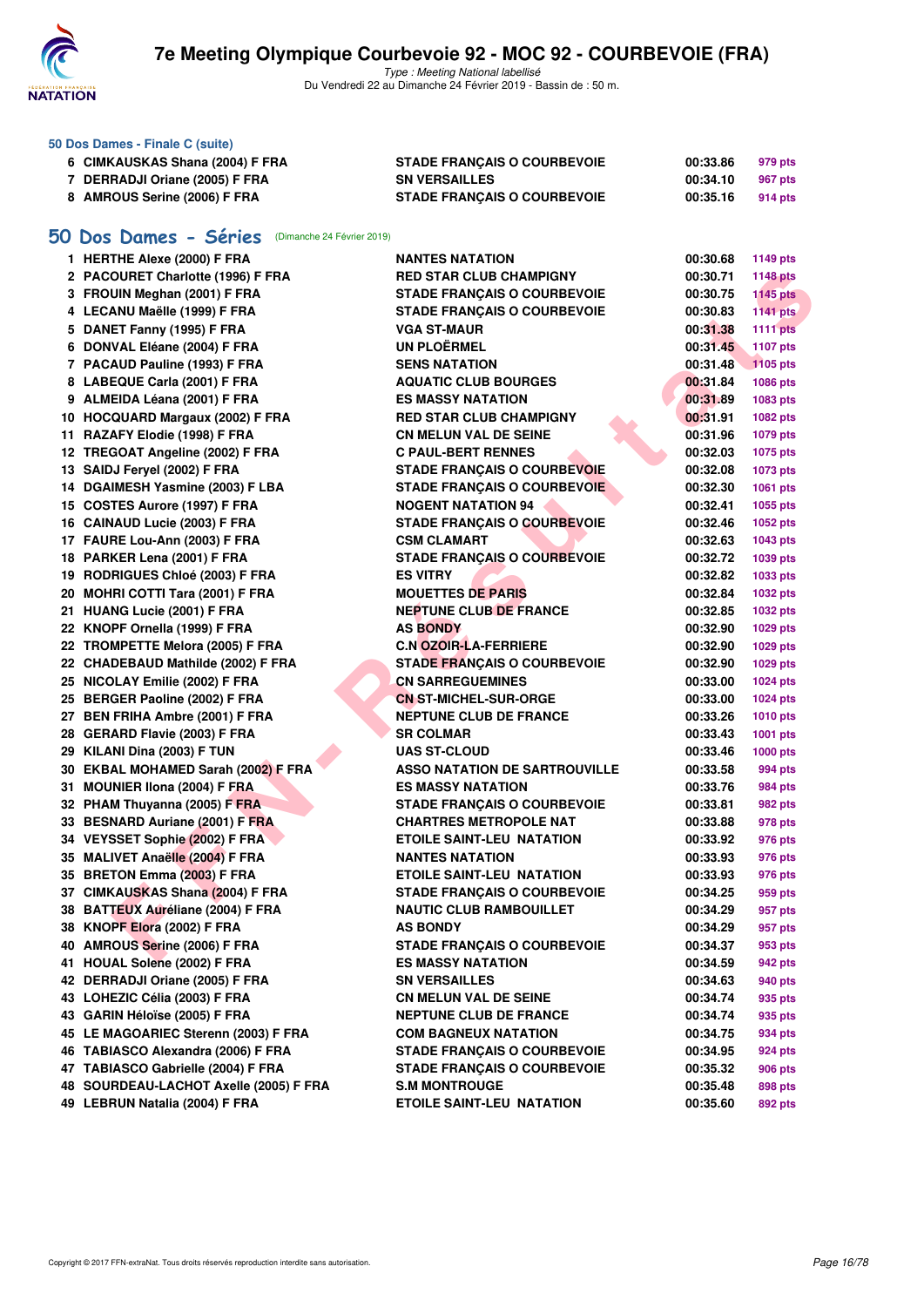

|                          | 50 Dos Dames - Séries (suite)           |                                    |                |                |
|--------------------------|-----------------------------------------|------------------------------------|----------------|----------------|
|                          | 50 PACAUD Océane (2002) F FRA           | <b>SENS NATATION</b>               | 00:35.82       | 881 pts        |
| 51                       | ELIWA Kamila (2004) F FRA               | <b>ES MASSY NATATION</b>           | 00:35.90       | 877 pts        |
|                          | 52 MOUSSOUNI Syrine (2002) F FRA        | <b>AC BOBIGNY</b>                  | 00:35.95       | 875 pts        |
|                          | 53 PARNASSE Manelle (2005) F FRA        | <b>CSM GENNEVILLIERS</b>           | 00:35.96       | 874 pts        |
| 54                       | <b>MOUSSOUNI Alicia (2005) F FRA</b>    | <b>AC BOBIGNY</b>                  | 00:36.03       | 871 pts        |
| 55                       | GROS Anouk (2005) F FRA                 | <b>CSN GUYANCOURT</b>              | 00:36.13       | <b>866 pts</b> |
|                          | 56 PASQUIER Agathe (2002) F FRA         | <b>CSM CLAMART</b>                 | 00:36.29       | 858 pts        |
|                          | 57 SAMID Inès (2004) F FRA              | <b>CN ASNIÈRES</b>                 | 00:36.42       | <b>852 pts</b> |
|                          | 58 OLLITRAUT Morgane (2003) F FRA       | <b>COM BAGNEUX NATATION</b>        | 00:36.58       | <b>845 pts</b> |
|                          | 59 AUBIN Lucile (2002) F FRA            | <b>CN SÉZANNE</b>                  | 00:37.11       | 819 pts        |
| 60                       | JANIN Mathilda (2005) F FRA             | <b>STADE FRANCAIS O COURBEVOIE</b> | 00:37.13       | 819 pts        |
| 61                       | JUIN Lisa (2005) F FRA                  | <b>VGA ST-MAUR</b>                 | 00:37.63       | <b>795 pts</b> |
|                          | 62 BEN FRIHA Lina (2004) F FRA          | <b>NEPTUNE CLUB DE FRANCE</b>      | 00:37.86       | <b>785 pts</b> |
|                          | 63 VIATEUR Perrine (2003) F FRA         | <b>NAUTIC CLUB RAMBOUILLET</b>     | 00:37.92       | <b>782 pts</b> |
| 63                       | <b>ANDRIEUX-DOFFIN Lou (2005) F FRA</b> | <b>CN ASNIÈRES</b>                 | 00:37.92       | <b>782 pts</b> |
|                          | 65 PANZINI Eugenie (2003) F FRA         | <b>VGA ST-MAUR</b>                 | 00:38.95       | 735 pts        |
|                          | 66 REGLIN Clarice (2002) F FRA          | <b>CN MELUN VAL DE SEINE</b>       | 00:39.22       | 723 pts        |
| $\hspace{0.05cm} \ldots$ | <b>MELONI Mathilda (2005) F FRA</b>     | <b>CERGY PONTOISE NATATION</b>     | <b>DNS dec</b> |                |
|                          | LE VACON IIona (2005) F FRA             | <b>RSC MONTREUIL</b>               | <b>DNS dec</b> |                |
|                          | --- SADEQ Rim (2005) F FRA              | <b>RSC MONTREUIL</b>               | <b>DNS</b>     |                |
|                          | --- WOZNIAK Rima (2002) F FRA           | <b>CN MELUN VAL DE SEINE</b>       | <b>DNS</b>     |                |
|                          |                                         |                                    |                |                |

### **[100 Dos Dames - Finale A](http://www.ffnatation.fr/webffn/resultats.php?idact=nat&go=epr&idcpt=57703&idepr=12)** (Vendredi 22 Février 2019)

| <b>CN ASNIÈRES</b><br>57 SAMID Inès (2004) F FRA<br>00:36.42<br><b>852 pts</b><br><b>COM BAGNEUX NATATION</b><br>58 OLLITRAUT Morgane (2003) F FRA<br>00:36.58<br><b>845 pts</b><br>59 AUBIN Lucile (2002) F FRA<br><b>CN SEZANNE</b><br>00:37.11<br><b>819 pts</b><br>60 JANIN Mathilda (2005) F FRA<br><b>STADE FRANÇAIS O COURBEVOIE</b><br>00:37.13<br>819 pts<br>61 JUIN Lisa (2005) F FRA<br><b>VGA ST-MAUR</b><br>00:37.63<br>795 pts<br><b>NEPTUNE CLUB DE FRANCE</b><br>62 BEN FRIHA Lina (2004) F FRA<br>00:37.86<br>785 pts<br><b>NAUTIC CLUB RAMBOUILLET</b><br>63 VIATEUR Perrine (2003) F FRA<br>00:37.92<br><b>782 pts</b><br><b>CN ASNIÈRES</b><br>63 ANDRIEUX-DOFFIN Lou (2005) F FRA<br>00:37.92<br><b>782 pts</b><br>65 PANZINI Eugenie (2003) F FRA<br><b>VGA ST-MAUR</b><br>00:38.95<br><b>735 pts</b><br>66 REGLIN Clarice (2002) F FRA<br><b>CN MELUN VAL DE SEINE</b><br>00:39.22<br><b>723 pts</b><br><b>CERGY PONTOISE NATATION</b><br><b>DNS dec</b><br>--- MELONI Mathilda (2005) F FRA<br><b>RSC MONTREUIL</b><br><b>DNS dec</b><br>--- LE VACON Ilona (2005) F FRA<br><b>RSC MONTREUIL</b><br>SADEQ Rim (2005) F FRA<br><b>DNS</b><br><b>CN MELUN VAL DE SEINE</b><br>--- WOZNIAK Rima (2002) F FRA<br><b>DNS</b><br>00 Dos Dames - Finale A<br>(Vendredi 22 Février 2019)<br>1 DEL'HOMME Laurine (1997) F FRA<br><b>ES MASSY NATATION</b><br>01:03.84<br>1192 pts<br>50 m: 31.47 (31.47) 100 m: 1:03.84 (32.37)<br>2 PACOURET Charlotte (1996) F FRA<br><b>RED STAR CLUB CHAMPIGNY</b><br>01:05.82<br>1138 pts<br>50 m: 31.68 (31.68) 100 m: 1:05.82 (34.14)<br>3 LECANU Maëlle (1999) F FRA<br><b>STADE FRANÇAIS O COURBEVOIE</b><br>01:05.92<br>1135 pts<br>50 m: 31.57 (31.57) 100 m: 1:05.92 (34.35)<br><b>SENS NATATION</b><br>4 PACAUD Pauline (1993) F FRA<br>01:07.03<br>1105 pts<br>$(32.31)$ 100 m : 1:07.03 $(34.72)$<br>50 m : 32.31<br>5 CAINAUD Lucie (2003) F FRA<br><b>STADE FRANÇAIS O COURBEVOIE</b><br>01:07.28<br>1099 pts<br>50 m : 32.62 (32.62) 100 m : 1:07.28 (34.66)<br>6 BOTAS Salomé (2000) F FRA<br><b>RED STAR CLUB CHAMPIGNY</b><br>01:07.51<br>1092 pts<br>$(32.26)$ 100 m : 1:07.51 $(35.25)$<br>50 m : 32.26<br><b>U.S CRETEIL NATATION</b><br>7 MOLUH Mary-Ambre (2005) F FRA<br>01:07.53<br><b>1092 pts</b><br>50 m: 32.19<br>$(32.19)$ 100 m : 1:07.53 $(35.34)$<br>8 FIGUEIREDO Mariana (2000) F FRA<br><b>JEANNE D'ARC DRANCY</b><br>01:07.75<br><b>1086 pts</b><br>50 m: 32.62 (32.62) 100 m: 1:07.75 (35.13)<br>00 Dos Dames - Finale B 16 ans et plus (Vendredi 22 Février 2019)<br>1 LABEQUE Carla (2001) F FRA<br><b>AQUATIC CLUB BOURGES</b><br>01:07.69<br><b>1088 pts</b><br>50 m : 33.06<br>$(33.06)$ 100 m : 1:07.69 $(34.63)$<br>2 SAIDJ Feryel (2002) F FRA<br><b>STADE FRANÇAIS O COURBEVOIE</b><br>01:07.94<br>1081 pts<br>$(33.33)$ 100 m : 1:07.94 $(34.61)$<br>50 m : 33.33<br>3 MAILLE IIona (2001) F FRA<br><b>ES MASSY NATATION</b><br>01:08.29<br><b>1072 pts</b><br>$(32.94)$ 100 m : 1:08.29 $(35.35)$<br>50 m : 32.94<br>4 HERTHE Alexe (2000) F FRA<br><b>NANTES NATATION</b><br>01:08.33<br><b>1071 pts</b><br>$(33.09)$ 100 m : 1:08.33 $(35.24)$<br>50 m : 33.09<br>5 BLONDEL Marylou (2000) F FRA<br><b>EN CAEN</b><br>01:08.66<br>1062 pts<br>50 m : 33.85 (33.85) 100 m : 1:08.66 (34.81)<br>6 TREGOAT Angeline (2002) F FRA<br><b>C PAUL-BERT RENNES</b><br>01:08.71<br><b>1061 pts</b> | 30 FASQUIEN Agatrie (2002) F FRA | VƏN VLANARI |  | 00.JU.ZJ | ບບບ µເວ |  |
|-----------------------------------------------------------------------------------------------------------------------------------------------------------------------------------------------------------------------------------------------------------------------------------------------------------------------------------------------------------------------------------------------------------------------------------------------------------------------------------------------------------------------------------------------------------------------------------------------------------------------------------------------------------------------------------------------------------------------------------------------------------------------------------------------------------------------------------------------------------------------------------------------------------------------------------------------------------------------------------------------------------------------------------------------------------------------------------------------------------------------------------------------------------------------------------------------------------------------------------------------------------------------------------------------------------------------------------------------------------------------------------------------------------------------------------------------------------------------------------------------------------------------------------------------------------------------------------------------------------------------------------------------------------------------------------------------------------------------------------------------------------------------------------------------------------------------------------------------------------------------------------------------------------------------------------------------------------------------------------------------------------------------------------------------------------------------------------------------------------------------------------------------------------------------------------------------------------------------------------------------------------------------------------------------------------------------------------------------------------------------------------------------------------------------------------------------------------------------------------------------------------------------------------------------------------------------------------------------------------------------------------------------------------------------------------------------------------------------------------------------------------------------------------------------------------------------------------------------------------------------------------------------------------------------------------------------------------------------------------------------------------------------------------------------------------------------------------------------------------------------------------------------------------------------------------------------------------------------------------------------------------------------------------------------------------------------------------------------------------------------------------------------|----------------------------------|-------------|--|----------|---------|--|
|                                                                                                                                                                                                                                                                                                                                                                                                                                                                                                                                                                                                                                                                                                                                                                                                                                                                                                                                                                                                                                                                                                                                                                                                                                                                                                                                                                                                                                                                                                                                                                                                                                                                                                                                                                                                                                                                                                                                                                                                                                                                                                                                                                                                                                                                                                                                                                                                                                                                                                                                                                                                                                                                                                                                                                                                                                                                                                                                                                                                                                                                                                                                                                                                                                                                                                                                                                                               |                                  |             |  |          |         |  |
|                                                                                                                                                                                                                                                                                                                                                                                                                                                                                                                                                                                                                                                                                                                                                                                                                                                                                                                                                                                                                                                                                                                                                                                                                                                                                                                                                                                                                                                                                                                                                                                                                                                                                                                                                                                                                                                                                                                                                                                                                                                                                                                                                                                                                                                                                                                                                                                                                                                                                                                                                                                                                                                                                                                                                                                                                                                                                                                                                                                                                                                                                                                                                                                                                                                                                                                                                                                               |                                  |             |  |          |         |  |
|                                                                                                                                                                                                                                                                                                                                                                                                                                                                                                                                                                                                                                                                                                                                                                                                                                                                                                                                                                                                                                                                                                                                                                                                                                                                                                                                                                                                                                                                                                                                                                                                                                                                                                                                                                                                                                                                                                                                                                                                                                                                                                                                                                                                                                                                                                                                                                                                                                                                                                                                                                                                                                                                                                                                                                                                                                                                                                                                                                                                                                                                                                                                                                                                                                                                                                                                                                                               |                                  |             |  |          |         |  |
|                                                                                                                                                                                                                                                                                                                                                                                                                                                                                                                                                                                                                                                                                                                                                                                                                                                                                                                                                                                                                                                                                                                                                                                                                                                                                                                                                                                                                                                                                                                                                                                                                                                                                                                                                                                                                                                                                                                                                                                                                                                                                                                                                                                                                                                                                                                                                                                                                                                                                                                                                                                                                                                                                                                                                                                                                                                                                                                                                                                                                                                                                                                                                                                                                                                                                                                                                                                               |                                  |             |  |          |         |  |
|                                                                                                                                                                                                                                                                                                                                                                                                                                                                                                                                                                                                                                                                                                                                                                                                                                                                                                                                                                                                                                                                                                                                                                                                                                                                                                                                                                                                                                                                                                                                                                                                                                                                                                                                                                                                                                                                                                                                                                                                                                                                                                                                                                                                                                                                                                                                                                                                                                                                                                                                                                                                                                                                                                                                                                                                                                                                                                                                                                                                                                                                                                                                                                                                                                                                                                                                                                                               |                                  |             |  |          |         |  |
|                                                                                                                                                                                                                                                                                                                                                                                                                                                                                                                                                                                                                                                                                                                                                                                                                                                                                                                                                                                                                                                                                                                                                                                                                                                                                                                                                                                                                                                                                                                                                                                                                                                                                                                                                                                                                                                                                                                                                                                                                                                                                                                                                                                                                                                                                                                                                                                                                                                                                                                                                                                                                                                                                                                                                                                                                                                                                                                                                                                                                                                                                                                                                                                                                                                                                                                                                                                               |                                  |             |  |          |         |  |
|                                                                                                                                                                                                                                                                                                                                                                                                                                                                                                                                                                                                                                                                                                                                                                                                                                                                                                                                                                                                                                                                                                                                                                                                                                                                                                                                                                                                                                                                                                                                                                                                                                                                                                                                                                                                                                                                                                                                                                                                                                                                                                                                                                                                                                                                                                                                                                                                                                                                                                                                                                                                                                                                                                                                                                                                                                                                                                                                                                                                                                                                                                                                                                                                                                                                                                                                                                                               |                                  |             |  |          |         |  |
|                                                                                                                                                                                                                                                                                                                                                                                                                                                                                                                                                                                                                                                                                                                                                                                                                                                                                                                                                                                                                                                                                                                                                                                                                                                                                                                                                                                                                                                                                                                                                                                                                                                                                                                                                                                                                                                                                                                                                                                                                                                                                                                                                                                                                                                                                                                                                                                                                                                                                                                                                                                                                                                                                                                                                                                                                                                                                                                                                                                                                                                                                                                                                                                                                                                                                                                                                                                               |                                  |             |  |          |         |  |
|                                                                                                                                                                                                                                                                                                                                                                                                                                                                                                                                                                                                                                                                                                                                                                                                                                                                                                                                                                                                                                                                                                                                                                                                                                                                                                                                                                                                                                                                                                                                                                                                                                                                                                                                                                                                                                                                                                                                                                                                                                                                                                                                                                                                                                                                                                                                                                                                                                                                                                                                                                                                                                                                                                                                                                                                                                                                                                                                                                                                                                                                                                                                                                                                                                                                                                                                                                                               |                                  |             |  |          |         |  |
|                                                                                                                                                                                                                                                                                                                                                                                                                                                                                                                                                                                                                                                                                                                                                                                                                                                                                                                                                                                                                                                                                                                                                                                                                                                                                                                                                                                                                                                                                                                                                                                                                                                                                                                                                                                                                                                                                                                                                                                                                                                                                                                                                                                                                                                                                                                                                                                                                                                                                                                                                                                                                                                                                                                                                                                                                                                                                                                                                                                                                                                                                                                                                                                                                                                                                                                                                                                               |                                  |             |  |          |         |  |
|                                                                                                                                                                                                                                                                                                                                                                                                                                                                                                                                                                                                                                                                                                                                                                                                                                                                                                                                                                                                                                                                                                                                                                                                                                                                                                                                                                                                                                                                                                                                                                                                                                                                                                                                                                                                                                                                                                                                                                                                                                                                                                                                                                                                                                                                                                                                                                                                                                                                                                                                                                                                                                                                                                                                                                                                                                                                                                                                                                                                                                                                                                                                                                                                                                                                                                                                                                                               |                                  |             |  |          |         |  |
|                                                                                                                                                                                                                                                                                                                                                                                                                                                                                                                                                                                                                                                                                                                                                                                                                                                                                                                                                                                                                                                                                                                                                                                                                                                                                                                                                                                                                                                                                                                                                                                                                                                                                                                                                                                                                                                                                                                                                                                                                                                                                                                                                                                                                                                                                                                                                                                                                                                                                                                                                                                                                                                                                                                                                                                                                                                                                                                                                                                                                                                                                                                                                                                                                                                                                                                                                                                               |                                  |             |  |          |         |  |
|                                                                                                                                                                                                                                                                                                                                                                                                                                                                                                                                                                                                                                                                                                                                                                                                                                                                                                                                                                                                                                                                                                                                                                                                                                                                                                                                                                                                                                                                                                                                                                                                                                                                                                                                                                                                                                                                                                                                                                                                                                                                                                                                                                                                                                                                                                                                                                                                                                                                                                                                                                                                                                                                                                                                                                                                                                                                                                                                                                                                                                                                                                                                                                                                                                                                                                                                                                                               |                                  |             |  |          |         |  |
|                                                                                                                                                                                                                                                                                                                                                                                                                                                                                                                                                                                                                                                                                                                                                                                                                                                                                                                                                                                                                                                                                                                                                                                                                                                                                                                                                                                                                                                                                                                                                                                                                                                                                                                                                                                                                                                                                                                                                                                                                                                                                                                                                                                                                                                                                                                                                                                                                                                                                                                                                                                                                                                                                                                                                                                                                                                                                                                                                                                                                                                                                                                                                                                                                                                                                                                                                                                               |                                  |             |  |          |         |  |
|                                                                                                                                                                                                                                                                                                                                                                                                                                                                                                                                                                                                                                                                                                                                                                                                                                                                                                                                                                                                                                                                                                                                                                                                                                                                                                                                                                                                                                                                                                                                                                                                                                                                                                                                                                                                                                                                                                                                                                                                                                                                                                                                                                                                                                                                                                                                                                                                                                                                                                                                                                                                                                                                                                                                                                                                                                                                                                                                                                                                                                                                                                                                                                                                                                                                                                                                                                                               |                                  |             |  |          |         |  |
|                                                                                                                                                                                                                                                                                                                                                                                                                                                                                                                                                                                                                                                                                                                                                                                                                                                                                                                                                                                                                                                                                                                                                                                                                                                                                                                                                                                                                                                                                                                                                                                                                                                                                                                                                                                                                                                                                                                                                                                                                                                                                                                                                                                                                                                                                                                                                                                                                                                                                                                                                                                                                                                                                                                                                                                                                                                                                                                                                                                                                                                                                                                                                                                                                                                                                                                                                                                               |                                  |             |  |          |         |  |
|                                                                                                                                                                                                                                                                                                                                                                                                                                                                                                                                                                                                                                                                                                                                                                                                                                                                                                                                                                                                                                                                                                                                                                                                                                                                                                                                                                                                                                                                                                                                                                                                                                                                                                                                                                                                                                                                                                                                                                                                                                                                                                                                                                                                                                                                                                                                                                                                                                                                                                                                                                                                                                                                                                                                                                                                                                                                                                                                                                                                                                                                                                                                                                                                                                                                                                                                                                                               |                                  |             |  |          |         |  |
|                                                                                                                                                                                                                                                                                                                                                                                                                                                                                                                                                                                                                                                                                                                                                                                                                                                                                                                                                                                                                                                                                                                                                                                                                                                                                                                                                                                                                                                                                                                                                                                                                                                                                                                                                                                                                                                                                                                                                                                                                                                                                                                                                                                                                                                                                                                                                                                                                                                                                                                                                                                                                                                                                                                                                                                                                                                                                                                                                                                                                                                                                                                                                                                                                                                                                                                                                                                               |                                  |             |  |          |         |  |
|                                                                                                                                                                                                                                                                                                                                                                                                                                                                                                                                                                                                                                                                                                                                                                                                                                                                                                                                                                                                                                                                                                                                                                                                                                                                                                                                                                                                                                                                                                                                                                                                                                                                                                                                                                                                                                                                                                                                                                                                                                                                                                                                                                                                                                                                                                                                                                                                                                                                                                                                                                                                                                                                                                                                                                                                                                                                                                                                                                                                                                                                                                                                                                                                                                                                                                                                                                                               |                                  |             |  |          |         |  |
|                                                                                                                                                                                                                                                                                                                                                                                                                                                                                                                                                                                                                                                                                                                                                                                                                                                                                                                                                                                                                                                                                                                                                                                                                                                                                                                                                                                                                                                                                                                                                                                                                                                                                                                                                                                                                                                                                                                                                                                                                                                                                                                                                                                                                                                                                                                                                                                                                                                                                                                                                                                                                                                                                                                                                                                                                                                                                                                                                                                                                                                                                                                                                                                                                                                                                                                                                                                               |                                  |             |  |          |         |  |
|                                                                                                                                                                                                                                                                                                                                                                                                                                                                                                                                                                                                                                                                                                                                                                                                                                                                                                                                                                                                                                                                                                                                                                                                                                                                                                                                                                                                                                                                                                                                                                                                                                                                                                                                                                                                                                                                                                                                                                                                                                                                                                                                                                                                                                                                                                                                                                                                                                                                                                                                                                                                                                                                                                                                                                                                                                                                                                                                                                                                                                                                                                                                                                                                                                                                                                                                                                                               |                                  |             |  |          |         |  |
|                                                                                                                                                                                                                                                                                                                                                                                                                                                                                                                                                                                                                                                                                                                                                                                                                                                                                                                                                                                                                                                                                                                                                                                                                                                                                                                                                                                                                                                                                                                                                                                                                                                                                                                                                                                                                                                                                                                                                                                                                                                                                                                                                                                                                                                                                                                                                                                                                                                                                                                                                                                                                                                                                                                                                                                                                                                                                                                                                                                                                                                                                                                                                                                                                                                                                                                                                                                               |                                  |             |  |          |         |  |
|                                                                                                                                                                                                                                                                                                                                                                                                                                                                                                                                                                                                                                                                                                                                                                                                                                                                                                                                                                                                                                                                                                                                                                                                                                                                                                                                                                                                                                                                                                                                                                                                                                                                                                                                                                                                                                                                                                                                                                                                                                                                                                                                                                                                                                                                                                                                                                                                                                                                                                                                                                                                                                                                                                                                                                                                                                                                                                                                                                                                                                                                                                                                                                                                                                                                                                                                                                                               |                                  |             |  |          |         |  |
|                                                                                                                                                                                                                                                                                                                                                                                                                                                                                                                                                                                                                                                                                                                                                                                                                                                                                                                                                                                                                                                                                                                                                                                                                                                                                                                                                                                                                                                                                                                                                                                                                                                                                                                                                                                                                                                                                                                                                                                                                                                                                                                                                                                                                                                                                                                                                                                                                                                                                                                                                                                                                                                                                                                                                                                                                                                                                                                                                                                                                                                                                                                                                                                                                                                                                                                                                                                               |                                  |             |  |          |         |  |
|                                                                                                                                                                                                                                                                                                                                                                                                                                                                                                                                                                                                                                                                                                                                                                                                                                                                                                                                                                                                                                                                                                                                                                                                                                                                                                                                                                                                                                                                                                                                                                                                                                                                                                                                                                                                                                                                                                                                                                                                                                                                                                                                                                                                                                                                                                                                                                                                                                                                                                                                                                                                                                                                                                                                                                                                                                                                                                                                                                                                                                                                                                                                                                                                                                                                                                                                                                                               |                                  |             |  |          |         |  |
|                                                                                                                                                                                                                                                                                                                                                                                                                                                                                                                                                                                                                                                                                                                                                                                                                                                                                                                                                                                                                                                                                                                                                                                                                                                                                                                                                                                                                                                                                                                                                                                                                                                                                                                                                                                                                                                                                                                                                                                                                                                                                                                                                                                                                                                                                                                                                                                                                                                                                                                                                                                                                                                                                                                                                                                                                                                                                                                                                                                                                                                                                                                                                                                                                                                                                                                                                                                               |                                  |             |  |          |         |  |
|                                                                                                                                                                                                                                                                                                                                                                                                                                                                                                                                                                                                                                                                                                                                                                                                                                                                                                                                                                                                                                                                                                                                                                                                                                                                                                                                                                                                                                                                                                                                                                                                                                                                                                                                                                                                                                                                                                                                                                                                                                                                                                                                                                                                                                                                                                                                                                                                                                                                                                                                                                                                                                                                                                                                                                                                                                                                                                                                                                                                                                                                                                                                                                                                                                                                                                                                                                                               |                                  |             |  |          |         |  |
|                                                                                                                                                                                                                                                                                                                                                                                                                                                                                                                                                                                                                                                                                                                                                                                                                                                                                                                                                                                                                                                                                                                                                                                                                                                                                                                                                                                                                                                                                                                                                                                                                                                                                                                                                                                                                                                                                                                                                                                                                                                                                                                                                                                                                                                                                                                                                                                                                                                                                                                                                                                                                                                                                                                                                                                                                                                                                                                                                                                                                                                                                                                                                                                                                                                                                                                                                                                               |                                  |             |  |          |         |  |
|                                                                                                                                                                                                                                                                                                                                                                                                                                                                                                                                                                                                                                                                                                                                                                                                                                                                                                                                                                                                                                                                                                                                                                                                                                                                                                                                                                                                                                                                                                                                                                                                                                                                                                                                                                                                                                                                                                                                                                                                                                                                                                                                                                                                                                                                                                                                                                                                                                                                                                                                                                                                                                                                                                                                                                                                                                                                                                                                                                                                                                                                                                                                                                                                                                                                                                                                                                                               |                                  |             |  |          |         |  |
|                                                                                                                                                                                                                                                                                                                                                                                                                                                                                                                                                                                                                                                                                                                                                                                                                                                                                                                                                                                                                                                                                                                                                                                                                                                                                                                                                                                                                                                                                                                                                                                                                                                                                                                                                                                                                                                                                                                                                                                                                                                                                                                                                                                                                                                                                                                                                                                                                                                                                                                                                                                                                                                                                                                                                                                                                                                                                                                                                                                                                                                                                                                                                                                                                                                                                                                                                                                               |                                  |             |  |          |         |  |
|                                                                                                                                                                                                                                                                                                                                                                                                                                                                                                                                                                                                                                                                                                                                                                                                                                                                                                                                                                                                                                                                                                                                                                                                                                                                                                                                                                                                                                                                                                                                                                                                                                                                                                                                                                                                                                                                                                                                                                                                                                                                                                                                                                                                                                                                                                                                                                                                                                                                                                                                                                                                                                                                                                                                                                                                                                                                                                                                                                                                                                                                                                                                                                                                                                                                                                                                                                                               |                                  |             |  |          |         |  |
|                                                                                                                                                                                                                                                                                                                                                                                                                                                                                                                                                                                                                                                                                                                                                                                                                                                                                                                                                                                                                                                                                                                                                                                                                                                                                                                                                                                                                                                                                                                                                                                                                                                                                                                                                                                                                                                                                                                                                                                                                                                                                                                                                                                                                                                                                                                                                                                                                                                                                                                                                                                                                                                                                                                                                                                                                                                                                                                                                                                                                                                                                                                                                                                                                                                                                                                                                                                               |                                  |             |  |          |         |  |
|                                                                                                                                                                                                                                                                                                                                                                                                                                                                                                                                                                                                                                                                                                                                                                                                                                                                                                                                                                                                                                                                                                                                                                                                                                                                                                                                                                                                                                                                                                                                                                                                                                                                                                                                                                                                                                                                                                                                                                                                                                                                                                                                                                                                                                                                                                                                                                                                                                                                                                                                                                                                                                                                                                                                                                                                                                                                                                                                                                                                                                                                                                                                                                                                                                                                                                                                                                                               |                                  |             |  |          |         |  |
|                                                                                                                                                                                                                                                                                                                                                                                                                                                                                                                                                                                                                                                                                                                                                                                                                                                                                                                                                                                                                                                                                                                                                                                                                                                                                                                                                                                                                                                                                                                                                                                                                                                                                                                                                                                                                                                                                                                                                                                                                                                                                                                                                                                                                                                                                                                                                                                                                                                                                                                                                                                                                                                                                                                                                                                                                                                                                                                                                                                                                                                                                                                                                                                                                                                                                                                                                                                               |                                  |             |  |          |         |  |
|                                                                                                                                                                                                                                                                                                                                                                                                                                                                                                                                                                                                                                                                                                                                                                                                                                                                                                                                                                                                                                                                                                                                                                                                                                                                                                                                                                                                                                                                                                                                                                                                                                                                                                                                                                                                                                                                                                                                                                                                                                                                                                                                                                                                                                                                                                                                                                                                                                                                                                                                                                                                                                                                                                                                                                                                                                                                                                                                                                                                                                                                                                                                                                                                                                                                                                                                                                                               |                                  |             |  |          |         |  |
|                                                                                                                                                                                                                                                                                                                                                                                                                                                                                                                                                                                                                                                                                                                                                                                                                                                                                                                                                                                                                                                                                                                                                                                                                                                                                                                                                                                                                                                                                                                                                                                                                                                                                                                                                                                                                                                                                                                                                                                                                                                                                                                                                                                                                                                                                                                                                                                                                                                                                                                                                                                                                                                                                                                                                                                                                                                                                                                                                                                                                                                                                                                                                                                                                                                                                                                                                                                               |                                  |             |  |          |         |  |
|                                                                                                                                                                                                                                                                                                                                                                                                                                                                                                                                                                                                                                                                                                                                                                                                                                                                                                                                                                                                                                                                                                                                                                                                                                                                                                                                                                                                                                                                                                                                                                                                                                                                                                                                                                                                                                                                                                                                                                                                                                                                                                                                                                                                                                                                                                                                                                                                                                                                                                                                                                                                                                                                                                                                                                                                                                                                                                                                                                                                                                                                                                                                                                                                                                                                                                                                                                                               |                                  |             |  |          |         |  |

#### **[100 Dos Dames - Finale B](http://www.ffnatation.fr/webffn/resultats.php?idact=nat&go=epr&idcpt=57703&idepr=12) 16 ans et plus** (Vendredi 22 Février 2019)

| 1 LABEQUE Carla (2001) F FRA    | <b>AQUATIC CLUB BOURGES</b>        |             | 01:07.69                            | 1088 pts        |
|---------------------------------|------------------------------------|-------------|-------------------------------------|-----------------|
|                                 |                                    | 50 m: 33.06 | $(33.06)$ 100 m : 1:07.69 $(34.63)$ |                 |
| 2 SAIDJ Fervel (2002) F FRA     | <b>STADE FRANCAIS O COURBEVOIE</b> |             | 01:07.94                            | <b>1081 pts</b> |
|                                 |                                    | 50 m: 33.33 | $(33.33)$ 100 m : 1:07.94 $(34.61)$ |                 |
| 3 MAILLE IIona (2001) F FRA     | <b>ES MASSY NATATION</b>           |             | 01:08.29                            | 1072 pts        |
|                                 |                                    | 50 m: 32.94 | (32.94) 100 m: 1:08.29 (35.35       |                 |
| 4 HERTHE Alexe (2000) F FRA     | <b>NANTES NATATION</b>             |             | 01:08.33                            | 1071 pts        |
|                                 |                                    | 50 m: 33.09 | $(33.09)$ 100 m : 1:08.33 $(35.24)$ |                 |
| 5 BLONDEL Marylou (2000) F FRA  | <b>EN CAEN</b>                     |             | 01:08.66                            | 1062 $pts$      |
|                                 |                                    | 50 m: 33.85 | $(33.85)$ 100 m : 1:08.66 $(34.81)$ |                 |
| 6 TREGOAT Angeline (2002) F FRA | <b>C PAUL-BERT RENNES</b>          |             | 01:08.71                            | 1061 $pts$      |
|                                 |                                    | 50 m: 32.63 | $(32.63)$ 100 m : 1:08.71 $(36.08)$ |                 |
| 7 FAURE Lou-Ann (2003) F FRA    | <b>CSM CLAMART</b>                 |             | 01:08.90                            | 1056 pts        |
|                                 |                                    | 50 m: 33.37 | $(33.37)$ 100 m : 1:08.90 $(35.53)$ |                 |
| 8 DGAIMESH Yasmine (2003) F LBA | <b>STADE FRANCAIS O COURBEVOIE</b> |             | 01:09.77                            | 1033 pts        |
|                                 |                                    | 50 m: 33.63 | $(33.63)$ 100 m : 1:09.77 $(36.14)$ |                 |

#### **[100 Dos Dames - Finale C](http://www.ffnatation.fr/webffn/resultats.php?idact=nat&go=epr&idcpt=57703&idepr=12) 13-15 ans** (Vendredi 22 Février 2019)

| 1 DONVAL Eléane (2004) F FRA   | UN PLOËRMEL              |  | 01:08.38 1070 pts                                                 |  |
|--------------------------------|--------------------------|--|-------------------------------------------------------------------|--|
| 2 SIMOENS Lucille (2005) F FRA | <b>ES MASSY NATATION</b> |  | 50 m : 33.00 (33.00) 100 m : 1:08.38 (35.38)<br>01:09.30 1046 pts |  |
|                                |                          |  | 50 m : 33.41 (33.41) 100 m : 1:09.30 (35.89)                      |  |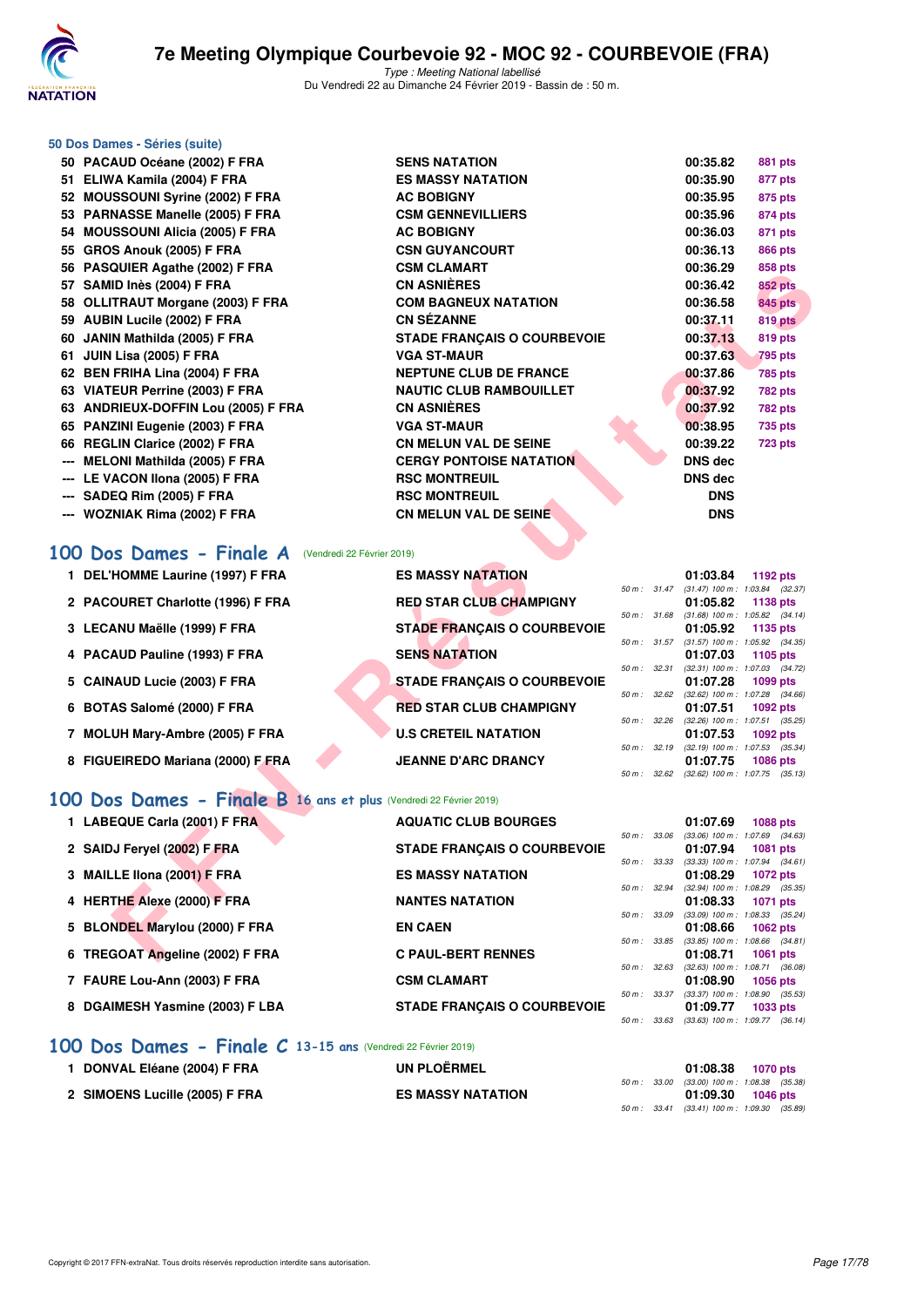

Type : Meeting National labellisé Du Vendredi 22 au Dimanche 24 Février 2019 - Bassin de : 50 m.

| 100 Dos Dames - Finale C (suite)     |                                    |                  |                                            |            |                |
|--------------------------------------|------------------------------------|------------------|--------------------------------------------|------------|----------------|
| 3 MALIVET Anaëlle (2004) F FRA       | <b>NANTES NATATION</b>             |                  | 01:10.68                                   | 1010 $pts$ |                |
|                                      |                                    | $50 m$ : $34.41$ | $(34.41)$ 100 m : 1:10.68 $(36.27)$        |            |                |
| 4 CIMKAUSKAS Shana (2004) F FRA      | <b>STADE FRANÇAIS O COURBEVOIE</b> |                  | 01:10.82                                   | 1007 pts   |                |
|                                      |                                    | $50 m$ : $35.10$ | $(35.10)$ 100 m : 1:10.82 $(35.72)$        |            |                |
| 5 BEUCHARD Susie (2004) F FRA        | <b>C PAUL-BERT RENNES</b>          |                  | 01:11.00                                   | 1002 $pts$ |                |
|                                      |                                    | 50 m: 33.89      | $(33.89)$ 100 m : 1:11.00 $(37.11)$        |            |                |
| 6 DERRADJI Oriane (2005) F FRA       | <b>SN VERSAILLES</b>               |                  | 01:11.67                                   |            | 985 pts        |
|                                      |                                    |                  | 50 m: 35.02 (35.02) 100 m: 1:11.67 (36.65) |            |                |
| <b>TROMPETTE Melora (2005) F FRA</b> | <b>C.N OZOIR-LA-FERRIERE</b>       |                  | 01:12.20                                   |            | 972 pts        |
|                                      |                                    | 50 m: 35.68      | $(35.68)$ 100 m : 1:12.20 $(36.52)$        |            |                |
| 8 JOLY Morgane (2004) F FRA          | <b>ES MASSY NATATION</b>           |                  | 01:13.16                                   |            | <b>948 pts</b> |
|                                      |                                    |                  | 50 m: 35.72 (35.72) 100 m: 1:13.16 (37.44) |            |                |

### **[100 Dos Dames - Séries](http://www.ffnatation.fr/webffn/resultats.php?idact=nat&go=epr&idcpt=57703&idepr=12)** (Vendredi 22 Février 2019)

|     | INVIVILLILE INCIVIA (2003) FINA                  | VLVIN LATENNIENE                   |              |                              | 01.IZ.ZU                                                                               | <i>are pla</i>  |         |
|-----|--------------------------------------------------|------------------------------------|--------------|------------------------------|----------------------------------------------------------------------------------------|-----------------|---------|
|     | 8 JOLY Morgane (2004) F FRA                      | <b>ES MASSY NATATION</b>           |              | 50 m : 35.68<br>50 m : 35.72 | $(35.68)$ 100 m : 1:12.20 $(36.52)$<br>01:13.16<br>$(35.72)$ 100 m : 1:13.16 $(37.44)$ |                 | 948 pts |
| 00  | Dos Dames - Séries<br>(Vendredi 22 Février 2019) |                                    |              |                              |                                                                                        |                 |         |
|     | 1 PACOURET Charlotte (1996) F FRA                | <b>RED STAR CLUB CHAMPIGNY</b>     |              |                              | 01:06.11                                                                               | 1130 pts        |         |
|     | 2 DEL'HOMME Laurine (1997) F FRA                 | <b>ES MASSY NATATION</b>           |              | 50 m: 31.75                  | $(31.75)$ 100 m : 1:06.11 $(34.36)$<br>01:06.76                                        | <b>1112 pts</b> |         |
|     | 3 LECANU Maëlle (1999) F FRA                     | <b>STADE FRANÇAIS O COURBEVOIE</b> |              | 50 m: 32.06                  | $(32.06)$ 100 m : 1:06.76 $(34.70)$<br>01:06.81                                        | 1111 pts        |         |
|     | 4 FIGUEIREDO Mariana (2000) F FRA                | <b>JEANNE D'ARC DRANCY</b>         |              | 50 m: 32.72                  | $(32.72)$ 100 m : 1:06.81 $(34.09)$<br>01:07.05                                        | 1105 pts        |         |
|     | 5 MOLUH Mary-Ambre (2005) F FRA                  | <b>U.S CRETEIL NATATION</b>        |              | 50 m : 32.44                 | (32.44) 100 m: 1:07.05 (34.61)<br>01:07.44                                             | 1094 pts        |         |
|     | 6 PACAUD Pauline (1993) F FRA                    | <b>SENS NATATION</b>               | 50 m : 32.78 |                              | $(32.78)$ 100 m : 1:07.44 $(34.66)$<br>01:07.73                                        | 1087 pts        |         |
|     | 7   CAINAUD Lucie (2003) F FRA                   | <b>STADE FRANÇAIS O COURBEVOIE</b> | 50 m: 32.82  |                              | (32.82) 100 m: 1:07.73 (34.91)<br>01:07.90                                             | 1082 pts        |         |
|     | 8 BOTAS Salomé (2000) F FRA                      | <b>RED STAR CLUB CHAMPIGNY</b>     | 50 m: 32.41  |                              | $(32.41)$ 100 m : 1:07.90 $(35.49)$<br>01:07.93                                        |                 |         |
|     |                                                  |                                    | 50 m : 32.28 |                              | (32.28) 100 m: 1:07.93 (35.65)                                                         | 1081 pts        |         |
|     | 9 HERTHE Alexe (2000) F FRA                      | <b>NANTES NATATION</b>             |              | 50 m : 33.14                 | 01:08.03<br>(33.14) 100 m: 1:08.03 (34.89)                                             | 1079 pts        |         |
|     | 10 DONVAL Eléane (2004) F FRA                    | UN PLOËRMEL                        |              |                              | 01:08.06                                                                               | 1078 pts        |         |
|     | 11 SAIDJ Feryel (2002) F FRA                     | <b>STADE FRANÇAIS O COURBEVOIE</b> | 50 m : 33.09 |                              | $(33.09)$ 100 m : 1:08.06 $(34.97)$<br>01:08.41                                        | <b>1069 pts</b> |         |
|     | 12 FAURE Lou-Ann (2003) F FRA                    | <b>CSM CLAMART</b>                 | 50 m: 33.50  |                              | $(33.50)$ 100 m : 1:08.41 $(34.91)$<br>01:08.44                                        | 1068 pts        |         |
|     | 13 BLONDEL Marylou (2000) F FRA                  | <b>EN CAEN</b>                     | 50 m: 33.46  |                              | $(33.46)$ 100 m : 1:08.44 $(34.98)$<br>01:08.53                                        | 1066 pts        |         |
|     |                                                  |                                    | 50 m : 33.30 |                              | $(33.30)$ 100 m : 1:08.53 $(35.23)$                                                    |                 |         |
|     | 14 TREGOAT Angeline (2002) F FRA                 | <b>C PAUL-BERT RENNES</b>          | 50 m: 32.74  |                              | 01:08.64<br>(32.74) 100 m: 1:08.64 (35.90)                                             | 1063 pts        |         |
|     | 15 MAILLE IIona (2001) F FRA                     | <b>ES MASSY NATATION</b>           |              | 50 m : 33.36                 | 01:08.99<br>$(33.36)$ 100 m : 1:08.99 $(35.63)$                                        | 1054 pts        |         |
|     | 16 LABEQUE Carla (2001) F FRA                    | <b>AQUATIC CLUB BOURGES</b>        |              |                              | 01:09.03                                                                               | 1053 pts        |         |
|     | 17 DGAIMESH Yasmine (2003) F LBA                 | <b>STADE FRANÇAIS O COURBEVOIE</b> |              | 50 m: 33.55                  | $(33.55)$ 100 m : 1:09.03 $(35.48)$<br>01:09.33                                        | 1045 pts        |         |
|     | 18 KNOPF Ornella (1999) F FRA                    | <b>AS BONDY</b>                    | 50 m : 33.60 |                              | $(33.60)$ 100 m : 1:09.33 $(35.73)$<br>01:09.48                                        | 1041 pts        |         |
|     | 19 BESNARD Auriane (2001) F FRA                  | <b>CHARTRES METROPOLE NAT</b>      |              | 50 m : 34.14                 | $(34.14)$ 100 m : 1:09.48 $(35.34)$<br>01:09.98                                        | 1028 pts        |         |
|     | 20 GERARD Flavie (2003) F FRA                    | <b>SR COLMAR</b>                   | 50 m : 34.29 |                              | (34.29) 100 m : 1:09.98 (35.69)<br>01:10.29                                            | <b>1020 pts</b> |         |
| 21. | MALIVET Anaëlle (2004) F FRA                     | <b>NANTES NATATION</b>             |              | 50 m : 34.00                 | (34.00) 100 m: 1:10.29 (36.29)<br>01:10.59                                             | <b>1012 pts</b> |         |
|     |                                                  |                                    |              | 50 m : 34.39                 | $(34.39)$ 100 m : 1:10.59 $(36.20)$                                                    |                 |         |
|     | 22 MOHRI COTTI Tara (2001) F FRA                 | <b>MOUETTES DE PARIS</b>           |              | 50 m : 33.96                 | 01:10.63<br>$(33.96)$ 100 m : 1:10.63 $(36.67)$                                        | 1011 pts        |         |
|     | 23 TROMPETTE Melora (2005) F FRA                 | <b>C.N OZOIR-LA-FERRIERE</b>       |              | 50 m : 34.65                 | 01:10.79<br>$(34.65)$ 100 m : 1:10.79 $(36.14)$                                        | <b>1007 pts</b> |         |
|     | 24 SIMOENS Lucille (2005) F FRA                  | <b>ES MASSY NATATION</b>           |              |                              | 01:10.80                                                                               | <b>1007 pts</b> |         |
|     | 25 BERGER Paoline (2002) F FRA                   | <b>CN ST-MICHEL-SUR-ORGE</b>       |              |                              | 50 m: 34.18 (34.18) 100 m: 1:10.80 (36.62)<br>01:11.19                                 | 997 pts         |         |
|     | 26 BEN FRIHA Ambre (2001) F FRA                  | <b>NEPTUNE CLUB DE FRANCE</b>      |              | 50 m : 34.23                 | $(34.23)$ 100 m : 1:11.19 $(36.96)$<br>01:11.29                                        | 995 pts         |         |
| 27  | <b>BEUCHARD Susie (2004) F FRA</b>               | <b>C PAUL-BERT RENNES</b>          |              |                              | 50 m: 34.72 (34.72) 100 m: 1:11.29 (36.57)<br>01:11.53                                 | 989 pts         |         |
|     | 28 VERDINO Claudia (2001) F MON                  | <b>CSM CLAMART</b>                 |              |                              | 50 m: 33.49 (33.49) 100 m: 1:11.53 (38.04)<br>01:11.57                                 | 988 pts         |         |
|     |                                                  |                                    |              |                              | 50 m : 34.64 (34.64) 100 m : 1:11.57 (36.93)                                           |                 |         |
|     | 29 JOLY Morgane (2004) F FRA                     | <b>ES MASSY NATATION</b>           |              |                              | 01:11.80<br>50 m: 35.57 (35.57) 100 m: 1:11.80 (36.23)                                 | 982 pts         |         |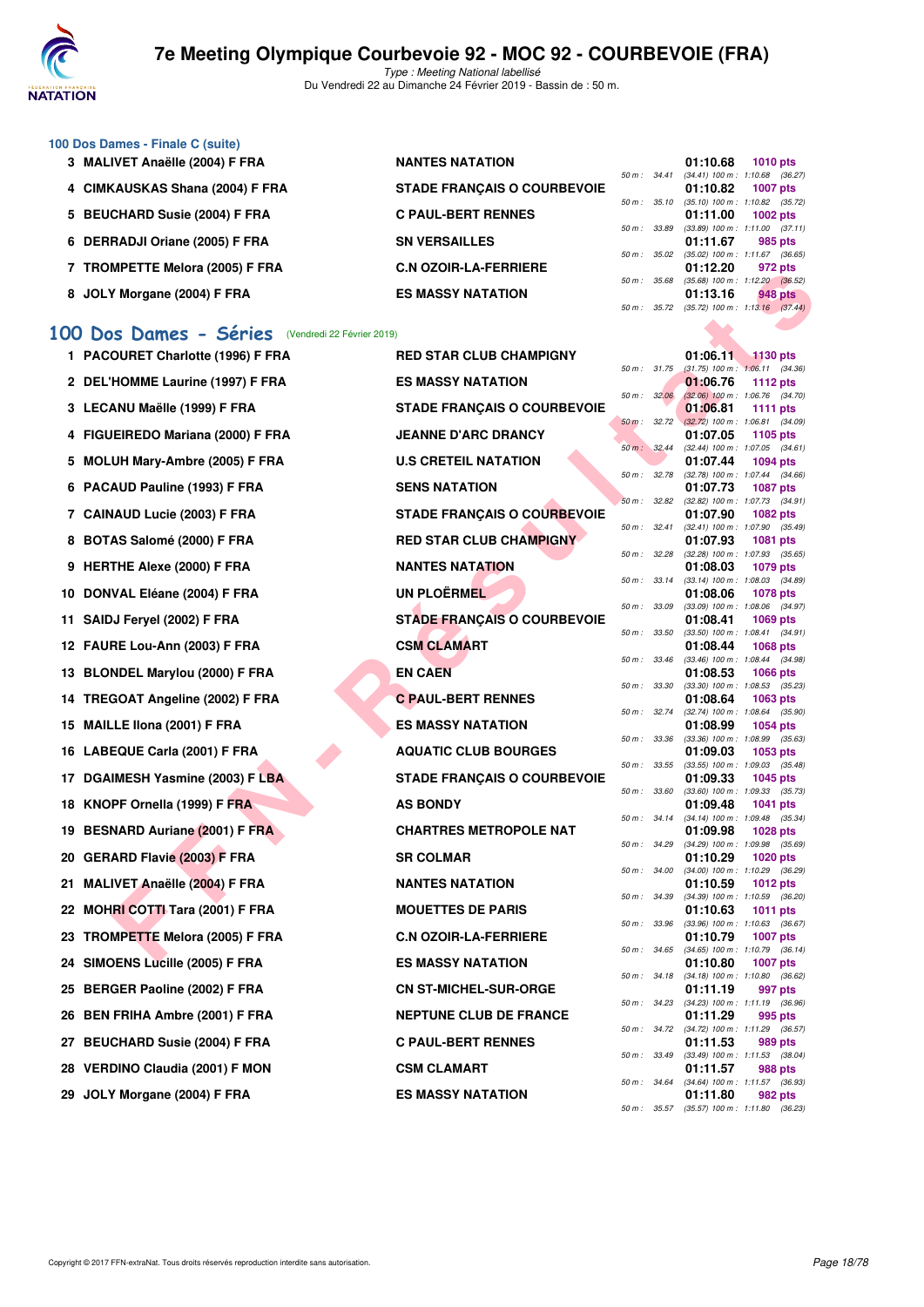

|    | 100 Dos Dames - Séries (suite)                |                                      |              |       |                                                            |                                                |
|----|-----------------------------------------------|--------------------------------------|--------------|-------|------------------------------------------------------------|------------------------------------------------|
|    | 30 DERRADJI Oriane (2005) F FRA               | <b>SN VERSAILLES</b>                 | 50 m : 34.91 |       | 01:12.02                                                   | 976 pts<br>$(34.91)$ 100 m : 1:12.02 $(37.11)$ |
|    | 31 CIMKAUSKAS Shana (2004) F FRA              | <b>STADE FRANÇAIS O COURBEVOIE</b>   |              |       | 01:12.23                                                   | 971 pts                                        |
|    | 32 PHAM Thuyanna (2005) F FRA                 | <b>STADE FRANÇAIS O COURBEVOIE</b>   | 50 m : 34.94 |       | 01:12.27                                                   | $(34.94)$ 100 m : 1:12.23 $(37.29)$<br>970 pts |
|    | 33 DA ROCHA--ALIN Margot (2005) F FRA         | <b>CLUB DES NAGEURS DE PARIS</b>     | 50 m : 34.95 |       | 01:12.66                                                   | (34.95) 100 m: 1:12.27 (37.32)<br>960 pts      |
| 34 | <b>MOUNIER IIona (2004) F FRA</b>             | <b>ES MASSY NATATION</b>             | 50 m : 34.43 |       | 01:12.88                                                   | (34.43) 100 m: 1:12.66 (38.23)<br>955 pts      |
| 35 | LOHEZIC Célia (2003) F FRA                    | <b>CN MELUN VAL DE SEINE</b>         | 50 m : 35.85 |       | 01:13.44                                                   | $(35.85)$ 100 m : 1:12.88 $(37.03)$<br>941 pts |
| 36 | <b>BILLON-PIERRON Lisa (2000) F FRA</b>       | <b>RACING CLUB DE FRANCE</b>         | 50 m: 35.13  |       | 01:14.44                                                   | $(35.13)$ 100 m : 1:13.44 $(38.31)$<br>917 pts |
| 37 | <b>COMBES Pauline (2004) F FRA</b>            | <b>OLYMPIQUE LA GARENNE-COLOMBES</b> | 50 m : 35.79 |       | 01:14.58                                                   | $(35.79)$ 100 m : 1:14.44 $(38.65)$<br>913 pts |
|    | <b>TABIASCO Alexandra (2006) F FRA</b>        | <b>STADE FRANÇAIS O COURBEVOIE</b>   | 50 m : 37.08 |       | 01:14.68                                                   | $(37.08)$ 100 m : 1:14.58 $(37.50)$<br>911 pts |
|    |                                               |                                      | 50 m: 35.70  |       |                                                            | (35.70) 100 m : 1:14.68 (38.98)                |
| 39 | <b>KRIER Caroline (2002) F FRA</b>            | <b>CN EPINETTES PARIS</b>            | 50 m :       | 35.71 | 01:14.79                                                   | 908 pts<br>(35.71) 100 m: 1:14.79 (39.08)      |
| 40 | FOURMY Marina (2003) F FRA                    | <b>ES MASSY NATATION</b>             |              |       | <b>01:15.06</b>                                            | 902 pts                                        |
| 41 | JENVRIN Malia (2004) F FRA                    | <b>CSN GUYANCOURT</b>                | $50 m$ :     | 36.92 | 01:15.50                                                   | $(36.92)$ 100 m : 1:15.06 $(38.14)$<br>891 pts |
|    | 42 DUCREUX Constance (2003) F FRA             | <b>NEPTUNE CLUB DE FRANCE</b>        | 50 m:        | 36.56 | 01:15.79                                                   | (36.56) 100 m: 1:15.50 (38.94)<br>884 pts      |
|    |                                               |                                      | 50 m: 36.90  |       |                                                            | (36.90) 100 m : 1:15.79 (38.89)                |
| 43 | <b>ROUBAUD DORFIAC Charlotte (2006) F FRA</b> | <b>CSM CLAMART</b>                   | 50 m: 37.18  |       | 01:15.86                                                   | 883 pts<br>$(37.18)$ 100 m : 1:15.86 $(38.68)$ |
| 44 | EKBAL MOHAMED Sarah (2002) F FRA              | <b>ASSO NATATION DE SARTROUVILLE</b> |              |       | 01:16.07                                                   | 878 pts                                        |
| 45 | PACAUD Océane (2002) F FRA                    | <b>SENS NATATION</b>                 | 50 m : 35.54 |       | 01:16.97                                                   | (35.54) 100 m: 1:16.07 (40.53)<br>856 pts      |
| 46 | <b>BOUKHARI Sarah (2006) F FRA</b>            | <b>STADE FRANÇAIS O COURBEVOIE</b>   | 50 m : 37.24 |       | 01:17.17                                                   | (37.24) 100 m : 1:16.97 (39.73)<br>852 pts     |
|    |                                               |                                      | 50 m : 36.33 |       |                                                            | $(36.33)$ 100 m : 1:17.17 $(40.84)$            |
|    | 47 LOWRY Maia (2003) F USA                    | <b>CLUB DES NAGEURS DE PARIS</b>     | 50 m : 38.10 |       | 01:17.87                                                   | 835 pts<br>(38.10) 100 m: 1:17.87 (39.77)      |
| 48 | SOUCHARD Ariane (2005) F FRA                  | <b>SN VERSAILLES</b>                 | 50 m : 37.62 |       | 01:17.93                                                   | 834 pts<br>$(37.62)$ 100 m : 1:17.93 $(40.31)$ |
| 49 | JANIN Mathilda (2005) F FRA                   | <b>STADE FRANÇAIS O COURBEVOIE</b>   |              |       | 01:18.52                                                   | 820 pts                                        |
| 50 | BEAU Celia (2002) F FRA                       | <b>CN EPINETTES PARIS</b>            | 50 m : 37.20 |       | 01:18.61                                                   | (37.20) 100 m: 1:18.52 (41.32)<br>818 pts      |
|    | 51 GAYET Noëlig (2003) F FRA                  | <b>UN PLOËRMEL</b>                   | 50 m : 37.96 |       | 01:18.72                                                   | (37.96) 100 m: 1:18.61 (40.65)<br>816 pts      |
|    |                                               |                                      | 50 m : 38.35 |       |                                                            | (38.35) 100 m : 1:18.72 (40.37)                |
|    | 52 AUBIN Lucile (2002) F FRA                  | <b>CN SÉZANNE</b>                    | 50 m: 38.61  |       | 01:19.98                                                   | 787 pts<br>(38.61) 100 m: 1:19.98 (41.37)      |
|    | 53 PARNASSE Manelle (2005) F FRA              | <b>CSM GENNEVILLIERS</b>             |              |       | 01:20.29                                                   | 780 pts                                        |
|    | 54 SOURDEAU-LACHOT Axelle (2005) F FRA        | <b>S.M MONTROUGE</b>                 | 50 m : 38.73 |       | 01:20.50                                                   | (38.73) 100 m: 1:20.29 (41.56)<br>776 pts      |
|    | 55 THIERRY Clara (2006) F FRA                 | <b>CN MELUN VAL DE SEINE</b>         | 50 m : 37.90 |       | 01:20.89                                                   | (37.90) 100 m : 1:20.50 (42.60)<br>767 pts     |
|    |                                               |                                      |              |       | 50 m : 39.35 (39.35) 100 m : 1:20.89 (41.54)               |                                                |
|    | 56 HAMAMEL Yasmine (2005) F FRA               | <b>SCM CHÂTILLON NATATION</b>        |              |       | 01:21.99<br>50 m: 39.41 (39.41) 100 m: 1:21.99 (42.58)     | 743 pts                                        |
|    | 57 RAUTURIER-LASSAK Perrine (2004) F FRA      | <b>SN VERSAILLES</b>                 |              |       | 01:23.37                                                   | 713 pts                                        |
|    | 58 ROUXEL Louann (2004) F FRA                 | <b>UN PLOËRMEL</b>                   |              |       | 50 m: 40.85 (40.85) 100 m: 1:23.37 (42.52)<br>01:30.06     | 577 pts                                        |
|    | <b>RODRIGUES Chloé (2003) F FRA</b>           | <b>ES VITRY</b>                      |              |       | 50 m : 43.26 (43.26) 100 m : 1:30.06 (46.80)<br><b>DNS</b> |                                                |
|    | KILANI Dina (2003) F TUN                      | <b>UAS ST-CLOUD</b>                  |              |       | <b>DNS</b>                                                 |                                                |
|    | --- LOUBEYRE-MOLINARI Nine (2005) F FRA       | AC BOULOGNE-BILLANCOURT              |              |       | DSQ                                                        |                                                |

| 1 LESAFFRE Fantine (1994) F FRA | <b>STADE DE VANVES</b>                                                                                                                                                                                                         | 02:14.95 1218 pts NEW RE |
|---------------------------------|--------------------------------------------------------------------------------------------------------------------------------------------------------------------------------------------------------------------------------|--------------------------|
| 2 CAINAUD Lucie (2003) F FRA    | 50 m : 32.26 (32.26) 100 m : 1:06.51 (34.25) 150 m : 1:41.33 (34.82) 200 m : 2:14.95 (33.62)<br><b>STADE FRANCAIS O COURBEVOIE</b>                                                                                             | $02:22.55$ 1113 pts      |
| 3 BESNARD Auriane (2001) F FRA  | 50 m: 34.16 (34.16) 100 m: 1:09.96 (35.80) 150 m: 1:46.47 (36.51) 200 m: 2:22.55 (36.08)<br><b>CHARTRES METROPOLE NAT</b>                                                                                                      | 02:24.95 1081 pts        |
| 4 SAIDJ Fervel (2002) F FRA     | 50 m: 34.10 (34.10) 100 m: 1:10.79 (36.69) 150 m: 1:47.78 (36.99) 200 m: 2:24.95 (37.17)<br><b>STADE FRANCAIS O COURBEVOIE</b><br>50 m : 34.07 (34.07) 100 m : 1:10.48 (36.41) 150 m : 1:48.93 (38.45) 200 m : 2:25.91 (36.98) | 02:25.91 1069 pts        |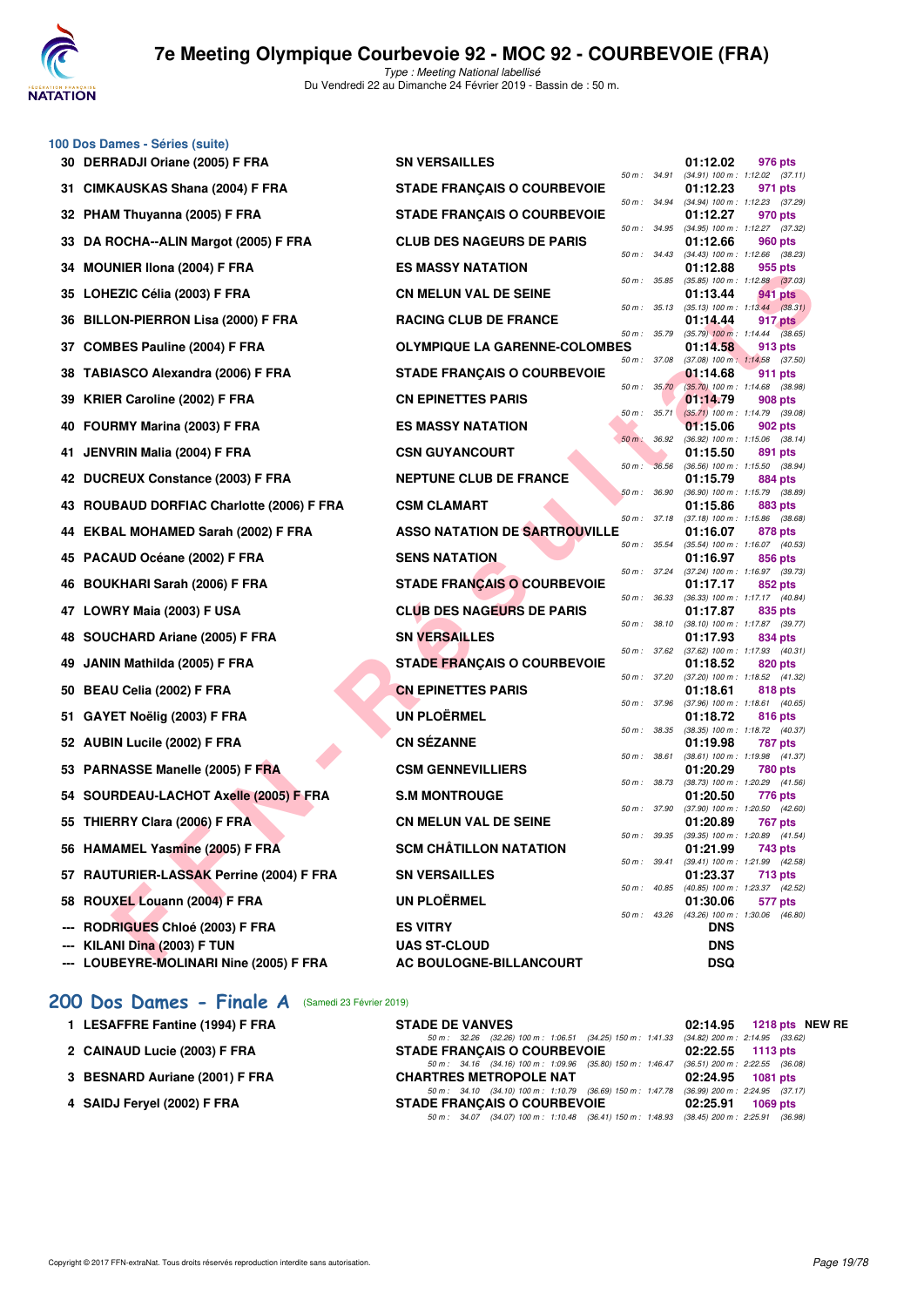

Type : Meeting National labellisé Du Vendredi 22 au Dimanche 24 Février 2019 - Bassin de : 50 m.

| 200 Dos Dames - Finale A (suite) |                                                                                                |                        |
|----------------------------------|------------------------------------------------------------------------------------------------|------------------------|
| 5 BOTAS Salomé (2000) F FRA      | <b>RED STAR CLUB CHAMPIGNY</b>                                                                 | 02:26.45<br>1062 $pts$ |
|                                  | 50 m: 33.40 (33.40) 100 m: 1:10.53 (37.13) 150 m: 1:48.33 (37.80) 200 m: 2:26.45 (38.12        |                        |
| 6 FAURE Lou-Ann (2003) F FRA     | <b>CSM CLAMART</b>                                                                             | 02:27.22 1051 pts      |
|                                  | 50 m: 34.27 (34.27) 100 m: 1:11.34 (37.07) 150 m: 1:49.11 (37.77) 200 m: 2:27.22 (38.11        |                        |
| 7 VERDINO Claudia (2001) F MON   | <b>CSM CLAMART</b>                                                                             | 02:27.49<br>1048 pts   |
|                                  | 50 m: 35.05 (35.05) 100 m: 1:12.38 (37.33) 150 m: 1:50.36 (37.98) 200 m: 2:27.49 (37.13        |                        |
| 8 SOMMIER Elodie (2001) F FRA    | <b>U.S CRETEIL NATATION</b>                                                                    | 02:29.51<br>1022 pts   |
|                                  | (35.09) 100 m : 1:12.05 (36.96) 150 m : 1:50.44 (38.39) 200 m : 2:29.51 (39.07<br>50 m : 35.09 |                        |
|                                  |                                                                                                |                        |

#### **[200 Dos Dames - Finale B](http://www.ffnatation.fr/webffn/resultats.php?idact=nat&go=epr&idcpt=57703&idepr=13) 16 ans et plus** (Samedi 23 Février 2019)

- **1 BERGER Paoline (2002) F FRA**
- 2 NICOLAY Emilie (2002) F FRA
- **3 KILANI Dina (2003) F TUN**
- 
- 5 LOHEZIC Célia (2003) F FRA
- **6 BRETON Emma (2003) F FRA**
- 7 PLANES Janice (2003) F FRA
- --- **GERARD Flavie (2003) F FRA**

#### **[200 Dos Dames - Finale C](http://www.ffnatation.fr/webffn/resultats.php?idact=nat&go=epr&idcpt=57703&idepr=13) 13-15 ans** (Samedi 23 Février 2019)

- **1 MOLUH Mary-Ambre (2005) F FRA**
- **2 CARLOS-BROC Zoé (2006) F FRA MORSANG ESSONNE NATATION 02:30.64 1007 pts**
- **3 SIMOENS Lucille (2005) F FRA**
- **4 BATTEUX Auréliane (2004) F FRA**
- 5 MALIVET Anaëlle (2004) F FRA
- **6 MOUNIER IIona (2004) F FRA**
- 
- 8 COMBES Pauline (2004) F FRA

### **[200 Dos Dames - Séries](http://www.ffnatation.fr/webffn/resultats.php?idact=nat&go=epr&idcpt=57703&idepr=13)** (Samedi 23 Février 2019)

- **1 LESAFFRE Fantine (1994) F FRA** STADE DE VANVES 02:17.73 1179 pts NEW RE<br>
50 m: 32.44 (32.44) 100 m: 1:07.17 (34.73) 150 m: 1:42.77 (35.60) 200 m: 2:17.73 (34.96)
- **2 CAINAUD Lucie (2003) F FRA STADE FRANÇAIS O COURBEVOIE** 02:23.05 **1107 pts**<br>  $\frac{60 \text{ m} \times 3458}{60 \text{ m} \times 3458} = \frac{2458}{60 \text{ m} \times 146 \text{ m} \times 146 \text{ m}} = \frac{2456}{60 \text{ m} \times 146 \text{ m}} = \frac{2430 \text{ m}}{240 \text{ m} \times 146 \text{ m}} = \frac{2430 \text$
- **3 FAURE Lou-Ann (2003) F FRA CSM CLAMART 02:25.45 1075 pts**<br>
50 m: 34.85 (34.85) 100 m: 1:11.64 (36.79) 150 m: 1:49.08 (37.44) 200 m: 2:25.45 (36.37)
- **4 VERDINO Claudia (2001) F MON CSM CLAMART 69.33** (34.33) 100 m: 1:11.21 (36.88) 150 m: 1:48.70 (37.49) 200 m: 2:25.57 (36.87) (37.49) 200 m: 2:25.57 (36.87)
- **5 BOTAS Salomé (2000) F FRA** RED STAR CLUB CHAMPIGNY 02:25.81 **1070 pts**<br>  $\frac{50 \text{ m} \div 33.25}$  (33.25) 100 m: 1:09.41 (36.16) 150 m: 1:48.03 (38.62) 200 m: 2:25.81 (37.78)
- **6 SOMMIER Elodie (2001) F FRA U.S CRETEIL NATATION 02:26.47 1061 pts**<br>  $\frac{50 \text{ m} \div 34.73}$  (34.73) 100 m; 1:11.36 (36.63) 150 m; 1:49.03 (37.67) 200 m; 2:26.47 (37.44)
- **7 BESNARD Auriane (2001) F FRA CHARTRES METROPOLE NAT 02:26.56 1060 pts**<br>  $50 \text{ m}$ : 34.78  $(34.78)$   $100 \text{ m}$ : 1:11.24  $(36.46)$  150 m: 1:49.33  $(38.09)$  200 m: 2:26.56  $(37.2)$
- **8 SAIDJ Feryel (2002) F FRA STADE FRANÇAIS O COURBEVOIE 02:28.70 1032 pts**
- **9 CARLOS-BROC Zoé (2006) F FRA** MORSANG ESSONNE NATATION 02:29.33 1024 pts<br>  $\frac{50 \text{ m} \cdot 34.82}{34.82}$  (34.82) 100 m: 1:13.31 (38.49) 150 m: 1:51.62 (38.31) 200 m: 2:29.33 (37.71)
- **10 BERGER Paoline (2002) F FRA CN ST-MICHEL-SUR-ORGE 02:29.99 1016 pts**<br> **CN ST-MICHEL-SUR-ORGE** 03.510 10m: 1:12.78 (37.60) 150 m: 1:12.20 (38.42) 200 m: 2:29.99 (38.79)
- **11 MOLUH Mary-Ambre (2005) F FRA**
- **12 KNOPF Ornella (1999) F FRA AS BONDY 02:31.38 998 pts**

| 1 BERGER Paoline (2002) F FRA   | <b>CN ST-MICHEL-SUR-ORGE</b>                                                             | 02:28.55   | $1034$ pts                          |
|---------------------------------|------------------------------------------------------------------------------------------|------------|-------------------------------------|
|                                 | 50 m: 34.76 (34.76) 100 m: 1:11.58 (36.82) 150 m: 1:50.12                                |            | $(38.54)$ 200 m : 2:28.55 $(38.43)$ |
| 2 NICOLAY Emilie (2002) F FRA   | <b>CN SARREGUEMINES</b>                                                                  | 02:34.94   | 953 pts                             |
|                                 | 50 m: 35.87 (35.87) 100 m: 1:15.39 (39.52) 150 m: 1:55.46                                |            | $(40.07)$ 200 m : 2:34.94 $(39.48)$ |
| 3 KILANI Dina (2003) F TUN      | <b>UAS ST-CLOUD</b>                                                                      | 02:35.05   | $952$ pts                           |
|                                 | 50 m: 35.39 (35.39) 100 m: 1:13.73 (38.34) 150 m: 1:54.61                                |            | $(40.88)$ 200 m : 2:35.05 $(40.44)$ |
| 4 MOHRI COTTI Tara (2001) F FRA | <b>MOUETTES DE PARIS</b>                                                                 | 02:35.39   | 947 pts                             |
|                                 | 50 m: 35.16 (35.16) 100 m: 1:14.76 (39.60) 150 m: 1:54.95                                |            | $(40.19)$ 200 m : 2:35.39 $(40.44)$ |
| 5 LOHEZIC Célia (2003) F FRA    | <b>CN MELUN VAL DE SEINE</b>                                                             | 02:36.98   | 928 pts                             |
|                                 | 50 m: 37.01 (37.01) 100 m: 1:16.21 (39.20) 150 m: 1:56.70                                |            | $(40.49)$ 200 m : 2:36.98 $(40.28)$ |
| 6 BRETON Emma (2003) F FRA      | <b>ETOILE SAINT-LEU NATATION</b>                                                         | 02:42.00   | 867 pts                             |
|                                 | 50 m: 36.90 (36.90) 100 m: 1:18.26 (41.36) 150 m: 1:59.87                                |            | $(41.61)$ 200 m : 2:42.00 $(42.13)$ |
| 7 PLANES Janice (2003) F FRA    | <b>MORSANG ESSONNE NATATION</b>                                                          | 02:47.91   | 798 pts                             |
|                                 | 50 m: 39.96 (39.96) 100 m: 1:22.49 (42.53) 150 m: 2:06.47 (43.98) 200 m: 2:47.91 (41.44) |            |                                     |
| -- GERARD Flavie (2003) F FRA   | <b>SR COLMAR</b>                                                                         | <b>DSQ</b> |                                     |
|                                 |                                                                                          |            |                                     |

| 00 Dos Dames - Finale B 16 ans et plus (Samedi 23 Février 2019) |                                                                                                                             |                                                                    |
|-----------------------------------------------------------------|-----------------------------------------------------------------------------------------------------------------------------|--------------------------------------------------------------------|
| 1 BERGER Paoline (2002) F FRA                                   | <b>CN ST-MICHEL-SUR-ORGE</b>                                                                                                | 02:28.55<br>$1034$ pts                                             |
|                                                                 | 50 m: 34.76 (34.76) 100 m: 1:11.58                                                                                          | (36.82) 150 m : 1:50.12 (38.54) 200 m : 2:28.55 (38.43)            |
| 2 NICOLAY Emilie (2002) F FRA                                   | <b>CN SARREGUEMINES</b>                                                                                                     | 02:34.94<br>953 pts                                                |
|                                                                 | 50 m: 35.87 (35.87) 100 m: 1:15.39                                                                                          | (39.52) 150 m: 1:55.46 (40.07) 200 m: 2:34.94 (39.48)              |
| 3 KILANI Dina (2003) F TUN                                      | <b>UAS ST-CLOUD</b><br>50 m: 35.39 (35.39) 100 m: 1:13.73                                                                   | 02:35.05<br>952 pts<br>$(40.88)$ 200 m : $2:35.05$ $(40.44)$       |
| 4 MOHRI COTTI Tara (2001) F FRA                                 | $(38.34)$ 150 m : 1:54.61<br><b>MOUETTES DE PARIS</b>                                                                       | 02:35.39<br>947 pts                                                |
|                                                                 | 50 m: 35.16 (35.16) 100 m: 1:14.76<br>$(39.60)$ 150 m : 1:54.95                                                             | $(40.19)$ 200 m : 2:35.39 $(40.44)$                                |
| 5 LOHEZIC Célia (2003) F FRA                                    | <b>CN MELUN VAL DE SEINE</b>                                                                                                | 02:36.98<br>928 pts                                                |
|                                                                 | 50 m: 37.01 (37.01) 100 m: 1:16.21                                                                                          | (39.20) 150 m : 1:56.70 (40.49) 200 m : 2:36.98 (40.28)            |
| 6 BRETON Emma (2003) F FRA                                      | ETOILE SAINT-LEU NATATION                                                                                                   | 02:42.00<br>867 pts                                                |
|                                                                 | 50 m: 36.90 (36.90) 100 m: 1:18.26 (41.36) 150 m: 1:59.87 (41.61) 200 m: 2:42.00 (42.13)                                    |                                                                    |
| 7 PLANES Janice (2003) F FRA                                    | <b>MORSANG ESSONNE NATATION</b><br>50 m: 39.96 (39.96) 100 m: 1:22.49 (42.53) 150 m: 2:06.47 (43.98) 200 m: 2:47.91 (41.44) | 02:47.91<br>798 pts                                                |
| -- GERARD Flavie (2003) F FRA                                   | <b>SR COLMAR</b>                                                                                                            | <b>DSQ</b>                                                         |
|                                                                 |                                                                                                                             |                                                                    |
|                                                                 |                                                                                                                             |                                                                    |
| 00 Dos Dames - Finale C 13-15 ans (Samedi 23 Février 2019)      |                                                                                                                             |                                                                    |
| 1 MOLUH Mary-Ambre (2005) F FRA                                 | <b>U.S CRETEIL NATATION</b>                                                                                                 | 02:27.21<br>1052 pts                                               |
|                                                                 | 50 m: 33.96 (33.96) 100 m: 1:09.98 (36.02) 150 m: 1:48.73 (38.75) 200 m: 2:27.21 (38.48)                                    |                                                                    |
| 2 CARLOS-BROC Zoé (2006) F FRA                                  | <b>MORSANG ESSONNE NATATION</b>                                                                                             | 02:30.64<br>1007 pts                                               |
|                                                                 | 50 m: 34.71 (34.71) 100 m: 1:13.44 (38.73) 150 m: 1:52.54 (39.10) 200 m: 2:30.64 (38.10)                                    |                                                                    |
| 3 SIMOENS Lucille (2005) F FRA                                  | <b>ES MASSY NATATION</b>                                                                                                    | 02:31.53<br>996 pts                                                |
|                                                                 | 50 m: 34.96 (34.96) 100 m: 1:13.35<br>(38.39) 150 m : 1:52.65                                                               | $(39.30)$ 200 m : 2:31.53 $(38.88)$                                |
| 4 BATTEUX Auréliane (2004) F FRA                                | <b>NAUTIC CLUB RAMBOUILLET</b>                                                                                              | 02:32.52<br>983 pts                                                |
|                                                                 | 50 m : 36.21 (36.21) 100 m : 1:14.62                                                                                        | (38.41) 150 m: 1:54.15 (39.53) 200 m: 2:32.52 (38.37)              |
| 5 MALIVET Anaëlle (2004) F FRA                                  | <b>NANTES NATATION</b><br>50 m : 35.14 (35.14) 100 m : 1:13.40<br>$(38.26)$ 150 m : 1:53.51                                 | 02:33.21<br>975 pts<br>$(40.11)$ 200 m : 2:33.21 $(39.70)$         |
| 6 MOUNIER IIona (2004) F FRA                                    | ES MASSY NATATION                                                                                                           | 02:34.97<br>953 pts                                                |
|                                                                 | 50 m : 36.31 (36.31) 100 m : 1:15.74                                                                                        | (39.43) 150 m: 1:55.81 (40.07) 200 m: 2:34.97 (39.16)              |
| 7 DERRADJI Oriane (2005) F FRA                                  | <b>SN VERSAILLES</b>                                                                                                        | 02:35.44<br>947 pts                                                |
|                                                                 | 50 m: 36.73 (36.73) 100 m: 1:15.80 (39.07) 150 m: 1:56.30 (40.50) 200 m: 2:35.44 (39.14)                                    |                                                                    |
| 8 COMBES Pauline (2004) F FRA                                   | <b>OLYMPIQUE LA GARENNE-COLOMBES</b>                                                                                        | 02:39.64<br>895 pts                                                |
|                                                                 | 50 m: 37.18 (37.18) 100 m: 1:17.50 (40.32) 150 m: 1:59.02 (41.52) 200 m: 2:39.64 (40.62)                                    |                                                                    |
| <b>00 Dos Dames - Séries</b><br>(Samedi 23 Février 2019)        |                                                                                                                             |                                                                    |
| 1 LESAFFRE Fantine (1994) F FRA                                 | <b>STADE DE VANVES</b>                                                                                                      | 02:17.73<br>1179 pts NEW                                           |
|                                                                 | 50 m: 32.44 (32.44) 100 m: 1:07.17 (34.73) 150 m: 1:42.77 (35.60) 200 m: 2:17.73 (34.96)                                    |                                                                    |
| 2 CAINAUD Lucie (2003) F FRA                                    | <b>STADE FRANCAIS O COURBEVOIE</b>                                                                                          | 02:23.05<br><b>1107 pts</b>                                        |
|                                                                 | 50 m: 34.58 (34.58) 100 m: 1:10.22 (35.64) 150 m: 1:46.62 (36.40) 200 m: 2:23.05 (36.43)                                    |                                                                    |
| 3 FAURE Lou-Ann (2003) F FRA                                    | <b>CSM CLAMART</b>                                                                                                          | 02:25.45<br>1075 pts                                               |
|                                                                 | 50 m: 34.85 (34.85) 100 m: 1:11.64<br>$(36.79)$ 150 m : 1:49.08                                                             | $(37.44)$ 200 m : 2:25.45 $(36.37)$                                |
| 4 VERDINO Claudia (2001) F MON                                  | <b>CSM CLAMART</b>                                                                                                          | 02:25.57<br>1073 pts                                               |
|                                                                 | 50 m: 34.33 (34.33) 100 m: 1:11.21<br>$(36.88)$ 150 m : 1:48.70                                                             | $(37.49)$ 200 m : 2:25.57 $(36.87)$                                |
| 5 BOTAS Salomé (2000) F FRA                                     | <b>RED STAR CLUB CHAMPIGNY</b><br>50 m: 33.25 (33.25) 100 m: 1:09.41<br>$(36.16)$ 150 m : 1:48.03                           | 02:25.81<br><b>1070 pts</b><br>$(38.62)$ 200 m : 2:25.81 $(37.78)$ |
| 6 SOMMIER Elodie (2001) F FRA                                   | <b>U.S CRETEIL NATATION</b>                                                                                                 | 02:26.47<br>1061 pts                                               |
|                                                                 | 50 m : 34.73 (34.73) 100 m : 1:11.36                                                                                        | (36.63) 150 m: 1:49.03 (37.67) 200 m: 2:26.47 (37.44)              |
| 7 BESNARD Auriane (2001) F FRA                                  | <b>CHARTRES METROPOLE NAT</b>                                                                                               | 02:26.56<br><b>1060 pts</b>                                        |
|                                                                 |                                                                                                                             |                                                                    |

50 m : 34.78 (34.78) 100 m : 1:11.24 (36.46) 150 m : 1:49.33 (38.09) 200 m : 2:26.56 (37.23)

50 m: 34.49 (34.49) 100 m: 1:11.36 (36.87) 150 m: 1:50.20 (38.84) 200 m: 2:28.70 (38.50)<br>MORSANG ESSONNE NATATION 02:29.33 1024 pts

50 m: 35.18 (35.18) 100 m: 1:12.78 (37.60) 150 m: 1:51.20 (38.42) 200 m: 2:29.99 (38.79)<br>U.S. CRETEIL NATATION 02:31.16 1001 pts

50 m : 33.37 (33.37) 100 m : 1:10.40 (37.03) 150 m : 1:49.79 (39.39) 200 m : 2:31.16 (41.37)<br>**AS BONDY** 02:31.38 998 pts

50 m : 35.47 (35.47) 100 m : 1:13.31 (37.84) 150 m : 1:52.54 (39.23) 200 m : 2:31.38 (38.84)

50 m : 34.82 (34.82) 100 m : 1:13.31 (38.49) 150 m : 1:51.62

Copyright © 2017 FFN-extraNat. Tous droits réservés reproduction interdite sans autorisation.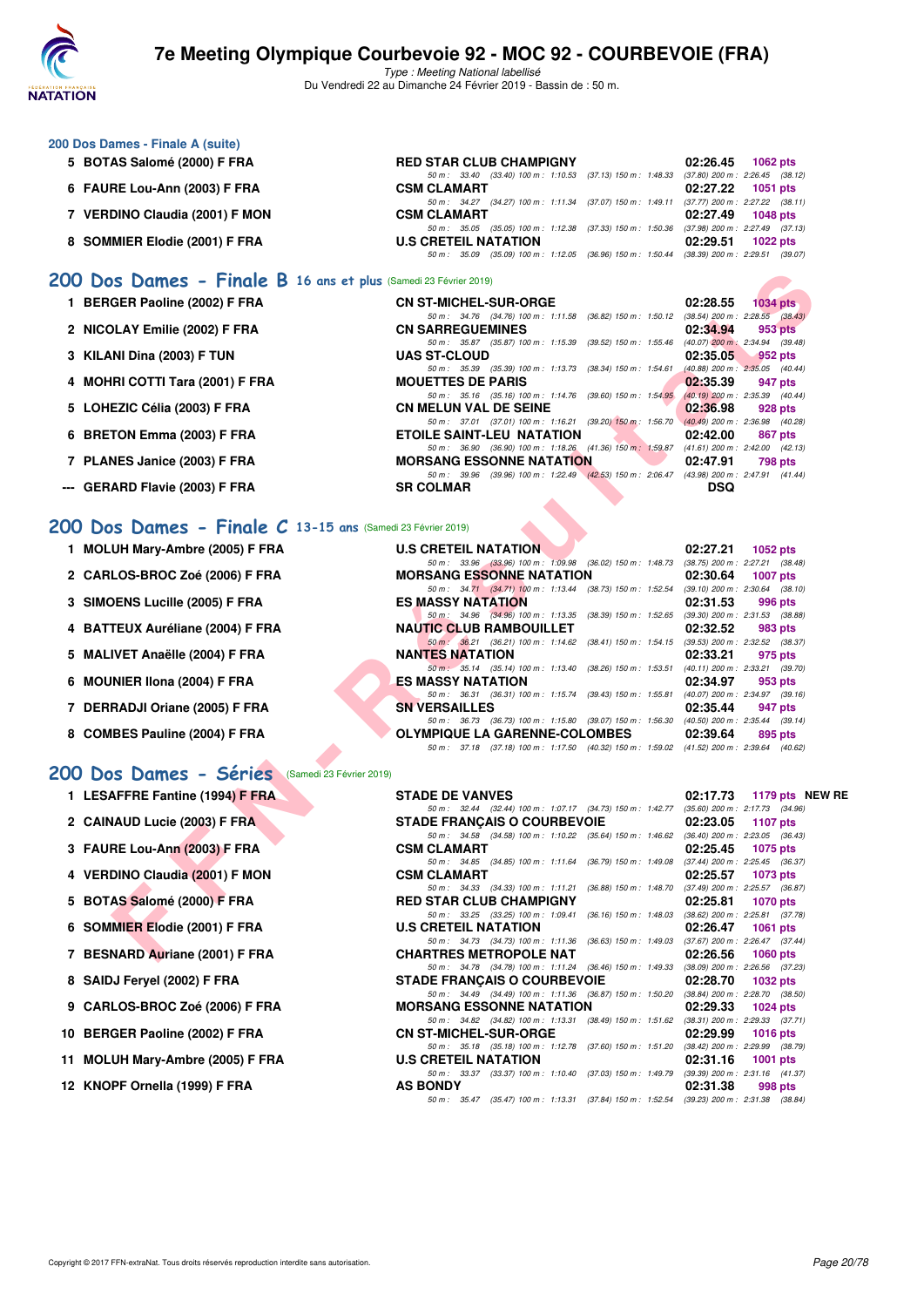

Type : Meeting National labellisé Du Vendredi 22 au Dimanche 24 Février 2019 - Bassin de : 50 m.

#### **200 Dos Dames - Séries (suite)**

- **13 SIMOENS Lucille (2005) F FRA ES MASSY NATATION 02:31.63 995 pts**
- **14 GERARD Flavie (2003) F FRA SR COLMAR 02:32.14 988 pts**
- **15 BATTEUX Auréliane (2004) F FRA**
- 16 MALIVET Anaëlle (2004) F FRA
- 17 DERRADJI Oriane (2005) F FRA
- 18 COMBES Pauline (2004) F FRA
- **19 NICOLAY Emilie (2002) F FRA**
- **20 MOUNIER IIona (2004) F FRA**
- 21 HACHEZ Clementine (2001) F FRA
- 22 LOHEZIC Célia (2003) F FRA
- 23 MOHRI COTTI Tara (2001) F FRA
- 24 PHAM Thuyanna (2005) F FRA
- **25 KILANI Dina (2003) F TUN**
- 26 BRETON Emma (2003) F FRA
- 27 VEYSSET Sophie (2002) F FRA
- 28 DA ROCHA--ALIN Margot (2005) F FRA
- 29 TABIASCO Alexandra (2006) F FRA
- **30 LIM Alice (2005) F FRA**
- **31 GROS Anouk (2005) F FRA**
- **32 MAALAOUI Ons (2001) F TUN**
- 33 PLANES Janice (2003) F FRA
- **34 MOUSSOUNI Alicia (2005) F FRA**
- **35 GAYET Noëlig (2003) F FRA**
- **36 LA BIONDA Léa (2002) F FRA**
- 37 BRUAND Mélanie (2006) F FRA
- **38 ANDRIEUX-DOFFIN Lou (2005) F FRA**
- **39 QUANTIN Eva (2004) F FRA**
- **40 LEBRUN Natalia (2004) F FRA**
- --- DGAIMESH Yasmine (2003) F LBA

### **[50 Brasse Dames - Finale A](http://www.ffnatation.fr/webffn/resultats.php?idact=nat&go=epr&idcpt=57703&idepr=21)** (Samedi 23 Février 2019)

| 1 FROUIN Meghan (2001) F FRA    | <b>STADE FRANCAIS O COURBEVOIE</b> | 00:33.12 | 1199 pts        |
|---------------------------------|------------------------------------|----------|-----------------|
| 2 CHARRO Anaïs (1998) F FRA     | <b>ES VITRY</b>                    | 00:33.55 | 1175 pts        |
| 3 RAYNERT Maud (1998) F FRA     | <b>ES MASSY NATATION</b>           | 00:33.66 | 1169 pts        |
| 4 CUCUMEL Romy (2001) F FRA     | <b>CSM CLAMART</b>                 | 00:33.67 | 1169 pts        |
| 5 LEBLOND Tiphaine (1996) F FRA | <b>RED STAR CLUB CHAMPIGNY</b>     | 00:33.77 | 1164 pts        |
| 6 DESBORDES Mila (2003) F FRA   | <b>STADE FRANCAIS O COURBEVOIE</b> | 00:34.43 | 1128 pts        |
| 7 FIEF Mathilde (2001) F FRA    | <b>CSM CLAMART</b>                 | 00:34.45 | <b>1127 pts</b> |
| 8 FRADIER Camille (2001) F FRA  | <b>AQUATIC CLUB BOURGES</b>        | 00:34.64 | <b>1117 pts</b> |
|                                 |                                    |          |                 |

#### **[50 Brasse Dames - Finale B](http://www.ffnatation.fr/webffn/resultats.php?idact=nat&go=epr&idcpt=57703&idepr=21) 16 ans et plus** (Samedi 23 Février 2019)

**1 PELLETIER Alizée (2003) F FRA CHARTRES METROPOLE NAT 00:35.01 1097 pts**

| TEUX Auréliane (2004) F FRA                   | <b>NAUTIC CLUB RAMBOUILLET</b>                                                                                           | 02:33.45<br>972 pts        |
|-----------------------------------------------|--------------------------------------------------------------------------------------------------------------------------|----------------------------|
| IVET Anaëlle (2004) F FRA                     | 50 m: 35.49 (35.49) 100 m: 1:14.18 (38.69) 150 m: 1:53.56 (39.38) 200 m: 2:33.45 (39.89)<br><b>NANTES NATATION</b>       | 02:33.71<br>968 pts        |
|                                               | 50 m: 35.52 (35.52) 100 m: 1:14.23 (38.71) 150 m: 1:54.17 (39.94) 200 m: 2:33.71 (39.54)                                 |                            |
| RADJI Oriane (2005) F FRA                     | <b>SN VERSAILLES</b>                                                                                                     | 02:34.00<br>965 pts        |
|                                               | 50 m: 35.36 (35.36) 100 m: 1:14.18 (38.82) 150 m: 1:53.65 (39.47) 200 m: 2:34.00 (40.35)                                 |                            |
| <b>IBES Pauline (2004) F FRA</b>              | <b>OLYMPIQUE LA GARENNE-COLOMBES</b>                                                                                     | 02:35.10<br>951 pts        |
| )LAY Emilie (2002) F FRA                      | 50 m: 37.02 (37.02) 100 m: 1:15.83 (38.81) 150 m: 1:56.00 (40.17) 200 m: 2:35.10 (39.10)<br><b>CN SARREGUEMINES</b>      | 02:35.24<br>949 pts        |
|                                               | 50 m: 37.11 (37.11) 100 m: 1:16.38 (39.27) 150 m: 1:56.48 (40.10) 200 m: 2:35.24 (38.76)                                 |                            |
| <b>INIER IIona (2004) F FRA</b>               | <b>ES MASSY NATATION</b>                                                                                                 | 02:35.80<br>942 pts        |
|                                               | 50 m: 36.61 (36.61) 100 m: 1:16.52 (39.91) 150 m: 1:56.61 (40.09) 200 m: 2:35.80 (39.19)                                 |                            |
| HEZ Clementine (2001) F FRA                   | <b>CSN GUYANCOURT</b>                                                                                                    | 02:36.12<br>938 pts        |
|                                               | 50 m: 35.97 (35.97) 100 m: 1:15.10 (39.13) 150 m: 1:56.38 (41.28) 200 m: 2:36.12 (39.74)                                 |                            |
| EZIC Célia (2003) F FRA                       | <b>CN MELUN VAL DE SEINE</b><br>50 m: 35.44 (35.44) 100 m: 1:14.47 (39.03) 150 m: 1:55.52 (41.05) 200 m: 2:36.70 (41.18) | 02:36.70<br>931 pts        |
| IRI COTTI Tara (2001) F FRA                   | <b>MOUETTES DE PARIS</b>                                                                                                 | 02:37.14<br><b>926 pts</b> |
|                                               | 50 m: 35.60 (35.60) 100 m: 1:15.33 (39.73) 150 m: 1:56.63 (41.30) 200 m: 2:37.14 (40.51)                                 |                            |
| M Thuyanna (2005) F FRA                       | <b>STADE FRANÇAIS O COURBEVOIE</b><br><b>The Contract of Street</b>                                                      | 02:37.94<br>916 pts        |
|                                               | 50 m: 37.14 (37.14) 100 m: 1:16.12 (38.98) 150 m: 1:57.57 (41.45) 200 m: 2:37.94 (40.37)                                 |                            |
| .NI Dina (2003) F TUN                         | <b>UAS ST-CLOUD</b>                                                                                                      | 02:38.18<br>913 pts        |
|                                               | 50 m: 36.97 (36.97) 100 m: 1:16.49 (39.52) 150 m: 1:58.02 (41.53) 200 m: 2:38.18 (40.16)                                 |                            |
| TON Emma (2003) F FRA                         | ETOILE SAINT-LEU NATATION<br>50 m: 36.09 (36.09) 100 m: 1:16.52 (40.43) 150 m: 1:57.78 (41.26) 200 m: 2:38.56 (40.78)    | 02:38.56<br>908 pts        |
| SSET Sophie (2002) F FRA                      | <b>ETOILE SAINT-LEU NATATION</b>                                                                                         | 02:38.86<br>905 pts        |
|                                               | 50 m: 37.65 (37.65) 100 m: 1:18.19 (40.54) 150 m: 1:58.54 (40.35) 200 m: 2:38.86 (40.32)                                 |                            |
| የOCHA--ALIN Margot (2005) F FRA               | <b>CLUB DES NAGEURS DE PARIS</b>                                                                                         | 02:39.17<br>901 pts        |
|                                               | 50 m: 35.62 (35.62) 100 m: 1:15.71 (40.09) 150 m: 1:57.53 (41.82) 200 m: 2:39.17 (41.64)                                 |                            |
| IASCO Alexandra (2006) F FRA                  | <b>STADE FRANÇAIS O COURBEVOIE</b>                                                                                       | 02:39.63<br>895 pts        |
|                                               | 50 m: 37.91 (37.91) 100 m: 1:18.38 (40.47) 150 m: 1:59.71 (41.33) 200 m: 2:39.63 (39.92)                                 |                            |
| Alice (2005) F FRA                            | <b>US IVRY-SUR-SEINE</b>                                                                                                 | 02:40.70<br>883 pts        |
| S Anouk (2005) F FRA                          | 50 m : 37.19 (37.19) 100 m : 1:16.88 (39.69) 150 m : 1:58.90 (42.02) 200 m : 2:40.70 (41.80)<br><b>CSN GUYANCOURT</b>    | 02:42.55<br>861 pts        |
|                                               | 50 m: 39.07 (39.07) 100 m: 1:20.28 (41.21) 150 m: 2:01.65 (41.37) 200 m: 2:42.55 (40.90)                                 |                            |
| LAOUI Ons (2001) F TUN                        | <b>UAS ST-CLOUD</b>                                                                                                      | 02:42.68<br>859 pts        |
|                                               | 50 m: 39.35 (39.35) 100 m: 1:20.32 (40.97) 150 m: 2:02.31 (41.99) 200 m: 2:42.68 (40.37)                                 |                            |
| NES Janice (2003) F FRA                       | <b>MORSANG ESSONNE NATATION</b>                                                                                          | 02:46.26<br>817 pts        |
|                                               | 50 m: 39.36 (39.36) 100 m: 1:22.51 (43.15) 150 m: 2:05.12 (42.61) 200 m: 2:46.26 (41.14)                                 |                            |
| ISSOUNI Alicia (2005) F FRA                   | <b>AC BOBIGNY</b>                                                                                                        | 02:47.69<br>801 pts        |
| ET Noëlig (2003) F FRA                        | 50 m: 39.27 (39.27) 100 m: 1:21.65 (42.38) 150 m: 2:05.49 (43.84) 200 m: 2:47.69 (42.20)<br>UN PLOERMEL                  | 02:48.34<br>793 pts        |
|                                               | 50 m: 38.85 (38.85) 100 m: 1:22.11 (43.26) 150 m: 2:05.77 (43.66) 200 m: 2:48.34 (42.57)                                 |                            |
| IONDA Léa (2002) F FRA €                      | <b>MORSANG ESSONNE NATATION</b>                                                                                          | 02:48.37<br>793 pts        |
|                                               | 50 m: 39.00 (39.00) 100 m: 1:21.88 (42.88) 150 m: 2:05.08 (43.20) 200 m: 2:48.37 (43.29)                                 |                            |
| AND Mélanie (2006) F FRA                      | <b>MORSANG ESSONNE NATATION</b>                                                                                          | 02:48.41<br>793 pts        |
|                                               | 50 m: 39.92 (39.92) 100 m: 1:23.06 (43.14) 150 m: 2:06.48 (43.42) 200 m: 2:48.41 (41.93)                                 |                            |
| RIEUX-DOFFIN Lou (2005) F FRA                 | <b>CN ASNIERES</b>                                                                                                       | 02:50.40<br>770 pts        |
| NTIN Eva (2004) F FRA                         | 50 m: 39.49 (39.49) 100 m: 1:21.62 (42.13) 150 m: 2:06.61 (44.99) 200 m: 2:50.40 (43.79)<br><b>CA ORSAY</b>              | 02:50.71<br>767 pts        |
|                                               | 50 m: 38.98 (38.98) 100 m: 1:20.78 (41.80) 150 m: 2:06.63 (45.85) 200 m: 2:50.71 (44.08)                                 |                            |
| RUN Natalia (2004) F FRA                      | ETOILE SAINT-LEU NATATION                                                                                                | 02:52.36<br>748 pts        |
|                                               | 50 m: 39.99 (39.99) 100 m: 1:24.24 (44.25) 150 m: 2:09.69 (45.45) 200 m: 2:52.36 (42.67)                                 |                            |
| IMESH Yasmine (2003) F LBA                    | <b>STADE FRANÇAIS O COURBEVOIE</b>                                                                                       | <b>DNS</b> dec             |
|                                               |                                                                                                                          |                            |
|                                               |                                                                                                                          |                            |
| SSe Dames - Finale A (Samedi 23 Février 2019) |                                                                                                                          |                            |
| <b>UBLAL MARS COOCH FEDA</b>                  | CTABE EDAMORIC O COUPDEVOIE                                                                                              | $0.0040 - 4400 + 1$        |

50 m : 34.78 (34.78) 100 m : 1:13.26 (38.48) 150 m : 1:52.53 (39.27) 200 m : 2:31.63 (39.10)

50 m : 35.10 (35.10) 100 m : 1:13.37 (38.27) 150 m : 1:53.40 (40.03) 200 m : 2:32.14 (38.74)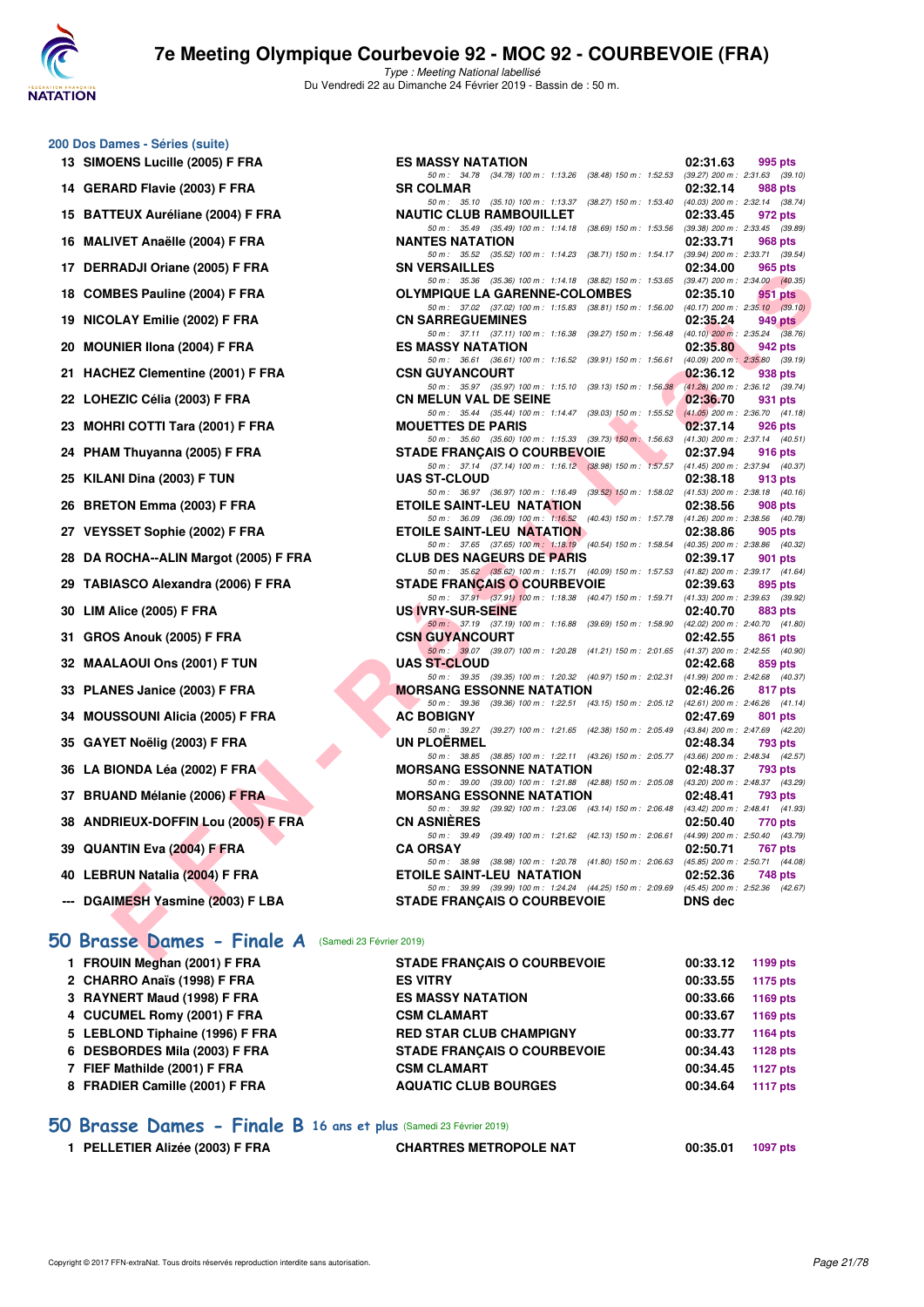

Type : Meeting National labellisé Du Vendredi 22 au Dimanche 24 Février 2019 - Bassin de : 50 m.

| 50 Brasse Dames - Finale B (suite) |                               |          |                 |
|------------------------------------|-------------------------------|----------|-----------------|
| 2 BARREAU Laure (2002) F FRA       | <b>CHARTRES METROPOLE NAT</b> | 00:35.53 | <b>1070 pts</b> |
| 3 MUTTI Anna (1999) F FRA          | <b>MOUETTES DE PARIS</b>      | 00:35.66 | 1064 pts        |
| 4 KNOPF Elora (2002) F FRA         | <b>AS BONDY</b>               | 00:35.96 | 1048 pts        |
| 5 OLIVA Adèle (1990) F FRA         | <b>CN ASNIÈRES</b>            | 00:36.01 | 1046 pts        |
| 6 GAILLARD Clémence (1998) F FRA   | <b>CN MELUN VAL DE SEINE</b>  | 00:36.06 | 1043 pts        |
| 7 DUFOUR Jeanne (2002) F FRA       | <b>CNM DIEPPE</b>             | 00:36.53 | 1019 pts        |
| 8 HUANG Lucie (2001) F FRA         | <b>NEPTUNE CLUB DE FRANCE</b> | 00:36.72 | 1009 pts        |
|                                    |                               |          |                 |

### **[50 Brasse Dames - Finale C](http://www.ffnatation.fr/webffn/resultats.php?idact=nat&go=epr&idcpt=57703&idepr=21) 13-15 ans** (Samedi 23 Février 2019)

| 1 DOMENECH Victoire (2004) F FRA        | <b>ES NANTERRE</b>                 | 00:35.03   | <b>1096 pts</b> |
|-----------------------------------------|------------------------------------|------------|-----------------|
| 2 LABAY Lola (2005) F FRA               | <b>NANTES NATATION</b>             | 00:36.09   | 1041 pts        |
| 3 SULTAN Laura (2005) F FRA             | <b>STADE FRANCAIS O COURBEVOIE</b> | 00:36.25   | 1033 pts        |
| 4 SALGUES LAUVERJON Louise (2005) F FRA | <b>CLUB DES NAGEURS DE PARIS</b>   | 00:36.43   | 1024 pts        |
| 5 CROST Alicia (2004) F FRA             | <b>C PAUL-BERT RENNES</b>          | 00:36.49   | 1021 pts        |
| 6 CIMKAUSKAS Shana (2004) F FRA         | <b>STADE FRANCAIS O COURBEVOIE</b> | 00:37.09   | 991 pts         |
| 7 TABIASCO Gabrielle (2004) F FRA       | <b>STADE FRANCAIS O COURBEVOIE</b> | 00:37.20   | 985 pts         |
| --- BESSON Camille (2005) F FRA         | <b>CN ANDRESY</b>                  | <b>DSQ</b> |                 |
|                                         |                                    |            |                 |

### **[50 Brasse Dames - Séries](http://www.ffnatation.fr/webffn/resultats.php?idact=nat&go=epr&idcpt=57703&idepr=21)** (Samedi 23 Février 2019)

| <b>U TIUMING LUGIC (ZUUT) F FRA</b>                          | NEFTUNE CLUB DE FRANCE             | ານບອ µເຣ                    |
|--------------------------------------------------------------|------------------------------------|-----------------------------|
|                                                              |                                    |                             |
| O Brasse Dames - Finale C 13-15 ans (Samedi 23 Février 2019) |                                    |                             |
| 1 DOMENECH Victoire (2004) F FRA                             | <b>ES NANTERRE</b>                 | 00:35.03<br><b>1096 pts</b> |
| 2 LABAY Lola (2005) F FRA                                    | <b>NANTES NATATION</b>             | 00:36.09<br>1041 pts        |
| 3 SULTAN Laura (2005) F FRA                                  | <b>STADE FRANCAIS O COURBEVOIE</b> | 00:36.25<br><b>1033 pts</b> |
| 4 SALGUES LAUVERJON Louise (2005) F FRA                      | <b>CLUB DES NAGEURS DE PARIS</b>   | 00:36.43<br>1024 pts        |
| 5 CROST Alicia (2004) F FRA                                  | <b>C PAUL-BERT RENNES</b>          | 00:36.49<br>1021 pts        |
| 6 CIMKAUSKAS Shana (2004) F FRA                              | <b>STADE FRANÇAIS O COURBEVOIE</b> | 00:37.09<br>991 pts         |
| 7 TABIASCO Gabrielle (2004) F FRA                            | <b>STADE FRANÇAIS O COURBEVOIE</b> | 00:37.20<br>985 pts         |
| --- BESSON Camille (2005) F FRA                              | <b>CN ANDRESY</b>                  | <b>DSQ</b>                  |
|                                                              |                                    |                             |
| <b>O Brasse Dames - Séries</b> (Samedi 23 Février 2019)      |                                    |                             |
| 1 FROUIN Meghan (2001) F FRA                                 | <b>STADE FRANÇAIS O COURBEVOIE</b> | 00:33.35<br>1186 pts        |
| 2 LEBLOND Tiphaine (1996) F FRA                              | <b>RED STAR CLUB CHAMPIGNY</b>     | 00:33.97<br>1153 pts        |
| 3 CHARRO Anaïs (1998) F FRA                                  | <b>ES VITRY</b>                    | 00:34.03<br>1150 pts        |
| 4 DESBORDES Mila (2003) F FRA                                | <b>STADE FRANÇAIS O COURBEVOIE</b> | 00:34.16<br><b>1143 pts</b> |
| 5 CUCUMEL Romy (2001) F FRA                                  | <b>CSM CLAMART</b>                 | 00:34.30<br>1135 pts        |
| 6 FIEF Mathilde (2001) F FRA                                 | <b>CSM CLAMART</b>                 | 00:34.32<br>1134 pts        |
| 7 RAYNERT Maud (1998) F FRA                                  | <b>ES MASSY NATATION</b>           | 00:34.63<br><b>1117 pts</b> |
| 8 FRADIER Camille (2001) F FRA                               | <b>AQUATIC CLUB BOURGES</b>        | 00:34.67<br>1115 pts        |
| 9 DOMENECH Victoire (2004) F FRA                             | <b>ES NANTERRE</b>                 | 00:34.70<br><b>1114 pts</b> |
| 10 MUTTI Anna (1999) F FRA                                   | <b>MOUETTES DE PARIS</b>           | 00:35.20<br><b>1087 pts</b> |
| 11 LEBLANC Ines (2004) F FRA                                 | <b>ES STAINS</b>                   | 00:35.40<br><b>1077 pts</b> |
| 12 KNOPF Elora (2002) F FRA                                  | <b>AS BONDY</b>                    | 00:35.42<br><b>1076 pts</b> |
| 13 GAILLARD Clémence (1998) F FRA                            | <b>CN MELUN VAL DE SEINE</b>       | 00:35.45<br><b>1074 pts</b> |
| 14 PERIANDRE Shana (2004) F FRA                              | <b>ES STAINS</b>                   | 00:35.48<br>1073 pts        |
| 15 OLIVA Adèle (1990) F FRA                                  | <b>CN ASNIÈRES</b>                 | 00:35.65<br><b>1064 pts</b> |
| 16 SULTAN Laura (2005) F FRA                                 | <b>STADE FRANÇAIS O COURBEVOIE</b> | 00:35.75<br>1059 pts        |
| 17 LABAY Lola (2005) F FRA                                   | <b>NANTES NATATION</b>             | 00:35.82<br>1055 pts        |
| 18 MAILLE Salomé (2004) F FRA                                | <b>ES MASSY NATATION</b>           | 00:35.87<br>1053 pts        |
| 19 PELLETIER Alizée (2003) F FRA                             | <b>CHARTRES METROPOLE NAT</b>      | 00:35.89<br><b>1052 pts</b> |
| 20 CROST Alicia (2004) F FRA                                 | <b>C PAUL-BERT RENNES</b>          | 00:36.09<br>1041 pts        |
| 21 HUANG Lucie (2001) F FRA                                  | <b>NEPTUNE CLUB DE FRANCE</b>      | 00:36.15<br>1038 pts        |
| 22 DUFOUR Jeanne (2002) F FRA                                | <b>CNM DIEPPE</b>                  | 00:36.20<br>1036 pts        |
| 23 BARREAU Laure (2002) F FRA                                | <b>CHARTRES METROPOLE NAT</b>      | 00:36.23<br>1034 pts        |
| 24 GENAUDEAU Mallaury (2003) F FRA                           | UN PLOËRMEL                        | 00:36.26<br>1033 pts        |
| 25 SALGUES LAUVERJON Louise (2005) F FRA                     | <b>CLUB DES NAGEURS DE PARIS</b>   | 00:36.54<br>1019 pts        |
| 26 CIMKAUSKAS Shana (2004) F FRA                             | <b>STADE FRANÇAIS O COURBEVOIE</b> | 00:36.62<br>1014 pts        |
| 27 CREMAS Claire (2001) F FRA                                | <b>CERGY PONTOISE NATATION</b>     | 00:36.74<br>1008 pts        |
| 28 CHAMPION Flavie (2001) F FRA                              | <b>EN CAEN</b>                     | 00:36.75<br>1008 pts        |
| 29 BESSON Camille (2005) F FRA                               | <b>CN ANDRESY</b>                  | 00:36.80<br>1005 pts        |
| 30 BUISSON Clara (2000) F FRA                                | <b>SN FRANCONVILLE</b>             | 00:36.82<br>1004 pts        |
| 31 GYSEMBERG Manon (2002) F FRA                              | <b>CLUB DES NAGEURS DE PARIS</b>   | 00:36.95<br>998 pts         |
| 32 RAZAFY Elodie (1998) F FRA                                | <b>CN MELUN VAL DE SEINE</b>       | 00:36.99<br>996 pts         |
| 33 TABIASCO Gabrielle (2004) F FRA                           | <b>STADE FRANÇAIS O COURBEVOIE</b> | 00:37.07<br>992 pts         |
| 34 KILANI Dina (2003) F TUN                                  | <b>UAS ST-CLOUD</b>                | 00:37.15<br>988 pts         |
|                                                              |                                    |                             |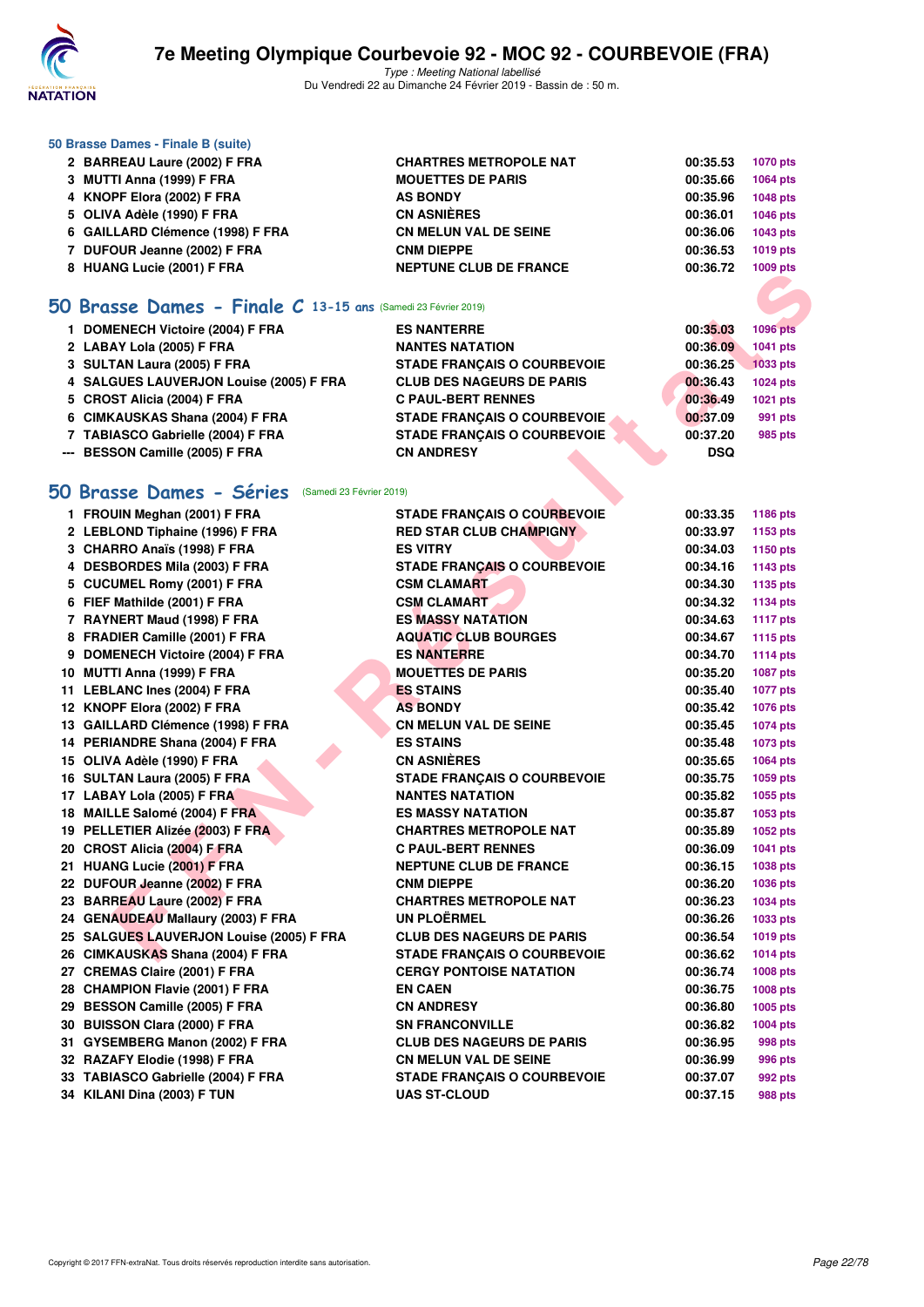

| 50 Brasse Dames - Séries (suite)                          |                                    |                   |                                                             |
|-----------------------------------------------------------|------------------------------------|-------------------|-------------------------------------------------------------|
| 35 SEVERYNS Alix (2003) F FRA                             | <b>CLUB DES NAGEURS DE PARIS</b>   | 00:37.17          | 987 pts                                                     |
| 36 JOFFROY Amandine (2000) F FRA                          | <b>CN SÉZANNE</b>                  | 00:37.25          | 983 pts                                                     |
| 36 PASQUIER Agathe (2002) F FRA                           | <b>CSM CLAMART</b>                 | 00:37.25          | 983 pts                                                     |
| 38 LOPES Anaïs (2004) F FRA                               | <b>ETOILE SAINT-LEU NATATION</b>   | 00:37.32          | 979 pts                                                     |
| 39 LARDIER-PUIGDOMENECH Gabriella (2005) F FRA            | <b>C PAUL-BERT RENNES</b>          | 00:37.38          | 976 pts                                                     |
| 40 BESSON Chloé (2001) F FRA                              | <b>CN ANDRESY</b>                  | 00:37.48          | 972 pts                                                     |
| 41 GOSNET Manon (2003) F FRA                              | <b>USO BEZONS</b>                  | 00:37.84          | 954 pts                                                     |
| 42 NGUYEN DUC LONG Armelle (2003) F FRA                   | <b>CN ST-MICHEL-SUR-ORGE</b>       | 00:38.03          | 945 pts                                                     |
| 43 LENGLET Nolwenn (2002) F FRA                           | <b>ES MASSY NATATION</b>           | 00:38.04          | <b>944 pts</b>                                              |
| 44 DUHOT Camille (2003) F FRA                             | <b>S.M MONTROUGE</b>               | 00:38.08          | <b>942 pts</b>                                              |
| 45 CALLANAN Amica (2002) F FRA                            | <b>SCM CHÂTILLON NATATION</b>      | 00:38.24          | 934 pts                                                     |
| 46 BRAULT Lucile (2003) F FRA                             | <b>CSN GUYANCOURT</b>              | 00:38.33          | 930 pts                                                     |
| 47 DJEMAOUI Lahna (2004) F FRA                            | <b>CA ORSAY</b>                    | 00:38.34          | 929 pts                                                     |
| 48 BRUNEAU Leonie (2002) F FRA                            | <b>AC BOBIGNY</b>                  | 00:38.87          | 904 pts                                                     |
| 49 LEMAIRE Irina (2004) F FRA                             | <b>NEPTUNE CLUB DE FRANCE</b>      | 00:39.00          | 898 pts                                                     |
| 50 DA ROCHA--ALIN Margot (2005) F FRA                     | <b>CLUB DES NAGEURS DE PARIS</b>   | 00:39.07          | 895 pts                                                     |
| 51 SCHEIDWEILER Elise (2003) F FRA                        | <b>SR COLMAR</b>                   | 00:39.11          | 893 pts                                                     |
| 52 ROUSSEL Juliette (2002) F FRA                          | <b>AC BOBIGNY</b>                  | 00:39.65          | 867 pts                                                     |
| 53 MOUSSOUNI Syrine (2002) F FRA                          | <b>AC BOBIGNY</b>                  | 00:39.66          | 867 pts                                                     |
| 54 BENARABA Sarah (2005) F ALG                            | <b>CN ST-MICHEL-SUR-ORGE</b>       | 00:39.75          | <b>863 pts</b>                                              |
| 55 MOUNIER IIona (2004) F FRA                             | <b>ES MASSY NATATION</b>           | 00:39.90          | 856 pts                                                     |
| 56 PLANES Janice (2003) F FRA                             | <b>MORSANG ESSONNE NATATION</b>    | 00:39.97          | 852 pts                                                     |
| 57 GHEBACHE Ines (2006) F FRA                             | US IVRY-SUR-SEINE                  | 00:40.04          | 849 pts                                                     |
| 58 RAUTURIER-LASSAK Perrine (2004) F FRA                  | <b>SN VERSAILLES</b>               | 00:40.17          | 843 pts                                                     |
| 59 ROSE Emilie (2002) F FRA                               | <b>CN MELUN VAL DE SEINE</b>       | 00:40.18          | 843 pts                                                     |
| 60 LFAREH Jihane (2005) F FRA                             | <b>AC BOBIGNY</b>                  | 00:40.96          | 807 pts                                                     |
| 61 THOLEY Aurelie (2005) F FRA                            | <b>C.N OZOIR-LA-FERRIERE</b>       | 00:41.13          | 799 pts                                                     |
| 62 REGLIN Clarice (2002) F FRA                            | <b>CN MELUN VAL DE SEINE</b>       | 00:41.19          | <b>797 pts</b>                                              |
| 63 MOUSSOUNI Alicia (2005) F FRA                          | <b>AC BOBIGNY</b>                  | 00:41.35          | <b>790 pts</b>                                              |
| 64 CHERIFI Emma (2001) F FRA                              | <b>CN MELUN VAL DE SEINE</b>       | 00:41.48          | 784 pts                                                     |
| 65 ROUXEL Louann (2004) F FRA                             | <b>UN PLOËRMEL</b>                 | 00:41.66          | 776 pts                                                     |
| 66 KHARKHOUCH Sara (2000) F FRA                           | <b>CSM GENNEVILLIERS</b>           | 00:41.69          | 775 pts                                                     |
| 67 DARTY Laura (2002) F FRA                               | <b>STADE FRANÇAIS O COURBEVOIE</b> | 00:41.81          | <b>769 pts</b>                                              |
| 68 MEHRI Nour-Serine (2003) F ALG                         | AC BOULOGNE-BILLANCOURT            | 00:42.11          | 756 pts                                                     |
| 69 BEN FRIHA Lina (2004) F FRA                            | <b>NEPTUNE CLUB DE FRANCE</b>      | 00:42.59          | 735 pts                                                     |
| 70 WOZNIAK Rima (2002) F FRA                              | <b>CN MELUN VAL DE SEINE</b>       | 00:42.73          | <b>729 pts</b>                                              |
| 71 BEKKARI Amina (2005) F FRA                             | <b>COLOMBES NATATION</b>           | 00:43.10          | <b>714 pts</b>                                              |
| 72 BRUAND Mélanie (2006) F FRA                            | <b>MORSANG ESSONNE NATATION</b>    | 00:44.21          | <b>667 pts</b>                                              |
| 73 HAMAMEL Yasmine (2005) F FRA                           | <b>SCM CHÂTILLON NATATION</b>      | 00:44.37          | <b>661 pts</b>                                              |
| --- SOUCHARD Ariane (2005) F FRA                          | <b>SN VERSAILLES</b>               | <b>DNS dec</b>    |                                                             |
| 100 Brasse Dames - Finale A<br>(Dimanche 24 Février 2019) |                                    |                   |                                                             |
| 1 DAUBA Camille (1997) F FRA                              | <b>CN SARREGUEMINES</b>            | 01:11.10          | 1226 pts R ME<br>50 m: 34.19 (34.19) 100 m: 1:11.10 (36.91) |
| 2 LESAFFRE Fantine (1994) F FRA                           | <b>STADE DE VANVES</b>             | 01:11.15          | 1225 pts                                                    |
| $2$ CHOIMEL DAMY (2004) E EDA                             | COM OL AMADT                       | $04.49.00 + 4400$ | 50 m: 34.67 (34.67) 100 m: 1:11.15 (36.48)                  |

# [100 Brasse Dames - Finale A](http://www.ffnatation.fr/webffn/resultats.php?idact=nat&go=epr&idcpt=57703&idepr=22) (Dimanche 24 Février 2019)<br>1 DAUBA Camille (1997) F FRA CN SARF

| 1 DAUBA Camille (1997) F FRA    | <b>CN SARREGUEMINES</b>            |                  | 01:11.10 1226 pts R MEET                                          |
|---------------------------------|------------------------------------|------------------|-------------------------------------------------------------------|
| 2 LESAFFRE Fantine (1994) F FRA | <b>STADE DE VANVES</b>             |                  | 50 m: 34.19 (34.19) 100 m: 1:11.10 (36.91)<br>$01:11.15$ 1225 pts |
|                                 |                                    | 50 m: 34.67      | $(34.67)$ 100 m : 1:11.15 $(36.48)$                               |
| 3 CUCUMEL Romy (2001) F FRA     | <b>CSM CLAMART</b>                 | $50 m$ : $34.77$ | $01:13.00$ 1180 pts<br>$(34.77)$ 100 m : 1:13.00 $(38.23)$        |
| 4 FROUIN Meghan (2001) F FRA    | <b>STADE FRANCAIS O COURBEVOIE</b> | $50 m$ : $35.49$ | 01:13.98 1157 pts<br>$(35.49)$ 100 m : 1:13.98 $(38.49)$          |
| 5 RAYNERT Maud (1998) F FRA     | <b>ES MASSY NATATION</b>           |                  | 01:14.03 1156 pts                                                 |
| 6 LEBLOND Tiphaine (1996) F FRA | <b>RED STAR CLUB CHAMPIGNY</b>     | $50 m$ : 34.99   | $(34.99)$ 100 m : 1:14.03 $(39.04)$<br>$01:14.30$ 1149 pts        |
| 7 CHARRO Anaïs (1998) F FRA     | <b>ES VITRY</b>                    | 50 m : 34.20     | $(34.20)$ 100 m : 1:14.30 $(40.10)$<br>01:14.92 1135 pts          |
| 8 BARREAU Laure (2002) F FRA    | <b>CHARTRES METROPOLE NAT</b>      | 50 m : 34.93     | $(34.93)$ 100 m : 1:14.92 $(39.99)$<br>$01:16.41$ 1100 pts        |
|                                 |                                    | 50 m : 35.61     | $(35.61)$ 100 m : 1:16.41 $(40.80)$                               |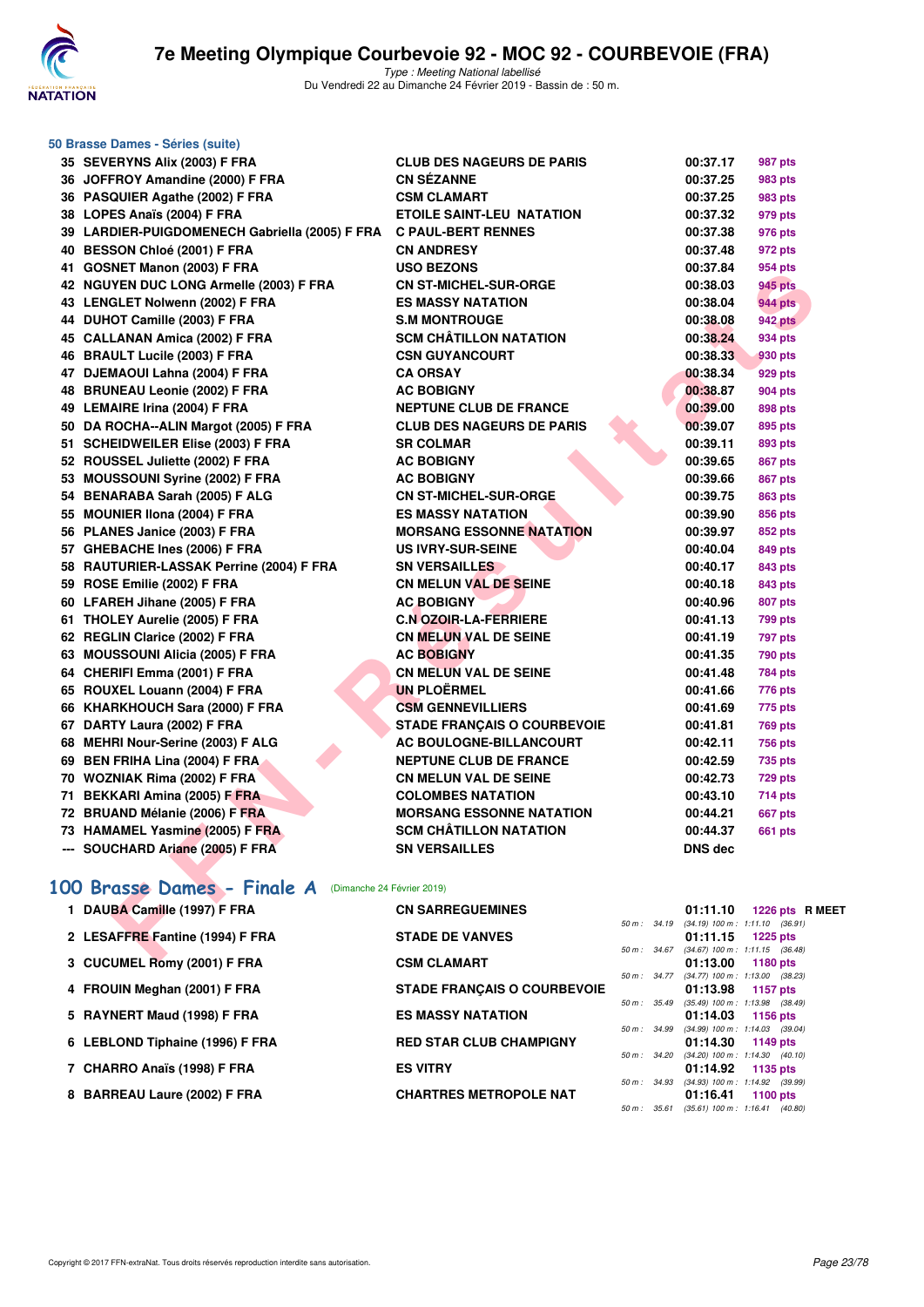

# **[100 Brasse Dames - Finale B](http://www.ffnatation.fr/webffn/resultats.php?idact=nat&go=epr&idcpt=57703&idepr=22) 16 ans et plus** (Dimanche 24 Février 2019)

| 1 MUTTI Anna (1999) F FRA        | <b>MOUETTES DE PARIS</b>           |                  | 01:14.37                                        | 1148 pts        |  |
|----------------------------------|------------------------------------|------------------|-------------------------------------------------|-----------------|--|
| 2 DESBORDES Mila (2003) F FRA    | <b>STADE FRANCAIS O COURBEVOIE</b> | $50 m$ : $36.02$ | $(36.02)$ 100 m : 1:14.37 $(38.35)$<br>01:16.38 | 1101 $pts$      |  |
| 3 FRADIER Camille (2001) F FRA   | <b>AQUATIC CLUB BOURGES</b>        | 50 m: 35.93      | $(35.93)$ 100 m : 1:16.38 $(40.45)$<br>01:17.44 | <b>1077 pts</b> |  |
| 4 PELLETIER Alizée (2003) F FRA  | <b>CHARTRES METROPOLE NAT</b>      | 50 m: 35.59      | $(35.59)$ 100 m : 1:17.44 $(41.85)$<br>01:17.65 | 1072 pts        |  |
| 5 CHAVANNE Audrie (1997) F FRA   | <b>CN ST-MICHEL-SUR-ORGE</b>       | $50 m$ : $35.79$ | $(35.79)$ 100 m : 1:17.65 $(41.86)$<br>01:17.70 | <b>1071 pts</b> |  |
| 6 FIEF Mathilde (2001) F FRA     | <b>CSM CLAMART</b>                 | $50 m$ : $36.85$ | $(36.85)$ 100 m : 1:17.70 $(40.85)$<br>01:17.84 | $1068$ pts      |  |
| 7 GAILLARD Clémence (1998) F FRA | <b>CN MELUN VAL DE SEINE</b>       | $50 m$ : $35.72$ | $(35.72)$ 100 m : 1:17.84 $(42.12)$<br>01:18.50 | 1053 pts        |  |
| 8 DUFOUR Jeanne (2002) F FRA     | <b>CNM DIEPPE</b>                  | $50 m$ : $36.71$ | $(36.71)$ 100 m : 1:18.50 $(41.79)$<br>01:19.43 | $1032$ pts      |  |
|                                  |                                    | 50 m: 37.14      | $(37.14)$ 100 m : 1:19.43 (42.29)               |                 |  |

### **[100 Brasse Dames - Finale C](http://www.ffnatation.fr/webffn/resultats.php?idact=nat&go=epr&idcpt=57703&idepr=22) 13-15 ans** (Dimanche 24 Février 2019)

| 1 VASQUEZ Lucie (2004) F FRA                                     | <b>ES MASSY NATATION</b>           |                          | 01:17.35                                               | <b>1079 pts</b>                                        |
|------------------------------------------------------------------|------------------------------------|--------------------------|--------------------------------------------------------|--------------------------------------------------------|
| 2 SULTAN Laura (2005) F FRA                                      | <b>STADE FRANCAIS O COURBEVOIE</b> | $50 m$ :                 | 36.92<br>01:17.98                                      | $(36.92)$ 100 m : 1:17.35 $(40.43)$<br>1064 pts        |
| 3 DOMENECH Victoire (2004) F FRA                                 | <b>ES NANTERRE</b>                 | 50 m : 37.64             | 01:19.25                                               | $(37.64)$ 100 m : 1:17.98 $(40.34)$<br><b>1036 pts</b> |
| 4 CROST Alicia (2004) F FRA                                      | <b>C PAUL-BERT RENNES</b>          | 50 m: 37.49              | 01:19.60                                               | $(37.49)$ 100 m : 1:19.25 $(41.76)$<br>1028 pts        |
| 5 MAILLE Salomé (2004) F FRA                                     | <b>ES MASSY NATATION</b>           |                          | 50 m: 37.22 (37.22) 100 m: 1:19.60 (42.38)<br>01:20.16 | 1016 $pts$                                             |
| 6 LABAY Lola (2005) F FRA                                        | <b>NANTES NATATION</b>             | 50 m : 37.33             | 01:20.46                                               | $(37.33)$ 100 m : 1:20.16 $(42.83)$<br>$1009$ pts      |
| 7 CIMKAUSKAS Shana (2004) F FRA                                  | <b>STADE FRANÇAIS O COURBEVOIE</b> | $50 m$ : 37.43           | 01:22.51                                               | $(37.43)$ 100 m : 1:20.46 $(43.03)$<br>964 pts         |
|                                                                  |                                    | 50 m: 38.40              |                                                        | $(38.40)$ 100 m : 1:22.51 $(44.11)$                    |
| 8 LARDIER-PUIGDOMENECH Gabriella (2005) F FRA C PAUL-BERT RENNES |                                    | $50 \text{ m}$ : $38.44$ | 01:22.90                                               | 956 pts<br>$(38.44)$ 100 m : 1:22.90 $(44.46)$         |

# **[100 Brasse Dames - Séries](http://www.ffnatation.fr/webffn/resultats.php?idact=nat&go=epr&idcpt=57703&idepr=22)** (Dimanche 24 Février 2019)

| 5 CHAVANNE Audrie (1997) F FRA                                   | <b>CN ST-MICHEL-SUR-ORGE</b>       |                  |              | 01:17.70 | 1071 pts                                                 |
|------------------------------------------------------------------|------------------------------------|------------------|--------------|----------|----------------------------------------------------------|
| 6 FIEF Mathilde (2001) F FRA                                     | <b>CSM CLAMART</b>                 |                  | 50 m : 36.85 | 01:17.84 | $(36.85)$ 100 m : 1:17.70 $(40.85)$<br>1068 pts          |
| 7 GAILLARD Clémence (1998) F FRA                                 | <b>CN MELUN VAL DE SEINE</b>       |                  | 50 m : 35.72 | 01:18.50 | $(35.72)$ 100 m : 1:17.84 $(42.12)$<br>1053 pts          |
|                                                                  |                                    |                  | 50 m : 36.71 |          | $(36.71)$ 100 m : 1:18.50 $(41.79)$                      |
| 8 DUFOUR Jeanne (2002) F FRA                                     | <b>CNM DIEPPE</b>                  |                  |              | 01:19.43 | 1032 pts<br>50 m: 37.14 (37.14) 100 m: 1:19.43 (42.29)   |
| 00 Brasse Dames - Finale C 13-15 ans (Dimanche 24 Février 2019)  |                                    |                  |              |          |                                                          |
| 1 VASQUEZ Lucie (2004) F FRA                                     | <b>ES MASSY NATATION</b>           |                  |              | 01:17.35 | <b>1079 pts</b>                                          |
| 2 SULTAN Laura (2005) F FRA                                      | <b>STADE FRANÇAIS O COURBEVOIE</b> | $50 m$ : $36.92$ | 50 m : 37.64 | 01:17.98 | $(36.92)$ 100 m : 1:17.35 $(40.43)$<br><b>1064 pts</b>   |
| 3 DOMENECH Victoire (2004) F FRA                                 | <b>ES NANTERRE</b>                 |                  |              | 01:19.25 | (37.64) 100 m: 1:17.98 (40.34)<br>1036 pts               |
| 4 CROST Alicia (2004) F FRA                                      | <b>C PAUL-BERT RENNES</b>          | 50 m : 37.49     |              | 01:19.60 | $(37.49)$ 100 m : 1:19.25 $(41.76)$<br><b>1028 pts</b>   |
|                                                                  |                                    | 50 m : 37.22     |              |          | (37.22) 100 m: 1:19.60 (42.38)                           |
| 5 MAILLE Salomé (2004) F FRA                                     | <b>ES MASSY NATATION</b>           |                  | 50 m : 37.33 | 01:20.16 | <b>1016 pts</b><br>(37.33) 100 m : 1:20.16 (42.83)       |
| 6 LABAY Lola (2005) F FRA                                        | <b>NANTES NATATION</b>             |                  |              | 01:20.46 | 1009 pts                                                 |
| 7 CIMKAUSKAS Shana (2004) F FRA                                  | <b>STADE FRANÇAIS O COURBEVOIE</b> |                  | 50 m : 37.43 | 01:22.51 | $(37.43)$ 100 m : 1:20.46 $(43.03)$<br>964 pts           |
|                                                                  |                                    |                  | 50 m : 38.40 |          | $(38.40)$ 100 m : 1:22.51 $(44.11)$                      |
| 8 LARDIER-PUIGDOMENECH Gabriella (2005) F FRA C PAUL-BERT RENNES |                                    |                  | 50 m : 38.44 | 01:22.90 | 956 pts<br>$(38.44)$ 100 m : 1:22.90 $(44.46)$           |
| 00 Brasse Dames - Séries<br>(Dimanche 24 Février 2019)           |                                    |                  |              |          |                                                          |
|                                                                  | <b>CN SARREGUEMINES</b>            |                  |              |          |                                                          |
| 1 DAUBA Camille (1997) F FRA                                     |                                    | 50 m: 34.55      |              | 01:11.87 | <b>1207 pts</b><br>$(34.55)$ 100 m : 1:11.87 $(37.32)$   |
| 1 LESAFFRE Fantine (1994) F FRA                                  | <b>STADE DE VANVES</b>             |                  |              | 01:11.87 | <b>1207 pts</b>                                          |
| 3 CUCUMEL Romy (2001) F FRA                                      | <b>CSM CLAMART</b>                 |                  | 50 m : 34.34 | 01:13.41 | $(34.34)$ 100 m : 1:11.87 $(37.53)$<br>1170 pts          |
|                                                                  |                                    |                  | 50 m : 35.33 |          | $(35.33)$ 100 m : 1:13.41 $(38.08)$                      |
| 4 FROUIN Meghan (2001) F FRA                                     | <b>STADE FRANÇAIS O COURBEVOIE</b> |                  | 50 m : 35.37 | 01:14.24 | 1151 pts<br>$(35.37)$ 100 m : 1:14.24 $(38.87)$          |
| 5 LEBLOND Tiphaine (1996) F FRA                                  | <b>RED STAR CLUB CHAMPIGNY</b>     |                  |              | 01:15.29 | <b>1126 pts</b>                                          |
| 6 RAYNERT Maud (1998) F FRA                                      | <b>ES MASSY NATATION</b>           |                  |              | 01:15.40 | 50 m: 35.15 (35.15) 100 m: 1:15.29 (40.14)<br>1124 pts   |
| 7 BARREAU Laure (2002) F FRA                                     | <b>CHARTRES METROPOLE NAT</b>      | 50 m : 35.71     |              |          | $(35.71)$ 100 m : 1:15.40 $(39.69)$                      |
|                                                                  |                                    | 50 m : 36.35     |              | 01:15.66 | <b>1118 pts</b><br>$(36.35)$ 100 m : 1:15.66 $(39.31)$   |
| 8 CHARRO Anaïs (1998) F FRA                                      | <b>ES VITRY</b>                    |                  | 50 m : 35.27 | 01:15.67 | 1117 pts<br>(35.27) 100 m: 1:15.67 (40.40)               |
| 9 DESBORDES Mila (2003) F FRA                                    | <b>STADE FRANÇAIS O COURBEVOIE</b> |                  |              | 01:16.32 | 1102 pts                                                 |
| 10 MUTTI Anna (1999) F FRA                                       | <b>MOUETTES DE PARIS</b>           | 50 m : 35.81     |              | 01:16.66 | $(35.81)$ 100 m : 1:16.32 $(40.51)$<br><b>1094 pts</b>   |
|                                                                  |                                    |                  | 50 m : 36.67 |          | $(36.67)$ 100 m : 1:16.66 $(39.99)$                      |
| 11 FRADIER Camille (2001) F FRA                                  | <b>AQUATIC CLUB BOURGES</b>        |                  |              | 01:17.32 | 1079 pts<br>50 m : 34.73 (34.73) 100 m : 1:17.32 (42.59) |
| 12 CHAVANNE Audrie (1997) F FRA                                  | <b>CN ST-MICHEL-SUR-ORGE</b>       |                  |              | 01:17.36 | <b>1078 pts</b>                                          |
| 12 VASQUEZ Lucie (2004) F FRA                                    | <b>ES MASSY NATATION</b>           |                  |              | 01:17.36 | 50 m : 36.22 (36.22) 100 m : 1:17.36 (41.14)<br>1078 pts |
|                                                                  |                                    |                  | 50 m : 35.97 |          | $(35.97)$ 100 m : 1:17.36 $(41.39)$                      |
| 14 PELLETIER Alizée (2003) F FRA                                 | <b>CHARTRES METROPOLE NAT</b>      |                  | 50 m : 37.06 | 01:18.16 | 1060 $pts$<br>$(37.06)$ 100 m : 1:18.16 $(41.10)$        |
| 15 GAILLARD Clémence (1998) F FRA                                | <b>CN MELUN VAL DE SEINE</b>       |                  |              | 01:18.27 | 1058 pts                                                 |
| 16 DUFOUR Jeanne (2002) F FRA                                    | <b>CNM DIEPPE</b>                  |                  |              | 01:18.71 | 50 m: 36.56 (36.56) 100 m: 1:18.27 (41.71)<br>1048 pts   |
|                                                                  |                                    |                  |              |          | 50 m: 37.15 (37.15) 100 m: 1:18.71 (41.56)               |
| 17 DOMENECH Victoire (2004) F FRA                                | <b>ES NANTERRE</b>                 |                  |              | 01:18.90 | 1044 pts                                                 |

|          |       | 01:11.87          | <b>1207 pts</b>     |         |
|----------|-------|-------------------|---------------------|---------|
| $50 m$ : | 34.55 | $(34.55)$ 100 m : | 1:11.87             | (37.32) |
|          |       | 01:11.87          | <b>1207 pts</b>     |         |
| $50 m$ : | 34.34 | $(34.34) 100 m$ : | $1:11.87$ (37.53)   |         |
|          |       | 01:13.41          | <b>1170 pts</b>     |         |
| $50 m$ : | 35.33 | $(35.33) 100 m$ : | $1:13.41$ (38.08)   |         |
|          |       | 01:14.24          | 1151 pts            |         |
| $50 m$ : | 35.37 | $(35.37)$ 100 m : | $1:14.24$ (38.87)   |         |
|          |       | 01:15.29          | 1126 $pts$          |         |
| $50 m$ : | 35.15 | $(35.15) 100 m$ : | $1:15.29$ $(40.14)$ |         |
|          |       | 01:15.40          | 1124 pts            |         |
| $50 m$ : | 35.71 | $(35.71)$ 100 m : | 1:15.40             | (39.69) |
|          |       | 01:15.66          | <b>1118 pts</b>     |         |
| $50 m$ : | 36.35 | $(36.35)$ 100 m : | $1:15.66$ (39.31)   |         |
|          |       | 01:15.67          | 1117 $pts$          |         |
| $50 m$ : | 35.27 | $(35.27)$ 100 m : | $1:15.67$ $(40.40)$ |         |
|          |       | 01:16.32          | 1102 pts            |         |
| $50 m$ : | 35.81 | $(35.81)$ 100 m : | $1:16.32$ $(40.51)$ |         |
|          |       | 01:16.66          | 1094 pts            |         |
| $50 m$ : | 36.67 | $(36.67) 100 m$ : | 1:16.66 (39.99)     |         |
|          |       | 01:17.32          | <b>1079 pts</b>     |         |
| $50 m$ : | 34.73 | $(34.73) 100 m$ : | 1:17.32 (42.59)     |         |
|          |       | 01:17.36          | 1078 pts            |         |
| $50 m$ : | 36.22 | $(36.22)$ 100 m : | 1:17.36             | (41.14) |
|          |       | 01:17.36          | 1078 pts            |         |
| $50 m$ : | 35.97 | $(35.97) 100 m$ : | 1:17.36 (41.39)     |         |
|          |       | 01:18.16          | 1060 pts            |         |
| 50 m:    | 37.06 | $(37.06) 100 m$ : | 1:18.16             | (41.10) |
|          |       | 01:18.27          | 1058 pts            |         |
| $50 m$ : | 36.56 | $(36.56) 100 m$ : | 1:18.27             | (41.71) |
|          |       | 01:18.71          | 1048 pts            |         |
| $50 m$ : | 37.15 | $(37.15) 100 m$ : | $1:18.71$ $(41.56)$ |         |
|          |       | 01:18.90          | 1044 pts            |         |
| $50 m$ : | 36.61 | $(36.61)$ 100 m : | 1:18.90             | (42.29) |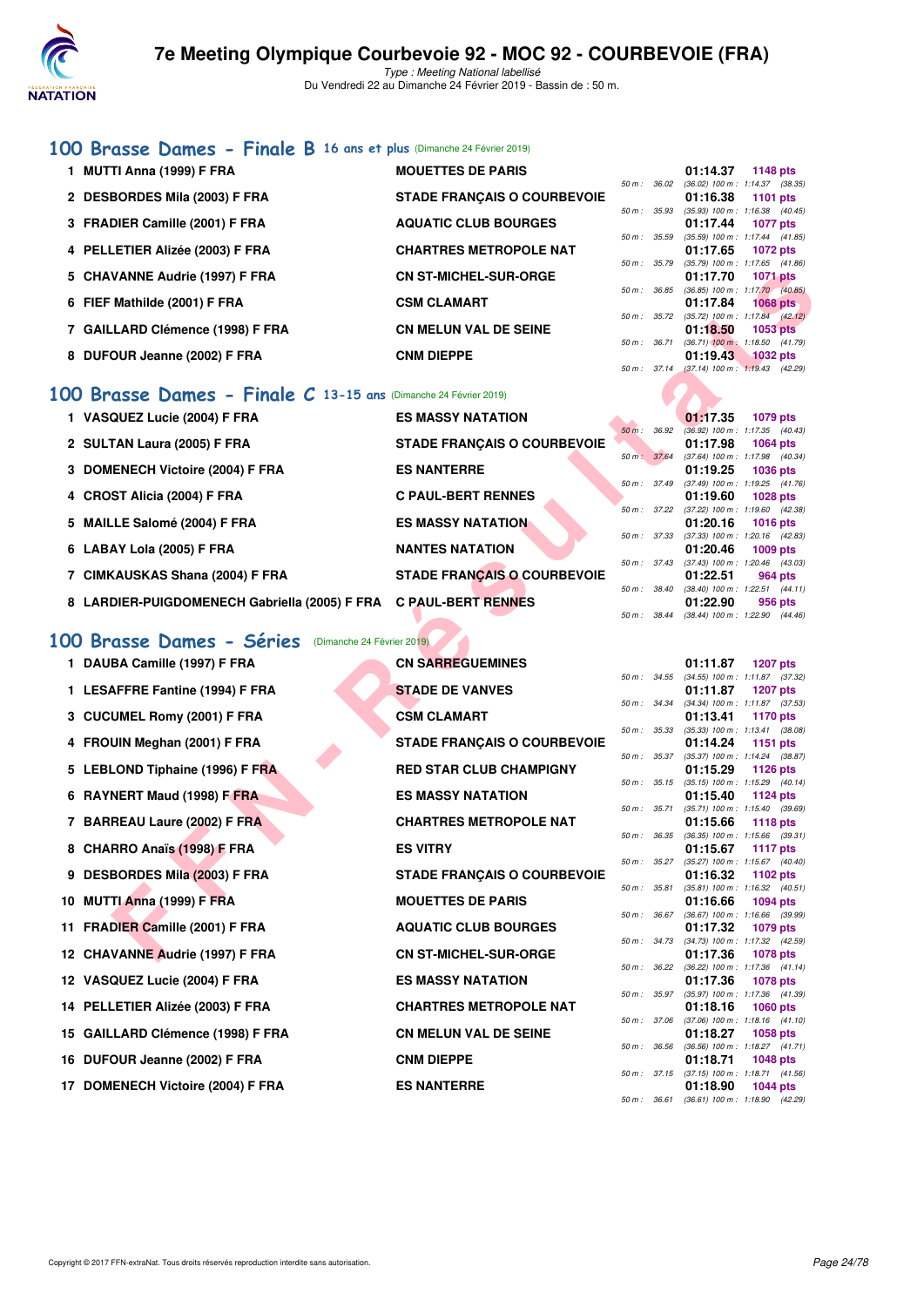

**100 Brasse Dames - Séries (suite)**

# **7e Meeting Olympique Courbevoie 92 - MOC 92 - COURBEVOIE (FRA)**

|    | 18 FIEF Mathilde (2001) F FRA                                     | <b>CSM CLAMART</b>                 |             |                              | 01:19.25<br><b>1036 pts</b>                                                              |
|----|-------------------------------------------------------------------|------------------------------------|-------------|------------------------------|------------------------------------------------------------------------------------------|
|    | 19 GENAUDEAU Mallaury (2003) F FRA                                | <b>UN PLOËRMEL</b>                 |             | 50 m : 36.21                 | (36.21) 100 m: 1:19.25 (43.04)<br>01:19.84<br><b>1023 pts</b>                            |
|    | 20 CROST Alicia (2004) F FRA                                      | <b>C PAUL-BERT RENNES</b>          |             | 50 m : 36.85                 | (36.85) 100 m: 1:19.84 (42.99)<br>01:19.87<br><b>1022 pts</b>                            |
|    | 21 LOPES Anaïs (2004) F FRA                                       | <b>ETOILE SAINT-LEU NATATION</b>   |             | 50 m : 37.47                 | (37.47) 100 m: 1:19.87 (42.40)<br>01:19.92<br><b>1021 pts</b>                            |
|    | 22 KILANI Dina (2003) F TUN                                       | <b>UAS ST-CLOUD</b>                |             | 50 m : 37.24                 | (37.24) 100 m: 1:19.92 (42.68)<br>01:20.31<br>1012 $pts$                                 |
|    | 23 VERDINO Claudia (2001) F MON                                   | <b>CSM CLAMART</b>                 |             | 50 m : 37.52                 | $(37.52)$ 100 m : 1:20.31 $(42.79)$<br>01:20.55<br><b>1007 pts</b>                       |
|    | 24 KNOPF Elora (2002) F FRA                                       | <b>AS BONDY</b>                    |             | 50 m : 37.28                 | $(37.28)$ 100 m : 1:20.55 $(43.27)$<br>01:20.72<br>$1003$ pts                            |
|    | 25 SULTAN Laura (2005) F FRA                                      | <b>STADE FRANÇAIS O COURBEVOIE</b> |             | 50 m : 37.74                 | $(37.74)$ 100 m : 1:20.72 $(42.98)$<br>01:20.74<br>$1003$ pts                            |
|    | 26 LABAY Lola (2005) F FRA                                        | <b>NANTES NATATION</b>             |             | 50 m : 38.37                 | (38.37) 100 m: 1:20.74 (42.37)<br>01:20.75<br>1003 pts                                   |
|    | 27 FOHRER Marie (2002) F FRA                                      | <b>CERGY PONTOISE NATATION</b>     |             | 50 m: 38.59                  | (38.59) 100 m : 1:20.75 (42.16)<br>01:20.82<br>1001 pts                                  |
|    | 28 MAILLE Salomé (2004) F FRA                                     | <b>ES MASSY NATATION</b>           |             | 50 m: 37.89                  | $(37.89)$ 100 m : 1:20.82 $(42.93)$<br>01:20.91<br>999 pts                               |
| 29 | <b>CHAMPION Flavie (2001) F FRA</b>                               | <b>EN CAEN</b>                     | 50 m: 37.65 |                              | (37.65) 100 m: 1:20.91 (43.26)<br>01:21.44<br>987 pts                                    |
| 30 | CIMKAUSKAS Shana (2004) F FRA                                     | <b>STADE FRANÇAIS O COURBEVOIE</b> |             | 50 m : 37.94                 | (37.94) 100 m: 1:21.44 (43.50)<br>01:21.73<br>981 pts                                    |
|    | 31 HUANG Lucie (2001) F FRA                                       | <b>NEPTUNE CLUB DE FRANCE</b>      |             | 50 m: 38.00                  | (38.00) 100 m : 1:21.73 (43.73)<br>01:22.71<br>960 pts                                   |
|    | 32 LARDIER-PUIGDOMENECH Gabriella (2005) F FRA C PAUL-BERT RENNES |                                    |             | 50 m : 38.88                 | (38.88) 100 m : 1:22.71 (43.83)<br>01:22.82<br>958 pts                                   |
|    | 33 NGUYEN DUC LONG Armelle (2003) F FRA                           | <b>CN ST-MICHEL-SUR-ORGE</b>       |             | 50 m: 38.33                  | (38.33) 100 m : 1:22.82 (44.49)<br>01:22.90<br>956 pts                                   |
|    | 34 DJEMAOUI Lahna (2004) F FRA                                    | <b>CA ORSAY</b>                    |             | 50 m : 37.93<br>50 m : 38.74 | (37.93) 100 m : 1:22.90 (44.97)<br>01:22.95<br>955 pts<br>(38.74) 100 m: 1:22.95 (44.21) |
|    | 35 DUHOT Camille (2003) F FRA                                     | <b>S.M MONTROUGE</b>               |             |                              | 01:23.03<br>953 pts                                                                      |
| 36 | <b>CALLANAN Amica (2002) F FRA</b>                                | <b>SCM CHÂTILLON NATATION</b>      |             | 50 m : 38.76<br>50 m : 39.08 | (38.76) 100 m: 1:23.03 (44.27)<br>01:23.05<br>953 pts                                    |
|    | 37 BUISSON Clara (2000) F FRA                                     | <b>SN FRANCONVILLE</b>             |             |                              | (39.08) 100 m: 1:23.05 (43.97)<br>01:23.39<br>945 pts                                    |
|    | 38 LENGLET Nolwenn (2002) F FRA                                   | <b>ES MASSY NATATION</b>           |             | 50 m : 38.78<br>50 m : 38.98 | (38.78) 100 m : 1:23.39 (44.61)<br>01:23.45<br>944 pts<br>(38.98) 100 m: 1:23.45 (44.47) |
|    | 39 ALLIGIER-PLANTEC Clementine (2004) F FRA                       | <b>C PAUL-BERT RENNES</b>          |             | 50 m : 39.32                 | 01:24.12<br>930 pts<br>$(39.32)$ 100 m : 1:24.12 $(44.80)$                               |
|    | 40 DECHERT Marine (2003) F FRA                                    | <b>SN VERSAILLES</b>               |             | 50 m : 40.27                 | 01:24.13<br>930 pts<br>(40.27) 100 m: 1:24.13 (43.86)                                    |
| 41 | JOFFROY Amandine (2000) F FRA                                     | <b>CN SÉZANNE</b>                  |             | 50 m : 38.53                 | 01:24.41<br>924 pts<br>(38.53) 100 m: 1:24.41 (45.88)                                    |
|    | 42 BRAULT Lucile (2003) F FRA                                     | <b>CSN GUYANCOURT</b>              |             | 50 m : 39.28                 | 01:24.64<br>919 pts<br>(39.28) 100 m : 1:24.64 (45.36)                                   |
|    | 43 GOSNET Manon (2003) F FRA                                      | <b>USO BEZONS</b>                  |             | 50 m : 39.29                 | 01:25.10<br>909 pts<br>(39.29) 100 m: 1:25.10 (45.81)                                    |
|    | 44 BESSON Camille (2005) F FRA                                    | <b>CN ANDRESY</b>                  |             |                              | 01:25.75<br>896 pts<br>50 m : 39.51 (39.51) 100 m : 1:25.75 (46.24)                      |
|    | 45 SOUPIZON Maeva (2004) F FRA                                    | <b>NAUTIC CLUB RAMBOUILLET</b>     |             |                              | 01:26.32<br>884 pts<br>50 m : 41.30 (41.30) 100 m : 1:26.32 (45.02)                      |
|    | 46 SCHEIDWEILER Elise (2003) F FRA                                | <b>SR COLMAR</b>                   |             |                              | 01:26.39<br>882 pts<br>50 m: 40.88 (40.88) 100 m: 1:26.39 (45.51)                        |
|    | 47 ROSE Emilie (2002) F FRA                                       | <b>CN MELUN VAL DE SEINE</b>       |             |                              | 01:26.55<br>879 pts<br>50 m: 40.67 (40.67) 100 m: 1:26.55 (45.88)                        |
|    | 48 MARIE Manon (2002) F FRA                                       | <b>EN CAEN</b>                     |             |                              | 01:26.66<br>877 pts<br>50 m : 41.58 (41.58) 100 m : 1:26.66 (45.08)                      |
|    | 49 LEMAIRE Irina (2004) F FRA                                     | <b>NEPTUNE CLUB DE FRANCE</b>      |             |                              | 01:28.55<br>838 pts<br>50 m: 41.83 (41.83) 100 m: 1:28.55 (46.72)                        |
|    | 50 LEGENDRE Inès (2005) F FRA                                     | <b>CNM DIEPPE</b>                  |             |                              | 01:28.63<br>837 pts<br>50 m: 41.83 (41.83) 100 m: 1:28.63 (46.80)                        |
|    | 51 BENARABA Sarah (2005) F ALG                                    | <b>CN ST-MICHEL-SUR-ORGE</b>       |             |                              | 01:28.78<br>834 pts<br>50 m: 40.36 (40.36) 100 m: 1:28.78 (48.42)                        |
|    | 52 DAUGE-DUJARDIN Héléna (2005) F FRA                             | A.O. TRAPPES NATATION              |             |                              | 01:29.56<br>818 pts<br>50 m : 42.48 (42.48) 100 m : 1:29.56 (47.08)                      |
|    | 53 RAUTURIER-LASSAK Perrine (2004) F FRA                          | <b>SN VERSAILLES</b>               |             |                              | 01:29.77<br>814 pts<br>50 m : 43.16 (43.16) 100 m : 1:29.77 (46.61)                      |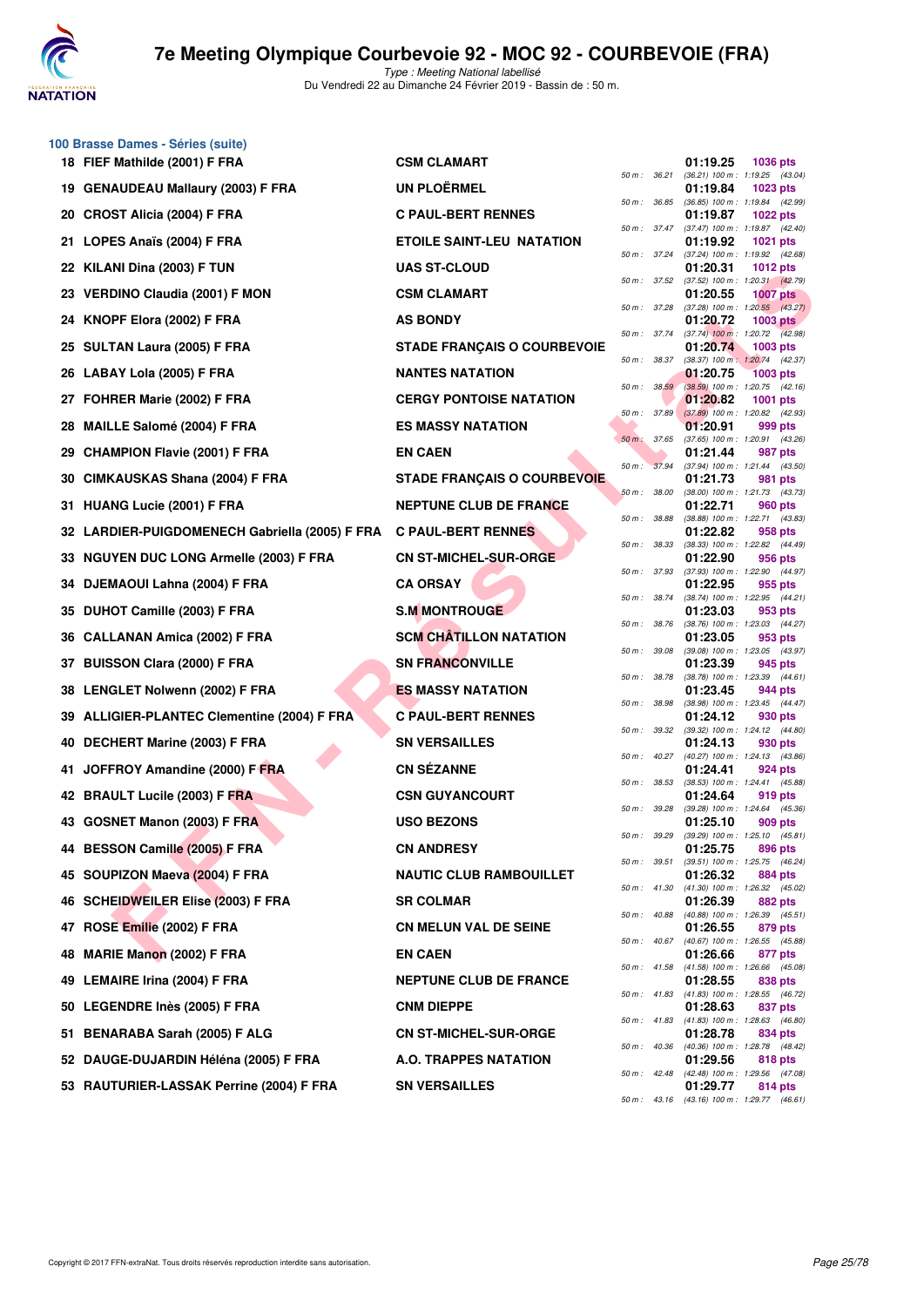

|    | 100 Brasse Dames - Séries (suite)                                     |                                                                                                                                    |                                                                    |
|----|-----------------------------------------------------------------------|------------------------------------------------------------------------------------------------------------------------------------|--------------------------------------------------------------------|
|    | 54 CUSSY Eva (2002) F FRA                                             | <b>CN MELUN VAL DE SEINE</b>                                                                                                       | 01:30.21<br>805 pts                                                |
| 55 | DARTY Laura (2002) F FRA                                              | <b>STADE FRANÇAIS O COURBEVOIE</b>                                                                                                 | 50 m: 41.95 (41.95) 100 m: 1:30.21 (48.26)<br>01:30.52<br>799 pts  |
| 56 | ROUSSEL Juliette (2002) F FRA                                         | <b>AC BOBIGNY</b>                                                                                                                  | 50 m: 42.33 (42.33) 100 m: 1:30.52 (48.19)<br>01:31.90<br>773 pts  |
|    | 57 PANZINI Eugenie (2003) F FRA                                       | 50 m : 43.45<br><b>VGA ST-MAUR</b>                                                                                                 | (43.45) 100 m: 1:31.90 (48.45)<br>01:32.57<br><b>760 pts</b>       |
|    | 58 LFAREH Jihane (2005) F FRA                                         | 50 m : 43.47<br><b>AC BOBIGNY</b>                                                                                                  | (43.47) 100 m: 1:32.57 (49.10)<br>01:33.20<br>748 pts              |
|    |                                                                       | 50 m : 42.19                                                                                                                       | $(42.19)$ 100 m : 1:33.20 $(51.01)$                                |
| 59 | <b>BEKKARI Amina (2005) F FRA</b>                                     | <b>COLOMBES NATATION</b><br>50 m : 43.65                                                                                           | 01:34.36<br><b>726 pts</b><br>(43.65) 100 m: 1:34.36 (50.71)       |
| 60 | <b>CHERIFI Emma (2001) F FRA</b>                                      | <b>CN MELUN VAL DE SEINE</b><br>50 m : 43.85                                                                                       | 01:34.89<br><b>716 pts</b><br>$(43.85)$ 100 m : 1:34.89 $(51.04)$  |
|    | 61 ROUXEL Louann (2004) F FRA                                         | <b>UN PLOËRMEL</b>                                                                                                                 | 01:36.00<br>695 pts                                                |
|    | 62 HAMAMEL Yasmine (2005) F FRA                                       | 50 m: 45.24<br><b>SCM CHÂTILLON NATATION</b><br>$50 m$ : $43.64$                                                                   | $(45.24)$ 100 m : 1:36.00 (50.76)<br>01:36.23<br>691 pts           |
|    | 63 PINTO Clara (2005) F FRA                                           | <b>ETOILE SAINT-LEU NATATION</b>                                                                                                   | (43.64) 100 m : 1:36.23 (52.59)<br>01:36.36<br>689 pts             |
|    | 64 BEN FRIHA Lina (2004) F FRA                                        | $50 m$ : $45.30$<br><b>NEPTUNE CLUB DE FRANCE</b>                                                                                  | $(45.30)$ 100 m : 1:36.36 (51.06)<br>01:37.78<br>663 pts           |
|    | --- DUBEC Emma (2004) F FRA                                           | $50 m$ : 45.64<br><b>CNM DIEPPE</b>                                                                                                | (45.64) 100 m: 1:37.78 (52.14)<br><b>DNS</b> dec                   |
|    |                                                                       |                                                                                                                                    |                                                                    |
|    | 200 Brasse Dames - Finale A<br>(Vendredi 22 Février 2019)             |                                                                                                                                    |                                                                    |
|    | 1 DAUBA Camille (1997) F FRA                                          | <b>CN SARREGUEMINES</b>                                                                                                            | 02:30.78<br>1244 pts NEW                                           |
|    | 2 FROUIN Meghan (2001) F FRA                                          | 50 m: 34.64 (34.64) 100 m: 1:12.33 (37.69) 150 m: 1:51.36<br><b>STADE FRANÇAIS O COURBEVOIE</b>                                    | (39.03) 200 m : 2:30.78 (39.42)<br>02:37.91<br>1158 pts            |
|    | 3 MUTTI Anna (1999) F FRA                                             | 50 m: 36.21 (36.21) 100 m: 1:16.60 (40.39) 150 m: 1:57.73<br><b>MOUETTES DE PARIS</b>                                              | $(41.13)$ 200 m : 2:37.91 $(40.18)$<br>02:38.08<br><b>1156 pts</b> |
|    | <b>BARREAU Laure (2002) F FRA</b>                                     | 50 m: 35.95 (35.95) 100 m: 1:16.39 (40.44) 150 m: 1:57.06<br><b>CHARTRES METROPOLE NAT</b>                                         | (40.67) 200 m : 2:38.08 (41.02)<br>02:41.41<br><b>1116 pts</b>     |
|    |                                                                       | 50 m: 36.47 (36.47) 100 m: 1:17.04 (40.57) 150 m: 1:59.07                                                                          | (42.03) 200 m : 2:41.41 (42.34)                                    |
|    | 5 VASQUEZ Lucie (2004) F FRA                                          | <b>ES MASSY NATATION</b><br>50 m : 36.12 (36.12) 100 m : 1:17.38 (41.26) 150 m : 1:59.30                                           | 02:43.19<br><b>1096 pts</b><br>(41.92) 200 m : 2:43.19 (43.89)     |
|    | 6 CHARRO Anaïs (1998) F FRA                                           | <b>ES VITRY</b><br>50 m : 36.69 (36.69) 100 m : 1:18.45 (41.76) 150 m : 2:01.36 (42.91) 200 m : 2:44.14 (42.78)                    | 02:44.14<br>1085 pts                                               |
|    | 7 SEVERYNS Alix (2003) F FRA                                          | <b>CLUB DES NAGEURS DE PARIS</b>                                                                                                   | 02:45.14<br>1073 pts                                               |
|    | 8 FOHRER Marie (2002) F FRA                                           | 50 m: 37.41 (37.41) 100 m: 1:19.49 (42.08) 150 m: 2:01.85 (42.36) 200 m: 2:45.14 (43.29)<br><b>CERGY PONTOISE NATATION</b>         | 02:49.06<br>1029 pts                                               |
|    |                                                                       | 50 m: 37.84 (37.84) 100 m: 1:19.80 (41.96) 150 m: 2:04.09 (44.29) 200 m: 2:49.06 (44.97)                                           |                                                                    |
|    | 200 Brasse Dames - Finale B 16 ans et plus (Vendredi 22 Février 2019) |                                                                                                                                    |                                                                    |
|    | 1 PELLETIER Alizée (2003) F FRA                                       | <b>CHARTRES METROPOLE NAT</b><br>50 m: 37.79 (37.79) 100 m: 1:19.35 (41.56) 150 m: 2:02.47                                         | 02:45.08<br><b>1074 pts</b><br>$(43.12)$ 200 m : 2:45.08 $(42.61)$ |
|    | 2 DUFOUR Jeanne (2002) F FRA                                          | <b>CNM DIEPPE</b>                                                                                                                  | 02:47.55<br><b>1046 pts</b>                                        |
|    | 3 GAILLARD Clémence (1998) F FRA                                      | 50 m: 37.59 (37.59) 100 m: 1:20.38 (42.79) 150 m: 2:03.36 (42.98) 200 m: 2:47.55 (44.19)<br><b>CN MELUN VAL DE SEINE</b>           | 02:48.31<br><b>1037 pts</b>                                        |
|    | 4 DESBORDES Mila (2003) F FRA                                         | 50 m : 37.78 (37.78) 100 m : 1:20.67 (42.89) 150 m : 2:04.35 (43.68) 200 m : 2:48.31 (43.96)<br><b>STADE FRANÇAIS O COURBEVOIE</b> | 02:48.87<br>1031 pts                                               |
|    |                                                                       | 50 m: 38.96 (38.96) 100 m: 1:21.85 (42.89) 150 m: 2:05.48<br><b>UAS ST-CLOUD</b>                                                   | (43.63) 200 m : 2:48.87 (43.39)<br>02:49.54                        |
|    | 5 KILANI Dina (2003) F TUN                                            | 50 m: 38.38 (38.38) 100 m: 1:21.37 (42.99) 150 m: 2:05.33                                                                          | 1023 pts<br>(43.96) 200 m : 2:49.54 (44.21)                        |
|    | 6 GENAUDEAU Mallaury (2003) F FRA                                     | <b>UN PLOERMEL</b><br>50 m: 38.34 (38.34) 100 m: 1:23.15 (44.81) 150 m: 2:08.58                                                    | 02:53.19<br>983 pts<br>(45.43) 200 m : 2:53.19 (44.61)             |
|    | 7 CHAMPION Flavie (2001) F FRA                                        | <b>EN CAEN</b><br>50 m: 39.80 (39.80) 100 m: 1:24.22 (44.42) 150 m: 2:11.19                                                        | 03:00.26<br>907 pts<br>(46.97) 200 m : 3:00.26 (49.07)             |
|    | 8 DUHOT Camille (2003) F FRA                                          | <b>S.M MONTROUGE</b>                                                                                                               | 03:02.18<br>886 pts                                                |
|    |                                                                       | 50 m: 39.25 (39.25) 100 m: 1:25.15 (45.90) 150 m: 2:12.98 (47.83) 200 m: 3:02.18 (49.20)                                           |                                                                    |

| <b>CN SARREGUEMINES</b>            | 02:30.78 1244 pts NEW RE                                                                                                                                                                                                                                                                                                                                                                                                                                                                                                                                                                                                                                                                                                                                     |
|------------------------------------|--------------------------------------------------------------------------------------------------------------------------------------------------------------------------------------------------------------------------------------------------------------------------------------------------------------------------------------------------------------------------------------------------------------------------------------------------------------------------------------------------------------------------------------------------------------------------------------------------------------------------------------------------------------------------------------------------------------------------------------------------------------|
|                                    |                                                                                                                                                                                                                                                                                                                                                                                                                                                                                                                                                                                                                                                                                                                                                              |
| <b>STADE FRANÇAIS O COURBEVOIE</b> | 02:37.91 1158 pts                                                                                                                                                                                                                                                                                                                                                                                                                                                                                                                                                                                                                                                                                                                                            |
|                                    |                                                                                                                                                                                                                                                                                                                                                                                                                                                                                                                                                                                                                                                                                                                                                              |
| <b>MOUETTES DE PARIS</b>           | 02:38.08 1156 pts                                                                                                                                                                                                                                                                                                                                                                                                                                                                                                                                                                                                                                                                                                                                            |
|                                    |                                                                                                                                                                                                                                                                                                                                                                                                                                                                                                                                                                                                                                                                                                                                                              |
| <b>CHARTRES METROPOLE NAT</b>      | $02:41.41$ 1116 pts                                                                                                                                                                                                                                                                                                                                                                                                                                                                                                                                                                                                                                                                                                                                          |
|                                    |                                                                                                                                                                                                                                                                                                                                                                                                                                                                                                                                                                                                                                                                                                                                                              |
| <b>ES MASSY NATATION</b>           | 02:43.19 1096 pts                                                                                                                                                                                                                                                                                                                                                                                                                                                                                                                                                                                                                                                                                                                                            |
|                                    |                                                                                                                                                                                                                                                                                                                                                                                                                                                                                                                                                                                                                                                                                                                                                              |
| <b>ES VITRY</b>                    | 02:44.14 1085 pts                                                                                                                                                                                                                                                                                                                                                                                                                                                                                                                                                                                                                                                                                                                                            |
|                                    |                                                                                                                                                                                                                                                                                                                                                                                                                                                                                                                                                                                                                                                                                                                                                              |
| <b>CLUB DES NAGEURS DE PARIS</b>   | $02:45.14$ 1073 pts                                                                                                                                                                                                                                                                                                                                                                                                                                                                                                                                                                                                                                                                                                                                          |
|                                    |                                                                                                                                                                                                                                                                                                                                                                                                                                                                                                                                                                                                                                                                                                                                                              |
| <b>CERGY PONTOISE NATATION</b>     | 02:49.06 1029 pts                                                                                                                                                                                                                                                                                                                                                                                                                                                                                                                                                                                                                                                                                                                                            |
|                                    |                                                                                                                                                                                                                                                                                                                                                                                                                                                                                                                                                                                                                                                                                                                                                              |
|                                    | 50 m: 34.64 (34.64) 100 m: 1:12.33 (37.69) 150 m: 1:51.36 (39.03) 200 m: 2:30.78 (39.42)<br>50 m: 36.21 (36.21) 100 m: 1:16.60 (40.39) 150 m: 1:57.73 (41.13) 200 m: 2:37.91 (40.18)<br>50 m: 35.95 (35.95) 100 m: 1:16.39 (40.44) 150 m: 1:57.06 (40.67) 200 m: 2:38.08 (41.02)<br>50 m: 36.47 (36.47) 100 m: 1:17.04 (40.57) 150 m: 1:59.07 (42.03) 200 m: 2:41.41 (42.34)<br>50 m; 36.12 (36.12) 100 m; 1:17.38 (41.26) 150 m; 1:59.30 (41.92) 200 m; 2:43.19 (43.89)<br>50 m: 36.69 (36.69) 100 m: 1:18.45 (41.76) 150 m: 2:01.36 (42.91) 200 m: 2:44.14 (42.78)<br>50 m: 37.41 (37.41) 100 m: 1:19.49 (42.08) 150 m: 2:01.85 (42.36) 200 m: 2:45.14 (43.29)<br>50 m: 37.84 (37.84) 100 m: 1:19.80 (41.96) 150 m: 2:04.09 (44.29) 200 m: 2:49.06 (44.97) |

### **[200 Brasse Dames - Finale B](http://www.ffnatation.fr/webffn/resultats.php?idact=nat&go=epr&idcpt=57703&idepr=23) 16 ans et plus** (Vendredi 22 Février 2019)

| <b>CHARTRES METROPOLE NAT</b>                             |  |  |  | 02:45.08 1074 pts                                                                       |  |
|-----------------------------------------------------------|--|--|--|-----------------------------------------------------------------------------------------|--|
|                                                           |  |  |  | 50 m: 37.79 (37.79) 100 m: 1:19.35 (41.56) 150 m: 2:02.47 (43.12) 200 m: 2:45.08 (42.61 |  |
| <b>CNM DIEPPE</b>                                         |  |  |  | 02:47.55 1046 pts                                                                       |  |
| 50 m: 37.59 (37.59) 100 m: 1:20.38 (42.79) 150 m: 2:03.36 |  |  |  | (42.98) 200 m : 2:47.55 (44.19)                                                         |  |
| <b>CN MELUN VAL DE SEINE</b>                              |  |  |  | 02:48.31 1037 pts                                                                       |  |
| 50 m: 37.78 (37.78) 100 m: 1:20.67 (42.89) 150 m: 2:04.35 |  |  |  | (43.68) 200 m : 2:48.31 (43.96)                                                         |  |
| <b>STADE FRANCAIS O COURBEVOIE</b>                        |  |  |  | 02:48.87 1031 pts                                                                       |  |
|                                                           |  |  |  | 50 m: 38.96 (38.96) 100 m: 1:21.85 (42.89) 150 m: 2:05.48 (43.63) 200 m: 2:48.87 (43.39 |  |
| <b>UAS ST-CLOUD</b>                                       |  |  |  | $02:49.54$ 1023 pts                                                                     |  |
|                                                           |  |  |  |                                                                                         |  |
| 50 m: 38.38 (38.38) 100 m: 1:21.37 (42.99) 150 m: 2:05.33 |  |  |  | (43.96) 200 m : 2:49.54 (44.21)                                                         |  |
| UN PLOËRMEL                                               |  |  |  | 02:53.19 983 pts                                                                        |  |
| 50 m: 38.34 (38.34) 100 m: 1:23.15 (44.81) 150 m: 2:08.58 |  |  |  | (45.43) 200 m : 2:53.19 (44.61)                                                         |  |
| <b>EN CAEN</b>                                            |  |  |  | 03:00.26 907 pts                                                                        |  |
|                                                           |  |  |  | 50 m: 39.80 (39.80) 100 m: 1:24.22 (44.42) 150 m: 2:11.19 (46.97) 200 m: 3:00.26 (49.07 |  |
| <b>S.M MONTROUGE</b>                                      |  |  |  | $03:02.18$ 886 pts                                                                      |  |
|                                                           |  |  |  | 50 m: 39.25 (39.25) 100 m: 1:25.15 (45.90) 150 m: 2:12.98 (47.83) 200 m: 3:02.18 (49.20 |  |

### **[200 Brasse Dames - Finale C](http://www.ffnatation.fr/webffn/resultats.php?idact=nat&go=epr&idcpt=57703&idepr=23) 13-15 ans** (Vendredi 22 Février 2019)

| 1 SULTAN Laura (2005) F FRA  | <b>STADE FRANCAIS O COURBEVOIE</b>                                                           |          | 02:47.15 1050 pts |
|------------------------------|----------------------------------------------------------------------------------------------|----------|-------------------|
|                              | 50 m: 39.35 (39.35) 100 m: 1:21.36 (42.01) 150 m: 2:04.51 (43.15) 200 m: 2:47.15 (42.64)     |          |                   |
| 2 BONDOUY Noah (2004) F FRA  | <b>ES MASSY NATATION</b>                                                                     |          | 02:47.45 1047 pts |
|                              | 50 m: 38.43 (38.43) 100 m: 1:20.06 (41.63) 150 m: 2:04.01 (43.95) 200 m: 2:47.45 (43.44)     |          |                   |
| 3 LABAY Lola (2005) F FRA    | <b>NANTES NATATION</b>                                                                       | 02:53.41 | 980 pts           |
|                              | 50 m: 39.60 (39.60) 100 m: 1:22.67 (43.07) 150 m: 2:08.41 (45.74) 200 m: 2:53.41 (45.00)     |          |                   |
| 4 MAILLE Salomé (2004) F FRA | <b>ES MASSY NATATION</b>                                                                     | 02:54.59 | 967 pts           |
|                              | (39.06) 100 m: 1:23.70 (44.64) 150 m: 2:08.94 (45.24) 200 m: 2:54.59 (45.65)<br>50 m : 39.06 |          |                   |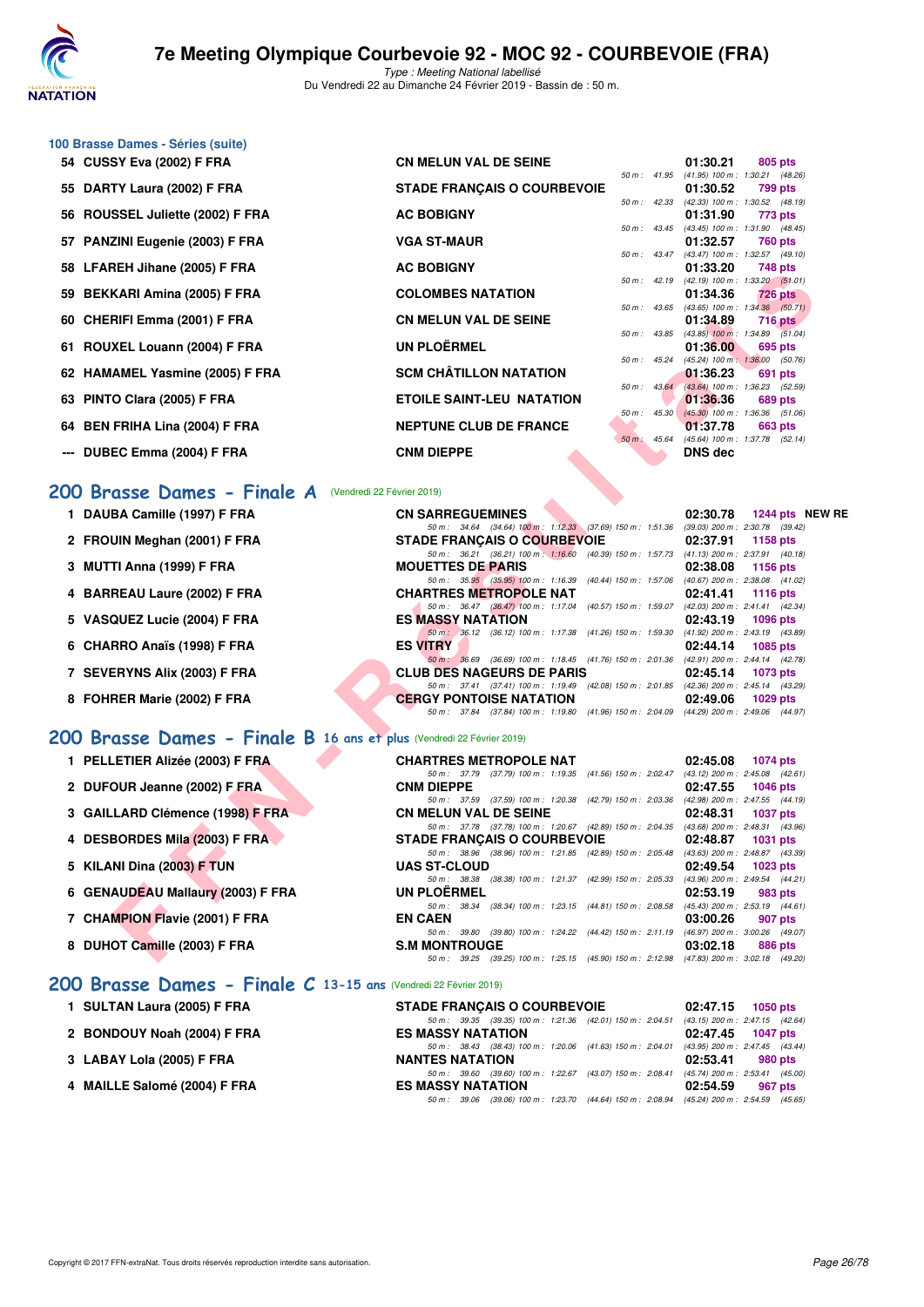

Type : Meeting National labellisé Du Vendredi 22 au Dimanche 24 Février 2019 - Bassin de : 50 m.

#### **200 Brasse Dames - Finale C (suite)**

| 5 LARDIER-PUIGDOMENECH Gabriella (2005) F FRA C PAUL-BERT RENNES |                                                                                              | 02:58.19 | 929 pts |
|------------------------------------------------------------------|----------------------------------------------------------------------------------------------|----------|---------|
|                                                                  | 50 m : 38.77 (38.77) 100 m : 1:24.06 (45.29) 150 m : 2:11.33 (47.27) 200 m : 2:58.19 (46.86) |          |         |
| 6 ZIESENISS Milena (2004) F FRA                                  | <b>S.M MONTROUGE</b>                                                                         | 03:03.86 | 869 pts |
|                                                                  | 50 m: 41.10 (41.10) 100 m: 1:28.35 (47.25) 150 m: 2:16.01 (47.66) 200 m: 3:03.86 (47.85)     |          |         |
| 7 LEGENDRE Inès (2005) F FRA                                     | <b>CNM DIEPPE</b>                                                                            | 03:07.36 | 833 pts |
|                                                                  | 50 m : 42.68 (42.68) 100 m : 1:30.97 (48.29) 150 m : 2:19.63 (48.66) 200 m : 3:07.36 (47.73) |          |         |

### **[200 Brasse Dames - Séries](http://www.ffnatation.fr/webffn/resultats.php?idact=nat&go=epr&idcpt=57703&idepr=23)** (Vendredi 22 Février 2019)

|     | 1 DAUBA Camille (1997) F FRA                                      | <b>CN SARREGUEMINES</b>                                                                                                        | 02:31.14        | 1240 pts NEW RE                            |  |
|-----|-------------------------------------------------------------------|--------------------------------------------------------------------------------------------------------------------------------|-----------------|--------------------------------------------|--|
|     | 2 FROUIN Meghan (2001) F FRA                                      | 50 m: 35.04 (35.04) 100 m: 1:12.63 (37.59) 150 m: 1:52.11 (39.48) 200 m: 2:31.14 (39.03)<br><b>STADE FRANÇAIS O COURBEVOIE</b> | 02:38.28        | 1153 pts                                   |  |
|     | 3 MUTTI Anna (1999) F FRA                                         | 50 m: 36.17 (36.17) 100 m: 1:15.81 (39.64) 150 m: 1:57.70 (41.89) 200 m: 2:38.28 (40.58)<br><b>MOUETTES DE PARIS</b>           | 02:43.26        | <b>1095 pts</b>                            |  |
|     |                                                                   | 50 m: 37.29 (37.29) 100 m: 1:18.16 (40.87) 150 m: 2:00.68 (42.52) 200 m: 2:43.26 (42.58)                                       |                 |                                            |  |
|     | 4 CHARRO Anaïs (1998) F FRA                                       | <b>ES VITRY</b><br>50 m: 36.35 (36.35) 100 m: 1:18.32 (41.97) 150 m: 2:00.38 (42.06) 200 m: 2:43.83 (43.45)                    | 02:43.83        | 1088 pts                                   |  |
|     | 5 SEVERYNS Alix (2003) F FRA                                      | <b>CLUB DES NAGEURS DE PARIS</b>                                                                                               | 02:44.73        | <b>1078 pts</b>                            |  |
|     | 6 BARREAU Laure (2002) F FRA                                      | 50 m: 37.53 (37.53) 100 m: 1:20.24 (42.71) 150 m: 2:02.52 (42.28) 200 m: 2:44.73 (42.21)<br><b>CHARTRES METROPOLE NAT</b>      | 02:44.74        | 1078 pts                                   |  |
|     |                                                                   | 50 m : 38.31 (38.31) 100 m : 1:19.99 (41.68) 150 m : 2:02.40 (42.41) 200 m : 2:44.74 (42.34)                                   |                 |                                            |  |
|     | 7 VASQUEZ Lucie (2004) F FRA                                      | <b>ES MASSY NATATION</b><br>50 m: 37.39 (37.39) 100 m: 1:19.32 (41.93) 150 m: 2:03.38 (44.06) 200 m: 2:46.88 (43.50)           | 02:46.88        | 1053 pts                                   |  |
|     | 8 FOHRER Marie (2002) F FRA                                       | <b>CERGY PONTOISE NATATION</b>                                                                                                 | 02:48.49        | 1035 pts                                   |  |
|     | 9 KILANI Dina (2003) F TUN                                        | 50 m: 37.80 (37.80) 100 m: 1:20.95 (43.15) 150 m: 2:04.06 (43.11) 200 m: 2:48.49 (44.43)<br><b>UAS ST-CLOUD</b>                | 02:48.53        | 1035 pts                                   |  |
|     |                                                                   | 50 m: 38.63 (38.63) 100 m: 1:20.84 (42.21) 150 m: 2:04.96 (44.12) 200 m: 2:48.53 (43.57)                                       |                 |                                            |  |
|     | 10 PELLETIER Alizée (2003) F FRA                                  | <b>CHARTRES METROPOLE NAT</b>                                                                                                  | 02:48.67        | 1033 pts                                   |  |
|     | 11 GAILLARD Clémence (1998) F FRA                                 | 50 m: 38.63 (38.63) 100 m: 1:21.19 (42.56) 150 m: 2:05.01 (43.82) 200 m: 2:48.67 (43.66)<br><b>CN MELUN VAL DE SEINE</b>       | 02:48.88        | 1031 pts                                   |  |
|     |                                                                   | 50 m: 38.04 (38.04) 100 m: 1:21.05 (43.01) 150 m: 2:05.00 (43.95) 200 m: 2:48.88 (43.88)                                       |                 |                                            |  |
|     | 12 SULTAN Laura (2005) F FRA                                      | <b>STADE FRANÇAIS O COURBEVOIE</b><br>50 m: 39.11 (39.11) 100 m: 1:21.74 (42.63) 150 m: 2:05.32 (43.58) 200 m: 2:49.74 (44.42) | 02:49.74        | 1021 pts                                   |  |
|     | 13 DESBORDES Mila (2003) F FRA                                    | <b>STADE FRANÇAIS O COURBEVOIE</b>                                                                                             | 02:50.20        | <b>1016 pts</b>                            |  |
|     | 14 DUFOUR Jeanne (2002) F FRA                                     | 50 m: 38.50 (38.50) 100 m: 1:21.09 (42.59) 150 m: 2:05.05 (43.96) 200 m: 2:50.20 (45.15)                                       |                 |                                            |  |
|     |                                                                   | CNM DIEPPE<br>50 m: 38.19 (38.19) 100 m: 1:22.70 (44.51) 150 m: 2:06.10 (43.40) 200 m: 2:50.55 (44.45)                         | 02:50.55        | 1012 $pts$                                 |  |
|     | 15 BONDOUY Noah (2004) F FRA                                      | <b>ES MASSY NATATION</b>                                                                                                       | 02:52.61        | 989 pts                                    |  |
|     | 16 CHAMPION Flavie (2001) F FRA                                   | 50 m : 38.95 (38.95) 100 m : 1:22.69 (43.74) 150 m : 2:07.54 (44.85) 200 m : 2:52.61 (45.07)<br><b>EN CAEN</b>                 | 02:56.54        | 946 pts                                    |  |
|     |                                                                   | 50 m: 39.15 (39.15) 100 m: 1:24.21 (45.06) 150 m: 2:09.88 (45.67) 200 m: 2:56.54 (46.66)                                       |                 |                                            |  |
|     | 17 DUHOT Camille (2003) F FRA                                     | <b>S.M MONTROUGE</b><br>50 m: 39.70 (39.70) 100 m: 1:25.04 (45.34) 150 m: 2:11.21 (46.17) 200 m: 2:57.03 (45.82)               | 02:57.03        | 941 pts                                    |  |
|     | 18 MAILLE Salomé (2004) F FRA                                     | <b>ES MASSY NATATION</b>                                                                                                       | 02:57.33        | 938 pts                                    |  |
|     |                                                                   | 50 m: 39.34 (39.34) 100 m: 1:24.52 (45.18) 150 m: 2:10.69 (46.17) 200 m: 2:57.33 (46.64)                                       |                 |                                            |  |
|     | 19 LABAY Lola (2005) F FRA                                        | <b>NANTES NATATION</b><br>50 m: 39.94 (39.94) 100 m: 1:25.88 (45.94) 150 m: 2:12.43 (46.55) 200 m: 2:57.80 (45.37)             | 02:57.80        | 933 pts                                    |  |
|     | 20 GENAUDEAU Mallaury (2003) F FRA                                | UN PLOERMEL                                                                                                                    | 02:58.05        | 930 pts                                    |  |
|     | 21 ZIESENISS Milena (2004) F FRA                                  | 50 m: 40.41 (40.41) 100 m: 1:26.14 (45.73) 150 m: 2:12.39 (46.25) 200 m: 2:58.05 (45.66)<br><b>S.M MONTROUGE</b>               | 02:58.66        | 924 pts                                    |  |
|     |                                                                   | 50 m : 41.11 (41.11) 100 m : 1:26.87 (45.76) 150 m : 2:13.20 (46.33) 200 m : 2:58.66 (45.46)                                   |                 |                                            |  |
|     | 22 GYSEMBERG Manon (2002) F FRA                                   | <b>CLUB DES NAGEURS DE PARIS</b><br>50 m: 39.80 (39.80) 100 m: 1:24.63 (44.83) 150 m: 2:11.42 (46.79) 200 m: 2:59.34 (47.92)   | 02:59.34        | 916 pts                                    |  |
|     | 23 DJEMAOUI Lahna (2004) F FRA                                    | <b>CA ORSAY</b>                                                                                                                | 02:59.80        | 911 pts                                    |  |
|     | 24 SCHEIDWEILER Elise (2003) F FRA                                | 50 m : 39.90 (39.90) 100 m : 1:25.76 (45.86) 150 m : 2:12.28<br><b>SR COLMAR</b>                                               | 03:01.50        | (46.52) 200 m : 2:59.80 (47.52)<br>894 pts |  |
|     |                                                                   | 50 m: 42.11 (42.11) 100 m: 1:28.88 (46.77) 150 m: 2:15.62 (46.74) 200 m: 3:01.50 (45.88)                                       |                 |                                            |  |
|     | 25 LARDIER-PUIGDOMENECH Gabriella (2005) F FRA C PAUL-BERT RENNES |                                                                                                                                | 03:01.95        | 889 pts                                    |  |
|     | 26 LE MAGOARIEC Sterenn (2003) F FRA                              | 50 m: 39.78 (39.78) 100 m: 1:25.97 (46.19) 150 m: 2:15.48 (49.51) 200 m: 3:01.95 (46.47)<br><b>COM BAGNEUX NATATION</b>        | 03:02.58        | 882 pts                                    |  |
|     |                                                                   | 50 m: 41.83 (41.83) 100 m: 1:28.41 (46.58) 150 m: 2:15.63 (47.22) 200 m: 3:02.58 (46.95)                                       |                 |                                            |  |
|     | 27 GOSNET Manon (2003) F FRA                                      | <b>USO BEZONS</b><br>50 m: 41.41 (41.41) 100 m: 1:28.17 (46.76) 150 m: 2:15.89 (47.72) 200 m: 3:03.87 (47.98)                  | 03:03.87        | 869 pts                                    |  |
|     | 28 MARIE Manon (2002) F FRA                                       | <b>EN CAEN</b>                                                                                                                 | 03:04.02        | 867 pts                                    |  |
|     | 29 LEGENDRE Inès (2005) F FRA                                     | 50 m: 42.26 (42.26) 100 m: 1:28.59 (46.33) 150 m: 2:16.02 (47.43) 200 m: 3:04.02 (48.00)<br><b>CNM DIEPPE</b>                  | <b>03:08.90</b> |                                            |  |
|     |                                                                   | 50 m : 43.17 (43.17) 100 m : 1:32.68 (49.51) 150 m : 2:21.94                                                                   |                 | 818 pts<br>(49.26) 200 m : 3:08.90 (46.96) |  |
|     | 30 DE SYON Corinne (2003) F FRA                                   | <b>CN EPINETTES PARIS</b>                                                                                                      | 03:08.92        | 817 pts                                    |  |
| 31. | JOFFROY Amandine (2000) F FRA                                     | 50 m: 43.68 (43.68) 100 m: 1:31.15 (47.47) 150 m: 2:20.43<br><b>CN SEZANNE</b>                                                 | 03:09.27        | (49.28) 200 m : 3:08.92 (48.49)<br>814 pts |  |
|     |                                                                   | 50 m: 39.96 (39.96) 100 m: 1:27.15 (47.19) 150 m: 2:17.05 (49.90) 200 m: 3:09.27 (52.22)                                       |                 |                                            |  |
|     | 32 MEHRI Nour-Serine (2003) F ALG                                 | <b>AC BOULOGNE-BILLANCOURT</b><br>50 m: 44.32 (44.32) 100 m: 1:34.58 (50.26) 150 m: 2:26.93 (52.35) 200 m: 3:18.99 (52.06)     | 03:18.99        | <b>720 pts</b>                             |  |
|     |                                                                   |                                                                                                                                |                 |                                            |  |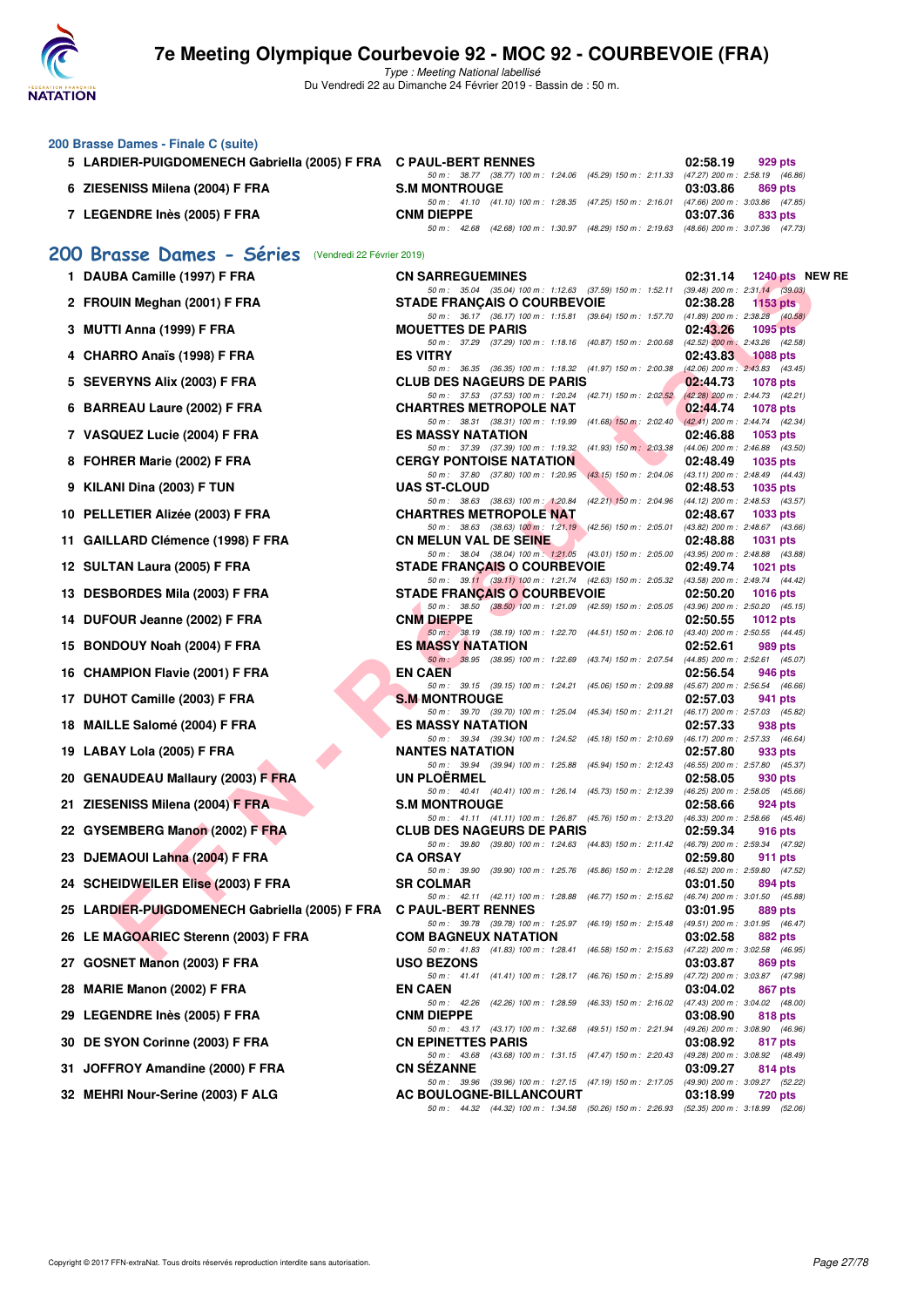

| 200 Brasse Dames - Séries (suite)                                    |                                    |                |                 |  |
|----------------------------------------------------------------------|------------------------------------|----------------|-----------------|--|
| --- DUBEC Emma (2004) F FRA                                          | <b>CNM DIEPPE</b>                  | <b>DNS dec</b> |                 |  |
| --- CUSSY Eva (2002) F FRA                                           | <b>CN MELUN VAL DE SEINE</b>       | <b>DSQ</b>     |                 |  |
|                                                                      |                                    |                |                 |  |
| 50 Papillon Dames - Finale A<br>(Samedi 23 Février 2019)             |                                    |                |                 |  |
| 1 LETANG Maria-elena (1993) F FRA                                    | <b>CLUB DES NAGEURS DE PARIS</b>   | 00:27.75       | <b>1228 pts</b> |  |
| 2 BOISRENOULT Emilie (2002) F FRA                                    | <b>U.S CRETEIL NATATION</b>        | 00:28.11       | 1204 pts NR JF  |  |
| 3 HERTHE Alexe (2000) F FRA                                          | <b>NANTES NATATION</b>             | 00:28.12       | <b>1204 pts</b> |  |
| 4 DEL'HOMME Laurine (1997) F FRA                                     | <b>ES MASSY NATATION</b>           | 00:28.21       | <b>1198 pts</b> |  |
| 5 DESBORDES Joana (2000) F FRA                                       | <b>STADE FRANÇAIS O COURBEVOIE</b> | 00:28.23       | 1196 pts        |  |
| 6 PACAUD Pauline (1993) F FRA                                        | <b>SENS NATATION</b>               | 00:28.74       | 1163 pts        |  |
| 7 BARBOUCH Inès (2001) F TUN                                         | <b>ES VITRY</b>                    | 00:28.80       | 1159 pts        |  |
| 8 CHADEBAUD Mathilde (2002) F FRA                                    | <b>STADE FRANÇAIS O COURBEVOIE</b> | 00:29.13       | $1138$ pts      |  |
|                                                                      |                                    |                |                 |  |
| 50 Papillon Dames - Finale B 16 ans et plus (Samedi 23 Février 2019) |                                    |                |                 |  |
| 1 BIDEAU Thaïs (2002) F FRA                                          | <b>C PAUL-BERT RENNES</b>          | 00:28.86       | 1155 pts        |  |
| 2 OUALID GIRARD Sarah (2000) F FRA                                   | <b>CN MELUN VAL DE SEINE</b>       | 00:28.93       | <b>1151 pts</b> |  |
| 3 GAMER Rose-alexia (1999) F FRA                                     | <b>ES VITRY</b>                    | 00:29.38       | <b>1122 pts</b> |  |
| 4 DESBONNES Leha (2002) F FRA                                        | <b>ES MASSY NATATION</b>           | 00:29.65       | 1105 pts        |  |
| 5 BILLABERT Mathilde (2003) F FRA                                    | <b>CLUB DES NAGEURS DE PARIS</b>   | 00:29.77       | 1098 pts        |  |
| 6 LEBLOND Tiphaine (1996) F FRA                                      | <b>RED STAR CLUB CHAMPIGNY</b>     | 00:29.79       | <b>1096 pts</b> |  |
| 7 FLEURY Carla (2001) F FRA                                          | <b>SN FRANCONVILLE</b>             | 00:30.15       | <b>1074 pts</b> |  |
| 8 BOURNONVILLE Laura (2001) F FRA                                    | <b>ES MASSY NATATION</b>           | 00:30.82       | 1033 pts        |  |
|                                                                      |                                    |                |                 |  |
|                                                                      |                                    |                |                 |  |
| 50 Papillon Dames - Finale C 13-15 ans (Samedi 23 Février 2019)      |                                    |                |                 |  |
| 1 MAILLE Salomé (2004) F FRA                                         | <b>ES MASSY NATATION</b>           | 00:29.33       | <b>1125 pts</b> |  |
| 2 BEUCHARD Susie (2004) F FRA                                        | <b>C PAUL-BERT RENNES</b>          | 00:29.38       | <b>1122 pts</b> |  |
| 3 BOUKHTOUCHE Sarah (2005) F FRA                                     | <b>STADE FRANÇAIS O COURBEVOIE</b> | 00:29.39       | <b>1122 pts</b> |  |
| 4 DONVAL Eléane (2004) F FRA                                         | <b>UN PLOERMEL</b>                 | 00:29.55       | 1111 $pts$      |  |
| 5 COUDERT Lucile (2004) F FRA                                        | <b>AC BOULOGNE-BILLANCOURT</b>     | 00:29.70       | 1102 pts        |  |
| 6 JOLY Morgane (2004) F FRA                                          | <b>ES MASSY NATATION</b>           | 00:29.93       | 1088 pts        |  |
| 7 JULIAN Eulalie (2005) F FRA                                        | <b>C PAUL-BERT RENNES</b>          | 00:30.20       | <b>1071 pts</b> |  |
| 8 GALLANT Apolline (2004) F FRA                                      | <b>SN VERSAILLES</b>               | 00:30.74       | <b>1038 pts</b> |  |
|                                                                      |                                    |                |                 |  |
| 50 Papillon Dames - Séries<br>(Samedi 23 Février 2019)               |                                    |                |                 |  |
| 1 BOISRENOULT Emilie (2002) F FRA                                    | <b>U.S CRETEIL NATATION</b>        | 00:28.17       | 1200 pts NR JF  |  |
| 2 DESBORDES Joana (2000) F FRA                                       | <b>STADE FRANCAIS O COURBEVOIE</b> | 00:28.36       | 1188 pts        |  |
| 3 LETANG Maria-elena (1993) F FRA                                    | <b>CLUB DES NAGEURS DE PARIS</b>   | 00:28.59       | 1173 pts        |  |
| 4 PACAUD Pauline (1993) F FRA                                        | <b>SENS NATATION</b>               | 00:28.68       | 1167 pts        |  |
| 5 BARBOUCH Inès (2001) F TUN                                         | <b>ES VITRY</b>                    | 00:28.73       | <b>1164 pts</b> |  |
| 6 HERTHE Alexe (2000) F FRA                                          | <b>NANTES NATATION</b>             | 00:28.78       | <b>1161 pts</b> |  |
| 7 DEL'HOMME Laurine (1997) F FRA                                     | <b>ES MASSY NATATION</b>           | 00:28.91       | 1152 pts        |  |
| 7 CHADEBAUD Mathilde (2002) F FRA                                    | <b>STADE FRANCAIS O COURBEVOIE</b> | 00:28.91       | 1152 pts        |  |
| 9 BIDEAU Thaïs (2002) F FRA                                          | <b>C PAUL-BERT RENNES</b>          | 00:29.11       | 1139 pts        |  |
| 10 LEBLOND Tiphaine (1996) F FRA                                     | <b>RED STAR CLUB CHAMPIGNY</b>     | 00:29.43       | <b>1119 pts</b> |  |
| 11 OUALID GIRARD Sarah (2000) F FRA                                  | <b>CN MELUN VAL DE SEINE</b>       | 00:29.52       | <b>1113 pts</b> |  |
| 12 FLEURY Carla (2001) F FRA                                         | <b>SN FRANCONVILLE</b>             | 00:29.53       | 1113 $pts$      |  |
| 12 BEUCHARD Susie (2004) F FRA                                       | <b>C PAUL-BERT RENNES</b>          | 00:29.53       | 1113 $pts$      |  |
| 14 GARA Alya (2001) F TUN                                            | <b>ES VITRY</b>                    | 00:29.79       | 1096 pts        |  |
| 15 GAMER Rose-alexia (1999) F FRA                                    | <b>ES VITRY</b>                    | 00:29.80       | 1096 pts        |  |
| 16 DESBONNES Leha (2002) F FRA                                       | <b>ES MASSY NATATION</b>           | 00:29.88       | 1091 pts        |  |
| 17 BILLABERT Mathilde (2003) F FRA                                   | <b>CLUB DES NAGEURS DE PARIS</b>   | 00:29.90       | 1089 pts        |  |
| 18 DONVAL Eléane (2004) F FRA                                        | <b>UN PLOËRMEL</b>                 | 00:30.10       | <b>1077 pts</b> |  |
|                                                                      |                                    |                |                 |  |
|                                                                      |                                    |                |                 |  |
|                                                                      |                                    |                |                 |  |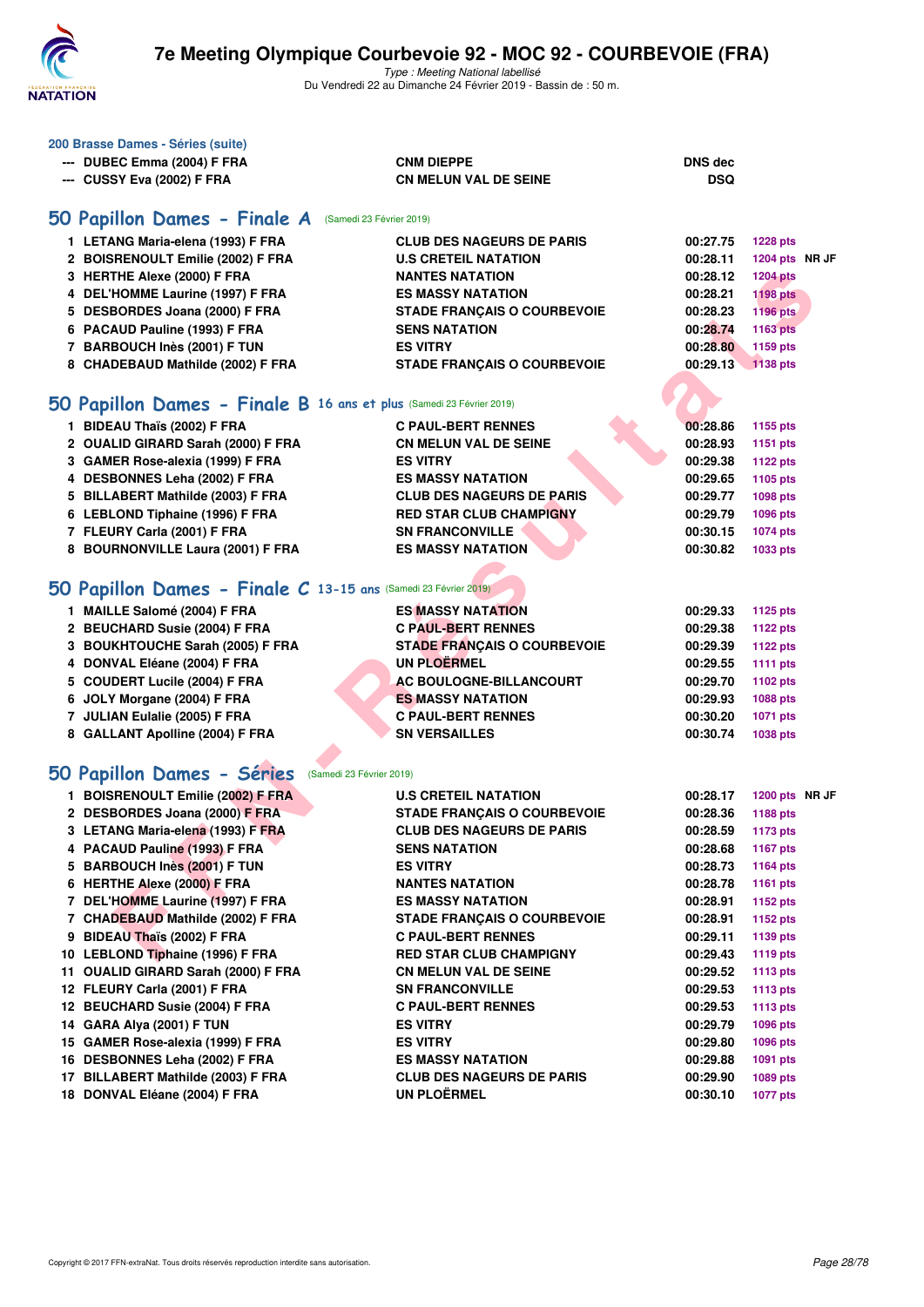

**50 Papillon Dames - Séries (suite)**

| 19 | MAILLE Salomé (2004) F FRA                 |
|----|--------------------------------------------|
| 20 | <b>BOURNONVILLE Laura (2001) F FRA</b>     |
| 21 | JOLY Morgane (2004) F FRA                  |
| 22 | BOTAS Salomé (2000) F FRA                  |
| 23 | <b>MARTIN Amandine (2003) F FRA</b>        |
| 24 | SIMOËNS Celia (1999) F FRA                 |
| 25 | BIGAY Clara (2002) F FRA                   |
| 26 | <b>CASTEL Margaux (2000) F FRA</b>         |
| 27 | <b>COUDERT Lucile (2004) F FRA</b>         |
| 28 | <b>GALLANT Apolline (2004) F FRA</b>       |
| 29 | <b>NGUYEN DUC LONG Armelle (2003) F FR</b> |
| 30 | NIN Colombe (2000) F FRA                   |
| 30 | <b>BOUDISSA Naïla (2001) F FRA</b>         |
| 32 | <b>BOUKHTOUCHE Sarah (2005) F FRA</b>      |
| 33 | <b>BERGER Paoline (2002) F FRA</b>         |
| 34 | PARKER Lena (2001) F FRA                   |
| 35 | <b>JULIAN Eulalie (2005) F FRA</b>         |
| 36 | <b>MOHRI COTTI Tara (2001) F FRA</b>       |
| 37 | STRUILLOU Pauline (2003) F FRA             |
| 38 | DALLE Aliénor (2002) F FRA                 |
| 39 | KNOPF Ornella (1999) F FRA                 |
| 40 | ZERROUK Eva (2001) F FRA                   |
| 41 | JAUMET Justine (2002) F FRA                |
| 42 | <b>ABBADI Soraya (2003) F FRA</b>          |
| 43 | <b>MENEGHETTI Marie (1998) F FRA</b>       |
| 44 | <b>HACHEZ Clementine (2001) F FRA</b>      |
| 45 | TOULET Cécile (2004) F FRA                 |
| 46 | RAOUST Anna (2001) F FRA                   |
| 47 | MOZAR IIona (2003) F FRA                   |
| 48 | <b>BEBOULENE Camille (2002) F FRA</b>      |
| 49 | RAZAFY Elodie (1998) F FRA                 |
| 50 | LOUWAGIE Pauline (2003) F FRA              |
| 51 | FOURMY Marina (2003) F FRA                 |
| 52 | MILLE Romane (2003) F FRA                  |
| 53 | <b>CHAMPION Flavie (2001) F FRA</b>        |
| 54 | PHAM Thuyanna (2005) F FRA                 |
| 55 | CHEDRI Melissa (2001) F FRA                |
| 56 | <b>COQUELLE Camille (2005) F FRA</b>       |
| 56 | GARIN Héloïse (2005) F FRA                 |
| 58 | <b>ABDALLAH Anfiya (2003) F FRA</b>        |
| 59 | <b>MARTINEZ Myriam (2002) F FRA</b>        |
| 60 | <b>ABELA Cassandre (2005) F FRA</b>        |
| 61 | PACAUD Océane (2002) F FRA                 |
| 62 | LE BERRIGAUD Marine (2002) F FRA           |
| 63 | <b>AMROUS Serine (2006) F FRA</b>          |
| 64 | BRETON Emma (2003) F FRA                   |
| 65 | ZAID KERMORGANT Lise (2003) F FRA          |
| 66 | <b>BRUNET Estelle (2001) F FRA</b>         |
| 67 | BENARABA Sarah (2005) F ALG                |
| 68 | PASQUIER Agathe (2002) F FRA               |
| 69 | DA ROCHA--ALIN Margot (2005) F FRA         |
| 70 | CUREAU Lou (2005) F FRA                    |
| 70 | EKBAL MOHAMED Sarah (2002) F FRA           |
| 72 | EL KATEB Meryem (2004) F FRA               |

| 19 MAILLE Salomé (2004) F FRA           | <b>ES MASSY NATATION</b>             | 00:30.12 | <b>1076 pts</b> |
|-----------------------------------------|--------------------------------------|----------|-----------------|
| 20 BOURNONVILLE Laura (2001) F FRA      | <b>ES MASSY NATATION</b>             | 00:30.13 | 1075 pts        |
| 21 JOLY Morgane (2004) F FRA            | <b>ES MASSY NATATION</b>             | 00:30.21 | <b>1070 pts</b> |
| 22 BOTAS Salomé (2000) F FRA            | <b>RED STAR CLUB CHAMPIGNY</b>       | 00:30.27 | <b>1066 pts</b> |
| 23 MARTIN Amandine (2003) F FRA         | <b>CHARTRES METROPOLE NAT</b>        | 00:30.28 | 1066 pts        |
| 24 SIMOËNS Celia (1999) F FRA           | <b>NEPTUNE CLUB DE FRANCE</b>        | 00:30.35 | 1062 pts        |
| 25 BIGAY Clara (2002) F FRA             | <b>CSM CLAMART</b>                   | 00:30.36 | 1061 pts        |
| 26 CASTEL Margaux (2000) F FRA          | <b>S.M MONTROUGE</b>                 | 00:30.38 | <b>1060 pts</b> |
| 27 COUDERT Lucile (2004) F FRA          | AC BOULOGNE-BILLANCOURT              | 00:30.40 | 1058 pts        |
| 28 GALLANT Apolline (2004) F FRA        | <b>SN VERSAILLES</b>                 | 00:30.46 | 1055 pts        |
| 29 NGUYEN DUC LONG Armelle (2003) F FRA | <b>CN ST-MICHEL-SUR-ORGE</b>         | 00:30.48 | 1053 pts        |
| 30 NIN Colombe (2000) F FRA             | <b>NEPTUNE CLUB DE FRANCE</b>        | 00:30.54 | <b>1050 pts</b> |
| 30 BOUDISSA Naïla (2001) F FRA          | <b>NEPTUNE CLUB DE FRANCE</b>        | 00:30.54 | <b>1050 pts</b> |
| 32 BOUKHTOUCHE Sarah (2005) F FRA       | <b>STADE FRANÇAIS O COURBEVOIE</b>   | 00:30.63 | <b>1044 pts</b> |
| 33 BERGER Paoline (2002) F FRA          | <b>CN ST-MICHEL-SUR-ORGE</b>         | 00:30.66 | <b>1042 pts</b> |
| 34 PARKER Lena (2001) F FRA             | <b>STADE FRANÇAIS O COURBEVOIE</b>   | 00:30.73 | 1038 pts        |
| 35 JULIAN Eulalie (2005) F FRA          | <b>C PAUL-BERT RENNES</b>            | 00:30.74 | 1038 pts        |
| 36 MOHRI COTTI Tara (2001) F FRA        | <b>MOUETTES DE PARIS</b>             | 00:30.83 | <b>1032 pts</b> |
| 37 STRUILLOU Pauline (2003) F FRA       | OLYMPIQUE LA GARENNE-COLOMBES        | 00:30.85 | 1031 pts        |
| 38 DALLE Aliénor (2002) F FRA           | <b>S.M MONTROUGE</b>                 | 00:30.88 | 1029 pts        |
| 39 KNOPF Ornella (1999) F FRA           | <b>AS BONDY</b>                      | 00:30.90 | 1028 pts        |
| 40 ZERROUK Eva (2001) F FRA             | <b>NEPTUNE CLUB DE FRANCE</b>        | 00:30.96 | 1024 pts        |
| 41 JAUMET Justine (2002) F FRA          | <b>CSM CLAMART</b>                   | 00:31.09 | 1016 pts        |
| 42 ABBADI Soraya (2003) F FRA           | <b>MONTIGNY NATATION</b>             | 00:31.11 | 1015 pts        |
| 43 MENEGHETTI Marie (1998) F FRA        | <b>EN CAEN</b>                       | 00:31.31 | 1003 pts        |
| 44 HACHEZ Clementine (2001) F FRA       | <b>CSN GUYANCOURT</b>                | 00:31.34 | 1001 pts        |
| 45 TOULET Cécile (2004) F FRA           | <b>SR COLMAR</b>                     | 00:31.43 | 996 pts         |
| 46 RAOUST Anna (2001) F FRA             | <b>NEPTUNE CLUB DE FRANCE</b>        | 00:31.46 | 994 pts         |
| 47 MOZAR Ilona (2003) F FRA             | <b>CHARTRES METROPOLE NAT</b>        | 00:31.47 | 994 pts         |
| 48 BEBOULENE Camille (2002) F FRA       | <b>CHARTRES METROPOLE NAT</b>        | 00:31.50 | 992 pts         |
| 49 RAZAFY Elodie (1998) F FRA           | <b>CN MELUN VAL DE SEINE</b>         | 00:31.64 | 983 pts         |
| 50 LOUWAGIE Pauline (2003) F FRA        | <b>TREMBLAY AC</b>                   | 00:31.74 | 977 pts         |
| 51 FOURMY Marina (2003) F FRA           | <b>ES MASSY NATATION</b>             | 00:31.84 | 972 pts         |
| 52 MILLE Romane (2003) F FRA            | <b>AC BOULOGNE-BILLANCOURT</b>       | 00:31.95 | 965 pts         |
| 53 CHAMPION Flavie (2001) F FRA         | <b>EN CAEN</b>                       | 00:31.97 | 964 pts         |
| 54 PHAM Thuyanna (2005) F FRA           | <b>STADE FRANÇAIS O COURBEVOIE</b>   | 00:31.99 | 963 pts         |
| 55 CHEDRI Melissa (2001) F FRA          | <b>CN MELUN VAL DE SEINE</b>         | 00:32.04 | 960 pts         |
| 56 COQUELLE Camille (2005) F FRA        | <b>US IVRY-SUR-SEINE</b>             | 00:32.05 | 959 pts         |
| 56 GARIN Héloïse (2005) F FRA           | <b>NEPTUNE CLUB DE FRANCE</b>        | 00:32.05 | 959 pts         |
| 58 ABDALLAH Anfiya (2003) F FRA         | <b>CN ASNIÈRES</b>                   | 00:32.10 | 956 pts         |
| 59 MARTINEZ Myriam (2002) F FRA         | <b>STADE FRANÇAIS O COURBEVOIE</b>   | 00:32.20 | 950 pts         |
| 60 ABELA Cassandre (2005) F FRA         | <b>NEPTUNE CLUB DE FRANCE</b>        | 00:32.27 | 946 pts         |
| 61 PACAUD Océane (2002) F FRA           | <b>SENS NATATION</b>                 | 00:32.28 | 946 pts         |
| 62 LE BERRIGAUD Marine (2002) F FRA     | <b>AC BOULOGNE-BILLANCOURT</b>       | 00:32.31 | 944 pts         |
| 63 AMROUS Serine (2006) F FRA           | <b>STADE FRANÇAIS O COURBEVOIE</b>   | 00:32.50 | 933 pts         |
| 64 BRETON Emma (2003) F FRA             | <b>ETOILE SAINT-LEU NATATION</b>     | 00:32.52 | 932 pts         |
| 65 ZAID KERMORGANT Lise (2003) F FRA    | <b>CLUB DES NAGEURS DE PARIS</b>     | 00:32.59 | 928 pts         |
| 66 BRUNET Estelle (2001) F FRA          | <b>VGA ST-MAUR</b>                   | 00:32.62 | 926 pts         |
| 67 BENARABA Sarah (2005) F ALG          | <b>CN ST-MICHEL-SUR-ORGE</b>         | 00:32.65 | 924 pts         |
| 68 PASQUIER Agathe (2002) F FRA         | <b>CSM CLAMART</b>                   | 00:32.68 | 923 pts         |
| 69 DA ROCHA--ALIN Margot (2005) F FRA   | <b>CLUB DES NAGEURS DE PARIS</b>     | 00:32.69 | 922 pts         |
| 70 CUREAU Lou (2005) F FRA              | <b>CSN GUYANCOURT</b>                | 00:32.78 | 917 pts         |
| 70 EKBAL MOHAMED Sarah (2002) F FRA     | <b>ASSO NATATION DE SARTROUVILLE</b> | 00:32.78 | 917 pts         |
| 72 EL KATEB Meryem (2004) F FRA         | AC BOULOGNE-BILLANCOURT              | 00:32.87 | 912 pts         |
|                                         |                                      |          |                 |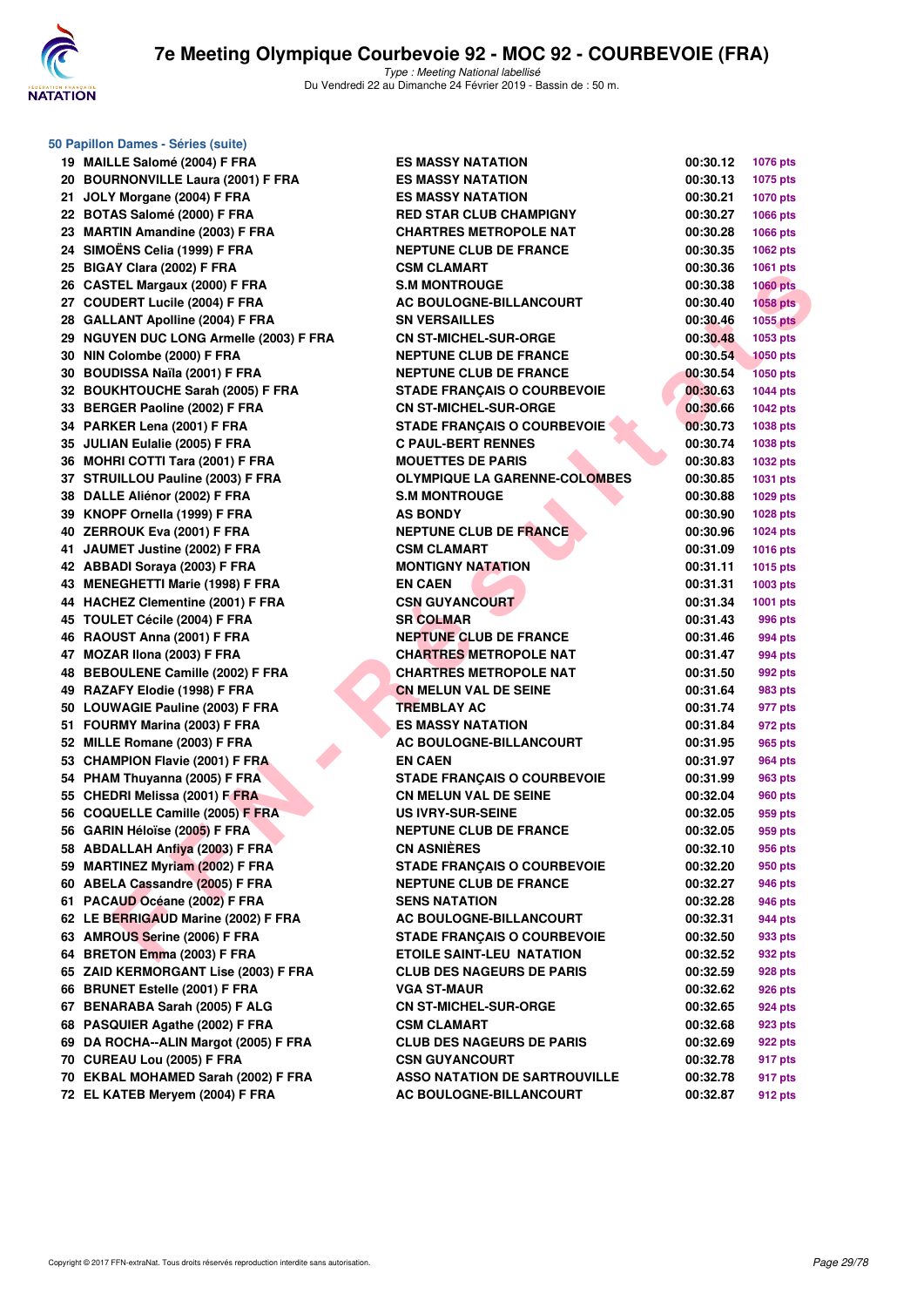

**50 Papillon Dames - Séries (suite)**

Type : Meeting National labellisé Du Vendredi 22 au Dimanche 24 Février 2019 - Bassin de : 50 m.

| 73 DEBENATH Lorène (2003) F FRA        | <b>CLUB DES NAGEURS DE PARIS</b>     |              | 00:32.89   | <b>911 pts</b>                                         |
|----------------------------------------|--------------------------------------|--------------|------------|--------------------------------------------------------|
| 74 BOUKHARI Sarah (2006) F FRA         | <b>STADE FRANÇAIS O COURBEVOIE</b>   |              | 00:32.96   | 907 pts                                                |
| 75 SINEAU Emilie (2001) F FRA          | <b>CERGY PONTOISE NATATION</b>       |              | 00:33.10   | 899 pts                                                |
| 76 GAYET Noëlig (2003) F FRA           | UN PLOËRMEL                          |              | 00:33.12   | 897 pts                                                |
| 76 MOUSSOUNI Syrine (2002) F FRA       | <b>AC BOBIGNY</b>                    |              | 00:33.12   | 897 pts                                                |
| 78 MARCHESE Aurelie (2005) F FRA       | <b>CN MELUN VAL DE SEINE</b>         |              | 00:33.27   | <b>889 pts</b>                                         |
| 79 BIRONNEAU Clarisse (1999) F FRA     | <b>USO BEZONS</b>                    |              | 00:33.32   | <b>886 pts</b>                                         |
| 80 NARVOR Brunilde (2005) F FRA        | <b>COLOMBES NATATION</b>             |              | 00:33.50   | <b>876 pts</b>                                         |
| 81 ROMDHANE Sarah (2005) F FRA         | <b>MONTIGNY NATATION</b>             |              | 00:33.52   | <b>875 pts</b>                                         |
| 82 JOFFROY Amandine (2000) F FRA       | <b>CN SÉZANNE</b>                    |              | 00:33.60   | <b>870 pts</b>                                         |
| 83 AUBIN Lucile (2002) F FRA           | <b>CN SÉZANNE</b>                    |              | 00:33.62   | <b>869 pts</b>                                         |
| 84 JUIN Lisa (2005) F FRA              | <b>VGA ST-MAUR</b>                   |              | 00:33.82   | <b>858 pts</b>                                         |
| 85 MUNOZ Elora (2003) F FRA            | <b>CLUB DES NAGEURS DE PARIS</b>     |              | 00:33.83   | 858 pts                                                |
| 86 GUEMMOUD Ines (2002) F FRA          | <b>CLUB DES NAGEURS DE PARIS</b>     |              | 00:33.91   | 853 pts                                                |
| 86 HAMAMEL Yasmine (2005) F FRA        | <b>SCM CHÂTILLON NATATION</b>        |              | 00:33.91   | 853 pts                                                |
| 88 DJEMAOUI Lahna (2004) F FRA         | <b>CA ORSAY</b>                      |              | 00:33.93   | 852 pts                                                |
| 89 LEGENDRE Inès (2005) F FRA          | <b>CNM DIEPPE</b>                    |              | 00:34.08   | 844 pts                                                |
| 90 LFAREH Jihane (2005) F FRA          | <b>AC BOBIGNY</b>                    |              | 00:34.77   | <b>806 pts</b>                                         |
| 91 BERGOUNIOUX Lina (2004) F FRA       | <b>US IVRY-SUR-SEINE</b>             |              | 00:34.84   | <b>803 pts</b>                                         |
| 92 NORCA Ninon (2005) F FRA            | <b>US IVRY-SUR-SEINE</b>             |              | 00:34.92   | <b>798 pts</b>                                         |
| 93 LEBRUN Natalia (2004) F FRA         | <b>ETOILE SAINT-LEU NATATION</b>     |              | 00:34.94   | 797 pts                                                |
| 94 TRABER Fanny (2005) F FRA           | <b>SR COLMAR</b>                     |              | 00:35.02   | 793 pts                                                |
| 95 LARGILLIER Iliana (2001) F FRA      | <b>CN MELUN VAL DE SEINE</b>         |              | 00:35.07   | 790 pts                                                |
| 96 PINTO Clara (2005) F FRA            | ETOILE SAINT-LEU NATATION            |              | 00:35.08   | 790 pts                                                |
| 97 DARTY Laura (2002) F FRA            | <b>STADE FRANÇAIS O COURBEVOIE</b>   |              | 00:35.77   | <b>753 pts</b>                                         |
| 98 LOUBEYRE-MOLINARI Nine (2005) F FRA | <b>AC BOULOGNE-BILLANCOURT</b>       |              | 00:35.99   | 742 pts                                                |
| 99 BOUZOM Maylis (2005) F FRA          | <b>USO BEZONS</b>                    |              | 00:36.27   | <b>728 pts</b>                                         |
| 100 MESQUITA Liliana (2005) F FRA      | <b>AS EMERAINVILLE</b>               |              | 00:36.50   | 716 pts                                                |
| 101 ROUSSEL Juliette (2002) F FRA      | <b>AC BOBIGNY</b>                    |              | 00:36.90   | <b>696 pts</b>                                         |
| 102 PARNASSE Manelle (2005) F FRA      | <b>CSM GENNEVILLIERS</b>             |              | 00:37.40   | 671 pts                                                |
| 103 ETIENNE Camille (2002) F FRA       | <b>AC BOBIGNY</b>                    |              | 00:37.83   | 650 pts                                                |
| --- BOHN Leane (2005) F FRA            | <b>ASSO NATATION DE SARTROUVILLE</b> |              | <b>DNS</b> |                                                        |
| --- REGO Tiphaine (2004) F FRA         | <b>ASSO NATATION DE SARTROUVILLE</b> |              | <b>DNS</b> |                                                        |
| --- BENKHETACHE Shahin (2004) F FRA    | <b>ASSO NATATION DE SARTROUVILLE</b> |              | <b>DNS</b> |                                                        |
| --- LA BIONDA Léa (2002) F FRA         | <b>MORSANG ESSONNE NATATION</b>      |              | <b>DSQ</b> |                                                        |
|                                        |                                      |              |            |                                                        |
| 100 Papillon Dames - Finale A          | (Dimanche 24 Février 2019)           |              |            |                                                        |
| 1 BONNET Charlotte (1995) F FRA        | <b>OLYMPIC NICE NATATION</b>         |              | 00:59.66   | <b>1295 pts</b>                                        |
|                                        |                                      | 50 m : 27.61 |            | $(27.61)$ 100 m : 59.66 $(32.05)$                      |
| 2 DEL'HOMME Laurine (1997) F FRA       | <b>ES MASSY NATATION</b>             | 50 m : 28.70 | 01:01.96   | <b>1227 pts</b><br>$(28.70)$ 100 m : 1:01.96 $(33.26)$ |
| 3 BIDEAU Thaïs (2002) F FRA            | <b>C PAUL-BERT RENNES</b>            |              | 01:02.76   | 1204 pts NR JF                                         |
|                                        |                                      | 50 m : 28.98 |            | (28.98) 100 m: 1:02.76 (33.78)                         |
| 4 BOISRENOULT Emilie (2002) F FRA      | <b>U.S CRETEIL NATATION</b>          | 50 m : 29.20 | 01:02.90   | <b>1200 pts</b><br>$(29.20)$ 100 m : 1:02.90 $(33.70)$ |
| 5 DESBORDES Joana (2000) F FRA         | <b>STADE FRANÇAIS O COURBEVOIE</b>   |              | 01:04.35   | 1158 pts                                               |
|                                        |                                      | 50 m : 29.51 |            | (29.51) 100 m: 1:04.35 (34.84)                         |
| 6 LESAFFRE Fantine (1994) F FRA        | <b>STADE DE VANVES</b>               |              | 01:05.12   | 1137 pts                                               |

### **[100 Papillon Dames - Finale A](http://www.ffnatation.fr/webffn/resultats.php?idact=nat&go=epr&idcpt=57703&idepr=32)** (Dimanche 24 Février 2019)

| <b>BONNET Charlotte (1995) F FRA</b><br>1. | <b>OLYMPIC NICE NATATION</b>       |                | 00:59.66                                     | 1295 pts        |               |  |
|--------------------------------------------|------------------------------------|----------------|----------------------------------------------|-----------------|---------------|--|
|                                            |                                    | $50 m$ : 27.61 | $(27.61)$ 100 m :                            |                 | 59.66 (32.05) |  |
| 2 DEL'HOMME Laurine (1997) F FRA           | <b>ES MASSY NATATION</b>           |                | 01:01.96                                     | <b>1227 pts</b> |               |  |
|                                            |                                    | 50 m: 28.70    | $(28.70)$ 100 m : 1:01.96 $(33.26)$          |                 |               |  |
| 3 BIDEAU Thaïs (2002) F FRA                | <b>C PAUL-BERT RENNES</b>          |                | 01:02.76                                     | 1204 pts NR JF  |               |  |
|                                            |                                    | 50 m: 28.98    | $(28.98)$ 100 m : 1:02.76 $(33.78)$          |                 |               |  |
| 4 BOISRENOULT Emilie (2002) F FRA          | <b>U.S CRETEIL NATATION</b>        |                | 01:02.90                                     | $1200$ pts      |               |  |
|                                            |                                    |                | 50 m: 29.20 (29.20) 100 m: 1:02.90 (33.70)   |                 |               |  |
| 5 DESBORDES Joana (2000) F FRA             | <b>STADE FRANCAIS O COURBEVOIE</b> |                | 01:04.35                                     | 1158 pts        |               |  |
|                                            |                                    | $50 m$ : 29.51 | $(29.51)$ 100 m : 1:04.35 $(34.84)$          |                 |               |  |
| 6 LESAFFRE Fantine (1994) F FRA            | <b>STADE DE VANVES</b>             |                | 01:05.12                                     | 1137 pts        |               |  |
|                                            |                                    |                | 50 m : 30.13 (30.13) 100 m : 1:05.12 (34.99) |                 |               |  |
| 7 CUCUMEL Romy (2001) F FRA                | <b>CSM CLAMART</b>                 |                | 01:05.62                                     | 1123 pts        |               |  |
|                                            |                                    | 50 m: 30.43    | $(30.43)$ 100 m : 1:05.62 $(35.19)$          |                 |               |  |
| 8 OUALID GIRARD Sarah (2000) F FRA         | <b>CN MELUN VAL DE SEINE</b>       |                | 01:06.53                                     | 1097 pts        |               |  |
|                                            |                                    | 50 m : 30.71   | $(30.71)$ 100 m : 1:06.53 $(35.82)$          |                 |               |  |

#### **[100 Papillon Dames - Finale B](http://www.ffnatation.fr/webffn/resultats.php?idact=nat&go=epr&idcpt=57703&idepr=32) 16 ans et plus** (Dimanche 24 Février 2019)

| <b>GAMER Rose-alexia (1999) F FRA</b> | <b>ES VITRY</b> | 01:05.36 1130 pts                                                   |  |
|---------------------------------------|-----------------|---------------------------------------------------------------------|--|
| 2 GARA Alya (2001) F TUN              | <b>ES VITRY</b> | 50 m : 30.27 (30.27) 100 m : 1:05.36 (35.09)<br>$01:05.65$ 1122 pts |  |
|                                       |                 | 50 m : 30.37 (30.37) 100 m : 1:05.65 (35.28)                        |  |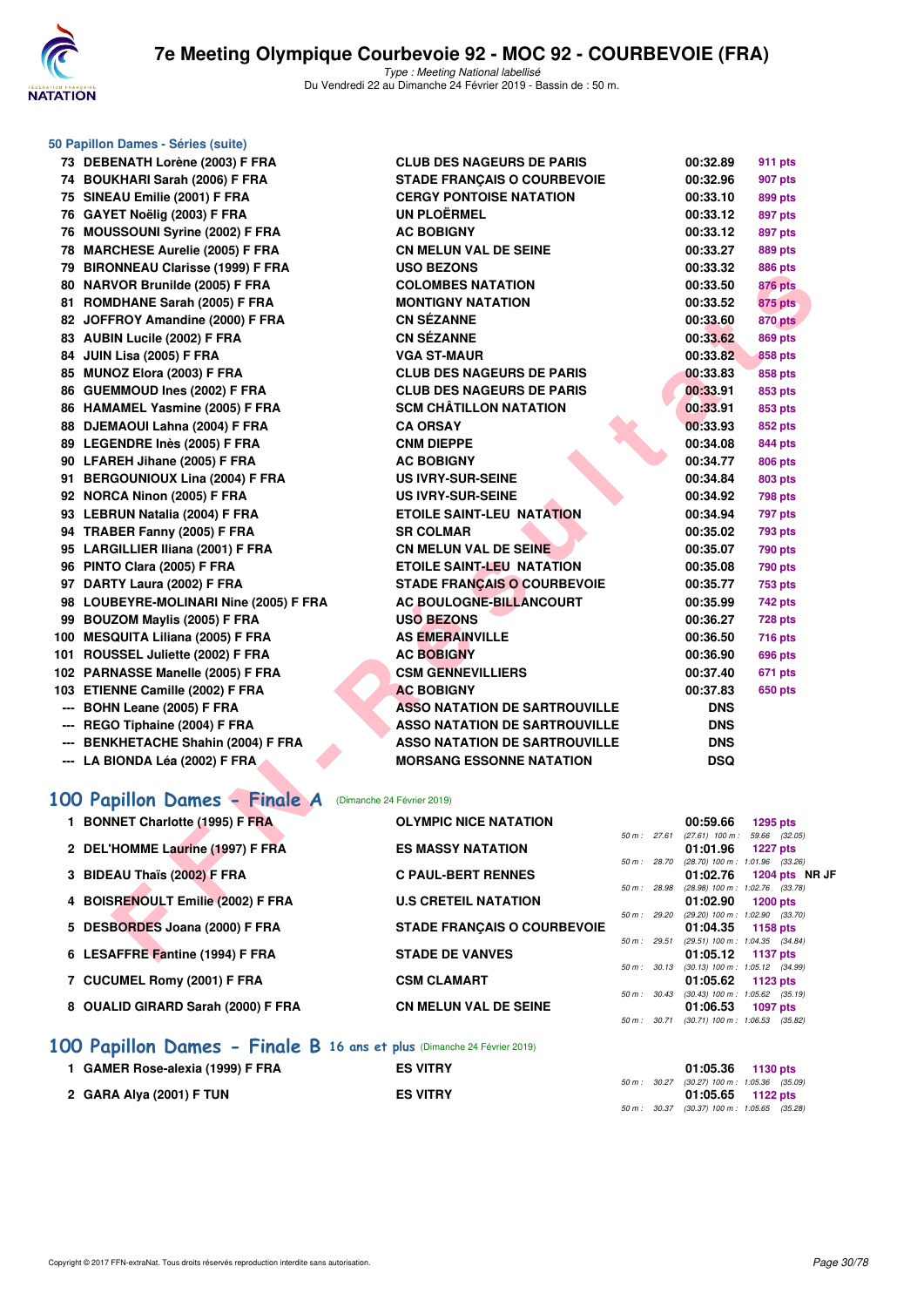

Type : Meeting National labellisé Du Vendredi 22 au Dimanche 24 Février 2019 - Bassin de : 50 m.

| 100 Papillon Dames - Finale B (suite)       |                               |                          |                                            |                 |  |
|---------------------------------------------|-------------------------------|--------------------------|--------------------------------------------|-----------------|--|
| <b>MAILLE Ilona (2001) F FRA</b><br>3       | <b>ES MASSY NATATION</b>      |                          | 01:05.78                                   | 1118 pts        |  |
|                                             |                               | 50 m: 30.56              | $(30.56)$ 100 m : 1:05.78 $(35.22)$        |                 |  |
| 4 BARBOUCH Inès (2001) F TUN                | <b>ES VITRY</b>               |                          | 01:05.99                                   | 1112 $pts$      |  |
|                                             |                               | 50 m: 30.60              | $(30.60)$ 100 m : 1:05.99 $(35.39)$        |                 |  |
| 5 CASTEL Margaux (2000) F FRA               | <b>S.M MONTROUGE</b>          |                          | 01:06.01                                   | 1112 $pts$      |  |
|                                             |                               | 50 m: 30.91              | $(30.91)$ 100 m : 1:06.01 $(35.10)$        |                 |  |
| 6 DESBONNES Leha (2002) F FRA               | <b>ES MASSY NATATION</b>      |                          | 01:06.18                                   | 1107 pts        |  |
|                                             |                               | $50 \text{ m}$ : $30.40$ | $(30.40)$ 100 m : 1:06.18 $(35.78)$        |                 |  |
| 7 SIMOËNS Celia (1999) F FRA                | <b>NEPTUNE CLUB DE FRANCE</b> |                          | 01:07.71                                   | 1065 pts        |  |
|                                             |                               |                          | 50 m: 31.16 (31.16) 100 m: 1:07.71 (36.55) |                 |  |
| <b>BOURNONVILLE Laura (2001) F FRA</b><br>8 | <b>ES MASSY NATATION</b>      |                          | 01:09.01                                   | <b>1030 pts</b> |  |
|                                             |                               | $50 m$ : $31.76$         | $(31.76)$ 100 m : 1:09.01 $(37.25)$        |                 |  |

### **[100 Papillon Dames - Finale C](http://www.ffnatation.fr/webffn/resultats.php?idact=nat&go=epr&idcpt=57703&idepr=32) 13-15 ans** (Dimanche 24 Février 2019)

| 1 JOLY Morgane (2004) F FRA      | <b>ES MASSY NATATION</b>           |                  |                  | 01:05.17                                   | <b>1135 pts</b> |  |
|----------------------------------|------------------------------------|------------------|------------------|--------------------------------------------|-----------------|--|
|                                  |                                    | 50 m : 30.97     |                  | $(30.97)$ 100 m : 1:05.17 $(34.20)$        |                 |  |
| 2 SIMOENS Lucille (2005) F FRA   | <b>ES MASSY NATATION</b>           |                  |                  | 01:05.57                                   | 1124 pts        |  |
|                                  |                                    | 50 m: 30.99      |                  | $(30.99)$ 100 m : 1:05.57 $(34.58)$        |                 |  |
| 3 JULIAN Eulalie (2005) F FRA    | <b>C PAUL-BERT RENNES</b>          |                  |                  | $01:08.37$ 1047 pts                        |                 |  |
|                                  |                                    |                  |                  | 50 m: 31.33 (31.33) 100 m: 1:08.37 (37.04) |                 |  |
| 4 BEUCHARD Susie (2004) F FRA    | <b>C PAUL-BERT RENNES</b>          |                  |                  | 01:08.79                                   | 1036 pts        |  |
|                                  |                                    | 50 m: 31.71      |                  | $(31.71)$ 100 m : 1:08.79 $(37.08)$        |                 |  |
| 5 BOUKHTOUCHE Sarah (2005) F FRA | <b>STADE FRANÇAIS O COURBEVOIE</b> |                  |                  | 01:08.87 1034 pts                          |                 |  |
|                                  |                                    |                  | $50 m$ : $31.67$ | $(31.67)$ 100 m : 1:08.87 $(37.20)$        |                 |  |
| 6 TOULET Cécile (2004) F FRA     | <b>SR COLMAR</b>                   |                  |                  | 01:09.08 1028 pts                          |                 |  |
|                                  |                                    | 50 m: 32.04      |                  | $(32.04)$ 100 m : 1:09.08 $(37.04)$        |                 |  |
| 7 MAILLE Salomé (2004) F FRA     | <b>ES MASSY NATATION</b>           |                  |                  | 01:09.10                                   | 1028 pts        |  |
|                                  |                                    | $50 m$ : $31.67$ |                  | $(31.67)$ 100 m : 1:09.10 $(37.43)$        |                 |  |
| 8 BONDOUY Noah (2004) F FRA      | <b>ES MASSY NATATION</b>           |                  |                  | 01:10.10                                   | 1001 pts        |  |
|                                  |                                    |                  |                  | 50 m: 31.84 (31.84) 100 m: 1:10.10 (38.26) |                 |  |

### **[100 Papillon Dames - Séries](http://www.ffnatation.fr/webffn/resultats.php?idact=nat&go=epr&idcpt=57703&idepr=32)** (Dimanche 24 Février 2019)

|    | <b>JIMOLINJ CEIIA (1999) F FRA</b>                                   | NEFTUNE CLUB DE FRANCE             |                  |              |                                                                                               | ່າ ບບວ µເວ      |  |
|----|----------------------------------------------------------------------|------------------------------------|------------------|--------------|-----------------------------------------------------------------------------------------------|-----------------|--|
|    | 8 BOURNONVILLE Laura (2001) F FRA                                    | <b>ES MASSY NATATION</b>           | 50 m: 31.76      |              | 50 m: 31.16 (31.16) 100 m: 1:07.71 (36.55)<br>01:09.01<br>$(31.76)$ 100 m : 1:09.01 $(37.25)$ | <b>1030 pts</b> |  |
|    | $100$ Papillon Dames - Finale C 13-15 ans (Dimanche 24 Février 2019) |                                    |                  |              |                                                                                               |                 |  |
|    | 1 JOLY Morgane (2004) F FRA                                          | <b>ES MASSY NATATION</b>           |                  |              | 01:05.17                                                                                      | <b>1135 pts</b> |  |
|    |                                                                      |                                    | 50 m: 30.97      |              | (30.97) 100 m: 1:05.17 (34.20)                                                                |                 |  |
|    | 2 SIMOENS Lucille (2005) F FRA                                       | <b>ES MASSY NATATION</b>           |                  |              | 01:05.57                                                                                      | 1124 pts        |  |
| 3  | JULIAN Eulalie (2005) F FRA                                          | <b>C PAUL-BERT RENNES</b>          | 50 m : 30.99     |              | $(30.99)$ 100 m : 1:05.57 $(34.58)$<br>01:08.37                                               | 1047 pts        |  |
|    | <b>BEUCHARD Susie (2004) F FRA</b>                                   | <b>C PAUL-BERT RENNES</b>          | 50 m: 31.33      |              | $(31.33)$ 100 m : 1:08.37 $(37.04)$<br>01:08.79                                               | <b>1036 pts</b> |  |
| 5  | <b>BOUKHTOUCHE Sarah (2005) F FRA</b>                                | STADE FRANÇAIS O COURBEVOIE        | 50 m : 31.71     |              | (31.71) 100 m: 1:08.79 (37.08)<br>01:08.87                                                    | <b>1034 pts</b> |  |
|    |                                                                      |                                    | 50 m: 31.67      |              | $(31.67)$ 100 m : 1:08.87 $(37.20)$                                                           |                 |  |
| 6  | <b>TOULET Cécile (2004) F FRA</b>                                    | <b>SR COLMAR</b>                   | 50 m: 32.04      |              | 01:09.08<br>(32.04) 100 m: 1:09.08 (37.04)                                                    | <b>1028 pts</b> |  |
|    | <b>MAILLE Salomé (2004) F FRA</b>                                    | <b>ES MASSY NATATION</b>           |                  |              | 01:09.10                                                                                      | 1028 pts        |  |
|    | 8 BONDOUY Noah (2004) F FRA                                          | <b>ES MASSY NATATION</b>           | $50 m$ : $31.67$ |              | $(31.67)$ 100 m : 1:09.10 $(37.43)$                                                           |                 |  |
|    |                                                                      |                                    |                  | 50 m : 31.84 | 01:10.10<br>$(31.84)$ 100 m : 1:10.10 $(38.26)$                                               | 1001 pts        |  |
|    | 100 Papillon Dames - Séries (Dimanche 24 Février 2019)               |                                    |                  |              |                                                                                               |                 |  |
|    |                                                                      |                                    |                  |              |                                                                                               |                 |  |
|    | 1 BONNET Charlotte (1995) F FRA                                      | <b>OLYMPIC NICE NATATION</b>       | 50 m : 28.34     |              | 00:59.92<br>(28.34) 100 m: 59.92 (31.58)                                                      | <b>1288 pts</b> |  |
|    | 2 DEL'HOMME Laurine (1997) F FRA                                     | <b>ES MASSY NATATION</b>           |                  |              | 01:02.38                                                                                      | <b>1215 pts</b> |  |
|    | 3 BIDEAU Thaïs (2002) F FRA                                          | <b>C PAUL-BERT RENNES</b>          | 50 m : 28.73     |              | (28.73) 100 m: 1:02.38 (33.65)<br>01:03.13                                                    | 1193 pts        |  |
|    |                                                                      |                                    | 50 m: 29.32      |              | (29.32) 100 m: 1:03.13 (33.81)                                                                |                 |  |
|    | 4 LESAFFRE Fantine (1994) F FRA                                      | <b>STADE DE VANVES</b>             |                  |              | 01:04.33                                                                                      | 1159 pts        |  |
| 5  | DESBORDES Joana (2000) F FRA                                         | <b>STADE FRANÇAIS O COURBEVOIE</b> | 50 m: 30.07      |              | (30.07) 100 m: 1:04.33 (34.26)<br>01:04.58                                                    | 1152 pts        |  |
|    |                                                                      |                                    | 50 m : 30.21     |              | (30.21) 100 m: 1:04.58 (34.37)                                                                |                 |  |
| 6  | <b>BOISRENOULT Emilie (2002) F FRA</b>                               | <b>U.S CRETEIL NATATION</b>        | 50 m : 30.09     |              | 01:04.74<br>(30.09) 100 m: 1:04.74 (34.65)                                                    | 1147 pts        |  |
|    | <b>CUCUMEL Romy (2001) F FRA</b>                                     | <b>CSM CLAMART</b>                 |                  |              | 01:04.99                                                                                      | 1140 pts        |  |
| 8  | <b>OUALID GIRARD Sarah (2000) F FRA</b>                              | <b>CN MELUN VAL DE SEINE</b>       | 50 m : 30.83     |              | $(30.83)$ 100 m : 1:04.99 $(34.16)$<br>01:05.12                                               | <b>1137 pts</b> |  |
|    |                                                                      |                                    | 50 m: 30.33      |              | (30.33) 100 m: 1:05.12 (34.79)                                                                |                 |  |
| 9  | JOLY Morgane (2004) F FRA                                            | <b>ES MASSY NATATION</b>           | 50 m: 30.95      |              | 01:05.66<br>(30.95) 100 m: 1:05.66 (34.71)                                                    | 1122 pts        |  |
|    | 10 GAMER Rose-alexia (1999) F FRA                                    | <b>ES VITRY</b>                    |                  |              | 01:05.67                                                                                      | <b>1121 pts</b> |  |
| 11 | <b>BARBOUCH Inès (2001) F TUN</b>                                    | <b>ES VITRY</b>                    | 50 m : 30.39     |              | (30.39) 100 m: 1:05.67 (35.28)                                                                | 1120 pts        |  |
|    |                                                                      |                                    | 50 m : 30.25     |              | 01:05.70<br>(30.25) 100 m: 1:05.70 (35.45)                                                    |                 |  |
|    | 12 GARA Alya (2001) F TUN                                            | <b>ES VITRY</b>                    |                  |              | 01:05.75                                                                                      | 1119 pts        |  |
| 13 | MAILLE llona (2001) F FRA                                            | <b>ES MASSY NATATION</b>           | 50 m: 29.92      |              | (29.92) 100 m: 1:05.75 (35.83)<br>01:06.30                                                    | 1104 pts        |  |
|    |                                                                      |                                    | 50 m : 30.34     |              | $(30.34)$ 100 m : 1:06.30 $(35.96)$                                                           |                 |  |
|    | 14 SIMOENS Lucille (2005) F FRA                                      | <b>ES MASSY NATATION</b>           |                  |              | 01:07.03<br>50 m: 31.15 (31.15) 100 m: 1:07.03 (35.88)                                        | 1084 pts        |  |
|    | 14 DESBONNES Leha (2002) F FRA                                       | <b>ES MASSY NATATION</b>           |                  |              | 01:07.03                                                                                      | <b>1084 pts</b> |  |
|    | 16 BEUCHARD Susie (2004) F FRA                                       | <b>C PAUL-BERT RENNES</b>          | 50 m: 30.67      |              | (30.67) 100 m: 1:07.03 (36.36)<br>01:07.13                                                    | 1081 pts        |  |
|    |                                                                      |                                    | 50 m: 31.48      |              | $(31.48)$ 100 m : 1:07.13 $(35.65)$                                                           |                 |  |
| 17 | <b>BOURNONVILLE Laura (2001) F FRA</b>                               | <b>ES MASSY NATATION</b>           |                  | 50 m : 31.11 | 01:07.18<br>$(31.11)$ 100 m : 1:07.18 $(36.07)$                                               | <b>1080 pts</b> |  |
| 18 | <b>CASTEL Margaux (2000) F FRA</b>                                   | <b>S.M MONTROUGE</b>               |                  |              | 01:07.30                                                                                      | 1076 pts        |  |
| 19 | SIMOËNS Celia (1999) F FRA                                           | <b>NEPTUNE CLUB DE FRANCE</b>      |                  | 50 m : 31.43 | $(31.43)$ 100 m : 1:07.30 $(35.87)$<br>01:07.39                                               | 1074 pts        |  |
|    |                                                                      |                                    |                  | 50 m : 31.14 | $(31.14)$ 100 m : 1:07.39 $(36.25)$                                                           |                 |  |
|    | 20 ROUSSEAU Elsa (2003) F FRA                                        | <b>ES MASSY NATATION</b>           |                  |              | 01:07.45                                                                                      | <b>1072 pts</b> |  |

|          |       | 00:59.92          | 1288 pts        |         |
|----------|-------|-------------------|-----------------|---------|
| $50 m$ : | 28.34 | $(28.34)$ 100 m : | 59.92           | (31.58) |
|          |       | 01:02.38          | <b>1215 pts</b> |         |
| $50 m$ : | 28.73 | $(28.73)$ 100 m : | 1:02.38         | (33.65) |
|          |       | 01:03.13          | 1193 pts        |         |
| $50 m$ : | 29.32 | $(29.32)$ 100 m : | 1:03.13         | (33.81) |
|          |       | 01:04.33          | 1159 pts        |         |
| $50 m$ : | 30.07 | $(30.07)$ 100 m : | 1:04.33         | (34.26) |
|          |       | 01:04.58          | 1152 pts        |         |
| $50 m$ : | 30.21 | $(30.21)$ 100 m : | 1:04.58         | (34.37) |
|          |       | 01:04.74          | <b>1147 pts</b> |         |
| $50 m$ : | 30.09 | $(30.09)$ 100 m : | 1:04.74         | (34.65) |
|          |       | 01:04.99          | 1140 pts        |         |
| $50 m$ : | 30.83 | $(30.83) 100 m$ : | 1:04.99         | (34.16) |
|          |       | 01:05.12          | 1137 pts        |         |
| $50 m$ : | 30.33 | $(30.33)$ 100 m : | 1:05.12         | (34.79) |
|          |       | 01:05.66          | 1122 pts        |         |
| $50 m$ : | 30.95 | $(30.95)$ 100 m : | 1:05.66         | (34.71) |
|          |       | 01:05.67          | 1121            | pts     |
| $50 m$ : | 30.39 | $(30.39)$ 100 m : | 1:05.67         | (35.28) |
|          |       | 01:05.70          | 1120 pts        |         |
| $50 m$ : | 30.25 | $(30.25)$ 100 m : | 1:05.70         | (35.45) |
|          |       | 01:05.75          | 1119 pts        |         |
| $50 m$ : | 29.92 | $(29.92)$ 100 m : | 1:05.75         | (35.83) |
|          |       | 01:06.30          | 1104 pts        |         |
| $50 m$ : | 30.34 | $(30.34) 100 m$ : | 1:06.30         | (35.96) |
|          |       | 01:07.03          | 1084 pts        |         |
| $50 m$ : | 31.15 | $(31.15) 100 m$ : | 1:07.03         | (35.88) |
|          |       | 01:07.03          | 1084 pts        |         |
| $50 m$ : | 30.67 | $(30.67)$ 100 m : | 1:07.03         | (36.36) |
|          |       | 01:07.13          | 1081            | pts     |
| $50 m$ : | 31.48 | $(31.48) 100 m$ : | 1:07.13         | (35.65) |
|          |       | 01:07.18          | 1080            | pts     |
| $50 m$ : | 31.11 | $(31.11)$ 100 m : | 1:07.18         | (36.07) |
|          |       | 01:07.30          | 1076            | pts     |
| $50 m$ : | 31.43 | $(31.43) 100 m$ : | 1:07.30         | (35.87) |
|          |       | 01:07.39          | 1074 pts        |         |
| $50 m$ : | 31.14 | $(31.14) 100 m$ : | 1:07.39         | (36.25) |
|          |       | 01:07.45          | 1072 pts        |         |
| $50 m$ : | 31.78 | $(31.78) 100 m$ : | 1:07.45         | (35.67) |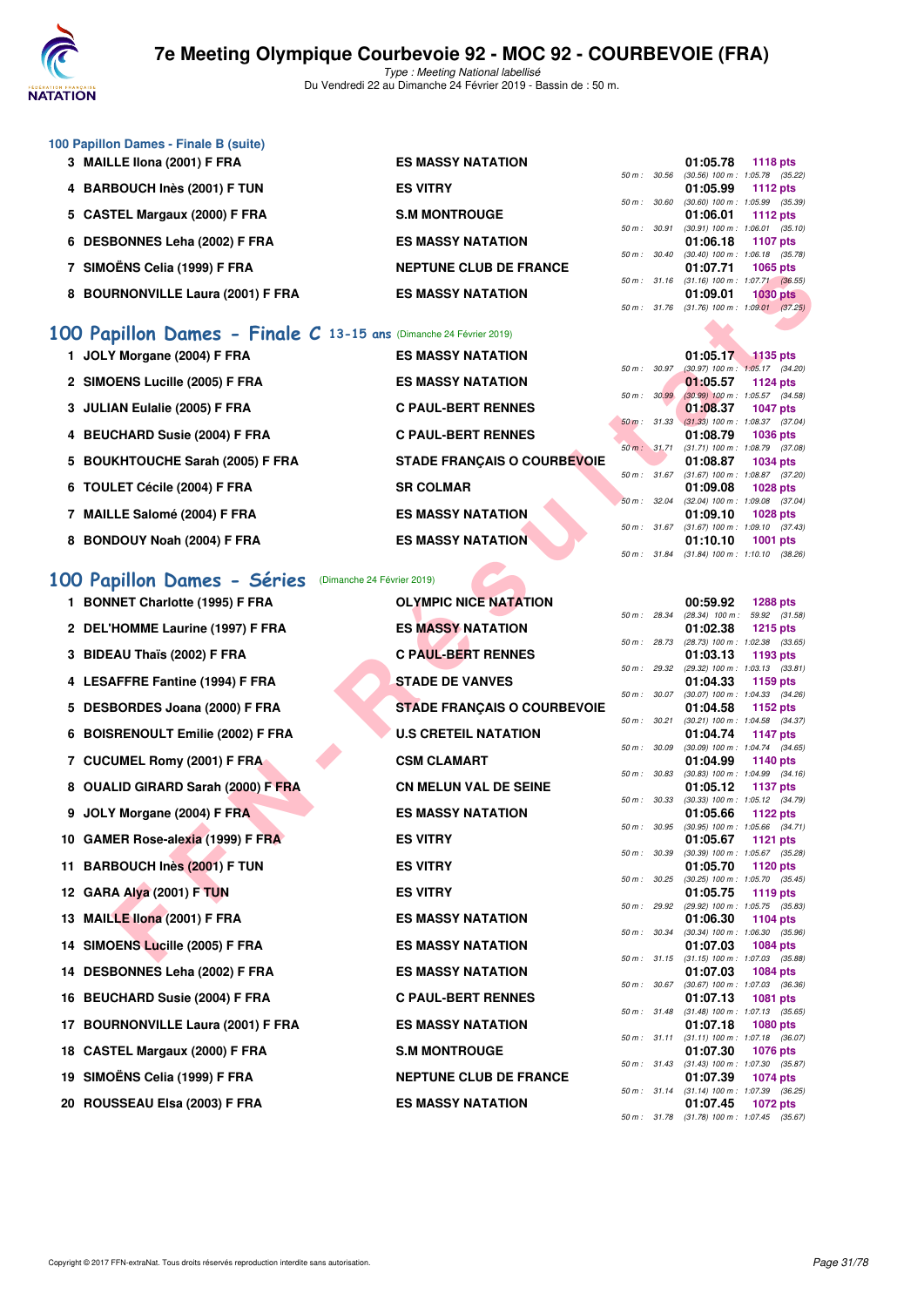

**100 Papillon Dames - Séries (suite)**

# **7e Meeting Olympique Courbevoie 92 - MOC 92 - COURBEVOIE (FRA)**

| <b>JULIAN Eulalie (2005) F FRA</b><br>21          | <b>C PAUL-BERT RENNES</b>            |                | 01:07.54<br><b>1070 pts</b>                                         |
|---------------------------------------------------|--------------------------------------|----------------|---------------------------------------------------------------------|
| MOZAR Ilona (2003) F FRA<br>22                    | <b>CHARTRES METROPOLE NAT</b>        | 50 m : 31.83   | $(31.83)$ 100 m : 1:07.54 $(35.71)$<br>01:07.80<br>1063 pts         |
| BIGAY Clara (2002) F FRA<br>23                    | <b>CSM CLAMART</b>                   | 50 m : 31.70   | $(31.70)$ 100 m : 1:07.80 $(36.10)$<br>01:07.93<br>1059 pts         |
| LEBLOND Tiphaine (1996) F FRA<br>24               | <b>RED STAR CLUB CHAMPIGNY</b>       | 50 m: 31.62    | $(31.62)$ 100 m : 1:07.93 $(36.31)$<br>01:08.22<br>1051 pts         |
| 25 BEBOULENE Camille (2002) F FRA                 | <b>CHARTRES METROPOLE NAT</b>        | 50 m : 30.98   | (30.98) 100 m: 1:08.22 (37.24)<br>01:08.42<br><b>1046 pts</b>       |
| PARISI Mathilde (1999) F FRA<br>26                | <b>NEPTUNE CLUB DE FRANCE</b>        | 50 m: 32.24    | (32.24) 100 m : 1:08.42 (36.18)<br>01:08.43<br><b>1046 pts</b>      |
| RAYNERT Maud (1998) F FRA<br>27                   | <b>ES MASSY NATATION</b>             | 50 m : 31.95   | $(31.95)$ 100 m : 1:08.43 $(36.48)$<br>01:08.53<br><b>1043 pts</b>  |
| FLEURY Carla (2001) F FRA<br>28                   | <b>SN FRANCONVILLE</b>               | 50 m : 32.09   | $(32.09)$ 100 m : 1:08.53 $(36.44)$<br>01:08.56<br><b>1042 pts</b>  |
| <b>BOUKHTOUCHE Sarah (2005) F FRA</b><br>28       | <b>STADE FRANÇAIS O COURBEVOIE</b>   | 50 m: 31.17    | $(31.17)$ 100 m : 1:08.56 $(37.39)$<br>01:08.56<br><b>1042 pts</b>  |
| <b>DESBORDES Mila (2003) F FRA</b><br>30          | <b>STADE FRANÇAIS O COURBEVOIE</b>   | 50 m: 32.06    | $(32.06)$ 100 m : 1:08.56 $(36.50)$<br>01:08.65<br>1040 pts         |
| <b>MAILLE Salomé (2004) F FRA</b><br>31           | <b>ES MASSY NATATION</b>             | 50 m: 32.16    | $(32.16)$ 100 m : 1:08.65 $(36.49)$<br>01:08.84<br>1035 pts         |
| <b>BOUDISSA Naïla (2001) F FRA</b><br>32          | <b>NEPTUNE CLUB DE FRANCE</b>        | $50 m$ : 32.15 | (32.15) 100 m: 1:08.84 (36.69)<br>01:08.92<br><b>1032 pts</b>       |
| DALLE Aliénor (2002) F FRA<br>33                  | <b>S.M MONTROUGE</b>                 | 50 m: 32.18    | $(32.18)$ 100 m : 1:08.92 $(36.74)$<br>01:09.03<br><b>1030 pts</b>  |
| <b>BERGER Paoline (2002) F FRA</b><br>34          | <b>CN ST-MICHEL-SUR-ORGE</b>         | 50 m: 31.56    | $(31.56)$ 100 m : 1:09.03 $(37.47)$<br>01:09.05<br>1029 pts         |
| PACAUD Pauline (1993) F FRA<br>35                 | <b>SENS NATATION</b>                 | 50 m: 32.42    | (32.42) 100 m: 1:09.05 (36.63)<br>01:09.16<br><b>1026 pts</b>       |
| JAUMET Justine (2002) F FRA<br>36                 | <b>CSM CLAMART</b>                   | 50 m : 31.57   | $(31.57)$ 100 m : 1:09.16 $(37.59)$<br>01:09.17<br><b>1026 pts</b>  |
| STRUILLOU Pauline (2003) F FRA<br>37              | <b>OLYMPIQUE LA GARENNE-COLOMBES</b> | 50 m : 32.39   | (32.39) 100 m: 1:09.17 (36.78)<br>01:09.19<br>1025 pts              |
| <b>NGUYEN DUC LONG Armelle (2003) F FRA</b><br>38 | <b>CN ST-MICHEL-SUR-ORGE</b>         | 50 m: 32.17    | (32.17) 100 m: 1:09.19 (37.02)<br>01:09.22<br>1024 pts              |
| <b>ABBADI Soraya (2003) F FRA</b><br>39           | <b>MONTIGNY NATATION</b>             | 50 m: 31.27    | $(31.27)$ 100 m : 1:09.22 $(37.95)$<br>01:09.32<br>1022 pts         |
| <b>BONDOUY Noah (2004) F FRA</b><br>40            | <b>ES MASSY NATATION</b>             | 50 m: 32.16    | $(32.16)$ 100 m : 1:09.32 $(37.16)$<br>01:09.47<br><b>1018 pts</b>  |
| <b>TOULET Cécile (2004) F FRA</b><br>40           | <b>SR COLMAR</b>                     | 50 m : 31.83   | $(31.83)$ 100 m : 1:09.47 $(37.64)$<br>01:09.47<br><b>1018 pts</b>  |
| KNOPF Ornella (1999) F FRA<br>42                  | <b>AS BONDY</b>                      | 50 m : 32.05   | (32.05) 100 m: 1:09.47 (37.42)<br>01:09.59<br>1015 pts              |
| <b>MARTIN Amandine (2003) F FRA</b><br>43         | <b>CHARTRES METROPOLE NAT</b>        | 50 m : 31.78   | $(31.78)$ 100 m : 1:09.59 $(37.81)$<br>01:09.63<br>1014 pts         |
| NIN Colombe (2000) F FRA<br>44                    | <b>NEPTUNE CLUB DE FRANCE</b>        | 50 m : 32.68   | $(32.68)$ 100 m : 1:09.63 $(36.95)$<br>01:10.73<br>985 pts          |
| JENVRIN Malia (2004) F FRA<br>45                  | <b>CSN GUYANCOURT</b>                | 50 m: 32.18    | (32.18) 100 m: 1:10.73 (38.55)<br>01:10.98<br>978 pts               |
| 46 COSTES Aurore (1997) F FRA                     | <b>NOGENT NATATION 94</b>            | 50 m: 33.07    | $(33.07)$ 100 m : 1:10.98 $(37.91)$<br>01:11.33<br>969 pts          |
| 47 DECHERT Marine (2003) F FRA                    | <b>SN VERSAILLES</b>                 | 50 m: 33.15    | $(33.15)$ 100 m : 1:11.33 $(38.18)$<br>01:11.43<br><b>966 pts</b>   |
| 47 LENGLET Nolwenn (2002) F FRA                   | <b>ES MASSY NATATION</b>             |                | 50 m: 33.18 (33.18) 100 m: 1:11.43 (38.25)<br>01:11.43<br>966 pts   |
| <b>MARCHESE Julie (2000) F FRA</b><br>49          | <b>CA ORSAY</b>                      |                | 50 m : 32.50 (32.50) 100 m : 1:11.43 (38.93)<br>01:11.56<br>963 pts |
| <b>BRIVERT Kate-Lye (2004) F FRA</b><br>50        | <b>ES MASSY NATATION</b>             | 50 m : 32.85   | $(32.85)$ 100 m : 1:11.56 $(38.71)$<br>01:12.04<br>951 pts          |
| THIERRY Victoire (2003) F FRA<br>51               | <b>CN MELUN VAL DE SEINE</b>         | 50 m : 33.58   | $(33.58)$ 100 m : 1:12.04 $(38.46)$<br>01:12.55<br>938 pts          |
| 52 SERNA Elisa (2002) F FRA                       | <b>CN MELUN VAL DE SEINE</b>         | 50 m : 33.47   | $(33.47)$ 100 m : 1:12.55 $(39.08)$<br>01:12.63<br>935 pts          |
| 53 GARIN Héloïse (2005) F FRA                     | <b>NEPTUNE CLUB DE FRANCE</b>        | 50 m : 33.53   | $(33.53)$ 100 m : 1:12.63 $(39.10)$<br>01:13.06<br><b>925 pts</b>   |
| 54 PEREZ-MATEUS Clara (2003) F FRA                | <b>S.M MONTROUGE</b>                 | 50 m : 32.94   | $(32.94)$ 100 m : 1:13.06 $(40.12)$<br>01:13.79<br>906 pts          |
| 55 COMBES Pauline (2004) F FRA                    | <b>OLYMPIQUE LA GARENNE-COLOMBES</b> | 50 m : 34.99   | $(34.99)$ 100 m : 1:13.79 $(38.80)$<br>01:13.96<br>902 pts          |
| 56 ABDALLAH Anfiya (2003) F FRA                   | <b>CN ASNIERES</b>                   | 50 m : 33.86   | $(33.86)$ 100 m : 1:13.96 $(40.10)$<br>01:14.51<br>888 pts          |
|                                                   |                                      | 50 m : 32.90   | $(32.90)$ 100 m : 1:14.51 $(41.61)$                                 |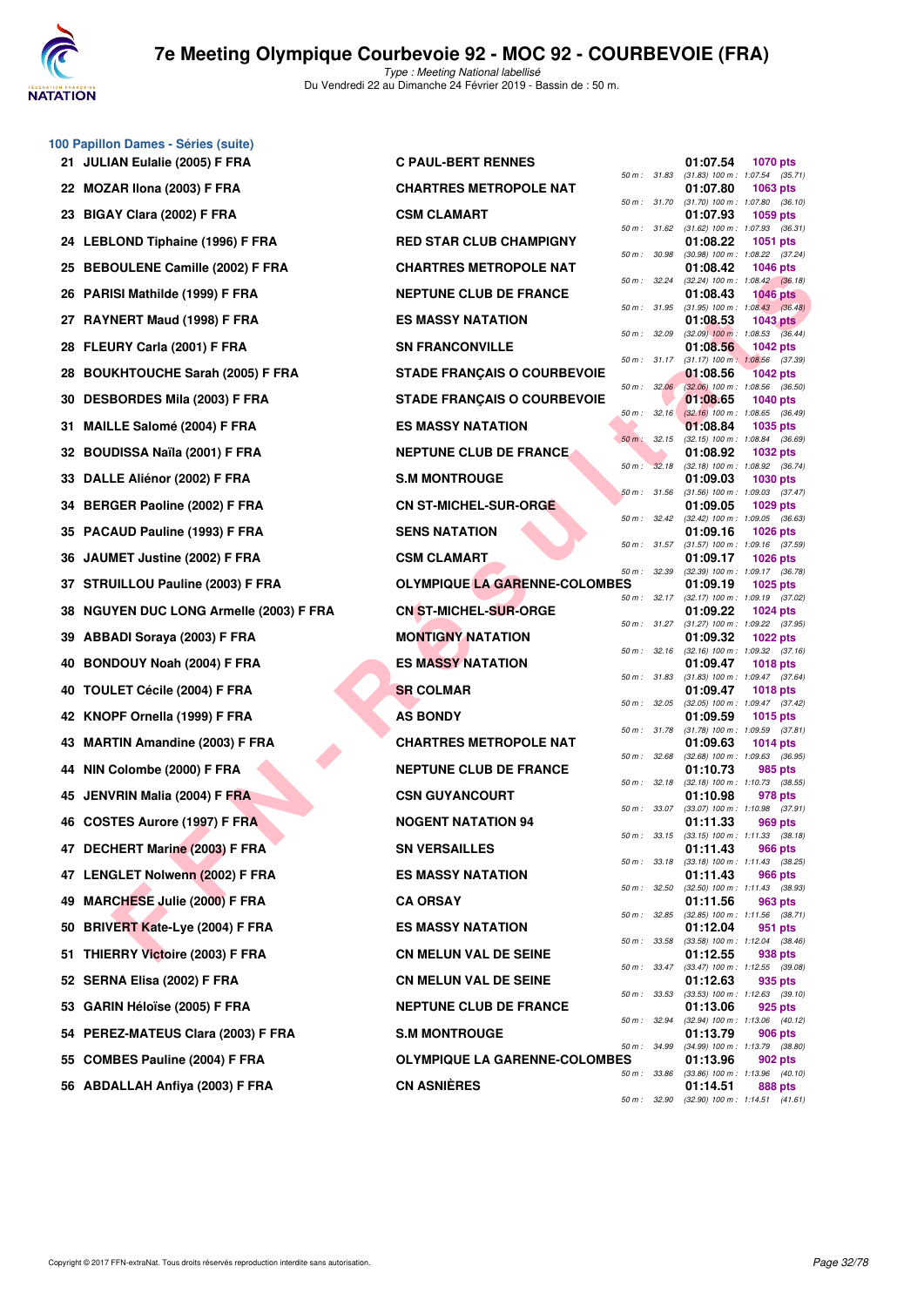

**100 Papillon Dames - Séries (suite)**

Type : Meeting National labellisé Du Vendredi 22 au Dimanche 24 Février 2019 - Bassin de : 50 m.

| 57   MARCHESE Aurelie (2005) F FRA                                     | <b>CN MELUN VAL DE SEINE</b>                                                                                              |              | 01:14.98                         | 877 pts                                                 |
|------------------------------------------------------------------------|---------------------------------------------------------------------------------------------------------------------------|--------------|----------------------------------|---------------------------------------------------------|
| 58 CHEDRI Melissa (2001) F FRA                                         | <b>CN MELUN VAL DE SEINE</b>                                                                                              | 50 m : 34.40 | 01:15.21                         | $(34.40)$ 100 m : 1:14.98 $(40.58)$<br>871 pts          |
| 59 AMROUS Serine (2006) F FRA                                          | <b>STADE FRANÇAIS O COURBEVOIE</b>                                                                                        | 50 m : 33.85 | 01:15.34                         | $(33.85)$ 100 m : 1:15.21 $(41.36)$<br>868 pts          |
| 60 LOPES Anaïs (2004) F FRA                                            | <b>ETOILE SAINT-LEU NATATION</b>                                                                                          | 50 m : 34.48 | 01:16.35                         | $(34.48)$ 100 m : 1:15.34 $(40.86)$<br>843 pts          |
| 61 BENARABA Sarah (2005) F ALG                                         | <b>CN ST-MICHEL-SUR-ORGE</b>                                                                                              | 50 m : 35.30 | 01:16.45                         | $(35.30)$ 100 m : 1:16.35 $(41.05)$<br>841 pts          |
|                                                                        |                                                                                                                           | 50 m : 33.60 |                                  | $(33.60)$ 100 m : 1:16.45 $(42.85)$                     |
| 62 NARVOR Brunilde (2005) F FRA                                        | <b>COLOMBES NATATION</b>                                                                                                  | 50 m : 35.16 | 01:16.66                         | 836 pts<br>$(35.16)$ 100 m : 1:16.66 $(41.50)$          |
| 63 BIRONNEAU Clarisse (1999) F FRA                                     | <b>USO BEZONS</b>                                                                                                         | 50 m : 35.97 | 01:17.13                         | 824 pts<br>$(35.97)$ 100 m : 1:17.13 $(41.16)$          |
| 64 HEUZE Lison (2003) F FRA                                            | UN PLOËRMEL                                                                                                               |              | 01:18.34                         | 796 pts                                                 |
| 65 GAYET Noëlig (2003) F FRA                                           | UN PLOËRMEL                                                                                                               | 50 m : 34.50 | 01:18.61                         | $(34.50)$ 100 m : 1:18.34 $(43.84)$<br>789 pts          |
| 66 CUREAU Lou (2005) F FRA                                             | <b>CSN GUYANCOURT</b>                                                                                                     |              | 01:18.82                         | 50 m : 34.66 (34.66) 100 m : 1:18.61 (43.95)<br>784 pts |
| 67 TRABER Fanny (2005) F FRA                                           | <b>SR COLMAR</b>                                                                                                          | 50 m : 36.38 | 01:21.22                         | $(36.38)$ 100 m : 1:18.82 $(42.44)$<br><b>729 pts</b>   |
|                                                                        |                                                                                                                           | 50 m: 36.58  |                                  | (36.58) 100 m: 1:21.22 (44.64)                          |
| 68 PINTO Clara (2005) F FRA                                            | <b>ETOILE SAINT-LEU NATATION</b>                                                                                          | 50 m: 37.31  | 01:21.57                         | <b>721 pts</b><br>$(37.31)$ 100 m : 1:21.57 $(44.26)$   |
| 69 ABELA Cassandre (2005) F FRA                                        | <b>NEPTUNE CLUB DE FRANCE</b>                                                                                             |              | 01:22.47                         | 701 pts                                                 |
| 70 ZEGGAÏ Fériel (2005) F FRA                                          | <b>RSC MONTREUIL</b>                                                                                                      | 50 m : 35.63 | 01:24.61                         | $(35.63)$ 100 m : 1:22.47 $(46.84)$<br>655 pts          |
| 71 BOUZOM Maylis (2005) F FRA                                          | <b>USO BEZONS</b>                                                                                                         | 50 m : 36.64 | 01:24.89                         | (36.64) 100 m: 1:24.61 (47.97)<br>649 pts               |
|                                                                        | <b>ASSO NATATION DE SARTROUVILLE</b>                                                                                      | 50 m : 37.04 | 01:25.09                         | $(37.04)$ 100 m : 1:24.89 $(47.85)$                     |
| 72 REGO Tiphaine (2004) F FRA                                          |                                                                                                                           | 50 m : 36.37 |                                  | 645 pts<br>$(36.37)$ 100 m : 1:25.09 $(48.72)$          |
| --- LANGLAIS Lila (2000) F FRA<br>--- EKBAL MOHAMED Sarah (2002) F FRA | <b>ES MASSY NATATION</b><br><b>ASSO NATATION DE SARTROUVILLE</b>                                                          |              | <b>DNS dec</b><br><b>DNS</b> dec |                                                         |
|                                                                        |                                                                                                                           |              |                                  |                                                         |
| 00 Papillon Dames - Finale A                                           | (Vendredi 22 Février 2019)                                                                                                |              |                                  |                                                         |
| 1 OUALID GIRARD Sarah (2000) F FRA                                     | <b>CN MELUN VAL DE SEINE</b>                                                                                              |              | 02:18.55                         | 1179 pts                                                |
| 2 BIDEAU Thaïs (2002) F FRA                                            | 50 m: 31.44 (31.44) 100 m: 1:06.77 (35.33) 150 m: 1:43.01 (36.24) 200 m: 2:18.55 (35.54)<br><b>C PAUL-BERT RENNES</b>     |              | 02:20.76                         | 1147 pts                                                |
|                                                                        | 50 m: 31.90 (31.90) 100 m: 1:07.16<br>(35.26) 150 m : 1:43.74                                                             |              |                                  | (36.58) 200 m : 2:20.76 (37.02)                         |
| 3 JOLY Morgane (2004) F FRA                                            | <b>ES MASSY NATATION</b><br>50 m: 32.06 (32.06) 100 m: 1:07.90 (35.84) 150 m: 1:44.62 (36.72) 200 m: 2:22.17 (37.55)      |              | 02:22.17                         | <b>1127 pts</b>                                         |
| 4 BOURNONVILLE Laura (2001) F FRA                                      | <b>ES MASSY NATATION</b>                                                                                                  |              | 02:23.48                         | <b>1108 pts</b>                                         |
| 5 ROUSSEAU Elsa (2003) F FRA                                           | 50 m: 31.76 (31.76) 100 m: 1:07.96<br>$(36.20)$ 150 m : 1:45.54<br><b>ES MASSY NATATION</b>                               |              | 02:24.84                         | (37.58) 200 m : 2:23.48 (37.94)<br>1089 pts             |
|                                                                        | 50 m: 32.14 (32.14) 100 m: 1:09.06                                                                                        |              |                                  | (36.92) 150 m : 1:46.72 (37.66) 200 m : 2:24.84 (38.12) |
| 6 BIGAY Clara (2002) F FRA                                             | <b>CSM CLAMART</b>                                                                                                        |              | 02:26.09                         | 1071 pts                                                |
| 7 MOZAR Ilona (2003) F FRA                                             | 50 m: 34.03 (34.03) 100 m: 1:11.77 (37.74) 150 m: 1:49.49 (37.72) 200 m: 2:26.09 (36.60)<br><b>CHARTRES METROPOLE NAT</b> |              | 02:27.36                         | 1054 pts                                                |
|                                                                        | 50 m: 33.92 (33.92) 100 m: 1:11.91 (37.99) 150 m: 1:49.40 (37.49) 200 m: 2:27.36 (37.96)                                  |              |                                  |                                                         |
|                                                                        |                                                                                                                           |              |                                  |                                                         |
| 8 SIMOENS Lucille (2005) F FRA                                         | <b>ES MASSY NATATION</b><br>50 m: 33.55 (33.55) 100 m: 1:10.83 (37.28) 150 m: 1:50.02 (39.19) 200 m: 2:29.86 (39.84)      |              | 02:29.86                         | 1019 pts                                                |
|                                                                        |                                                                                                                           |              |                                  |                                                         |
| 00 Papillon Dames - Finale B 16 ans et plus (Vendredi 22 Février 2019) |                                                                                                                           |              |                                  |                                                         |
| 1 DESNOYERS Chloé (2001) F FRA                                         | <b>JEANNE D'ARC DRANCY</b><br>50 m: 31.09 (31.09) 100 m: 1:07.24 (36.15) 150 m: 1:45.04 (37.80) 200 m: 2:24.42 (39.38)    |              | 02:24.42                         | 1095 pts                                                |
| 2 CASTEL Margaux (2000) F FRA                                          | <b>S.M MONTROUGE</b><br>50 m: 32.91 (32.91) 100 m: 1:10.52 (37.61) 150 m: 1:50.41 (39.89) 200 m: 2:30.43 (40.02)          |              | 02:30.43                         | 1012 pts                                                |

#### **[200 Papillon Dames - Finale A](http://www.ffnatation.fr/webffn/resultats.php?idact=nat&go=epr&idcpt=57703&idepr=33)** (Vendredi 22 Février 2019)

- **1 OUALID GIRARD Sarah (2000) F FRA CN MELUN VAL DE SEINE 02:18.55 1179 pts**
- 2 BIDEAU Thaïs (2002) F FRA **C PAUL-BERT RENNES**
- **3 JOLY Morgane (2004) F FRA ES MASSY NATATION 02:22.17**
- **4 BOURNONVILLE Laura (2001) F FRA** ES MASSY NATATION **02:23.48 1108 pts**<br> **ES MASSY NATATION 1.07.96** (36.20) 150 m; 1.45.54 (37.58) 200 m; 2.23.48 (37.94)
- **5 ROUSSEAU Elsa (2003) F FRA ES MASSY NATATION 02:24.84 1089 pts**
- **6 BIGAY Clara (2002) F FRA CSM CLAMART 02:26.09**
- **7 MOZAR Ilona (2003) F FRA CHARTRES METROPOLE NAT 02:27.36 1054 pts**
- **8 SIMOENS Lucille (2005) F FRA ES MASSY NATATION 02:29.86 1019 pts**

### **[200 Papillon Dames - Finale B](http://www.ffnatation.fr/webffn/resultats.php?idact=nat&go=epr&idcpt=57703&idepr=33) 16 ans et plus** (Vendredi 22 Février 2019)

- **1 DESNOYERS Chloé (2001) F FRA**
- 2 CASTEL Margaux (2000) F FRA
- **3 CRISTINI Marie (2002) F FRA**
- **4 JAUMET Justine (2002) F FRA**
- **5 BEBOULENE Camille (2002) F FRA**
- **6 PELLIER Claire (2000) F FRA**
- 7 ZAHI Asma (2002) **F TUN**
- **8 ZERROUK Eva (2001) F FRA**

| <b>JEANNE D'ARC DRANCY</b>    |                                                                                          |  | 02:24.42 1095 pts                   |  |
|-------------------------------|------------------------------------------------------------------------------------------|--|-------------------------------------|--|
|                               | 50 m: 31.09 (31.09) 100 m: 1:07.24 (36.15) 150 m: 1:45.04                                |  | $(37.80)$ 200 m : 2:24.42 $(39.38)$ |  |
| S.M MONTROUGE                 |                                                                                          |  | 02:30.43 1012 pts                   |  |
|                               | 50 m: 32.91 (32.91) 100 m: 1:10.52 (37.61) 150 m: 1:50.41                                |  | (39.89) 200 m : 2:30.43 (40.02)     |  |
| OLYMPIQUE LA GARENNE-COLOMBES |                                                                                          |  | 02:33.92 965 pts                    |  |
|                               | 50 m : 33.42 (33.42) 100 m : 1:12.68 (39.26) 150 m : 1:53.08                             |  | (40.40) 200 m : 2:33.92 (40.84)     |  |
| CSM CLAMART                   |                                                                                          |  | 02:35.71 942 pts                    |  |
|                               | 50 m: 34.73 (34.73) 100 m: 1:13.98 (39.25) 150 m: 1:54.73 (40.75) 200 m: 2:35.71 (40.98) |  |                                     |  |
| <b>CHARTRES METROPOLE NAT</b> |                                                                                          |  | 02:37.03 924 pts                    |  |
|                               | 50 m: 35.06 (35.06) 100 m: 1:14.96 (39.90) 150 m: 1:55.38 (40.42) 200 m: 2:37.03 (41.65) |  |                                     |  |
| <b>CN MELUN VAL DE SEINE</b>  |                                                                                          |  | 02:37.90 913 pts                    |  |
|                               | 50 m: 33.21 (33.21) 100 m: 1:12.39 (39.18) 150 m: 1:53.98 (41.59) 200 m: 2:37.90 (43.92) |  |                                     |  |
| <b>UAS ST-CLOUD</b>           |                                                                                          |  | 02:40.67 878 pts                    |  |
|                               | 50 m: 34.38 (34.38) 100 m: 1:13.72 (39.34) 150 m: 1:56.38 (42.66) 200 m: 2:40.67 (44.29) |  |                                     |  |
| <b>NEPTUNE CLUB DE FRANCE</b> |                                                                                          |  | $02:42.37$ 857 pts                  |  |
|                               | 50 m: 35.60 (35.60) 100 m: 1:16.58 (40.98) 150 m: 1:59.42 (42.84) 200 m: 2:42.37 (42.95) |  |                                     |  |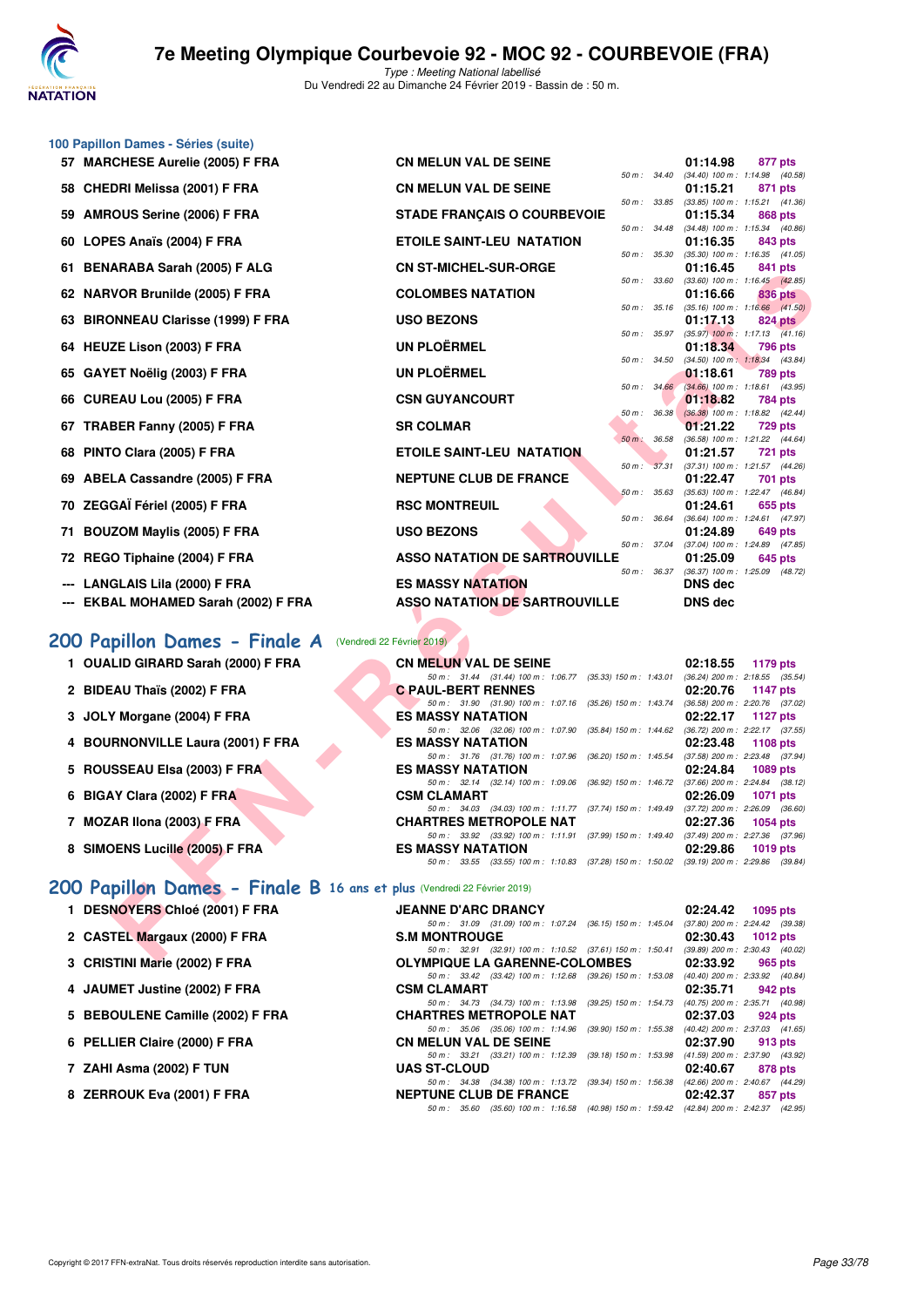

Type : Meeting National labellisé Du Vendredi 22 au Dimanche 24 Février 2019 - Bassin de : 50 m.

### **[200 Papillon Dames - Finale C](http://www.ffnatation.fr/webffn/resultats.php?idact=nat&go=epr&idcpt=57703&idepr=33) 13-15 ans** (Vendredi 22 Février 2019)

| 1 TOULET Cécile (2004) F FRA         | <b>SR COLMAR</b>                                                                         | 02:30.38 | 1012 $pts$                          |
|--------------------------------------|------------------------------------------------------------------------------------------|----------|-------------------------------------|
|                                      | (38.71) 150 m : 1:50.43<br>50 m: 32.90 (32.90) 100 m: 1:11.61                            |          | $(38.82)$ 200 m : 2:30.38 $(39.95)$ |
| 2 BONDOUY Noah (2004) F FRA          | <b>ES MASSY NATATION</b>                                                                 | 02:32.88 | 979 pts                             |
|                                      | 50 m: 32.61 (32.61) 100 m: 1:10.53 (37.92) 150 m: 1:51.03                                |          | $(40.50)$ 200 m : 2:32.88 $(41.85)$ |
| 3 MARCHESE Aurelie (2005) F FRA      | <b>CN MELUN VAL DE SEINE</b>                                                             | 02:34.76 | 954 pts                             |
|                                      | 50 m: 34.56 (34.56) 100 m: 1:14.30 (39.74) 150 m: 1:54.52                                |          | (40.22) 200 m : 2:34.76 (40.24)     |
| 4 COUDERT Lucile (2004) F FRA        | AC BOULOGNE-BILLANCOURT                                                                  | 02:35.53 | 944 pts                             |
|                                      | $(39.76)$ 150 m : 1:54.13<br>50 m: 34.62 (34.62) 100 m: 1:14.38                          |          | $(39.75)$ 200 m : 2:35.53 $(41.40)$ |
| 5 JENVRIN Malia (2004) F FRA         | <b>CSN GUYANCOURT</b>                                                                    | 02:38.06 | 911 pts                             |
|                                      | 50 m : 35.72 (35.72) 100 m : 1:15.10 (39.38) 150 m : 1:56.50                             |          | $(41.40)$ 200 m : 2:38.06 $(41.56)$ |
| 6 DA ROCHA--ALIN Margot (2005) F FRA | <b>CLUB DES NAGEURS DE PARIS</b>                                                         | 02:43.77 | 839 pts                             |
|                                      | 50 m : 35.73 (35.73) 100 m : 1:15.89 (40.16) 150 m : 1:58.87                             |          | (42.98) 200 m : 2:43.77 (44.90)     |
| 7 AMROUS Serine (2006) F FRA         | <b>STADE FRANCAIS O COURBEVOIE</b>                                                       | 02:50.22 | <b>762 pts</b>                      |
|                                      | 50 m: 35.78 (35.78) 100 m: 1:17.52 (41.74) 150 m: 2:01.57 (44.05) 200 m: 2:50.22 (48.65) |          |                                     |

### [200 Papillon Dames - Séries](http://www.ffnatation.fr/webffn/resultats.php?idact=nat&go=epr&idcpt=57703&idepr=33) (Vendredi 22 Février 2019)

|    | 5 JENVRIN Malia (2004) F FRA                              | <b>CSN GUYANCOURT</b>                                                                                                                                                                                                    | 02:38.06<br>911 pts                                                |
|----|-----------------------------------------------------------|--------------------------------------------------------------------------------------------------------------------------------------------------------------------------------------------------------------------------|--------------------------------------------------------------------|
|    | 6 DA ROCHA--ALIN Margot (2005) F FRA                      | 50 m: 35.72 (35.72) 100 m: 1:15.10 (39.38) 150 m: 1:56.50 (41.40) 200 m: 2:38.06 (41.56)<br><b>CLUB DES NAGEURS DE PARIS</b><br>50 m: 35.73 (35.73) 100 m: 1:15.89 (40.16) 150 m: 1:58.87 (42.98) 200 m: 2:43.77 (44.90) | 02:43.77<br>839 pts                                                |
|    | 7 AMROUS Serine (2006) F FRA                              | <b>STADE FRANÇAIS O COURBEVOIE</b><br>50 m: 35.78 (35.78) 100 m: 1:17.52 (41.74) 150 m: 2:01.57 (44.05) 200 m: 2:50.22 (48.65)                                                                                           | 02:50.22<br><b>762 pts</b>                                         |
|    | 200 Papillon Dames - Séries<br>(Vendredi 22 Février 2019) |                                                                                                                                                                                                                          |                                                                    |
|    | 1 OUALID GIRARD Sarah (2000) F FRA                        | <b>CN MELUN VAL DE SEINE</b>                                                                                                                                                                                             | 02:22.49<br>1122 $pts$                                             |
|    | 2 BIDEAU Thaïs (2002) F FRA                               | 50 m: 31.95 (31.95) 100 m: 1:07.90 (35.95) 150 m: 1:45.76 (37.86) 200 m: 2:22.49 (36.73)<br><b>C PAUL-BERT RENNES</b>                                                                                                    | 02:24.17<br><b>1098 pts</b>                                        |
|    | 3 JOLY Morgane (2004) F FRA                               | 50 m: 32.19 (32.19) 100 m: 1:08.04 (35.85) 150 m: 1:46.39<br><b>ES MASSY NATATION</b>                                                                                                                                    | $(38.35)$ 200 m : 2:24.17 $(37.78)$<br>02:24.22<br><b>1098 pts</b> |
|    | 4 BOURNONVILLE Laura (2001) F FRA                         | 50 m: 32.29 (32.29) 100 m: 1:10.04 (37.75) 150 m: 1:47.28 (37.24) 200 m: 2:24.22 (36.94)<br><b>ES MASSY NATATION</b>                                                                                                     | 02:24.95<br><b>1087 pts</b>                                        |
|    |                                                           | 50 m: 32.88 (32.88) 100 m: 1:10.03 (37.15) 150 m: 1:47.76 (37.73) 200 m: 2:24.95 (37.19)                                                                                                                                 |                                                                    |
|    | 5 AMBRASS Lilou (2002) F FRA                              | <b>ES MASSY NATATION</b><br>50 m : 31.42 (31.42) 100 m : 1:07.84 (36.42) 150 m : 1:46.05                                                                                                                                 | 02:25.59<br><b>1078 pts</b><br>$(38.21)$ 200 m : 2:25.59 $(39.54)$ |
|    | 6 MAILLE IIona (2001) F FRA                               | <b>ES MASSY NATATION</b><br>50 m: 31.73 (31.73) 100 m: 1:08.86 (37.13) 150 m: 1:47.14 (38.28) 200 m: 2:26.34 (39.20)                                                                                                     | 02:26.34<br><b>1068 pts</b>                                        |
|    | 7 ROUSSEAU Elsa (2003) F FRA                              | <b>ES MASSY NATATION</b>                                                                                                                                                                                                 | 02:26.67<br>1063 pts                                               |
|    | 8 BIGAY Clara (2002) F FRA                                | 50 m: 32.49 (32.49) 100 m: 1:09.47 (36.98) 150 m: 1:48.36 (38.89) 200 m: 2:26.67 (38.31)<br><b>CSM CLAMART</b>                                                                                                           | 02:27.13<br><b>1057 pts</b>                                        |
| 9  | MOZAR IIona (2003) F FRA                                  | 50 m: 32.90 (32.90) 100 m: 1:10.24 (37.34) 150 m: 1:48.11 (37.87) 200 m: 2:27.13 (39.02)<br><b>CHARTRES METROPOLE NAT</b>                                                                                                | 02:28.01<br>1045 pts                                               |
|    |                                                           | 50 m: 34.36 (34.36) 100 m: 1:12.41 (38.05) 150 m: 1:50.05 (37.64) 200 m: 2:28.01 (37.96)                                                                                                                                 |                                                                    |
|    | 10 SIMOENS Lucille (2005) F FRA                           | <b>ES MASSY NATATION</b><br>50 m : 32.85 (32.85) 100 m : 1:11.24 (38.39) 150 m : 1:50.26 (39.02) 200 m : 2:29.59 (39.33)                                                                                                 | 02:29.59<br><b>1023 pts</b>                                        |
|    | 11 DESNOYERS Chloé (2001) F FRA                           | <b>JEANNE D'ARC DRANCY</b><br>50 m · 32.80 (32.80) 100 m · 1:10.53 (37.73) 150 m · 1:49.32 (38.79) 200 m · 2:29.86 (40.54)                                                                                               | 02:29.86<br>1019 pts                                               |
|    | 12 CASTEL Margaux (2000) F FRA                            | <b>S.M MONTROUGE</b>                                                                                                                                                                                                     | 02:30.92<br>1005 pts                                               |
|    | 13 CRISTINI Marie (2002) F FRA                            | 50 m: 33.56 (33.56) 100 m: 1:12.15 (38.59) 150 m: 1:51.58 (39.43) 200 m: 2:30.92 (39.34)<br><b>OLYMPIQUE LA GARENNE-COLOMBES</b>                                                                                         | 02:31.66<br>995 pts                                                |
|    | 14 TOULET Cécile (2004) F FRA                             | 50 m: 32.93 (32.93) 100 m: 1:11.21 (38.28) 150 m: 1:51.27 (40.06) 200 m: 2:31.66 (40.39)<br><b>SR COLMAR</b>                                                                                                             | 02:34.68<br>955 pts                                                |
|    | 15 BONDOUY Noah (2004) F FRA                              | 50 m: 32.84 (32.84) 100 m: 1:11.88 (39.04) 150 m: 1:52.72 (40.84) 200 m: 2:34.68 (41.96)<br><b>ES MASSY NATATION</b>                                                                                                     | 02:35.54                                                           |
|    |                                                           | 50 m: 33.30 (33.30) 100 m: 1:12.86 (39.56) 150 m: 1:53.48 (40.62) 200 m: 2:35.54 (42.06)                                                                                                                                 | 944 pts                                                            |
|    | 16 JAUMET Justine (2002) F FRA                            | <b>CSM CLAMART</b><br>50 m: 34.71 (34.71) 100 m: 1:14.72 (40.01) 150 m: 1:55.43 (40.71) 200 m: 2:36.08 (40.65)                                                                                                           | 02:36.08<br>937 pts                                                |
|    | 17 MARCHESE Aurelie (2005) F FRA                          | <b>CN MELUN VAL DE SEINE</b>                                                                                                                                                                                             | 02:38.34<br>908 pts                                                |
|    | 18 BEBOULENE Camille (2002) F FRA                         | 50 m : 34.62 (34.62) 100 m : 1:14.39 (39.77) 150 m : 1:56.03<br><b>CHARTRES METROPOLE NAT</b>                                                                                                                            | $(41.64)$ 200 m : 2:38.34 $(42.31)$<br>02:39.19<br>897 pts         |
|    | 19 PELLIER Claire (2000) F FRA                            | 50 m: 35.35 (35.35) 100 m: 1:15.86 (40.51) 150 m: 1:56.66 (40.80) 200 m: 2:39.19 (42.53)<br><b>CN MELUN VAL DE SEINE</b>                                                                                                 | 02:39.23<br>896 pts                                                |
|    |                                                           | 50 m: 34.25 (34.25) 100 m: 1:14.96 (40.71) 150 m: 1:56.16 (41.20) 200 m: 2:39.23 (43.07)                                                                                                                                 |                                                                    |
|    | 20 JENVRIN Malia (2004) F FRA                             | <b>CSN GUYANCOURT</b><br>50 m: 34.98 (34.98) 100 m: 1:15.06 (40.08) 150 m: 1:57.88 (42.82) 200 m: 2:39.40 (41.52)                                                                                                        | 02:39.40<br>894 pts                                                |
|    | 21 ZERROUK Eva (2001) F FRA                               | <b>NEPTUNE CLUB DE FRANCE</b><br>50 m: 33.84 (33.84) 100 m: 1:14.23 (40.39) 150 m: 1:57.10 (42.87) 200 m: 2:40.23 (43.13)                                                                                                | 02:40.23<br>884 pts                                                |
|    | 22 ZAHI Asma (2002) F TUN                                 | <b>UAS ST-CLOUD</b>                                                                                                                                                                                                      | 02:40.49<br>880 pts                                                |
|    | 23 COUDERT Lucile (2004) F FRA                            | 50 m: 34.12 (34.12) 100 m: 1:12.95 (38.83) 150 m: 1:55.63 (42.68) 200 m: 2:40.49 (44.86)<br><b>AC BOULOGNE-BILLANCOURT</b>                                                                                               | 02:41.09<br>873 pts                                                |
|    | 24 STRUILLOU Pauline (2003) F FRA                         | 50 m: 35.10 (35.10) 100 m: 1:15.77 (40.67) 150 m: 1:57.82<br><b>OLYMPIQUE LA GARENNE-COLOMBES</b>                                                                                                                        | (42.05) 200 m : 2:41.09 (43.27)<br>02:43.54<br>842 pts             |
|    |                                                           | 50 m : 34.35 (34.35) 100 m : 1:14.63 (40.28) 150 m : 1:58.36                                                                                                                                                             | (43.73) 200 m : 2:43.54 (45.18)                                    |
|    | 25 MILLE Romane (2003) F FRA                              | AC BOULOGNE-BILLANCOURT<br>50 m: 35.88 (35.88) 100 m: 1:18.14 (42.26) 150 m: 2:02.06                                                                                                                                     | 02:43.80<br>839 pts<br>(43.92) 200 m : 2:43.80 (41.74)             |
| 26 | DA ROCHA--ALIN Margot (2005) F FRA                        | <b>CLUB DES NAGEURS DE PARIS</b>                                                                                                                                                                                         | 02:45.81<br>814 pts                                                |
| 27 | <b>AMROUS Serine (2006) F FRA</b>                         | 50 m : 35.63 (35.63) 100 m : 1:17.40 (41.77) 150 m : 2:01.16<br><b>STADE FRANÇAIS O COURBEVOIE</b>                                                                                                                       | $(43.76)$ 200 m : 2:45.81 $(44.65)$<br>02:51.18<br>751 pts         |
|    | 28 BERGOUNIOUX Lina (2004) F FRA                          | 50 m: 37.10 (37.10) 100 m: 1:20.28 (43.18) 150 m: 2:05.19 (44.91) 200 m: 2:51.18 (45.99)<br><b>US IVRY-SUR-SEINE</b>                                                                                                     | 02:52.55<br>735 pts                                                |
|    |                                                           | 50 m: 37.94 (37.94) 100 m: 1:21.34 (43.40) 150 m: 2:06.67                                                                                                                                                                | (45.33) 200 m : 2:52.55 (45.88)                                    |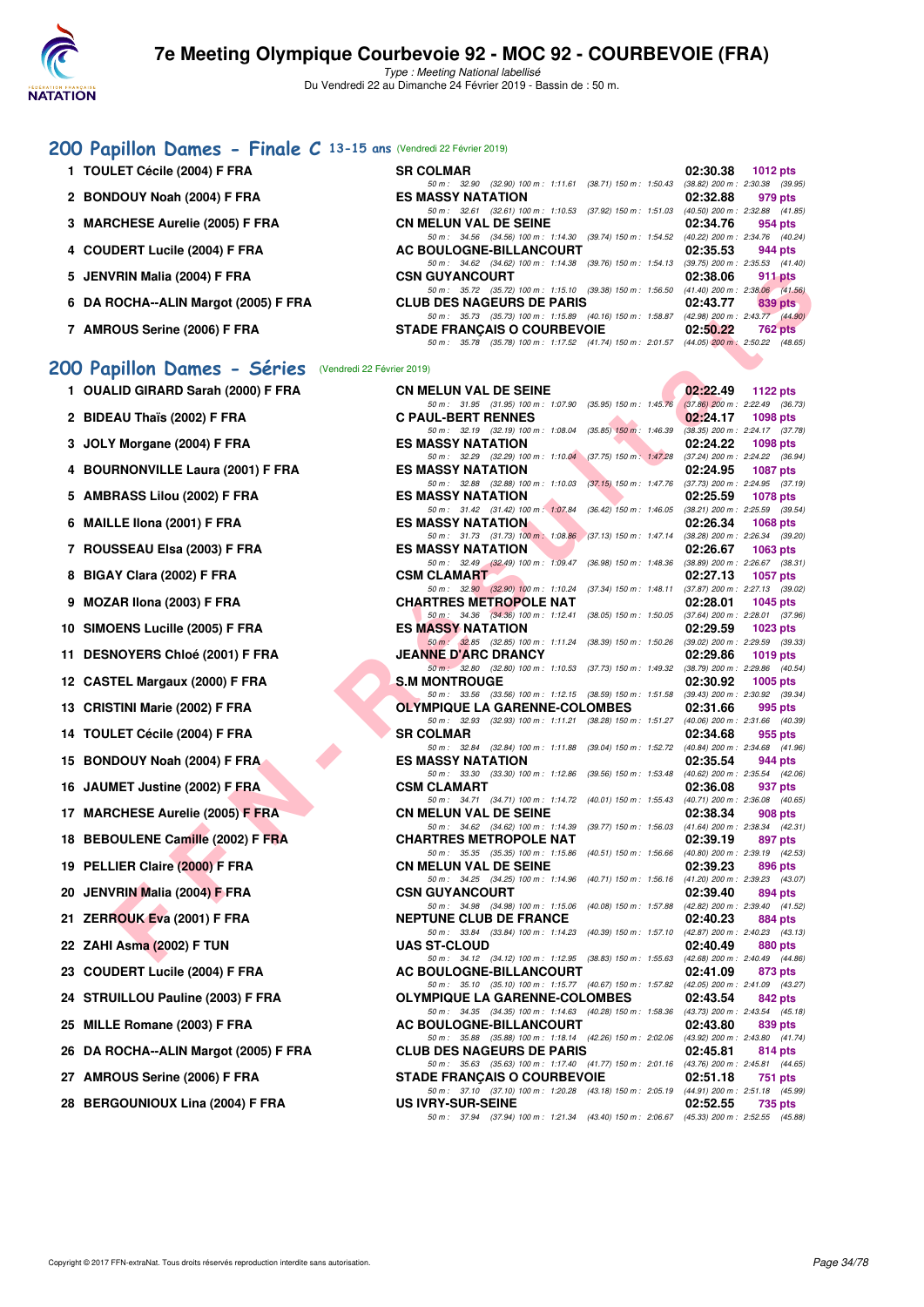

Type : Meeting National labellisé Du Vendredi 22 au Dimanche 24 Février 2019 - Bassin de : 50 m.

| 200 Papillon Dames - Séries (suite)  |                                                                                              |          |                                     |
|--------------------------------------|----------------------------------------------------------------------------------------------|----------|-------------------------------------|
| 29 BIRONNEAU Clarisse (1999) F FRA   | <b>USO BEZONS</b>                                                                            | 03:06.18 | 586 pts                             |
|                                      | 50 m : 38.40 (38.40) 100 m : 1:26.43 (48.03) 150 m : 2:15.82 (49.39) 200 m : 3:06.18 (50.36) |          |                                     |
| 30 GOSNET Manon (2003) F FRA         | <b>USO BEZONS</b>                                                                            | 03:06.74 | 580 pts                             |
|                                      | 50 m: 38.78 (38.78) 100 m: 1:27.12 (48.34) 150 m: 2:19.25 (52.13) 200 m: 3:06.74 (47.49)     |          |                                     |
| 31 LE MAGOARIEC Sterenn (2003) F FRA | <b>COM BAGNEUX NATATION</b>                                                                  | 03:07.59 | 572 pts                             |
|                                      | 50 m: 36.75 (36.75) 100 m: 1:24.16 (47.41) 150 m: 2:16.22                                    |          | $(52.06)$ 200 m : 3:07.59 $(51.37)$ |
| --- LANGLAIS Lila (2000) F FRA       | <b>ES MASSY NATATION</b>                                                                     | DNS dec  |                                     |

#### [200 4 Nages Dames - Finale A](http://www.ffnatation.fr/webffn/resultats.php?idact=nat&go=epr&idcpt=57703&idepr=41) (Samedi 23 Février 2019)

| 200 4 Nages Dames - Finale A (Samedi 23 Février 2019)                        |                                                                                                                       |                                     |
|------------------------------------------------------------------------------|-----------------------------------------------------------------------------------------------------------------------|-------------------------------------|
| 1 LESAFFRE Fantine (1994) F FRA                                              | <b>STADE DE VANVES</b>                                                                                                | 1274 pts NEW RE<br>02:13.77         |
|                                                                              | 50 m: 29.17 (29.17) 100 m: 1:04.02 (34.85) 150 m: 1:42.19 (38.17) 200 m: 2:13.77 (31.58)                              |                                     |
| 2 DAUBA Camille (1997) F FRA                                                 | <b>CN SARREGUEMINES</b>                                                                                               | 02:15.36<br><b>1250 pts</b>         |
|                                                                              | 50 m: 29.42 (29.42) 100 m: 1:04.84 (35.42) 150 m: 1:43.21 (38.37) 200 m: 2:15.36 (32.15)                              |                                     |
| 3 CUCUMEL Romy (2001) F FRA                                                  | <b>CSM CLAMART</b><br>50 m: 30.24 (30.24) 100 m: 1:07.70 (37.46) 150 m: 1:48.29 (40.59) 200 m: 2:21.77 (33.48)        | 02:21.77<br>$-1157$ pts             |
| 4 FROUIN Meghan (2001) F FRA                                                 | <b>STADE FRANCAIS O COURBEVOIE</b>                                                                                    | 02:22.12<br>1152 pts                |
|                                                                              | 50 m: 30.65 (30.65) 100 m: 1:08.72 (38.07) 150 m: 1:49.63                                                             | $(40.91)$ 200 m : 2:22.12 $(32.49)$ |
| 5 VASQUEZ Lucie (2004) F FRA                                                 | <b>ES MASSY NATATION</b>                                                                                              | 02:24.83<br>1114 pts NR JF          |
|                                                                              | 50 m: 30.90 (30.90) 100 m: 1:10.33 (39.43) 150 m: 1:52.13 (41.80) 200 m: 2:24.83 (32.70)                              |                                     |
| 6 BONDOUY Noah (2004) F FRA                                                  | <b>ES MASSY NATATION</b>                                                                                              | 02:24.96<br><b>1112 pts</b>         |
|                                                                              | 50 m: 31.47 (31.47) 100 m: 1:07.89 (36.42) 150 m: 1:51.21 (43.32) 200 m: 2:24.96 (33.75)                              |                                     |
| 7 RAYNERT Maud (1998) F FRA                                                  | <b>ES MASSY NATATION</b>                                                                                              | 02:25.22<br><b>1108 pts</b>         |
|                                                                              | 50 m: 31.33 (31.33) 100 m: 1:11.05 (39.72) 150 m: 1:51.39 (40.34) 200 m: 2:25.22 (33.83)                              |                                     |
| 8 OUALID GIRARD Sarah (2000) F FRA                                           | <b>CN MELUN VAL DE SEINE</b>                                                                                          | 02:37.58<br>942 pts                 |
|                                                                              | 50 m: 31.50 (31.50) 100 m: 1:12.50 (41.00) 150 m: 1:59.88 (47.38) 200 m: 2:37.58 (37.70)                              |                                     |
| 200 4 Nages Dames - Finale B 16 ans et plus (Samedi 23 Février 2019)         |                                                                                                                       |                                     |
| 1 GARA Alya (2001) F TUN                                                     | <b>ES VITRY</b>                                                                                                       | 02:25.27<br><b>1107 pts</b>         |
|                                                                              | 50 m: 29.82 (29.82) 100 m: 1:06.86 (37.04) 150 m: 1:51.22 (44.36) 200 m: 2:25.27 (34.05)                              |                                     |
| 2 TREGOAT Angeline (2002) F FRA                                              | <b>C PAUL-BERT RENNES</b>                                                                                             | 02:26.38<br>1092 pts                |
|                                                                              | 50 m: 30.66 (30.66) 100 m: 1:05.95 (35.29) 150 m: 1:50.66 (44.71) 200 m: 2:26.38 (35.72)                              |                                     |
| 3 CHARRO Anaïs (1998) F FRA                                                  | <b>ES VITRY</b>                                                                                                       | 02:28.11<br><b>1068 pts</b>         |
|                                                                              | 50 m: 31.47 (31.47) 100 m: 1:11.48 (40.01) 150 m: 1:53.07 (41.59) 200 m: 2:28.11 (35.04)                              |                                     |
| 4 DESBORDES Mila (2003) F FRA                                                | <b>STADE FRANÇAIS O COURBEVOIE</b>                                                                                    | 02:29.39<br><b>1051 pts</b>         |
|                                                                              | 50 m : 32.82 (32.82) 100 m : 1:11.05 (38.23) 150 m : 1:54.60 (43.55) 200 m : 2:29.39 (34.79)                          |                                     |
| 5 LABEQUE Carla (2001) F FRA                                                 | <b>AQUATIC CLUB BOURGES</b>                                                                                           | 02:31.11<br><b>1027 pts</b>         |
|                                                                              | 50 m: 34.22 (34.22) 100 m: 1:11.28 (37.06) 150 m: 1:56.53 (45.25) 200 m: 2:31.11 (34.58)                              |                                     |
| 6 RODRIGUES Chloé (2003) F FRA                                               | <b>ES VITRY</b>                                                                                                       | 02:31.32<br>1025 pts                |
|                                                                              | 50 m: 32.46 (32.46) 100 m: 1:11.14 (38.68) 150 m: 1:57.15 (46.01) 200 m: 2:31.32 (34.17)<br><b>CSM CLAMART</b>        |                                     |
| 7 VERDINO Claudia (2001) F MON                                               | 50 m: 33.57 (33.57) 100 m: 1:10.71 (37.14) 150 m: 1:56.75 (46.04) 200 m: 2:32.24 (35.49)                              | 02:32.24<br><b>1012 pts</b>         |
| 8 ROUSSEAU Elsa (2003) F FRA                                                 | <b>ES MASSY NATATION</b>                                                                                              | 02:33.18<br><b>1000 pts</b>         |
|                                                                              | 50 m: 31.84 (31.84) 100 m: 1:12.06 (40.22) 150 m: 1:58.12 (46.06) 200 m: 2:33.18 (35.06)                              |                                     |
|                                                                              |                                                                                                                       |                                     |
| 200 4 Nages Dames - Finale $\overline{C}$ 13-15 ans (Samedi 23 Février 2019) |                                                                                                                       |                                     |
| 1 JOLY Morgane (2004) F FRA                                                  | <b>ES MASSY NATATION</b>                                                                                              | 02:30.77<br><b>1032 pts</b>         |
|                                                                              | 50 m: 31.32 (31.32) 100 m: 1:09.83 (38.51) 150 m: 1:55.80 (45.97) 200 m: 2:30.77 (34.97)                              |                                     |
| 2 CARLOS-BROC Zoé (2006) F FRA                                               | <b>MORSANG ESSONNE NATATION</b>                                                                                       | 02:33.11<br><b>1001 pts</b>         |
|                                                                              | 50 m : 32.55 (32.55) 100 m : 1:12.33 (39.78) 150 m : 1:57.64 (45.31) 200 m : 2:33.11 (35.47)                          |                                     |
| 3 CIMKAUSKAS Shana (2004) F FRA                                              | <b>STADE FRANCAIS O COURBEVOIE</b>                                                                                    | 02:36.04<br>962 pts                 |
|                                                                              | 50 m: 33.72 (33.72) 100 m: 1:13.61 (39.89) 150 m: 1:59.78 (46.17) 200 m: 2:36.04 (36.26)                              |                                     |
| 4 BRIVERT Kate-Lye (2004) F FRA                                              | <b>ES MASSY NATATION</b>                                                                                              | 02:37.58<br>942 pts                 |
|                                                                              | 50 m: 32.81 (32.81) 100 m: 1:15.09 (42.28) 150 m: 2:02.54 (47.45) 200 m: 2:37.58 (35.04)                              |                                     |
| 5 ALLIGIER-PLANTEC Clementine (2004) F FRA                                   | <b>C PAUL-BERT RENNES</b><br>50 m: 32.79 (32.79) 100 m: 1:14.57 (41.78) 150 m: 2:01.28 (46.71) 200 m: 2:38.61 (37.33) | 02:38.61<br>929 pts                 |
| 6 LOPES Anaïs (2004) F FRA                                                   | <b>ETOILE SAINT-LEU NATATION</b>                                                                                      | 02:38.81<br>927 pts                 |
|                                                                              | 50 m: 34.34 (34.34) 100 m: 1:16.87 (42.53) 150 m: 2:00.90 (44.03) 200 m: 2:38.81 (37.91)                              |                                     |
| 7 DERRADJI Oriane (2005) F FRA                                               | <b>SN VERSAILLES</b>                                                                                                  | 02:41.58<br>892 pts                 |
|                                                                              |                                                                                                                       |                                     |

#### **[200 4 Nages Dames - Finale B](http://www.ffnatation.fr/webffn/resultats.php?idact=nat&go=epr&idcpt=57703&idepr=41) 16 ans et plus** (Samedi 23 Février 2019)

| 1 GARA Alya (2001) F TUN |  |  |
|--------------------------|--|--|
|                          |  |  |

- **2 TREGOAT Angeline (2002) F FRA C PAUL-BERT RENNES 02:26.38 1092 pts**
- **3 CHARRO Anaïs (1998) F FRA**
- 4 DESBORDES Mila (2003) F FRA STADE FRANÇAIS O COURBEVOIE
- 5 LABEQUE Carla (2001) F FRA AQUATIC CLUB BOURGES 02:31.11 **1027** pts
- **6 RODRIGUES Chloé (2003) F FRA**
- **7 VERDINO Claudia (2001) F MON**
- **8 ROUSSEAU Elsa (2003) F FRA ES MASSY NATATION 02:33.18 1000 pts**

### **[200 4 Nages Dames - Finale C](http://www.ffnatation.fr/webffn/resultats.php?idact=nat&go=epr&idcpt=57703&idepr=41) 13-15 ans** (Samedi 23 Février 2019)

| 1 JOLY Morgane (2004) F FRA                | <b>ES MASSY NATATION</b>                                                                 | 02:30.77 | 1032 pts   |  |
|--------------------------------------------|------------------------------------------------------------------------------------------|----------|------------|--|
|                                            | 50 m: 31.32 (31.32) 100 m: 1:09.83 (38.51) 150 m: 1:55.80 (45.97) 200 m: 2:30.77 (34.97) |          |            |  |
| 2 CARLOS-BROC Zoé (2006) F FRA             | <b>MORSANG ESSONNE NATATION</b>                                                          | 02:33.11 | 1001 $pts$ |  |
|                                            | 50 m: 32.55 (32.55) 100 m: 1:12.33 (39.78) 150 m: 1:57.64 (45.31) 200 m: 2:33.11 (35.47) |          |            |  |
| 3 CIMKAUSKAS Shana (2004) F FRA            | <b>STADE FRANCAIS O COURBEVOIE</b>                                                       | 02:36.04 | 962 pts    |  |
|                                            | 50 m: 33.72 (33.72) 100 m: 1:13.61 (39.89) 150 m: 1:59.78 (46.17) 200 m: 2:36.04 (36.26) |          |            |  |
| 4 BRIVERT Kate-Lye (2004) F FRA            | <b>ES MASSY NATATION</b>                                                                 | 02:37.58 | 942 pts    |  |
|                                            | 50 m: 32.81 (32.81) 100 m: 1:15.09 (42.28) 150 m: 2:02.54 (47.45) 200 m: 2:37.58 (35.04) |          |            |  |
| 5 ALLIGIER-PLANTEC Clementine (2004) F FRA | <b>C PAUL-BERT RENNES</b>                                                                | 02:38.61 | 929 pts    |  |
|                                            | 50 m: 32.79 (32.79) 100 m: 1:14.57 (41.78) 150 m: 2:01.28 (46.71) 200 m: 2:38.61 (37.33) |          |            |  |
| 6 LOPES Anaïs (2004) F FRA                 | <b>ETOILE SAINT-LEU NATATION</b>                                                         | 02:38.81 | 927 pts    |  |
|                                            | 50 m: 34.34 (34.34) 100 m: 1:16.87 (42.53) 150 m: 2:00.90 (44.03) 200 m: 2:38.81 (37.91) |          |            |  |
| 7 DERRADJI Oriane (2005) F FRA             | <b>SN VERSAILLES</b>                                                                     | 02:41.58 | 892 pts    |  |
|                                            | 50 m: 33.76 (33.76) 100 m: 1:14.00 (40.24) 150 m: 2:04.98 (50.98) 200 m: 2:41.58 (36.60) |          |            |  |
| 8 JANIN Mathilda (2005) F FRA              | <b>STADE FRANÇAIS O COURBEVOIE</b>                                                       | 02:48.14 | 811 pts    |  |
|                                            | 50 m: 36.89 (36.89) 100 m: 1:18.76 (41.87) 150 m: 2:08.71 (49.95) 200 m: 2:48.14 (39.43) |          |            |  |
|                                            |                                                                                          |          |            |  |

#### **[200 4 Nages Dames - Séries](http://www.ffnatation.fr/webffn/resultats.php?idact=nat&go=epr&idcpt=57703&idepr=41)** (Samedi 23 Février 2019)

| 1 LESAFFRE Fantine (1994) F FRA | <b>STADE DE VANVES</b>                                                                      |  | 02:19.64 1187 pts   |
|---------------------------------|---------------------------------------------------------------------------------------------|--|---------------------|
|                                 | 50 m : 30.13 (30.13) 100 m : 1:05.89 (35.76) 150 m : 1:46.03 (40.14) 200 m : 2:19.64 (33.61 |  |                     |
| 2 DAUBA Camille (1997) F FRA    | <b>CN SARREGUEMINES</b>                                                                     |  | $02:19.93$ 1183 pts |
|                                 | 50 m : 29.68 (29.68) 100 m : 1:06.52 (36.84) 150 m : 1:46.01 (39.49) 200 m : 2:19.93 (33.92 |  |                     |
| 3 CUCUMEL Romy (2001) F FRA     | <b>CSM CLAMART</b>                                                                          |  | 02:23.02 1139 pts   |
|                                 | 50 m : 30.54 (30.54) 100 m : 1:08.06 (37.52) 150 m : 1:49.75 (41.69) 200 m : 2:23.02 (33.27 |  |                     |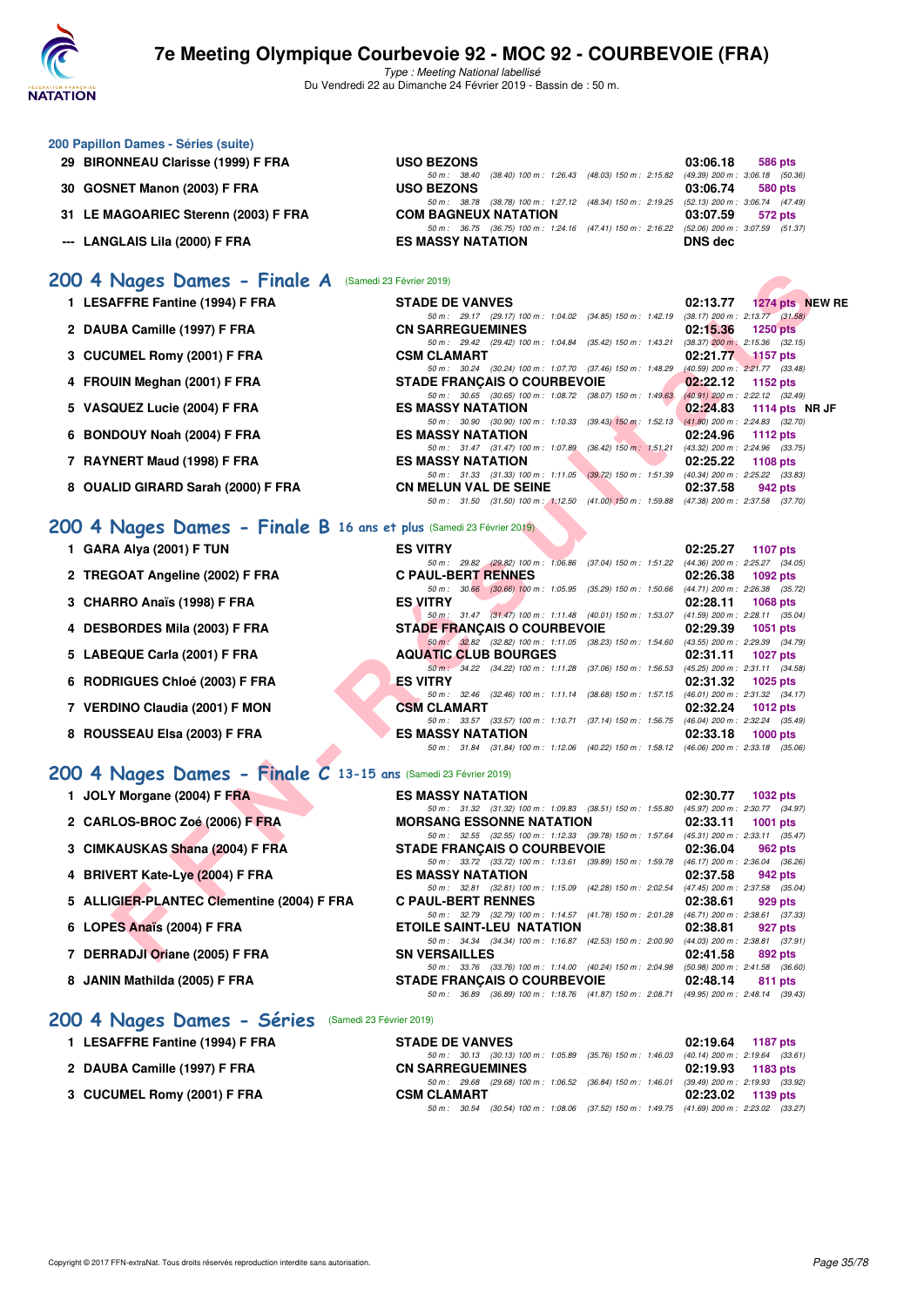

| 4   | 200 4 Nages Dames - Séries (suite)<br>FROUIN Meghan (2001) F FRA |
|-----|------------------------------------------------------------------|
| 5   | RAYNERT Maud (1998) F FRA                                        |
| 6   | VASQUEZ Lucie (2004) F FRA                                       |
| 7   | <b>OUALID GIRARD Sarah (2000) F FRA</b>                          |
| 8   | PACOURET Charlotte (1996) F FRA                                  |
| 9   | <b>BONDOUY Noah (2004) F FRA</b>                                 |
| 10  | CHARRO Anaïs (1998) F FRA                                        |
| 11  | <b>VERDINO Claudia (2001) F MON</b>                              |
|     | 12 GARA Alya (2001) F TUN                                        |
| 13  | <b>DESBORDES Mila (2003) F FRA</b>                               |
| 14  | <b>TREGOAT Angeline (2002) F FRA</b>                             |
| 15  | RODRIGUES Chloé (2003) F FRA                                     |
| 16  | JOLY Morgane (2004) F FRA                                        |
| 17  | ROUSSEAU Elsa (2003) F FRA                                       |
| 18  | CARLOS-BROC Zoé (2006) F FRA                                     |
| 19  | SALEM Sara (2005) F FRA                                          |
| 20  | LABEQUE Carla (2001) F FRA                                       |
| 21  | DECHERT Marine (2003) F FRA                                      |
| 22. | <b>SEVERYNS Alix (2003) F FRA</b>                                |
| 23. | SIMOËNS Celia (1999) F FRA                                       |
| 24  | PELLIER Claire (2000) F FRA                                      |
| 25  | <b>BRIVERT Kate-Lye (2004) F FRA</b>                             |
|     | 26 LENGLET Nolwenn (2002) F FRA                                  |
| 27  | MIGUET Chloe (2004) F FRA                                        |
|     | 28 CIMKAUSKAS Shana (2004) F FRA                                 |
| 29  | <b>BARREAU Laure (2002) F FRA</b>                                |
|     | 30 KILANI Dina (2003) F TUN                                      |
| 31  | <b>ALLIGIER-PLANTEC Clementine (2004) F</b>                      |
|     | 32 CALLANAN Amica (2002) F FRA                                   |
|     | 33 OLIVA Adèle (1990) F FRA                                      |
|     | 34 LOPES Anaïs (2004) F FRA                                      |
| 35  | <b>DERRADJI Oriane (2005) F FRA</b>                              |
|     | 36 BOUKHTOUCHE Sarah (2005) F FRA                                |
|     | 37 LA BIONDA Léa (2002) F FRA                                    |
|     | 38 SELMI Meryam (2004) F FRA                                     |
|     | 39 JANIN Mathilda (2005) F FRA                                   |

| 4 FROUIN Meghan (2001) F FRA                | <b>STADE FRANCAIS O COURBEVOIE</b>                                                                                                                                                                                         | 02:23.12         | 1138 pts                             |
|---------------------------------------------|----------------------------------------------------------------------------------------------------------------------------------------------------------------------------------------------------------------------------|------------------|--------------------------------------|
| 5 RAYNERT Maud (1998) F FRA                 | 50 m: 30.45 (30.45) 100 m: 1:07.83 (37.38) 150 m: 1:49.39 (41.56) 200 m: 2:23.12 (33.73)<br><b>ES MASSY NATATION</b>                                                                                                       | 02:24.97         | 1112 pts                             |
| 6 VASQUEZ Lucie (2004) F FRA                | 50 m: 1:51.82 (1:51.82) 100 m: 1:09.73<br>150 m : ---<br>$\theta$<br><b>ES MASSY NATATION</b>                                                                                                                              | 02:25.79         | 200 m: 2:24.97 (1:15.24)<br>1100 pts |
| 7 OUALID GIRARD Sarah (2000) F FRA          | 50 m: 31.12 (31.12) 100 m: 1:09.90 (38.78) 150 m: 1:51.96 (42.06) 200 m: 2:25.79 (33.83)<br><b>CN MELUN VAL DE SEINE</b>                                                                                                   | 02:27.94         | 1070 pts                             |
| 8 PACOURET Charlotte (1996) F FRA           | 50 m: 31.58 (31.58) 100 m: 1:10.25 (38.67) 150 m: 1:54.17 (43.92) 200 m: 2:27.94 (33.77)<br><b>RED STAR CLUB CHAMPIGNY</b>                                                                                                 | 02:28.03         | 1069 pts                             |
| 9 BONDOUY Noah (2004) F FRA                 | 50 m: 31.02 (31.02) 100 m: 1:07.78 (36.76) 150 m: 1:52.90 (45.12) 200 m: 2:28.03 (35.13)<br><b>ES MASSY NATATION</b>                                                                                                       | 02:28.25         | 1066 pts                             |
| 10 CHARRO Anaïs (1998) F FRA                | 50 m: 31.75 (31.75) 100 m: 1:08.44 (36.69) 150 m: 1:52.99 (44.55) 200 m: 2:28.25 (35.26)<br><b>ES VITRY</b>                                                                                                                | 02:28.35         | 1065 $pts$                           |
| 11 VERDINO Claudia (2001) F MON             | 50 m: 31.81 (31.81) 100 m: 1:12.26 (40.45) 150 m: 1:53.47 (41.21) 200 m: 2:28.35 (34.88)<br><b>CSM CLAMART</b>                                                                                                             | 02:28.84         | 1058 pts                             |
| 12 GARA Alya (2001) F TUN                   | 50 m: 33.30 (33.30) 100 m: 1:11.59 (38.29) 150 m: 1:53.95 (42.36) 200 m: 2:28.84 (34.89)<br><b>ES VITRY</b>                                                                                                                | 02:29.13         | 1054 pts                             |
| 13 DESBORDES Mila (2003) F FRA              | 50 m: 30.70 (30.70) 100 m: 1:08.62 (37.92) 150 m: 1:54.04 (45.42) 200 m: 2:29.13 (35.09)<br><b>STADE FRANÇAIS O COURBEVOIE</b>                                                                                             | 02:30.21         | 1040 $pts$                           |
| 14 TREGOAT Angeline (2002) F FRA            | 50 m: 31.71 (31.71) 100 m: 1:09.96 (38.25) 150 m: 1:53.91 (43.95) 200 m: 2:30.21 (36.30)<br><b>C PAUL-BERT RENNES</b>                                                                                                      | 02:30.78         | 1032 pts                             |
|                                             | 50 m: 31.82 (31.82) 100 m: 1:09.09 (37.27) 150 m: 1:53.98 (44.89) 200 m: 2:30.78 (36.80)                                                                                                                                   |                  |                                      |
| 15 RODRIGUES Chloé (2003) F FRA             | <b>ES VITRY</b><br>50 m: 32.00 (32.00) 100 m: 1:10.44 (38.44) 150 m: 1:56.69 (46.25) 200 m: 2:32.19 (35.50)                                                                                                                | 02:32.19         | 1013 $pts$                           |
| 16 JOLY Morgane (2004) F FRA                | <b>ES MASSY NATATION</b><br>50 m: 31.10 (31.10) 100 m: 1:10.74 (39.64) 150 m: 1:56.51 (45.77) 200 m: 2:32.62 (36.11)                                                                                                       | 02:32.62         | 1007 pts                             |
| 17 ROUSSEAU Elsa (2003) F FRA               | <b>ES MASSY NATATION</b><br>50 m: 31.80 (31.80) 100 m: 1:12.01 (40.21) 150 m: 1:58.13 (46.12) 200 m: 2:32.74 (34.61)                                                                                                       | 02:32.74         | 1006 pts                             |
| 18 CARLOS-BROC Zoé (2006) F FRA             | <b>MORSANG ESSONNE NATATION</b>                                                                                                                                                                                            | 02:33.55         | 995 pts                              |
| 19 SALEM Sara (2005) F FRA                  | 50 m: 31.56 (31.56) 100 m: 1:10.83 (39.27) 150 m: 1:56.90 (46.07) 200 m: 2:33.55 (36.65)<br><b>LAGNY-SUR-MARNE NATATION</b>                                                                                                | 02:33.90         | 990 pts                              |
| 20 LABEQUE Carla (2001) F FRA               | 50 m: 33.29 (33.29) 100 m: 1:12.90 (39.61) 150 m: 1:58.51 (45.61) 200 m: 2:33.90 (35.39)<br><b>AQUATIC CLUB BOURGES</b>                                                                                                    | 02:34.53         | 982 pts                              |
|                                             | 50 m: 33.52 (33.52) 100 m: 1:10.63 (37.11) 150 m: 1:57.80 (47.17) 200 m: 2:34.53 (36.73)                                                                                                                                   |                  |                                      |
| 21 DECHERT Marine (2003) F FRA              | <b>SN VERSAILLES</b><br>50 m: 32.64 (32.64) 100 m: 1:13.53 (40.89) 150 m: 1:58.59 (45.06) 200 m: 2:34.54 (35.95)                                                                                                           | 02:34.54         | 982 pts                              |
| 22 SEVERYNS Alix (2003) F FRA               | <b>CLUB DES NAGEURS DE PARIS</b><br>50 m: 31.83 (31.83) 100 m: 1:15.01 (43.18) 150 m: 1:58.72 (43.71) 200 m: 2:35.20 (36.48)                                                                                               | 02:35.20         | 973 pts                              |
| 23   SIMOËNS Celia (1999) F FRA             | <b>NEPTUNE CLUB DE FRANCE</b>                                                                                                                                                                                              | 02:35.92         | 964 pts                              |
| 24 PELLIER Claire (2000) F FRA              | 50 m: 31.58 (31.58) 100 m: 1:11.33 (39.75) 150 m: 1:57.87 (46.54) 200 m: 2:35.92 (38.05)<br><b>CN MELUN VAL DE SEINE</b><br>50 m: 33.22 (33.22) 100 m: 1:14.29 (41.07) 150 m: 2:01.72 (47.43) 200 m: 2:36.00 (34.28)       | 02:36.00         | 963 pts                              |
| 25 BRIVERT Kate-Lye (2004) F FRA            | <b>ES MASSY NATATION</b>                                                                                                                                                                                                   | 02:36.09         | 962 pts                              |
| 26 LENGLET Nolwenn (2002) F FRA             | 50 m: 32.48 (32.48) 100 m: 1:14.24 (41.76) 150 m: 2:01.65 (47.41) 200 m: 2:36.09 (34.44)<br><b>ES MASSY NATATION</b>                                                                                                       | 02:36.27         | 959 pts                              |
| 27 MIGUET Chloe (2004) F FRA                | 50 m: 32.27 (32.27) 100 m: 1:14.27 (42.00) 150 m: 1:59.76 (45.49) 200 m: 2:36.27 (36.51)<br><b>SN VERSAILLES</b>                                                                                                           | 02:36.39         | 958 pts                              |
| 28 CIMKAUSKAS Shana (2004) F FRA            | 50 m: 32.67 (32.67) 100 m: 1:12.71 (40.04) 150 m: 2:00.68 (47.97) 200 m: 2:36.39 (35.71)<br><b>STADE FRANCAIS O COURBEVOIE</b>                                                                                             | 02:37.12         | 948 pts                              |
| 29 BARREAU Laure (2002) F FRA               | 50 m: 34.44 (34.44) 100 m: 1:14.66 (40.22) 150 m: 2:01.97 (47.31) 200 m: 2:37.12 (35.15)<br><b>CHARTRES METROPOLE NAT</b>                                                                                                  | 02:37.21         | 947 pts                              |
| 30 KILANI Dina (2003) F TUN                 | 50 m: 34.63 (34.63) 100 m: 1:18.76 (44.13) 150 m: 2:01.15 (42.39) 200 m: 2:37.21 (36.06)<br><b>UAS ST-CLOUD</b>                                                                                                            | 02:38.63 929 pts |                                      |
|                                             | 50 m: 34.56 (34.56) 100 m: 1:16.12 (41.56) 150 m: 2:01.03 (44.91) 200 m: 2:38.63 (37.60)                                                                                                                                   |                  |                                      |
| 31 ALLIGIER-PLANTEC Clementine (2004) F FRA | <b>C PAUL-BERT RENNES</b><br>50 m: 32.90 (32.90) 100 m: 1:14.72 (41.82) 150 m: 2:01.98 (47.26) 200 m: 2:38.76 (36.78)                                                                                                      | 02:38.76         | 927 pts                              |
| 32   CALLANAN Amica (2002) F FRA            | <b>SCM CHATILLON NATATION</b><br>50 m: 34.26 (34.26) 100 m: 1:17.60 (43.34) 150 m: 2:01.15 (43.55) 200 m: 2:38.86 (37.71)                                                                                                  | 02:38.86         | 926 pts                              |
| 33 OLIVA Adèle (1990) F FRA                 | <b>CN ASNIERES</b><br>50 m: 33.59 (33.59) 100 m: 1:18.16 (44.57) 150 m: 2:02.21 (44.05) 200 m: 2:39.86 (37.65)                                                                                                             | 02:39.86         | 913 pts                              |
| 34 LOPES Anaïs (2004) F FRA                 | <b>ETOILE SAINT-LEU NATATION</b>                                                                                                                                                                                           | 02:39.88         | 913 pts                              |
| 35 DERRADJI Oriane (2005) F FRA             | 50 m: 34.49 (34.49) 100 m: 1:17.91 (43.42) 150 m: 2:01.93 (44.02) 200 m: 2:39.88 (37.95)<br><b>SN VERSAILLES</b>                                                                                                           | 02:40.89         | 900 pts                              |
| 36 BOUKHTOUCHE Sarah (2005) F FRA           | 50 m: 33.46 (33.46) 100 m: 1:12.80 (39.34) 150 m: 2:05.04 (52.24) 200 m: 2:40.89 (35.85)<br><b>STADE FRANCAIS O COURBEVOIE</b><br>50 m: 32.87 (32.87) 100 m: 1:12.96 (40.09) 150 m: 2:03.65 (50.69) 200 m: 2:41.04 (37.39) | 02:41.04         | 898 pts                              |
| 37 LA BIONDA Léa (2002) F FRA               | <b>MORSANG ESSONNE NATATION</b>                                                                                                                                                                                            | 02:45.19         | 847 pts                              |
| 38 SELMI Meryam (2004) F FRA                | 50 m: 34.11 (34.11) 100 m: 1.16.87 (42.76) 150 m: 2:06.42 (49.55) 200 m: 2:45.19 (38.77)<br><b>CERGY PONTOISE NATATION</b>                                                                                                 | 02:46.12         | 836 pts                              |
| 39 JANIN Mathilda (2005) F FRA              | 50 m: 34.63 (34.63) 100 m: 1:18.19 (43.56) 150 m: 2:06.98 (48.79) 200 m: 2:46.12 (39.14)<br><b>STADE FRANÇAIS O COURBEVOIE</b>                                                                                             | 02:46.22         | 834 pts                              |
|                                             | 50 m: 37.20 (37.20) 100 m: 1:19.60 (42.40) 150 m: 2:08.85 (49.25) 200 m: 2:46.22 (37.37)                                                                                                                                   |                  |                                      |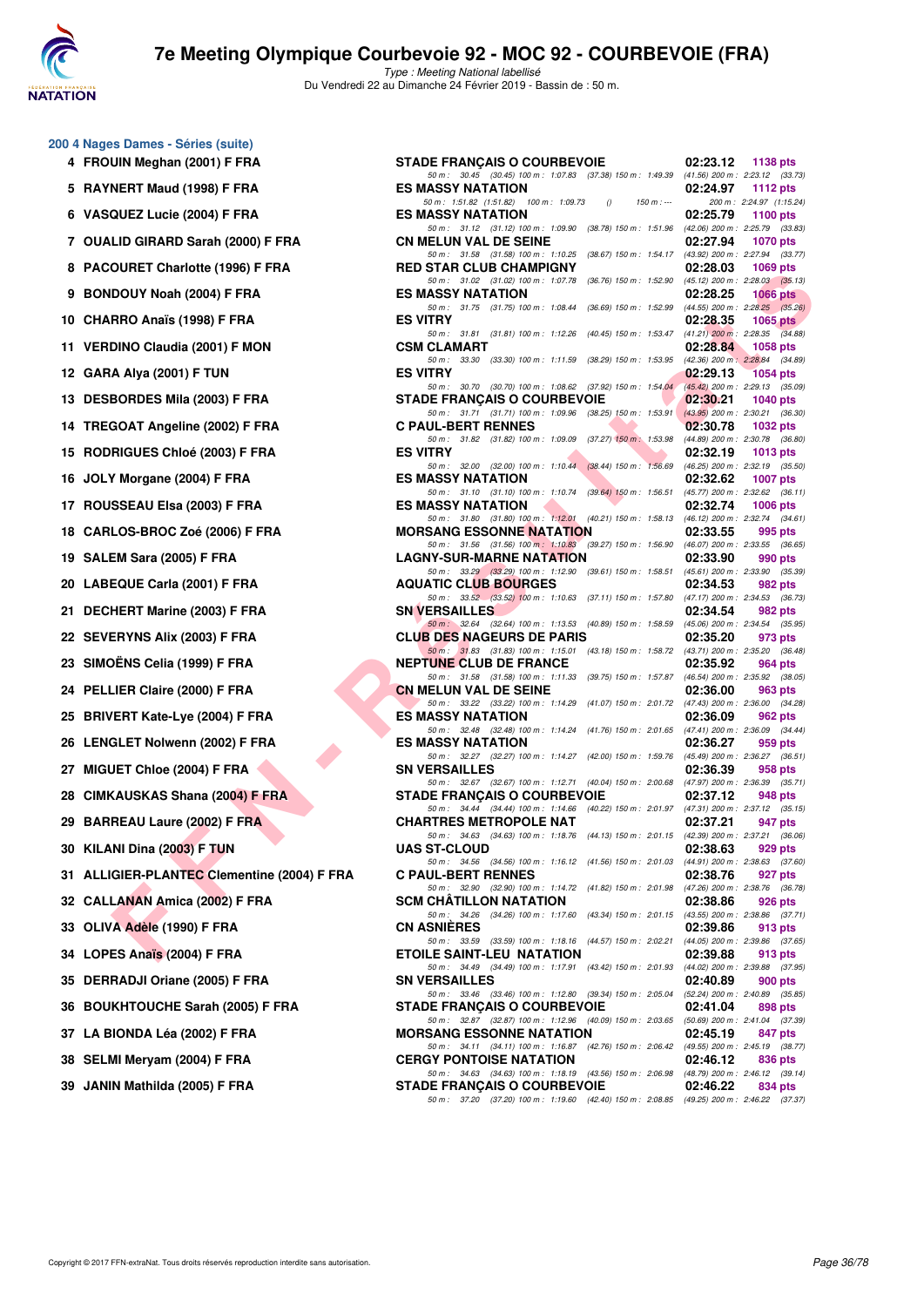

Type : Meeting National labellisé Du Vendredi 22 au Dimanche 24 Février 2019 - Bassin de : 50 m.

50 m : 35.47 (35.47) 100 m : 1:19.20 (43.73) 150 m : 2:09.43 (50.23) 200 m : 2:47.13 (37.70)

50 m: 37.17 (37.17) 100 m: 1:20.02 (42.85) 150 m: 2:10.37 (50.35) 200 m: 2:47.73 (37.36)<br>CN ST-MICHEL-SUR-ORGE 02:48.40 808 pts

50 m: 33.49 (33.49) 100 m: 1:16.95 (43.46) 150 m: 2:06.17 (49.22) 200 m: 2:48.40 (42.23)<br>CSN GUYANCOURT 02:48.65 805 pts

50 m: 36.58 (36.58) 100 m: 1:19.50 (42.92) 150 m: 2:09.52 (50.02) 200 m: 2:48.65 (39.13)<br>**A.O. TRAPPES NATATION** 02:49.99 789 pts

- **200 4 Nages Dames Séries (suite)**
	- **40 ROMDHANE Sarah (2005) F FRA MONTIGNY NATATION 02:47.13 823 pts**
	- **41 THOLEY Aurelie (2005) F FRA C.N OZOIR-LA-FERRIERE 02:47.73 816 pts**
	- **42 BENARABA Sarah (2005) F ALG**
	- **43 TOUVIOT Divya (2005) F FRA CSN GUYANCOURT 02:48.65 805 pts**
	- **44 DAUGE-DUJARDIN Héléna (2005) F FRA A.O. TRAPPES NATATION 02:49.99 789 pts**
	- **45 QUANTIN Eva (2004) F FRA CA ORSAY 02:50.17 787 pts**
	- **46 SAMID Inès (2004) F FRA CN ASNIÈRES 02:50.27 786 pts**
	- **47 PLANES Janice (2003) F FRA MORSANG ESSONNE NATATION 02:50.65 782 pts**
	- **48 REGLIN Clarice (2002) F FRA** CN MELUN VAL DE SEINE 02:50.91 779 pts 60 m : 37.94 (37.94) 100 m : 1:21.12 (43.18) 150 m : 2:10.45 (49.33) 200 m : 2:50.91 (40.46)
	- **49 MESQUITA Liliana (2005) F FRA AS EMERAINVILLE AS EMERAINVILLE 12:51.21 775** pts
	- **50 DARTY Laura (2002) F FRA STADE FRANÇAIS O COURBEVOIE 02:51.63 770 pts**
	- **51 BRUAND Mélanie (2006) F FRA MORSANG ESSONNE NATATION 02:51.85 768 pts**
	- **52 NARVOR Brunilde (2005) F FRA COLOMBES NATATION 02:53.35**
	- **53 PINTO Clara (2005) F FRA ETOILE SAINT-LEU NATATION 02:55.50 726 pts**
	- **54 BERGOUNIOUX Lina (2004) F FRA US IVRY-SUR-SEINE 02:58.14 696 pts**
	- **55 DREUILLAUD Tiphaine (2001) F FRA CN MELUN VAL DE SEINE 03:01.32 662 pts**
	- **--- DUBEC Emma (2004) F FRA**
	- **--- SOUCHARD Ariane (2005) F FRA SN VERSAILLES DNS dec**

#### **[400 4 Nages Dames - Finale A](http://www.ffnatation.fr/webffn/resultats.php?idact=nat&go=epr&idcpt=57703&idepr=42)** (Dimanche 24 Février 2019)

| <b>44 DAUGE-DUJANDIN HEIEHA (2003) F FRA</b>              | A.V. IRAFFEJ NATATIVN<br>UZ.49.99                                                                                                                                                                                                                                                 | <b>TUJUS</b>    |         |
|-----------------------------------------------------------|-----------------------------------------------------------------------------------------------------------------------------------------------------------------------------------------------------------------------------------------------------------------------------------|-----------------|---------|
| 45 QUANTIN Eva (2004) F FRA                               | 50 m: 37.85 (37.85) 100 m: 1:20.29 (42.44) 150 m: 2:11.16 (50.87) 200 m: 2:49.99 (38.83)<br><b>CA ORSAY</b><br>02:50.17                                                                                                                                                           | <b>787 pts</b>  |         |
|                                                           | 50 m: 35.20 (35.20) 100 m: 1:19.43 (44.23) 150 m: 2:11.09 (51.66) 200 m: 2:50.17 (39.08)                                                                                                                                                                                          |                 |         |
| 46   SAMID Inès (2004) F FRA                              | <b>CN ASNIERES</b><br>02:50.27                                                                                                                                                                                                                                                    | 786 pts         |         |
|                                                           | 50 m: 37.85 (37.85) 100 m: 1:22.60 (44.75) 150 m: 2:13.44 (50.84) 200 m: 2:50.27 (36.83)                                                                                                                                                                                          |                 |         |
| 47 PLANES Janice (2003) F FRA                             | <b>MORSANG ESSONNE NATATION</b><br>02:50.65<br>50 m: 38.76 (38.76) 100 m: 1:22.42 (43.66) 150 m: 2:12.26 (49.84) 200 m: 2:50.65 (38.39)                                                                                                                                           | 782 pts         |         |
| 48 REGLIN Clarice (2002) F FRA                            | <b>CN MELUN VAL DE SEINE</b><br>02:50.91                                                                                                                                                                                                                                          | 779 pts         |         |
|                                                           | 50 m: 37.94 (37.94) 100 m: 1:21.12 (43.18) 150 m: 2:10.45 (49.33) 200 m: 2:50.91 (40.46)                                                                                                                                                                                          |                 |         |
| 49   MESQUITA Liliana (2005) F FRA                        | <b>AS EMERAINVILLE</b><br>02:51.21                                                                                                                                                                                                                                                | 775 pts         |         |
|                                                           | 50 m: 38.68 (38.68) 100 m: 1:24.91 (46.23) 150 m: 2:12.34 (47.43) 200 m: 2:51.21 (38.87)                                                                                                                                                                                          |                 |         |
| 50   DARTY Laura (2002) F FRA                             | <b>The Common</b><br>STADE FRANCAIS O COURBEVOIE<br>02:51.63<br>50 m: 36.23 (36.23) 100 m: 1:19.83 (43.60) 150 m: 2:09.73 (49.90) 200 m: 2:51.63 (41.90)                                                                                                                          | 770 pts         |         |
| 51 BRUAND Mélanie (2006) F FRA                            | <b>MORSANG ESSONNE NATATION</b><br>02:51.85                                                                                                                                                                                                                                       | 768 pts         |         |
|                                                           | 50 m: 38.82 (38.82) 100 m: 1:23.63 (44.81) 150 m: 2:14.07 (50.44) 200 m: 2:51.85 (37.78)                                                                                                                                                                                          |                 |         |
| 52 NARVOR Brunilde (2005) F FRA                           | 02:53.35<br><b>COLOMBES NATATION</b>                                                                                                                                                                                                                                              | <b>750 pts</b>  |         |
|                                                           | 50 m: 34.62 (34.62) 100 m: 1:19.70 (45.08) 150 m: 2:12.85 (53.15) 200 m: 2:53.35 (40.50)                                                                                                                                                                                          |                 |         |
| 53 PINTO Clara (2005) F FRA                               | <b>ETOILE SAINT-LEU NATATION</b><br>02:55.50                                                                                                                                                                                                                                      | 726 pts         |         |
| 54 BERGOUNIOUX Lina (2004) F FRA                          | 50 m: 37.92 (37.92) 100 m: 1:21.71 (43.79) 150 m: 2:15.50 (53.79) 200 m: 2:55.50 (40.00)<br>US IVRY-SUR-SEINE<br>02:58.14                                                                                                                                                         | 696 pts         |         |
|                                                           | 50 m: 35.79 (35.79) 100 m: 1:24.89 (49.10) 150 m: 2:19.57 (54.68) 200 m: 2:58.14 (38.57)                                                                                                                                                                                          |                 |         |
| 55 DREUILLAUD Tiphaine (2001) F FRA                       | <b>CN MELUN VAL DE SEINE</b><br>03:01.32                                                                                                                                                                                                                                          | 662 pts         |         |
|                                                           | 50 m: 37.06 (37.06) 100 m: 1:27.19 (50.13) 150 m: 2:19.54 (52.35) 200 m: 3:01.32 (41.78)                                                                                                                                                                                          |                 |         |
| --- DUBEC Emma (2004) F FRA                               | <b>CNM DIEPPE</b><br><b>DNS</b> dec                                                                                                                                                                                                                                               |                 |         |
| --- SOUCHARD Ariane (2005) F FRA                          | <b>SN VERSAILLES</b><br><b>DNS</b> dec                                                                                                                                                                                                                                            |                 |         |
|                                                           |                                                                                                                                                                                                                                                                                   |                 |         |
| 00 4 Nages Dames - Finale A                               | (Dimanche 24 Février 2019)                                                                                                                                                                                                                                                        |                 |         |
| 1 AMBRASS Lilou (2002) F FRA                              | <b>ES MASSY NATATION</b><br>05:06.30                                                                                                                                                                                                                                              | 1099 pts        |         |
|                                                           | 50 m: 31.32 (31.32) 100 m: 1:07.03 (35.71) 150 m: 1:49.19 (42.16) 200 m: 2:29.20 (40.01) 250 m: 3:14.42 (45.22) 300 m: 3:57.89 (43.47) 350 m: 4:32.24 (34.35) 400 m: 5:06.30                                                                                                      |                 | (34.06) |
| 2 BONDOUY Noah (2004) F FRA                               | <b>ES MASSY NATATION</b><br>05:08.11                                                                                                                                                                                                                                              | <b>1086 pts</b> |         |
| 50 m: 32.39 (32.39) 100 m: 1:10.27 (37.88) 150 m: 1:49.31 | (39.04) 200 m : 2:27.85 (38.54) 250 m : 3:13.28 (45.43) 300 m : 3:58.83 (45.55) 350 m : 4:33.50 (34.67) 400 m : 5:08.11 (34.61)                                                                                                                                                   |                 |         |
| 3 OUALID GIRARD Sarah (2000) F FRA                        | <b>CN MELUN VAL DE SEINE</b><br>05:10.32<br>50 m: 32.29 (32.29) 100 m: 1:09.36 (37.07) 150 m: 1:50.69 (41.33) 200 m: 2:30.36 (39.67) 250 m: 3:15.21 (44.85) 300 m: 3:59.89 (44.68) 350 m: 4:35.91 (36.02) 400 m: 5:10.32                                                          | 1071 pts        | (34.41) |
| 4 VASQUEZ Lucie (2004) F FRA                              | <b>ES MASSY NATATION</b><br>05:12.74                                                                                                                                                                                                                                              | 1055 pts        |         |
|                                                           | 50 m : 32.07 (32.07) 100 m : 1:11.06 (38.99) 150 m : 1:53.81 (42.75) 200 m : 2:36.09 (42.28) 250 m : 3:18.35 (42.26) 300 m : 4:03.00 (44.65) 350 m : 4:38.45 (35.45) 400 m : 5:12.74 (34.29                                                                                       |                 |         |
| 5 ROUSSEAU Elsa (2003) F FRA                              | <b>ES MASSY NATATION</b><br>05:13.59                                                                                                                                                                                                                                              | 1049 pts        |         |
|                                                           | 50 m: 32.48 (32.48) 100 m: 1:09.83 (37.35) 150 m: 1:51.29 (41.46) 200 m: 2:31.23 (39.94) 250 m: 3:17.54 (46.31) 300 m: 4:04.20 (46.66) 350 m: 4:39.50 (35.30) 400 m: 5:13.59 (34.09                                                                                               |                 |         |
| 6 BOURNONVILLE Laura (2001) F FRA                         | <b>ES MASSY NATATION</b><br>05:15.13<br>50 m: 32.32 (32.32) 100 m: 1:10.01 (37.69) 150 m: 1:51.57 (41.56) 200 m: 2:32.46 (40.89) 250 m: 3:17.18 (44.72) 300 m: 4:03.02 (45.84) 350 m: 4:40.25 (37.23) 400 m: 5:15.13 (34.88                                                       | 1039 pts        |         |
| 7 RODRIGUES Chloé (2003) F FRA                            | <b>ES VITRY</b><br>05:15.44                                                                                                                                                                                                                                                       | <b>1037 pts</b> |         |
|                                                           | 50 m: 33.06 (33.06) 100 m: 1:11.47 (38.41) 150 m: 1:52.58 (41.11) 200 m: 2:32.02 (39.44) 250 m: 3:18.19 (46.17) 300 m: 4:04.82 (46.63) 350 m: 4:40.75 (35.93) 400 m: 5:15.44 (34.69)                                                                                              |                 |         |
| 8 JOLY Morgane (2004) F FRA                               | <b>ES MASSY NATATION</b><br>05:17.14                                                                                                                                                                                                                                              | <b>1025 pts</b> |         |
|                                                           | 50 m : 31.91 (31.91) 100 m : 1:09.00 (37.09) 150 m : 1:49.96 (40.96) 200 m : 2:29.56 (39.60) 250 m : 3:16.37 (46.81) 300 m : 4:03.54 (47.17) 350 m : 4:40.60 (37.06) 400 m : 5:17.14 (36.54                                                                                       |                 |         |
|                                                           |                                                                                                                                                                                                                                                                                   |                 |         |
|                                                           | (Dimanche 24 Février 2019)                                                                                                                                                                                                                                                        |                 |         |
| 00 4 Nages Dames - Finale B                               |                                                                                                                                                                                                                                                                                   |                 |         |
| 1 CRISTINI Marie (2002) F FRA                             | <b>OLYMPIQUE LA GARENNE-COLOMBES</b><br>05:16.52                                                                                                                                                                                                                                  | 1029 pts        |         |
| 2 PELLIER Claire (2000) F FRA                             | 50 m: 32.96 (32.96) 100 m: 1:10.97 (38.01) 150 m: 1:53.61 (42.64) 200 m: 2:34.02 (40.41) 250 m: 3:21.17 (47.15) 300 m: 4:07.34 (46.17) 350 m: 4:42.21 (34.87) 400 m: 5:16.52 (34.31)<br><b>CN MELUN VAL DE SEINE</b><br>05:29.67                                                  | 943 pts         |         |
|                                                           | 50 m: 34.24 (34.24) 100 m: 1:13.73 (39.49) 150 m: 1:57.04 (43.31) 200 m: 2:39.39 (42.35) 250 m: 3:29.27 (49.88) 300 m: 4:18.23 (48.96) 350 m: 4:54.47 (36.24) 400 m: 5:29.67 (35.20)<br>2. ZIECENICO Milano (2004) E EDA COM DIONTROUGE COM DIONECTION COM DE 2005 ALL CALIFORNIA |                 |         |

#### **[400 4 Nages Dames - Finale B](http://www.ffnatation.fr/webffn/resultats.php?idact=nat&go=epr&idcpt=57703&idepr=42)** (Dimanche 24 Février 2019)

| 1 CRISTINI Marie (2002) F FRA   | OLYMPIQUE LA GARENNE-COLOMBES 05:16.52 1029 pts                                                                                                                                      |                  |
|---------------------------------|--------------------------------------------------------------------------------------------------------------------------------------------------------------------------------------|------------------|
|                                 | 50 m: 32.96 (32.96) 100 m: 1:10.97 (38.01) 150 m: 1:53.61 (42.64) 200 m: 2:34.02 (40.41) 250 m: 3:21.17 (47.15) 300 m: 4:07.34 (46.17) 350 m: 4:42.21 (34.87) 400 m: 5:16.52 (34.31) |                  |
| 2 PELLIER Claire (2000) F FRA   | <b>CN MELUN VAL DE SEINE</b>                                                                                                                                                         | 05:29.67 943 pts |
|                                 | 50 m: 34.24 (34.24) 100 m: 1:13.73 (39.49) 150 m: 1:57.04 (43.31) 200 m: 2:39.39 (42.35) 250 m: 3:29.27 (49.88) 300 m: 4:18.23 (48.96) 350 m: 4:54.47 (36.24) 400 m: 5:29.67 (35.20) |                  |
| 3 ZIESENISS Milena (2004) F FRA | S.M MONTROUGE                                                                                                                                                                        | 05:30.11 940 pts |
|                                 | 50 m: 35.55 (35.55) 100 m: 1:16.59 (41.04) 150 m: 1:59.47 (42.88) 200 m: 2:41.98 (42.51) 250 m: 3:28.72 (46.74) 300 m: 4:16.85 (48.13) 350 m: 4:54.63 (37.78) 400 m: 5:30.11 (35.48) |                  |
|                                 | 4 DAUGE-DUJARDIN Héléna (2005) F FRA A.O. TRAPPES NATATION                                                                                                                           | 05:59.30 763 pts |
|                                 | 50 m: 38.88 (38.88) 100 m: 1:24.34 (45.46) 150 m: 2:10.53 (46.19) 200 m: 2:56.24 (45.71) 250 m: 3:47.67 (51.43) 300 m: 4:39.66 (51.99) 350 m: 5:20.76 (41.10) 400 m: 5:59.30 (38.54) |                  |

#### **[400 4 Nages Dames - Séries](http://www.ffnatation.fr/webffn/resultats.php?idact=nat&go=epr&idcpt=57703&idepr=42)** (Dimanche 24 Février 2019)

| <b>AMBRASS Lilou (2002) F FRA</b> | <b>ES MASSY NATATION</b>                                                                                                                                                                     | 05:10.08 1073 pts |
|-----------------------------------|----------------------------------------------------------------------------------------------------------------------------------------------------------------------------------------------|-------------------|
|                                   | 50 m: 31.94 (31.94) 100 m: 1:07.87 (35.93) 150 m: 1:50.50 (42.63) 200 m: 2:31.36 (40.86) 250 m: 3:15.38 (44.02) 300 m: 3:59.05 (43.67) 350 m: 4:35.27 (36.22) 400 m: 5:10.08 (34.81)         |                   |
| 2 BONDOUY Noah (2004) F FRA       | <b>ES MASSY NATATION</b>                                                                                                                                                                     | 05:13.23 1051 pts |
|                                   | 50 m: 32.53 (32.53) 100 m: 1:11.52 (38.99) 150 m: 1:51.03 (39.51) 200 m: 2:29.84 (38.81) 250 m: 3:15.11 (45.27) 300 m: 4:00.78 (45.67) 350 m: 4:36.78 (36.00) 400 m: 5:13.23 (36.45)         |                   |
| 3 BOURNONVILLE Laura (2001) F FRA | <b>ES MASSY NATATION</b>                                                                                                                                                                     | 05:17.61 1022 pts |
|                                   | 50 m : 32.33 (32.33) 100 m : 1:09.62 (37.29) 150 m : 1:51.38 (41.76) 200 m : 2:32.62 (41.24) 250 m : 3:17.09 (44.47) 300 m : 4:03.11 (46.02) 350 m : 4:41.25 (38.14) 400 m : 5:17.61 (36.36) |                   |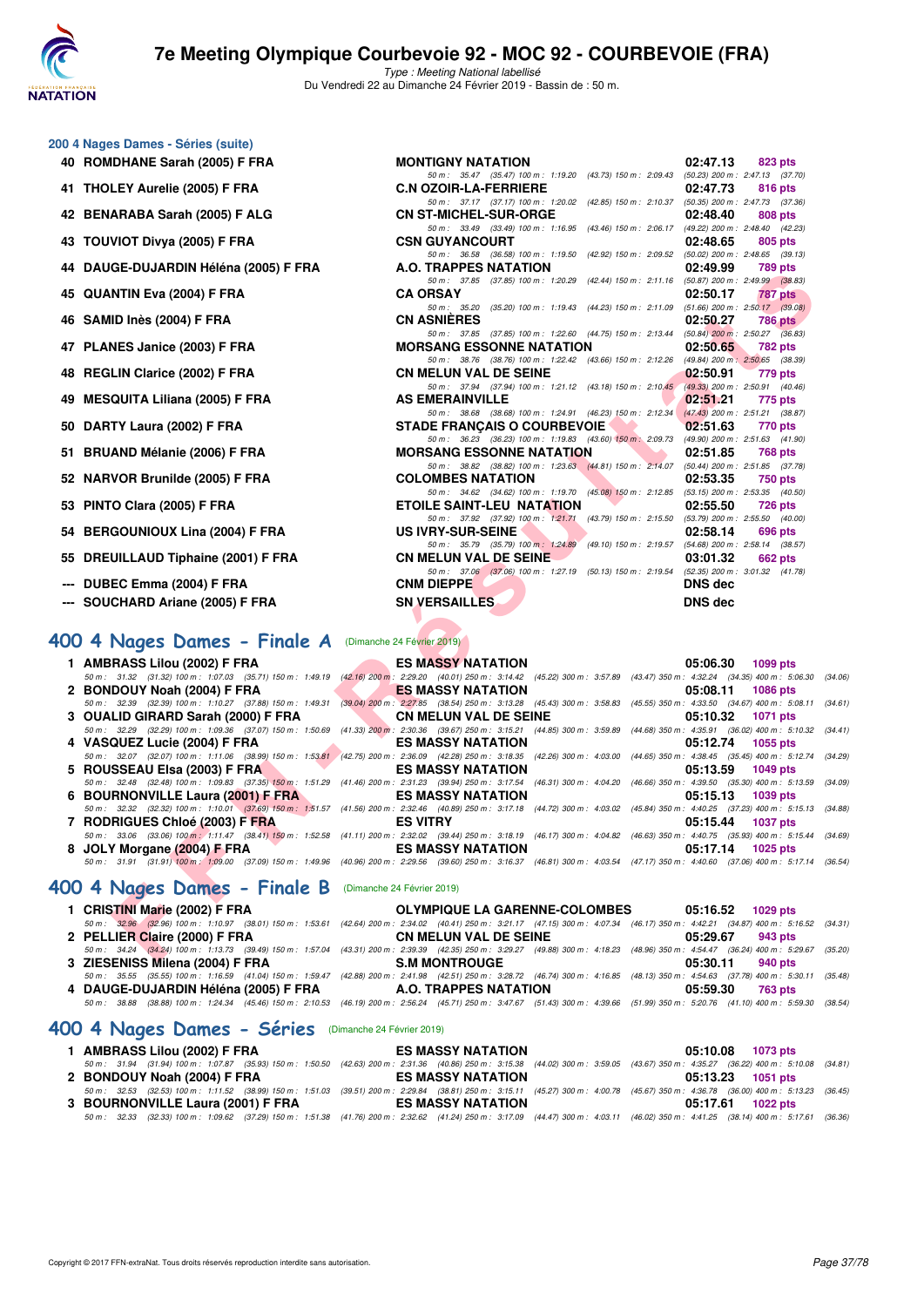

Type : Meeting National labellisé Du Vendredi 22 au Dimanche 24 Février 2019 - Bassin de : 50 m.

#### **400 4 Nages Dames - Séries (suite)**

| 4 OUALID GIRARD Sarah (2000) F FRA                                                          | <b>CN MELUN VAL DE SEINE</b><br>05:18.25                                                                                                                                                                      | <b>1018 pts</b>             |
|---------------------------------------------------------------------------------------------|---------------------------------------------------------------------------------------------------------------------------------------------------------------------------------------------------------------|-----------------------------|
|                                                                                             | 50 m: 33.08 (33.08) 100 m: 1:11.38 (38.30) 150 m: 1:53.97 (42.59) 200 m: 2:35.08 (41.11) 250 m: 3:21.04 (45.96) 300 m: 4:06.86 (45.82) 350 m: 4:43.70 (36.84) 400 m: 5:18.25                                  | (34.55)                     |
| 5 VASQUEZ Lucie (2004) F FRA                                                                | <b>ES MASSY NATATION</b><br>05:18.39                                                                                                                                                                          | <b>1017 pts</b>             |
| 50 m: 33.47 (33.47) 100 m: 1:12.75 (39.28) 150 m: 1:55.44                                   | (42.69) 200 m : 2:36.88 (41.44) 250 m : 3:20.66 (43.78) 300 m : 4:06.18 (45.52) 350 m : 4:43.24 (37.06) 400 m : 5:18.39                                                                                       | (35.15)                     |
| 6 ROUSSEAU Elsa (2003) F FRA                                                                | <b>ES MASSY NATATION</b><br>05:19.69                                                                                                                                                                          | 1008 pts                    |
| 50 m: 32.48 (32.48) 100 m: 1:10.48 (38.00) 150 m: 1:53.06<br>7 RODRIGUES Chloé (2003) F FRA | (42.58) 200 m : 2:34.03 (40.97) 250 m : 3:20.29 (46.26) 300 m : 4:07.22 (46.93) 350 m : 4:44.08 (36.86) 400 m : 5:19.69<br><b>ES VITRY</b><br>05:21.00                                                        | (35.61)<br>999 pts          |
| 50 m: 33.82 (33.82) 100 m: 1:12.42 (38.60) 150 m: 1:53.94                                   | (41.52) 200 m : 2:33.49 (39.55) 250 m : 3:21.24 (47.75) 300 m : 4:09.08 (47.84) 350 m : 4:45.29 (36.21) 400 m : 5:21.00                                                                                       | (35.71)                     |
| 8 JOLY Morgane (2004) F FRA                                                                 | <b>ES MASSY NATATION</b><br>05:22.26                                                                                                                                                                          | 991 pts                     |
| 50 m: 32.99 (32.99) 100 m: 1:11.65 (38.66) 150 m: 1:52.26                                   | (40.61) 200 m : 2:32.32 (40.06) 250 m : 3:19.65 (47.33) 300 m : 4:07.83 (48.18) 350 m : 4:45.96 (38.13) 400 m : 5:22.26                                                                                       | (36.30)                     |
| 9 CRISTINI Marie (2002) F FRA                                                               | <b>OLYMPIQUE LA GARENNE-COLOMBES</b><br>05:22.74                                                                                                                                                              | <b>988 pts</b>              |
| 50 m: 33.28 (33.28) 100 m: 1:12.72 (39.44) 150 m: 1:55.59<br>10 PELLIER Claire (2000) F FRA | (42.87) 200 m: 2:37.14 (41.55) 250 m: 3:24.45 (47.31) 300 m: 4:12.21 (47.76) 350 m: 4:47.95 (35.74) 400 m: 5:22.74<br><b>CN MELUN VAL DE SEINE</b><br>05:28.86                                                | (34.79)<br><b>948 pts</b>   |
| 50 m: 33.54 (33.54) 100 m: 1:12.59 (39.05) 150 m: 1:56.53                                   | (43.94) 200 m : 2:38.36 (41.83) 250 m : 3:28.10 (49.74) 300 m : 4:17.25 (49.15) 350 m : 4:53.21 (35.96) 400 m : 5:28.86                                                                                       | (35.65)                     |
| 11 ZIESENISS Milena (2004) F FRA                                                            | 05:39.03<br><b>S.M MONTROUGE</b>                                                                                                                                                                              | <b>884 pts</b>              |
| 50 m: 36.01 (36.01) 100 m: 1:18.65 (42.64) 150 m: 2:03.11                                   | (44.46) 200 m : 2:46.78 (43.67) 250 m : 3:34.22 (47.44) 300 m : 4:22.15 (47.93) 350 m : 5:02.14 (39.99) 400 m : 5:39.03                                                                                       | (36.89)                     |
| 12 GOSNET Manon (2003) F FRA                                                                | <b>USO BEZONS</b><br>05:52.77<br>50 m: 38.62 (38.62) 100 m: 1:24.78 (46.16) 150 m: 2:11.95 (47.17) 200 m: 2:55.83 (43.88) 250 m: 3:42.96 (47.13) 300 m: 4:31.62 (48.66) 350 m: 5:14.40 (42.78) 400 m: 5:52.77 | 801 pts<br>(38.37)          |
| 13 DAUGE-DUJARDIN Héléna (2005) F FRA                                                       | A.O. TRAPPES NATATION<br>06:06.28                                                                                                                                                                             | <b>723 pts</b>              |
|                                                                                             | 50 m: 39.33 (39.33) 100 m: 1:25.34 (46.01) 150 m: 2:11.77 (46.43) 200 m: 2:56.18 (46.41) 250 m: 3:50.43 (52.25) 300 m: 4:42.71 (52.28) 350 m: 5:25.73 (43.02) 400 m: 6:06.28                                  | (40.55)                     |
| --- SOUCHARD Ariane (2005) F FRA                                                            | <b>SN VERSAILLES</b><br><b>DNS</b> dec                                                                                                                                                                        |                             |
| ---   GARA Alya (2001) F TUN                                                                | <b>ES VITRY</b><br><b>DNS</b> dec                                                                                                                                                                             |                             |
| --- ROMDHANE Sarah (2005) F FRA                                                             | <b>MONTIGNY NATATION</b>                                                                                                                                                                                      | <b>DSQ</b>                  |
|                                                                                             |                                                                                                                                                                                                               |                             |
|                                                                                             |                                                                                                                                                                                                               |                             |
| O Nage Libre Messieurs - Finale A (Vendredi 22 Février 2019)                                |                                                                                                                                                                                                               |                             |
| 1 GROUSSET Maxime (1999) H FRA                                                              | <b>AMIENS METROPOLE NAT.</b><br>00:22.95                                                                                                                                                                      | <b>1249 pts</b>             |
| 2 BENBARA Nazim (1998) H ALG                                                                | <b>ASSO NATATION DE SARTROUVILLE</b><br>00:23.55                                                                                                                                                              | <b>1205 pts</b>             |
| 3 AUBRY Flavien (1994) H FRA                                                                | <b>U.S CRETEIL NATATION</b><br>00:23.57                                                                                                                                                                       | <b>1204 pts</b>             |
| 4 NIANE Abdoul (1988) H SEN                                                                 | <b>AS MONACO NATATION</b>                                                                                                                                                                                     | 00:23.67<br><b>1196 pts</b> |
| 5 TURPIN Fabrice (1995) H FRA                                                               | <b>CSM CLAMART</b><br>00:23.68                                                                                                                                                                                | 1196 pts                    |
| 6 HUILLE Stanislas (1999) H FRA                                                             | <b>SN VERSAILLES</b><br>00:23.69                                                                                                                                                                              | 1195 pts                    |
| 7 BELKHODJA Nazim (1990) H ALG                                                              | <b>ASSO NATATION DE SARTROUVILLE</b><br>00:23.72                                                                                                                                                              | 1193 pts                    |
|                                                                                             | 00:23.79                                                                                                                                                                                                      |                             |
| 8 MARRUGO MONTAÑO Camilo-Andres (2002) H COL CS CLICHY 92                                   |                                                                                                                                                                                                               | 1188 pts                    |
|                                                                                             |                                                                                                                                                                                                               |                             |
| O Nage Libre Messieurs - Finale B 17 ans et plus (Vendredi 22 Février 2019)                 |                                                                                                                                                                                                               |                             |
| 1 SETIM Quentin (2000) H FRA                                                                | <b>PROVINS NATATION</b><br>00:23.63                                                                                                                                                                           | 1199 pts                    |
| 2 PHANTSULAYA George (2000) H FRA                                                           | <b>U.S CRETEIL NATATION</b><br>00:23.90                                                                                                                                                                       | 1180 pts                    |
| 3 POTIER Livio (1998) H FRA                                                                 | <b>STADE FRANÇAIS O COURBEVOIE</b><br>00:23.96                                                                                                                                                                |                             |
|                                                                                             |                                                                                                                                                                                                               | 1176 pts                    |
| 4 MONNET Jean-Etienne (1994) H FRA                                                          | <b>U.S CRETEIL NATATION</b><br>00:24.07                                                                                                                                                                       | 1168 pts                    |
| 5 CLOSIER Cyril (2000) H FRA                                                                | <b>CN VAL MAUBUEE</b><br>00:24.19                                                                                                                                                                             | 1159 pts                    |
| 5 IVIC Yoni (2001) H FRA                                                                    | <b>CLUB DES NAGEURS DE PARIS</b><br>00:24.19                                                                                                                                                                  | 1159 pts                    |
| 7 BUGLER Enzo (2001) H FRA                                                                  | <b>CN MELUN VAL DE SEINE</b><br>00:24.31                                                                                                                                                                      | 1151 pts                    |
| 8 TRILLAT Léo (1998) H FRA                                                                  | <b>STADE FRANÇAIS O COURBEVOIE</b><br>00:24.32                                                                                                                                                                | 1150 pts                    |
|                                                                                             |                                                                                                                                                                                                               |                             |
| O Nage Libre Messieurs - Finale C 14-16 ans (Vendredi 22 Février 2019)                      |                                                                                                                                                                                                               |                             |
|                                                                                             |                                                                                                                                                                                                               |                             |
| 1 PAYRARD Ulysse (2005) H FRA                                                               | <b>STADE FRANÇAIS O COURBEVOIE</b><br>00:24.96                                                                                                                                                                | <b>1106 pts</b>             |
| 2 CRETET Dorian (2003) H FRA                                                                | <b>ES MASSY NATATION</b><br>00:25.27                                                                                                                                                                          | <b>1084 pts</b>             |
| 3 CADROT Yoan (2003) H FRA                                                                  | 00:25.34<br><b>CN MELUN VAL DE SEINE</b>                                                                                                                                                                      | 1079 pts                    |
| 4 BOUTRY Théo (2003) H FRA                                                                  | <b>PROVINS NATATION</b><br>00:25.39                                                                                                                                                                           | <b>1076 pts</b>             |
| <b>LUAUET Marine COOL ULEDA</b>                                                             | OUVERLOUT LA CARTINIE COLOMBEC<br>00.05.55                                                                                                                                                                    | ADOR ALL                    |

## **50 Nage Libre Messieurs - Finale A** (Vendredi 22 Février 2019)

| 1 GROUSSET Maxime (1999) H FRA                            | <b>AMIENS METROPOLE NAT.</b>         | 00:22.95 | <b>1249 pts</b> |
|-----------------------------------------------------------|--------------------------------------|----------|-----------------|
| 2 BENBARA Nazim (1998) H ALG                              | <b>ASSO NATATION DE SARTROUVILLE</b> | 00:23.55 | 1205 pts        |
| 3 AUBRY Flavien (1994) H FRA                              | <b>U.S CRETEIL NATATION</b>          | 00:23.57 | 1204 pts        |
| 4 NIANE Abdoul (1988) H SEN                               | <b>AS MONACO NATATION</b>            | 00:23.67 | 1196 pts        |
| 5 TURPIN Fabrice (1995) H FRA                             | <b>CSM CLAMART</b>                   | 00:23.68 | 1196 pts        |
| 6 HUILLE Stanislas (1999) H FRA                           | <b>SN VERSAILLES</b>                 | 00:23.69 | 1195 pts        |
| 7 BELKHODJA Nazim (1990) H ALG                            | <b>ASSO NATATION DE SARTROUVILLE</b> | 00:23.72 | 1193 pts        |
| 8 MARRUGO MONTAÑO Camilo-Andres (2002) H COL CS CLICHY 92 |                                      | 00:23.79 | 1188 pts        |

## **[50 Nage Libre Messieurs - Finale B](http://www.ffnatation.fr/webffn/resultats.php?idact=nat&go=epr&idcpt=57703&idepr=51) 17 ans et plus** (Vendredi 22 Février 2019)

| 1 SETIM Quentin (2000) H FRA       | <b>PROVINS NATATION</b>            | 00:23.63 | 1199 pts        |
|------------------------------------|------------------------------------|----------|-----------------|
| 2 PHANTSULAYA George (2000) H FRA  | <b>U.S CRETEIL NATATION</b>        | 00:23.90 | 1180 pts        |
| 3 POTIER Livio (1998) H FRA        | <b>STADE FRANCAIS O COURBEVOIE</b> | 00:23.96 | <b>1176 pts</b> |
| 4 MONNET Jean-Etienne (1994) H FRA | <b>U.S CRETEIL NATATION</b>        | 00:24.07 | 1168 pts        |
| 5 CLOSIER Cyril (2000) H FRA       | <b>CN VAL MAUBUEE</b>              | 00:24.19 | 1159 pts        |
| 5 IVIC Yoni (2001) H FRA           | <b>CLUB DES NAGEURS DE PARIS</b>   | 00:24.19 | 1159 pts        |
| 7 BUGLER Enzo (2001) H FRA         | <b>CN MELUN VAL DE SEINE</b>       | 00:24.31 | 1151 pts        |
| 8 TRILLAT Léo (1998) H FRA         | <b>STADE FRANCAIS O COURBEVOIE</b> | 00:24.32 | 1150 pts        |
|                                    |                                    |          |                 |

## **[50 Nage Libre Messieurs - Finale C](http://www.ffnatation.fr/webffn/resultats.php?idact=nat&go=epr&idcpt=57703&idepr=51) 14-16 ans** (Vendredi 22 Février 2019)

| 1 PAYRARD Ulysse (2005) H FRA  | <b>STADE FRANCAIS O COURBEVOIE</b>   | 00:24.96 | 1106 pts        |
|--------------------------------|--------------------------------------|----------|-----------------|
| 2 CRETET Dorian (2003) H FRA   | <b>ES MASSY NATATION</b>             | 00:25.27 | 1084 pts        |
| 3 CADROT Yoan (2003) H FRA     | <b>CN MELUN VAL DE SEINE</b>         | 00:25.34 | 1079 pts        |
| 4 BOUTRY Théo (2003) H FRA     | <b>PROVINS NATATION</b>              | 00:25.39 | 1076 pts        |
| 5 LUQUET Maxime (2004) H FRA   | <b>OLYMPIQUE LA GARENNE-COLOMBES</b> | 00:25.55 | 1065 pts        |
| 6 BEGHDADI Iliès (2004) H FRA  | <b>CERGY PONTOISE NATATION</b>       | 00:26.12 | <b>1027 pts</b> |
| 7 BOULAINE Thomas (2003) H FRA | <b>COM BAGNEUX NATATION</b>          | 00:26.28 | <b>1016 pts</b> |
| 8 ROCHER Quentin (2003) H FRA  | <b>SCM CHÂTILLON NATATION</b>        | 00:26.43 | <b>1006 pts</b> |
|                                |                                      |          |                 |

## **[50 Nage Libre Messieurs - Barrage Finales](http://www.ffnatation.fr/webffn/resultats.php?idact=nat&go=epr&idcpt=57703&idepr=51) 17 ans et plus** (Vendredi 22 Février 2019)

| 1 PHANTSULAYA George (2000) H FRA | <b>U.S CRETEIL NATATION</b>        | 00:29.75 | 800 pts |
|-----------------------------------|------------------------------------|----------|---------|
| 2 TRILLAT Léo (1998) H FRA        | <b>STADE FRANÇAIS O COURBEVOIE</b> | 00:30.08 | 781 pts |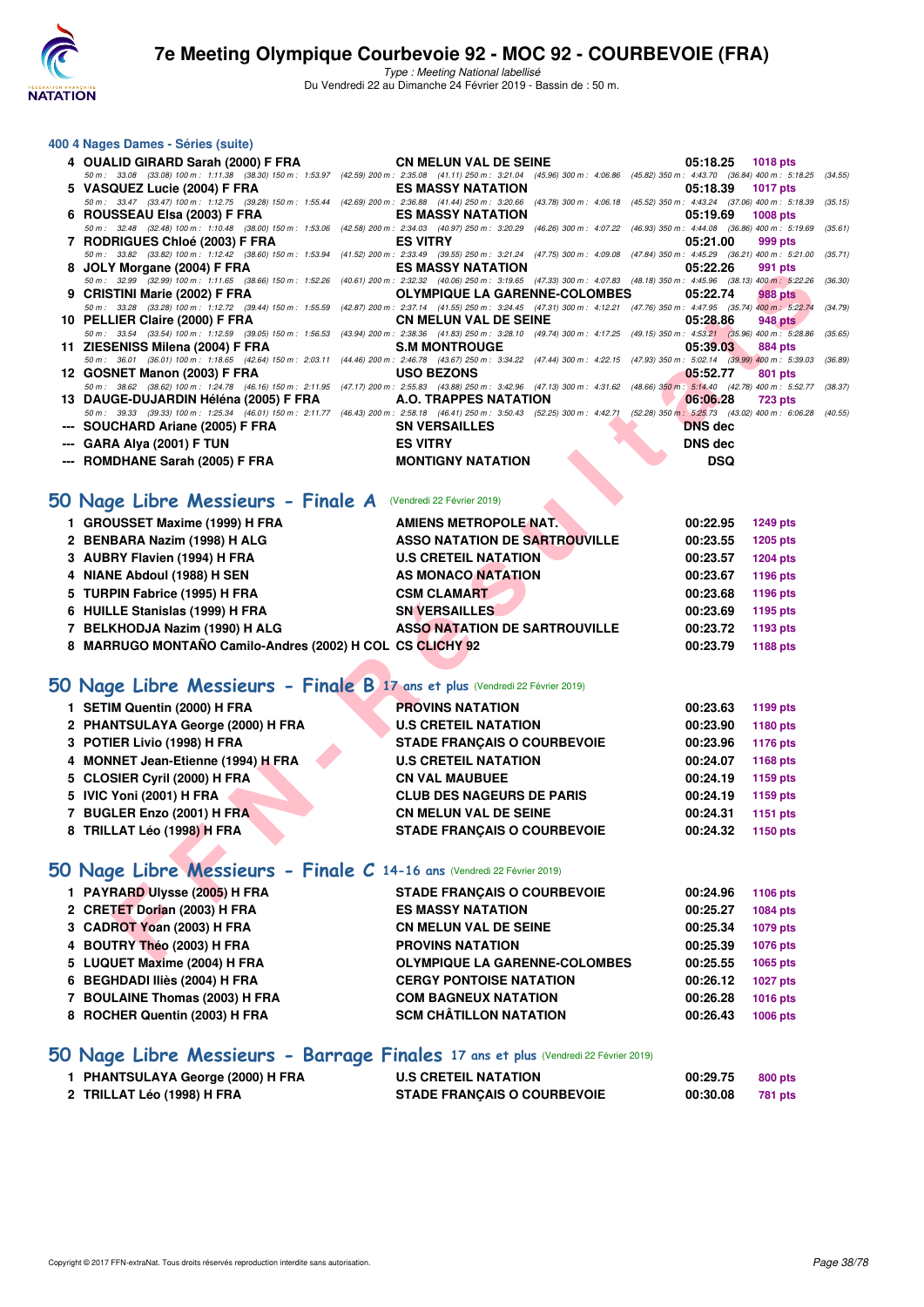

| 50 Nage Libre Messieurs - Barrage Finales (suite) |                                                           |                                      |          |                 |  |  |
|---------------------------------------------------|-----------------------------------------------------------|--------------------------------------|----------|-----------------|--|--|
|                                                   | 3 RENOUVIN Lorenzo (1998) H FRA                           | <b>STADE FRANÇAIS O COURBEVOIE</b>   | 00:30.47 | <b>758 pts</b>  |  |  |
|                                                   | 50 Nage Libre Messieurs - Séries                          | (Vendredi 22 Février 2019)           |          |                 |  |  |
|                                                   | 1 GROUSSET Maxime (1999) H FRA                            | <b>AMIENS METROPOLE NAT.</b>         | 00:23.33 | 1221 pts        |  |  |
|                                                   | 2 MARRUGO MONTAÑO Camilo-Andres (2002) H COL CS CLICHY 92 |                                      | 00:23.53 | 1206 pts NR JG  |  |  |
|                                                   | 3 AUBRY Flavien (1994) H FRA                              | <b>U.S CRETEIL NATATION</b>          | 00:23.69 | 1195 pts        |  |  |
|                                                   | 4 HUILLE Stanislas (1999) H FRA                           | <b>SN VERSAILLES</b>                 | 00:23.71 | <b>1193 pts</b> |  |  |
|                                                   | 5 NIANE Abdoul (1988) H SEN                               | <b>AS MONACO NATATION</b>            | 00:23.76 | <b>1190 pts</b> |  |  |
|                                                   | 6 BENBARA Nazim (1998) H ALG                              | <b>ASSO NATATION DE SARTROUVILLE</b> | 00:23.90 | <b>1180 pts</b> |  |  |
|                                                   | 7 TURPIN Fabrice (1995) H FRA                             | <b>CSM CLAMART</b>                   | 00:23.91 | <b>1179 pts</b> |  |  |
|                                                   | 8 BELKHODJA Nazim (1990) H ALG                            | <b>ASSO NATATION DE SARTROUVILLE</b> | 00:23.99 | <b>1173 pts</b> |  |  |
|                                                   | 9 CLOSIER Cyril (2000) H FRA                              | <b>CN VAL MAUBUEE</b>                | 00:24.09 | $1166$ pts      |  |  |
|                                                   | 10 IVIC Yoni (2001) H FRA                                 | <b>CLUB DES NAGEURS DE PARIS</b>     | 00:24.13 | 1164 pts        |  |  |
|                                                   | 11 SALVAN Hadrien (1997) H FRA                            | <b>STADE DE VANVES</b>               | 00:24.21 | 1158 pts        |  |  |
|                                                   | 12 POTIER Livio (1998) H FRA                              | <b>STADE FRANÇAIS O COURBEVOIE</b>   | 00:24.22 | <b>1157 pts</b> |  |  |
|                                                   | 13 BUGLER Enzo (2001) H FRA                               | <b>CN MELUN VAL DE SEINE</b>         | 00:24.25 | 1155 pts        |  |  |
|                                                   | 13 SETIM Quentin (2000) H FRA                             | <b>PROVINS NATATION</b>              | 00:24.25 | 1155 pts        |  |  |
|                                                   | 15 MONNET Jean-Etienne (1994) H FRA                       | <b>U.S CRETEIL NATATION</b>          | 00:24.27 | 1154 pts        |  |  |
|                                                   | 16 PHANTSULAYA George (2000) H FRA                        | <b>U.S CRETEIL NATATION</b>          | 00:24.30 | 1152 pts        |  |  |
|                                                   | 16 TRILLAT Léo (1998) H FRA                               | <b>STADE FRANÇAIS O COURBEVOIE</b>   | 00:24.30 | 1152 pts        |  |  |
|                                                   | 16 RENOUVIN Lorenzo (1998) H FRA                          | <b>STADE FRANÇAIS O COURBEVOIE</b>   | 00:24.30 | 1152 pts        |  |  |
|                                                   | 19 FOURMY Matéo (2000) H FRA                              | <b>ES MASSY NATATION</b>             | 00:24.62 | 1129 pts        |  |  |
|                                                   | 20 THENU Maxime (2002) H FRA                              | <b>CHARTRES METROPOLE NAT</b>        | 00:24.64 | <b>1128 pts</b> |  |  |
|                                                   | 21 CLARET Hugo (1992) H FRA                               | <b>US IVRY-SUR-SEINE</b>             | 00:24.70 | <b>1124 pts</b> |  |  |
|                                                   | 22 LE GALL Théophile (2001) H FRA                         | <b>S.M MONTROUGE</b>                 | 00:24.77 | <b>1119 pts</b> |  |  |
|                                                   | 23 ROTH BELGRAND Mathis (2002) H FRA                      | <b>U.S CRETEIL NATATION</b>          | 00:24.80 | <b>1117 pts</b> |  |  |
|                                                   | 24 PLATAUX Robin (1997) H FRA                             | <b>U.S CRETEIL NATATION</b>          | 00:24.83 | <b>1115 pts</b> |  |  |
|                                                   | 25 PASTULA Kacper (2001) H POL                            | <b>ES VITRY</b>                      | 00:24.85 | <b>1113 pts</b> |  |  |
|                                                   | 26 MARINETTE Samuel (1999) H FRA                          | ES MASSY NATATION                    | 00:24.90 | <b>1110 pts</b> |  |  |
|                                                   | 27 DENJEAN Constantin (2002) H FRA                        | <b>MOUETTES DE PARIS</b>             | 00:24.94 | <b>1107 pts</b> |  |  |
|                                                   | 27 GRANDIN MARTIN Numa (2002) H FRA                       | <b>ES MASSY NATATION</b>             | 00:24.94 | <b>1107 pts</b> |  |  |
|                                                   | 29 DA SILVA UMMENHOVER Thibault (2001) H FRA              | <b>CN MELUN VAL DE SEINE</b>         | 00:24.97 | 1105 pts        |  |  |
|                                                   | 30 LEFORT-LOUET Gaspard (2000) H FRA                      | <b>STADE FRANÇAIS O COURBEVOIE</b>   | 00:25.05 | 1099 pts        |  |  |
|                                                   | 31 AITKACI Carl (2001) H FRA                              | <b>STADE FRANÇAIS O COURBEVOIE</b>   | 00:25.08 | 1097 pts        |  |  |
|                                                   | 32 CADROT Yoan (2003) H FRA                               | <b>CN MELUN VAL DE SEINE</b>         | 00:25.09 | 1097 pts        |  |  |
|                                                   | 33 ROCHER Romain (2002) H FRA                             | <b>STADE FRANÇAIS O COURBEVOIE</b>   | 00:25.10 | 1096 pts        |  |  |
|                                                   | 34 BOUTRY Théo (2003) H FRA                               | <b>PROVINS NATATION</b>              | 00:25.16 | 1092 pts        |  |  |
|                                                   | 35 PAYRARD Ulysse (2005) H FRA                            | <b>STADE FRANCAIS O COURBEVOIE</b>   | 00:25.17 | 1091 pts        |  |  |
|                                                   | 36 CHOUFA Jordane (1995) H FRA                            | <b>SN FRANCONVILLE</b>               | 00:25.24 | 1086 pts        |  |  |
|                                                   | 37 GEOFFROY Axel (2002) H FRA                             | <b>CN MELUN VAL DE SEINE</b>         | 00:25.32 | 1081 pts        |  |  |
|                                                   | 38 LALLA Adel (1996) H FRA                                | <b>CLUB DES NAGEURS DE PARIS</b>     | 00:25.34 | 1079 pts        |  |  |
|                                                   | 39 GRANIER Alexandre (2000) H FRA                         | <b>VGA ST-MAUR</b>                   | 00:25.46 | 1071 pts        |  |  |
|                                                   | 40 FRANCOIS Flavien (2001) H FRA                          | <b>STADE FRANÇAIS O COURBEVOIE</b>   | 00:25.48 | <b>1070 pts</b> |  |  |
|                                                   | 41 BERTHELIER Axel (2000) H FRA                           | <b>CLUB DES NAGEURS DE PARIS</b>     | 00:25.51 | 1068 pts        |  |  |
|                                                   | 42 LUQUET Maxime (2004) H FRA                             | <b>OLYMPIQUE LA GARENNE-COLOMBES</b> | 00:25.55 | 1065 pts        |  |  |
|                                                   | 43 EGGIMANN Rudy (2001) H FRA                             | <b>MONTIGNY NATATION</b>             | 00:25.58 | 1063 pts        |  |  |
|                                                   | 44 WATTEZ Pacôme (2002) H FRA                             | <b>C.N OZOIR-LA-FERRIERE</b>         | 00:25.68 | 1056 pts        |  |  |
|                                                   | 45 CRETET Dorian (2003) H FRA                             | <b>ES MASSY NATATION</b>             | 00:25.69 | 1056 pts        |  |  |
|                                                   | 46 FERRADJ Samy (2000) H FRA                              | <b>AC BOBIGNY</b>                    | 00:25.78 | 1050 pts        |  |  |
|                                                   | 47 SAFFAR Yassine (2002) H TUN                            | <b>UAS ST-CLOUD</b>                  | 00:25.85 | 1045 pts        |  |  |
|                                                   | 48 SUMEIRE Eliott (1999) H FRA                            | <b>CA ORSAY</b>                      | 00:25.86 | <b>1044 pts</b> |  |  |
|                                                   | 49 MAJOU Clément (2002) H FRA                             | <b>STADE FRANÇAIS O COURBEVOIE</b>   | 00:25.89 | <b>1042 pts</b> |  |  |
|                                                   | 50 THEETEN Cédric (2002) H FRA                            | <b>NOGENT NATATION 94</b>            | 00:25.93 | <b>1040 pts</b> |  |  |
|                                                   | 51 PAUPARDIN Guillaume (2001) H FRA                       | <b>CN MELUN VAL DE SEINE</b>         | 00:25.98 | 1036 pts        |  |  |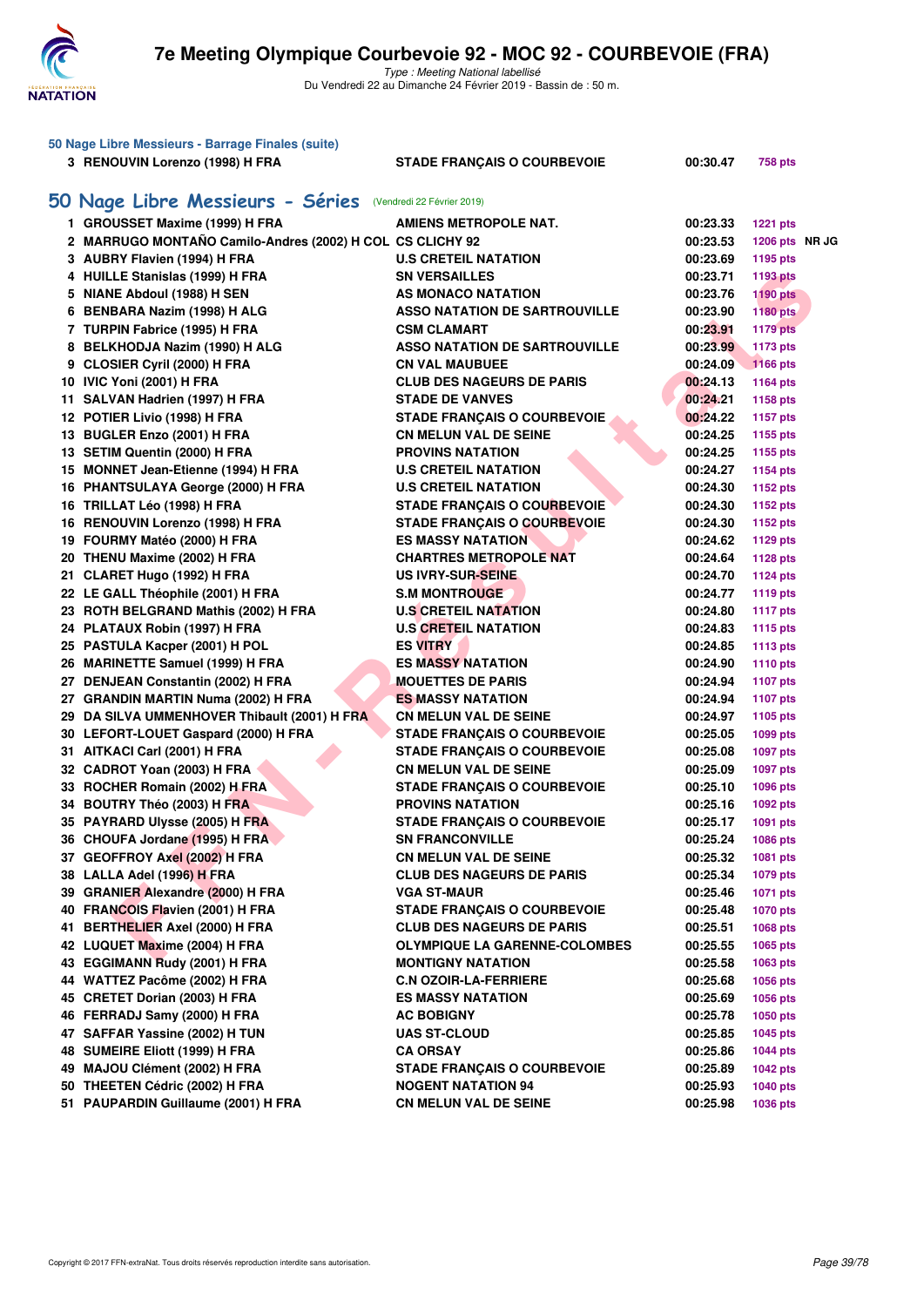

**50 Nage Libre Messieurs - Séries (suite)**

# **7e Meeting Olympique Courbevoie 92 - MOC 92 - COURBEVOIE (FRA)**

| 52 POIREL Baptiste (2002) H FRA         | <b>CN SÉZANNE</b>                    | 00:25.99 | 1036 pts        |
|-----------------------------------------|--------------------------------------|----------|-----------------|
| 53 SONDEREGGER Lucas (2000) H FRA       | <b>CLUB DES NAGEURS DE PARIS</b>     | 00:26.01 | 1034 pts        |
| 54 FRANCOIS Bastien (2000) H FRA        | <b>C.N OZOIR-LA-FERRIERE</b>         | 00:26.02 | 1034 pts        |
| 55 DE LIMA GOMES Baptiste (1997) H FRA  | <b>EN CAEN</b>                       | 00:26.03 | 1033 pts        |
| 56 BEGHDADI Iliès (2004) H FRA          | <b>CERGY PONTOISE NATATION</b>       | 00:26.08 | 1030 pts        |
| 57 HANOTEAUX Tescelin (1999) H FRA      | <b>OLYMPIQUE LA GARENNE-COLOMBES</b> | 00:26.16 | 1024 pts        |
| 58 LY Jérôme (1993) H FRA               | <b>CSM PUTEAUX</b>                   | 00:26.20 | <b>1022 pts</b> |
| 58 BOULAINE Thomas (2003) H FRA         | <b>COM BAGNEUX NATATION</b>          | 00:26.20 | <b>1022 pts</b> |
| 60 LEROUX Leandre (2002) H FRA          | <b>NANTES NATATION</b>               | 00:26.26 | <b>1018 pts</b> |
| 61 COUTURIER Valentin (2001) H FRA      | <b>PROVINS NATATION</b>              | 00:26.29 | <b>1016 pts</b> |
| 62 ROCHER Quentin (2003) H FRA          | <b>SCM CHÂTILLON NATATION</b>        | 00:26.33 | 1013 pts        |
| 62 HENDERSON Jules (2001) H FRA         | <b>CLUB DES NAGEURS DE PARIS</b>     | 00:26.33 | <b>1013 pts</b> |
| 62 ZACHELIN Anaïque (2001) H FRA        | <b>ES MASSY NATATION</b>             | 00:26.33 | <b>1013 pts</b> |
| 65 CLAIMAND Adrien (2003) H FRA         | <b>CSN GUYANCOURT</b>                | 00:26.38 | <b>1010 pts</b> |
| 65 JULIEN Noé (2002) H FRA              | <b>CA ORSAY</b>                      | 00:26.38 | <b>1010 pts</b> |
| 67 RUBINELLI Maxime (2001) H FRA        | <b>CN FONTAINEBLEAU-AVON</b>         | 00:26.47 | 1004 pts        |
| 68 DJURIC Dario (1998) H FRA            | <b>CLUB DES NAGEURS DE PARIS</b>     | 00:26.50 | 1002 pts        |
| 69 RATEL Esteban (2003) H FRA           | <b>CERGY PONTOISE NATATION</b>       | 00:26.52 | 1001 pts        |
| 70 BENOUZIO Florian (1999) H FRA        | <b>CN MELUN VAL DE SEINE</b>         | 00:26.56 | 998 pts         |
| 71 INGALISY Fantina (2003) H FRA        | <b>CLUB DES NAGEURS DE PARIS</b>     | 00:26.79 | 983 pts         |
| 72 MASBAHI Orens (2002) H FRA           | <b>MOUETTES DE PARIS</b>             | 00:26.80 | 982 pts         |
| 73 RENE CORAIL Yann (2003) H FRA        | <b>CSN GUYANCOURT</b>                | 00:26.83 | 980 pts         |
| 74 BERT Matis (2005) H FRA              | <b>ETOILE SAINT-LEU NATATION</b>     | 00:26.84 | 980 pts         |
| 75 HANCARD Loris (2004) H FRA           | <b>RED STAR CLUB CHAMPIGNY</b>       | 00:26.88 | 977 pts         |
| 75 AIT MOHAND Massinissa (2005) H FRA   | <b>MONTIGNY NATATION</b>             | 00:26.88 | 977 pts         |
| 77 BEGUE Bastien (2003) H FRA           | <b>EN CAEN</b>                       | 00:26.92 | 974 pts         |
| 78 VERNET Hadrien (2004) H FRA          | <b>SN VERSAILLES</b>                 | 00:26.93 | 974 pts         |
| 79 MORELOS Bryan (2002) H FRA           | <b>MOUETTES DE PARIS</b>             | 00:26.94 | 973 pts         |
| 80 ZAKA Nathanael (2002) H FRA          | <b>SN VERSAILLES</b>                 | 00:26.95 | 973 pts         |
| 81 CESAR Pierre (2002) H FRA            | <b>SN FRANCONVILLE</b>               | 00:26.96 | 972 pts         |
| 81 DEBRAINE Tristan (1998) H FRA        | <b>CERGY PONTOISE NATATION</b>       | 00:26.96 | 972 pts         |
| 83 KOHLER Charles (2005) H FRA          | <b>STADE FRANÇAIS O COURBEVOIE</b>   | 00:26.99 | 970 pts         |
| 84 MIJON Louis (1999) H FRA             | <b>CN MELUN VAL DE SEINE</b>         | 00:27.00 | 969 pts         |
| 85 BELLUNE Kewan (2004) H FRA           | ES MASSY NATATION                    | 00:27.01 | 969 pts         |
| 86 VISSE Pierre-Zineddine (2004) H FRA  | <b>SN VERSAILLES</b>                 | 00:27.04 | 967 pts         |
| 87 CHAPUIS Barthelemy (2002) H FRA      | <b>RACING CLUB DE FRANCE</b>         | 00:27.06 | 965 pts         |
| 88 BOURON Damien (2003) H FRA           | <b>PROVINS NATATION</b>              | 00:27.21 | 956 pts         |
| 89 LOTENBERG Rayane (2003) H FRA        | <b>STADE FRANÇAIS O COURBEVOIE</b>   | 00:27.24 | 954 pts         |
| 90 EL KABBAJ Hassan (2001) H FRA        | <b>MONTIGNY NATATION</b>             | 00:27.36 | 946 pts         |
| 91 MARZOUK Rayhan (2004) H FRA          | <b>CN MELUN VAL DE SEINE</b>         | 00:27.39 | <b>944 pts</b>  |
| 91 HORESNYI-BENEDDINE Adam (2003) H FRA | <b>CN EPINETTES PARIS</b>            | 00:27.39 | <b>944 pts</b>  |
| 93 BRUNET Axel (1996) H FRA             | <b>EN CAEN</b>                       | 00:27.57 | 933 pts         |
| 94 MILLION Nicolas (2002) H FRA         | <b>CERGY PONTOISE NATATION</b>       | 00:27.71 | 924 pts         |
| 95 LE BOHEC Gurvan (2004) H FRA         | RED STAR CLUB CHAMPIGNY              | 00:27.79 | 919 pts         |
| 96 AKIFI Naïl (2002) H FRA              | <b>CN SARREGUEMINES</b>              | 00:27.83 | 916 pts         |
| 97 LE GUENNO Lucas (2002) H FRA         | <b>SN VERSAILLES</b>                 | 00:27.84 | 916 pts         |
| 98 SOUBRIER Théodore (2002) H FRA       | <b>NEPTUNE CLUB DE FRANCE</b>        | 00:27.88 | 913 pts         |
| 99 VAYSSE Marco (2004) H FRA            | <b>CN SÉZANNE</b>                    | 00:27.89 | 913 pts         |
| 100 TROTIGNON Marius (2004) H FRA       | <b>VGA ST-MAUR</b>                   | 00:28.02 | 905 pts         |
| 101 RAYAH Ilian (2005) H FRA            | <b>JEANNE D'ARC DRANCY</b>           | 00:28.05 | 903 pts         |
| 102 MAZE Arthur (2004) H FRA            | <b>SR COLMAR</b>                     | 00:28.07 | 901 pts         |
| 103 PAILLET Yohann (2004) H FRA         | <b>CN MELUN VAL DE SEINE</b>         | 00:28.09 | 900 pts         |
| 104 BRINDJONC Lukian (2004) H FRA       | <b>EN CAEN</b>                       |          |                 |
| 105 YANG Victor (2002) H FRA            | <b>CN MELUN VAL DE SEINE</b>         | 00:28.46 | 877 pts         |
|                                         |                                      | 00:28.57 | 871 pts         |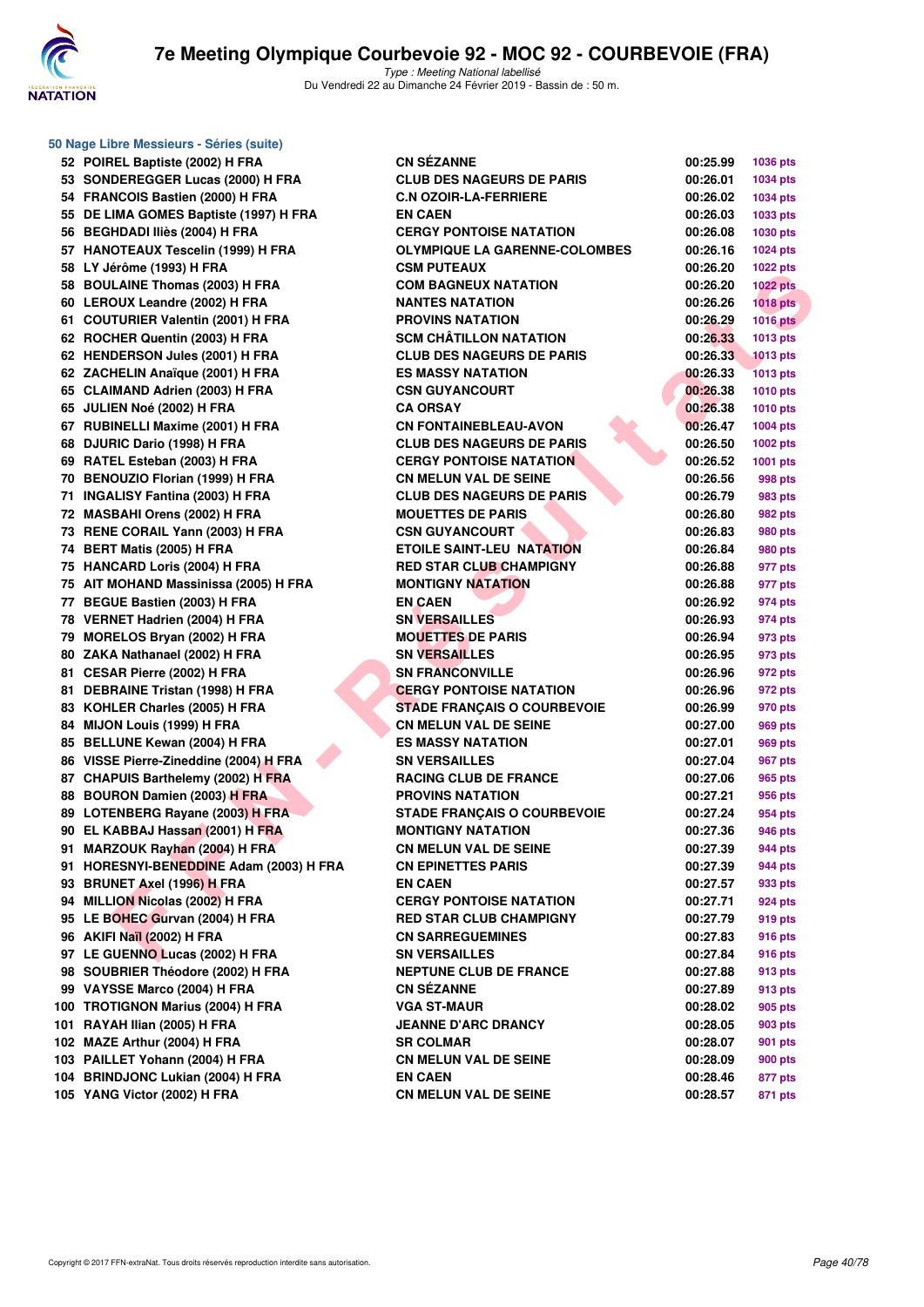

Type : Meeting National labellisé Du Vendredi 22 au Dimanche 24 Février 2019 - Bassin de : 50 m.

|  | <u>IUO DRE AIESSANUIO (2004) FIFRA</u> |
|--|----------------------------------------|
|  | 107 BARDINET Quentin (2003) H FRA      |
|  | 108 ROMDHANE Dayen (2004) H FRA        |
|  | 109 THIERRY Gaspard (2004) H FRA       |
|  | 110 OUDINET Théo (2003) H FRA          |
|  | 111 TCHOULEV Alexis (2003) H FRA       |

**50 Nage Libre Messieurs - Séries (suite)**

- 
- 
- 
- 
- 
- 
- --- GHAFFARI Mohamed-Aziz (2000) H TUN
- --- TARRAT Samuel (2000) H FRA NANTES NATATION

|  |  |  | 100 Nage Libre Messieurs - Finale A (Dimanche 24 Février 2019) |
|--|--|--|----------------------------------------------------------------|

- 
- 2 PACO PEDRONI Tom (1995) H FRA
- **3 DESPLANCHES Jeremy (1994) H SUI**
- **4 RIHOUX Charles (1998) H FRA**
- **5 GROUSSET Maxime (1999) H FRA**
- **6 AUBRY Flavien (1994) H FRA**
- **7 POTHAIN Jordan (1994) H FRA**
- -- TAYLAN Noyan (2002) H FRA **CSM CLAMART** CSM CLAMART DNS dec

## **[100 Nage Libre Messieurs - Finale B](http://www.ffnatation.fr/webffn/resultats.php?idact=nat&go=epr&idcpt=57703&idepr=52) 17 ans et plus** (Dimanche 24 Février 2019)

- 
- 2 GRANDJEAN Meven (2000) H FRA **OLYMPIC NICE NATATION**
- **3 SALVAN Hadrien (1997) H FRA STADE DE VANVES**
- 4 BOUTOUIL Samy (2000) H MAR CSM CLAMART
- 5 PHANTSULAYA George (2000) H FRA **U.S CRETEIL NATATION**
- 6 NIANE Abdoul (1988) H SEN AS MONACO NATATION
- **7 ROTH BELGRAND Mathis (2002) H FRA U.S CRETEIL NATATION**
- 

## **[100 Nage Libre Messieurs - Finale C](http://www.ffnatation.fr/webffn/resultats.php?idact=nat&go=epr&idcpt=57703&idepr=52) 14-16 ans** (Dimanche 24 Février 2019)

- **1 CRETET Dorian (2003) H FRA**
- **2 CADROT Yoan (2003) H FRA**
- **3 PAYRARD Ulysse (2005) H FRA**
- **4 HUET-LEBERRUYER Titouan (2003) H FRA CS CLICHY 92 00:56.53 1038 pts**
- 5 BEGHDADI Iliès (2004) H FRA
- **6 BEGUE Bastien (2003) H FRA**

| 106 BRÉ Alessandro (2004) H FRA                                               | AC BOULOGNE-BILLANCOURT            |              |                                                      |                            |
|-------------------------------------------------------------------------------|------------------------------------|--------------|------------------------------------------------------|----------------------------|
| 107 BARDINET Quentin (2003) H FRA                                             | <b>CN EPINETTES PARIS</b>          |              | 00:28.67<br>00:28.68                                 | 864 pts<br><b>864 pts</b>  |
| 108 ROMDHANE Dayen (2004) H FRA                                               | <b>U.S CRETEIL NATATION</b>        |              | 00:28.73                                             | 861 pts                    |
| 109 THIERRY Gaspard (2004) H FRA                                              | <b>CN MELUN VAL DE SEINE</b>       |              | 00:28.84                                             | 854 pts                    |
| 110 OUDINET Théo (2003) H FRA                                                 | <b>CN SÉZANNE</b>                  |              | 00:29.05                                             | 841 pts                    |
| 111 TCHOULEV Alexis (2003) H FRA                                              | <b>CN POISSY</b>                   |              | 00:29.37                                             | <b>822 pts</b>             |
| 112 BRUNET Axel (2004) H FRA                                                  | <b>MONTIGNY NATATION</b>           |              | 00:29.52                                             | 813 pts                    |
| 113 MALIE Cameron (2002) H FRA                                                | <b>CN MELUN VAL DE SEINE</b>       |              | 00:29.75                                             | <b>800 pts</b>             |
| 114 WAGNER Guillaume (2004) H FRA                                             | <b>SR COLMAR</b>                   |              | 00:29.76                                             | <b>799 pts</b>             |
| 115 MAZOUNI Mikal (2004) H FRA                                                | <b>CN MELUN VAL DE SEINE</b>       |              | 00:29.92                                             | <b>790 pts</b>             |
| 116 MESMIN Ethan (2004) H FRA                                                 | <b>STADE FRANÇAIS O COURBEVOIE</b> |              | 00:29.93                                             | <b>789 pts</b>             |
| 117 CHARITAS SOULAINE Kylian (2004) H FRA                                     | <b>CN SEZANNE</b>                  |              | 00:30.08                                             | <b>781 pts</b>             |
| 118 MULLER Jérémy (2004) H FRA                                                | <b>VGA ST-MAUR</b>                 |              | 00:30.47                                             | <b>758 pts</b>             |
| --- GHAFFARI Mohamed-Aziz (2000) H TUN                                        | <b>CSM CLAMART</b>                 |              | <b>DSQ</b>                                           |                            |
| --- TARRAT Samuel (2000) H FRA                                                | <b>NANTES NATATION</b>             |              | <b>DSQ</b>                                           |                            |
|                                                                               |                                    |              |                                                      |                            |
| 100 Nage Libre Messieurs - Finale A                                           | (Dimanche 24 Février 2019)         |              |                                                      |                            |
| 1 STRAVIUS Jérémy (1988) H FRA                                                | <b>AMIENS METROPOLE NAT.</b>       |              | 00:49.81                                             | <b>1266 pts</b>            |
| 2 PACO PEDRONI Tom (1995) H FRA                                               | <b>OLYMPIC NICE NATATION</b>       | 50 m : 24.09 | (24.09) 100 m: 49.81 (25.72)<br>00:49.96             | <b>1261 pts</b>            |
|                                                                               |                                    | 50 m : 23.86 | $(23.86)$ 100 m : 49.96 $(26.10)$                    |                            |
| 3 DESPLANCHES Jeremy (1994) H SUI                                             | <b>OLYMPIC NICE NATATION</b>       | 50 m : 24.46 | 00:50.25<br>$(24.46)$ 100 m : 50.25 $(25.79)$        | <b>1251 pts</b>            |
| 4 RIHOUX Charles (1998) H FRA                                                 | <b>OLYMPIC NICE NATATION</b>       |              | 00:51.26                                             | <b>1215 pts</b>            |
|                                                                               |                                    | 50 m: 24.46  | $(24.46)$ 100 m : 51.26 $(26.80)$                    |                            |
| 5 GROUSSET Maxime (1999) H FRA                                                | <b>AMIENS METROPOLE NAT.</b>       | 50 m: 24.66  | 00:51.48<br>(24.66) 100 m: 51.48 (26.82)             | <b>1207 pts</b>            |
| 6 AUBRY Flavien (1994) H FRA                                                  | <b>U.S CRETEIL NATATION</b>        |              | 00:51.61                                             | <b>1203 pts</b>            |
| 7 POTHAIN Jordan (1994) H FRA                                                 | <b>OLYMPIC NICE NATATION</b>       | 50 m: 24.66  | $(24.66)$ 100 m : 51.61<br>00:51.65                  | (26.95)<br><b>1202 pts</b> |
|                                                                               |                                    | 50 m : 24.53 | (24.53) 100 m: 51.65 (27.12)                         |                            |
| --- TAYLAN Noyan (2002) H FRA                                                 | <b>CSM CLAMART</b>                 |              | <b>DNS dec</b>                                       |                            |
|                                                                               |                                    |              |                                                      |                            |
| 100 Nage Libre Messieurs - Finale B 17 ans et plus (Dimanche 24 Février 2019) |                                    |              |                                                      |                            |
| 1 CHATTI Souhaiel (2000) H FRA                                                | <b>STADE FRANÇAIS O COURBEVOIE</b> |              | 00:52.38                                             | 1176 pts                   |
| 2 GRANDJEAN Meven (2000) H FRA                                                | <b>OLYMPIC NICE NATATION</b>       | 50 m : 25.35 | $(25.35)$ 100 m : 52.38 $(27.03)$<br>00:52.44        | 1174 pts                   |
|                                                                               |                                    | 50 m: 24.77  | (24.77) 100 m: 52.44 (27.67)                         |                            |
| 3 SALVAN Hadrien (1997) H FRA                                                 | <b>STADE DE VANVES</b>             |              | 00:52.45                                             | 1174 pts                   |
| 4 BOUTOUIL Samy (2000) H MAR                                                  | <b>CSM CLAMART</b>                 | 50 m : 25.46 | (25.46) 100 m: 52.45 (26.99)<br>00:52.71             | 1165 pts                   |
|                                                                               |                                    | 50 m: 25.41  | $(25.41)$ 100 m : 52.71 $(27.30)$                    |                            |
| 5 PHANTSULAYA George (2000) H FRA                                             | <b>U.S CRETEIL NATATION</b>        |              | 00:52.75                                             | 1164 pts                   |
| 6 NIANE Abdoul (1988) H SEN                                                   | AS MONACO NATATION                 |              | 50 m: 25.32 (25.32) 100 m: 52.75 (27.43)<br>00:52.78 | 1163 $pts$                 |
|                                                                               |                                    | 50 m : 25.17 | $(25.17)$ 100 m : 52.78 $(27.61)$                    |                            |
| 7 ROTH BELGRAND Mathis (2002) H FRA                                           | <b>U.S CRETEIL NATATION</b>        | 50 m : 25.63 | 00:52.94<br>(25.63) 100 m: 52.94 (27.31)             | <b>1157 pts</b>            |
| 8 THENU Maxime (2002) H FRA                                                   | <b>CHARTRES METROPOLE NAT</b>      |              | 00:53.91                                             | 1125 $pts$                 |
|                                                                               |                                    |              | 50 m: 25.97 (25.97) 100 m: 53.91 (27.94)             |                            |
| 100 Nage Libre Messieurs - Finale C 14-16 ans (Dimanche 24 Février 2019)      |                                    |              |                                                      |                            |
| <b>ODETET BALLA (0000) U EDA</b>                                              | <b>COMMODY MATATION</b>            |              | 00.500                                               | $-4.00 - 1.$               |

| 1 STRAVIUS Jérémy (1988) H FRA    | AMIENS METROPOLE NAT.        |          |                        | 00:49.81                             | 1266 pts   |  |
|-----------------------------------|------------------------------|----------|------------------------|--------------------------------------|------------|--|
|                                   |                              |          | 50 m: 24.09            | $(24.09)$ 100 m :                    | 49.81 (25  |  |
| 2 PACO PEDRONI Tom (1995) H FRA   | <b>OLYMPIC NICE NATATION</b> |          |                        | 00:49.96                             | 1261 pts   |  |
|                                   |                              | $50 m$ : | 23.86                  | $(23.86)$ 100 m :                    | 49.96 (26) |  |
| 3 DESPLANCHES Jeremy (1994) H SUI | <b>OLYMPIC NICE NATATION</b> |          |                        | 00:50.25                             | 1251 pts   |  |
|                                   |                              |          |                        | $50 m$ : $24.46$ $(24.46)$ $100 m$ : | 50.25 (25) |  |
| 4 RIHOUX Charles (1998) H FRA     | <b>OLYMPIC NICE NATATION</b> |          |                        | 00:51.26                             | 1215 pts   |  |
|                                   |                              |          | $50 \text{ m}$ : 24.46 | $(24.46)$ 100 m : 51.26 (26.         |            |  |
| 5 GROUSSET Maxime (1999) H FRA    | <b>AMIENS METROPOLE NAT.</b> |          |                        | 00:51.48                             | 1207 pts   |  |
|                                   |                              |          | $50 \text{ m}$ : 24.66 | $(24.66)$ 100 m : 51.48 (26)         |            |  |
| 6 AUBRY Flavien (1994) H FRA      | <b>U.S CRETEIL NATATION</b>  |          |                        | 00:51.61                             | 1203 pts   |  |
|                                   |                              |          | $50 \text{ m}$ : 24.66 | $(24.66)$ 100 m :                    | 51.61 (26) |  |
| 7 POTHAIN Jordan (1994) H FRA     | <b>OLYMPIC NICE NATATION</b> |          |                        | 00:51.65                             | 1202 pts   |  |
|                                   |                              |          | $50 \text{ m}$ : 24.53 | $(24.53)$ 100 m : 51.65 (27.         |            |  |
| -- TAYLAN Novan (2002) H FRA      | <b>CSM CLAMART</b>           |          |                        | DNS dec                              |            |  |

| <b>ES MASSY NATATION</b>           |
|------------------------------------|
| <b>CN MELUN VAL DE SEINE</b>       |
| <b>STADE FRANÇAIS O COURBEVOIE</b> |
| <b>CS CLICHY 92</b>                |
| <b>CERGY PONTOISE NATATION</b>     |
| <b>EN CAEN</b>                     |

|                        |              | UU.49.01          | 1200 DIS        |
|------------------------|--------------|-------------------|-----------------|
|                        | 50 m : 24.09 | $(24.09)$ 100 m : | 49.81 (25.72)   |
|                        |              | 00:49.96          | $1261$ pts      |
| 50 m: 23.86            |              | $(23.86)$ 100 m : | 49.96 (26.10)   |
|                        |              | 00:50.25          | <b>1251 pts</b> |
| $50 \text{ m}$ : 24.46 |              | $(24.46)$ 100 m : | 50.25 (25.79)   |
|                        |              | 00:51.26          | 1215 $pts$      |
| 50 m : 24.46           |              | $(24.46)$ 100 m : | 51.26 (26.80)   |
|                        |              | 00:51.48          | <b>1207 pts</b> |
| 50 m: 24.66            |              | $(24.66)$ 100 m : | 51.48 (26.82)   |
|                        |              | 00:51.61          | <b>1203 pts</b> |
| 50 m : 24.66           |              | $(24.66)$ 100 m : | 51.61 (26.95)   |
|                        |              | 00:51.65          | $1202$ pts      |
| $50 m$ :               | 24.53        | $(24.53)$ 100 m : | 51.65 (27.12)   |
|                        |              | <b>DID</b> J.     |                 |

|                |       | 00:52.38          | 1176 pts        |
|----------------|-------|-------------------|-----------------|
| $50 m$ : 25.35 |       | $(25.35)$ 100 m : | 52.38 (27.03)   |
|                |       | 00:52.44          | <b>1174 pts</b> |
| $50 m$ :       | 24.77 | $(24.77)$ 100 m : | 52.44 (27.67)   |
|                |       | 00:52.45          | <b>1174 pts</b> |
| 50 m : 25.46   |       | $(25.46)$ 100 m : | 52.45 (26.99)   |
|                |       | 00:52.71          | 1165 $pts$      |
| $50 m$ : 25.41 |       | $(25.41)$ 100 m : | 52.71 (27.30)   |
|                |       | 00:52.75          | 1164 pts        |
| 50 m :         | 25.32 | $(25.32)$ 100 m : | 52.75 (27.43)   |
|                |       | 00:52.78          | 1163 $pts$      |
| 50 m: 25.17    |       | $(25.17)$ 100 m : | 52.78 (27.61)   |
|                |       | 00:52.94          | <b>1157 pts</b> |
| 50 m: 25.63    |       | $(25.63)$ 100 m : | 52.94 (27.31)   |
|                |       | 00:53.91          | 1125 pts        |
| $50 m$ :       | 25.97 | $(25.97)$ 100 m : | 53.91 (27.94)   |

|          |             | 00:53.96          | $1123$ pts      |
|----------|-------------|-------------------|-----------------|
| 50 m:    | 26.47       | $(26.47)$ 100 m : | 53.96 (27.49)   |
|          |             | 00:55.07          | <b>1086 pts</b> |
| $50 m$ : | 26.66       | $(26.66)$ 100 m : | 55.07 (28.41)   |
|          |             | 00:55.25          | <b>1080 pts</b> |
| $50 m$ : | 26.66       | $(26.66)$ 100 m : | 55.25 (28.59)   |
|          |             | 00:56.53          | <b>1038 pts</b> |
| $50 m$ : | 27.25       | $(27.25)$ 100 m : | 56.53 (29.28)   |
|          |             | 00:57.02          | <b>1023 pts</b> |
|          | 50 m: 27.37 | $(27.37)$ 100 m : | 57.02 (29.65)   |
|          |             | 00:57.30          | <b>1014 pts</b> |
| $50 m$ : | 27.88       | $(27.88)$ 100 m : | 57.30 (29.42)   |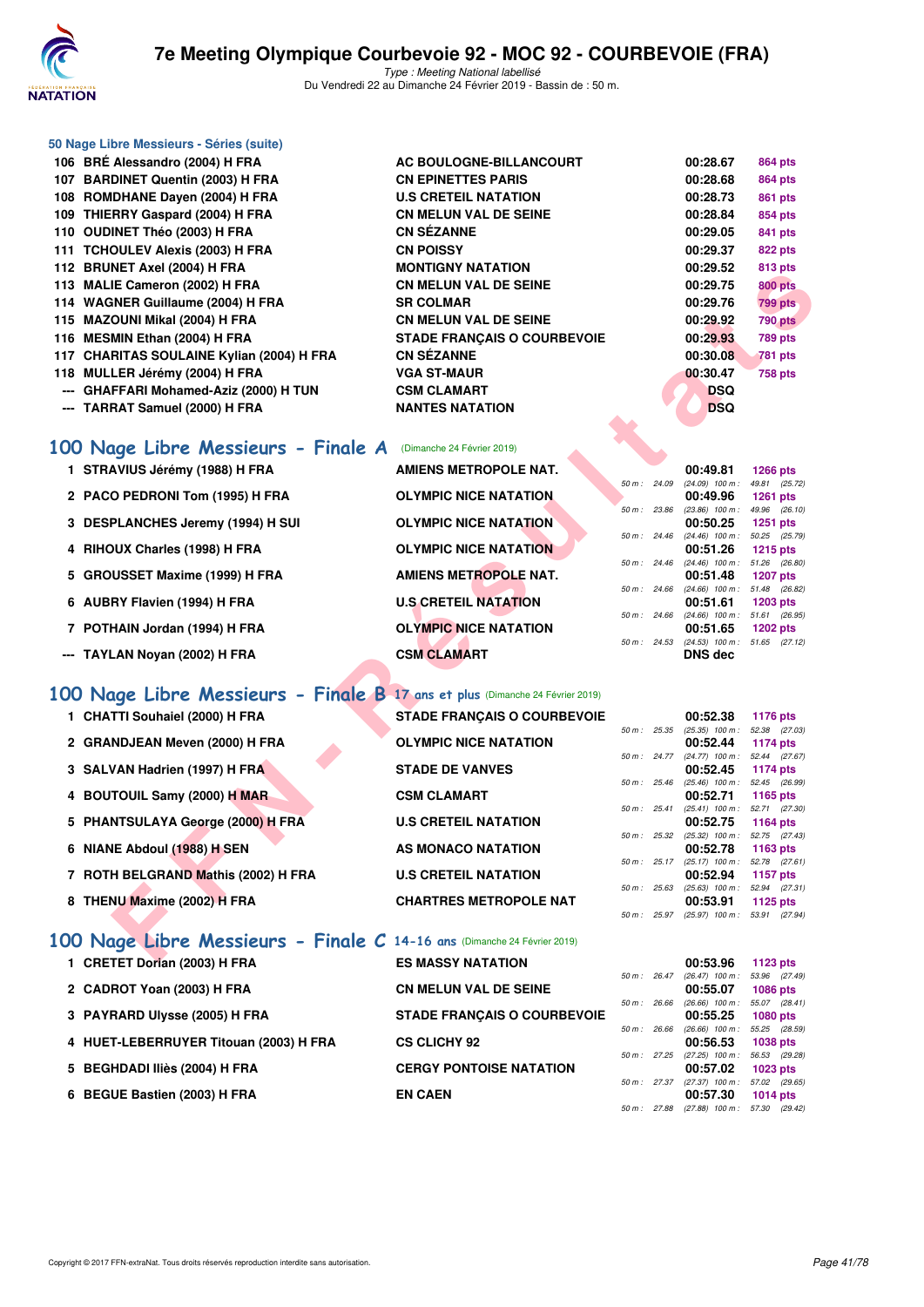

|    | 100 Nage Libre Messieurs - Finale C (suite)             |                                      |              |              |                                                      |                                  |
|----|---------------------------------------------------------|--------------------------------------|--------------|--------------|------------------------------------------------------|----------------------------------|
|    | 7 HANCARD Loris (2004) H FRA                            | <b>RED STAR CLUB CHAMPIGNY</b>       |              | 50 m : 27.82 | 00:57.98<br>$(27.82)$ 100 m : 57.98 $(30.16)$        | 992 pts                          |
|    | 8 ASSOUVIE André (2003) H FRA                           | <b>RED STAR CLUB CHAMPIGNY</b>       | 50 m : 28.46 |              | 00:58.73<br>(28.46) 100 m: 58.73 (30.27)             | 969 pts                          |
|    | 100 Nage Libre Messieurs - Séries                       | (Dimanche 24 Février 2019)           |              |              |                                                      |                                  |
|    | 1 STRAVIUS Jérémy (1988) H FRA                          | <b>AMIENS METROPOLE NAT.</b>         |              |              | 00:49.77                                             | <b>1268 pts</b>                  |
|    | 2 PACO PEDRONI Tom (1995) H FRA                         | <b>OLYMPIC NICE NATATION</b>         | 50 m : 23.72 |              | $(23.72)$ 100 m :<br>00:50.10                        | 49.77 (26.05)<br><b>1256 pts</b> |
|    | 3 DESPLANCHES Jeremy (1994) H SUI                       | <b>OLYMPIC NICE NATATION</b>         | 50 m: 24.26  |              | $(24.26)$ 100 m :<br>00:50.43                        | 50.10 (25.84)<br>1244 pts        |
|    | 4 RIHOUX Charles (1998) H FRA                           | <b>OLYMPIC NICE NATATION</b>         | 50 m: 24.62  |              | $(24.62)$ 100 m :<br>00:50.92                        | 50.43 (25.81)<br><b>1227 pts</b> |
| 5  | <b>GROUSSET Maxime (1999) H FRA</b>                     | AMIENS METROPOLE NAT.                | 50 m: 24.66  |              | $(24.66)$ 100 m :<br>00:51.00                        | 50.92 (26.26)<br><b>1224 pts</b> |
|    | 6 POTHAIN Jordan (1994) H FRA                           | <b>OLYMPIC NICE NATATION</b>         | 50 m: 24.91  |              | $(24.91)$ 100 m : 51.00 (26.09)<br>00:51.17          | <b>1218 pts</b>                  |
|    | 7 TAYLAN Noyan (2002) H FRA                             | <b>CSM CLAMART</b>                   | 50 m : 24.38 |              | $(24.38)$ 100 m :<br>00:51.22                        | 51.17 (26.79)<br>1217 pts NR JC  |
|    | 8 AUBRY Flavien (1994) H FRA                            | <b>U.S CRETEIL NATATION</b>          | 50 m: 24.89  |              | $(24.89)$ 100 m : 51.22 (26.33)<br>00:51.23          | <b>1216 pts</b>                  |
| 9  | BELKHODJA Nazim (1990) H ALG                            | <b>ASSO NATATION DE SARTROUVILLE</b> | 50 m: 24.48  |              | (24.48) 100 m: 51.23 (26.75)<br>00:51.28             | <b>1214 pts</b>                  |
|    | 10 GHAFFARI Mohamed-Aziz (2000) H TUN                   | <b>CSM CLAMART</b>                   | 50 m: 24.39  |              | (24.39) 100 m: 51.28 (26.89)<br>00:51.95             | 1191 pts                         |
|    | 11 SALVAN Hadrien (1997) H FRA                          | <b>STADE DE VANVES</b>               | 50 m: 25.06  |              | $(25.06)$ 100 m : 51.95 (26.89)<br>00:52.15          | 1184 pts                         |
|    | 12 PHANTSULAYA George (2000) H FRA                      | <b>U.S CRETEIL NATATION</b>          | 50 m: 25.42  |              | $(25.42)$ 100 m :<br>00:52.26                        | 52.15 (26.73)<br><b>1181 pts</b> |
|    | 13 CHATTI Souhaiel (2000) H FRA                         | <b>STADE FRANÇAIS O COURBEVOIE</b>   | 50 m: 24.76  |              | $(24.76)$ 100 m :<br>00:52.29                        | 52.26 (27.50)<br><b>1180 pts</b> |
|    | 14 BOUTOUIL Samy (2000) H MAR                           | <b>CSM CLAMART</b>                   | 50 m: 25.23  |              | $(25.23)$ 100 m :<br>00:52.56                        | 52.29 (27.06)<br>1170 pts        |
| 15 | <b>GRANDJEAN Meven (2000) H FRA</b>                     | <b>OLYMPIC NICE NATATION</b>         | 50 m: 25.02  |              | $(25.02)$ 100 m :<br>00:52.63                        | 52.56 (27.54)<br>1168 pts        |
|    | 16 NIANE Abdoul (1988) H SEN                            | AS MONACO NATATION                   | 50 m : 24.95 |              | (24.95) 100 m :<br>00:52.81                          | 52.63 (27.68)<br>1162 pts        |
| 17 | <b>MONNET Jean-Etienne (1994) H FRA</b>                 | <b>U.S CRETEIL NATATION</b>          | 50 m : 24.97 |              | (24.97) 100 m :<br>00:52.84                          | 52.81 (27.84)<br><b>1161 pts</b> |
| 18 | THENU Maxime (2002) H FRA                               | <b>CHARTRES METROPOLE NAT</b>        | 50 m : 24.82 |              | $(24.82)$ 100 m :<br>00:53.17                        | 52.84 (28.02)<br>1149 pts NR JG  |
|    | 19 MARINETTE Samuel (1999) H FRA                        | <b>ES MASSY NATATION</b>             | 50 m : 25.94 |              | $(25.94)$ 100 m :<br>00:53.22                        | 53.17 (27.23)<br><b>1148 pts</b> |
| 20 | MARRUGO MONTAÑO Camilo-Andres (2002) H COL CS CLICHY 92 |                                      | 50 m: 25.54  |              | $(25.54)$ 100 m :<br>00:53.40                        | 53.22 (27.68)<br><b>1142 pts</b> |
|    | 21 ROTH BELGRAND Mathis (2002) H FRA                    | <b>U.S CRETEIL NATATION</b>          | 50 m: 25.56  |              | $(25.56)$ 100 m :                                    | 53.40 (27.84)<br>1129 pts        |
|    |                                                         |                                      | 50 m: 25.67  |              | 00:53.79<br>$(25.67)$ 100 m :                        | 53.79 (28.12)                    |
|    | 22 ROCHER Romain (2002) H FRA                           | <b>STADE FRANÇAIS O COURBEVOIE</b>   | 50 m: 25.68  |              | 00:53.97<br>(25.68) 100 m: 53.97 (28.29)             | 1123 pts                         |
|    | 23 LE GALL Théophile (2001) H FRA                       | <b>S.M MONTROUGE</b>                 |              |              | 00:54.02<br>50 m: 26.50 (26.50) 100 m: 54.02 (27.52) | 1121 pts                         |
|    | 24 PASTULA Kacper (2001) H POL                          | <b>ES VITRY</b>                      | 50 m : 25.98 |              | 00:54.06<br>(25.98) 100 m: 54.06 (28.08)             | 1120 pts                         |
|    | 25 DA SILVA UMMENHOVER Thibault (2001) H FRA            | <b>CN MELUN VAL DE SEINE</b>         | 50 m : 26.20 |              | 00:54.13<br>$(26.20)$ 100 m : 54.13 $(27.93)$        | <b>1117 pts</b>                  |
|    | 26 BUGLER Enzo (2001) H FRA                             | <b>CN MELUN VAL DE SEINE</b>         | 50 m: 25.55  |              | 00:54.14<br>(25.55) 100 m: 54.14 (28.59)             | 1117 $pts$                       |
|    | 27 RENOUVIN Lorenzo (1998) H FRA                        | <b>STADE FRANÇAIS O COURBEVOIE</b>   | 50 m : 26.64 |              | 00:54.39<br>(26.64) 100 m : 54.39 (27.75)            | 1109 pts                         |
|    | 28 AROT Julien (1992) H FRA                             | <b>SN VERSAILLES</b>                 |              | 50 m : 25.96 | 00:54.47<br>(25.96) 100 m: 54.47 (28.51)             | 1106 pts                         |
|    | 29 WATTEZ Pacôme (2002) H FRA                           | <b>C.N OZOIR-LA-FERRIERE</b>         |              | 50 m : 26.21 | 00:54.55<br>(26.21) 100 m: 54.55 (28.34)             | 1103 pts                         |
|    | 30 LEFORT-LOUET Gaspard (2000) H FRA                    | <b>STADE FRANÇAIS O COURBEVOIE</b>   |              |              | 00:54.57<br>50 m: 26.45 (26.45) 100 m: 54.57 (28.12) | 1103 pts                         |
|    | 31 POTIER Livio (1998) H FRA                            | <b>STADE FRANÇAIS O COURBEVOIE</b>   |              | 50 m : 26.11 | 00:54.66<br>$(26.11)$ 100 m : 54.66 $(28.55)$        | 1100 pts                         |
|    | 32 SALCZER Ladislas (2000) H FRA                        | <b>OLYMPIC NICE NATATION</b>         |              | 50 m : 26.14 | 00:54.70<br>(26.14) 100 m: 54.70 (28.56)             | 1098 pts                         |
|    | 33 CADROT Yoan (2003) H FRA                             | <b>CN MELUN VAL DE SEINE</b>         |              |              | 00:54.74<br>50 m : 26.35 (26.35) 100 m :             | <b>1097 pts</b><br>54.74 (28.39) |
|    |                                                         |                                      |              |              |                                                      |                                  |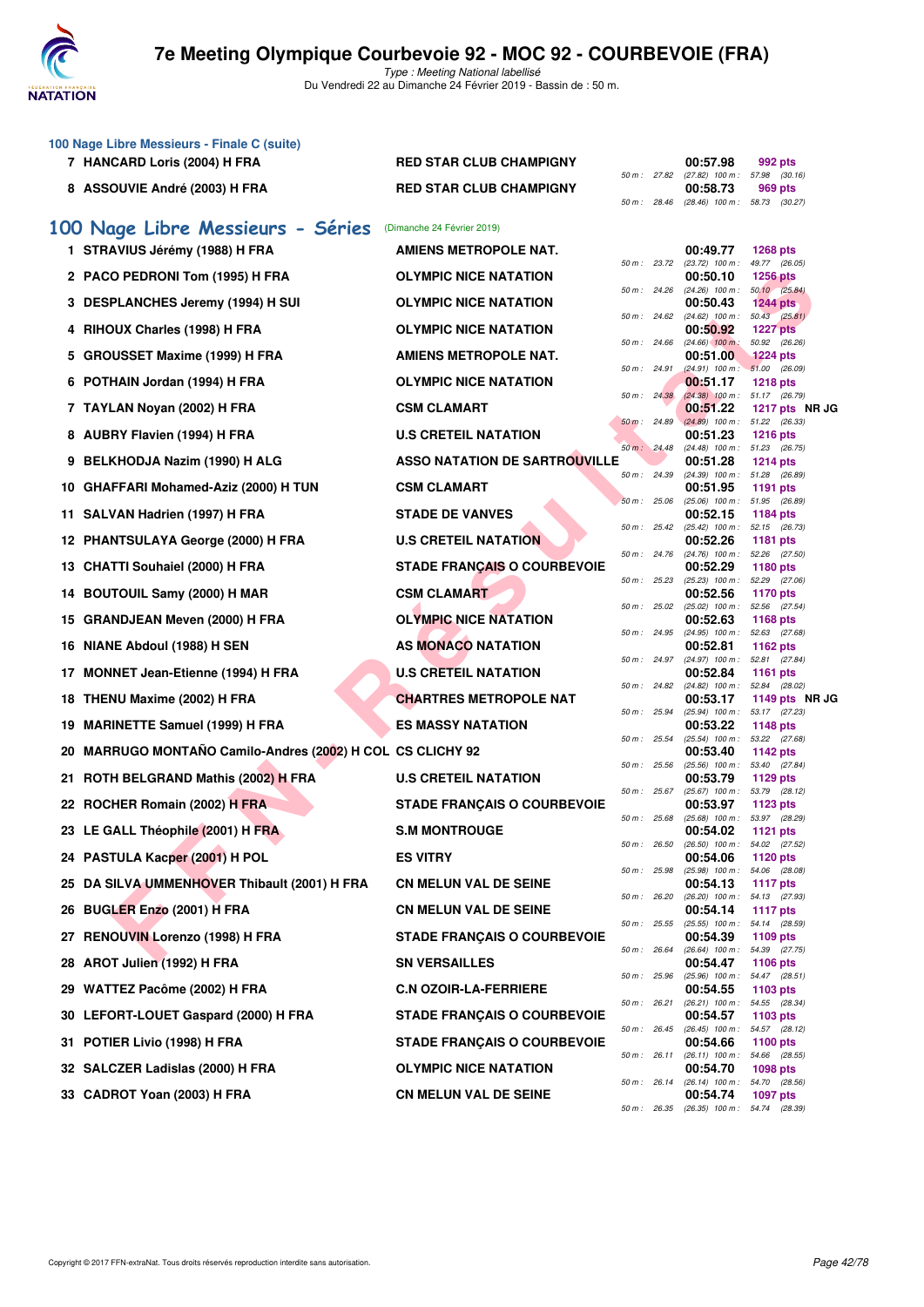

|    | 100 Nage Libre Messieurs - Séries (suite) |                                      |                |                |                                               |                                  |
|----|-------------------------------------------|--------------------------------------|----------------|----------------|-----------------------------------------------|----------------------------------|
|    | 33 CLARK Anthony (1991) H FRA             | <b>STADE FRANÇAIS O COURBEVOIE</b>   | 50 m : 25.88   |                | 00:54.74<br>$(25.88)$ 100 m :                 | 1097 pts<br>54.74 (28.86)        |
|    | 35 CHOUFA Jordane (1995) H FRA            | <b>SN FRANCONVILLE</b>               | 50 m: 26.64    |                | 00:54.78                                      | 1096 pts<br>54.78 (28.14)        |
| 36 | FOURMY Matéo (2000) H FRA                 | <b>ES MASSY NATATION</b>             |                |                | (26.64) 100 m :<br>00:54.79                   | 1095 pts                         |
| 37 | <b>SUMEIRE Eliott (1999) H FRA</b>        | <b>CA ORSAY</b>                      | 50 m: 25.75    |                | $(25.75)$ 100 m :<br>00:54.81                 | 54.79 (29.04)<br>1095 pts        |
| 38 | RAKOTONDRAMANGA Eliot-Tahina (2002) H FRA | <b>ES MASSY NATATION</b>             | 50 m: 26.43    |                | $(26.43)$ 100 m :<br>00:54.90                 | 54.81 (28.38)<br>1092 pts        |
| 39 | <b>GRANDIN MARTIN Numa (2002) H FRA</b>   | <b>ES MASSY NATATION</b>             | 50 m : 26.71   |                | (26.71) 100 m: 54.90 (28.19)<br>00:55.04      | <b>1087 pts</b>                  |
| 40 | NDIAYE Amadou (2001) H SEN                | <b>S.M MONTROUGE</b>                 | 50 m: 26.49    |                | $(26.49)$ 100 m : 55.04 $(28.55)$<br>00:55.05 | <b>1087 pts</b>                  |
| 41 | <b>GRANIER Alexandre (2000) H FRA</b>     | <b>VGA ST-MAUR</b>                   | 50 m : 26.88   |                | $(26.88)$ 100 m :<br>00:55.17                 | 55.05 (28.17)<br>1083 pts        |
|    | 42 GEOFFROY Axel (2002) H FRA             | <b>CN MELUN VAL DE SEINE</b>         | 50 m: 26.50    |                | $(26.50)$ 100 m :<br>00:55.19                 | 55.17 (28.67)<br><b>1082 pts</b> |
|    | 42 CRETET Dorian (2003) H FRA             | <b>ES MASSY NATATION</b>             |                | $50 m$ : 26.14 | $(26.14)$ 100 m :<br>00:55.19                 | 55.19 (29.05)<br>1082 pts        |
|    | 44 DENJEAN Constantin (2002) H FRA        | <b>MOUETTES DE PARIS</b>             | 50 m :         | 26.68          | $(26.68)$ 100 m :<br>00:55.31                 | 55.19 (28.51)<br>1078 pts        |
| 45 | <b>THEETEN Cédric (2002) H FRA</b>        | <b>NOGENT NATATION 94</b>            | $50 m$ : 26.31 |                | $(26.31)$ 100 m :<br>00:55.56                 | 55.31 (29.00)<br>1070 pts        |
| 46 | ZACHELIN Anaïque (2001) H FRA             | <b>ES MASSY NATATION</b>             | 50 m: 26.28    |                | (26.28) 100 m: 55.56 (29.28)<br>00:55.63      | <b>1068 pts</b>                  |
|    | 47 AZRA Alexandre (2000) H FRA            | <b>ES VITRY</b>                      | 50 m: 27.20    |                | $(27.20)$ 100 m :<br>00:55.67                 | 55.63 (28.43)<br>1066 pts        |
| 48 | MELIDOR FUXIS Jordan (1995) H FRA         | <b>CLUB DES NAGEURS DE PARIS</b>     |                | 50 m : 27.15   | $(27.15)$ 100 m :<br>00:55.76                 | 55.67 (28.52)<br>1063 pts        |
| 49 | GAY SEMENKOFF Ewen (2002) H FRA           | <b>CN MELUN VAL DE SEINE</b>         | 50 m : 26.37   |                | $(26.37)$ 100 m :<br>00:55.92                 | 55.76 (29.39)<br>1058 pts        |
| 50 | <b>MASBAHI Orens (2002) H FRA</b>         | <b>MOUETTES DE PARIS</b>             | 50 m: 27.65    |                | (27.65) 100 m: 55.92 (28.27)<br>00:56.16      | 1050 pts                         |
|    |                                           | <b>CERGY PONTOISE NATATION</b>       | 50 m: 27.52    |                | $(27.52)$ 100 m :                             | 56.16 (28.64)                    |
| 51 | <b>CASTERA Louis (2000) H FRA</b>         |                                      | 50 m: 27.46    |                | 00:56.19<br>(27.46) 100 m: 56.19 (28.73)      | 1049 pts                         |
|    | 52 TURPIN Fabrice (1995) H FRA            | <b>CSM CLAMART</b>                   | 50 m : 26.34   |                | 00:56.22<br>(26.34) 100 m: 56.22 (29.88)      | <b>1048 pts</b>                  |
|    | 53 LE FORESTIER Erwan (2001) H FRA        | <b>CN ANDRESY</b>                    | 50 m: 27.03    |                | 00:56.32<br>$(27.03)$ 100 m :                 | 1045 pts<br>56.32 (29.29)        |
|    | 53 PAYRARD Ulysse (2005) H FRA            | <b>STADE FRANÇAIS O COURBEVOIE</b>   | 50 m: 27.21    |                | 00:56.32<br>$(27.21)$ 100 m :                 | 1045 pts<br>56.32 (29.11)        |
| 55 | BENSELLAM HAIDER Mohamed (1993) H ESP     | <b>ASSO NATATION DE SARTROUVILLE</b> | 50 m: 26.77    |                | 00:56.41<br>$(26.77)$ 100 m :                 | 1042 pts<br>56.41 (29.64)        |
| 56 | <b>BOUTAGHOU Reda (1971) H FRA</b>        | <b>COLOMBES NATATION</b>             | 50 m : 26.38   |                | 00:56.44<br>$(26.38)$ 100 m :                 | 1041 pts<br>56.44 (30.06)        |
| 57 | HUET-LEBERRUYER Titouan (2003) H FRA      | <b>CS CLICHY 92</b>                  |                | 50 m : 27.79   | 00:56.67<br>(27.79) 100 m: 56.67 (28.88)      | 1034 pts                         |
| 58 | DUPUY Louan (2000) H FRA                  | <b>CERGY PONTOISE NATATION</b>       | 50 m: 27.45    |                | 00:56.71<br>$(27.45)$ 100 m :                 | 1033 pts<br>56.71 (29.26)        |
|    | 59 POIREL Baptiste (2002) H FRA           | <b>CN SÉZANNE</b>                    | 50 m : 27.01   |                | 00:56.72<br>$(27.01)$ 100 m :                 | 1032 pts<br>56.72 (29.71)        |
|    | 60 BEGHDADI Iliès (2004) H FRA            | <b>CERGY PONTOISE NATATION</b>       | 50 m: 27.30    |                | 00:56.76<br>(27.30) 100 m: 56.76 (29.46)      | 1031 pts                         |
|    | 61 FERRADJ Samy (2000) H FRA              | <b>AC BOBIGNY</b>                    | 50 m: 27.76    |                | 00:56.82                                      | 1029 pts<br>56.82 (29.06)        |
|    | 62 LEROUX Leandre (2002) H FRA            | <b>NANTES NATATION</b>               |                |                | $(27.76)$ 100 m :<br>00:57.11                 | 1020 pts                         |
|    | 63 ZAKA Nathanael (2002) H FRA            | <b>SN VERSAILLES</b>                 | 50 m : 27.62   |                | (27.62) 100 m: 57.11 (29.49)<br>00:57.17      | <b>1018 pts</b>                  |
|    | 64 BENDRIMIA Axel (1998) H FRA            | <b>CN ST-MICHEL-SUR-ORGE</b>         |                | 50 m : 27.44   | (27.44) 100 m : 57.17 (29.73)<br>00:57.19     | <b>1017 pts</b>                  |
| 65 | <b>WATTEZ Luc (2002) H FRA</b>            | <b>C.N OZOIR-LA-FERRIERE</b>         |                | 50 m : 28.13   | (28.13) 100 m: 57.19 (29.06)<br>00:57.24      | <b>1016 pts</b>                  |
| 66 | DELANNOY Antoine (2002) H FRA             | <b>CN MELUN VAL DE SEINE</b>         |                | 50 m : 27.70   | (27.70) 100 m: 57.24 (29.54)<br>00:57.40      | 1011 pts                         |
|    | 67 BEGUE Bastien (2003) H FRA             | <b>EN CAEN</b>                       | 50 m: 27.16    |                | $(27.16)$ 100 m :<br>00:57.62                 | 57.40 (30.24)<br>1004 pts        |
| 68 | <b>HANCARD Loris (2004) H FRA</b>         | <b>RED STAR CLUB CHAMPIGNY</b>       | 50 m: 28.43    |                | (28.43) 100 m: 57.62 (29.19)<br>00:57.78      | 999 pts                          |
|    | 69 FRANCOIS Bastien (2000) H FRA          | <b>C.N OZOIR-LA-FERRIERE</b>         | 50 m: 28.16    |                | (28.16) 100 m : 57.78 (29.62)<br>00:58.04     | 990 pts                          |
|    |                                           |                                      |                | 50 m : 27.67   | $(27.67)$ 100 m :                             | 58.04 (30.37)                    |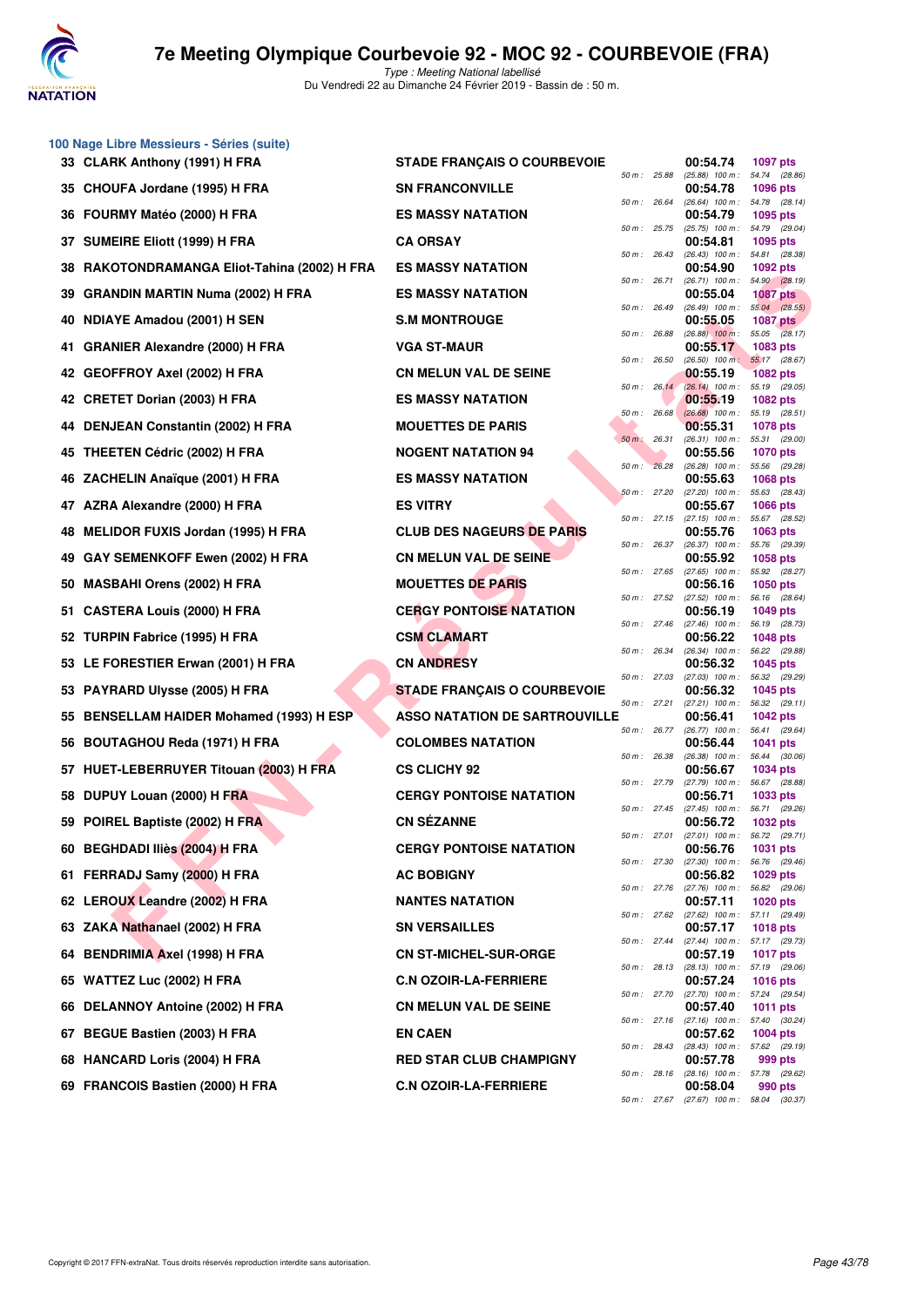

|    | 70 GAVARD Ethan (2002) H FRA              | <b>CN MELUN VAL DE SEINE</b>       |                |              | 00:58.07                                          | 989 pts               |  |
|----|-------------------------------------------|------------------------------------|----------------|--------------|---------------------------------------------------|-----------------------|--|
|    | 71 TANTER Colin (2003) H FRA              | <b>S.M MONTROUGE</b>               |                | 50 m : 28.27 | (28.27) 100 m: 58.07 (29.<br>00:58.08             | 989 pts               |  |
|    | 72 FOURRE Anthony (1999) H FRA            | <b>CN MELUN VAL DE SEINE</b>       | 50 m : 28.09   |              | (28.09) 100 m: 58.08 (29.<br>00:58.10             | 988 pts               |  |
|    | 73 ZAWADSKI Paul (2002) H FRA             | <b>CA ORSAY</b>                    | 50 m : 28.27   |              | (28.27) 100 m: 58.10 (29.<br>00:58.20             | 985 pts               |  |
|    | 74 ASSOUVIE André (2003) H FRA            | <b>RED STAR CLUB CHAMPIGNY</b>     | 50 m : 27.99   |              | (27.99) 100 m: 58.20 (30.<br>00:58.22             | 985 pts               |  |
|    | 75 RUBINELLI Maxime (2001) H FRA          | <b>CN FONTAINEBLEAU-AVON</b>       |                | 50 m : 28.35 | (28.35) 100 m: 58.22 (29.<br>00:58.29             | 983 pts               |  |
| 76 | QUANTIN Hugo (2001) H FRA                 | <b>CA ORSAY</b>                    |                | 50 m : 28.07 | $(28.07)$ 100 m : 58.29 (30.<br>00:58.30          | <b>982 pts</b>        |  |
|    | 77 FERNANDEZ Viktor (2001) H FRA          | <b>RSC MONTREUIL</b>               |                |              | 50 m: 27.87 (27.87) 100 m: 58.30 (30.<br>00:58.33 | 981 pts               |  |
|    | 78 LOTENBERG Rayane (2003) H FRA          | <b>STADE FRANÇAIS O COURBEVOIE</b> | 50 m : 28.65   |              | (28.65) 100 m : 58.33 (29.<br>00:58.42            | 978 pts               |  |
|    |                                           |                                    | 50 m: 28.38    |              | (28.38) 100 m: 58.42 (30.                         |                       |  |
| 79 | NICAUDIE Thieman (2002) H FRA             | <b>NAUTIC CLUB RAMBOUILLET</b>     | 50 m : 28.11   |              | 00:58.59<br>$(28.11)$ 100 m : 58.59 (30.          | 973 pts               |  |
|    | 80 VALIN-FIXOT Antonin (2002) H FRA       | <b>CN ST-MICHEL-SUR-ORGE</b>       | $50 m$ : 28.14 |              | 00:58.60<br>(28.14) 100 m: 58.60 (30.             | 973 pts               |  |
|    | 81 VISSE Pierre-Zineddine (2004) H FRA    | <b>SN VERSAILLES</b>               |                | 50 m: 28.58  | 00:58.77<br>$(28.58)$ 100 m : 58.77 (30.          | 968 pts               |  |
|    | 82 MIJON Louis (1999) H FRA               | <b>CN MELUN VAL DE SEINE</b>       |                | 50 m : 27.69 | 00:58.86<br>(27.69) 100 m: 58.86 (31.             | 965 pts               |  |
|    | 83 GABALI Matthieu (2003) H FRA           | <b>ES VITRY</b>                    |                | 50 m : 28.62 | 00:59.01<br>$(28.62)$ 100 m : 59.01 (30.          | 960 pts               |  |
|    | 84 BENOUZIO Florian (1999) H FRA          | <b>CN MELUN VAL DE SEINE</b>       | 50 m: 28.34    |              | 00:59.14<br>(28.34) 100 m: 59.14 (30.             | 956 pts               |  |
| 84 | MARZOUK Rayhan (2004) H FRA               | <b>CN MELUN VAL DE SEINE</b>       |                |              | 00:59.14<br>(28.20) 100 m: 59.14 (30.             | 956 pts               |  |
|    | 86 VERNET Hadrien (2004) H FRA            | <b>SN VERSAILLES</b>               | 50 m : 28.20   |              | 00:59.25                                          | 953 pts               |  |
| 87 | <b>OBERTAN Maxime (2003) H FRA</b>        | <b>RED STAR CLUB CHAMPIGNY</b>     | 50 m : 28.54   |              | (28.54) 100 m: 59.25 (30.<br>00:59.28             | 952 pts               |  |
|    | 88 ARDES Siméon (2002) H FRA              | <b>CERCLE DES NAGEURS SAINTES</b>  | 50 m : 28.29   |              | (28.29) 100 m: 59.28 (30.<br>00:59.35             | 950 pts               |  |
|    | 89 VANDAELE Quentin (2001) H FRA          | <b>NOGENT NATATION 94</b>          |                | 50 m : 28.89 | (28.89) 100 m: 59.35 (30.<br>00:59.49             | 945 pts               |  |
|    | 90 KINGUE MOUSSINGA Theodore (2003) H FRA | <b>CN ASNIERES</b>                 | 50 m :         | 28.66        | $(28.66)$ 100 m :<br>00:59.52                     | 59.49 (30.<br>944 pts |  |
| 91 | <b>BRAIZE Neo (2004) H FRA</b>            | <b>ES MASSY NATATION</b>           | 50 m: 28.43    |              | (28.43) 100 m: 59.52 (31.<br>00:59.53             | 944 pts               |  |
|    | 92 ROCHER Quentin (2003) H FRA            | <b>SCM CHÂTILLON NATATION</b>      |                | 50 m : 27.92 | (27.92) 100 m: 59.53 (31.<br>00:59.55             | 943 pts               |  |
| 93 | <b>BRUNET Axel (1996) H FRA</b>           | <b>EN CAEN</b>                     |                | 50 m : 28.15 | (28.15) 100 m: 59.55 (31.<br>00:59.83             | 935 pts               |  |
|    | 93 KOHLER Charles (2005) H FRA            | <b>STADE FRANÇAIS O COURBEVOIE</b> |                | 50 m : 29.31 | $(29.31)$ 100 m : 59.83 (30.<br>00:59.83          | 935 pts               |  |
|    | 95 CESAR Pierre (2002) H FRA              | <b>SN FRANCONVILLE</b>             | 50 m : 28.46   |              | (28.46) 100 m: 59.83 (31.<br>00:59.86             | 934 pts               |  |
|    | 96 CALOTA Stefan (2003) H FRA             | <b>ES VITRY</b>                    | 50 m : 28.41   |              | (28.41) 100 m: 59.86 (31.<br>00:59.88             | 933 pts               |  |
|    | 97 AKACHKACHI Aymenn (2004) H FRA         | <b>MONTIGNY NATATION</b>           |                |              | 50 m: 28.45 (28.45) 100 m: 59.88 (31.             |                       |  |
|    |                                           |                                    |                | 50 m : 28.88 | 00:59.89<br>(28.88) 100 m: 59.89 (31.             | 933 pts               |  |
|    | 98 BESSON Antoine (2003) H FRA            | <b>CN ANDRESY</b>                  |                | 50 m : 28.31 | 00:59.91<br>(28.31) 100 m: 59.91 (31.             | 932 pts               |  |
|    | 99 LE GUENNO Lucas (2002) H FRA           | <b>SN VERSAILLES</b>               |                | 50 m : 28.84 | 01:00.08<br>(28.84) 100 m: 1:00.08 (31.           | 927 pts               |  |
|    | 100 JUIN Samuel (2002) H FRA              | <b>VGA ST-MAUR</b>                 |                | 50 m : 28.89 | 01:00.12<br>(28.89) 100 m: 1:00.12 (31.           | 926 pts               |  |
|    | 101 TROTIGNON Marius (2004) H FRA         | <b>VGA ST-MAUR</b>                 |                | 50 m : 29.33 | 01:00.13<br>(29.33) 100 m: 1:00.13 (30.           | 926 pts               |  |
|    | 102 KHELIFI Reda (2001) H FRA             | AS ARGENTEUIL NATATION             |                | 50 m : 29.05 | 01:00.30<br>(29.05) 100 m: 1:00.30 (31.           | 921 pts               |  |
|    | 103 ALLAL Fares (2001) H FRA              | <b>ES NANTERRE</b>                 |                | 50 m : 28.55 | 01:00.36<br>(28.55) 100 m: 1:00.36 (31.           | 919 pts               |  |
|    | 104 BARRIERE Arthur (2004) H FRA          | <b>COLOMBES NATATION</b>           |                | 50 m : 28.67 | 01:00.38<br>(28.67) 100 m: 1:00.38 (31.           | 918 pts               |  |
|    | 105 SOBH Rayan (2001) H FRA               | <b>NOGENT NATATION 94</b>          |                |              | 01:00.40                                          | 918 pts               |  |

**100 Nage Libre Messieurs - Séries (suite)**

| ARD Ethan (2002) H FRA                     | <b>CN MELUN VAL DE SEINE</b>       |              |       | 00:58.07                                                 | 989 pts |  |
|--------------------------------------------|------------------------------------|--------------|-------|----------------------------------------------------------|---------|--|
| TER Colin (2003) H FRA                     | <b>S.M MONTROUGE</b>               | 50 m : 28.27 |       | $(28.27)$ 100 m : 58.07 $(29.80)$<br>00:58.08            | 989 pts |  |
| RRE Anthony (1999) H FRA                   | <b>CN MELUN VAL DE SEINE</b>       | 50 m : 28.09 |       | $(28.09)$ 100 m : 58.08 $(29.99)$<br>00:58.10            | 988 pts |  |
| 'ADSKI Paul (2002) H FRA                   | <b>CA ORSAY</b>                    | 50 m : 28.27 |       | $(28.27)$ 100 m : 58.10 $(29.83)$<br>00:58.20            | 985 pts |  |
| OUVIE André (2003) H FRA                   | <b>RED STAR CLUB CHAMPIGNY</b>     | 50 m : 27.99 |       | $(27.99)$ 100 m : 58.20 $(30.21)$<br>00:58.22            | 985 pts |  |
| INELLI Maxime (2001) H FRA                 | <b>CN FONTAINEBLEAU-AVON</b>       | 50 m : 28.35 |       | $(28.35)$ 100 m : 58.22 $(29.87)$<br>00:58.29            | 983 pts |  |
| NTIN Hugo (2001) H FRA                     | <b>CA ORSAY</b>                    | 50 m : 28.07 |       | $(28.07)$ 100 m : 58.29 $(30.22)$<br>00:58.30            | 982 pts |  |
| NANDEZ Viktor (2001) H FRA                 | <b>RSC MONTREUIL</b>               |              |       | 50 m : 27.87 (27.87) 100 m : 58.30 (30.43)<br>00:58.33   | 981 pts |  |
| ENBERG Rayane (2003) H FRA                 | <b>STADE FRANÇAIS O COURBEVOIE</b> | 50 m : 28.65 |       | $(28.65)$ 100 m : 58.33 $(29.68)$<br>00:58.42            | 978 pts |  |
| <b>UDIE Thieman (2002) H FRA</b>           | <b>NAUTIC CLUB RAMBOUILLET</b>     |              |       | 50 m : 28.38 (28.38) 100 m : 58.42 (30.04)<br>00:58.59   | 973 pts |  |
| IN-FIXOT Antonin (2002) H FRA              | <b>CN ST-MICHEL-SUR-ORGE</b>       | 50 m: 28.11  |       | $(28.11)$ 100 m : 58.59 $(30.48)$<br>00:58.60            | 973 pts |  |
| E Pierre-Zineddine (2004) H FRA            | <b>SN VERSAILLES</b>               | 50 m: 28.14  |       | $(28.14)$ 100 m : 58.60 $(30.46)$<br>00:58.77            | 968 pts |  |
| )N Louis (1999) H FRA                      | <b>CN MELUN VAL DE SEINE</b>       | 50 m :       | 28.58 | $(28.58)$ 100 m : 58.77 $(30.19)$<br>00:58.86            | 965 pts |  |
| ALI Matthieu (2003) H FRA                  | <b>ES VITRY</b>                    | 50 m : 27.69 |       | $(27.69)$ 100 m : 58.86 $(31.17)$<br>00:59.01            | 960 pts |  |
| OUZIO Florian (1999) H FRA                 | <b>CN MELUN VAL DE SEINE</b>       |              |       | 50 m : 28.62 (28.62) 100 m : 59.01 (30.39)<br>00:59.14   | 956 pts |  |
| ZOUK Rayhan (2004) H FRA                   | <b>CN MELUN VAL DE SEINE</b>       | 50 m : 28.34 |       | $(28.34)$ 100 m : 59.14 $(30.80)$<br>00:59.14            | 956 pts |  |
| NET Hadrien (2004) H FRA                   | <b>SN VERSAILLES</b>               | 50 m : 28.20 |       | $(28.20)$ 100 m : 59.14 $(30.94)$<br>00:59.25            | 953 pts |  |
| RTAN Maxime (2003) H FRA                   | <b>RED STAR CLUB CHAMPIGNY</b>     | 50 m : 28.54 |       | $(28.54)$ 100 m : 59.25 $(30.71)$<br>00:59.28            | 952 pts |  |
| ÈS Siméon (2002) H FRA                     | <b>CERCLE DES NAGEURS SAINTES</b>  | 50 m : 28.29 |       | $(28.29)$ 100 m : 59.28 $(30.99)$<br>00:59.35            | 950 pts |  |
|                                            | <b>NOGENT NATATION 94</b>          | 50 m : 28.89 |       | $(28.89)$ 100 m : 59.35 $(30.46)$                        |         |  |
| DAELE Quentin (2001) H FRA                 |                                    | 50 m : 28.66 |       | 00:59.49<br>$(28.66)$ 100 m : 59.49 $(30.83)$            | 945 pts |  |
| <b>QUE MOUSSINGA Theodore (2003) H FRA</b> | <b>CN ASNIÈRES</b>                 |              |       | 00:59.52<br>50 m: 28.43 (28.43) 100 m: 59.52 (31.09)     | 944 pts |  |
| IZE Neo (2004) H FRA                       | <b>ES MASSY NATATION</b>           | 50 m : 27.92 |       | 00:59.53<br>$(27.92)$ 100 m : 59.53 $(31.61)$            | 944 pts |  |
| HER Quentin (2003) H FRA                   | <b>SCM CHÂTILLON NATATION</b>      | 50 m : 28.15 |       | 00:59.55<br>$(28.15)$ 100 m : 59.55 $(31.40)$            | 943 pts |  |
| NET Axel (1996) H FRA                      | <b>EN CAEN</b>                     | 50 m : 29.31 |       | 00:59.83<br>$(29.31)$ 100 m : 59.83 $(30.52)$            | 935 pts |  |
| LER Charles (2005) H FRA                   | <b>STADE FRANÇAIS O COURBEVOIE</b> | 50 m : 28.46 |       | 00:59.83<br>$(28.46)$ 100 m : 59.83 $(31.37)$            | 935 pts |  |
| AR Pierre (2002) H FRA                     | <b>SN FRANCONVILLE</b>             | 50 m : 28.41 |       | 00:59.86<br>$(28.41)$ 100 m : 59.86 $(31.45)$            | 934 pts |  |
| OTA Stefan (2003) H FRA                    | <b>ES VITRY</b>                    |              |       | 00:59.88<br>50 m : 28.45 (28.45) 100 m : 59.88 (31.43)   | 933 pts |  |
| CHKACHI Aymenn (2004) H FRA                | <b>MONTIGNY NATATION</b>           |              |       | 00:59.89<br>50 m: 28.88 (28.88) 100 m: 59.89 (31.01)     | 933 pts |  |
| SON Antoine (2003) H FRA                   | <b>CN ANDRESY</b>                  |              |       | 00:59.91<br>50 m: 28.31 (28.31) 100 m: 59.91 (31.60)     | 932 pts |  |
| UENNO Lucas (2002) H FRA                   | <b>SN VERSAILLES</b>               |              |       | 01:00.08<br>50 m: 28.84 (28.84) 100 m: 1:00.08 (31.24)   | 927 pts |  |
| Samuel (2002) H FRA                        | <b>VGA ST-MAUR</b>                 |              |       | 01:00.12<br>50 m: 28.89 (28.89) 100 m: 1:00.12 (31.23)   | 926 pts |  |
| TIGNON Marius (2004) H FRA                 | <b>VGA ST-MAUR</b>                 |              |       | 01:00.13<br>50 m : 29.33 (29.33) 100 m : 1:00.13 (30.80) | 926 pts |  |
| LIFI Reda (2001) H FRA                     | AS ARGENTEUIL NATATION             |              |       | 01:00.30<br>50 m: 29.05 (29.05) 100 m: 1:00.30 (31.25)   | 921 pts |  |
| <b>AL Fares (2001) H FRA</b>               | <b>ES NANTERRE</b>                 |              |       | 01:00.36<br>50 m: 28.55 (28.55) 100 m: 1:00.36 (31.81)   | 919 pts |  |
| RIERE Arthur (2004) H FRA                  | <b>COLOMBES NATATION</b>           |              |       | 01:00.38                                                 | 918 pts |  |
| H Rayan (2001) H FRA                       | <b>NOGENT NATATION 94</b>          |              |       | 50 m: 28.67 (28.67) 100 m: 1:00.38 (31.71)<br>01:00.40   | 918 pts |  |
|                                            |                                    |              |       | 50 m: 28.73 (28.73) 100 m: 1:00.40 (31.67)               |         |  |

|          |       | 00:58.07                      | 989 pts                   |         |
|----------|-------|-------------------------------|---------------------------|---------|
| 50 m :   | 28.27 | $(28.27)$ 100 m :             | 58.07                     | (29.80) |
|          |       | 00:58.08                      | 989 pts                   |         |
| $50 m$ : | 28.09 | $(28.09)$ 100 m :             | 58.08                     | (29.99) |
| $50 m$ : | 28.27 | 00:58.10<br>$(28.27)$ 100 m : | 988 pts<br>58.10          | (29.83) |
|          |       | 00:58.20                      | 985 pts                   |         |
| $50 m$ : | 27.99 | $(27.99)$ 100 m :             | 58.20                     | (30.21) |
|          |       | 00:58.22                      | 985 pts                   |         |
| $50 m$ : | 28.35 | $(28.35)$ 100 m :             | 58.22                     | (29.87) |
|          |       | 00:58.29                      | <b>983 pts</b>            |         |
| $50 m$ : | 28.07 | $(28.07)$ 100 m :             | 58.29                     | (30.22) |
|          |       | 00:58.30                      | <b>982 pts</b>            |         |
| $50 m$ : | 27.87 | $(27.87)$ 100 m :             | 58.30                     | (30.43) |
|          | 28.65 | 00:58.33<br>$(28.65)$ 100 m : | 981 pts                   |         |
| 50 m :   |       | 00:58.42                      | 58.33<br>978 pts          | (29.68) |
| $50 m$ : | 28.38 | $(28.38)$ 100 m :             | 58.42                     | (30.04) |
|          |       | 00:58.59                      | 973 pts                   |         |
| $50 m$ : | 28.11 | $(28.11)$ 100 m :             | 58.59                     | (30.48) |
|          |       | 00:58.60                      | 973 pts                   |         |
| $50 m$ : | 28.14 | $(28.14)$ 100 m :             | 58.60                     | (30.46) |
|          |       | 00:58.77                      | <b>968 pts</b>            |         |
| $50 m$ : | 28.58 | $(28.58)$ 100 m :             | 58.77                     | (30.19) |
| $50 m$ : | 27.69 | 00:58.86<br>$(27.69)$ 100 m : | 965 pts<br>58.86          | (31.17) |
|          |       | 00:59.01                      | <b>960 pts</b>            |         |
| $50 m$ : | 28.62 | $(28.62)$ 100 m :             | 59.01                     | (30.39) |
|          |       | 00:59.14                      | 956 pts                   |         |
| $50 m$ : | 28.34 | $(28.34)$ 100 m :             | 59.14                     | (30.80) |
|          |       | 00:59.14                      | 956 pts                   |         |
| $50 m$ : | 28.20 | $(28.20)$ 100 m :             | 59.14                     | (30.94) |
|          |       | 00:59.25                      | 953 pts                   |         |
| $50 m$ : | 28.54 | $(28.54)$ 100 m :             | 59.25                     | (30.71) |
| $50 m$ : | 28.29 | 00:59.28<br>$(28.29)$ 100 m : | 952 pts<br>59.28          | (30.99) |
|          |       | 00:59.35                      | 950 pts                   |         |
| $50 m$ : | 28.89 | $(28.89)$ 100 m :             | 59.35                     | (30.46) |
|          |       | 00:59.49                      | 945 pts                   |         |
| $50 m$ : | 28.66 | $(28.66)$ 100 m :             | 59.49                     | (30.83) |
|          |       | 00:59.52                      | 944 pts                   |         |
| $50 m$ : | 28.43 | $(28.43)$ 100 m :             | 59.52                     | (31.09) |
|          |       | 00:59.53                      | 944 pts                   |         |
| 50 m :   | 27.92 | $(27.92)$ 100 m :<br>00:59.55 | 59.53<br>943 pts          | (31.61) |
| $50 m$ : | 28.15 | (28.15)<br>100 m :            | 59.55                     | (31.40) |
|          |       | 00:59.83                      | 935 pts                   |         |
| $50 m$ : | 29.31 | $(29.31)$ 100 m :             | 59.83                     | (30.52) |
|          |       | 00:59.83                      | 935 pts                   |         |
| 50 m :   | 28.46 | $(28.46)$ 100 m :             | 59.83                     | (31.37) |
|          |       | 00:59.86                      | 934 pts                   |         |
| $50 m$ : | 28.41 | $(28.41)$ 100 m :             | 59.86                     | (31.45) |
| 50 m :   | 28.45 | 00:59.88<br>$(28.45)$ 100 m : | 933 pts<br>59.88          | (31.43) |
|          |       | 00:59.89                      | 933 pts                   |         |
| $50 m$ : | 28.88 | $(28.88)$ 100 m :             | 59.89                     | (31.01) |
|          |       | 00:59.91                      | 932 pts                   |         |
| $50 m$ : | 28.31 | $(28.31)$ 100 m :             | 59.91                     | (31.60) |
|          |       | 01:00.08                      | 927 pts                   |         |
| $50 m$ : | 28.84 | $(28.84) 100 m$ :             | 1:00.08                   | (31.24) |
| $50 m$ : | 28.89 | 01:00.12<br>$(28.89) 100 m$ : | <b>926 pts</b><br>1:00.12 | (31.23) |
|          |       | 01:00.13                      | 926 pts                   |         |
| $50 m$ : | 29.33 | $(29.33) 100 m$ :             | 1:00.13                   | (30.80) |
|          |       | 01:00.30                      | 921 pts                   |         |
| $50 m$ : | 29.05 | $(29.05)$ 100 m :             | 1:00.30                   | (31.25) |
|          |       | 01:00.36                      | 919 pts                   |         |
| $50 m$ : | 28.55 | $(28.55)$ 100 m :             | 1:00.36                   | (31.81) |
|          |       | 01:00.38                      | 918 pts                   |         |
| $50 m$ : | 28.67 | $(28.67) 100 m$ :<br>01:00.40 | 1:00.38<br>918 pts        | (31.71) |
| $50 m$ : | 28.73 | $(28.73) 100 m$ :             | 1:00.40                   | (31.67) |
|          |       |                               |                           |         |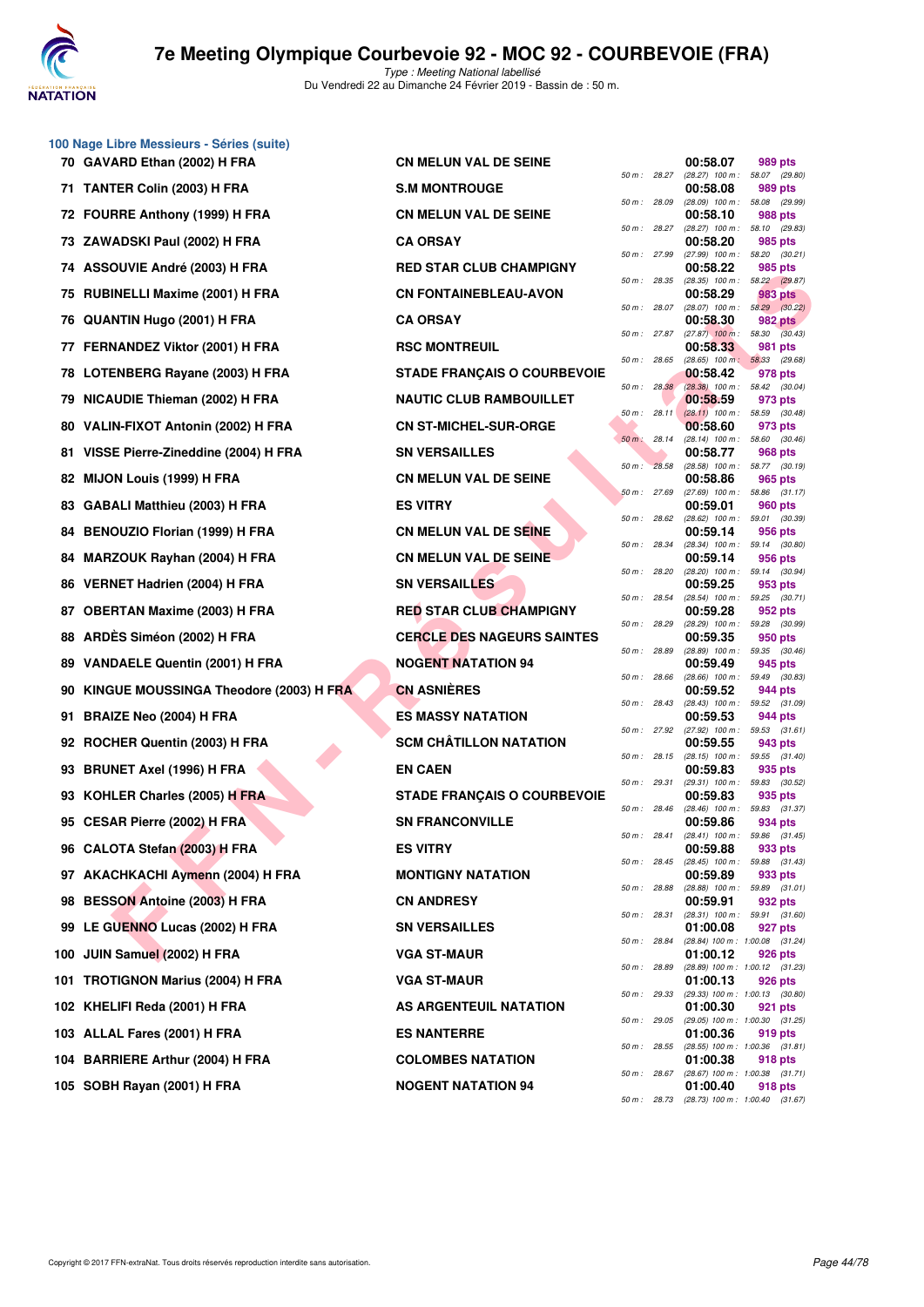

| 100 Nage Libre Messieurs - Séries (suite) |                                      |              |              |                                                                   |
|-------------------------------------------|--------------------------------------|--------------|--------------|-------------------------------------------------------------------|
| 106 G. Jarod (2004) H FRA                 | <b>CERGY PONTOISE NATATION</b>       | 50 m : 28.86 |              | 01:00.45<br>916 pts<br>(28.86) 100 m: 1:00.45 (31.59)             |
| 107 LAUX Julien (2000) H FRA              | <b>CS CLICHY 92</b>                  | 50 m : 28.59 |              | 01:00.48<br>915 pts<br>(28.59) 100 m : 1:00.48 (31.89)            |
| 108 DOKIC Nael (2003) H FRA               | <b>CN ASNIERES</b>                   |              |              | 01:00.66<br>910 pts                                               |
| 109 CHAUSSIVERT Guillaume (1997) H FRA    | <b>ASSO NATATION DE SARTROUVILLE</b> | 50 m: 29.49  |              | (29.49) 100 m: 1:00.66 (31.17)<br>01:00.69<br>909 pts             |
| 110 BELLUNE Kewan (2004) H FRA            | <b>ES MASSY NATATION</b>             | 50 m : 28.80 |              | (28.80) 100 m: 1:00.69 (31.89)<br>01:00.70<br>908 pts             |
| 111 DIBOUES Killian (2000) H FRA          | <b>CN MELUN VAL DE SEINE</b>         | 50 m : 28.78 |              | (28.78) 100 m : 1:00.70 (31.92)<br>01:00.72<br>908 pts            |
| 112 POUPON Valentin (1999) H FRA          | <b>COM BAGNEUX NATATION</b>          | 50 m : 29.43 |              | $(29.43)$ 100 m : 1:00.72 $(31.29)$<br>01:00.75<br>907 pts        |
| 113 VAYSSE Marco (2004) H FRA             | <b>CN SÉZANNE</b>                    | 50 m : 29.82 |              | $(29.82)$ 100 m : 1:00.75 $(30.93)$<br>01:00.81<br>905 pts        |
| 114 LEBAS Alexandre (2002) H FRA          | <b>AC BOBIGNY</b>                    | 50 m : 28.96 |              | (28.96) 100 m: 1:00.81 (31.85)<br>01:00.96<br><b>901 pts</b>      |
| 115 BOUTAGHOU Iliane (2004) H FRA         | <b>COLOMBES NATATION</b>             | 50 m: 28.49  |              | (28.49) 100 m : 1:00.96 (32.47)<br>01:00.99<br>900 pts            |
| 116 AUBERT Camille (2002) H FRA           | <b>STADE ST-VALERY NATATION</b>      | 50 m: 28.63  |              | $(28.63)$ 100 m : 1:00.99 (32.36)<br>01:01.07<br>897 pts          |
| 117 GOHARD Aymeric (2002) H FRA           | <b>SN VERSAILLES</b>                 | 50 m: 29.14  |              | (29.14) 100 m: 1:01.07 (31.93)<br>01:01.08<br>897 pts             |
| 118 ROCHER Enzo (2005) H FRA              | <b>SCM CHÂTILLON NATATION</b>        |              | 50 m: 29.07  | (29.07) 100 m: 1:01.08 (32.01)<br>01:01.26<br>892 pts             |
| 119 ZEINATY Thomas (2003) H FRA           | <b>STADE FRANÇAIS O COURBEVOIE</b>   |              | 50 m: 29.74  | (29.74) 100 m: 1:01.26 (31.52)<br>01:01.28<br>891 pts             |
| 120 DA CUNHA David (2003) H FRA           | <b>CN ST-MICHEL-SUR-ORGE</b>         | 50 m : 29.78 |              | (29.78) 100 m : 1:01.28 (31.50)<br>01:01.48<br>885 pts            |
| 121 PAILLET Yohann (2004) H FRA           | <b>CN MELUN VAL DE SEINE</b>         | 50 m : 29.94 |              | (29.94) 100 m: 1:01.48 (31.54)<br>01:01.52<br>884 pts             |
| 122 NEVOT Romain (2004) H FRA             | <b>A.O. TRAPPES NATATION</b>         | 50 m : 29.22 |              | (29.22) 100 m: 1:01.52 (32.30)<br>01:01.63<br>881 pts             |
| 122 LEMAIRE Benjamin (2002) H FRA         | <b>C.N OZOIR-LA-FERRIERE</b>         | 50 m : 29.84 |              | (29.84) 100 m : 1:01.63 (31.79)<br>01:01.63<br>881 pts            |
| 124 MAZE Arthur (2004) H FRA              | <b>SR COLMAR</b>                     | 50 m : 29.26 |              | (29.26) 100 m: 1:01.63 (32.37)<br>01:01.85<br>874 pts             |
| 125 BOUNAB Abderrahmane (2004) H FRA      | <b>AC BOBIGNY</b>                    |              | 50 m : 30.47 | (30.47) 100 m: 1:01.85 (31.38)<br>01:02.02<br>869 pts             |
| 126 CHESNAIS Alexis (2004) H FRA          | <b>U.S CRETEIL NATATION</b>          | 50 m : 29.99 |              | (29.99) 100 m : 1:02.02 (32.03)<br>01:02.71<br>849 pts            |
| 127 BOHLER Louis (2003) H FRA             | <b>S.M MONTROUGE</b>                 |              | 50 m : 29.77 | (29.77) 100 m : 1:02.71 (32.94)<br>01:02.72<br>849 pts            |
| 128 MORELOS Bryan (2002) H FRA            | <b>MOUETTES DE PARIS</b>             | 50 m : 29.73 |              | (29.73) 100 m : 1:02.72 (32.99)<br>01:02.75<br>848 pts            |
| 129 TRIZ Elhoucine (1997) H MAR           | <b>ES NANTERRE</b>                   | 50 m : 29.59 |              | (29.59) 100 m: 1:02.75 (33.16)<br>01:02.87<br>844 pts             |
| 130 THIERRY Gaspard (2004) H FRA          | <b>CN MELUN VAL DE SEINE</b>         |              | 50 m : 28.76 | (28.76) 100 m : 1:02.87 (34.11)<br>01:03.01<br>840 pts            |
| 131 DRUI Maxime (2004) H FRA              | <b>STADE FRANÇAIS O COURBEVOIE</b>   | 50 m : 30.08 |              | $(30.08)$ 100 m : 1:03.01 $(32.93)$<br>01:03.38<br>830 pts        |
| 132 OUDINET Théo (2003) H FRA             | <b>CN SÉZANNE</b>                    | 50 m : 30.39 |              | $(30.39)$ 100 m : 1:03.38 $(32.99)$<br>01:03.55<br>825 pts        |
| 133 KADAMI Amine (2000) H FRA             | <b>CSM GENNEVILLIERS</b>             |              | 50 m : 30.12 | $(30.12)$ 100 m : 1:03.55 $(33.43)$<br>01:03.57<br>824 pts        |
| 134 WAGNER Guillaume (2004) H FRA         | <b>SR COLMAR</b>                     | 50 m: 29.20  |              | (29.20) 100 m : 1:03.57 (34.37)<br>01:03.67<br>821 pts            |
| 135 SOUBRIER Théodore (2002) H FRA        | <b>NEPTUNE CLUB DE FRANCE</b>        | 50 m : 30.84 |              | (30.84) 100 m : 1:03.67 (32.83)<br>01:03.84<br>816 pts            |
| 136 COUDRAY Wesley (2003) H FRA           | <b>AC BOBIGNY</b>                    | 50 m : 29.78 |              | (29.78) 100 m : 1:03.84 (34.06)<br>01:04.19<br>806 pts            |
| 137 VANBUTSEL Ryan (2005) H FRA           | <b>USM GAGNY</b>                     | 50 m : 31.38 |              | $(31.38)$ 100 m : 1:04.19 $(32.81)$<br>01:04.24<br>805 pts        |
|                                           |                                      |              | 50 m : 30.13 | $(30.13)$ 100 m : 1:04.24 $(34.11)$                               |
| 138 GOSSE Tom (2003) H FRA                | <b>STADE ST-VALERY NATATION</b>      |              | 50 m : 31.34 | 01:04.45<br><b>799 pts</b><br>$(31.34)$ 100 m : 1:04.45 $(33.11)$ |
| 139 MESMIN Ethan (2004) H FRA             | <b>STADE FRANÇAIS O COURBEVOIE</b>   | 50 m : 31.29 |              | 01:05.88<br>759 pts<br>$(31.29)$ 100 m : 1:05.88 $(34.59)$        |
| 140 CHARITAS SOULAINE Kylian (2004) H FRA | <b>CN SÉZANNE</b>                    | 50 m : 31.20 |              | 01:05.96<br>757 pts<br>$(31.20)$ 100 m : 1:05.96 $(34.76)$        |
| 141 AMROUCH-CHANTEPIE Idris (2004) H FRA  | <b>RSC MONTREUIL</b>                 |              |              | 01:07.13<br>725 pts<br>50 m: 31.69 (31.69) 100 m: 1:07.13 (35.44) |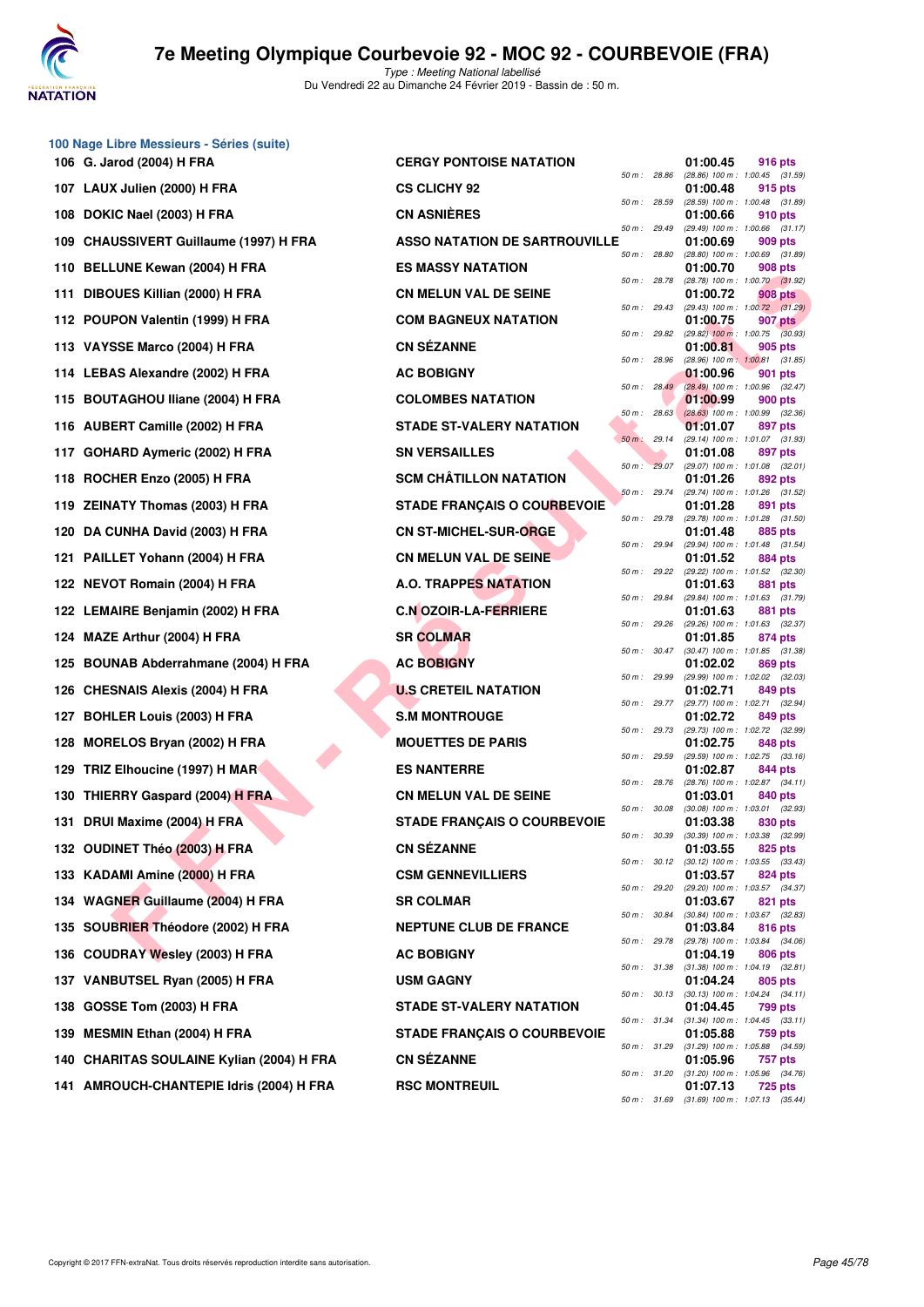

Type : Meeting National labellisé Du Vendredi 22 au Dimanche 24 Février 2019 - Bassin de : 50 m.

| 100 Nage Libre Messieurs - Séries (suite)<br>142 MAZOUNI Mikal (2004) H FRA | <b>CN MELUN VAL DE SEINE</b>                                                                                           | 01:07.81<br>707 pts                                                |
|-----------------------------------------------------------------------------|------------------------------------------------------------------------------------------------------------------------|--------------------------------------------------------------------|
|                                                                             |                                                                                                                        | 50 m: 32.17 (32.17) 100 m: 1:07.81 (35.64)                         |
| 143 MERAD Médiane (2003) H FRA                                              | <b>RSC MONTREUIL</b><br>50 m : 34.02                                                                                   | 01:09.25<br>669 pts<br>(34.02) 100 m: 1:09.25 (35.23)              |
| 144 GALAS Edouard (2004) H FRA                                              | <b>VGA ST-MAUR</b>                                                                                                     | 01:09.40<br>665 pts                                                |
|                                                                             | 50 m : 32.57                                                                                                           | $(32.57)$ 100 m : 1:09.40 $(36.83)$                                |
| 145 LAAINE Amine (2004) H FRA                                               | <b>USO BEZONS</b><br>50 m : 34.04                                                                                      | 01:11.24<br>619 pts<br>$(34.04)$ 100 m : 1:11.24 $(37.20)$         |
| MAJOU Clément (2002) H FRA                                                  | <b>STADE FRANÇAIS O COURBEVOIE</b>                                                                                     | DNS dec                                                            |
| --- PACAUD Jean-baptiste (1998) H FRA                                       | <b>SENS NATATION</b>                                                                                                   | <b>DNS</b>                                                         |
| --- SAARBACH Alban (2004) H FRA                                             | <b>CN SARREGUEMINES</b>                                                                                                | <b>DNS</b>                                                         |
|                                                                             |                                                                                                                        |                                                                    |
| 200 Nage Libre Messieurs - Finale A (Samedi 23 Février 2019)                |                                                                                                                        |                                                                    |
| 1 POTHAIN Jordan (1994) H FRA                                               | <b>OLYMPIC NICE NATATION</b><br>50 m: 25.68 (25.68) 100 m: 53.35 (27.67) 150 m: 1:21.77 (28.42) 200 m: 1:50.01 (28.24) | 01:50.01<br><b>1258 pts</b>                                        |
| 2 FUCHS Roman (1998) H FRA                                                  | AMIENS METROPOLE NAT.                                                                                                  | 01:51.21<br><b>1237 pts</b>                                        |
|                                                                             | 50 m: 26.30 (26.30) 100 m: 54.04 (27.74) 150 m: 1:22.57                                                                | $(28.53)$ 200 m : 1:51.21 $(28.64)$                                |
| 3 GHAFFARI Mohamed-Aziz (2000) H TUN                                        | <b>CSM CLAMART</b><br>50 m: 26.43 (26.43) 100 m: 54.91 (28.48) 150 m: 1:23.81                                          | 01:51.76<br><b>1227 pts</b><br>(28.90) 200 m: 1:51.76 (27.95)      |
| 4 TAYLAN Noyan (2002) H FRA                                                 | <b>CSM CLAMART</b>                                                                                                     | 01:52.90<br><b>1207 pts</b>                                        |
| 5 BERRY Théo (1997) H FRA                                                   | 50 m: 25.94 (25.94) 100 m: 54.58 (28.64) 150 m: 1:24.10<br><b>ANGERS NATATION</b>                                      | (29.52) 200 m: 1:52.90 (28.80)<br>01:53.29<br><b>1201 pts</b>      |
|                                                                             | 50 m : 26.63 (26.63) 100 m : 55.61<br>(28.98) 150 m : 1:25.25                                                          | (29.64) 200 m: 1:53.29 (28.04)                                     |
| 6 SALVAN Hadrien (1997) H FRA                                               | <b>STADE DE VANVES</b><br>50 m: 26.40 (26.40) 100 m: 55.61 (29.21) 150 m: 1:24.37                                      | 01:53.39<br>1199 pts<br>(28.76) 200 m: 1:53.39 (29.02)             |
| 7 PACO PEDRONI Tom (1995) H FRA                                             | <b>OLYMPIC NICE NATATION</b>                                                                                           | 01:53.88<br>1190 pts                                               |
| 8 GROUSSET Maxime (1999) H FRA                                              | 50 m: 25.46 (25.46) 100 m: 54.32 (28.86) 150 m: 1:24.01 (29.69) 200 m: 1:53.88 (29.87)                                 | 1178 pts                                                           |
|                                                                             | <b>AMIENS METROPOLE NAT.</b><br>50 m: 26.19 (26.19) 100 m: 55.43 (29.24) 150 m: 1.25.22 (29.79) 200 m: 1.54.58 (29.36) | 01:54.58                                                           |
| 200 Nage Libre Messieurs - Finale B 17 ans et plus (Samedi 23 Février 2019) |                                                                                                                        |                                                                    |
|                                                                             |                                                                                                                        |                                                                    |
| 1 GRANDJEAN Hugo (2000) H FRA                                               | <b>AQUATIC CLUB BOURGES</b><br>50 m: 27.16 (27.16) 100 m: 56.88 (29.72) 150 m: 1:26.15 (29.27) 200 m: 1:55.40 (29.25)  | 01:55.40<br><b>1164 pts</b>                                        |
| 2 LE GALL Théophile (2001) H FRA                                            | <b>S.M MONTROUGE</b>                                                                                                   | 01:55.78<br>1158 pts                                               |
| 3 MARINETTE Samuel (1999) H FRA                                             | 50 m: 27.00 (27.00) 100 m: 56.16 (29.16) 150 m: 1:26.67 (30.51) 200 m: 1:55.78 (29.11)<br><b>ES MASSY NATATION</b>     | 01:56.31<br>1149 pts                                               |
|                                                                             | 50 m: 26.81 (26.81) 100 m: 56.22 (29.41) 150 m: 1:26.38                                                                | $(30.16)$ 200 m : 1:56.31 $(29.93)$                                |
| 4 BONEL Antonyn (2001) H FRA                                                | <b>CN ST-MICHEL-SUR-ORGE</b><br>50 m : 27.99 (27.99) 100 m : 57.24 (29.25) 150 m : 1:27.50                             | 01:57.22<br>1134 pts<br>(30.26) 200 m : 1:57.22 (29.72)            |
| 5 ROCHER Romain (2002) H FRA                                                | <b>STADE FRANÇAIS O COURBEVOIE</b>                                                                                     | 01:57.83<br>1123 pts                                               |
|                                                                             | 50 m: 27.90 (27.90) 100 m: 57.30 (29.40) 150 m: 1:28.07 (30.77) 200 m: 1:57.83 (29.76)                                 |                                                                    |
| 6 MOUILLEY Alexandre (2001) H FRA                                           | <b>AQUATIC CLUB BOURGES</b><br>50 m: 27.87 (27.87) 100 m: 58.11 (30.24) 150 m: 1:28.24                                 | 01:58.36<br><b>1114 pts</b><br>$(30.13)$ 200 m : 1:58.36 $(30.12)$ |
| 7 ZACHELIN Anaïque (2001) H FRA                                             | <b>ES MASSY NATATION</b>                                                                                               | 02:01.25<br><b>1067 pts</b>                                        |
| 8 CHAMBRAUD Charles (2001) H FRA                                            | 50 m: 27.62 (27.62) 100 m: 58.42 (30.80) 150 m: 1:28.81 (30.39) 200 m: 2:01.25 (32.44)<br><b>COLOMBES NATATION</b>     | 02:04.53<br>1014 pts                                               |
|                                                                             | 50 m: 27.97 (27.97) 100 m: 58.93 (30.96) 150 m: 1:31.31 (32.38) 200 m: 2:04.53 (33.22)                                 |                                                                    |
| 200 Nage Libre Messieurs - Finale C 14-16 ans (Samedi 23 Février 2019)      |                                                                                                                        |                                                                    |
| 1 CRETET Dorian (2003) H FRA                                                | <b>ES MASSY NATATION</b>                                                                                               | 01:58.51<br><b>1112 pts</b>                                        |
|                                                                             | 50 m : 27.45 (27.45) 100 m : 57.27 (29.82) 150 m : 1:28.42                                                             | $(31.15)$ 200 m : 1:58.51 $(30.09)$                                |
| 2 LERNO Tom (2003) H FRA                                                    | <b>CN SARREGUEMINES</b>                                                                                                | 01:59.35<br>1098 pts                                               |
| 3 SAARBACH Alban (2004) H FRA                                               | 50 m : 28.33 (28.33) 100 m : 58.58 (30.25) 150 m : 1:29.49<br><b>CN SARREGUEMINES</b>                                  | $(30.91)$ 200 m : 1:59.35 $(29.86)$<br>01:59.88<br><b>1089 pts</b> |
|                                                                             | 50 m : 28.50 (28.50) 100 m : 58.71 (30.21) 150 m : 1:29.62                                                             | $(30.91)$ 200 m : 1:59.88 $(30.26)$                                |
| 4 CLAIMAND Adrien (2003) H FRA                                              | <b>CSN GUYANCOURT</b><br>50 m: 28.20 (28.20) 100 m: 58.53 (30.33) 150 m: 1:29.58                                       | 02:01.03<br><b>1070 pts</b><br>$(31.05)$ 200 m : 2:01.03 $(31.45)$ |
| $E$ CADDOT VAAH (2002) HEDA                                                 | ON MELUM VAL BE OFINE                                                                                                  | nn.nn ne<br>1024                                                   |

## **[200 Nage Libre Messieurs - Finale C](http://www.ffnatation.fr/webffn/resultats.php?idact=nat&go=epr&idcpt=57703&idepr=53) 14-16 ans** (Samedi 23 Février 2019)

|  | 1 CRETET Dorian (2003) H FRA |  |  |  |
|--|------------------------------|--|--|--|
|--|------------------------------|--|--|--|

- 2 LERNO Tom (2003) H FRA CN SARREGUEMINES
- **3 SAARBACH Alban (2004) H FRA CN SARREGUEMINES 01:59.88 1089 pts**
- **4 CLAIMAND Adrien (2003) H FRA CSN GUYANCOURT 02:01.03 1070 pts**
- **5 CADROT Yoan (2003) H FRA**
- **6 PAYRARD Ulysse (2005) H FRA STADE FRANÇAIS O COURBEVOIE 02:03.35 1033 pts**
- **7 TANTER Colin (2003) H FRA S.M MONTROUGE 02:03.53 1030 pts**
- **8 BEGUE Bastien (2003) H FRA**

## **[200 Nage Libre Messieurs - Séries](http://www.ffnatation.fr/webffn/resultats.php?idact=nat&go=epr&idcpt=57703&idepr=53)** (Samedi 23 Février 2019)

**1 POTHAIN Jordan (1994) H FRA OLYMPIC NICE NATATION 01:49.66 1264 pts NEW RE**

50 m : 25.36 (25.36) 100 m : 52.65 (27.29) 150 m : 1:21.19 (28.54) 200 m : 1:49.66 (28.47)

50 m : 28.81 (28.81) 100 m : 59.61 (30.80) 150 m : 1:31.65 (32.04) 200 m : 2:03.26 (31.61)

50 m : 28.89 (28.89) 100 m : 59.78 (30.89) 150 m : 1:31.31 (31.53) 200 m : 2:04.07 (32.76)

50 m: 28.20 (28.20) 100 m: 58.53 (30.33) 150 m: 1:29.58 (31.05) 200 m: 2:01.03 (31.45)<br>
CN MELUN VAL DE SEINE 02:03.26 1034 pts

 $50 \text{ m}$ :  $29.13 \overline{\smash)29.13}$   $(29.13) \overline{\smash)100 \text{ m}}$ :  $1:00.42 \overline{\smash)21.29}$   $150 \text{ m}$ :  $1:32.52 \overline{\smash)29.10}$   $2:03.53 \overline{\smash)29.03.53}$   $(30.83)$ <br>**S.M MONTROUGE** 

50 m : 29.23 (29.23) 100 m : 1:00.10 (30.87) 150 m : 1:32.21 (32.11) 200 m : 2:03.53 (31.32)<br>EN CAEN 02:04.07 1021 pts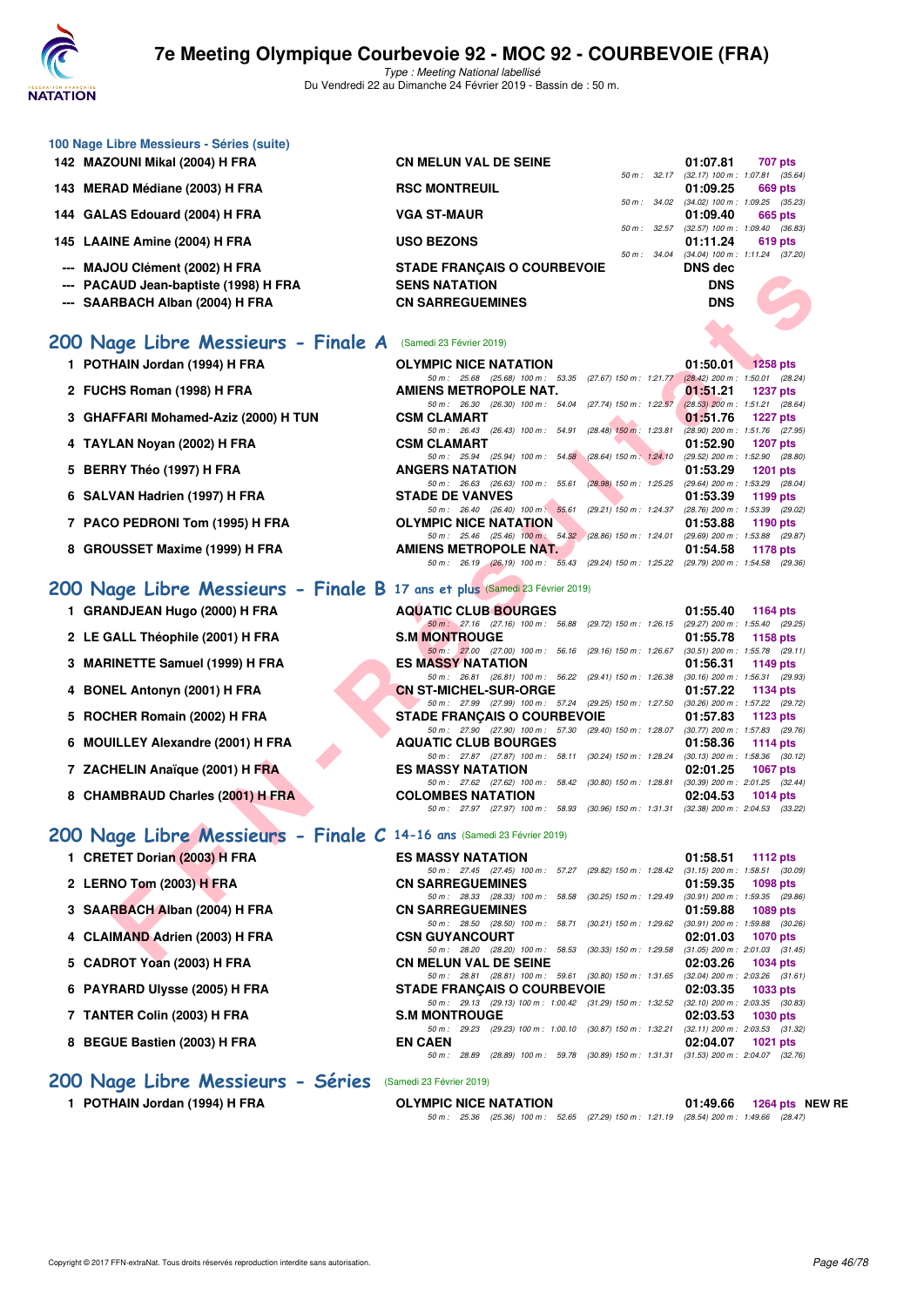

**200 Nage Libre Messieurs - Séries (suite) 2 FUCHS Roman (1998) H FRA** 

# **7e Meeting Olympique Courbevoie 92 - MOC 92 - COURBEVOIE (FRA)**

| 4  | GHAFFARI Mohamed-Aziz (2000) H TUN         |
|----|--------------------------------------------|
| 5  | PACO PEDRONI Tom (1995) H FRA              |
| 6  | <b>GROUSSET Maxime (1999) H FRA</b>        |
| 7  | SALVAN Hadrien (1997) H FRA                |
| 8  | RIHOUX Charles (1998) H FRA                |
| 9  | BERRY Théo (1997) H FRA                    |
| 10 | <b>MARINETTE Samuel (1999) H FRA</b>       |
| 11 | LE GALL Théophile (2001) H FRA             |
|    | 12 GRANDJEAN Hugo (2000) H FRA             |
|    | 13 AUBRY Flavien (1994) H FRA              |
| 14 | ROCHER Romain (2002) H FRA                 |
| 15 | <b>MOUILLEY Alexandre (2001) H FRA</b>     |
| 16 | <b>BONEL Antonyn (2001) H FRA</b>          |
| 17 | <b>MONNET Jean-Etienne (1994) H FRA</b>    |
| 18 | ROTH BELGRAND Mathis (2002) H FRA          |
|    | 19 ZACHELIN Anaïque (2001) H FRA           |
|    | 20 CHAMBRAUD Charles (2001) H FRA          |
| 21 | DANDELEUX Lucas (2001) H FRA               |
|    | 22 LESPRIT Paul (1999) H FRA               |
|    | 23 LERNO Tom (2003) H FRA                  |
| 24 | <b>GRANIER Alexandre (2000) H FRA</b>      |
|    | 25 DA SILVA UMMENHOVER Thibault (2001) H F |
|    | 26 HANOTEAUX Tescelin (1999) H FRA         |
|    | 27 CRETET Dorian (2003) H FRA              |
|    | 28 VISBECQ Edouard (2002) H FRA            |
|    | 29 SAARBACH Alban (2004) H FRA             |
|    | 30 SUMEIRE Eliott (1999) H FRA             |
|    | 31 GAY SEMENKOFF Ewen (2002) H FRA         |
|    | 32 BALAMANE Moncef (2001) H ALG            |
|    | 33 WATTEZ Pacôme (2002) H FRA              |
|    | 34 BUGLER Enzo (2001) H FRA                |
|    | 35 BARLIER Tony (2002) H FRA               |
|    | 36 AROT Julien (1992) H FRA                |
|    | 37 CADROT Yoan (2003) H FRA                |

| <b>U</b> Nage Libre Messieurs - Series (suite) |                                                                                                                                     |          |                                                        |
|------------------------------------------------|-------------------------------------------------------------------------------------------------------------------------------------|----------|--------------------------------------------------------|
| 2 FUCHS Roman (1998) H FRA                     | AMIENS METROPOLE NAT.                                                                                                               | 01:51.80 | 1227 pts                                               |
| 3 TAYLAN Noyan (2002) H FRA                    | 50 m : 26.60 (26.60) 100 m : 54.62 (28.02) 150 m : 1:23.28 (28.66) 200 m : 1:51.80 (28.52)<br><b>CSM CLAMART</b>                    | 01:52.19 | 1220 pts NR JG                                         |
| 4 GHAFFARI Mohamed-Aziz (2000) H TUN           | 50 m : 26.19 (26.19) 100 m : 54.71<br>(28.52) 150 m: 1:24.00 (29.29) 200 m: 1:52.19 (28.19)<br><b>CSM CLAMART</b>                   | 01:52.26 | <b>1219 pts</b>                                        |
| 5 PACO PEDRONI Tom (1995) H FRA                | 50 m: 27.11 (27.11) 100 m: 55.56<br>(28.45) 150 m : 1:24.22 (28.66) 200 m : 1:52.26 (28.04)<br><b>OLYMPIC NICE NATATION</b>         | 01:52.77 | 1210 $pts$                                             |
|                                                | 50 m: 25.79 (25.79) 100 m: 54.23<br>(28.44) 150 m : 1:23.22                                                                         |          | $(28.99)$ 200 m : 1:52.77 $(29.55)$                    |
| 6 GROUSSET Maxime (1999) H FRA                 | <b>AMIENS METROPOLE NAT.</b><br>50 m: 26.87 (26.87) 100 m: 55.79<br>(28.92) 150 m : 1:24.52                                         | 01:53.60 | 1195 pts<br>$(28.73)$ 200 m : 1:53.60 $(29.08)$        |
| 7 SALVAN Hadrien (1997) H FRA                  | <b>STADE DE VANVES</b><br>50 m : 26.65 (26.65) 100 m : 55.23<br>(28.58) 150 m : 1:25.32 (30.09) 200 m : 1:53.64 (28.32)             | 01:53.64 | 1195 pts                                               |
| 8 RIHOUX Charles (1998) H FRA                  | <b>OLYMPIC NICE NATATION</b><br>50 m : 26.04 (26.04) 100 m : 54.58<br>$(28.54)$ 150 m : 1:23.92 $(29.34)$ 200 m : 1:54.09 $(30.17)$ | 01:54.09 | 1187 $p$ ts                                            |
| 9 BERRY Théo (1997) H FRA                      | <b>ANGERS NATATION</b>                                                                                                              | 01:55.54 | 1162 pts                                               |
| 10 MARINETTE Samuel (1999) H FRA               | 50 m : 27.18 (27.18) 100 m : 56.65 (29.47) 150 m : 1:26.58 (29.93) 200 m : 1:55.54 (28.96)<br><b>ES MASSY NATATION</b>              | 01:55.95 | <b>1155 pts</b>                                        |
| 11 LE GALL Théophile (2001) H FRA              | 50 m: 27.03 (27.03) 100 m: 56.14 (29.11) 150 m: 1:25.86 (29.72) 200 m: 1:55.95 (30.09)<br><b>S.M MONTROUGE</b>                      | 01:55.98 | 1155 pts                                               |
| 12 GRANDJEAN Hugo (2000) H FRA                 | 50 m : 26.54 (26.54) 100 m : 56.04<br>$(29.50)$ 150 m : 1:26.52<br><b>AQUATIC CLUB BOURGES</b>                                      | 01:56.11 | $(30.48)$ 200 m : 1:55.98 $(29.46)$<br>1152 pts        |
| 13 AUBRY Flavien (1994) H FRA                  | 50 m : 27.22 (27.22) 100 m : 56.82 (29.60) 150 m : 1:26.48 (29.66) 200 m : 1:56.11 (29.63)<br><b>U.S CRETEIL NATATION</b>           | 01:56.38 | 1148 pts                                               |
| 14 ROCHER Romain (2002) H FRA                  | 50 m: 26.01 (26.01) 100 m: 55.04 (29.03) 150 m: 1:25.61 (30.57) 200 m: 1:56.38 (30.77)<br><b>STADE FRANCAIS O COURBEVOIE</b>        | 01:57.03 | 1137 pts                                               |
|                                                | 50 m : 27.42 (27.42) 100 m : 56.96 (29.54) 150 m : 1:26.83 (29.87) 200 m : 1:57.03 (30.20)                                          |          |                                                        |
| 15 MOUILLEY Alexandre (2001) H FRA             | <b>AQUATIC CLUB BOURGES</b><br>50 m : 27.75 (27.75) 100 m : 56.88 (29.13) 150 m : 1:27.70 (30.82) 200 m : 1:58.02 (30.32)           | 01:58.02 | 1120 $pts$                                             |
| 16 BONEL Antonyn (2001) H FRA                  | <b>CN ST-MICHEL-SUR-ORGE</b><br>50 m : 27.93 (27.93) 100 m : 58.66<br>(30.73) 150 m : 1:28.53                                       | 01:58.51 | 1112 pts<br>(29.87) 200 m : 1:58.51 (29.98)            |
| 17 MONNET Jean-Etienne (1994) H FRA            | <b>U.S CRETEIL NATATION</b><br>50 m : 27.22 (27.22) 100 m : 55.90<br>$(28.68)$ 150 m : 1:26.60                                      | 01:58.56 | <b>1111 pts</b><br>$(30.70)$ 200 m : 1:58.56 $(31.96)$ |
| 18 ROTH BELGRAND Mathis (2002) H FRA           | <b>U.S CRETEIL NATATION</b>                                                                                                         | 01:59.25 | 1100 pts                                               |
| 19 ZACHELIN Anaïque (2001) H FRA               | 50 m : 27.30 (27.30) 100 m : 57.19 (29.89) 150 m : 1:28.32<br><b>ES MASSY NATATION</b>                                              | 01:59.45 | $(31.13)$ 200 m : 1:59.25 $(30.93)$<br>1096 pts        |
| 20 CHAMBRAUD Charles (2001) H FRA              | 50 m : 28.34 (28.34) 100 m : 58.92<br>(30.58) 150 m : 1:29.38 (30.46) 200 m : 1:59.45 (30.07)<br><b>COLOMBES NATATION</b>           | 01:59.51 | 1095 pts                                               |
| 21 DANDELEUX Lucas (2001) H FRA                | 50 m : 27.14 (27.14) 100 m : 56.96 (29.82) 150 m : 1:28.60<br><b>CHARTRES METROPOLE NAT</b>                                         | 01:59.75 | $(31.64)$ 200 m : 1:59.51 $(30.91)$<br><b>1091 pts</b> |
| 22 LESPRIT Paul (1999) H FRA                   | 50 m: 28.62 (28.62) 100 m: 58.74 (30.12) 150 m: 1:29.43 (30.69) 200 m: 1:59.75 (30.32)<br><b>CLUB DES NAGEURS DE PARIS</b>          | 02:00.00 | <b>1087 pts</b>                                        |
| 23 LERNO Tom (2003) H FRA                      | 50 m: 27.27 (27.27) 100 m: 57.74 (30.47) 150 m: 1:28.48<br><b>CN SARREGUEMINES</b>                                                  | 02:00.11 | $(30.74)$ 200 m : 2:00.00 $(31.52)$<br>1086 pts        |
| 24 GRANIER Alexandre (2000) H FRA              | 50 m : 28.37 (28.37) 100 m : 58.75 (30.38) 150 m : 1:29.65<br><b>VGA ST-MAUR</b>                                                    | 02:00.14 | $(30.90)$ 200 m : 2:00.11 $(30.46)$<br>1085 pts        |
|                                                | 50 m: 27.30 (27.30) 100 m: 57.33<br>(30.03) 150 m : 1:29.01                                                                         |          | $(31.68)$ 200 m : 2:00.14 $(31.13)$                    |
| 25 DA SILVA UMMENHOVER Thibault (2001) H FRA   | <b>CN MELUN VAL DE SEINE</b><br>50 m : 28.21 (28.21) 100 m : 58.32 (30.11) 150 m : 1:29.63                                          | 02:00.18 | 1084 pts<br>$(31.31)$ 200 m : 2:00.18 $(30.55)$        |
| 26 HANOTEAUX Tescelin (1999) H FRA             | <b>OLYMPIQUE LA GARENNE-COLOMBES</b><br>50 m: 27.68 (27.68) 100 m: 58.00 (30.32) 150 m: 1:29.11 (31.11) 200 m: 2:00.68 (31.57)      | 02:00.68 | <b>1076 pts</b>                                        |
| 27 CRETET Dorian (2003) H FRA                  | <b>ES MASSY NATATION</b><br>50 m : 27.97 (27.97) 100 m : 58.39 (30.42) 150 m : 1:29.55 (31.16) 200 m : 2:00.88 (31.33)              | 02:00.88 | 1073 pts                                               |
| 28 VISBECQ Edouard (2002) H FRA                | <b>NANTES NATATION</b><br>50 m: 28.56 (28.56) 100 m: 59.07 (30.51) 150 m: 1:30.17 (31.10) 200 m: 2:01.02 (30.85)                    | 02:01.02 | 1071 pts                                               |
| 29 SAARBACH Alban (2004) H FRA                 | <b>CN SARREGUEMINES</b>                                                                                                             | 02:01.17 | <b>1068 pts</b>                                        |
| 30 SUMEIRE Eliott (1999) H FRA                 | 50 m: 28.53 (28.53) 100 m: 59.10 (30.57) 150 m: 1:30.77 (31.67) 200 m: 2:01.17 (30.40)<br><b>CA ORSAY</b>                           | 02:01.75 | 1059 pts                                               |
| 31   GAY SEMENKOFF Ewen (2002) H FRA           | 50 m: 27.76 (27.76) 100 m: 58.46 (30.70) 150 m: 1:29.70 (31.24) 200 m: 2:01.75 (32.05)<br><b>CN MELUN VAL DE SEINE</b>              | 02:01.99 | 1055 pts                                               |
| 32 BALAMANE Moncef (2001) H ALG                | 50 m : 28.12 (28.12) 100 m : 59.26 (31.14) 150 m : 1:31.07 (31.81) 200 m : 2:01.99 (30.92)<br><b>STADE FRANCAIS O COURBEVOIE</b>    | 02:02.29 | 1050 pts                                               |
| 33   WATTEZ Pacôme (2002) H FRA                | 50 m : 27.44 (27.44) 100 m : 58.08 (30.64) 150 m : 1:30.59 (32.51) 200 m : 2:02.29 (31.70)<br><b>C.N OZOIR-LA-FERRIERE</b>          | 02:02.34 | 1049 pts                                               |
| 34 BUGLER Enzo (2001) H FRA                    | 50 m: 28.14 (28.14) 100 m: 58.61 (30.47) 150 m: 1:30.57 (31.96) 200 m: 2:02.34 (31.77)<br><b>CN MELUN VAL DE SEINE</b>              | 02:02.58 | 1045 pts                                               |
| 35 BARLIER Tony (2002) H FRA                   | 50 m : 27.25 (27.25) 100 m : 56.77 (29.52) 150 m : 1:28.78 (32.01) 200 m : 2:02.58 (33.80)<br><b>CA ORSAY</b>                       | 02:02.60 | 1045 pts                                               |
| 36 AROT Julien (1992) H FRA                    | 50 m : 28.58 (28.58) 100 m : 59.78 (31.20) 150 m : 1:31.55<br><b>SN VERSAILLES</b>                                                  | 02:02.73 | $(31.77)$ 200 m : 2:02.60 $(31.05)$<br>1043 pts        |
| 37 CADROT Yoan (2003) H FRA                    | 50 m: 27.37 (27.37) 100 m: 58.22 (30.85) 150 m: 1:30.58 (32.36) 200 m: 2:02.73 (32.15)                                              |          |                                                        |
|                                                | <b>CN MELUN VAL DE SEINE</b><br>50 m : 28.88 (28.88) 100 m : 59.12 (30.24) 150 m : 1:31.31 (32.19) 200 m : 2:02.80 (31.49)          | 02:02.80 | 1042 pts                                               |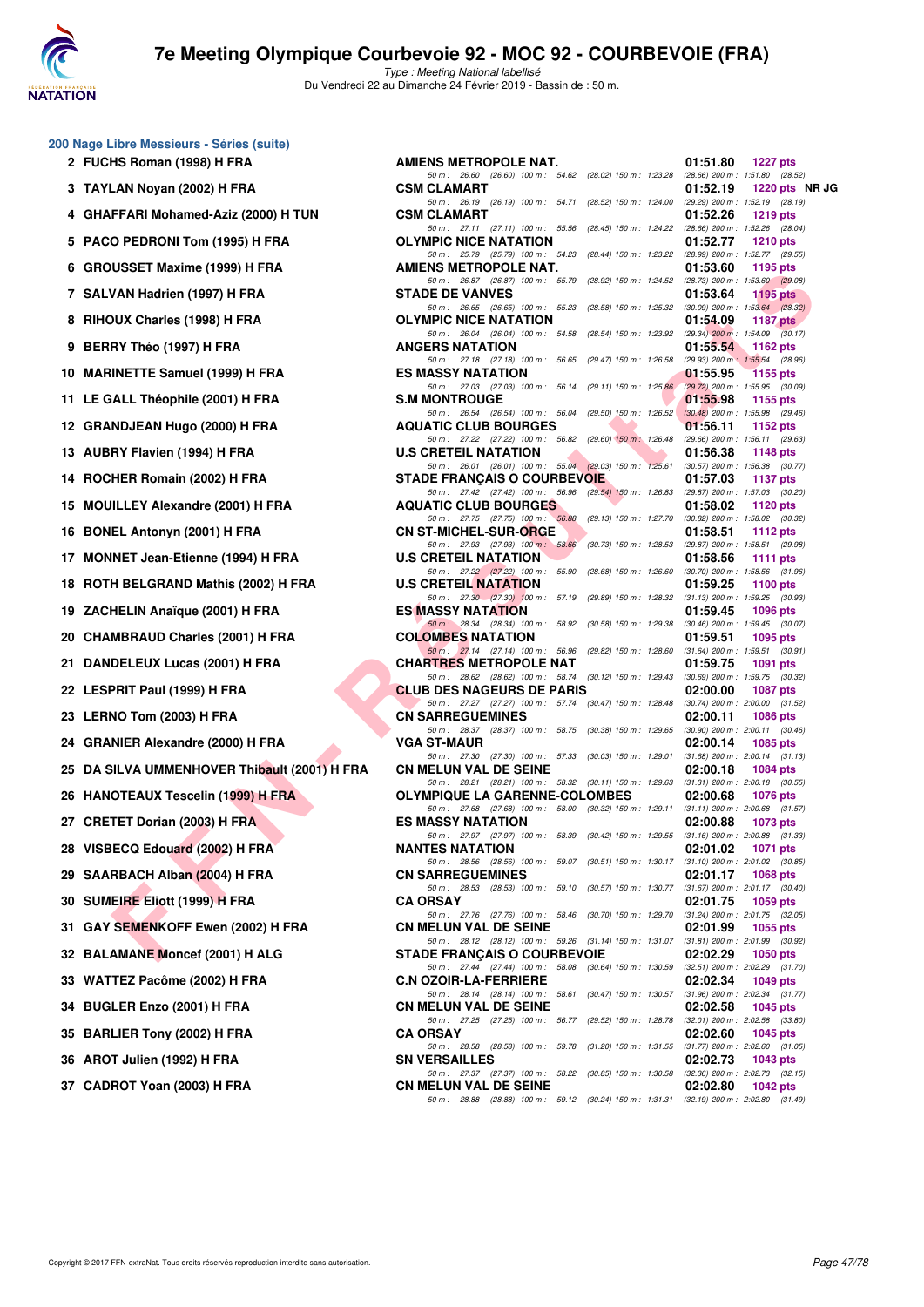

Type : Meeting National labellisé Du Vendredi 22 au Dimanche 24 Février 2019 - Bassin de : 50 m.

| 38 | 200 Nage Libre Messieurs - Séries (suite)<br><b>CLAIMAND Adrien (2003) H FRA</b> |
|----|----------------------------------------------------------------------------------|
| 39 | TANTER Colin (2003) H FRA                                                        |
| 40 | RENOUVIN Lorenzo (1998) H FRA                                                    |
| 41 | <b>BEGUE Bastien (2003) H FRA</b>                                                |
| 42 | <b>MELIDOR FUXIS Jordan (1995) H FRA</b>                                         |
| 43 | <b>NEUVILLE Malo (2001) H FRA</b>                                                |
| 44 | LEDE Jérémy (1990) H FRA                                                         |
| 45 | PAYRARD Ulysse (2005) H FRA                                                      |
| 46 | LEFORT-LOUET Gaspard (2000) H FRA                                                |
| 47 | <b>BENASLI Alexandre (2003) H FRA</b>                                            |
| 48 | COTTEN Eloan (2003) H FRA                                                        |
| 49 | SONDEREGGER Lucas (2000) H FRA                                                   |
| 50 | <b>MASBAHI Orens (2002) H FRA</b>                                                |
| 51 | <b>BEGHDADI Iliès (2004) H FRA</b>                                               |
| 52 | VISSE Pierre-Zineddine (2004) H FRA                                              |
| 53 | ZAWADSKI Paul (2002) H FRA                                                       |
| 54 | QUANTIN Hugo (2001) H FRA                                                        |
| 55 | <b>HANCARD Loris (2004) H FRA</b>                                                |
| 56 | AIT MOHAND Massinissa (2005) H FRA                                               |
| 57 | LE BOHEC Gurvan (2004) H FRA                                                     |
| 58 | HIRCHI Axel (2002) H FRA                                                         |
| 59 | DJURIC Dario (1998) H FRA                                                        |
| 60 | MARZOUK Rayhan (2004) H FRA                                                      |
| 61 | <b>BARRIERE Arthur (2004) H FRA</b>                                              |
| 62 | NOUVEL Bastien (2004) H FRA                                                      |
| 63 | MOUGIN Jules (2001) H FRA                                                        |
| 64 | ROMDHANE Dayen (2004) H FRA                                                      |
| 65 | VAYSSE Marco (2004) H FRA                                                        |
| 66 | <b>BOULAINE Thomas (2003) H FRA</b>                                              |
| 67 | DOKIC Nael (2003) H FRA                                                          |
| 68 | THIERRY Gaspard (2004) H FRA                                                     |
| 69 | FERRADJ Samy (2000) H FRA                                                        |
| 70 | JUIN Samuel (2002) H FRA                                                         |
| 71 | <b>CHESNAIS Alexis (2004) H FRA</b>                                              |
| 72 | ROCHER Enzo (2005) H FRA                                                         |

| 0 Nage Libre Messieurs - Séries (suite) |                                                                                                                                |                                                 |                 |
|-----------------------------------------|--------------------------------------------------------------------------------------------------------------------------------|-------------------------------------------------|-----------------|
| 38 CLAIMAND Adrien (2003) H FRA         | <b>CSN GUYANCOURT</b><br>50 m: 28.94 (28.94) 100 m: 1:00.01 (31.07) 150 m: 1:32.24 (32.23) 200 m: 2:03.13 (30.89)              | 02:03.13                                        | <b>1036 pts</b> |
| 39 TANTER Colin (2003) H FRA            | <b>S.M MONTROUGE</b>                                                                                                           | 02:03.21                                        | 1035 pts        |
| 40 RENOUVIN Lorenzo (1998) H FRA        | 50 m: 28.88 (28.88) 100 m: 59.72 (30.84) 150 m: 1:31.68 (31.96) 200 m: 2:03.21 (31.53)<br><b>STADE FRANÇAIS O COURBEVOIE</b>   | 02:03.43                                        | 1032 pts        |
| 41 BEGUE Bastien (2003) H FRA           | 50 m: 28.30 (28.30) 100 m: 58.90 (30.60) 150 m: 1:31.03 (32.13) 200 m: 2:03.43 (32.40)<br><b>EN CAEN</b>                       | 02:03.93                                        | 1024 $pts$      |
| 42   MELIDOR FUXIS Jordan (1995) H FRA  | 50 m: 29.60 (29.60) 100 m: 1:00.99 (31.39) 150 m: 1:32.73 (31.74) 200 m: 2:03.93 (31.20)<br><b>CLUB DES NAGEURS DE PARIS</b>   | 02:04.41                                        | 1016 $pts$      |
| 43 NEUVILLE Malo (2001) H FRA           | 50 m: 28.34 (28.34) 100 m: 59.57 (31.23) 150 m: 1:31.98 (32.41) 200 m: 2:04.41 (32.43)<br><b>CA ORSAY</b>                      | 02:04.54                                        | <b>1014 pts</b> |
| 44   LEDE Jérémy (1990) H FRA           | 50 m: 28.49 (28.49) 100 m: 59.91 (31.42) 150 m: 1:32.01 (32.10) 200 m: 2:04.54 (32.53)<br><b>CN ASNIERES</b>                   | 02:04.64                                        | 1012 $pts$      |
| 45 PAYRARD Ulysse (2005) H FRA          | 50 m: 27.86 (27.86) 100 m: 59.43 (31.57) 150 m: 1.31.30 (31.87) 200 m: 2.04.64 (33.34)<br><b>STADE FRANCAIS O COURBEVOIE</b>   | 02:04.86                                        | 1009 pts        |
| 46   LEFORT-LOUET Gaspard (2000) H FRA  | 50 m: 28.41 (28.41) 100 m: 59.27 (30.86) 150 m: 1:31.61 (32.34) 200 m: 2:04.86 (33.25)<br><b>STADE FRANÇAIS O COURBEVOIE</b>   | 02:04.92                                        | <b>1008 pts</b> |
| 47 BENASLI Alexandre (2003) H FRA       | 50 m: 27.87 (27.87) 100 m: 58.92 (31.05) 150 m: 1:31.12 (32.20) 200 m: 2:04.92 (33.80)<br><b>NANTES NATATION</b>               | 02:05.20                                        | $1003$ pts      |
| 48 COTTEN Eloan (2003) H FRA            | 50 m : 29.20 (29.20) 100 m : 1:00.80 (31.60) 150 m : 1:32.90 (32.10) 200 m : 2:05.20 (32.30)<br><b>C PAUL-BERT RENNES</b>      | 02:05.37                                        | 1001 pts        |
| 49   SONDEREGGER Lucas (2000) H FRA     | 50 m: 28.86 (28.86) 100 m: 59.60 (30.74) 150 m: 1:32.19 (32.59) 200 m: 2:05.37 (33.18)<br><b>CLUB DES NAGEURS DE PARIS</b>     | 02:06.59                                        | 981 pts         |
| 50 MASBAHI Orens (2002) H FRA           | 50 m: 29.04 (29.04) 100 m: 1:00.69 (31.65) 150 m: 1:32.86 (32.17) 200 m: 2:06.59 (33.73)<br><b>MOUETTES DE PARIS</b>           | 02:06.66                                        | 980 pts         |
| 51 BEGHDADI Iliès (2004) H FRA          | 50 m: 29.18 (29.18) 100 m: 1:01.28 (32.10) 150 m: 1:34.39 (33.11) 200 m: 2:06.66 (32.27)<br><b>CERGY PONTOISE NATATION</b>     | 02:07.60                                        | 966 pts         |
| 52 VISSE Pierre-Zineddine (2004) H FRA  | 50 m: 29.09 (29.09) 100 m: 1:01.37 (32.28) 150 m: 1:34.59 (33.22) 200 m: 2:07.60 (33.01)<br><b>SN VERSAILLES</b>               | 02:08.50                                        | 952 pts         |
| 53 ZAWADSKI Paul (2002) H FRA           | 50 m: 30.11 (30.11) 100 m: 1:02.15<br>(32.04) 150 m: 1:35.25 (33.10) 200 m: 2:08.50 (33.25)<br><b>CA ORSAY</b>                 | 02:08.56                                        | 951 pts         |
| 54   QUANTIN Hugo (2001) H FRA          | 50 m : 29.52 (29.52) 100 m : 1:01.31<br>(31.79) 150 m : 1:34.84<br><b>CA ORSAY</b>                                             | $(33.53)$ 200 m : 2:08.56 $(33.72)$<br>02:08.61 | 950 pts         |
|                                         | 50 m : 29.26 (29.26) 100 m : 1:01.46<br>(32.20) 150 m : 1:34.96 (33.50) 200 m : 2:08.61 (33.65)                                |                                                 |                 |
| 55 HANCARD Loris (2004) H FRA           | <b>RED STAR CLUB CHAMPIGNY</b><br>50 m: 28.73 (28.73) 100 m: 1.01.75 (33.02) 150 m: 1.35.40 (33.65) 200 m: 2:08.75 (33.35)     | 02:08.75                                        | 948 pts         |
| 56   AIT MOHAND Massinissa (2005) H FRA | <b>MONTIGNY NATATION</b><br>50 m: 30.31 (30.31) 100 m: 1:03.54 (33.23) 150 m: 1:37.44 (33.90) 200 m: 2:10.00 (32.56)           | 02:10.00                                        | 929 pts         |
| 57 LE BOHEC Gurvan (2004) H FRA         | <b>RED STAR CLUB CHAMPIGNY</b><br>50 m: 29.67 (29.67) 100 m: 1:02.53 (32.86) 150 m: 1:35.75 (33.22) 200 m: 2:10.17 (34.42)     | 02:10.17                                        | 926 pts         |
| 58 HIRCHI Axel (2002) H FRA             | <b>CN ASNIERES</b><br>50 m: 29.96 (29.96) 100 m: 1:02.72 (32.76) 150 m: 1:36.98 (34.26) 200 m: 2:10.83 (33.85)                 | 02:10.83                                        | 916 pts         |
| 59 DJURIC Dario (1998) H FRA            | <b>CLUB DES NAGEURS DE PARIS</b><br>50 m: 30.34 (30.34) 100 m: 1:03.25 (32.91) 150 m: 1:37.23 (33.98) 200 m: 2:10.98 (33.75)   | 02:10.98                                        | 914 pts         |
| 60 MARZOUK Rayhan (2004) H FRA          | <b>CN MELUN VAL DE SEINE</b><br>50 m: 31.44 (31.44) 100 m: 1:05.45 (34.01) 150 m: 1:39.04 (33.59) 200 m: 2:12.07 (33.03)       | 02:12.07                                        | 898 pts         |
| 61 BARRIERE Arthur (2004) H FRA         | <b>COLOMBES NATATION</b><br>50 m: 29.82 (29.82) 100 m: 1:02.22 (32.40) 150 m: 1:37.84 (35.62) 200 m: 2:12.41 (34.57)           | 02:12.41                                        | 892 pts         |
| 62 NOUVEL Bastien (2004) H FRA          | A.O. TRAPPES NATATION                                                                                                          | 02:12.46                                        | 892 pts         |
| 63 MOUGIN Jules (2001) H FRA            | 50 m: 29.99 (29.99) 100 m: 1:04.22 (34.23) 150 m: 1:38.31 (34.09) 200 m: 2:12.46 (34.15)<br><b>MOUETTES DE PARIS</b>           | 02:12.50                                        | 891 pts         |
| 64 ROMDHANE Dayen (2004) H FRA          | 50 m: 28.97 (28.97) 100 m: 1:02.10 (33.13) 150 m: 1:36.78<br><b>U.S CRETEIL NATATION</b>                                       | $(34.68)$ 200 m : 2:12.50 $(35.72)$<br>02:12.91 | 885 pts         |
| 65 VAYSSE Marco (2004) H FRA            | 50 m: 30.26 (30.26) 100 m: 1:03.21 (32.95) 150 m: 1:38.37<br><b>CN SEZANNE</b>                                                 | $(35.16)$ 200 m : 2:12.91 $(34.54)$<br>02:12.99 | 884 pts         |
| 66 BOULAINE Thomas (2003) H FRA         | 50 m: 31.14 (31.14) 100 m: 1:04.88<br>$(33.74)$ 150 m : 1:40.06<br><b>COM BAGNEUX NATATION</b>                                 | $(35.18)$ 200 m : 2:12.99 $(32.93)$<br>02:13.90 | 870 pts         |
| 67 DOKIC Nael (2003) H FRA              | 50 m : 29.90 (29.90) 100 m : 1:03.38<br>$(33.48)$ 150 m : 1:38.38<br><b>CN ASNIERES</b>                                        | $(35.00)$ 200 m : 2:13.90 $(35.52)$<br>02:14.02 | 869 pts         |
| 68 THIERRY Gaspard (2004) H FRA         | 50 m: 29.82 (29.82) 100 m: 1:03.41<br>$(33.59)$ 150 m : 1:38.96<br><b>CN MELUN VAL DE SEINE</b>                                | $(35.55)$ 200 m : 2:14.02 $(35.06)$<br>02:14.12 | 867 pts         |
| 69 FERRADJ Samy (2000) H FRA            | 50 m: 30.71 (30.71) 100 m: 1:04.51<br>$(33.80)$ 150 m : 1:39.68<br><b>AC BOBIGNY</b>                                           | $(35.17)$ 200 m : 2:14.12 $(34.44)$<br>02:14.61 | 860 pts         |
| 70 JUIN Samuel (2002) H FRA             | 50 m: 29.45 (29.45) 100 m: 1:01.48<br>(32.03) 150 m : 1:38.14<br><b>VGA ST-MAUR</b>                                            | $(36.66)$ 200 m : 2:14.61 $(36.47)$<br>02:15.24 | 851 pts         |
| 71 CHESNAIS Alexis (2004) H FRA         | 50 m : 30.03 (30.03) 100 m : 1:02.80<br>$(32.77)$ 150 m : 1:38.66<br><b>U.S CRETEIL NATATION</b>                               | $(35.86)$ 200 m : 2:15.24 $(36.58)$<br>02:15.29 | 850 pts         |
| 72 ROCHER Enzo (2005) H FRA             | 50 m: 30.48 (30.48) 100 m: 1:04.27 (33.79) 150 m: 1:39.54 (35.27) 200 m: 2:15.29 (35.75)<br><b>SCM CHATILLON NATATION</b>      | 02:15.63                                        | 845 pts         |
| 73 LOTENBERG Rayane (2003) H FRA        | 50 m: 30.71 (30.71) 100 m: 1:04.36 (33.65) 150 m: 1:39.97 (35.61) 200 m: 2:15.63 (35.66)<br><b>STADE FRANÇAIS O COURBEVOIE</b> | 02:16.68                                        | 830 pts         |
|                                         | 50 m: 30.03 (30.03) 100 m: 1:04.36 (34.33) 150 m: 1:40.53 (36.17) 200 m: 2:16.68 (36.15)                                       |                                                 |                 |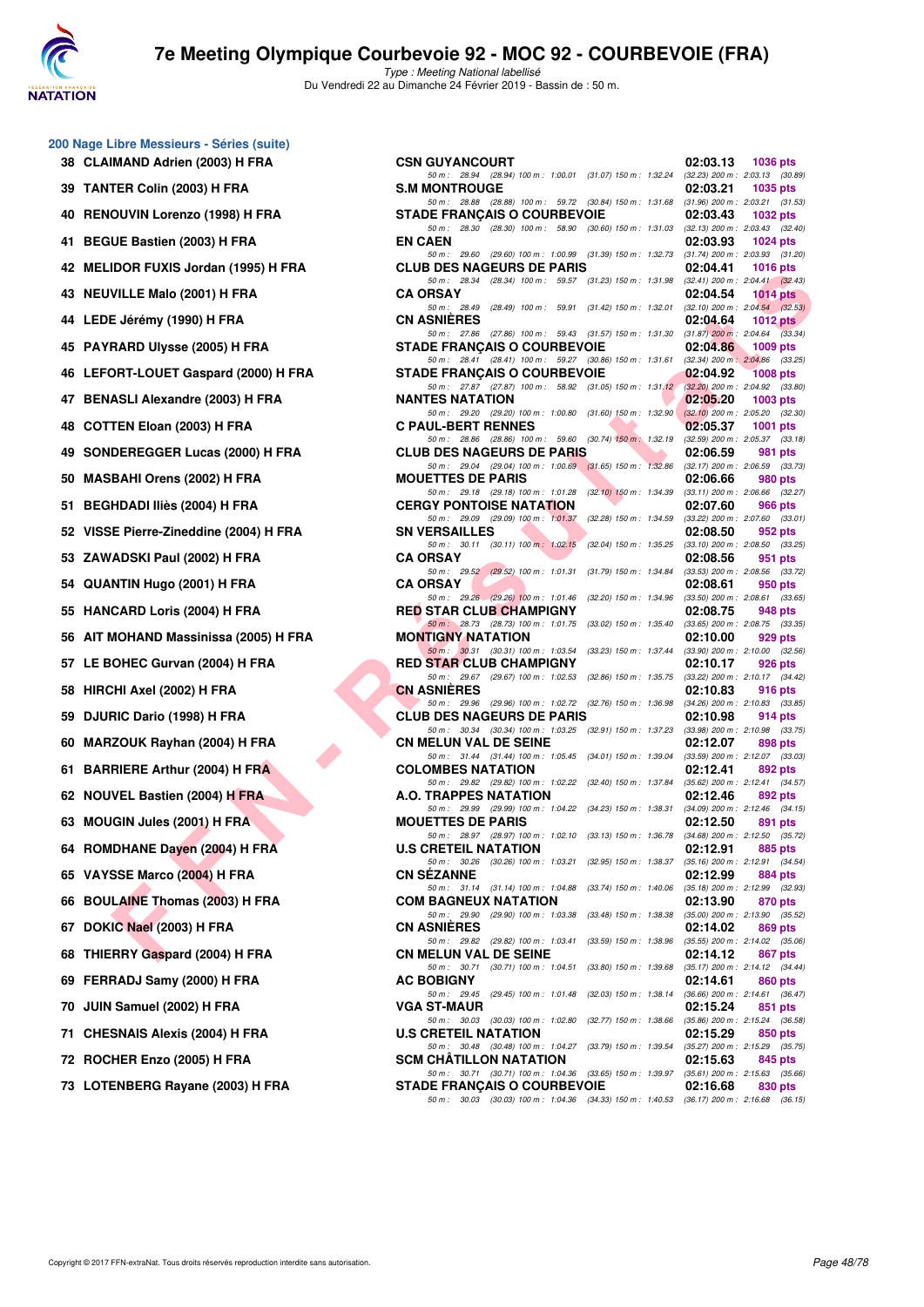

Type : Meeting National labellisé Du Vendredi 22 au Dimanche 24 Février 2019 - Bassin de : 50 m.

#### **200 Nage Libre Messieurs - Séries (suite)**

- 
- 
- **76 TOUAK Tony (2004) H FRA**
- 
- 
- 
- 
- 
- 
- 
- 
- 

#### **74 DA CUNHA David (2003) H FRA CN ST-MICHEL-SUR-ORGE 02:17.15 823 pts**<br> *Som:* 32.42 (32.42) 100 m: 1:07.80 (35.38) 150 m: 1:43.02 (35.22) 200 m: 2:17.15 (34.13) 50 m: 32.42 (32.42) 100 m: 1:07.80 (35.38) 150 m: 1:43.02 (35.22) 200 m: 2:17.15 (34.1<br>ASSY NATATION 02:19.84 785 pts **75 COCHARD Mathieu (2004) H FRA ES MASSY NATATION 02:19.84 785 pts** 50 m: 32.41 (32.41) 100 m: 1:08.61 (36.20) 150 m: 1:43.81 (35.20) 200 m: 2:19.84 (36.03)<br>**STADE DE VANVES** 02:20.17 780 pts 50 m: 32.55 (32.55) 100 m: 1:08.39 (35.84) 150 m: 1:45.23 (36.84) 200 m: 2:20.17 (34.94)<br> **STADE ST-VALERY NATATION** 02:21.24 766 pts **77 GOSSE Tom (2003) H FRA STADE ST-VALERY NATATION 02:21.24 766 pts** 50 m : 32.27 (32.27) 100 m : 1:08.98 (36.71) 150 m : 1:45.28 (36.30) 200 m : 2:21.24 (35.96) **78 FOUNAS Ilyes (2003) H FRA AC BOBIGNY 02:22.98 742 pts** 50 m : 31.81 (31.81) 100 m : 1:07.89 (36.08) 150 m : 1:45.10 (37.21) 200 m : 2:22.98 (37.88) **79 MESMIN Ethan (2004) H FRA STADE FRANÇAIS O COURBEVOIE 02:24.04 727 pts** 50 m : 31.85 (31.85) 100 m : 1:08.60 (36.75) 150 m : 1:46.67 (38.07) 200 m : 2:24.04 (37.37) **80 MULLER Jérémy (2004) H FRA** VGA ST-MAUR **19969** (38.39) 160 m : 1:09.69 (36.39) 150 m : 1:47.03 (37.34) 200 m : 2:24.11 **726 pts** 50 m : 33.30 (33.30) 100 m : 1:09.69 (36.39) 150 m : 1:47.03 **81 DIBOUES Killian (2000) H FRA CN MELUN VAL DE SEINE 02:24.90 716 pts** 50 m : 32.30 (32.30) 100 m : 1:08.75 (36.45) 150 m : 1:46.67 (37.92) 200 m : 2:24.90 (38.23) **82 MAZOUNI Mikal (2004) H FRA CN MELUN VAL DE SEINE 02:34.42 02:34.42 694 pts**<br> **82 MAZOUNI Mikal (2004) H FRA CON MELUN VAL DE SEINE 60m:** 1:11.75 (37.83) 150m: 1:53.20 (41.45) 200m: 2:34.42 (41.22) 33.92 (33.92) 100 m : 1:11.75 (37.83) 150 m : 1:53.20 **--- SAGNES Hugo (2001) H FRA AMIENS METROPOLE NAT.** DNS dec **--- HALIT Alexandre (2003) H ALG AC BOULOGNE-BILLANCOURT DNS --- DUPUY Louan (2000) H FRA CERGY PONTOISE NATATION DNS**

#### **[400 Nage Libre Messieurs - Finale A](http://www.ffnatation.fr/webffn/resultats.php?idact=nat&go=epr&idcpt=57703&idepr=54)** (Dimanche 24 Février 2019)

| TO FUUNAJ IIJES (ZUUJ) II FRA                                  | AU DUDIUNT                                                                                                                                                                                  | <u>UZ.ZZ.JO</u><br>744 PM   |
|----------------------------------------------------------------|---------------------------------------------------------------------------------------------------------------------------------------------------------------------------------------------|-----------------------------|
|                                                                | 50 m: 31.81 (31.81) 100 m: 1.07.89 (36.08) 150 m: 1.45.10 (37.21) 200 m: 2:22.98 (37.88)                                                                                                    |                             |
| 79 MESMIN Ethan (2004) H FRA                                   | <b>STADE FRANCAIS O COURBEVOIE</b>                                                                                                                                                          | 02:24.04<br><b>727 pts</b>  |
|                                                                | 50 m: 31.85 (31.85) 100 m: 1:08.60 (36.75) 150 m: 1:46.67 (38.07) 200 m: 2:24.04 (37.37)                                                                                                    |                             |
| 80 MULLER Jérémy (2004) H FRA                                  | <b>VGA ST-MAUR</b>                                                                                                                                                                          | 02:24.11<br>$726$ pts       |
|                                                                | 50 m: 33.30 (33.30) 100 m: 1:09.69 (36.39) 150 m: 1:47.03 (37.34) 200 m: 2:24.11 (37.08)                                                                                                    |                             |
| 81 DIBOUES Killian (2000) H FRA                                | <b>CN MELUN VAL DE SEINE</b>                                                                                                                                                                | 02:24.90<br>716 pts         |
|                                                                | 50 m: 32.30 (32.30) 100 m: 1:08.75 (36.45) 150 m: 1:46.67 (37.92) 200 m: 2:24.90 (38.23)                                                                                                    |                             |
| 82 MAZOUNI Mikal (2004) H FRA                                  | <b>CN MELUN VAL DE SEINE</b>                                                                                                                                                                | 02:34.42<br>594 pts         |
|                                                                | 50 m: 33.92 (33.92) 100 m: 1:11.75 (37.83) 150 m: 1:53.20 (41.45) 200 m: 2:34.42 (41.22)                                                                                                    |                             |
| SAGNES Hugo (2001) H FRA                                       | AMIENS METROPOLE NAT.                                                                                                                                                                       | <b>DNS</b> dec              |
| --- HALIT Alexandre (2003) H ALG                               | AC BOULOGNE-BILLANCOURT                                                                                                                                                                     | <b>DNS</b>                  |
| --- DUPUY Louan (2000) H FRA                                   | <b>CERGY PONTOISE NATATION</b>                                                                                                                                                              | <b>DNS</b>                  |
|                                                                |                                                                                                                                                                                             |                             |
|                                                                |                                                                                                                                                                                             |                             |
| 400 Nage Libre Messieurs - Finale A (Dimanche 24 Février 2019) |                                                                                                                                                                                             |                             |
| 1 POTHAIN Jordan (1994) H FRA                                  | <b>OLYMPIC NICE NATATION</b>                                                                                                                                                                | 03:56.19<br>1237 pts R MEET |
|                                                                | 50 m: 26.44 (26.44) 100 m: 55.21 (28.77) 150 m: 1:25.12 (29.91) 200 m: 1:55.25 (30.13) 250 m: 2:25.63 (30.38) 300 m: 2:55.97 (30.34) 350 m: 3:26.55 (30.58) 400 m: 3:56.19 (29.64)          |                             |
| 2 GRANDJEAN Hugo (2000) H FRA                                  | <b>AQUATIC CLUB BOURGES</b>                                                                                                                                                                 | 04:00.72<br>1197 pts        |
|                                                                | 50 m: 27.45 (27.45) 100 m: 57.91 (30.46) 150 m: 1:28.62 (30.71) 200 m: 1:59.65 (31.03) 250 m: 2:30.12 (30.47) 300 m: 3:00.69 (30.57) 350 m: 3:31.13 (30.44) 400 m: 4:00.72 (29.59           |                             |
| 3 GHAFFARI Mohamed-Aziz (2000) H TUN                           | <b>CSM CLAMART</b>                                                                                                                                                                          | 04:01.01<br>1195 pts        |
|                                                                | 50 m : 27.76 (27.76) 100 m : 58.16 (30.40) 150 m : 1:29.01 (30.85) 200 m : 1:59.83 (30.82) 250 m : 230.97 (31.14) 300 m : 3:01.60 (30.63) 350 m : 3:32.45 (30.85) 400 m : 4:01.01           | (28.56)                     |
| 4 FUCHS Roman (1998) H FRA                                     | AMIENS METROPOLE NAT.                                                                                                                                                                       | 04:03.72<br>1172 pts        |
|                                                                | 50 m : 27.94 (27.94) 100 m : 57.84 (29.90) 150 m : 1:28.82 (30.98) 200 m : 1:59.64 (30.82) 250 m : 2:31.08 (31.44) 300 m : 3:02.42 (31.34) 350 m : 3:34.07 (31.65) 400 m : 4:03.72 (29.65   |                             |
| 5 STEPHAN William (2000) H FRA                                 | <b>CN SARREGUEMINES</b>                                                                                                                                                                     | 04:07.23<br>1142 pts        |
|                                                                | 50 m: 27.80 (27.80) 100 m: 58.58 (30.78) 150 m: 1:29.72 (31.14) 200 m: 2:01.55 (31.83) 250 m: 2:33.07 (31.52) 300 m: 3:05.46 (32.39) 350 m: 3:36.67 (31.21) 400 m: 4:07.23 (30.56           |                             |
| 6 MARINETTE Samuel (1999) H FRA ES MASSY NATATION              |                                                                                                                                                                                             | 04:08.12<br>1135 pts        |
|                                                                | 50 m : 27.89 (27.89) 100 m : 58.73 (30.84) 150 m : 1:29.72 (30.99) 200 m : 2:01.78 (32.06) 250 m : 2:33.23 (31.45) 300 m : 3:05.70 (32.47) 350 m : 3:37.62 (31.92) 400 m : 4:08.12 (30.50   |                             |
| 7 BONEL Antonyn (2001) H FRA                                   | <b>CN ST-MICHEL-SUR-ORGE</b>                                                                                                                                                                | 04:09.35<br>1125 pts        |
|                                                                | 50 m: 28.20 (28.20) 100 m: 58.63 (30.43) 150 m: 1:30.27 (31.64) 200 m: 2:01.84 (31.57) 250 m: 2:33.72 (31.88) 300 m: 3:05.60 (31.88) 350 m: 3:38.04 (32.44) 400 m: 4:09.35 (31.31)          |                             |
| 8 LE GALL Théophile (2001) H FRA                               | <b>S.M MONTROUGE</b>                                                                                                                                                                        | 04:09.47<br>1124 pts        |
|                                                                | 50 m: 27.98 (27.98) 100 m: 58.80 (30.82) 150 m: 1:30.79 (31.99) 200 m: 2:03.05 (32.26) 250 m: 2:05.56 (32.51) 300 m: 3:08.16 (32.60) 350 m: 3:40.41 (32.25) 400 m: 4:09.47 (29.06)          |                             |
|                                                                |                                                                                                                                                                                             |                             |
| 400 Nage Libre Messieurs - Finale B (Dimanche 24 Février 2019) |                                                                                                                                                                                             |                             |
|                                                                |                                                                                                                                                                                             |                             |
| 1 BOSCHER Johan (2001) H FRA                                   | <b>AQUATIC CLUB BOURGES</b>                                                                                                                                                                 | 04:09.28<br>1125 pts        |
|                                                                | 50 m : 30.21 (30.21) 100 m : 1:01.86 (31.65) 150 m : 1:33.92 (32.06) 200 m : 2:06.12 (32.20) 250 m : 2:37.58 (31.46) 300 m : 3:08.92 (31.34) 350 m : 3:39.72 (30.80) 400 m : 4:09.28 (29.56 |                             |
| 2 NDIAYE Amadou (2001) H SEN                                   | <b>S.M MONTROUGE</b>                                                                                                                                                                        | 04:10.19<br><b>1118 pts</b> |
|                                                                | 50 m: 29.04 (29.04) 100 m: 59.97 (30.93) 150 m: 1:32.00 (32.03) 200 m: 2:03.80 (31.80) 250 m: 2:35.56 (31.76) 300 m: 3:07.56 (32.00) 350 m: 3:40.03 (32.47) 400 m: 4:10.19 (30.16)          |                             |
| 3 MAJOU Clément (2002) H FRA                                   | <b>STADE FRANÇAIS O COURBEVOIE</b>                                                                                                                                                          | 04:10.58<br>1114 pts        |
|                                                                | 50 m : 29.05 (29.05) 100 m : 59.82 (30.77) 150 m : 1:31.51 (31.69) 200 m : 2:03.54 (32.03) 250 m : 2:35.02 (31.48) 300 m : 3:07.52 (32.50) 350 m : 3:40.15 (32.63) 400 m : 4:10.58          | (30.43)                     |
| 4 RIGUIDEL Leo (2001) H FRA                                    | <b>CHARTRES METROPOLE NAT</b>                                                                                                                                                               | 04:13.02<br>1094 pts        |
|                                                                | 50 m : 29.33 (29.33) 100 m : 1:00.87 (31.54) 150 m : 1:32.99 (32.12) 200 m : 2:05.91 (32.92) 250 m : 2:38.17 (32.26) 300 m : 3:10.59 (32.42) 350 m : 3:42.35 (31.76) 400 m : 4:13.02 (30.67 |                             |
| 4 LERNO Tom (2003) H FRA                                       | <b>CN SARREGUEMINES</b>                                                                                                                                                                     | 04:13.02<br><b>1094 pts</b> |
|                                                                | 50 m: 28.97 (28.97) 100 m: 1:00.41 (31.44) 150 m: 1:32.30 (31.89) 200 m: 2:04.72 (32.42) 250 m: 2:36.73 (32.01) 300 m: 3:09.09 (32.36) 350 m: 3:41.13 (32.04) 400 m: 4:13.02                | (31.89)                     |
| 6 NEHDI Ayoub (2003) H TUN                                     | <b>CHARTRES METROPOLE NAT</b>                                                                                                                                                               | 04:13.66<br>1089 pts        |
|                                                                | 50 m: 29.57 (29.57) 100 m: 1:01.29 (31.72) 150 m: 1:33.40 (32.11) 200 m: 2:06.02 (32.62) 250 m: 2:38.13 (32.11) 300 m: 3:10.72 (32.59) 350 m: 3:42.79 (32.07) 400 m: 4:13.66                | (30.87)                     |
| 7 MOUILLEY Alexandre (2001) H FRA AQUATIC CLUB BOURGES         |                                                                                                                                                                                             | 04:14.60<br><b>1081 pts</b> |
|                                                                | 50 m: 28.46 (28.46) 100 m: 59.15 (30.69) 150 m: 1:30.40 (31.25) 200 m: 2:02.54 (32.14) 250 m: 2:35.47 (32.93) 300 m: 3:08.03 (32.56) 350 m: 3:42.02 (33.99) 400 m: 4:14.60 (32.58)          |                             |
| 8 GOUEZEC Corentin (2000) H FRA                                | <b>AQUATIC CLUB BOURGES</b>                                                                                                                                                                 | 04:15.39<br><b>1075 pts</b> |
|                                                                | 50 m: 28.77 (28.77) 100 m: 1:00.74 (31.97) 150 m: 1:33.26 (32.52) 200 m: 2:06.07 (32.81) 250 m: 2:38.86 (32.79) 300 m: 3:11.91 (33.05) 350 m: 3:44.38 (32.47) 400 m: 4:15.39 (31.01         |                             |
| $\sim$<br>$\mathbf{A}$ and $\mathbf{A}$                        |                                                                                                                                                                                             |                             |

|                                                              | 1 BOSCHER Johan (2001) H FRA AQUATIC CLUB BOURGES                                                                                                                                           | 04:09.28 1125 pts |
|--------------------------------------------------------------|---------------------------------------------------------------------------------------------------------------------------------------------------------------------------------------------|-------------------|
|                                                              | 50 m: 30.21 (30.21) 100 m: 1:01.86 (31.65) 150 m: 1:33.92 (32.06) 200 m: 2:06.12 (32.20) 250 m: 2:37.58 (31.46) 300 m: 3:08.92 (31.34) 350 m: 3:39.72 (30.80) 400 m: 4:09.28 (29.56         |                   |
| 2 NDIAYE Amadou (2001) H SEN                                 | S.M MONTROUGE AND A SAMPLE AND THE SAMPLE AND THE SAMPLE AND THE SAMPLE AND THE SAMPLE AND THE SAMPLE AND THE                                                                               | 04:10.19 1118 pts |
|                                                              | 50 m: 29.04 (29.04) 100 m: 59.97 (30.93) 150 m: 1:32.00 (32.03) 200 m: 2:03.80 (31.80) 250 m: 2:35.56 (31.76) 300 m: 3:07.56 (32.00) 350 m: 3:40.03 (32.47) 400 m: 4:10.19 (30.16           |                   |
|                                                              | 3 MAJOU Clément (2002) H FRA STADE FRANÇAIS O COURBEVOIE 04:10.58 1114 pts                                                                                                                  |                   |
|                                                              | 50 m: 29.05 (29.05) 100 m: 59.82 (30.77) 150 m: 1:31.51 (31.69) 200 m: 2:03.54 (32.03) 250 m: 2:35.02 (31.48) 300 m: 3:07.52 (32.50) 350 m: 3:40.15 (32.63) 400 m: 4:10.58 (30.43)          |                   |
|                                                              | 4 RIGUIDEL Leo (2001) H FRA CHARTRES METROPOLE NAT 04:13.02 1094 pts                                                                                                                        |                   |
|                                                              | 50 m : 29.33 (29.33) 100 m : 1:00.87 (31.54) 150 m : 1:32.99 (32.12) 200 m : 2:05.91 (32.92) 250 m : 2:38.17 (32.26) 300 m : 3:10.59 (32.42) 350 m : 3:42.35 (31.76) 400 m : 4:13.02 (30.67 |                   |
|                                                              | 4 LERNO Tom (2003) H FRA CN SARREGUEMINES 04:13.02 1094 pts                                                                                                                                 |                   |
|                                                              | 50 m: 28.97 (28.97) 100 m: 1:00.41 (31.44) 150 m: 1:32.30 (31.89) 200 m: 2:04.72 (32.42) 250 m: 2:36.73 (32.01) 300 m: 3:09.09 (32.36) 350 m: 3:41.13 (32.04) 400 m: 4:13.02 (31.89         |                   |
|                                                              | 6 NEHDI Ayoub (2003) H TUN CHARTRES METROPOLE NAT 04:13.66 1089 pts                                                                                                                         |                   |
|                                                              | 50 m: 29.57 (29.57) 100 m: 1:01,29 (31.72) 150 m: 1:33.40 (32.11) 200 m: 2:06.02 (32.62) 250 m: 2:38.13 (32.11) 300 m: 3:10.72 (32.59) 350 m: 3:42.79 (32.07) 400 m: 4:13.66 (30.87         |                   |
|                                                              | 7 MOUILLEY Alexandre (2001) H FRA AQUATIC CLUB BOURGES 04:14.60 1081 pts                                                                                                                    |                   |
|                                                              | 50 m: 28.46 (28.46) 100 m: 59.15 (30.69) 150 m: 1:30.40 (31.25) 200 m: 2:02.54 (32.14) 250 m: 2:35.47 (32.93) 300 m: 3:08.03 (32.56) 350 m: 3:42.02 (33.99) 400 m: 4:14.60 (32.58)          |                   |
|                                                              | 8 GOUEZEC Corentin (2000) H FRA AQUATIC CLUB BOURGES 04:15.39 1075 pts                                                                                                                      |                   |
|                                                              | 50 m: 28.77 (28.77) 100 m: 1:00.74 (31.97) 150 m: 1:33.26 (32.52) 200 m: 2:06.07 (32.81) 250 m: 2:38.86 (32.79) 300 m: 3:11.91 (33.05) 350 m: 3:44.38 (32.47) 400 m: 4:15.39 (31.01         |                   |
|                                                              |                                                                                                                                                                                             |                   |
| 400 Nage Libre Messieurs - Séries (Dimanche 24 Février 2019) |                                                                                                                                                                                             |                   |
|                                                              |                                                                                                                                                                                             |                   |

#### **1 POTHAIN Jordan (1994) H FRA OLYMPIC NICE NATATION 03:57.21 1228 pts NEW RE** 50 m : 26.85 (26.85) 100 m : 56.05 (29.20) 150 m : 1:26.22 (30.17) 200 m : 1:56.35 (30.13) 250 m : 2:26.61 (30.26) 300 m : 2:56.65 (30.04) 350 m : 3:27.25 (30.60) 400 m : 3:57.21 (29.96) **2 FUCHS Roman (1998) H FRA AMIENS METROPOLE NAT. 04:00.56 1199 pts** 50 m : 28.00 (28.00) 100 m : 58.22 (30.22) 150 m : 1:28.98 (30.76) 200 m : 1:59.67 (30.69) 250 m : 2:30.40 (30.73) 300 m : 3:30.98 (30.58) 350 m : 3:31.36 (30.38) 400 m : 4:00 m : 4:00 m : 4:00 m : 4:00 m : 4:00.57 AQUATIC

**3 GRANDJEAN Hugo (2000) H FRA** 50 m : 27.56 (27.56) 100 m : 58.16 (30.60) 150 m : 1:29.23 (31.07) 200 m : 2:00.33 (31.10) 250 m : 2:31.15 (30.82) 300 m : 3:02.26 (31.11) 350 m : 3:33.34 (31.08) 400 m : 4:03.57 (30.23)<br>GHAFFARI Mohamed-Aziz (2000) HTUN C **4 GHAFFARI Mohamed-Aziz (2000) H TUN** 50 m : 28.57 (28.57) 100 m : 59.07 (30.50) 150 m : 1:30.16 (31.09) 200 m : 2:01.14 (30.98) 250 m : 2:32.10 (30.96) 300 m : 3:02.91 (30.81) 350 m : 3:35.16 (32.25) 400 m : 4:05.16 (30.00) **5 STEPHAN William (2000) H FRA CN SARREGUEMINES 04:07.19 1143 pts** 50 m : 27.58 (27.58) 100 m : 58.15 (30.57) 150 m : 1:29.28 (31.13) 200 m : 2:01.09 (31.81) 250 m : 2:32.90 (31.81) 300 m : 3:04.83 (31.93) 350 m : 3:36.60 (31.77) 400 m : 4:07.19 (30.59)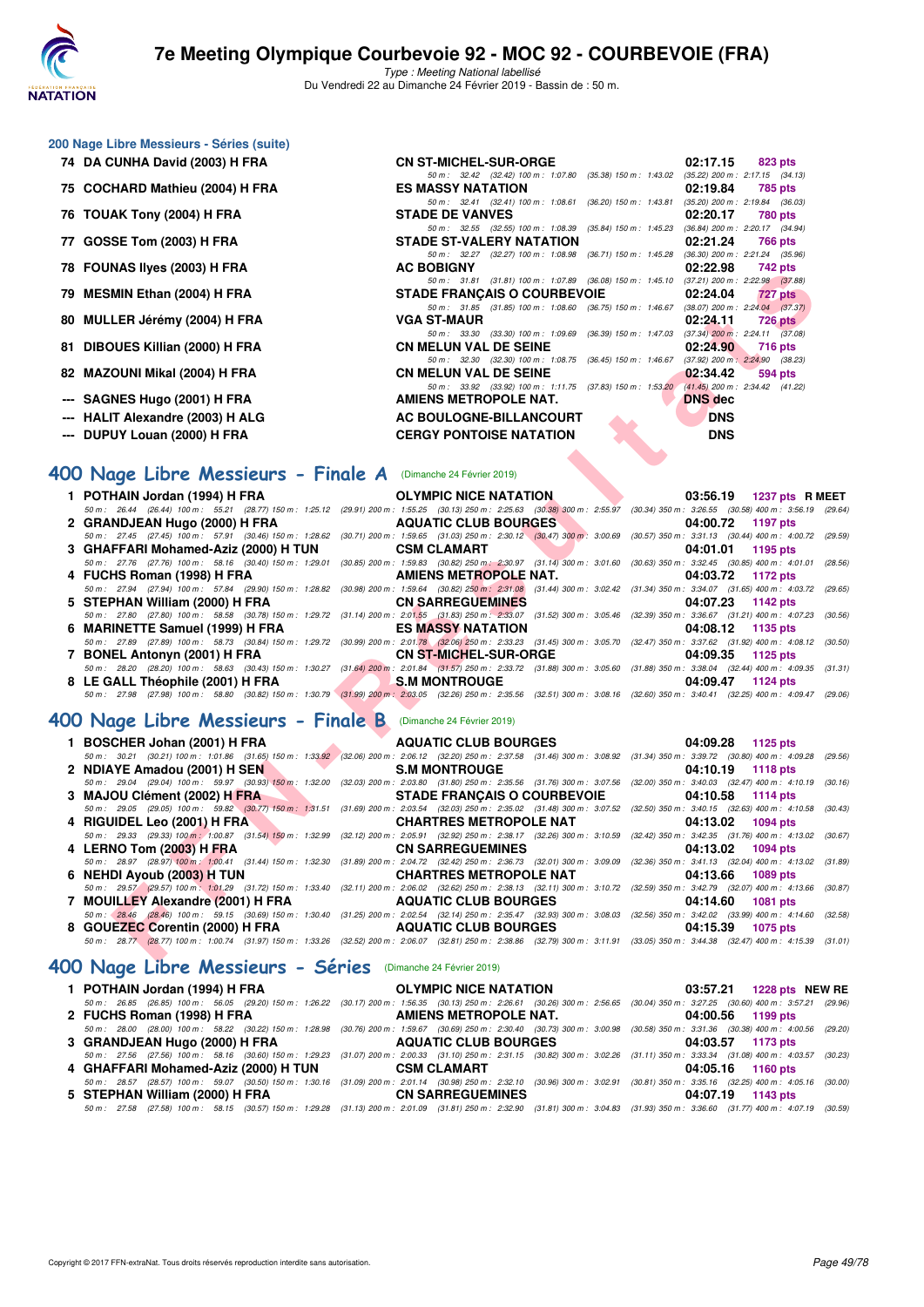

Type : Meeting National labellisé Du Vendredi 22 au Dimanche 24 Février 2019 - Bassin de : 50 m.

| 400 Nage Libre Messieurs - Séries (suite)                                                                                                                                                                                                      |                                                                                                                                                             |                                                                |         |
|------------------------------------------------------------------------------------------------------------------------------------------------------------------------------------------------------------------------------------------------|-------------------------------------------------------------------------------------------------------------------------------------------------------------|----------------------------------------------------------------|---------|
| 6 BONEL Antonyn (2001) H FRA                                                                                                                                                                                                                   | <b>CN ST-MICHEL-SUR-ORGE</b>                                                                                                                                | 04:08.13 1135 pts                                              |         |
| 50 m: 27.86 (27.86) 100 m: 58.76 (30.90) 150 m: 1:29.89 (31.13) 200 m: 2:01.06 (31.17) 250 m: 2:32.96 (31.90) 300 m: 3:04.49 (31.53) 350 m: 3:36.59 (32.10) 400 m: 4:08.13 (31.54)<br>7 MARINETTE Samuel (1999) H FRA                          | <b>ES MASSY NATATION</b>                                                                                                                                    | 04:08.57<br>1131 pts                                           |         |
| 50 m: 27.67 (27.67) 100 m: 58.28 (30.61) 150 m: 1:28.75 (30.47) 200 m: 2:00.84 (32.09) 250 m: 2:32.55 (31.71) 300 m: 3:05.29 (32.74) 350 m: 3:37.56 (32.27) 400 m: 4:08.57 (31.01)<br>8 LE GALL Théophile (2001) H FRA                         | <b>S.M MONTROUGE</b>                                                                                                                                        | 04:10.48<br>1115 pts                                           |         |
| 50 m: 28.31 (28.31) 100 m: 59.55 (31.24) 150 m: 1:30.69 (31.14) 200 m: 2:02.71 (32.02) 250 m: 2:35.24 (32.53) 300 m: 3:08.17 (32.83) 350 m: 3:40.46 (32.29) 400 m: 4:10.48 (30.02)                                                             | <b>AQUATIC CLUB BOURGES</b>                                                                                                                                 |                                                                |         |
| 9 BOSCHER Johan (2001) H FRA<br>50 m: 29.13 (29.13) 100 m: 1:00.48 (31.35) 150 m: 1:31.50 (31.02) 200 m: 2:03.30 (31.80) 250 m: 2:35.32 (32.02) 300 m: 3:07.75 (32.43) 350 m: 3:39.90 (32.15) 400 m: 4:10.85 (30.95)                           |                                                                                                                                                             | 04:10.85 1112 pts                                              |         |
| 10 NDIAYE Amadou (2001) H SEN<br>50 m: 28.37 (28.37) 100 m: 59.47 (31.10) 150 m: 1:31.14 (31.67) 200 m: 2:03.15 (32.01) 250 m: 2:35.45 (32.30) 300 m: 3:07.50 (32.05) 350 m: 3:39.78 (32.28) 400 m: 4:11.36 (31.58)                            | <b>S.M MONTROUGE</b>                                                                                                                                        | 04:11.36<br>1108 pts                                           |         |
| 11 NEHDI Ayoub (2003) H TUN<br>50 m: 29.49 (29.49) 100 m: 1:01.65 (32.16) 150 m: 1:34.34 (32.69) 200 m: 2:07.40 (33.06) 250 m: 2:39.08 (31.68) 300 m: 3:10.88 (31.80) 350 m: 3:41.69 (30.81) 400 m; 4:12.84                                    | <b>CHARTRES METROPOLE NAT</b>                                                                                                                               | 04:12.84<br><b>1096 pts</b>                                    | (31.15) |
| 12 MAJOU Clément (2002) H FRA                                                                                                                                                                                                                  | <b>STADE FRANCAIS O COURBEVOIE</b>                                                                                                                          | 04:13.35<br>1092 pts                                           |         |
| 50 m: 29.33 (29.33) 100 m: 1:01.42 (32.09) 150 m: 1:34.59 (33.17) 200 m: 2:07.19 (32.60) 250 m: 2:39.23 (32.04) 300 m: 3:10.85 (31.62) 350 m: 3:43.25 (32.40) 400 m: 4:13.35 (30.10)<br>13 RIGUIDEL Leo (2001) H FRA                           | <b>CHARTRES METROPOLE NAT</b>                                                                                                                               | 04:13.62 1089 pts                                              |         |
| 50 m : 30.17 (30.17) 100 m : 1:02.16 (31.99) 150 m : 1:35.38 (33.22) 200 m : 2:08.11 (32.73) 250 m : 2:39.69 (31.58) 300 m : 3:11.00 (31.31) 350 m : 3:42.85 (31.85) 400 m : 4:13.62 (30.77)<br>14 MOUILLEY Alexandre (2001) H FRA             | <b>AQUATIC CLUB BOURGES</b>                                                                                                                                 | 04:14.47<br><b>1082 pts</b>                                    |         |
| 50 m: 28.81 (28.81) 100 m: 1:00.04 (31.23) 150 m: 1:32.13 (32.09) 200 m: 2:04.49 (32.36) 250 m: 2:37.25 (32.76) 300 m: 3:09.82 (32.57) 350 m: 3:42.82 (33.00) 400 m: 4:14.47 (31.65)<br>15 LERNO Tom (2003) H FRA                              | <b>CN SARREGUEMINES</b>                                                                                                                                     | 04:15.46<br>1074 pts                                           |         |
| 50 m : 29.50 (29.50) 100 m : 1:02.09 (32.59) 150 m : 1:34.21 (32.12) 200 m : 2:07.15 (32.94) 250 m : 2:39.45 (32.30) 300 m : 3:12.06 (32.61) 350 m : 3:43.65 (31.59) 400 m : 4:15.46 (31.81)<br>16 GOUEZEC Corentin (2000) H FRA               | AQUATIC CLUB BOURGES                                                                                                                                        | 04:15.84<br>1071 pts                                           |         |
| 50 m: 29.41 (29.41) 100 m: 1:01.05 (31.64) 150 m: 1:33.02 (31.97) 200 m: 2:05.31 (32.29) 250 m: 2:37.35 (32.04) 300 m: 3:09.97 (32.62) 350 m: 3:42.83 (32.86) 400 m: 4:15.84 (33.01)                                                           | <b>ES MASSY NATATION</b>                                                                                                                                    |                                                                |         |
| 17 ZACHELIN Anaïque (2001) H FRA<br>50 m: 29.83 (29.83) 100 m: 1:01.62 (31.79) 150 m: 1:34.24 (32.62) 200 m: 2:06.95 (32.71) 250 m: 2:39.42 (32.47) 300 m: 3:12.07 (32.65) 350 m: 3:44.58 (32.51) 400 m: 4:16.01 (31.43)                       |                                                                                                                                                             | 04:16.01<br><b>1070 pts</b>                                    |         |
| 18 VISBECQ Edouard (2002) H FRA<br>50 m: 29.00 (29.00) 100 m: 1:00.85 (31.85) 150 m: 1:33.36 (32.51) 200 m: 2:05.96 (32.60) 250 m: 2:38.54 (32.58) 300 m: 3:11.38 (32.84) 350 m: 3:44.42 (33.04) 400 m: 4:16.18 (31.76)                        | <b>NANTES NATATION</b>                                                                                                                                      | 04:16.18<br>1069 pts                                           |         |
| 19 CRETET Dorian (2003) H FRA<br>50 m : 29.23 (29.23) 100 m : 1:02.04 (32.81) 150 m : 1:34.93 (32.89) 200 m : 2:07.93 (33.00) 250 m : 2:40.39 (32.46) 300 m : 3:12.92 (32.53) 350 m : 3:45.12 (32.20) 400 m : 4:16.21 (31.09)                  | <b>ES MASSY NATATION</b>                                                                                                                                    | 04:16.21<br><b>1068 pts</b>                                    |         |
| 20 SAARBACH Alban (2004) H FRA<br>50 m : 28.89 (28.89) 100 m : 1:00.82 (31.93) 150 m : 1:33.71 (32.89) 200 m : 2:06.96 (33.25) 250 m : 2:40.59 (33.63) 300 m : 3:14.02 (33.43) 350 m : 3:46.74 (32.72) 400 m : 4:16.81 (30.07)                 | <b>CN SARREGUEMINES</b>                                                                                                                                     | 04:16.81<br><b>1063 pts</b>                                    |         |
| 21 ROCHER Romain (2002) H FRA                                                                                                                                                                                                                  | <b>STADE FRANÇAIS O COURBEVOIE</b>                                                                                                                          | 04:17.39<br>1059 pts                                           |         |
| 50 m: 29.63 (29.63) 100 m: 1:01.44 (31.81) 150 m: 1:34.58 (33.14) 200 m: 2:08.10 (33.52) 250 m: 2:41.41 (33.31) 300 m: 3:14.33 (32.92) 350 m: 3:45.92 (31.59) 400 m: 4:17.39 (31.47)<br>22 HANOTEAUX Tescelin (1999) H FRA                     | <b>OLYMPIQUE LA GARENNE-COLOMBES</b>                                                                                                                        | 04:17.96<br>1054 pts                                           |         |
| 50 m : 28.56 (28.56) 100 m : 1:00.32 (31.76) 150 m : 1:32.98 (32.66) 200 m : 2:06.03 (33.05) 250 m : 2:39.40 (33.37) 300 m : 3:12.31 (32.91) 350 m : 3:45.57 (33.26) 400 m : 4:17.96 (32.99)<br>23 CLAIMAND Adrien (2003) H FRA                | <b>CSN GUYANCOURT</b>                                                                                                                                       | 04:19.12<br>1045 pts                                           |         |
| 50 m: 29.48 (29.48) 100 m: 1:01.53 (32.05) 150 m: 1:33.86 (32.33) 200 m: 2:07.21 (33.35) 250 m: 2:40.24 (33.03) 300 m: 3:13.92 (33.68) 350 m: 3:47.02 (33.10) 400 m: 4:19.12 (32.10)<br>24   GAY SEMENKOFF Ewen (2002) H FRA                   | <b>CN MELUN VAL DE SEINE</b>                                                                                                                                | 04:20.23<br><b>1036 pts</b>                                    |         |
| 50 m : 29.11 (29.11) 100 m : 1:00.85 (31.74) 150 m : 1:33.78 (32.93) 200 m : 2:06.90 (33.12) 250 m : 2:40.31 (33.41) 300 m : 3:13.89 (33.58) 350 m : 3:47.63 (33.74) 400 m : 4:20.23 (32.60)<br>25 CHAMBRAUD Charles (2001) H FRA              | <b>COLOMBES NATATION</b>                                                                                                                                    | 04:22.78<br><b>1016 pts</b>                                    |         |
| 50 m: 28.00 (28.00) 100 m: 59.38 (31.38) 150 m: 1:32.44<br>26 TANTER Colin (2003) H FRA                                                                                                                                                        | $(33.06)$ 200 m : 2:06.02 $(33.58)$ 250 m : 2:39.82 $(33.80)$ 300 m : 3:14.27 $(34.45)$ 350 m : 3:48.90 $(34.63)$ 400 m : 4:22.78<br><b>S.M MONTROUGE</b>   | 04:23.19<br><b>1012 pts</b>                                    | (33.88) |
| 50 m : 30.15 (30.15) 100 m : 1:02.69 (32.54) 150 m : 1:35.02 (32.33) 200 m : 2:08.82 (33.80) 250 m : 2:41.88 (33.06) 300 m : 3:15.76 (33.88) 350 m : 3:49.96 (34.20) 400 m : 4:23.19 (33.23)                                                   |                                                                                                                                                             |                                                                |         |
| 27 WILHELM Hugo (2002) H FRA<br>50 m: 29.49 (29.49) 100 m: 1:01.56 (32.07) 150 m: 1:35.34                                                                                                                                                      | <b>CHARTRES METROPOLE NAT</b><br>(33.78) 200 m: 2:08.60 (33.26) 250 m: 2:42.88 (34.28) 300 m: 3:16.73 (33.85) 350 m: 3:51.31 (34.58) 400 m: 4:24.51 (33.20) | 04:24.51<br>1002 pts                                           |         |
| 28 COLOMAR Kyllian (2003) H FRA<br>50 m: 29.24 (29.24) 100 m: 1:00.86 (31.62) 150 m: 1:33.87 (33.01) 200 m: 2:07.36 (33.49) 250 m: 2:41.90 (34.54) 300 m: 3:16.40 (34.50) 350 m: 3:51.80 (35.40) 400 m: 4:24.67 (32.87)                        | <b>SN VERSAILLES</b>                                                                                                                                        | 04:24.67<br><b>1001 pts</b>                                    |         |
| 29 LENORMAND Quentin (2000) H FRA<br>50 m : 30.34 (30.34) 100 m : 1:03.58 (33.24) 150 m : 1:37.07 (33.49) 200 m : 2:11.06 (33.99) 250 m : 2:45.03 (33.97) 300 m : 3:19.39 (34.36)                                                              | <b>SN FRANCONVILLE</b>                                                                                                                                      | 04:25.02<br>998 pts<br>$350 m : -$<br>400 m: 4:25.02 (1:05.63) |         |
| <b>START COMPANY</b><br>30 KUKLA Baptiste (2004) H FRA<br>50 m: 30.80 (30.80) 100 m: 1:03.98 (33.18) 150 m: 1:37.96 (33.98) 200 m: 2:11.99 (34.03) 250 m: 2:46.05 (34.06) 300 m: 3:20.34 (34.29) 350 m: 3:54.43 (34.09) 400 m: 4:25.90 (31.47) | <b>NAUTIC CLUB RAMBOUILLET</b>                                                                                                                              | 04:25.90<br>991 pts                                            |         |
| 31 DUVAL Elias (2004) H FRA                                                                                                                                                                                                                    | <b>CHARTRES METROPOLE NAT</b>                                                                                                                               | 04:26.80<br>984 pts                                            |         |
| 50 m : 31.29 (31.29) 100 m : 1:04.12 (32.83) 150 m : 1:37.64 (33.52) 200 m : 2:11.78 (34.14) 250 m : 2:45.92 (34.14) 300 m : 3:20.73 (34.81) 350 m : 3:54.72 (33.99) 400 m : 4:26.80 (32.08)<br>32 LE SAND Léonard (2002) H FRA                | <b>SN VERSAILLES</b>                                                                                                                                        | 04:30.05<br>959 pts                                            |         |
| 50 m : 30.09 (30.09) 100 m : 1:03.83 (33.74) 150 m : 1:38.38 (34.55) 200 m : 2:12.47 (34.09) 250 m : 2:47.33 (34.86) 300 m : 3:22.02 (34.69) 350 m : 3:57.38 (35.36) 400 m : 4:30.05 (32.67)<br>33   AKACHKACHI Aymenn (2004) H FRA            | <b>MONTIGNY NATATION</b>                                                                                                                                    | 04:30.66<br>954 pts                                            |         |
| 50 m: 30.71 (30.71) 100 m: 1.03.73 (33.02) 150 m: 1.37.99 (34.26) 200 m: 2:12.40 (34.41) 250 m: 2:47.45 (35.05) 300 m: 3:21.78 (34.33) 350 m: 3:56.94 (35.16) 400 m: 4:30.66 (33.72)<br>34 LEDE Jérémy (1990) H FRA                            | <b>CN ASNIERES</b>                                                                                                                                          | 04:31.49<br>948 pts                                            |         |
| 50 m: 30.37 (30.37) 100 m: 1:03.00 (32.63) 150 m: 1:37.63 (34.63) 200 m: 2:12.18 (34.55) 250 m: 2:47.24 (35.06) 300 m: 3:22.27 (35.03) 350 m: 3:57.70 (35.43) 400 m: 4:31.49<br>35 VISSE Pierre-Zineddine (2004) H FRA                         | <b>SN VERSAILLES</b>                                                                                                                                        | 04:32.60<br>940 pts                                            | (33.79) |
| 50 m: 31.17 (31.17) 100 m: 1:04.79 (33.62) 150 m: 1:38.99 (34.20) 200 m: 2:14.00 (35.01) 250 m: 2:48.19 (34.19) 300 m: 3:23.06 (34.87) 350 m: 3:58.23 (35.17) 400 m: 4:32.60                                                                   |                                                                                                                                                             |                                                                | (34.37) |
| 36 COTTEN Eloan (2003) H FRA<br>50 m: 30.95 (30.95) 100 m: 1:04.94 (33.99) 150 m: 1:38.70 (33.76) 200 m: 2:14.08 (35.38) 250 m: 2:48.22 (34.14) 300 m: 3:23.15 (34.93) 350 m: 3:58.13 (34.98) 400 m: 4:33.09                                   | <b>C PAUL-BERT RENNES</b>                                                                                                                                   | 04:33.09<br>936 pts                                            | (34.96) |
| 37 LE BOHEC Gurvan (2004) H FRA<br>50 m: 29.75 (29.75) 100 m: 1:02.68 (32.93) 150 m: 1:36.36 (33.68) 200 m: 2:11.64 (35.28) 250 m: 2:46.91 (35.27) 300 m: 3:22.56 (35.65) 350 m: 3:58.85 (36.29) 400 m: 4:33.84                                | <b>RED STAR CLUB CHAMPIGNY</b>                                                                                                                              | 04:33.84<br>930 pts                                            | (34.99) |
| 38 POUMAREDE Julien (2001) H FRA<br>50 m: 29.84 (29.84) 100 m: 1:02.55 (32.71) 150 m: 1:37.22 (34.67) 200 m: 2:13.36 (36.14) 250 m: 2:48.34 (34.98) 300 m: 3:24.23 (35.89) 350 m: 4:00.68 (36.45) 400 m: 4:36.45                               | <b>CN ST-MICHEL-SUR-ORGE</b>                                                                                                                                | 04:36.45<br>911 pts                                            | (35.77) |
| 39 DELOUVEE Bastian (2002) H FRA<br>50 m: 30.67 (30.67) 100 m: 1:04.13 (33.46) 150 m: 1:38.39 (34.26) 200 m: 2:13.83 (35.44) 250 m: 2:49.61 (35.78) 300 m: 3:25.80 (36.19) 350 m: 4:01.91 (36.11) 400 m: 4:37.30                               | <b>CERGY PONTOISE NATATION</b>                                                                                                                              | 04:37.30<br>904 pts                                            | (35.39) |
| 40 ZAWADSKI Paul (2002) H FRA<br>50 m: 31.00 (31.00) 100 m: 1:04.06 (33.06) 150 m: 1:37.69 (33.63) 200 m: 2:12.04 (34.35) 250 m: 2:47.66 (35.62) 300 m: 3:23.53 (35.87) 350 m: 4:00.61 (37.08) 400 m: 4:37.81 (37.20)                          | <b>CA ORSAY</b>                                                                                                                                             | 04:37.81<br>900 pts                                            |         |
| 41 BARRIERE Arthur (2004) H FRA                                                                                                                                                                                                                | <b>COLOMBES NATATION</b>                                                                                                                                    | 04:38.15<br>898 pts                                            |         |
| 50 m : 31.90 (31.90) 100 m : 1:06.72 (34.82) 150 m : 1:43.26 (36.54) 200 m : 2:19.26 (36.00) 250 m : 2:54.43 (35.17) 300 m : 3:29.26 (34.83) 350 m : 4:04.61 (35.35) 400 m : 4:38.15 (33.54)                                                   |                                                                                                                                                             |                                                                |         |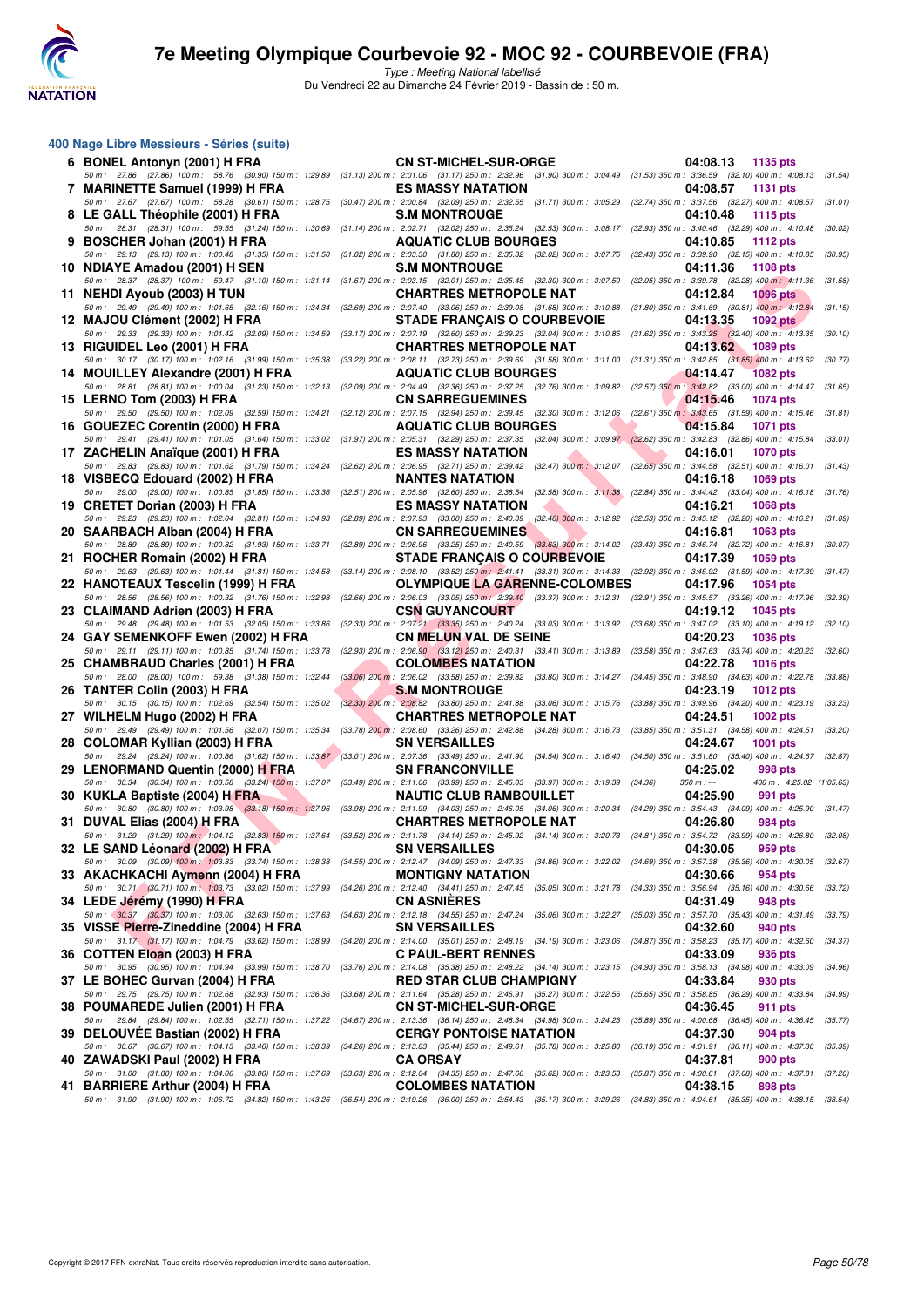

Type : Meeting National labellisé Du Vendredi 22 au Dimanche 24 Février 2019 - Bassin de : 50 m.

| 400 Nage Libre Messieurs - Séries (suite)                                                                                                                                                                                       |                                                                                                                                                                                                                                                                                                                                                                                 |                                                                                                                          |
|---------------------------------------------------------------------------------------------------------------------------------------------------------------------------------------------------------------------------------|---------------------------------------------------------------------------------------------------------------------------------------------------------------------------------------------------------------------------------------------------------------------------------------------------------------------------------------------------------------------------------|--------------------------------------------------------------------------------------------------------------------------|
| 42 AIT MOHAND Massinissa (2005) H FRA                                                                                                                                                                                           | <b>MONTIGNY NATATION</b>                                                                                                                                                                                                                                                                                                                                                        | 04:38.30<br>897 pts                                                                                                      |
| 43 G. Jarod (2004) H FRA                                                                                                                                                                                                        | 50 m: 30.68 (30.68) 100 m: 1:05.84 (35.16) 150 m: 1:40.57 (34.73) 200 m: 2:16.57 (36.00) 250 m: 2:52.08 (35.51) 300 m: 3:28.77 (36.69) 350 m: 4:03.56 (34.79) 400 m: 4:38.30<br><b>CERGY PONTOISE NATATION</b>                                                                                                                                                                  | (34.74)<br>04:41.35<br>874 pts                                                                                           |
| 50 m: 30.23 (30.23) 100 m: 1:05.97 (35.74) 150 m: 1:43.70                                                                                                                                                                       | (37.73) 200 m : 2:20.08 (36.38) 250 m : 2:56.83 (36.75) 300 m : 3:31.72 (34.89) 350 m : 4:09.14 (37.42) 400 m : 4:41.35                                                                                                                                                                                                                                                         | (32.21)                                                                                                                  |
| 44 HANCARD Loris (2004) H FRA                                                                                                                                                                                                   | <b>RED STAR CLUB CHAMPIGNY</b>                                                                                                                                                                                                                                                                                                                                                  | 04:42.49<br>866 pts                                                                                                      |
| 50 m: 31.25 (31.25) 100 m: 1:06.11 (34.86) 150 m: 1:42.18                                                                                                                                                                       | (36.07) 200 m : 2:18.69 (36.51) 250 m : 2:55.77 (37.08) 300 m : 3:32.69 (36.92) 350 m : 4:08.64 (35.95) 400 m : 4:42.49                                                                                                                                                                                                                                                         | (33.85)                                                                                                                  |
| 45 THIERRY Gaspard (2004) H FRA<br>50 m: 31.02 (31.02) 100 m: 1:05.63 (34.61) 150 m: 1:42.03                                                                                                                                    | <b>CN MELUN VAL DE SEINE</b><br>(36.40) 200 m : 2:18.45 (36.42) 250 m : 2:55.35 (36.90) 300 m : 3:31.72 (36.37) 350 m : 4:08.16 (36.44) 400 m : 4:42.81 (34.65)                                                                                                                                                                                                                 | 04:42.81<br>864 pts                                                                                                      |
| 46 DOKIC Nael (2003) H FRA                                                                                                                                                                                                      | <b>CN ASNIERES</b>                                                                                                                                                                                                                                                                                                                                                              | 04:43.49<br>859 pts                                                                                                      |
| 50 m: 30.84 (30.84) 100 m: 1:05.61 (34.77) 150 m: 1:41.82                                                                                                                                                                       | (36.21) 200 m : 2:18.57 (36.75) 250 m : 2:55.47 (36.90) 300 m : 3:32.13 (36.66) 350 m : 4:08.74 (36.61) 400 m : 4:43.49                                                                                                                                                                                                                                                         | (34.75)                                                                                                                  |
| 47 NOUVEL Bastien (2004) H FRA                                                                                                                                                                                                  | <b>A.O. TRAPPES NATATION</b>                                                                                                                                                                                                                                                                                                                                                    | 04:43.63<br>858 pts                                                                                                      |
| 50 m: 31.81 (31.81) 100 m: 1:06.90 (35.09) 150 m: 1:43.45<br>48 BAUDARD-GUILLOT Malo (2005) H FRA                                                                                                                               | (36.55) 200 m : 2:20.14 (36.69) 250 m : 2:56.45 (36.31) 300 m : 3:32.43 (35.98) 350 m : 4:08.83 (36.40) 400 m : 4:43.63<br><b>CN ASNIERES</b>                                                                                                                                                                                                                                   | (34.80)<br>04:44.63<br>850 pts                                                                                           |
| 50 m: 31.05 (31.05) 100 m: 1:05.40 (34.35) 150 m: 1:41.87                                                                                                                                                                       | (36.47) 200 m : 2:18.51 (36.64) 250 m : 2:55.08 (36.57) 300 m : 3:32.34 (37.26) 350 m : 4:09.64 (37.30) 400 m : 4:44.63                                                                                                                                                                                                                                                         | (34.99)                                                                                                                  |
| 49 SAHBANI Anas (2005) H FRA                                                                                                                                                                                                    | <b>CN ASNIERES</b>                                                                                                                                                                                                                                                                                                                                                              | 04:47.11<br>833 pts                                                                                                      |
| 50 m: 32.05 (32.05) 100 m: 1:07.66 (35.61) 150 m: 1:43.91                                                                                                                                                                       | (36.25) 200 m : 2:21.15 (37.24) 250 m : 2:58.01 (36.86) 300 m : 3:35.24 (37.23) 350 m : 4:12.08 (36.84) 400 m : 4:47.11<br>A.O. TRAPPES NATATION                                                                                                                                                                                                                                | (35.03)<br>04:48.01                                                                                                      |
| 50 NEVOT Romain (2004) H FRA<br>50 m: 31.69 (31.69) 100 m: 1:07.12 (35.43) 150 m: 1:43.46                                                                                                                                       | (36.34) 200 m : 2:20.92 (37.46) 250 m : 2:58.06 (37.14) 300 m : 3:35.36 (37.30) 350 m : 4:12.58 (37.22) 400 m : 4:48.01                                                                                                                                                                                                                                                         | 826 pts<br>(35.43)                                                                                                       |
| 51 LEGRIEL Ernest (2001) H FRA                                                                                                                                                                                                  | <b>MOUETTES DE PARIS</b>                                                                                                                                                                                                                                                                                                                                                        | 04:48.85<br>820 pts                                                                                                      |
|                                                                                                                                                                                                                                 | 50 m : 31.27 (31.27) 100 m : 1:07.19 (35.92) 150 m : 1:43.70 (36.51) 200 m : 2:20.93 (37.23) 250 m : 2:58.23 (37.30) 300 m : 3:35.98 (37.75) 350 m : 4:13.14 (37.16) 400 m : 4:48.85 (35.71)                                                                                                                                                                                    |                                                                                                                          |
| 52 GERMAIN-HIDALGO Arthur (2001) H FRA<br>50 m: 31.14 (31.14) 100 m: 1:06.62 (35.48) 150 m: 1:43.71                                                                                                                             | <b>NEPTUNE CLUB DE FRANCE</b><br>(37.09) 200 m : 2:20.94 (37.23) 250 m : 2:58.75 (37.81) 300 m : 3:36.13 (37.38) 350 m : 4:13.76 (37.63) 400 m : 4:50.21                                                                                                                                                                                                                        | 04:50.21<br>811 pts<br>(36.45)                                                                                           |
| 53 NIANE Andy (2004) H FRA                                                                                                                                                                                                      | <b>S.M MONTROUGE</b>                                                                                                                                                                                                                                                                                                                                                            | 04:50.70<br>807 pts                                                                                                      |
| 50 m: 32.26 (32.26) 100 m: 1:06.92 (34.66) 150 m: 1:43.64                                                                                                                                                                       | (36.72) 200 m : 2:21.18 (37.54) 250 m : 2:58.64 (37.46) 300 m : 3:36.37 (37.73) 350 m : 4:14.66 (38.29) 400 m : 4:50.70                                                                                                                                                                                                                                                         | (36.04)                                                                                                                  |
| 54 DJAMA Enzo (2005) H FRA                                                                                                                                                                                                      | <b>CN ASNIERES</b>                                                                                                                                                                                                                                                                                                                                                              | 04:51.79<br>800 pts                                                                                                      |
| 55 HERVAS Lucas (2004) H FRA                                                                                                                                                                                                    | 50 m: 32.25 (32.25) 100 m: 1:08.52 (36.27) 150 m: 1:45.84 (37.32) 200 m: 2:23.87 (38.03) 250 m: 3:01.76 (37.89) 300 m: 3:39.44 (37.68) 350 m: 4:16.70 (37.26) 400 m: 4:51.79<br><b>MONTIGNY NATATION</b>                                                                                                                                                                        | (35.09)<br>04:53.23<br>789 pts                                                                                           |
|                                                                                                                                                                                                                                 | 50 m: 32.37 (32.37) 100 m: 1:07.84 (35.47) 150 m: 1:44.97 (37.13) 200 m: 2:22.09 (37.12) 250 m: 3:00.04 (37.95) 300 m: 3:38.05 (38.01) 350 m: 4:16.59 (38.54) 400 m: 4:53.23                                                                                                                                                                                                    | (36.64)                                                                                                                  |
| 56 LAVIGNE Mathieu (2003) H FRA                                                                                                                                                                                                 | <b>ES MASSY NATATION</b>                                                                                                                                                                                                                                                                                                                                                        | 04:56.74<br>765 pts                                                                                                      |
|                                                                                                                                                                                                                                 | 50 m: 32.78 (32.78) 100 m: 1:09.34 (36.56) 150 m: 1:47.18 (37.84) 200 m: 2:25.45 (38.27) 250 m: 3:03.64 (38.19) 300 m: 3:42.13 (38.49) 350 m: 4:20.44 (38.31) 400 m: 4:56.74 (36.30)                                                                                                                                                                                            |                                                                                                                          |
| 57 COCHARD Mathieu (2004) H FRA                                                                                                                                                                                                 | <b>ES MASSY NATATION</b><br>50 m : 32.50 (32.50) 100 m : 1:09.33 (36.83) 150 m : 1:46.33 (37.00) 200 m : 2:24.69 (38.36) 250 m : 3:02.88 (38.19) 300 m : 3:41.76 (38.88) 350 m : 4:20.27 (38.51) 400 m : 4:56.94 (36.67)                                                                                                                                                        | 04:56.94<br>764 pts                                                                                                      |
| 58 LAYMOUNI Hassan (2003) H FRA                                                                                                                                                                                                 | <b>SN FRANCONVILLE</b>                                                                                                                                                                                                                                                                                                                                                          | 04:58.45<br>754 pts                                                                                                      |
|                                                                                                                                                                                                                                 | 50 m: 31.52 (31.52) 100 m: 1:07.26 (35.74) 150 m: 1:44.61 (37.35) 200 m: 2:22.87 (38.26) 250 m: 3:02.25 (39.38) 300 m: 3:41.08 (38.83) 350 m: 4:21.10 (40.02) 400 m: 4:58.45 (37.35)                                                                                                                                                                                            |                                                                                                                          |
| --- SAGNES Hugo (2001) H FRA                                                                                                                                                                                                    | <b>AMIENS METROPOLE NAT.</b>                                                                                                                                                                                                                                                                                                                                                    | <b>DNS</b> dec                                                                                                           |
|                                                                                                                                                                                                                                 |                                                                                                                                                                                                                                                                                                                                                                                 |                                                                                                                          |
| 800 Nage Libre Messieurs - Série rapide (Samedi 23 Février 2019)                                                                                                                                                                |                                                                                                                                                                                                                                                                                                                                                                                 |                                                                                                                          |
| 1 STEPHAN William (2000) H FRA                                                                                                                                                                                                  | <b>CN SARREGUEMINES</b>                                                                                                                                                                                                                                                                                                                                                         | 08:26.07<br>1192 pts                                                                                                     |
| 50 m: 28.04 (28.04) 100 m: 59.22 (31.18) 150 m: 1:31.25                                                                                                                                                                         | $(32.03)$ 200 m : 2:02.86 $(31.61)$ 250 m : 2:34.48 $(31.62)$ 300 m : 3:06.35 $(31.87)$ 350 m : 3:38.52 $(32.17)$ 400 m : 4:10.36                                                                                                                                                                                                                                               | (31.84)                                                                                                                  |
| 450 m : 4:42.60 (32.24) 500 m : 5:15.05 (32.45) 550 m : 5:47.24<br>2 BOSCHER Johan (2001) H FRA                                                                                                                                 | $(32.19)$ 600 m : 6:19.31 $(32.07)$ 650 m : 6:51.59 $(32.28)$ 700 m : 7:23.76<br><b>AQUATIC CLUB BOURGES</b>                                                                                                                                                                                                                                                                    | (32.17) 750 m: 7:55.36 (31.60) 800 m: 8:26.07<br>(30.71)<br>08:30.46<br>1174 pts                                         |
| 50 m: 29.91 (29.91) 100 m: 1:01.49 (31.58) 150 m: 1:33.96                                                                                                                                                                       | (32.47) 200 m: 2:06.14 (32.18) 250 m: 2:38.68 (32.54) 300 m: 3:10.76                                                                                                                                                                                                                                                                                                            | (32.08) 350 m : 3:43.32 (32.56) 400 m : 4:15.57<br>(32.25)                                                               |
| 450 m : 4:47.68 (32.11) 500 m : 5:19.73 (32.05) 550 m : 5:52.36                                                                                                                                                                 | $(32.63)$ 600 m : 6:24.49 $(32.13)$ 650 m : 6:57.09 $(32.60)$ 700 m : 7:28.87                                                                                                                                                                                                                                                                                                   | (31.78) 750 m : 8:00.86 (31.99) 800 m : 8:30.46<br>(29.60)                                                               |
| 3 RIGUIDEL Leo (2001) H FRA                                                                                                                                                                                                     | <b>CHARTRES METROPOLE NAT</b>                                                                                                                                                                                                                                                                                                                                                   | 08:31.05<br>1171 pts<br>(32.09) 350 m: 3:41.52 (32.51) 400 m: 4:13.95<br>(32.43)                                         |
|                                                                                                                                                                                                                                 | 50 m :  29.29   (29.29) 100 m :  1:00.47   (31.18) 150 m :  1:32.59   (32.12) 200 m : 2:04.76   (32.17) 250 m : 2:36.92   (32.16) 300 m :  3:09.01<br>450 m :  4:46.06   (32.11) 500 m :  5:18.22   (32.16) 550 m :  5:50.73   (3                                                                                                                                               | (32.35) 750 m : 8:00.35 (32.23) 800 m : 8:31.05<br>(30.70)                                                               |
| 6 NDIAYE Amadou (2001) H SEN                                                                                                                                                                                                    | <b>S.M MONTROUGE</b><br>50 m : 28.67 (28.67) 100 m : 1:00.06 (31.39) 150 m : 1:31.72 (31.66) 200 m : 2:04.13 (32.41) 250 m : 2:36.65 (32.52) 300 m : 3:09.14 (32.49) 350 m : 3:41.99 (32.85) 400 m : 4:14.88                                                                                                                                                                    | 08:43.20<br>1121 pts<br>(32.89)                                                                                          |
|                                                                                                                                                                                                                                 | 450 m : 4:47.92 (33.04) 500 m : 5:20.90 (32.98) 550 m : 5:54.42 (33.52) 600 m : 6:27.75 (33.33) 650 m : 7:01.66 (33.91) 700 m : 7:35.72 (34.06) 750 m : 8:09.99 (34.27) 800 m : 8:43.20                                                                                                                                                                                         | (33.21)                                                                                                                  |
| 8 NEHDI Ayoub (2003) H TUN                                                                                                                                                                                                      | <b>CHARTRES METROPOLE NAT</b>                                                                                                                                                                                                                                                                                                                                                   | 08:48.56 1099 pts                                                                                                        |
|                                                                                                                                                                                                                                 | 50 m: 29.50 (29.50) 100 m: 1:01.87 (32.37) 150 m: 1:34.34 (32.47) 200 m: 2:07.31 (32.97) 250 m: 2:40.17 (32.86) 300 m: 3:13.05 (32.88) 350 m: 3:45.83 (32.78) 400 m: 4:18.91 (33.08)<br>450 m : 4:51.64 (32.73) 500 m : 5:24.90 (33.26) 550 m : 5:58.10 (33.20) 600 m : 6:31.91 (33.81) 650 m : 7:05.95 (34.04) 700 m : 7:40.70 (34.75) 750 m : 8:14.87 (34.17) 800 m : 8:48.56 | (33.69)                                                                                                                  |
| 10 HANOTEAUX Tescelin (1999) H FRA                                                                                                                                                                                              | <b>OLYMPIQUE LA GARENNE-COLOMBES</b>                                                                                                                                                                                                                                                                                                                                            | 08:56.23<br>1068 pts                                                                                                     |
|                                                                                                                                                                                                                                 | 50 m: 29.41 (29.41) 100 m: 1:01.78 (32.37) 150 m: 1:35.17 (33.39) 200 m: 2:08.62 (33.45) 250 m: 2:42.54 (33.92) 300 m: 3:16.00 (33.46) 350 m: 3:50.03 (34.03) 400 m: 4:23.83<br>450 m : 4:58.20 (34.37) 500 m : 5:32.15 (33.95) 550 m : 6:06.37 (34.22) 600 m : 6:40.57 (34.20) 650 m : 7:15.13 (34.56) 700 m : 7:49.07 (33.94) 750 m : 8:23.18 (34.11) 800 m : 8:56.23         | (33.80)<br>(33.05)                                                                                                       |
|                                                                                                                                                                                                                                 |                                                                                                                                                                                                                                                                                                                                                                                 |                                                                                                                          |
| 800 Nage Libre Messieurs - Séries lentes (Samedi 23 Février 2019)                                                                                                                                                               |                                                                                                                                                                                                                                                                                                                                                                                 |                                                                                                                          |
| 4 OUABDESSELAM Leo (2003) H FRA                                                                                                                                                                                                 | AAS SARCELLES NATATION 95                                                                                                                                                                                                                                                                                                                                                       | 08:38.13<br>1142 pts                                                                                                     |
| 50 m: 30.24 (30.24) 100 m: 1:02.22 (31.98) 150 m: 1:34.99                                                                                                                                                                       | (32.77) 200 m : 2:07.58 (32.59) 250 m : 2:40.43 (32.85) 300 m : 3:13.30<br>450 m : 4:51.12 (32.44) 500 m : 5:23.54 (32.42) 550 m : 5:56.22 (32.68) 600 m : 6:28.73 (32.51) 650 m : 7:01.60 (32.87) 700 m : 7:34.44                                                                                                                                                              | (32.87) 350 m : 3:46.47 (33.17) 400 m : 4:18.68<br>(32.21)<br>(32.84) 750 m : 8:07.02 (32.58) 800 m : 8:38.13<br>(31.11) |
| 5 LERNO Tom (2003) H FRA                                                                                                                                                                                                        | <b>CN SARREGUEMINES</b>                                                                                                                                                                                                                                                                                                                                                         | 08:41.67<br>1127 pts                                                                                                     |
| 50 m : 30.11 (30.11) 100 m : 1:02.60 (32.49) 150 m : 1:35.27 (32.67) 200 m : 2:08.20 (32.93) 250 m : 2:40.88<br>450 m : 4:52.12 (32.62) 500 m : 5:24.95 (32.83) 550 m : 5:57.77 (32.82) 600 m : 6:30.89 (33.12) 650 m : 7:04.02 | $(32.68)$ 300 m : 3:13.73<br>$(33.13)$ 700 m : 7:36.98                                                                                                                                                                                                                                                                                                                          | (32.85) 350 m: 3:46.80 (33.07) 400 m: 4:19.50<br>(32.70)<br>(32.96) 750 m : 8:09.73 (32.75) 800 m : 8:41.67<br>(31.94)   |
| 7 SAARBACH Alban (2004) H FRA                                                                                                                                                                                                   | <b>CN SARREGUEMINES</b>                                                                                                                                                                                                                                                                                                                                                         | 08:48.10 1101 pts                                                                                                        |

50 m: 29.23 (29.23) 100 m: 1:00.90 (31.67) 150 m: 1:33.17 (32.27) 200 m: 2:05.88 (32.71) 250 m: 2:39.13 (33.25) 300 m: 3:12.41 (33.28) 350 m: 3:46.43 (34.02) 400 m: 4:20.19 (33.76)<br>450 m: 4:54.10 (33.91) 500 m: 5:28.28 (34

50 m: 30.19 (30.19) 100 m: 1:02.73 (32.54) 150 m: 1:35.97 (33.24) 200 m: 2:09.36 (33.39) 250 m: 2:42.61 (33.25) 300 m: 3:16.25 (33.64) 350 m: 3:50.60 (34.35) 400 m: 4:24.74 (34.14)<br>450 m: 4:58.96 (34.22) 500 m: 5:33.29 (34

**9 WILHELM Hugo (2002) H FRA CHARTRES METROPOLE NAT 08:48.68 1099 pts**<br>
50 m : 30.02 (30.02) 100 m : 1:02.18 (32.16) 150 m : 1:34.94 (32.76) 200 m : 2:07.52 (32.58) 250 m : 2:40.42 (32.90) 300 m : 3:13.19 (32.77) 350 50 m; 30.02 (30.02) 100 m; 1:02.18 (32.16) 150,0; 1:134.94 (32.76) 200m; 2:07.52 (32.59 250m; 3:04.42 (32.71) 360m; 3:13.19 (32.77) 350m; 3:13.19 (33.67) 400 m; 4:53.83 (33.67) 500 m; 4:15.28 (33.67) 500 m; 4:52.83 (33.67)

11 TANTER Colin (2003) H FRA S.M MONTROUGE 08:57.40 **1064 pts** 

12 GAY SEMENKOFF Ewen (2002) H FRA CN MELUN VAL DE SEINE 08:59.49 1055 pts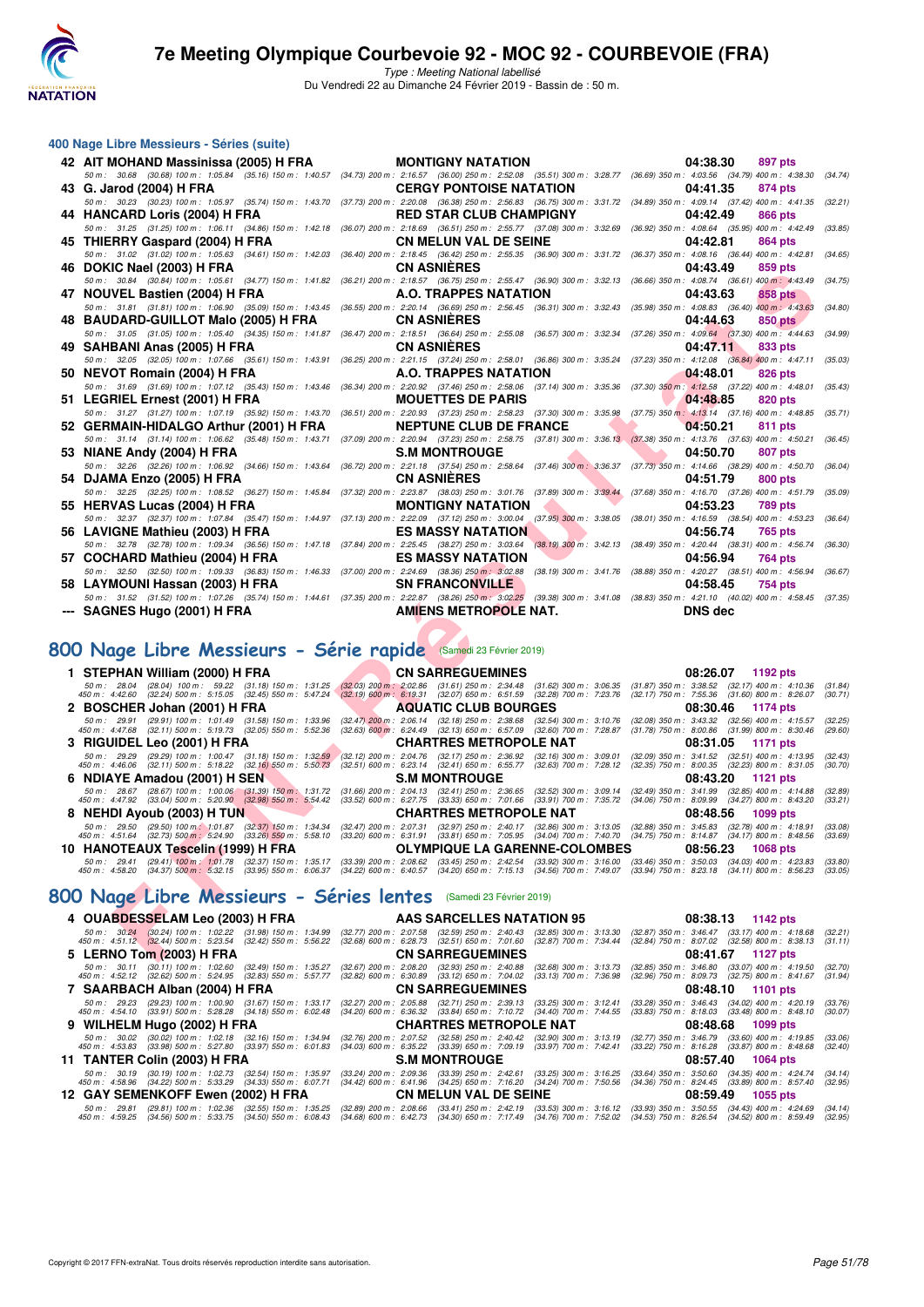



| 800 Nage Libre Messieurs - Séries lentes (suite)                                                                                                       |                                                                                                                                                                                      |                                                                                                                                          |
|--------------------------------------------------------------------------------------------------------------------------------------------------------|--------------------------------------------------------------------------------------------------------------------------------------------------------------------------------------|------------------------------------------------------------------------------------------------------------------------------------------|
| 13 COLOMAR Kyllian (2003) H FRA                                                                                                                        | <b>SN VERSAILLES</b>                                                                                                                                                                 | 09:05.05<br>1034 pts                                                                                                                     |
| 50 m: 29.24 (29.24) 100 m: 1:00.67 (31.43) 150 m: 1:34.18<br>450 m : 5:02.05 (35.14) 500 m : 5:36.63 (34.58) 550 m : 6:11.99                           | (33.51) 200 m : 2:07.86 (33.68) 250 m : 2:42.50<br>$(34.64)$ 300 m : 3:16.82<br>(35.36) 600 m: 6:46.96 (34.97) 650 m: 7:22.79<br>$(35.83)$ 700 m : 7:57.27                           | (34.32) 350 m: 3:51.97 (35.15) 400 m: 4:26.91<br>(34.94)<br>$(34.48)$ 750 m : 8:32.71 $(35.44)$ 800 m : 9:05.05<br>(32.34)               |
| 14 CLAIMAND Adrien (2003) H FRA                                                                                                                        | <b>CSN GUYANCOURT</b>                                                                                                                                                                | 09:05.59<br><b>1031 pts</b>                                                                                                              |
| 50 m: 30.68 (30.68) 100 m: 1:03.78 (33.10) 150 m: 1:37.80<br>450 m: 5:04.37 (34.64) 500 m: 5:39.08 (34.71) 550 m: 6:14.31                              | (34.02) 200 m: 2:11.97 (34.17) 250 m: 2:46.23<br>$(34.26)$ 300 m : 3:20.56<br>$(35.23)$ 600 m : 6:49.31 $(35.00)$ 650 m : 7:24.34<br>$(35.03)$ 700 m : 7:59.17                       | (34.33) 350 m: 3:55.38 (34.82) 400 m: 4:29.73<br>(34.35)<br>$(34.83)$ 750 m : $8.33.52$ $(34.35)$ 800 m : $9.05.59$<br>(32.07)           |
| 15 KUKLA Baptiste (2004) H FRA                                                                                                                         | <b>NAUTIC CLUB RAMBOUILLET</b>                                                                                                                                                       | 09:05.89<br><b>1030 pts</b>                                                                                                              |
| 50 m: 30.73 (30.73) 100 m: 1:04.44 (33.71) 150 m: 1:38.15                                                                                              | (33.71) 200 m : 2:12.07 (33.92) 250 m : 2:46.30<br>$(34.23)$ 300 m : 3:20.82                                                                                                         | (34.52) 350 m: 3:55.72 (34.90) 400 m: 4:30.45<br>(34.73)                                                                                 |
| 450 m: 5:05.35 (34.90) 500 m: 5:40.18 (34.83) 550 m: 6:15.03                                                                                           | (34.85) 600 m: 6:49.57 (34.54) 650 m: 7:24.22 (34.65) 700 m: 7:58.93<br><b>CERGY PONTOISE NATATION</b>                                                                               | $(34.71)$ 750 m : $8:33.59$ $(34.66)$ 800 m : $9:05.89$<br>(32.30)<br>09:08.75<br><b>1019 pts</b>                                        |
| 16 DINO Maxime (2002) H FRA<br>50 m: 30.76 (30.76) 100 m: 1:03.48 (32.72) 150 m: 1:37.11                                                               | (33.63) 200 m : 2:11.33 (34.22) 250 m : 2:46.19 (34.86) 300 m : 3:20.89                                                                                                              | $(34.70)$ 350 m : 3:56.19 $(35.30)$ 400 m : 4:30.96<br>(34.77)                                                                           |
| 450 m : 5:06.04 (35.08) 500 m : 5:41.09 (35.05) 550 m : 6:15.99                                                                                        | (34.90) 600 m : 6:50.88 (34.89) 650 m : 7:26.49 (35.61) 700 m : 8:00.88                                                                                                              | (34.39) 750 m : 8:35.44 (34.56) 800 m : 9:08.75<br>(33.31)                                                                               |
| 17 DUVAL Elias (2004) H FRA<br>50 m: 31.13 (31.13) 100 m: 1:03.58 (32.45) 150 m: 1:37.50                                                               | <b>CHARTRES METROPOLE NAT</b><br>(33.92) 200 m : 2:11.51 (34.01) 250 m : 2:46.37<br>$(34.86)$ 300 m : 3:20.90                                                                        | 09:18.82<br>980 pts<br>$(34.53)$ 350 m : 3:56.23 $(35.33)$ 400 m : 4:31.45<br>(35.22)                                                    |
| 450 m : 5:06.56 (35.11) 500 m : 5:41.52 (34.96) 550 m : 6:17.84                                                                                        | $(36.32)$ 600 m : 6:53.54 $(35.70)$ 650 m : 7:30.61 $(37.07)$ 700 m : 8:07.20                                                                                                        | $(36.59)$ 750 m : 8:44.10 $(36.90)$ 800 m : 9:18.82<br>(34.72)                                                                           |
| 18 AKACHKACHI Aymenn (2004) H FRA                                                                                                                      | <b>MONTIGNY NATATION</b>                                                                                                                                                             | 09:21.27<br>971 pts                                                                                                                      |
| $50 \text{ m}$ : $30.15$ (30.15)<br>$100 m: -$<br>150 m : 1:37.84 (1:07.69)<br>450 m : 5:10.28 (1:11.22)<br>$500 m$ : ---<br>550 m: 6:22.78 (1:12.50)  | $200 m$ : ---<br>250 m: 2:47.99 (1:10.15)<br>$300 m : -$<br>600 m : ---<br>650 m: 7:35.11 (1:12.33)<br>700 m : ---                                                                   | 350 m: 3:59.06 (1:11.07)<br>$400 m: -$<br>750 m: 8:47.07 (1:11.96) 800 m: 9:21.27<br>(34.20)                                             |
| 19 LE GUENNO Lucas (2002) H FRA                                                                                                                        | <b>SN VERSAILLES</b>                                                                                                                                                                 | 09:29.87<br>938 pts                                                                                                                      |
| 50 m: 29.71 (29.71) 100 m: 1:03.42 (33.71) 150 m: 1:38.50<br>450 m: 5:15.19 (35.67) 500 m: 5:52.00 (36.81) 550 m: 6:28.74                              | $(35.08)$ 200 m : 2:15.14<br>(36.64) 250 m : 2:51.14 (36.00) 300 m : 3:27.46<br>(36.74) 600 m: 7:05.84 (37.10) 650 m: 7:42.01 (36.17) 700 m: 8:19.14                                 | $(36.32)$ 350 m : 4:03.26<br>$(35.80)$ 400 m : 4:39.52<br>(36.26)<br>$(37.13)$ 750 m : $8.54.12$<br>$(34.98)$ 800 m : 9:29.87<br>(35.75) |
| 20 THIERRY Gaspard (2004) H FRA                                                                                                                        | <b>CN MELUN VAL DE SEINE</b>                                                                                                                                                         | 09:32.08<br>930 pts                                                                                                                      |
| 50 m: 31.17 (31.17) 100 m: 1:05.93 (34.76) 150 m: 1:41.24<br>450 m : 5:18.09 (35.47) 500 m : 5:54.66<br>$(36.57)$ 550 m : 6:31.19                      | (35.31) 200 m : 2:17.34 (36.10) 250 m : 2:53.08 (35.74) 300 m : 3:29.85<br>$(36.53)$ 600 m : 7:07.83<br>(36.64) 650 m : 7:44.27 (36.44) 700 m : 8:20.99                              | $(36.77)$ 350 m : 4:06.04<br>$(36.19)$ 400 m : 4:42.62<br>(36.58)<br>$(36.72)$ 750 m : 8:56.79<br>$(35.80)$ 800 m : 9:32.08<br>(35.29)   |
| 21 DELOUVEE Bastian (2002) H FRA                                                                                                                       | <b>CERGY PONTOISE NATATION</b>                                                                                                                                                       | 09:34.93<br>920 pts                                                                                                                      |
| 50 m: 31.06 (31.06) 100 m: 1:04.52 (33.46) 150 m: 1:39.53                                                                                              | $(35.01)$ 200 m : 2:15.01 $(35.48)$ 250 m : 2:51.23<br>$(36.22)$ 300 m : 3:27.75                                                                                                     | $(36.52)$ 350 m : 4:05.01<br>$(37.26)$ 400 m : 4:41.74<br>(36.73)                                                                        |
| 450 m : 5:18.72 (36.98) 500 m : 5:55.28 (36.56) 550 m : 6:32.36                                                                                        | (37.08) 600 m : 7:09.33 (36.97) 650 m : 7:46.39<br>$(37.06)$ 700 m : 8:22.90<br><b>NEPTUNE CLUB DE FRANCE</b>                                                                        | (36.51) 750 m : 8:59.57 (36.67) 800 m : 9:34.93<br>(35.36)<br>09:43.81                                                                   |
| 22 GERMAIN-HIDALGO Arthur (2001) H FRA<br>50 m: 31.98 (31.98) 100 m: 1:07.15 (35.17) 150 m: 1:43.35                                                    | (36.20) 200 m : 2:20.12 (36.77) 250 m : 2:57.34<br>(37.22) 300 m : 3:34.34                                                                                                           | 887 pts<br>$(37.00)$ 350 m : 4:11.85 $(37.51)$ 400 m : 4:48.86<br>(37.01)                                                                |
| 450 m : 5:25.99 (37.13) 500 m : 6:03.06 (37.07) 550 m : 6:40.39                                                                                        | (37.33) 600 m : 7:17.38 (36.99) 650 m : 7:54.61 (37.23) 700 m : 8:31.69                                                                                                              | (37.08) 750 m : 9:08.96 (37.27) 800 m : 9:43.81<br>(34.85)                                                                               |
| 23 NIANE Andy (2004) H FRA<br>50 m: 31.96 (31.96) 100 m: 1:07.04 (35.08) 150 m: 1:43.32                                                                | <b>S.M MONTROUGE</b><br>(36.28) 200 m : 2:20.32 (37.00) 250 m : 2:57.58 (37.26) 300 m : 3:34.96                                                                                      | 09:46.74<br>876 pts<br>(37.38) 350 m: 4:12.11 (37.15) 400 m: 4:49.97<br>(37.86)                                                          |
| 450 m: 5:27.24 (37.27) 500 m: 6:04.94 (37.70) 550 m: 6:41.85                                                                                           | (36.91) 600 m : 7:20.20 (38.35) 650 m : 7:58.43 (38.23) 700 m : 8:36.16                                                                                                              | (37.73) 750 m : 9:12.72 (36.56) 800 m : 9:46.74<br>(34.02)                                                                               |
| 24 WAGNER Guillaume (2004) H FRA                                                                                                                       | <b>SR COLMAR</b>                                                                                                                                                                     | 09:48.11<br>872 pts                                                                                                                      |
| 50 m: 32.48 (32.48) 100 m: 1:08.12 (35.64) 150 m: 1:45.22<br>450 m : 5:29.78 (37.45) 500 m : 6:07.06<br>$(37.28)$ 550 m : 6:44.59                      | $(37.10)$ 200 m : 2:22.56 $(37.34)$ 250 m : 3:00.04<br>$(37.48)$ 300 m : 3:37.24<br>$(37.53)$ 600 m : 7:22.04 $(37.45)$ 650 m : 7:59.44<br>$(37.40)$ 700 m : 8:36.38                 | $(37.20)$ 350 m : 4:14.81 $(37.57)$ 400 m : 4:52.33<br>(37.52)<br>(36.94) 750 m: 9:13.16 (36.78) 800 m: 9:48.11<br>(34.95)               |
| 25 LAVIGNE Mathieu (2003) H FRA                                                                                                                        | <b>ES MASSY NATATION</b>                                                                                                                                                             | 09:54.30<br>849 pts                                                                                                                      |
| 50 m: 34.03 (34.03) 100 m: 1:10.65 (36.62) 150 m: 1:48.74<br>450 m : 5:34.91 (38.35) 500 m : 6:11.82 (36.91) 550 m : 6:49.92                           | $(38.09)$ 200 m : 2:26.06 $(37.32)$ 250 m : 3:04.33<br>$(38.27)$ 300 m : 3:41.29<br>(38.10) 600 m : 7:26.79 (36.87) 650 m : 8:04.75<br>$(37.96)$ 700 m : 8:41.67                     | (36.96) 350 m : 4:19.52 (38.23) 400 m : 4:56.56<br>(37.04)<br>(36.92) 750 m : 9:19.25 (37.58) 800 m : 9:54.30<br>(35.05)                 |
| 26 ROMDHANE Dayen (2004) H FRA                                                                                                                         | <b>U.S CRETEIL NATATION</b>                                                                                                                                                          | 09:58.58<br>834 pts                                                                                                                      |
| 50 m: 32.53<br>(32.53) 100 m : 1:07.46<br>$(34.93)$ 150 m : 1:44.37<br>450 m: 5:33.37 (38.28) 500 m: 6:11.75 (38.38) 550 m: 6:51.24                    | $(36.91)$ 200 m : 2:21.52 $(37.15)$ 250 m : 2:59.70<br>$(38.18)$ 300 m : $3:37.58$                                                                                                   | (37.88) 350 m : 4:16.96 (39.38) 400 m : 4:55.09<br>(38.13)<br>(38.20) 750 m : 9:23.06 (37.70) 800 m : 9:58.58<br>(35.52)                 |
| 27 HERVAS Lucas (2004) H FRA                                                                                                                           | (39.49) 600 m : 7:29.80 (38.56) 650 m : 8:07.16 (37.36) 700 m : 8:45.36<br><b>MONTIGNY NATATION</b>                                                                                  | 10:05.90<br>809 pts                                                                                                                      |
| 50 m: 33.74 (33.74) 100 m: 1:10.63 (36.89) 150 m: 1:47.71                                                                                              | $(37.08)$ 200 m : 2:25.47 $(37.76)$ 250 m : 3:03.03<br>$(37.56)$ 300 m : 3:41.44                                                                                                     | (38.41) 350 m: 4:19.70 (38.26) 400 m: 4:58.42<br>(38.72)                                                                                 |
| 450 m : 5:36.64 (38.22) 500 m : 6:15.39<br>(38.75) 550 m : 6:54.16<br>28 MULLER Jeremy (2004) H FRA                                                    | (38.77) 600 m : 7:33.20 (39.04) 650 m : 8:11.32<br>$(38.12)$ 700 m : 8:50.29<br><b>VGA ST-MAUR</b>                                                                                   | (38.97) 750 m : 9:28.01 (37.72) 800 m : 10:05.90<br>(37.89)<br>10:31.80<br>721 pts                                                       |
| 50 m: 35.64 (35.64) 100 m: 1:13.93<br>$(38.29)$ 150 m : 1:53.93                                                                                        | $(40.00)$ 200 m : 2:33.71<br>(39.78) 250 m : 3:13.85 (40.14) 300 m : 3:53.35                                                                                                         | $(39.50)$ 350 m : 4:33.80<br>$(40.45)$ 400 m : 5:13.55<br>(39.75)                                                                        |
| 450 m : 5:54.36 (40.81) 500 m : 6:34.47<br>$(40.11)$ 550 m : 7:15.07                                                                                   | (40.60) 600 m : 7:55.13 (40.06) 650 m : 8:35.60<br>(40.47) 700 m : 9:14.77                                                                                                           | $(39.17)$ 750 m : $9.54.13$<br>(39.36)800 m : 10.31.80<br>(37.67)                                                                        |
| --- G. Jarod (2004) H FRA                                                                                                                              | <b>CERGY PONTOISE NATATION</b>                                                                                                                                                       | <b>DNS</b> dec                                                                                                                           |
|                                                                                                                                                        |                                                                                                                                                                                      |                                                                                                                                          |
| 1500 Nage Libre Messieurs - Série rapide (Vendredi 22 Février 2019)                                                                                    |                                                                                                                                                                                      |                                                                                                                                          |
| 1 BOSCHER Johan (2001) H FRA                                                                                                                           | <b>AQUATIC CLUB BOURGES</b>                                                                                                                                                          | 16:21.44<br>1155 pts                                                                                                                     |
| $(30.58)$ 100 m : 1:02.81<br>50 m : 30.58<br>$(32.23)$ 150 m : 1:35.62                                                                                 | $(32.81)$ 200 m : 2:08.16<br>$(32.54)$ 250 m : 2:41.00<br>$(32.84)$ 300 m : 3:13.61                                                                                                  | $(32.61)$ 350 m : 3:46.53<br>$(32.92)$ 400 m : 4:19.37<br>(32.84)                                                                        |
| $(33.23)$ 500 m : 5:25.29<br>450 m : 4:52.60<br>$(32.69)$ 550 m : 5:58.08<br>$(32.69)$ 950 m : 10:20.15<br>850 m: 9:14.64<br>$(32.97)$ 900 m : 9:47.33 | $(32.88)$ 700 m : 7:36.14<br>$(32.79)$ 600 m : 6:30.64<br>$(32.56)$ 650 m : 7:03.52<br>(32.82) 000 m : 10:52.98<br>$(32.83)050 \text{ m}$ : 11:26.05<br>(33.07) 100 m : 11:58.83     | $(32.62)$ 750 m : 8:09.07<br>(32.60)<br>$(32.93)$ 800 m : 8:41.67<br>(32.78) 150 m : 12:32.18 (33.35) 200 m : 13:05.11<br>(32.93)        |
| $(33.30)300 \text{ m}$ : 14:11.30<br>(32.89) 350 m : 14:44.69<br>1250 m : 13:38.41                                                                     | $(33.39)400 \text{ m}$ : 15:17.55<br>(32.86) 450 m : 15:50.61<br>(33.06) 500 m : 16:21.44                                                                                            | (30.83)                                                                                                                                  |
| 2 WILHELM Hugo (2002) H FRA<br>50 m : 30.98<br>$(30.98)$ 100 m : 1:03.43<br>$(32.45)$ 150 m : 1:36.52                                                  | <b>CHARTRES METROPOLE NAT</b><br>$(33.09)$ 200 m : 2:09.91<br>$(33.39)$ 250 m : 2:43.49<br>$(33.58)$ 300 m : 3:16.70                                                                 | 16:35.92<br>1125 pts<br>(33.21) 350 m: 3:50.17 (33.47) 400 m: 4:23.45<br>(33.28)                                                         |
| 450 m: 4:57.41<br>$(33.96)$ 500 m : 5:31.05<br>$(33.64)$ 550 m : 6:04.84<br>850 m : 9:26.60                                                            | $(33.79)$ 600 m : 6:38.53<br>$(33.69)$ 650 m : 7:12.57<br>(34.04) 700 m : 7:46.03<br>(33.23) 000 m: 11:05.80<br>(33.011050 m: 11:39.05<br>(33.25) 100 m : 12:12.04                   | $(33.46)$ 750 m : 8:19.94 $(33.91)$ 800 m : 8:53.01<br>(33.07)                                                                           |
| $(33.59)$ 900 m : 9:59.56<br>(32.96) 950 m : 10:32.79<br>$(33.63)300 \text{ m}$ : 14:25.16<br>1250 m: 13:52.02<br>(33.141350 m : 14:58.62              | (33.46) 400 m : 15:31.82<br>$(33.20)$ 1450 m : 16:05.11<br>(33.291500 m: 16:35.92)                                                                                                   | (32.99) 150 m : 12:45.41 (33.37) 200 m : 13:18.39<br>(32.98)<br>(30.81)                                                                  |
| 3 VISBECQ Edouard (2002) H FRA                                                                                                                         | <b>NANTES NATATION</b>                                                                                                                                                               | 16:36.21<br><b>1124 pts</b>                                                                                                              |
| 50 m : 30.66<br>$(30.66)$ 100 m : 1:03.57<br>(32.91) 150 m : 1:36.88<br>450 m: 4:55.35<br>$(33.18)$ 500 m : 5:28.37<br>$(33.02)$ 550 m : 6:01.86       | $(33.31)$ 200 m : 2:09.89<br>$(33.01)$ 250 m : 2:43.13<br>$(33.24)$ 300 m : 3:15.97<br>$(33.49)$ 600 m : 6:34.85<br>$(32.99)$ 650 m : 7:08.64<br>(33.79) 700 m : 7:41.93             | $(33.26)$ 400 m : 4:22.17<br>$(32.84)$ 350 m : 3:49.23<br>(32.94)<br>$(33.29)$ 750 m : 8:15.88<br>$(33.95)$ 800 m : 8:49.29<br>(33.41)   |
| 850 m : 9:23.49<br>$(34.20)$ 900 m : 9:56.84<br>(33.35) 950 m : 10:30.85<br>1250 m: 13:52.88<br>(34.011300 m: 14:25.81)<br>(32.931350 m : 14:59.72     | (34.011000 m: 11.04.11<br>(33.26) 050 m: 11:37.87<br>(33.76) 100 m : 12:11.78<br>$(33.91)400 \; m: 15.33.06$<br>(33.34) 450 m : 16:06.12<br>$(33.06)500$ m : 16:36.21                | (33.91) 150 m : 12:45.77<br>(33.99) 200 m : 13:18.87<br>(33.10)<br>(30.09)                                                               |
| 4 LERNO Tom (2003) H FRA                                                                                                                               | <b>CN SARREGUEMINES</b>                                                                                                                                                              | 16:51.63<br>1093 pts                                                                                                                     |
|                                                                                                                                                        | 50 m: 31.20 (31.20) 100 m: 1:04.62 (33.42) 150 m: 1:37.61 (32.99) 200 m: 2:10.72 (33.11) 250 m: 2:43.80 (33.08) 300 m: 3:17.28 (33.48) 350 m: 3:50.52 (33.24) 400 m: 4:24.12 (33.60) |                                                                                                                                          |

## **[1500 Nage Libre Messieurs - Série rapide](http://www.ffnatation.fr/webffn/resultats.php?idact=nat&go=epr&idcpt=57703&idepr=56)** (Vendredi 22 Février 2019)

|                                                                                                 | BOSCHER Johan (2001) H FRA                                                                                                |                                                                                                                  |                                                                                                                        | <b>AQUATIC CLUB BOURGES</b>                                                                                             |                                                                                                                                    | 16:21.44                                                                                                             | 1155 pts                                                                          |                               |
|-------------------------------------------------------------------------------------------------|---------------------------------------------------------------------------------------------------------------------------|------------------------------------------------------------------------------------------------------------------|------------------------------------------------------------------------------------------------------------------------|-------------------------------------------------------------------------------------------------------------------------|------------------------------------------------------------------------------------------------------------------------------------|----------------------------------------------------------------------------------------------------------------------|-----------------------------------------------------------------------------------|-------------------------------|
| 50 m: 30.58<br>450 m: 4:52.60<br>850 m : 9:14.64<br>1250 m: 13:38.41                            | $(30.58)$ 100 m : 1:02.81<br>$(33.23)$ 500 m : 5:25.29<br>$(32.97)$ 900 m : 9:47.33<br>$(33.301300 \text{ m} : 14.11.30)$ | $(32.23)$ 150 m : 1:35.62<br>$(32.69)$ 550 m : 5:58.08<br>(32.69) 950 m : 10:20.15<br>(32.891350 m : 14:44.69    | (32.81) 200 m : 2:08.16<br>$(32.79)$ 600 m : 6:30.64<br>(32.821000 m : 10:52.98)<br>(33.39) 400 m : 15:17.55           | $(32.54)$ 250 m : 2:41.00<br>$(32.56)$ 650 m : 7:03.52<br>(32.831050 m : 11:26.05<br>(32.861450 m : 15:50.61            | $(32.84)$ 300 m : 3:13.61<br>(32.88) 700 m : 7:36.14<br>(33.071100 m : 11:58.83)<br>$(33.061500 \text{ m} : 16.21.44)$             | $(32.61)$ 350 m : 3:46.53<br>$(32.62)$ 750 m : 8:09.07<br>(32.781150 m : 12:32.18)<br>(30.83)                        | $(32.92)$ 400 m : 4:19.37<br>$(32.93)$ 800 m : 8:41.67<br>(33.351200 m : 13.05.11 | (32.84)<br>(32.60)<br>(32.93) |
|                                                                                                 | 2 WILHELM Hugo (2002) H FRA                                                                                               |                                                                                                                  |                                                                                                                        | <b>CHARTRES METROPOLE NAT</b>                                                                                           |                                                                                                                                    | 16:35.92                                                                                                             | 1125 pts                                                                          |                               |
| 50 m : 30.98<br>450 m : 4:57.41<br>850 m: 9:26.60<br>1250 m: 13:52.02                           | $(30.98)$ 100 m : 1:03.43<br>$(33.96)$ 500 m : 5:31.05<br>$(33.59)$ 900 m : 9:59.56<br>$(33.631300 \text{ m} : 14.25.16)$ | $(32.45)$ 150 m : 1:36.52<br>$(33.64)$ 550 m : 6:04.84<br>(32.96) 950 m : 10:32.79<br>(33.141350 m : 14:58.62    | $(33.09)$ 200 m : 2:09.91<br>$(33.79)$ 600 m : 6:38.53<br>(33.231000 m: 11.05.80<br>(33.461400 m: 15:31.82)            | $(33.39)$ 250 m : 2:43.49<br>$(33.69)$ 650 m : 7:12.57<br>(33.011050 m: 11:39.05<br>(33.201450 m : 16:05.11             | $(33.58)$ 300 m : 3:16.70<br>$(34.04)$ 700 m : 7:46.03<br>(33.25) 100 m : 12:12.04<br>(33.291500 m: 16:35.92                       | $(33.21)$ 350 m : 3:50.17<br>$(33.46)$ 750 m : 8:19.94<br>(32.99) 150 m: 12:45.41 (33.37) 200 m: 13:18.39<br>(30.81) | (33.47) 400 m : 4:23.45<br>$(33.91)$ 800 m : 8:53.01                              | (33.28)<br>(33.07)<br>(32.98) |
|                                                                                                 | 3 VISBECQ Edouard (2002) H FRA                                                                                            |                                                                                                                  |                                                                                                                        | <b>NANTES NATATION</b>                                                                                                  |                                                                                                                                    | 16:36.21                                                                                                             | 1124 pts                                                                          |                               |
| $50 \text{ m}$ : $30.66$<br>$450 \text{ m}$ : $4.55.35$<br>850 m : 9:23.49<br>1250 m : 13:52.88 | $(30.66)$ 100 m : 1:03.57<br>$(33.18)$ 500 m : 5:28.37<br>$(34.20)$ 900 m : 9:56.84<br>$(34.011300 \text{ m} : 14.25.81)$ | $(32.91)$ 150 m : 1:36.88<br>$(33.02)$ 550 m : 6:01.86<br>$(33.35)$ 950 m : 10:30.85<br>(32.931350 m : 14:59.72) | $(33.31)$ 200 m : 2:09.89<br>$(33.49)$ 600 m : 6:34.85<br>$(34.011000 \text{ m} : 11.04.11)$<br>(33.911400 m: 15.33.06 | $(33.01)$ 250 m : 2:43.13<br>$(32.99)$ 650 m : 7:08.64<br>(33.261050 m : 11:37.87<br>$(33.341450 \text{ m} : 16.06.12)$ | $(33.24)$ 300 m : 3:15.97<br>$(33.79)$ 700 m : 7:41.93<br>(33.761100 m : 12:11.78)<br>(33.061500 m : 16:36.21                      | $(32.84)$ 350 m : 3:49.23<br>$(33.29)$ 750 m : $8:15.88$<br>(33.911150 m : 12:45.77<br>(30.09)                       | $(33.26)$ 400 m : 4:22.17<br>$(33.95)$ 800 m : 8:49.29<br>(33.991200 m: 13:18.87  | (32.94)<br>(33.41)<br>(33.10) |
|                                                                                                 | 4 LERNO Tom (2003) H FRA                                                                                                  |                                                                                                                  |                                                                                                                        | <b>CN SARREGUEMINES</b>                                                                                                 |                                                                                                                                    | 16:51.63                                                                                                             | 1093 pts                                                                          |                               |
| 50 m: 31.20<br>450 m : 4:57.65<br>850 m : 9:26.89<br>1250 m : 14:00.74                          | $(31.20)$ 100 m : 1:04.62<br>$(33.53)$ 500 m : 5:31.06<br>$(33.97)$ 900 m : 10:00.77<br>(34.871300 m : 14:34.93           | $(33.42)$ 150 m : 1:37.61<br>$(33.41)$ 550 m : 6:04.43<br>$(33.88)$ 950 m : 10:34.80<br>(34.191350 m : 15:09.74  | (32.99) 200 m : 2:10.72<br>(33.37) 600 m : 6:37.92<br>(34.031000 m : 11.08.79<br>(34.811400 m : 15:44.56)              | $(33.11)$ 250 m : 2:43.80<br>$(33.49)$ 650 m : 7:11.57<br>(33.991050 m: 11:42.84<br>(34.82) 450 m : 16:18.65            | $(33.08)$ 300 m : 3:17.28<br>$(33.65)$ 700 m : 7:45.56<br>$(34.051100 \text{ m} : 12.16.88)$<br>$(34.091500 \text{ m} : 16.51.63)$ | $(33.48)$ 350 m : 3:50.52<br>$(33.99)$ 750 m : 8:19.38<br>(34.04) 150 m : 12:51.45<br>(32.98)                        | $(33.24)$ 400 m : 4:24.12<br>$(33.82)$ 800 m : 8:52.92<br>(34.571200 m : 13:25.87 | (33.60)<br>(33.54)<br>(34.42) |
|                                                                                                 | 5 SAARBACH Alban (2004) H FRA                                                                                             |                                                                                                                  |                                                                                                                        | <b>CN SARREGUEMINES</b>                                                                                                 |                                                                                                                                    | 16:56.68                                                                                                             | <b>1082 pts</b>                                                                   |                               |
| $50 \text{ m}$ : 29.71<br>450 m : 4:57.29<br>850 m : 9:32.61<br>1250 m: 14:09.02                | (29.71) 100 m : 1:01.84<br>(34.27) 500 m : 5:31.27<br>(34.62) 900 m : 10:07.35<br>(34.901300 m : 14:43.44)                | $(32.13)$ 150 m : 1:34.80<br>$(33.98)$ 550 m : 6:05.61<br>(34.74) 950 m : 10:41.66<br>(34.42) 350 m : 15:17.53   | $(32.96)$ 200 m : 2:07.96<br>$(34.34)$ 600 m : 6:39.81<br>(34.311000 m: 11:16.41)<br>(34.091400 m : 15:51.84           | $(33.16)$ 250 m : 2:41.44<br>$(34.20)$ 650 m : 7:14.40<br>(34.751050 m: 11:51.35)<br>(34.311450 m : 16:25.19            | $(33.48)$ 300 m : 3:15.00<br>$(34.59)$ 700 m : 7:48.86<br>(34.941100 m : 12:26.14<br>$(33.351500 \text{ m} : 16.56.68)$            | $(33.56)$ 350 m : 3:49.04<br>$(34.46)$ 750 m : 8:23.10<br>(34.791150 m : 12:59.88<br>(31.49)                         | (34.04) 400 m : 4:23.02<br>$(34.24)$ 800 m : 8:57.99<br>(33.741200 m: 13:34.12)   | (33.98)<br>(34.89)<br>(34.24) |
|                                                                                                 | 6 TANTER Colin (2003) H FRA                                                                                               |                                                                                                                  |                                                                                                                        | <b>S.M MONTROUGE</b>                                                                                                    |                                                                                                                                    | 17:02.80                                                                                                             | <b>1070 pts</b>                                                                   |                               |
| 50 m: 30.37<br>450 m : 4:57.21<br>850 m : 9:32.70<br>1250 m: 14:09.50                           | $(30.37)$ 100 m : 1:03.81<br>$(33.78)$ 500 m : 5:31.32<br>$(34.53)$ 900 m : 10:07.21<br>(34.631300 m : 14:44.50           | $(33.44)$ 150 m : 1:36.29<br>$(34.11)$ 550 m : 6:05.25<br>(34.51) 950 m : 10:42.07<br>(35.001350 m : 15:19.43)   | $(32.48)$ 200 m : 2:09.33<br>$(33.93)$ 600 m : 6:39.74<br>(34.861000 m : 11:17.13)<br>(34.931400 m : 15:54.62)         | $(33.04)$ 250 m : 2:42.20<br>$(34.49)$ 650 m : 7:14.10<br>(35.061050 m: 11:51.30<br>(35.191450 m: 16:29.26              | $(32.87)$ 300 m : 3:15.83<br>$(34.36)$ 700 m : 7:48.79<br>(34.171100 m : 12:25.97)<br>(34.641500 m: 17:02.80                       | $(33.63)$ 350 m : 3:49.46<br>$(34.69)$ 750 m : 8:23.18<br>(34.671150 m : 13:00.36<br>(33.54)                         | $(33.63)$ 400 m : 4:23.43<br>$(34.39)$ 800 m : 8:58.17<br>(34.391200 m : 13:34.87 | (33.97)<br>(34.99)<br>(34.51) |
|                                                                                                 | 7 KUKLA Baptiste (2004) H FRA                                                                                             |                                                                                                                  |                                                                                                                        | <b>NAUTIC CLUB RAMBOUILLET</b>                                                                                          |                                                                                                                                    | 17:17.30                                                                                                             | <b>1040 pts</b>                                                                   |                               |
| 50 m: 30.97<br>450 m : 5:06.26<br>$850 \text{ m}$ : $9:45.00$<br>1250 m: 14:24.29               | $(30.97)$ 100 m : 1:05.12<br>$(34.64)$ 500 m : 5:40.93<br>$(34.83)$ 900 m : 10:19.94<br>(35.011300 m : 14.59.28)          | $(34.15)$ 150 m : 1:39.13<br>$(34.67)$ 550 m : 6:15.81<br>(34.94) 950 m : 10:54.62<br>(34.991350 m : 15:34.18)   | $(34.01)$ 200 m : 2:13.32<br>$(34.88)$ 600 m : 6:50.96<br>(34.681000 m : 11.29.57<br>(34,901400 m : 16:09.05           | $(34.19)$ 250 m : 2:47.86<br>$(35.15)$ 650 m : 7:25.84<br>(34.951050 m : 12:04.45<br>(34.871450 m : 16:43.90)           | $(34.54)$ 300 m : 3:22.57<br>$(34.88)$ 700 m : 8:00.91<br>(34.88) 100 m : 12:39.48<br>(34.851500 m : 17:17.30                      | $(34.71)$ 350 m : 3:56.99<br>$(35.07)$ 750 m : 8:35.57<br>(35.031150 m : 13:14.44<br>(33.40)                         | $(34.42)$ 400 m : 4:31.62<br>$(34.66)$ 800 m : 9:10.17<br>(34.961200 m : 13:49.28 | (34.63)<br>(34.60)<br>(34.84) |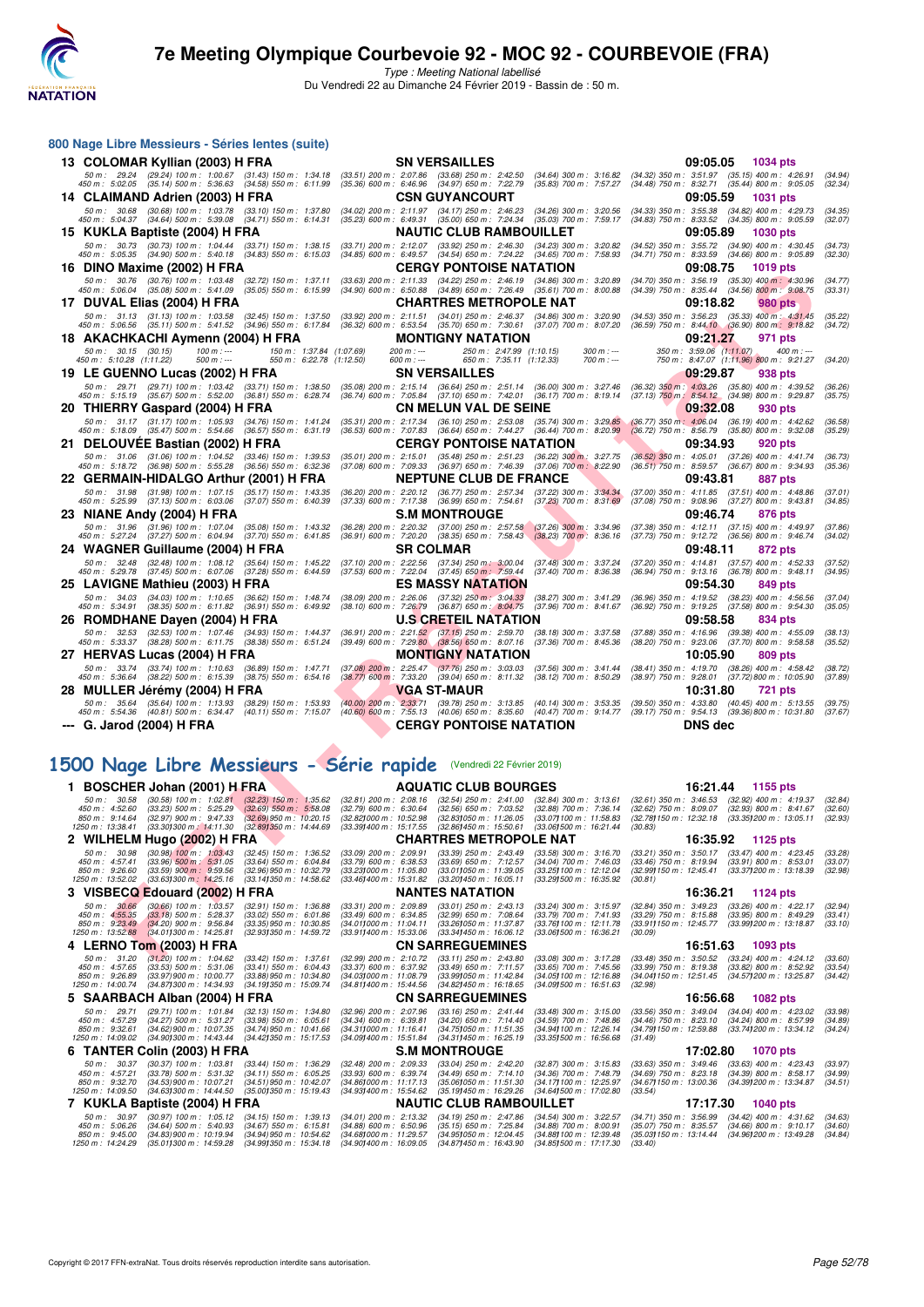

Type : Meeting National labellisé Du Vendredi 22 au Dimanche 24 Février 2019 - Bassin de : 50 m.

## **1500 Nage Libre Messieurs - Série rapide (suite)**

| 10 AKACHKACHI Aymenn (2004) H FRA |                                                                                                                                                                                                    | <b>MONTIGNY NATATION</b> | 18:04.39 | 948 pts |  |
|-----------------------------------|----------------------------------------------------------------------------------------------------------------------------------------------------------------------------------------------------|--------------------------|----------|---------|--|
|                                   |                                                                                                                                                                                                    |                          |          |         |  |
|                                   | 450 m : 5:12.03 (35.82) 500 m : 5:47.99 (35.96) 550 m : 6:23.90 (35.91) 600 m : 6:59.88 (35.98) 650 m : 7:36.26 (36.38) 700 m : 8:12.61 (36.35) 750 m : 8:49.17 (36.56) 800 m : 9:25.87 (36.70)    |                          |          |         |  |
|                                   | 850 m : 10:02.78 (36.91) 900 m : 10:39.83 (37.05) 950 m : 11:16.79 (36.961000 m : 11:54.06 (37.271050 m : 12:31.32 (37.261100 m : 13:08.54 (37.221150 m : 13:45.78 (37.241200 m : 14:23.44 (37.66) |                          |          |         |  |
|                                   | 1250 m : 15:00.36 (36.921300 m : 15:37.60 (37.241350 m : 16:14.72 (37.121400 m : 16:52.02 (37.301450 m : 17:29.19 (37.171500 m : 18:04.39 (35.20)                                                  |                          |          |         |  |

## **[1500 Nage Libre Messieurs - Séries lentes](http://www.ffnatation.fr/webffn/resultats.php?idact=nat&go=epr&idcpt=57703&idepr=56)** (Vendredi 22 Février 2019)

|             | 8 COLOMAR Kyllian (2003) H FRA                                                                                                                                                                                                                                                                                              |                                                                                                             | <b>SN VERSAILLES</b>                                                                                          |                                                                                                             | 17:20.50                                                                                      | 1034 pts                                                                                    |                               |
|-------------|-----------------------------------------------------------------------------------------------------------------------------------------------------------------------------------------------------------------------------------------------------------------------------------------------------------------------------|-------------------------------------------------------------------------------------------------------------|---------------------------------------------------------------------------------------------------------------|-------------------------------------------------------------------------------------------------------------|-----------------------------------------------------------------------------------------------|---------------------------------------------------------------------------------------------|-------------------------------|
|             | 50 m : 29.76<br>$(29.76)$ 100 m : 1:02.09<br>$(32.33)$ 150 m : 1:35.53<br>450 m: 5:01.44<br>$(34.82)$ 500 m : 5:35.85<br>$(34.41)$ 550 m : 6:10.81<br>$(35.18)900 \text{ m}$ : 10:15.82<br>850 m : 9:41.35<br>(34.47) 950 m : 10:51.86<br>1250 m: 14:25.17<br>(35.43) 300 m : 15:00.84<br>$(35.67)350 \text{ m}$ : 15:36.93 | (33.44) 200 m : 2:09.08<br>$(34.96)$ 600 m : 6:45.71<br>(36.041000 m: 11:27.10<br>(36.09) 400 m : 16:12.35  | $(33.55)$ 250 m : 2:43.31<br>$(34.90)$ 650 m : 7:20.51<br>(35.24)050 m : 12:02.65<br>(35.42) 450 m : 16:47.75 | (34.23) 300 m : 3:17.50<br>(34.80) 700 m : 7:55.59<br>(35.55) 100 m : 12:38.24<br>(35.40) 500 m : 17:20.50  | $(34.19)$ 350 m : 3:52.05<br>$(35.08)$ 750 m : 8:31.03<br>(35.59) 150 m : 13:13.73<br>(32.75) | $(34.55)$ 400 m : 4:26.62<br>$(35.44)$ 800 m : 9:06.17<br>(35.491200 m : 13:49.74)          | (34.57)<br>(35.14)<br>(36.01) |
|             | 9 G. Jarod (2004) H FRA                                                                                                                                                                                                                                                                                                     |                                                                                                             | <b>CERGY PONTOISE NATATION</b>                                                                                |                                                                                                             | 17:47.45                                                                                      | 981 pts                                                                                     |                               |
|             | 50 m: 30.69<br>$(30.69)$ 100 m : 1:06.29<br>$(35.60)$ 150 m : 1:42.73<br>450 m: 5:16.81<br>$(35.62)$ 500 m : 5:55.02<br>$(38.21)$ 550 m : 6:31.66<br>$(36.17)$ 950 m : 11:17.31<br>850 m: 10:06.22<br>(36.03) 900 m : 10:42.39<br>1250 m: 14:51.63<br>(36.07) 300 m : 15:27.45<br>(35.82) 350 m : 16:03.45                  | (36.44) 200 m : 2:17.78<br>$(36.64)$ 600 m : 7:08.95<br>(34.92) 000 m: 11:53.11<br>(36.00) 400 m : 16:38.88 | $(35.05)$ 250 m : 2:53.50<br>(37.29) 650 m : 7:43.22<br>(35.80) 050 m : 12:28.90<br>(35.43) 450 m : 17:14.16  | (35.72) 300 m : 3:29.18<br>(34.27) 700 m : 8:19.93<br>(35.79) 100 m : 13:04.44<br>(35.28) 500 m : 17:47.45  | $(35.68)$ 350 m : 4:05.47<br>$(36.71)$ 750 m : 8:54.15<br>(35.54) 150 m : 13:40.30<br>(33.29) | $(36.29)$ 400 m : 4:41.19<br>$(34.22)$ 800 m : 9:30.19<br>$(35.86)200 \text{ m}$ : 14:15.56 | (35.72)<br>(36.04)<br>(35.26) |
|             | 11 ROCHER Enzo (2005) H FRA                                                                                                                                                                                                                                                                                                 |                                                                                                             | <b>SCM CHATILLON NATATION</b>                                                                                 |                                                                                                             | 19:29.58                                                                                      | <b>792 pts</b>                                                                              |                               |
|             | 50 m: 31.93<br>$(31.93)$ 100 m : 1:09.45<br>(37.52) 150 m : 1:47.42<br>450 m : 5:41.97<br>$(39.42)$ 500 m : 6:22.27<br>(40.30) 550 m : 7:01.64<br>850 m: 11:00.18<br>(39.50) 900 m : 11:39.74<br>(39.56) 950 m : 12:19.06<br>1250 m: 16:18.69<br>(40.17) 300 m : 16:58.04<br>(39.35) 350 m : 17:36.65                       | $(37.97)$ 200 m : 2:25.98<br>(39.37) 600 m : 7:41.42<br>(39.32) 000 m: 12:58.87<br>(38.611400 m: 18:15.55   | $(38.56)$ 250 m : 3:05.16<br>$(39.78)$ 650 m : 8:21.03<br>(39.81) 050 m: 13:38.88<br>(38.90) 450 m : 18:52.83 | (39.18) 300 m : 3:44.25<br>(39.61) 700 m : 9:00.99<br>(40.01) 100 m: 14:18.48<br>(37.281500 m: 19:29.58     | (39.09) 350 m: 4:22.95<br>$(39.96)$ 750 m : 9:40.66<br>(39.60) 150 m : 14.58.51<br>(36.75)    | $(38.70)$ 400 m : 5:02.55<br>(39.67) 800 m : 10:20.68<br>(40.03) 200 m : 15:38.52           | (39.60)<br>(40.02)<br>(40.01) |
|             | 12 LAVIGNE Mathieu (2003) H FRA                                                                                                                                                                                                                                                                                             |                                                                                                             | <b>ES MASSY NATATION</b>                                                                                      |                                                                                                             | 19:52.20                                                                                      | 753 pts                                                                                     |                               |
|             | 50 m: 34.45<br>$(34.45)$ 100 m : 1:12.83<br>$(38.38)$ 150 m : 1:52.97<br>450 m : 5:52.94<br>$(41.09)$ 500 m : 6:32.85<br>$(39.91)$ 550 m : 7:13.23<br>850 m: 11:13.27<br>(40.53) 900 m : 11:53.23<br>(39.96) 950 m : 12:33.54<br>1250 m: 16:35.33<br>(40.53) 300 m : 17:14.97<br>(39.641350 m: 17:55.11                     | (40.14) 200 m : 2:32.21<br>(40.38) 600 m : 7:52.73<br>(40.311000 m: 13:13.88)<br>(40.141400 m: 18:34.65)    | (39.24) 250 m : 3:12.42<br>$(39.50)$ 650 m : 8:33.14<br>(40.34) 050 m: 13:54.46<br>(39.541450 m: 19:14.66     | (40.21) 300 m : 3:51.67<br>$(40.41)$ 700 m : 9:13.02<br>(40.58) 100 m : 14:34.66<br>(40.011500 m: 19:52.20) | $(39.25)$ 350 m : 4:32.09<br>$(39.88)$ 750 m : 9:53.14<br>(40.20) 150 m : 15:15.00<br>(37.54) | $(40.42)$ 400 m : 5:11.85<br>(40.12) 800 m : 10:32.74<br>(40.341200 m: 15:54.80             | (39.76)<br>(39.60)<br>(39.80) |
|             | 50 Dos Messieurs - Finale A<br>(Dimanche 24 Février 2019)                                                                                                                                                                                                                                                                   |                                                                                                             |                                                                                                               |                                                                                                             |                                                                                               |                                                                                             |                               |
|             | 1 STRAVIUS Jérémy (1988) H FRA                                                                                                                                                                                                                                                                                              |                                                                                                             | AMIENS METROPOLE NAT.                                                                                         |                                                                                                             | 00:25.92                                                                                      | 1234 pts                                                                                    |                               |
| 1.          | <b>HUILLE Stanislas (1999) H FRA</b>                                                                                                                                                                                                                                                                                        |                                                                                                             | <b>SN VERSAILLES</b>                                                                                          |                                                                                                             | 00:25.92                                                                                      | 1234 pts                                                                                    |                               |
|             | 3 SALCZER Ladislas (2000) H FRA                                                                                                                                                                                                                                                                                             |                                                                                                             | <b>OLYMPIC NICE NATATION</b>                                                                                  |                                                                                                             | 00:26.70                                                                                      | 1186 pts                                                                                    |                               |
| 4           | <b>GRANDJEAN Meven (2000) H FRA</b>                                                                                                                                                                                                                                                                                         |                                                                                                             | <b>OLYMPIC NICE NATATION</b>                                                                                  |                                                                                                             | 00:26.79                                                                                      | 1181 pts                                                                                    |                               |
| 5.          | <b>PASTULA Kacper (2001) H POL</b>                                                                                                                                                                                                                                                                                          | <b>ES VITRY</b>                                                                                             |                                                                                                               |                                                                                                             | 00:27.02                                                                                      | <b>1167 pts</b>                                                                             |                               |
|             | 6 CHATTI Souhaiel (2000) H FRA                                                                                                                                                                                                                                                                                              |                                                                                                             | <b>STADE FRANÇAIS O COURBEVOIE</b>                                                                            |                                                                                                             | 00:27.26                                                                                      | 1153 pts                                                                                    |                               |
|             | 7 FOURMY Matéo (2000) H FRA                                                                                                                                                                                                                                                                                                 |                                                                                                             | <b>ES MASSY NATATION</b>                                                                                      |                                                                                                             | 00:27.28                                                                                      | 1151 pts                                                                                    |                               |
|             | 8 RIHOUX Charles (1998) H FRA                                                                                                                                                                                                                                                                                               |                                                                                                             | <b>OLYMPIC NICE NATATION</b>                                                                                  |                                                                                                             | 00:27.48                                                                                      | 1140 pts                                                                                    |                               |
|             |                                                                                                                                                                                                                                                                                                                             |                                                                                                             |                                                                                                               |                                                                                                             |                                                                                               |                                                                                             |                               |
|             | $50$ Dos Messieurs - Finale B 17 ans et plus (Dimanche 24 Février 2019)                                                                                                                                                                                                                                                     |                                                                                                             |                                                                                                               |                                                                                                             |                                                                                               |                                                                                             |                               |
|             | 1 THIBAULT Maxime (1999) H FRA                                                                                                                                                                                                                                                                                              |                                                                                                             | <b>STADE FRANÇAIS O COURBEVOIE</b>                                                                            |                                                                                                             | 00:27.60                                                                                      | 1133 pts                                                                                    |                               |
|             | 2 AROT Julien (1992) H FRA                                                                                                                                                                                                                                                                                                  |                                                                                                             | <b>SN VERSAILLES</b>                                                                                          |                                                                                                             | 00:27.85                                                                                      | 1118 pts                                                                                    |                               |
|             | 3 TARRAT Samuel (2000) H FRA                                                                                                                                                                                                                                                                                                |                                                                                                             | <b>NANTES NATATION</b>                                                                                        |                                                                                                             | 00:27.94                                                                                      | 1113 pts                                                                                    |                               |
| 4           | <b>BONEL Antonyn (2001) H FRA</b>                                                                                                                                                                                                                                                                                           |                                                                                                             | <b>CN ST-MICHEL-SUR-ORGE</b>                                                                                  |                                                                                                             | 00:28.29                                                                                      | 1092 pts                                                                                    |                               |
| 5           | <b>THEETEN Cédric (2002) H FRA</b>                                                                                                                                                                                                                                                                                          |                                                                                                             | <b>NOGENT NATATION 94</b>                                                                                     |                                                                                                             | 00:28.32                                                                                      | 1090 pts                                                                                    |                               |
| 6           | SAFFAR Yassine (2002) H TUN                                                                                                                                                                                                                                                                                                 |                                                                                                             | <b>UAS ST-CLOUD</b>                                                                                           |                                                                                                             | 00:28.33                                                                                      | 1090 pts                                                                                    |                               |
|             | 7 DENJEAN Constantin (2002) H FRA                                                                                                                                                                                                                                                                                           |                                                                                                             | <b>MOUETTES DE PARIS</b>                                                                                      |                                                                                                             | 00:28.46                                                                                      | 1082 pts                                                                                    |                               |
|             | 8 PAUPARDIN Guillaume (2001) H FRA                                                                                                                                                                                                                                                                                          |                                                                                                             | <b>CN MELUN VAL DE SEINE</b>                                                                                  |                                                                                                             | 00:28.74                                                                                      | 1066 pts                                                                                    |                               |
| CC          | Dos Messieurs - Finale C 14-16 ans (Dimanche 24 Février 2019)                                                                                                                                                                                                                                                               |                                                                                                             |                                                                                                               |                                                                                                             |                                                                                               |                                                                                             |                               |
| $\mathbf 1$ | POLLACK Alexander (2003) H USA                                                                                                                                                                                                                                                                                              |                                                                                                             | <b>RACING CLUB DE FRANCE</b>                                                                                  |                                                                                                             | 00:29.49                                                                                      | 1024 pts                                                                                    |                               |
|             | 2 BRAIZE Neo (2004) H FRA                                                                                                                                                                                                                                                                                                   |                                                                                                             | <b>ES MASSY NATATION</b>                                                                                      |                                                                                                             | 00:29.54                                                                                      | 1021 pts                                                                                    |                               |
|             | 3 HUET-LEBERRUYER Titouan (2003) H FRA                                                                                                                                                                                                                                                                                      |                                                                                                             | <b>CS CLICHY 92</b>                                                                                           |                                                                                                             | 00:29.68                                                                                      | 1013 pts                                                                                    |                               |
|             | 4 LOPEZ Malo (2004) H FRA                                                                                                                                                                                                                                                                                                   |                                                                                                             | <b>C PAUL-BERT RENNES</b>                                                                                     |                                                                                                             | 00:29.90                                                                                      | 1001 pts                                                                                    |                               |
|             | 5 FOUBERT Etienne (2004) H FRA                                                                                                                                                                                                                                                                                              |                                                                                                             | <b>SN VERSAILLES</b>                                                                                          |                                                                                                             | 00:30.17                                                                                      | 986 pts                                                                                     |                               |
|             | 6 RENE CORAIL Yann (2003) H FRA                                                                                                                                                                                                                                                                                             |                                                                                                             | <b>CSN GUYANCOURT</b>                                                                                         |                                                                                                             | 00:30.45                                                                                      | 971 pts                                                                                     |                               |

## **[50 Dos Messieurs - Finale A](http://www.ffnatation.fr/webffn/resultats.php?idact=nat&go=epr&idcpt=57703&idepr=61)** (Dimanche 24 Février 2019)

| 1 STRAVIUS Jérémy (1988) H FRA  | <b>AMIENS METROPOLE NAT.</b>       | 00:25.92 | <b>1234 pts</b> |
|---------------------------------|------------------------------------|----------|-----------------|
| 1 HUILLE Stanislas (1999) H FRA | <b>SN VERSAILLES</b>               | 00:25.92 | <b>1234 pts</b> |
| 3 SALCZER Ladislas (2000) H FRA | <b>OLYMPIC NICE NATATION</b>       | 00:26.70 | 1186 pts        |
| 4 GRANDJEAN Meven (2000) H FRA  | <b>OLYMPIC NICE NATATION</b>       | 00:26.79 | 1181 pts        |
| 5 PASTULA Kacper (2001) H POL   | <b>ES VITRY</b>                    | 00:27.02 | 1167 pts        |
| 6 CHATTI Souhaiel (2000) H FRA  | <b>STADE FRANCAIS O COURBEVOIE</b> | 00:27.26 | 1153 pts        |
| 7 FOURMY Matéo (2000) H FRA     | <b>ES MASSY NATATION</b>           | 00:27.28 | 1151 pts        |
| 8 RIHOUX Charles (1998) H FRA   | <b>OLYMPIC NICE NATATION</b>       | 00:27.48 | 1140 pts        |
|                                 |                                    |          |                 |

## **[50 Dos Messieurs - Finale B](http://www.ffnatation.fr/webffn/resultats.php?idact=nat&go=epr&idcpt=57703&idepr=61) 17 ans et plus** (Dimanche 24 Février 2019)

| 1 THIBAULT Maxime (1999) H FRA     | <b>STADE FRANCAIS O COURBEVOIE</b> | 00:27.60 | 1133 pts |
|------------------------------------|------------------------------------|----------|----------|
| 2 AROT Julien (1992) H FRA         | <b>SN VERSAILLES</b>               | 00:27.85 | 1118 pts |
| 3 TARRAT Samuel (2000) H FRA       | <b>NANTES NATATION</b>             | 00:27.94 | 1113 pts |
| 4 BONEL Antonyn (2001) H FRA       | <b>CN ST-MICHEL-SUR-ORGE</b>       | 00:28.29 | 1092 pts |
| 5 THEETEN Cédric (2002) H FRA      | <b>NOGENT NATATION 94</b>          | 00:28.32 | 1090 pts |
| 6 SAFFAR Yassine (2002) H TUN      | <b>UAS ST-CLOUD</b>                | 00:28.33 | 1090 pts |
| 7 DENJEAN Constantin (2002) H FRA  | <b>MOUETTES DE PARIS</b>           | 00:28.46 | 1082 pts |
| 8 PAUPARDIN Guillaume (2001) H FRA | <b>CN MELUN VAL DE SEINE</b>       | 00:28.74 | 1066 pts |
|                                    |                                    |          |          |

## **[50 Dos Messieurs - Finale C](http://www.ffnatation.fr/webffn/resultats.php?idact=nat&go=epr&idcpt=57703&idepr=61) 14-16 ans** (Dimanche 24 Février 2019)

| 1 POLLACK Alexander (2003) H USA       | <b>RACING CLUB DE FRANCE</b> | 00:29.49 | 1024 pts |
|----------------------------------------|------------------------------|----------|----------|
| 2 BRAIZE Neo (2004) H FRA              | <b>ES MASSY NATATION</b>     | 00:29.54 | 1021 pts |
| 3 HUET-LEBERRUYER Titouan (2003) H FRA | <b>CS CLICHY 92</b>          | 00:29.68 | 1013 pts |
| 4 LOPEZ Malo (2004) H FRA              | <b>C PAUL-BERT RENNES</b>    | 00:29.90 | 1001 pts |
| 5 FOUBERT Etienne (2004) H FRA         | <b>SN VERSAILLES</b>         | 00:30.17 | 986 pts  |
| 6 RENE CORAIL Yann (2003) H FRA        | <b>CSN GUYANCOURT</b>        | 00:30.45 | 971 pts  |
| 6 BENASLI Alexandre (2003) H FRA       | <b>NANTES NATATION</b>       | 00:30.45 | 971 pts  |
| 8 WAGNER Guillaume (2004) H FRA        | <b>SR COLMAR</b>             | 00:31.78 | 899 pts  |
|                                        |                              |          |          |

## **[50 Dos Messieurs - Séries](http://www.ffnatation.fr/webffn/resultats.php?idact=nat&go=epr&idcpt=57703&idepr=61)** (Dimanche 24 Février 2019)

| 1 STRAVIUS Jérémy (1988) H FRA  | AMIENS METROPOLE NAT.        | 00:25.77 | 1243 pts |
|---------------------------------|------------------------------|----------|----------|
| 2 HUILLE Stanislas (1999) H FRA | <b>SN VERSAILLES</b>         | 00:26.14 | 1220 pts |
| 3 GRANDJEAN Meven (2000) H FRA  | <b>OLYMPIC NICE NATATION</b> | 00:26.98 | 1169 pts |
| 4 SALCZER Ladislas (2000) H FRA | <b>OLYMPIC NICE NATATION</b> | 00:27.09 | 1163 pts |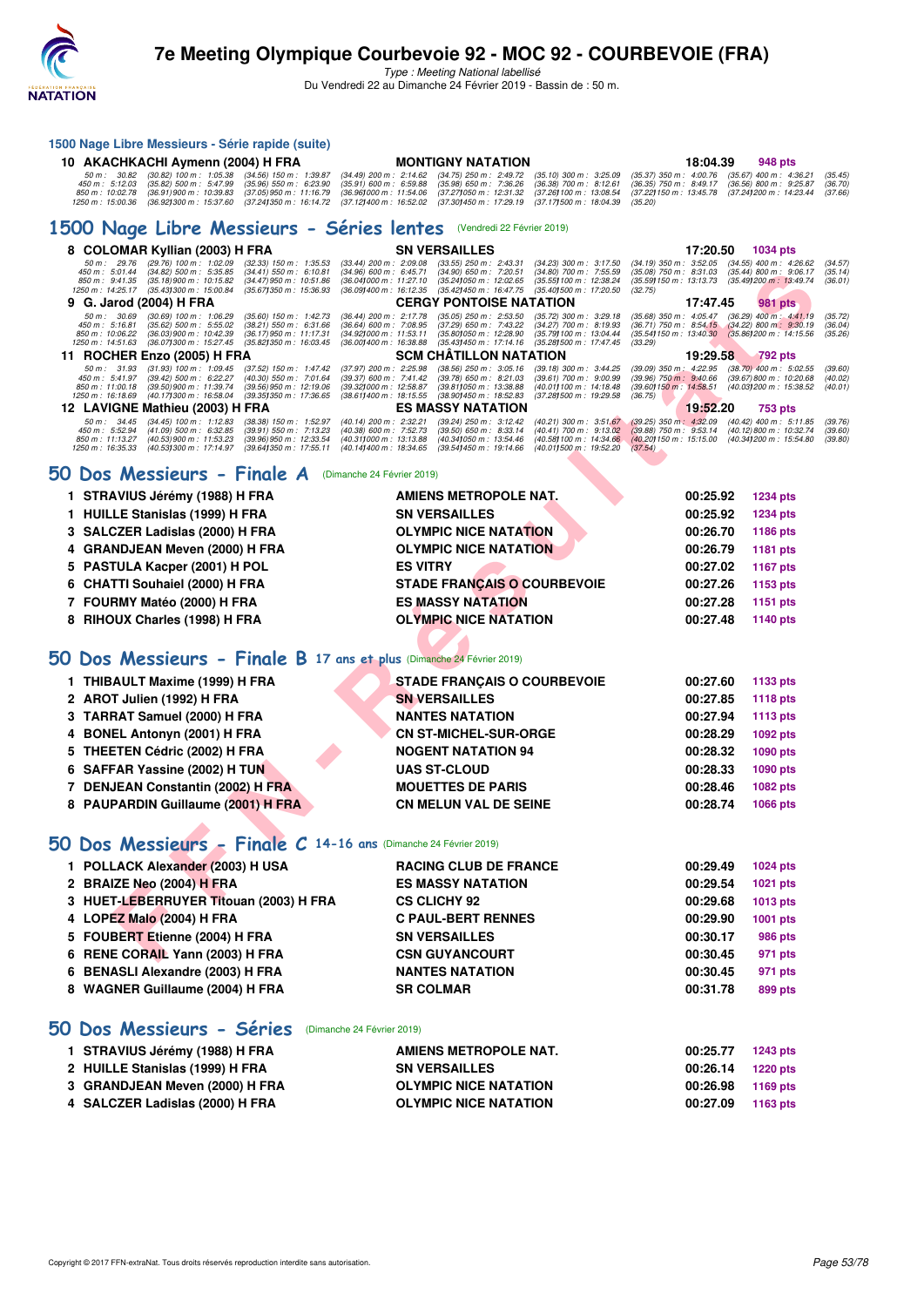

| 50 Dos Messieurs - Séries (suite)                                 |                                                          |                      |                    |
|-------------------------------------------------------------------|----------------------------------------------------------|----------------------|--------------------|
| 5 PASTULA Kacper (2001) H POL                                     | <b>ES VITRY</b>                                          | 00:27.18             | <b>1157 pts</b>    |
| 6 FOURMY Matéo (2000) H FRA                                       | <b>ES MASSY NATATION</b>                                 | 00:27.22             | 1155 pts           |
| 7 RIHOUX Charles (1998) H FRA                                     | <b>OLYMPIC NICE NATATION</b>                             | 00:27.37             | 1146 pts           |
| 8 CHATTI Souhaiel (2000) H FRA                                    | <b>STADE FRANÇAIS O COURBEVOIE</b>                       | 00:27.38             | 1146 pts           |
| 9 BENBARA Nazim (1998) H ALG                                      | <b>ASSO NATATION DE SARTROUVILLE</b>                     | 00:27.75             | <b>1124 pts</b>    |
| 10 STEPHAN William (2000) H FRA                                   | <b>CN SARREGUEMINES</b>                                  | 00:27.77             | 1123 pts           |
| 11 TARRAT Samuel (2000) H FRA                                     | <b>NANTES NATATION</b>                                   | 00:27.78             | <b>1122 pts</b>    |
| 12 THIBAULT Maxime (1999) H FRA                                   | <b>STADE FRANÇAIS O COURBEVOIE</b>                       | 00:27.80             | <b>1121 pts</b>    |
| 13 AROT Julien (1992) H FRA                                       | <b>SN VERSAILLES</b>                                     | 00:28.08             | $1104$ pts         |
| 14 BONEL Antonyn (2001) H FRA                                     | <b>CN ST-MICHEL-SUR-ORGE</b>                             | 00:28.10             | <b>1103 pts</b>    |
| 15 SAFFAR Yassine (2002) H TUN                                    | <b>UAS ST-CLOUD</b>                                      | 00:28.31             | 1091 pts           |
| 16 THEETEN Cédric (2002) H FRA                                    | <b>NOGENT NATATION 94</b>                                | 00:28.34             | <b>1089 pts</b>    |
| 17 ANNEQUIN Leo (2002) H FRA                                      | <b>ETOILE SAINT-LEU NATATION</b>                         | 00:28.56             | <b>1077 pts</b>    |
| 18 DENJEAN Constantin (2002) H FRA                                | <b>MOUETTES DE PARIS</b>                                 | 00:28.78             | 1064 pts           |
| 19 PAUPARDIN Guillaume (2001) H FRA                               | <b>CN MELUN VAL DE SEINE</b>                             | 00:29.01             | 1051 pts           |
| 20 CHARBONNEL Theo (2001) H FRA                                   | <b>CN ST-MICHEL-SUR-ORGE</b>                             | 00:29.17             | <b>1042 pts</b>    |
| 21 FRANCOIS Bastien (2000) H FRA                                  | <b>C.N OZOIR-LA-FERRIERE</b>                             | 00:29.33             | 1033 pts           |
| 22 HUET-LEBERRUYER Titouan (2003) H FRA                           | <b>CS CLICHY 92</b>                                      | 00:29.36             | 1031 pts           |
| 23 AKIFI Naïl (2002) H FRA                                        | <b>CN SARREGUEMINES</b>                                  | 00:29.38             | 1030 pts           |
| 24 POLLACK Alexander (2003) H USA                                 | <b>RACING CLUB DE FRANCE</b>                             | 00:29.41             | 1028 pts           |
| 24 FOURRE Anthony (1999) H FRA                                    | <b>CN MELUN VAL DE SEINE</b>                             | 00:29.41             | 1028 pts           |
| 26 WATTEZ Pacôme (2002) H FRA                                     | <b>C.N OZOIR-LA-FERRIERE</b>                             | 00:29.46             | 1026 pts           |
| 27 CHAMBRAUD Nicolas (2001) H FRA                                 | <b>CS CLICHY 92</b>                                      | 00:29.48             | 1024 pts           |
| 28 DIEU Aurélien (2001) H FRA                                     | <b>SN FRANCONVILLE</b>                                   | 00:29.86             | 1003 pts           |
| 29 BRAIZE Neo (2004) H FRA                                        | <b>ES MASSY NATATION</b>                                 | 00:29.90             | <b>1001 pts</b>    |
| 30 CASTERA Louis (2000) H FRA                                     | <b>CERGY PONTOISE NATATION</b>                           | 00:29.98             | 997 pts            |
| 31 FOUBERT Etienne (2004) H FRA<br>32 LEBBIHI Iliess (2002) H FRA | <b>SN VERSAILLES</b><br><b>ETOILE SAINT-LEU NATATION</b> | 00:30.10<br>00:30.13 | 990 pts            |
| 33 LE GUENNO Lucas (2002) H FRA                                   | <b>SN VERSAILLES</b>                                     | 00:30.16             | 988 pts<br>987 pts |
| 34 MAJOU Clément (2002) H FRA                                     | <b>STADE FRANÇAIS O COURBEVOIE</b>                       | 00:30.29             | 979 pts            |
| 35 LOPEZ Malo (2004) H FRA                                        | <b>C PAUL-BERT RENNES</b>                                | 00:30.30             | 979 pts            |
| 36 RENE CORAIL Yann (2003) H FRA                                  | <b>CSN GUYANCOURT</b>                                    | 00:30.37             | 975 pts            |
| 37 POIREL Baptiste (2002) H FRA                                   | <b>CN SÉZANNE</b>                                        | 00:30.40             | 973 pts            |
| 38 EGGIMANN Rudy (2001) H FRA                                     | <b>MONTIGNY NATATION</b>                                 | 00:30.41             | 973 pts            |
| 39 POUMAREDE Julien (2001) H FRA                                  | <b>CN ST-MICHEL-SUR-ORGE</b>                             | 00:30.46             | 970 pts            |
| 40 BENASLI Alexandre (2003) H FRA                                 | <b>NANTES NATATION</b>                                   | 00:30.59             | 963 pts            |
| 41 JUTANT Jeremy (2002) H FRA                                     | <b>CHARTRES METROPOLE NAT</b>                            | 00:30.63             | 961 pts            |
| 42 FERRADJ Samy (2000) H FRA                                      | <b>AC BOBIGNY</b>                                        | 00:31.48             | 915 pts            |
| 43 BOULAINE Thomas (2003) H FRA                                   | <b>COM BAGNEUX NATATION</b>                              | 00:31.57             | 911 pts            |
| 44 WAGNER Guillaume (2004) H FRA                                  | <b>SR COLMAR</b>                                         | 00:31.65             | <b>906 pts</b>     |
| 45 BESSON Antoine (2003) H FRA                                    | <b>CN ANDRESY</b>                                        | 00:31.68             | 905 pts            |
| 46 KOHLER Charles (2005) H FRA                                    | <b>STADE FRANÇAIS O COURBEVOIE</b>                       | 00:31.85             | 896 pts            |
| 47 ROCHER Quentin (2003) H FRA                                    | <b>SCM CHÂTILLON NATATION</b>                            | 00:31.92             | 892 pts            |
| 48 KARADZIC Luka (2004) H FRA                                     | <b>CSM CLAMART</b>                                       | 00:31.95             | 891 pts            |
| 48 THOMAS-PERRIN Alexis (2003) H FRA                              | UN PLOËRMEL                                              | 00:31.95             | 891 pts            |
| 50 GOHARD Aymeric (2002) H FRA                                    | <b>SN VERSAILLES</b>                                     | 00:32.14             | 881 pts            |
| 51 BAUDARD-GUILLOT Malo (2005) H FRA                              | <b>CN ASNIERES</b>                                       | 00:32.16             | 880 pts            |
| 52 BOUTAGHOU Iliane (2004) H FRA                                  | <b>COLOMBES NATATION</b>                                 | 00:32.19             | 878 pts            |
| 53 BERT Matis (2005) H FRA                                        | <b>ETOILE SAINT-LEU NATATION</b>                         | 00:32.24             | 875 pts            |
| 54 LE BOHEC Gurvan (2004) H FRA                                   | <b>RED STAR CLUB CHAMPIGNY</b>                           | 00:32.30             | 872 pts            |
| 55 DIBOUES Killian (2000) H FRA                                   | <b>CN MELUN VAL DE SEINE</b>                             | 00:32.70             | 852 pts            |
| 56 KADAMI Amine (2000) H FRA                                      | <b>CSM GENNEVILLIERS</b>                                 | 00:32.92             | 841 pts            |
| 57 BRINDJONC Lukian (2004) H FRA                                  | <b>EN CAEN</b>                                           | 00:33.24             | 824 pts            |
| 57 CRASSOUS Thibaut (2004) H FRA                                  | <b>STADE FRANÇAIS O COURBEVOIE</b>                       | 00:33.24             | 824 pts            |

|                   | 00:27.18             | <b>1157 pts</b>    |
|-------------------|----------------------|--------------------|
|                   | 00:27.22             | 1155 pts           |
| N                 | 00:27.37             | 1146 pts           |
| <b>JRBEVOIE</b>   | 00:27.38             | 1146 pts           |
| <b>RTROUVILLE</b> | 00:27.75             | <b>1124 pts</b>    |
|                   | 00:27.77             | 1123 pts           |
|                   | 00:27.78             | <b>1122 pts</b>    |
| <b>JRBEVOIE</b>   | 00:27.80             | <b>1121 pts</b>    |
|                   | 00:28.08             | <b>1104 pts</b>    |
| àЕ                | 00:28.10             | <b>1103 pts</b>    |
|                   | 00:28.31             | 1091 pts           |
|                   | 00:28.34             | <b>1089 pts</b>    |
| <b>ATION</b>      | 00:28.56             | <b>1077 pts</b>    |
|                   | 00:28.78             | 1064 pts           |
| E                 | 00:29.01             | 1051 pts           |
| àЕ                | 00:29.17             | 1042 pts           |
| Ξ                 | 00:29.33             | 1033 pts           |
|                   | 00:29.36             | 1031 pts           |
|                   | 00:29.38             | 1030 pts           |
| CЕ                | 00:29.41             | 1028 pts           |
| Ē                 | 00:29.41             | 1028 pts           |
| Ξ                 | 00:29.46             | 1026 pts           |
|                   | 00:29.48             | 1024 pts           |
|                   | 00:29.86             | 1003 pts           |
|                   | 00:29.90             | 1001 pts           |
| <b>TION</b>       | 00:29.98             | 997 pts            |
|                   | 00:30.10             | 990 pts            |
| ATION             | 00:30.13             | <b>988 pts</b>     |
|                   | 00:30.16             | 987 pts            |
| <b>JRBEVOIE</b>   | 00:30.29             | 979 pts            |
|                   | 00:30.30             | 979 pts            |
|                   | 00:30.37             | 975 pts            |
|                   | 00:30.40<br>00:30.41 | 973 pts            |
| àЕ                | 00:30.46             | 973 pts            |
|                   | 00:30.59             | 970 pts<br>963 pts |
| <b>NAT</b>        | 00:30.63             | 961 pts            |
|                   | 00:31.48             | 915 pts            |
| ЭN                | 00:31.57             | 911 pts            |
|                   | 00:31.65             | <b>906 pts</b>     |
|                   | 00:31.68             | <b>905 pts</b>     |
| <b>JRBEVOIE</b>   | 00:31.85             | 896 pts            |
| ΊΟΝ               | 00:31.92             | <b>892 pts</b>     |
|                   | 00:31.95             | 891 pts            |
|                   | 00:31.95             | 891 pts            |
|                   | 00:32.14             | <b>881 pts</b>     |
|                   | 00:32.16             | <b>880 pts</b>     |
|                   | 00:32.19             | <b>878 pts</b>     |
| ATION             | 00:32.24             | 875 pts            |
| <b>IGNY</b>       | 00:32.30             | 872 pts            |
| E                 | 00:32.70             | 852 pts            |
|                   | 00:32.92             | 841 pts            |
|                   | 00:33.24             | 824 pts            |
| <b>JRBEVOIE</b>   | 00:33.24             | 824 nts            |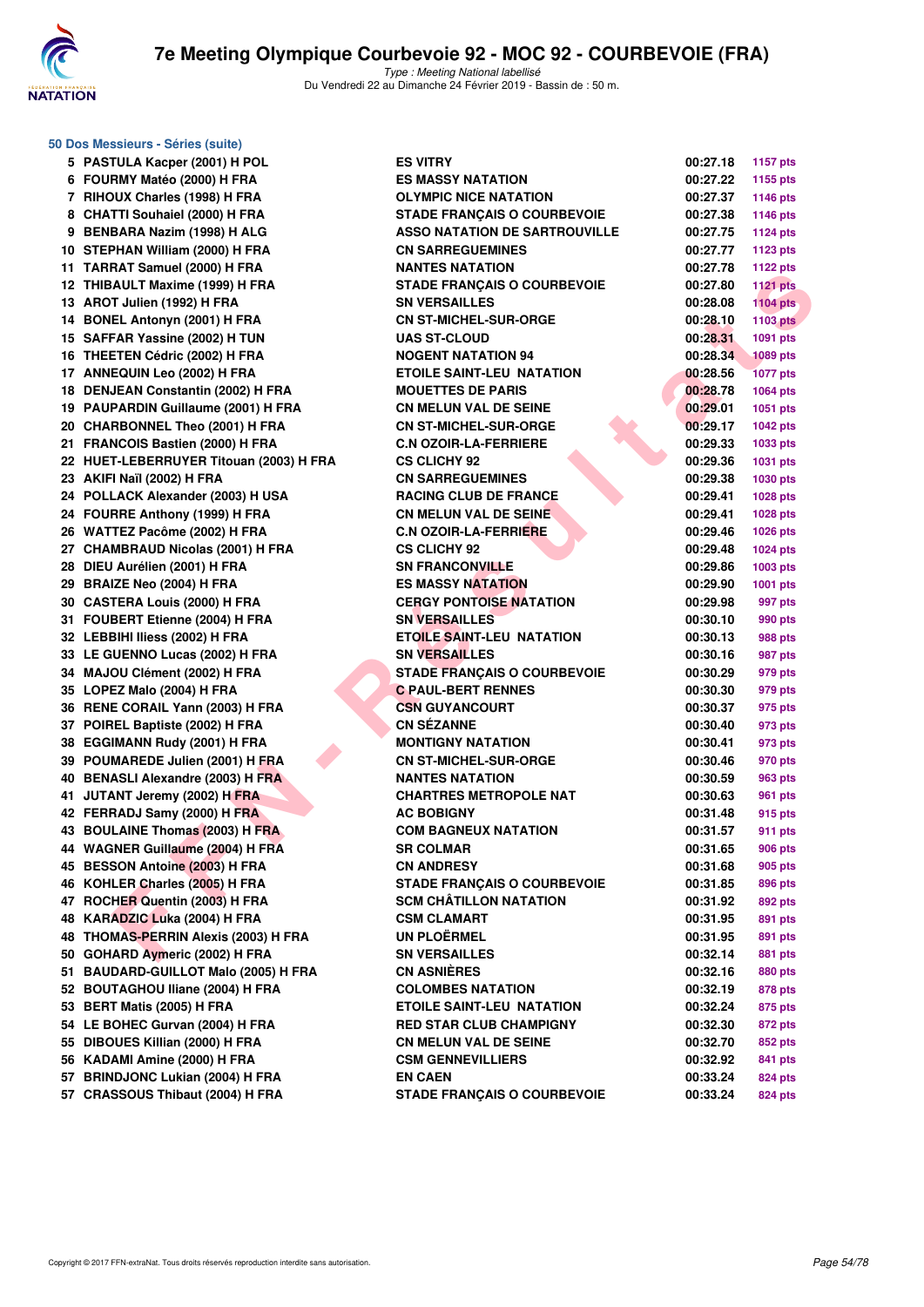

Type : Meeting National labellisé Du Vendredi 22 au Dimanche 24 Février 2019 - Bassin de : 50 m.

|       | 50 Dos Messieurs - Séries (suite)  |                                 |                |                |
|-------|------------------------------------|---------------------------------|----------------|----------------|
|       | 59 NEVOT Romain (2004) H FRA       | A.O. TRAPPES NATATION           | 00:33.31       | 821 pts        |
|       | 60 LAVIGNE Mathieu (2003) H FRA    | <b>ES MASSY NATATION</b>        | 00:33.60       | 806 pts        |
|       | 61 LOCHOSHVILI Roman (2004) H FRA  | <b>CS CLICHY 92</b>             | 00:33.86       | <b>793 pts</b> |
|       | 62 CALOTA Stefan (2003) H FRA      | <b>ES VITRY</b>                 | 00:33.90       | 792 pts        |
|       | 63 GOSSE Tom (2003) H FRA          | <b>STADE ST-VALERY NATATION</b> | 00:34.18       | 778 pts        |
|       | 64 DJAMA Enzo (2005) H FRA         | <b>CN ASNIÈRES</b>              | 00:34.19       | 777 pts        |
|       | 65 LEBAS Alexandre (2002) H FRA    | <b>AC BOBIGNY</b>               | 00:34.22       | 776 pts        |
|       | 66 MERAD Médiane (2003) H FRA      | <b>RSC MONTREUIL</b>            | 00:36.69       | <b>660 pts</b> |
| 67    | MULLER Jérémy (2004) H FRA         | <b>VGA ST-MAUR</b>              | 00:37.97       | <b>604 pts</b> |
|       | --- LERNO Tom (2003) H FRA         | <b>CN SARREGUEMINES</b>         | <b>DNS</b> dec |                |
| $---$ | <b>BOUTAGHOU Reda (1971) H FRA</b> | <b>COLOMBES NATATION</b>        | <b>DNS</b>     |                |

## [100 Dos Messieurs - Finale A](http://www.ffnatation.fr/webffn/resultats.php?idact=nat&go=epr&idcpt=57703&idepr=62) (Samedi 23 Février 2019)

| 03 LLDAS AIGAGHUIG (2002) IT FRA                                    | AU DUDIUN I                        |              | UU.J4.ZZ                                               | <i>i</i> i u pis                              |
|---------------------------------------------------------------------|------------------------------------|--------------|--------------------------------------------------------|-----------------------------------------------|
| 66 MERAD Médiane (2003) H FRA                                       | <b>RSC MONTREUIL</b>               |              | 00:36.69                                               | 660 pts                                       |
| 67 MULLER Jérémy (2004) H FRA                                       | <b>VGA ST-MAUR</b>                 |              | 00:37.97                                               | 604 pts                                       |
| --- LERNO Tom (2003) H FRA                                          | <b>CN SARREGUEMINES</b>            |              | <b>DNS</b> dec                                         |                                               |
| --- BOUTAGHOU Reda (1971) H FRA                                     | <b>COLOMBES NATATION</b>           |              | <b>DNS</b>                                             |                                               |
|                                                                     |                                    |              |                                                        |                                               |
| 00 Dos Messieurs - Finale A                                         |                                    |              |                                                        |                                               |
| (Samedi 23 Février 2019)                                            |                                    |              |                                                        |                                               |
| 1 HUILLE Stanislas (1999) H FRA                                     | <b>SN VERSAILLES</b>               |              | 00:55.36                                               | <b>1239 pts</b>                               |
| 2 DESPLANCHES Jeremy (1994) H SUI                                   | <b>OLYMPIC NICE NATATION</b>       | 50 m: 26.85  | $(26.85)$ 100 m :<br>00:56.05                          | 55.36 (28.51)<br><b>1219 pts</b>              |
|                                                                     |                                    | 50 m: 27.64  |                                                        | $(27.64)$ 100 m : 56.05 $(28.41)$             |
| 3 SALCZER Ladislas (2000) H FRA                                     | <b>OLYMPIC NICE NATATION</b>       |              | 00:57.12                                               | <b>1187 pts</b>                               |
|                                                                     |                                    | 50 m: 27.61  |                                                        | $(27.61)$ 100 m : 57.12 $(29.51)$             |
| 4 GRANDJEAN Meven (2000) H FRA                                      | <b>OLYMPIC NICE NATATION</b>       |              | 00:57.68                                               | 1171 pts                                      |
| 5 CHATTI Souhaiel (2000) H FRA                                      | <b>STADE FRANÇAIS O COURBEVOIE</b> | 50 m: 27.92  | $(27.92)$ 100 m :<br>00:57.94                          | 57.68 (29.76)<br>1164 pts                     |
|                                                                     |                                    | 50 m : 28.70 |                                                        | (28.70) 100 m: 57.94 (29.24)                  |
| 6 FOURMY Matéo (2000) H FRA                                         | <b>ES MASSY NATATION</b>           |              | 00:58.42                                               | 1150 pts                                      |
|                                                                     |                                    | 50 m: 28.07  | $(28.07)$ 100 m :                                      | 58.42 (30.35)                                 |
| 6 STEPHAN William (2000) H FRA                                      | <b>CN SARREGUEMINES</b>            |              | 00:58.42                                               | 1150 pts                                      |
| 8 TARRAT Samuel (2000) H FRA                                        | <b>NANTES NATATION</b>             | 50 m : 28.33 | $(28.33)$ 100 m : 58.42 $(30.09)$<br>00:59.82          | <b>1110 pts</b>                               |
|                                                                     |                                    | 50 m : 28.83 |                                                        | $(28.83)$ 100 m : 59.82 $(30.99)$             |
|                                                                     |                                    |              |                                                        |                                               |
| 00 Dos Messieurs - Finale B 17 ans et plus (Samedi 23 Février 2019) |                                    |              |                                                        |                                               |
| 1 PIRI Max (1997) H FRA                                             | <b>CLUB DES NAGEURS DE PARIS</b>   |              | 00:58.97                                               | 1134 pts                                      |
|                                                                     |                                    | 50 m : 28.87 | $(28.87)$ 100 m :                                      | 58.97 (30.10)                                 |
| 2 BONEL Antonyn (2001) H FRA                                        | <b>CN ST-MICHEL-SUR-ORGE</b>       |              | 00:59.17                                               | 1129 pts                                      |
|                                                                     | <b>STADE FRANÇAIS O COURBEVOIE</b> | 50 m : 28.82 | $(28.82)$ 100 m : 59.17 $(30.35)$                      |                                               |
| 3 THIBAULT Maxime (1999) H FRA                                      |                                    | 50 m: 29.03  | 00:59.38<br>$(29.03)$ 100 m :                          | 1123 pts<br>59.38 (30.35)                     |
| 4 PASTULA Kacper (2001) H POL                                       | <b>ES VITRY</b>                    |              | 00:59.40                                               | <b>1122 pts</b>                               |
|                                                                     |                                    | 50 m : 28.43 |                                                        | $(28.43)$ 100 m : 59.40 $(30.97)$             |
| 5 RAKOTONDRAMANGA Eliot-Tahina (2002) H FRA                         | <b>ES MASSY NATATION</b>           |              | 00:59.70                                               | 1114 $pts$                                    |
| 6 AROT Julien (1992) H FRA                                          | <b>SN VERSAILLES</b>               | 50 m : 28.71 | 01:00.79                                               | $(28.71)$ 100 m : 59.70 $(30.99)$<br>1083 pts |
|                                                                     |                                    | 50 m : 29.27 | (29.27) 100 m: 1:00.79 (31.52)                         |                                               |
| 7 THEETEN Cédric (2002) H FRA                                       | <b>NOGENT NATATION 94</b>          |              | 01:01.57                                               | <b>1062 pts</b>                               |
|                                                                     |                                    |              | 50 m: 29.48 (29.48) 100 m: 1:01.57 (32.09)             |                                               |
| 8 ANNEQUIN Leo (2002) H FRA                                         | <b>ETOILE SAINT-LEU NATATION</b>   |              | 01:01.70                                               | <b>1058 pts</b>                               |
|                                                                     |                                    |              | 50 m: 30.03 (30.03) 100 m: 1:01.70 (31.67)             |                                               |
| 00 Dos Messieurs - Finale C 14-16 ans (Samedi 23 Février 2019)      |                                    |              |                                                        |                                               |
|                                                                     |                                    |              |                                                        |                                               |
| 1 HUET-LEBERRUYER Titouan (2003) H FRA                              | <b>CS CLICHY 92</b>                |              | 01:01.56<br>50 m: 30.11 (30.11) 100 m: 1:01.56 (31.45) | <b>1062 pts</b>                               |
| 2 POLLACK Alexander (2003) H USA                                    | <b>RACING CLUB DE FRANCE</b>       |              | 01:02.20                                               | <b>1045 pts</b>                               |
|                                                                     |                                    |              | 50 m: 30.42 (30.42) 100 m: 1:02.20 (31.78)             |                                               |
| 3 RENE CORAIL Yann (2003) H FRA                                     | <b>CSN GUYANCOURT</b>              |              | 01:03.12                                               | 1020 pts                                      |
|                                                                     |                                    |              | 50 m: 31.26 (31.26) 100 m: 1:03.12 (31.86)             |                                               |

## **[100 Dos Messieurs - Finale B](http://www.ffnatation.fr/webffn/resultats.php?idact=nat&go=epr&idcpt=57703&idepr=62) 17 ans et plus** (Samedi 23 Février 2019)

| 1 PIRI Max (1997) H FRA                     | <b>CLUB DES NAGEURS DE PARIS</b>   |             |                | 00:58.97                  | 1134 pts                        |
|---------------------------------------------|------------------------------------|-------------|----------------|---------------------------|---------------------------------|
|                                             |                                    | 50 m: 28.87 |                | $(28.87)$ 100 m :         | 58.97 (30.10)                   |
| 2 BONEL Antonyn (2001) H FRA                | <b>CN ST-MICHEL-SUR-ORGE</b>       |             |                | 00:59.17                  | 1129 pts                        |
|                                             |                                    |             | 50 m: 28.82    | $(28.82)$ 100 m :         | 59.17 (30.35)                   |
| 3 THIBAULT Maxime (1999) H FRA              | <b>STADE FRANÇAIS O COURBEVOIE</b> |             |                | 00:59.38                  | 1123 pts                        |
|                                             |                                    |             | 50 m: 29.03    | $(29.03)$ 100 m :         | 59.38 (30.35)                   |
| 4 PASTULA Kacper (2001) H POL               | <b>ES VITRY</b>                    |             |                | 00:59.40                  | 1122 $pts$                      |
|                                             |                                    |             | $50 m$ : 28.43 | $(28.43)$ 100 m :         | 59.40 (30.97)                   |
| 5 RAKOTONDRAMANGA Eliot-Tahina (2002) H FRA | <b>ES MASSY NATATION</b>           |             |                | 00:59.70                  | 1114 pts                        |
|                                             |                                    |             | 50 m: 28.71    | $(28.71)$ 100 m :         | 59.70 (30.99)                   |
| 6 AROT Julien (1992) H FRA                  | <b>SN VERSAILLES</b>               |             |                | 01:00.79                  | 1083 pts                        |
|                                             |                                    |             | 50 m : 29.27   |                           | (29.27) 100 m : 1:00.79 (31.52) |
| 7 THEETEN Cédric (2002) H FRA               | <b>NOGENT NATATION 94</b>          |             |                | 01:01.57                  | 1062 pts                        |
|                                             |                                    |             | 50 m: 29.48    |                           | (29.48) 100 m: 1:01.57 (32.09)  |
| 8 ANNEQUIN Leo (2002) H FRA                 | <b>ETOILE SAINT-LEU NATATION</b>   |             |                | 01:01.70                  | <b>1058 pts</b>                 |
|                                             |                                    | 50 m :      | 30.03          | $(30.03)$ 100 m : 1:01.70 | (31.67)                         |
|                                             |                                    |             |                |                           |                                 |

## **[100 Dos Messieurs - Finale C](http://www.ffnatation.fr/webffn/resultats.php?idact=nat&go=epr&idcpt=57703&idepr=62) 14-16 ans** (Samedi 23 Février 2019)

| 1 HUET-LEBERRUYER Titouan (2003) H FRA | <b>CS CLICHY 92</b>          |                          | 01:01.56<br>1062 $pts$                                      |
|----------------------------------------|------------------------------|--------------------------|-------------------------------------------------------------|
| 2 POLLACK Alexander (2003) H USA       | <b>RACING CLUB DE FRANCE</b> | $50 m$ : $30.11$         | $(30.11)$ 100 m : 1:01.56 $(31.45)$<br>01:02.20<br>1045 pts |
| 3 RENE CORAIL Yann (2003) H FRA        | <b>CSN GUYANCOURT</b>        | $50 \text{ m}$ : $30.42$ | (30.42) 100 m: 1:02.20 (31.78<br>$01:03.12$ 1020 pts        |
| 4 FOUBERT Etienne (2004) H FRA         | <b>SN VERSAILLES</b>         | 50 m: 31.26              | $(31.26)$ 100 m : 1:03.12 $(31.86)$<br>01:03.59<br>1007 pts |
| 5 BENASLI Alexandre (2003) H FRA       | <b>NANTES NATATION</b>       | 50 m : 30.65             | (30.65) 100 m: 1:03.59 (32.94<br>01:04.09<br>994 pts        |
| 6 LOPEZ Malo (2004) H FRA              | <b>C PAUL-BERT RENNES</b>    | $50 \text{ m}$ : $31.42$ | $(31.42)$ 100 m : 1:04.09 $(32.67)$<br>01:04.21<br>991 pts  |
|                                        |                              | 50 m: 31.27              | (31.27) 100 m: 1:04.21 (32.94                               |
| 7 VIGNETTES Lucas (2003) H FRA         | <b>U.S CRETEIL NATATION</b>  | 50 m: 30.63              | 01:04.38<br>986 pts<br>$(30.63)$ 100 m : 1:04.38 $(33.75)$  |
| 8 BRÉ Alessandro (2004) H FRA          | AC BOULOGNE-BILLANCOURT      | 50 m: 31.78              | 01:05.47<br>958 pts<br>(31.78) 100 m: 1:05.47 (33.69)       |
|                                        |                              |                          |                                                             |

## **[100 Dos Messieurs - Séries](http://www.ffnatation.fr/webffn/resultats.php?idact=nat&go=epr&idcpt=57703&idepr=62)** (Samedi 23 Février 2019)

**1 HUILLE Stanislas (1999) H FRA SN VERSAILLES 00:55.47 1236 pts**

50 m : 26.83 (26.83) 100 m : 55.47 (28.64)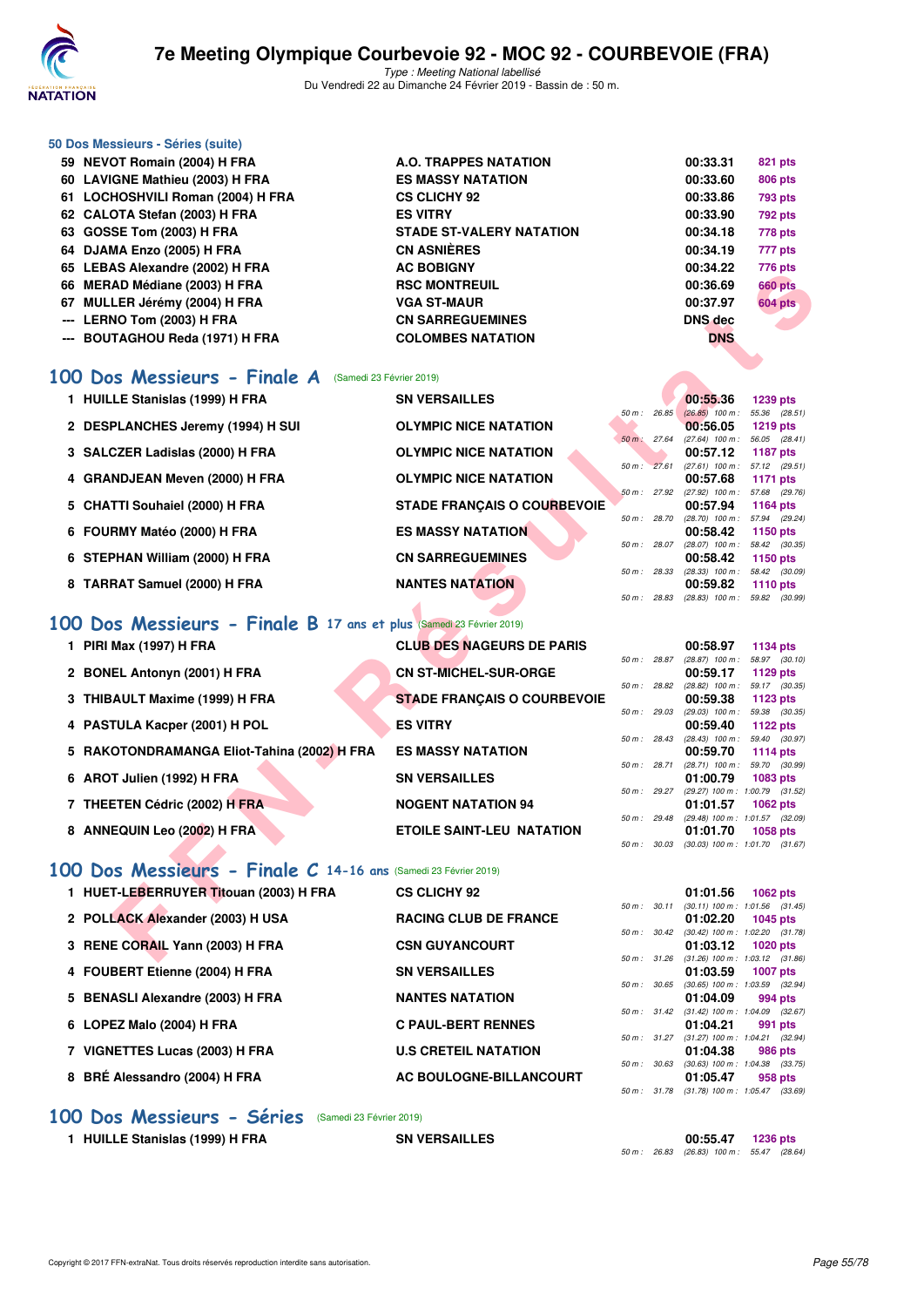

|    | 100 Dos Messieurs - Séries (suite)        |                                    |              |              |                                                          |                                  |  |
|----|-------------------------------------------|------------------------------------|--------------|--------------|----------------------------------------------------------|----------------------------------|--|
|    | 2 DESPLANCHES Jeremy (1994) H SUI         | <b>OLYMPIC NICE NATATION</b>       |              | 50 m : 27.71 | 00:56.14<br>$(27.71)$ 100 m : 56.14 $(28.43)$            | <b>1216 pts</b>                  |  |
|    | 3 SALCZER Ladislas (2000) H FRA           | <b>OLYMPIC NICE NATATION</b>       |              | 50 m : 27.42 | 00:56.70<br>(27.42) 100 m :                              | <b>1200 pts</b><br>56.70 (29.28) |  |
|    | 4 GRANDJEAN Meven (2000) H FRA            | <b>OLYMPIC NICE NATATION</b>       | 50 m: 27.37  |              | 00:57.44<br>$(27.37)$ 100 m :                            | <b>1178 pts</b><br>57.44 (30.07) |  |
|    | 5 FOURMY Matéo (2000) H FRA               | <b>ES MASSY NATATION</b>           | 50 m: 28.01  |              | 00:58.24                                                 | 1155 pts<br>58.24 (30.23)        |  |
| 6  | <b>CHATTI Souhaiel (2000) H FRA</b>       | <b>STADE FRANÇAIS O COURBEVOIE</b> |              |              | (28.01) 100 m :<br>00:58.55                              | <b>1146 pts</b>                  |  |
|    | 7 STEPHAN William (2000) H FRA            | <b>CN SARREGUEMINES</b>            | 50 m : 28.28 |              | (28.28) 100 m :<br>00:58.89                              | 58.55 (30.27)<br><b>1137 pts</b> |  |
| 8  | TARRAT Samuel (2000) H FRA                | <b>NANTES NATATION</b>             | 50 m: 28.52  |              | $(28.52)$ 100 m :<br>00:59.33                            | 58.89 (30.37)<br><b>1124 pts</b> |  |
| 9  | <b>PIRI Max (1997) H FRA</b>              | <b>CLUB DES NAGEURS DE PARIS</b>   | 50 m : 28.46 |              | $(28.46)$ 100 m :<br>00:59.37                            | 59.33 (30.87)<br>1123 pts        |  |
|    | 10 THIBAULT Maxime (1999) H FRA           | <b>STADE FRANÇAIS O COURBEVOIE</b> | 50 m : 28.99 |              | $(28.99)$ 100 m :<br>00:59.42                            | 59.37 (30.38)<br><b>1122 pts</b> |  |
| 11 | <b>BONEL Antonyn (2001) H FRA</b>         | <b>CN ST-MICHEL-SUR-ORGE</b>       | 50 m: 29.26  |              | (29.26) 100 m: 59.42 (30.16)<br>00:59.46                 | 1121 pts                         |  |
| 12 | RAKOTONDRAMANGA Eliot-Tahina (2002) H FRA | <b>ES MASSY NATATION</b>           | 50 m : 28.95 |              | $(28.95)$ 100 m :<br>00:59.51                            | 59.46 (30.51)<br>1119 pts        |  |
| 13 | PASTULA Kacper (2001) H POL               | <b>ES VITRY</b>                    | $50 m$ :     | 28.65        | (28.65) 100 m: 59.51 (30.86)<br>00:59.75                 | 1112 pts                         |  |
| 14 | AROT Julien (1992) H FRA                  | <b>SN VERSAILLES</b>               | 50 m: 29.08  |              | (29.08) 100 m: 59.75 (30.67)<br>01:00.45                 | 1093 pts                         |  |
| 15 | HUET-LEBERRUYER Titouan (2003) H FRA      | <b>CS CLICHY 92</b>                | 50 m: 29.10  |              | (29.10) 100 m: 1:00.45 (31.35)<br>01:00.87               | <b>1081 pts</b>                  |  |
| 16 | THEETEN Cédric (2002) H FRA               | <b>NOGENT NATATION 94</b>          | 50 m: 30.01  |              | (30.01) 100 m: 1:00.87 (30.86)<br>01:01.49               | 1064 pts                         |  |
|    | 17 ANNEQUIN Leo (2002) H FRA              | <b>ETOILE SAINT-LEU NATATION</b>   | 50 m : 29.74 |              | (29.74) 100 m: 1:01.49 (31.75)<br>01:01.53               | 1063 pts                         |  |
| 18 | SAFFAR Yassine (2002) H TUN               | <b>UAS ST-CLOUD</b>                | 50 m : 29.81 |              | (29.81) 100 m: 1:01.53 (31.72)<br>01:01.87               | <b>1054 pts</b>                  |  |
| 19 | <b>MABROUK Ghali (2002) H TUN</b>         | <b>AAS SARCELLES NATATION 95</b>   | 50 m : 29.89 |              | (29.89) 100 m : 1:01.87 (31.98)<br>01:01.91              | 1053 pts                         |  |
| 20 | PLATAUX Robin (1997) H FRA                | <b>U.S CRETEIL NATATION</b>        | 50 m: 30.49  |              | (30.49) 100 m: 1:01.91 (31.42)<br>01:02.02               | 1050 pts                         |  |
| 20 | DIEU Aurélien (2001) H FRA                | <b>SN FRANCONVILLE</b>             | 50 m : 30.01 |              | $(30.01)$ 100 m : 1:02.02 $(32.01)$<br>01:02.02          | <b>1050 pts</b>                  |  |
| 22 | <b>PAUPARDIN Guillaume (2001) H FRA</b>   | <b>CN MELUN VAL DE SEINE</b>       | 50 m : 29.94 |              | (29.94) 100 m: 1:02.02 (32.08)<br>01:02.08               | 1048 pts                         |  |
| 23 | WATTEZ Pacôme (2002) H FRA                | <b>C.N OZOIR-LA-FERRIERE</b>       | 50 m : 30.25 |              | $(30.25)$ 100 m : 1:02.08 $(31.83)$<br>01:02.18          | 1045 pts                         |  |
| 24 | <b>CHAMBRAUD Nicolas (2001) H FRA</b>     | <b>CS CLICHY 92</b>                | 50 m : 30.38 |              | $(30.38)$ 100 m : 1:02.18 $(31.80)$<br>01:02.43          | 1038 pts                         |  |
| 25 | MAJOU Clément (2002) H FRA                | <b>STADE FRANÇAIS O COURBEVOIE</b> | 50 m: 30.02  |              | (30.02) 100 m: 1:02.43 (32.41)<br>01:02.44               | 1038 pts                         |  |
|    | <b>NEUVILLE Malo (2001) H FRA</b>         | <b>CA ORSAY</b>                    |              | 50 m : 30.27 | $(30.27)$ 100 m : 1:02.44 $(32.17)$                      |                                  |  |
| 26 |                                           |                                    | 50 m: 30.23  |              | 01:02.45<br>$(30.23)$ 100 m : 1:02.45 $(32.22)$          | <b>1038 pts</b>                  |  |
|    | 27 CASTERA Louis (2000) H FRA             | <b>CERGY PONTOISE NATATION</b>     | 50 m : 30.79 |              | 01:02.67<br>(30.79) 100 m : 1:02.67 (31.88)              | <b>1032 pts</b>                  |  |
|    | 28 FOURRE Anthony (1999) H FRA            | <b>CN MELUN VAL DE SEINE</b>       | 50 m: 30.21  |              | 01:02.79<br>$(30.21)$ 100 m : 1:02.79 $(32.58)$          | 1029 pts                         |  |
|    | 29 POLLACK Alexander (2003) H USA         | <b>RACING CLUB DE FRANCE</b>       | 50 m : 30.32 |              | 01:03.06<br>$(30.32)$ 100 m : 1:03.06 $(32.74)$          | <b>1021 pts</b>                  |  |
| 30 | VIGNETTES Lucas (2003) H FRA              | <b>U.S CRETEIL NATATION</b>        |              | 50 m : 30.91 | 01:03.15<br>(30.91) 100 m: 1:03.15 (32.24)               | 1019 pts                         |  |
| 31 | <b>DENJEAN Constantin (2002) H FRA</b>    | <b>MOUETTES DE PARIS</b>           |              | 50 m : 30.48 | 01:03.18<br>$(30.48)$ 100 m : 1:03.18 $(32.70)$          | <b>1018 pts</b>                  |  |
|    | 32 ANJOLRAS Alexandre (2002) H FRA        | <b>SN VERSAILLES</b>               |              | 50 m : 31.81 | 01:03.51<br>$(31.81)$ 100 m : 1:03.51 $(31.70)$          | 1009 pts                         |  |
| 33 | POUMAREDE Julien (2001) H FRA             | <b>CN ST-MICHEL-SUR-ORGE</b>       | 50 m : 30.90 |              | 01:03.62<br>(30.90) 100 m: 1:03.62 (32.72)               | 1006 pts                         |  |
|    | RENE CORAIL Yann (2003) H FRA             | <b>CSN GUYANCOURT</b>              | 50 m : 30.65 |              | 01:03.77<br>$(30.65)$ 100 m : 1:03.77 $(33.12)$          | 1002 pts                         |  |
| 35 | AKIFI Naïl (2002) H FRA                   | <b>CN SARREGUEMINES</b>            | 50 m : 30.72 |              | 01:04.07<br>$(30.72)$ 100 m : 1:04.07 $(33.35)$          | 994 pts                          |  |
| 36 | <b>FOUBERT Etienne (2004) H FRA</b>       | <b>SN VERSAILLES</b>               | 50 m: 31.26  |              | 01:04.13<br>$(31.26)$ 100 m : 1:04.13 $(32.87)$          | 993 pts                          |  |
|    | 37 BENASLI Alexandre (2003) H FRA         | <b>NANTES NATATION</b>             |              |              | 01:04.29<br>50 m : 31.45 (31.45) 100 m : 1:04.29 (32.84) | 989 pts                          |  |
|    |                                           |                                    |              |              |                                                          |                                  |  |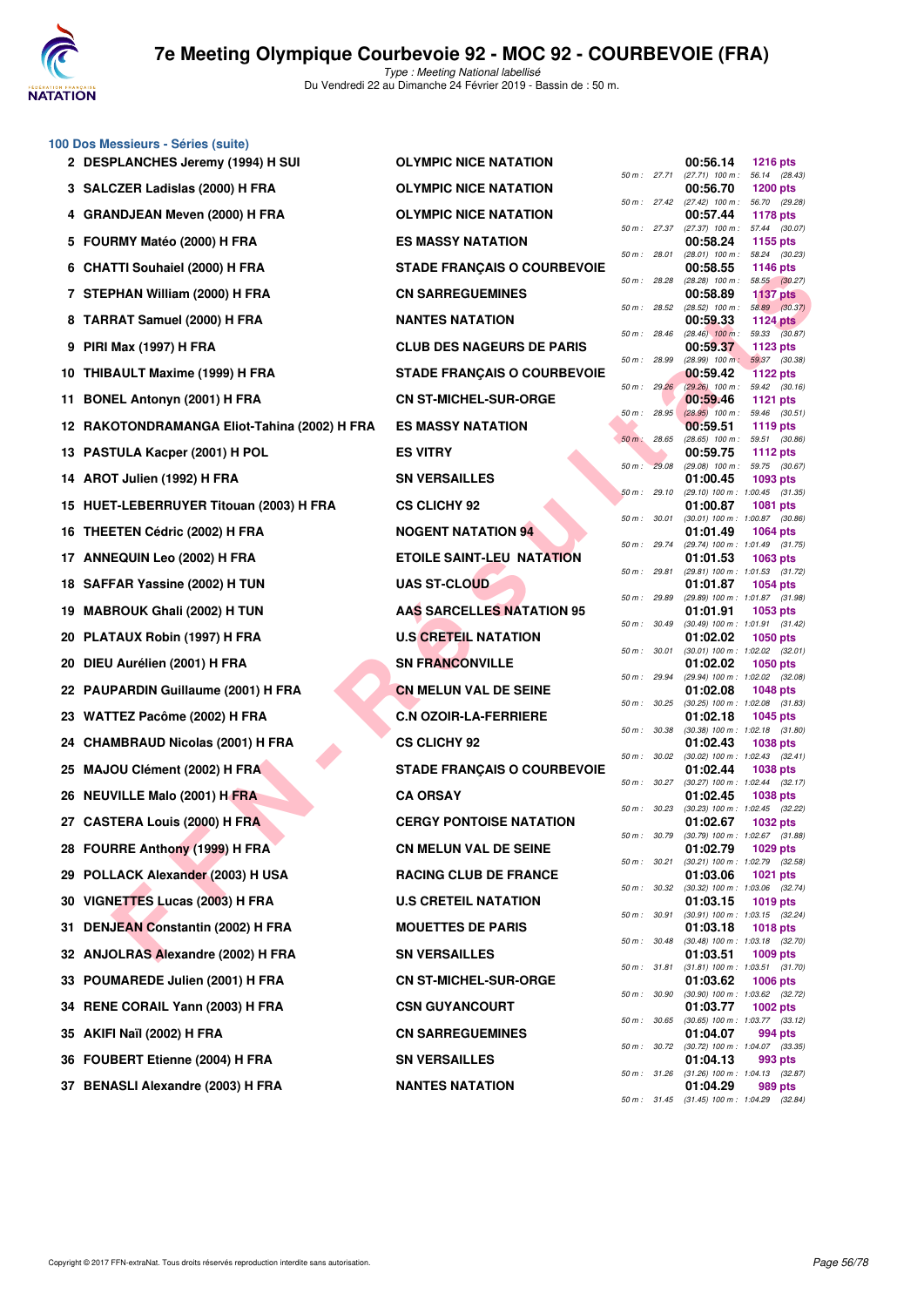

|     | 100 Dos Messieurs - Séries (suite)       |                                    |              |       |                                                          |                |         |
|-----|------------------------------------------|------------------------------------|--------------|-------|----------------------------------------------------------|----------------|---------|
|     | 38 LE GUENNO Lucas (2002) H FRA          | <b>SN VERSAILLES</b>               | 50 m : 31.69 |       | 01:04.33<br>$(31.69)$ 100 m : 1:04.33 $(32.64)$          | 988 pts        |         |
|     | 39 LOPEZ Malo (2004) H FRA               | <b>C PAUL-BERT RENNES</b>          | 50 m: 31.49  |       | 01:04.69<br>$(31.49)$ 100 m : 1:04.69 $(33.20)$          | 978 pts        |         |
| 40  | LEBBIHI Iliess (2002) H FRA              | <b>ETOILE SAINT-LEU NATATION</b>   | 50 m: 31.36  |       | 01:04.90<br>$(31.36)$ 100 m : 1:04.90 $(33.54)$          | 973 pts        |         |
| 41. | <b>FRANCOIS Bastien (2000) H FRA</b>     | <b>C.N OZOIR-LA-FERRIERE</b>       |              |       | 01:04.99                                                 | 970 pts        |         |
|     | 42 JUTANT Jeremy (2002) H FRA            | <b>CHARTRES METROPOLE NAT</b>      | 50 m : 31.28 |       | $(31.28)$ 100 m : 1:04.99 $(33.71)$<br>01:05.05          | 969 pts        |         |
| 43  | <b>CHALENDAR Léo (2003) H FRA</b>        | AC BOULOGNE-BILLANCOURT            | 50 m : 31.89 |       | $(31.89)$ 100 m : 1:05.05 $(33.16)$<br>01:05.96          | 945 pts        |         |
| 44  | BRÉ Alessandro (2004) H FRA              | <b>AC BOULOGNE-BILLANCOURT</b>     | 50 m: 32.03  |       | $(32.03)$ 100 m : 1:05.96 $(33.93)$<br>01:06.09          | <b>942 pts</b> |         |
| 45  | <b>GENET David (1982) H FRA</b>          | <b>CLUB DES NAGEURS DE PARIS</b>   | 50 m: 32.40  |       | $(32.40)$ 100 m : 1:06.09 $(33.69)$<br>01:06.59          | 929 pts        |         |
| 46  | HIRCHI Axel (2002) H FRA                 | <b>CN ASNIERES</b>                 | 50 m: 32.30  |       | $(32.30)$ 100 m : 1:06.59 $(34.29)$<br>01:06.92          | 920 pts        |         |
| 47  | ROUSSEL Victor (1998) H FRA              | <b>CLUB DES NAGEURS DE PARIS</b>   | 50 m: 32.44  |       | (32.44) 100 m : 1:06.92 (34.48)<br>01:07.26              | 912 pts        |         |
| 48  | GERMAIN-HIDALGO Arthur (2001) H FRA      | <b>NEPTUNE CLUB DE FRANCE</b>      | 50 m :       | 32.62 | $(32.62)$ 100 m : 1:07.26 $(34.64)$<br>01:07.54          | 904 pts        |         |
| 49  | <b>BESSON Antoine (2003) H FRA</b>       | <b>CN ANDRESY</b>                  | $50 m$ :     | 32.59 | (32.59) 100 m: 1:07.54 (34.95)<br>01:07.91               | 895 pts        |         |
| 50  | SADYS Lucas (2002) H FRA                 | <b>ETOILE SAINT-LEU NATATION</b>   | 50 m: 32.17  |       | $(32.17)$ 100 m : 1:07.91 $(35.74)$<br>01:08.29          | 886 pts        |         |
| 51  | <b>WAGNER Guillaume (2004) H FRA</b>     | <b>SR COLMAR</b>                   | 50 m: 33.32  |       | $(33.32)$ 100 m : 1:08.29 $(34.97)$<br>01:08.43          | 882 pts        |         |
| 52  | NEVOT Romain (2004) H FRA                | <b>A.O. TRAPPES NATATION</b>       | 50 m : 33.36 |       | $(33.36)$ 100 m : 1:08.43 $(35.07)$<br>01:08.50          | 880 pts        |         |
| 53  | <b>THOMAS-PERRIN Alexis (2003) H FRA</b> | <b>UN PLOËRMEL</b>                 | 50 m : 33.81 |       | $(33.81)$ 100 m : 1:08.50 $(34.69)$<br>01:08.71          | 875 pts        |         |
| 54  | <b>AUBERT Camille (2002) H FRA</b>       | <b>STADE ST-VALERY NATATION</b>    | 50 m : 32.70 |       | $(32.70)$ 100 m : 1:08.71 $(36.01)$<br>01:08.97          | 869 pts        |         |
|     |                                          | <b>CN SÉZANNE</b>                  | 50 m: 33.31  |       | (33.31) 100 m: 1:08.97 (35.66)                           |                |         |
| 55  | POIREL Baptiste (2002) H FRA             |                                    | 50 m: 32.43  |       | 01:09.23<br>$(32.43)$ 100 m : 1:09.23 $(36.80)$          | 862 pts        |         |
| 56  | <b>BOUTAGHOU Iliane (2004) H FRA</b>     | <b>COLOMBES NATATION</b>           | 50 m : 33.81 |       | 01:09.27<br>$(33.81)$ 100 m : 1:09.27 $(35.46)$          | 861 pts        |         |
| 57  | <b>HOURMAND Victor (2004) H FRA</b>      | <b>UN PLOËRMEL</b>                 | 50 m : 33.80 |       | 01:09.33<br>$(33.80)$ 100 m : 1:09.33 $(35.53)$          | 860 pts        |         |
| 58  | KOHLER Charles (2005) H FRA              | <b>STADE FRANÇAIS O COURBEVOIE</b> | 50 m: 33.12  |       | 01:09.44<br>$(33.12)$ 100 m : 1:09.44 $(36.32)$          | 857 pts        |         |
| 59  | GOHARD Aymeric (2002) H FRA              | <b>SN VERSAILLES</b>               | 50 m :       | 33.29 | 01:09.47<br>(33.29) 100 m: 1:09.47 (36.18)               | 856 pts        |         |
| 60  | LE BOHEC Gurvan (2004) H FRA             | <b>RED STAR CLUB CHAMPIGNY</b>     | 50 m : 33.49 |       | 01:09.56<br>$(33.49)$ 100 m : 1:09.56 $(36.07)$          | 854 pts        |         |
| 61  | BERT Matis (2005) H FRA                  | <b>ETOILE SAINT-LEU NATATION</b>   | 50 m : 33.48 |       | 01:09.88<br>$(33.48)$ 100 m : 1:09.88 $(36.40)$          | 846 pts        |         |
|     | 62 DA CUNHA David (2003) H FRA           | <b>CN ST-MICHEL-SUR-ORGE</b>       | 50 m : 34.81 |       | 01:10.19<br>$(34.81)$ 100 m : 1:10.19 $(35.38)$          | 839 pts        |         |
|     | 63 KARADZIC Luka (2004) H FRA            | <b>CSM CLAMART</b>                 |              |       | 01:10.30<br>50 m : 34.16 (34.16) 100 m : 1:10.30 (36.14) | 836 pts        |         |
|     | 64 CALOTA Stefan (2003) H FRA            | <b>ES VITRY</b>                    |              |       | 01:10.52<br>50 m: 34.43 (34.43) 100 m: 1:10.52 (36.09)   | 831 pts        |         |
|     | 65 KADAMI Amine (2000) H FRA             | <b>CSM GENNEVILLIERS</b>           |              |       | 01:10.71                                                 | 826 pts        |         |
| 66  | ROCHER Quentin (2003) H FRA              | <b>SCM CHÂTILLON NATATION</b>      | 50 m : 34.37 |       | (34.37) 100 m : 1:10.71 (36.34)<br>01:11.57              | 805 pts        |         |
| 67  | DIBOUES Killian (2000) H FRA             | <b>CN MELUN VAL DE SEINE</b>       | 50 m : 34.13 |       | $(34.13)$ 100 m : 1:11.57 $(37.44)$<br>01:11.78          | 800 pts        |         |
| 68  | LAVIGNE Mathieu (2003) H FRA             | <b>ES MASSY NATATION</b>           | 50 m : 34.39 |       | $(34.39)$ 100 m : 1:11.78 $(37.39)$<br>01:12.43          | 785 pts        |         |
| 69  | <b>CRASSOUS Thibaut (2004) H FRA</b>     | <b>STADE FRANÇAIS O COURBEVOIE</b> | 50 m: 35.53  |       | $(35.53)$ 100 m : 1:12.43 $(36.90)$<br>01:12.60          | 781 pts        |         |
| 70  | LOCHOSHVILI Roman (2004) H FRA           | <b>CS CLICHY 92</b>                |              |       | 50 m: 34.79 (34.79) 100 m: 1:12.60 (37.81)<br>01:12.63   | 780 pts        |         |
| 71  | <b>BRINDJONC Lukian (2004) H FRA</b>     | <b>EN CAEN</b>                     | 50 m : 35.41 |       | $(35.41)$ 100 m : 1:12.63 $(37.22)$<br>01:13.63          | 757 pts        |         |
| 72  | GOSSE Tom (2003) H FRA                   | <b>STADE ST-VALERY NATATION</b>    | 50 m : 35.85 |       | $(35.85)$ 100 m : 1:13.63 $(37.78)$<br>01:13.90          | 751 pts        |         |
|     | 73 LEBAS Alexandre (2002) H FRA          | <b>AC BOBIGNY</b>                  | 50 m : 35.92 |       | (35.92) 100 m : 1:13.90<br>01:14.41                      | 739 pts        | (37.98) |
|     |                                          |                                    |              |       |                                                          |                |         |

|          |       | 01:04.33                      | 988 pts                              |
|----------|-------|-------------------------------|--------------------------------------|
| $50 m$ : | 31.69 | $(31.69) 100 m$ :             | 1:04.33<br>(32.64)                   |
| $50 m$ : | 31.49 | 01:04.69                      | 978 pts<br>1:04.69                   |
|          |       | $(31.49) 100 m$ :<br>01:04.90 | (33.20)<br>973 pts                   |
| $50 m$ : | 31.36 | $(31.36) 100 m$ :             | 1:04.90<br>(33.54)                   |
|          |       | 01:04.99                      | 970 pts                              |
| $50 m$ : | 31.28 | $(31.28) 100 m$ :             | 1:04.99<br>(33.71)                   |
| 50 m :   | 31.89 | 01:05.05<br>$(31.89) 100 m$ : | <b>969 pts</b><br>1:05.05<br>(33.16) |
|          |       | 01:05.96                      | <b>945 pts</b>                       |
| $50 m$ : | 32.03 | $(32.03)$ 100 m :             | 1:05.96<br>(33.93)                   |
|          |       | 01:06.09                      | <b>942 pts</b>                       |
| $50 m$ : | 32.40 | $(32.40)$ 100 m :<br>01:06.59 | 1:06.09<br>(33.69)<br>929 pts        |
| $50 m$ : | 32.30 | $(32.30)$ 100 m :             | 1:06.59<br>(34.29)                   |
|          |       | 01:06.92                      | 920 pts                              |
| 50 m :   | 32.44 | $(32.44)$ 100 m :             | 1:06.92<br>(34.48)                   |
| $50 m$ : | 32.62 | 01:07.26<br>$(32.62)$ 100 m : | 912 pts<br>1:07.26                   |
|          |       | 01:07.54                      | (34.64)<br>904 pts                   |
| $50 m$ : | 32.59 | $(32.59)$ 100 m :             | 1:07.54<br>(34.95)                   |
|          |       | 01:07.91                      | 895 pts                              |
| $50 m$ : | 32.17 | $(32.17)$ 100 m :             | (35.74)<br>1:07.91                   |
| $50 m$ : | 33.32 | 01:08.29<br>$(33.32) 100 m$ : | <b>886 pts</b><br>1:08.29<br>(34.97) |
|          |       | 01:08.43                      | 882 pts                              |
| $50 m$ : | 33.36 | $(33.36) 100 m$ :             | 1:08.43<br>(35.07)                   |
|          |       | 01:08.50                      | 880 pts                              |
| $50 m$ : | 33.81 | $(33.81)$ 100 m :<br>01:08.71 | 1:08.50<br>(34.69)<br>875 pts        |
| $50 m$ : | 32.70 | $(32.70)$ 100 m :             | 1:08.71<br>(36.01)                   |
|          |       | 01:08.97                      | <b>869 pts</b>                       |
| 50 m :   | 33.31 | $(33.31) 100 m$ :             | 1:08.97<br>(35.66)                   |
| $50 m$ : | 32.43 | 01:09.23<br>$(32.43) 100 m$ : | 862 pts<br>1:09.23<br>(36.80)        |
|          |       | 01:09.27                      | 861 pts                              |
| $50 m$ : | 33.81 | $(33.81)$ 100 m :             | 1:09.27<br>(35.46)                   |
|          |       | 01:09.33                      | <b>860 pts</b>                       |
| $50 m$ : | 33.80 | $(33.80)$ 100 m :<br>01:09.44 | 1:09.33<br>(35.53)<br>857 pts        |
| $50 m$ : | 33.12 | $(33.12)$ 100 m :             | 1:09.44<br>(36.32)                   |
|          |       | 01:09.47                      | 856 pts                              |
| $50 m$ : | 33.29 | $(33.29)$ 100 m :             | 1:09.47<br>(36.18)                   |
| $50 m$ : | 33.49 | 01:09.56<br>$(33.49) 100 m$ : | 854 pts<br>1:09.56<br>(36.07)        |
|          |       | 01:09.88                      | 846 pts                              |
| $50 m$ : | 33.48 | $(33.48) 100 m$ :             | 1:09.88<br>(36.40)                   |
|          |       | 01:10.19                      | 839 pts                              |
| $50 m$ : | 34.81 | $(34.81) 100 m$ :<br>01:10.30 | 1:10.19<br>(35.38)<br>836 pts        |
| $50 m$ : | 34.16 | $(34.16) 100 m$ :             | 1:10.30<br>(36.14)                   |
|          |       | 01:10.52                      | 831 pts                              |
| $50 m$ : | 34.43 | (34.43) 100 m :               | 1:10.52<br>(36.09)                   |
| $50 m$ : | 34.37 | 01:10.71<br>$(34.37) 100 m$ : | <b>826 pts</b><br>1:10.71<br>(36.34) |
|          |       | 01:11.57                      | <b>805 pts</b>                       |
| $50 m$ : | 34.13 | $(34.13) 100 m$ :             | 1:11.57<br>(37.44)                   |
|          |       | 01:11.78                      | 800 pts                              |
| $50 m$ : | 34.39 | $(34.39) 100 m$ :<br>01:12.43 | 1:11.78<br>(37.39)<br><b>785 pts</b> |
| $50 m$ : | 35.53 | $(35.53) 100 m$ :             | 1:12.43<br>(36.90)                   |
|          |       | 01:12.60                      | 781<br>pts                           |
| $50 m$ : | 34.79 | $(34.79) 100 m$ :             | 1:12.60<br>(37.81)                   |
| $50 m$ : | 35.41 | 01:12.63<br>$(35.41) 100 m$ : | <b>780 pts</b><br>1:12.63<br>(37.22) |
|          |       | 01:13.63                      | 757<br>pts                           |
| $50 m$ : | 35.85 | $(35.85) 100 m$ :             | 1:13.63<br>(37.78)                   |
|          |       | 01:13.90                      | 751<br>pts                           |
| $50 m$ : | 35.92 | $(35.92)$ 100 m :<br>01:14.41 | 1:13.90<br>(37.98)<br>739 pts        |
| 50 m :   | 35.06 | $(35.06)$ 100 m : 1:14.41     | (39.35)                              |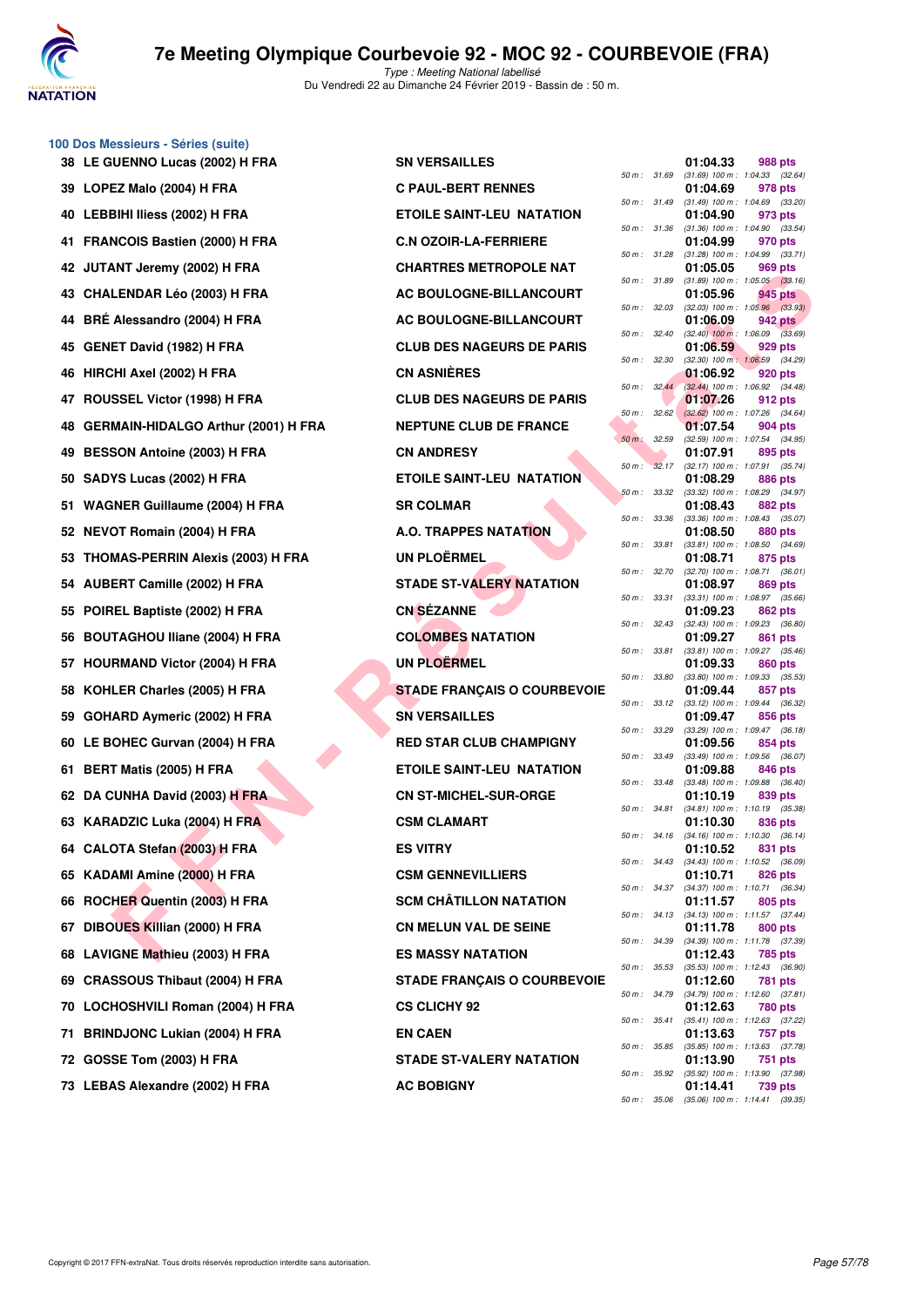

| 100 Dos Messieurs - Séries (suite)<br>74 FOUNAS Soulayman (2003) H FRA | <b>AC BOBIGNY</b>                                                                                                                  | 01:16.16<br>699 pts                                                |
|------------------------------------------------------------------------|------------------------------------------------------------------------------------------------------------------------------------|--------------------------------------------------------------------|
| --- JULIEN Noé (2002) H FRA                                            | <b>CA ORSAY</b>                                                                                                                    | 50 m : 36.10 (36.10) 100 m : 1:16.16 (40.06)<br><b>DNS</b> dec     |
| --- BRAIZE Neo (2004) H FRA                                            | <b>ES MASSY NATATION</b>                                                                                                           | <b>DSQ</b>                                                         |
| 200 Dos Messieurs - Finale A (Vendredi 22 Février 2019)                |                                                                                                                                    |                                                                    |
| 1 CHATTI Souhaiel (2000) H FRA                                         | <b>STADE FRANÇAIS O COURBEVOIE</b><br>50 m: 29.25 (29.25) 100 m: 1:00.85 (31.60) 150 m: 1:32.55 (31.70) 200 m: 2:04.22 (31.67)     | 02:04.22<br><b>1177 pts</b>                                        |
| 2 STEPHAN William (2000) H FRA                                         | <b>CN SARREGUEMINES</b>                                                                                                            | 02:06.47<br>1145 $pts$                                             |
| 3 FOURMY Matéo (2000) H FRA                                            | 50 m: 30.23 (30.23) 100 m: 1:02.44 (32.21) 150 m: 1:34.58 (32.14) 200 m: 2:06.47 (31.89)<br><b>ES MASSY NATATION</b>               | 02:07.99<br>1123 $pts$                                             |
| 4 PIRI Max (1997) H FRA                                                | 50 m: 30.42 (30.42) 100 m: 1:03.63 (33.21) 150 m: 1:36.53<br><b>CLUB DES NAGEURS DE PARIS</b>                                      | $(32.90)$ 200 m : 2:07.99 $(31.46)$<br>02:10.77<br>1085 pts        |
| 5 RENE CORAIL Yann (2003) H FRA                                        | 50 m : 30.56 (30.56) 100 m : 1:03.31 (32.75) 150 m : 1:37.11<br><b>CSN GUYANCOURT</b>                                              | $(33.80)$ 200 m : 2:10.77 $(33.66)$<br>02:12.15<br><b>1066 pts</b> |
| 6 HUET-LEBERRUYER Titouan (2003) H FRA                                 | 50 m: 31.02 (31.02) 100 m: 1:04.16 (33.14) 150 m: 1:38.53<br><b>CS CLICHY 92</b>                                                   | (34.37) 200 m : 2:12.15 (33.62)<br>02:12.51<br><b>1061 pts</b>     |
| 7 MAJOU Clément (2002) H FRA                                           | 50 m: 31.12 (31.12) 100 m: 1:05.07 (33.95) 150 m: 1:38.83<br><b>STADE FRANCAIS O COURBEVOIE</b>                                    | $(33.76)$ 200 m : 2:12.51 $(33.68)$<br>02:12.71<br><b>1058 pts</b> |
| 8 MABROUK Ghali (2002) H TUN                                           | 50 m: 31.24 (31.24) 100 m: 1:05.10 (33.86) 150 m: 1:39.30 (34.20) 200 m: 2:12.71 (33.41)<br><b>AAS SARCELLES NATATION 95</b>       | 02:15.64<br>1019 pts                                               |
|                                                                        | 50 m: 30.53 (30.53) 100 m: 1:04.00 (33.47) 150 m: 1:39.64 (35.64) 200 m: 2:15.64 (36.00)                                           |                                                                    |
| 200 Dos Messieurs - Finale B 17 ans et plus (Vendredi 22 Février 2019) |                                                                                                                                    |                                                                    |
| 1 DIEU Aurélien (2001) H FRA                                           | <b>SN FRANCONVILLE</b><br>50 m: 31.25 (31.25) 100 m: 1:04.97 (33.72) 150 m: 1:40.08                                                | 02:13.43<br>1048 pts<br>$(35.11)$ 200 m : 2:13.43 $(33.35)$        |
| 2 PASTULA Kacper (2001) H POL                                          | <b>ES VITRY</b><br>50 m : 29.93 (29.93) 100 m : 1:04.58 (34.65) 150 m : 1:39.59                                                    | 02:13.84<br>1043 pts<br>$(35.01)$ 200 m : 2:13.84 $(34.25)$        |
| 3 ANNEQUIN Leo (2002) H FRA                                            | <b>ETOILE SAINT-LEU NATATION</b>                                                                                                   | 02:14.12<br>1039 pts                                               |
| 4 WATTEZ Pacôme (2002) H FRA                                           | 50 m : 30.82 (30.82) 100 m : 1:04.80 (33.98) 150 m : 1:39.54<br><b>C.N OZOIR-LA-FERRIERE</b>                                       | (34.74) 200 m : 2:14.12 (34.58)<br>02:14.17<br><b>1038 pts</b>     |
| 5 CHAMBRAUD Nicolas (2001) H FRA                                       | 50 m: 31.67 (31.67) 100 m: 1:05.37 (33.70) 150 m: 1:40.73 (35.36) 200 m: 2:14.17 (33.44)<br><b>CS CLICHY 92</b>                    | 02:14.47<br>1034 pts                                               |
| 6 THEETEN Cédric (2002) H FRA                                          | 50 m: 31.04 (31.04) 100 m: 1:04.87 (33.83) 150 m: 1:40.56<br><b>NOGENT NATATION 94</b>                                             | $(35.69)$ 200 m : 2:14.47 $(33.91)$<br>02:14.84<br>1029 pts        |
| 7 CASTERA Louis (2000) H FRA                                           | 50 m : 31.72 (31.72) 100 m : 1:05.66 (33.94) 150 m : 1:40.79<br><b>CERGY PONTOISE NATATION</b>                                     | $(35.13)$ 200 m : 2:14.84 $(34.05)$<br>02:14.86<br>$1029$ pts      |
| 8 FOURRE Anthony (1999) H FRA                                          | 50 m: 31.38 (31.38) 100 m: 1:05.07 (33.69) 150 m: 1:40.68 (35.61) 200 m: 2:14.86 (34.18)<br><b>CN MELUN VAL DE SEINE</b>           | 02:16.02<br>1014 $pts$                                             |
|                                                                        | 50 m: 30.56 (30.56) 100 m: 1:04.28 (33.72) 150 m: 1:39.98 (35.70) 200 m: 2:16.02 (36.04)                                           |                                                                    |
| 200 Dos Messieurs - Finale C 14-16 ans (Vendredi 22 Février 2019)      |                                                                                                                                    |                                                                    |
| 1 NEHDI Ayoub (2003) H TUN                                             | <b>CHARTRES METROPOLE NAT</b><br>50 m: 30.56 (30.56) 100 m: 1:03.39 (32.83) 150 m: 1:38.32 (34.93) 200 m: 2:12.67 (34.35)          | 02:12.67<br>1059 pts                                               |
| 2 LOPEZ Malo (2004) H FRA                                              | <b>C PAUL-BERT RENNES</b><br>50 m: 32.64 (32.64) 100 m: 1:06.91 (34.27) 150 m: 1:42.55 (35.64) 200 m: 2:17.93 (35.38)              | 02:17.93<br>988 pts                                                |
| 3 BRÉ Alessandro (2004) H FRA                                          | AC BOULOGNE-BILLANCOURT<br>50 m: 33.65 (33.65) 100 m: 1:09.77 (36.12) 150 m: 1:47.39 (37.62) 200 m: 2:24.37 (36.98)                | 02:24.37<br>905 pts                                                |
| 4 WAGNER Guillaume (2004) H FRA                                        | <b>SR COLMAR</b>                                                                                                                   | 02:25.60<br>890 pts                                                |
| 5 THOMAS-PERRIN Alexis (2003) H FRA                                    | 50 m: 33.40 (33.40) 100 m: 1:10.42 (37.02) 150 m: 1:48.15<br><b>UN PLOERMEL</b>                                                    | $(37.73)$ 200 m : 2:25.60 $(37.45)$<br>02:26.00<br>885 pts         |
| 6 KARADZIC Luka (2004) H FRA                                           | 50 m : 33.57 (33.57) 100 m : 1:09.39 (35.82) 150 m : 1:47.40<br><b>CSM CLAMART</b>                                                 | $(38.01)$ 200 m : 2:26.00 $(38.60)$<br>02:26.86<br>874 pts         |
| 7 HOURMAND Victor (2004) H FRA                                         | 50 m: 34.50 (34.50) 100 m: 1:11.55 (37.05) 150 m: 1:49.76<br><b>UN PLOERMEL</b>                                                    | $(38.21)$ 200 m : 2:26.86 $(37.10)$<br>02:27.35<br>868 pts         |
| 8 THIERRY Gaspard (2004) H FRA                                         | 50 m: 34.75 (34.75) 100 m: 1:12.28 (37.53) 150 m: 1:50.66 (38.38) 200 m: 2:27.35 (36.69)<br><b>CN MELUN VAL DE SEINE</b>           | 02:27.51<br><b>866 pts</b>                                         |
|                                                                        | 50 m: 34.52 (34.52) 100 m: 1:12.19 (37.67) 150 m: 1:50.36 (38.17) 200 m: 2:27.51 (37.15)                                           |                                                                    |
| 200 Dos Messieurs - Séries (Vendredi 22 Février 2019)                  |                                                                                                                                    |                                                                    |
| 1 STEPHAN William (2000) H FRA                                         | <b>CN SARREGUEMINES</b><br>50 m : 29.32 (29.32) 100 m : 1:00.81 (31.49) 150 m : 1:33.07                                            | 02:06.10<br><b>1150 pts</b><br>$(32.26)$ 200 m : 2:06.10 $(33.03)$ |
| 2 CHATTI Souhaiel (2000) H FRA                                         | <b>STADE FRANÇAIS O COURBEVOIE</b><br>50 m : 29.37 (29.37) 100 m : 1:00.88 (31.51) 150 m : 1:33.79 (32.91) 200 m : 2:06.39 (32.60) | 02:06.39<br>1146 pts                                               |
| FOURMY Matéo (2000) H FRA<br>3.                                        | <b>ES MASSY NATATION</b>                                                                                                           | 02:09.26<br><b>1106 pts</b>                                        |
| THIBAULT Maxime (1999) H FRA<br>4                                      | 50 m: 30.55 (30.55) 100 m: 1:03.14 (32.59) 150 m: 1:36.86 (33.72) 200 m: 2:09.26 (32.40)<br><b>STADE FRANÇAIS O COURBEVOIE</b>     | 02:11.44<br>1076 pts                                               |
|                                                                        | 50 m: 30.52 (30.52) 100 m: 1:03.47 (32.95) 150 m: 1:38.22 (34.75) 200 m: 2:11.44 (33.22)                                           |                                                                    |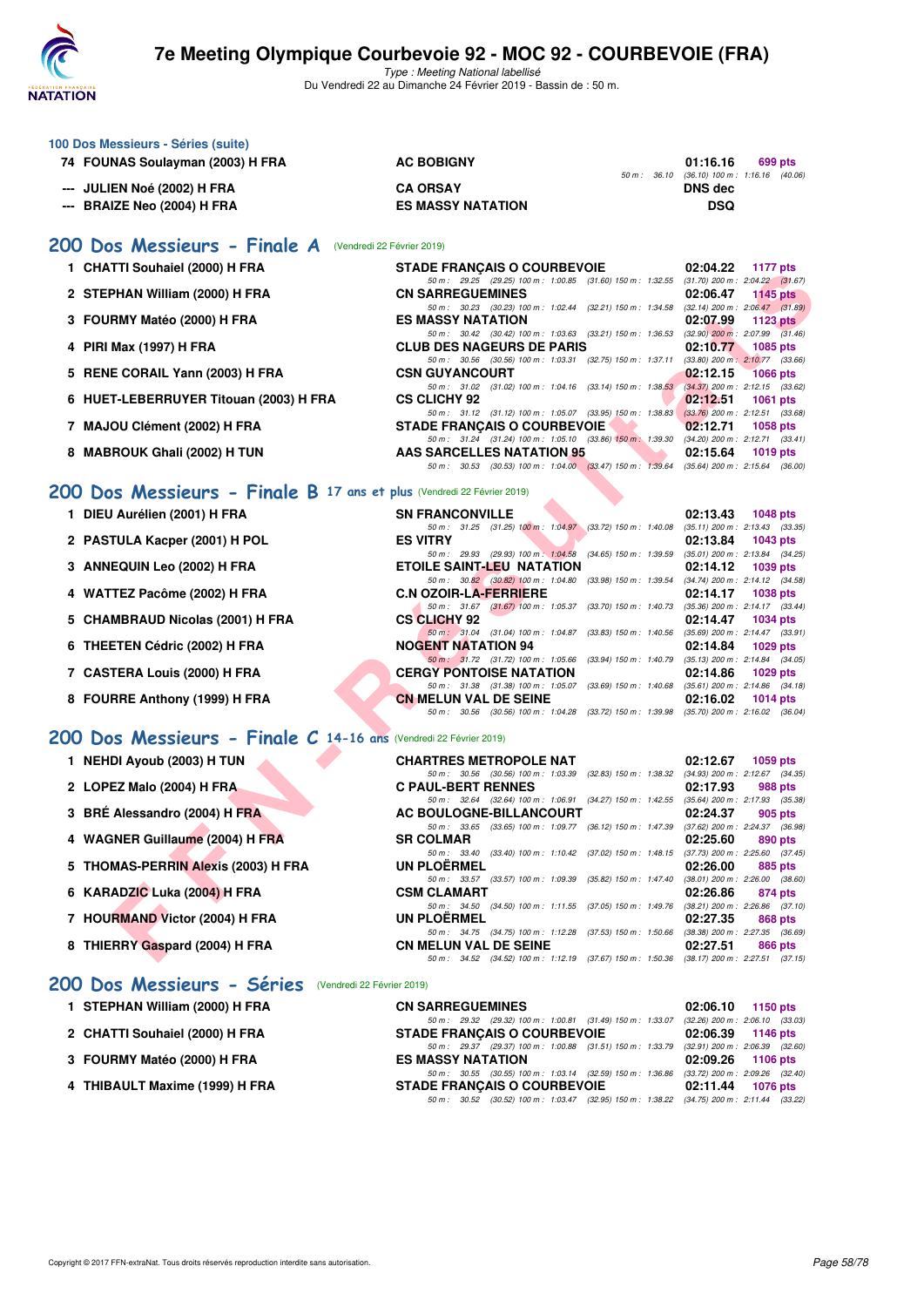

Type : Meeting National labellisé Du Vendredi 22 au Dimanche 24 Février 2019 - Bassin de : 50 m.

#### **200 Dos Messieurs - Séries (suite)**

| 5  | <b>PIRI Max (1997) H FRA</b>          |
|----|---------------------------------------|
| 6  | HUET-LEBERRUYER Titouan (2003) H FR   |
| 7  | RENE CORAIL Yann (2003) H FRA         |
| 8  | MAJOU Clément (2002) H FRA            |
| 9  | <b>MABROUK Ghali (2002) H TUN</b>     |
| 10 | DIEU Aurélien (2001) H FRA            |
| 11 | <b>CHAMBRAUD Nicolas (2001) H FRA</b> |
|    | 12 ANNEQUIN Leo (2002) H FRA          |
|    | 13 WATTEZ Pacôme (2002) H FRA         |
| 14 | FOURRE Anthony (1999) H FRA           |
|    | 15 CASTERA Louis (2000) H FRA         |
| 16 | POLLACK Alexander (2003) H USA        |
|    | 17 PASTULA Kacper (2001) H POL        |
|    | 18 NEHDI Ayoub (2003) H TUN           |
|    | 19 THEETEN Cédric (2002) H FRA        |
|    | 20 VIGNETTES Lucas (2003) H FRA       |
| 21 | JUTANT Jeremy (2002) H FRA            |
|    | 22 REUILLON Paul (1997) H FRA         |
|    | 23 JULIEN Noé (2002) H FRA            |
|    | 24 LOPEZ Malo (2004) H FRA            |
|    | 25 AKIFI Naïl (2002) H FRA            |
|    | 26 WAGNER Guillaume (2004) H FRA      |
| 27 | THOMAS-PERRIN Alexis (2003) H FRA     |
|    | 28 SCHILOVITZ Jules (2000) H FRA      |
|    | 29 KARADZIC Luka (2004) H FRA         |
|    | 30 HOURMAND Victor (2004) H FRA       |
|    | 31 BRÉ Alessandro (2004) H FRA        |
|    | 32 THIERRY Gaspard (2004) H FRA       |
|    | 33 BAUDARD-GUILLOT Malo (2005) H FRA  |
|    | 34 DA CUNHA David (2003) H FRA        |
|    | 35 LE BOHEC Gurvan (2004) H FRA       |
|    | 36 LOCHOSHVILI Roman (2004) H FRA     |
|    | 37 TCHOULEV Alexis (2003) H FRA       |
|    | 38 DJAMA Enzo (2005) H FRA            |
|    | 39 LAVIGNE Mathieu (2003) H FRA       |
|    | --- LE GUENNO Lucas (2002) H FRA      |

## **[50 Brasse Messieurs - Finale A](http://www.ffnatation.fr/webffn/resultats.php?idact=nat&go=epr&idcpt=57703&idepr=71)** (Samedi 23 Février 2019)

**1 CAPITAINE Thibaut (1993) H FRA CERGY PONTOISE NATATION 00:28.75 1213 pts**

| U DOS MESSIEURS - SERIES (SUITE)       |                                                                                                                                |                                                                                       |
|----------------------------------------|--------------------------------------------------------------------------------------------------------------------------------|---------------------------------------------------------------------------------------|
| 5 PIRI Max (1997) H FRA                | <b>CLUB DES NAGEURS DE PARIS</b>                                                                                               | 02:11.90<br>1069 pts                                                                  |
| 6 HUET-LEBERRUYER Titouan (2003) H FRA | 50 m: 30.57 (30.57) 100 m: 1:04.32 (33.75) 150 m: 1:37.91 (33.59) 200 m: 2:11.90 (33.99)<br><b>CS CLICHY 92</b>                | 02:12.20<br><b>1065 pts</b>                                                           |
| 7 RENE CORAIL Yann (2003) H FRA        | 50 m: 30.72 (30.72) 100 m: 1:03.62 (32.90) 150 m: 1:38.16 (34.54) 200 m: 2:12.20 (34.04)<br><b>CSN GUYANCOURT</b>              | 02:12.61<br>1060 pts                                                                  |
| 8 MAJOU Clément (2002) H FRA           | 50 m: 31.38 (31.38) 100 m: 1:05.13 (33.75) 150 m: 1:39.44 (34.31) 200 m: 2:12.61 (33.17)<br><b>STADE FRANÇAIS O COURBEVOIE</b> | 02:13.46<br><b>1048 pts</b>                                                           |
| 9 MABROUK Ghali (2002) H TUN           | 50 m: 31.72 (31.72) 100 m: 1:05.76 (34.04) 150 m: 1:39.75 (33.99) 200 m: 2:13.46 (33.71)<br>AAS SARCELLES NATATION 95          | 02:14.03<br>1040 pts                                                                  |
| 10 DIEU Aurélien (2001) H FRA          | 50 m: 30.45 (30.45) 100 m: 1:03.14 (32.69) 150 m: 1:38.89 (35.75) 200 m: 2:14.03 (35.14)<br><b>SN FRANCONVILLE</b>             | 02:14.17<br>1038 pts                                                                  |
| 11 CHAMBRAUD Nicolas (2001) H FRA      | 50 m: 31.08 (31.08) 100 m: 1:05.14 (34.06) 150 m: 1:40.62 (35.48) 200 m: 2:14.17 (33.55)<br><b>CS CLICHY 92</b>                | 02:14.41<br>1035 $p$ ts                                                               |
| 12 ANNEQUIN Leo (2002) H FRA           | 50 m: 30.50 (30.50) 100 m: 1:04.53 (34.03) 150 m: 1:40.20 (35.67) 200 m: 2:14.41 (34.21)<br><b>ETOILE SAINT-LEU NATATION</b>   | 02:14.54<br>1033 pts                                                                  |
| 13 WATTEZ Pacôme (2002) H FRA          | 50 m: 31.24 (31.24) 100 m: 1:05.14 (33.90) 150 m: 1:40.76 (35.62) 200 m: 2:14.54 (33.78)<br><b>C.N OZOIR-LA-FERRIERE</b>       | 02:15.16<br>1025 pts                                                                  |
| 14 FOURRE Anthony (1999) H FRA         | 50 m: 31.61 (31.61) 100 m: 1.05.88 (34.27) 150 m: 1.40.88 (35.00) 200 m: 2.15.16 (34.28)<br><b>CN MELUN VAL DE SEINE</b>       | 02:15.27<br>1024 pts                                                                  |
| 15 CASTERA Louis (2000) H FRA          | 50 m: 31.81 (31.81) 100 m: 1:05.37 (33.56) 150 m: 1:40.83<br><b>CERGY PONTOISE NATATION</b>                                    | $(35.46)$ 200 m : 2:15.27 $(34.44)$<br>02:15.38<br>1022 pts                           |
| 16 POLLACK Alexander (2003) H USA      | 50 m : 32.16 (32.16) 100 m : 1:06.90<br><b>RACING CLUB DE FRANCE</b>                                                           | $(34.74)$ 150 m : 1:41.44 $(34.54)$ 200 m : 2:15.38 $(33.94)$<br>02:15.51<br>1020 pts |
| 17 PASTULA Kacper (2001) H POL         | 50 m: 31.49 (31.49) 100 m: 1:05.96 (34.47) 150 m: 1:41.43 (35.47) 200 m: 2:15.51 (34.08)<br><b>ES VITRY</b>                    | 02:15.84<br>1016 pts                                                                  |
| 18 NEHDI Ayoub (2003) H TUN            | 50 m: 30.05 (30.05) 100 m: 1:02.93<br>$(32.88)$ 150 m : 1:39.20<br><b>CHARTRES METROPOLE NAT</b>                               | $(36.27)$ 200 m : 2:15.84 $(36.64)$<br>02:16.51<br><b>1007 pts</b>                    |
|                                        | 50 m: 32.39 (32.39) 100 m: 1:07.05                                                                                             | (34.66) 150 m : 1:40.61 (33.56) 200 m : 2:16.51 (35.90)                               |
| 19 THEETEN Cédric (2002) H FRA         | <b>NOGENT NATATION 94</b><br>50 m: 31.56 (31.56) 100 m: 1:05.24<br>(33.68) 150 m : 1:40.64                                     | 02:16.56<br>1006 $pts$<br>$(35.40)$ 200 m : 2:16.56 $(35.92)$                         |
| 20 VIGNETTES Lucas (2003) H FRA        | <b>U.S CRETEIL NATATION</b><br>50 m: 32.10 (32.10) 100 m: 1:06.52 (34.42) 150 m: 1:42.05 (35.53) 200 m: 2:18.61 (36.56)        | 02:18.61<br>979 pts                                                                   |
| 21 JUTANT Jeremy (2002) H FRA          | <b>CHARTRES METROPOLE NAT</b><br>50 m: 32.60 (32.60) 100 m: 1:07.69 (35.09) 150 m: 1:43.22 (35.53) 200 m: 2:18.66 (35.44)      | 02:18.66<br>979 pts                                                                   |
| 22 REUILLON Paul (1997) H FRA          | <b>MOUETTES DE PARIS</b>                                                                                                       | 02:18.82<br>977 pts                                                                   |
| 23   JULIEN Noé (2002) H FRA           | 50 m: 31.75 (31.75) 100 m: 1:06.06<br>(34.31) 150 m : 1:42.38<br><b>CA ORSAY</b>                                               | $(36.32)$ 200 m : 2:18.82 $(36.44)$<br>02:19.04<br>974 pts                            |
| 24 LOPEZ Malo (2004) H FRA             | 50 m : 32.76 (32.76) 100 m : 1:07.45<br><b>C PAUL-BERT RENNES</b>                                                              | (34.69) 150 m : 1:43.27 (35.82) 200 m : 2:19.04 (35.77)<br>02:20.08<br>960 pts        |
| 25 AKIFI Naïl (2002) H FRA             | 50 m: 32.74 (32.74) 100 m: 1:07.74 (35.00) 150 m: 1:44.26 (36.52) 200 m: 2:20.08 (35.82)<br><b>CN SARREGUEMINES</b>            | 02:20.69<br>952 pts                                                                   |
| 26 WAGNER Guillaume (2004) H FRA       | 50 m: 32.93 (32.93) 100 m: 1:08.50 (35.57) 150 m: 1:44.80 (36.30) 200 m: 2:20.69 (35.89)<br><b>SR COLMAR</b>                   | 02:25.44<br>892 pts                                                                   |
| 27 THOMAS-PERRIN Alexis (2003) H FRA   | 50 m: 33.60 (33.60) 100 m: 1:10.20<br><b>UN PLOERMEL</b>                                                                       | (36.60) 150 m: 1:48.10 (37.90) 200 m: 2:25.44 (37.34)<br>02:26.03<br>884 pts          |
| 28 SCHILOVITZ Jules (2000) H FRA       | 50 m: 33.76 (33.76) 100 m: 1:10.25 (36.49) 150 m: 1:49.01 (38.76) 200 m: 2:26.03 (37.02)<br><b>CLUB DES NAGEURS DE PARIS</b>   | 02:27.52<br>866 pts                                                                   |
| 29 KARADZIC Luka (2004) H FRA          | 50 m: 33.74 (33.74) 100 m: 1:11.19 (37.45) 150 m: 1:49.30 (38.11) 200 m: 2:27.52 (38.22)<br><b>CSM CLAMART</b>                 | 02:27.55<br>866 pts                                                                   |
| 30 HOURMAND Victor (2004) H FRA        | 50 m: 35.38 (35.38) 100 m: 1:12.36 (36.98) 150 m: 1:50.81 (38.45) 200 m: 2:27.55 (36.74)<br><b>UN PLOERMEL</b>                 | 02:28.37<br>856 pts                                                                   |
|                                        | 50 m: 34.29 (34.29) 100 m: 1:11.77 (37.48) 150 m: 1:50.65 (38.88) 200 m: 2:28.37 (37.72)                                       |                                                                                       |
| 31 BRE Alessandro (2004) H FRA         | <b>AC BOULOGNE-BILLANCOURT</b><br>50 m: 34.32 (34.32) 100 m: 1:12.30 (37.98) 150 m: 1:50.10 (37.80) 200 m: 2:28.46 (38.36)     | 02:28.46<br>854 pts                                                                   |
| 32 THIERRY Gaspard (2004) H FRA        | <b>CN MELUN VAL DE SEINE</b><br>50 m: 35.34 (35.34) 100 m: 1:12.66<br>(37.32) 150 m : 1:51.03                                  | 02:28.68<br>852 pts<br>$(38.37)$ 200 m : 2:28.68 $(37.65)$                            |
| 33 BAUDARD-GUILLOT Malo (2005) H FRA   | <b>CN ASNIERES</b><br>50 m: 35.10 (35.10) 100 m: 1:12.76<br>$(37.66)$ 150 m : 1:52.16                                          | 02:29.71<br>839 pts<br>(39.40) 200 m : 2:29.71 (37.55)                                |
| 34   DA CUNHA David (2003) H FRA       | <b>CN ST-MICHEL-SUR-ORGE</b><br>50 m: 35.99 (35.99) 100 m: 1:14.65<br>(38.66) 150 m : 1:54.45                                  | 02:32.27<br>808 pts<br>(39.80) 200 m : 2:32.27 (37.82)                                |
| 35 LE BOHEC Gurvan (2004) H FRA        | <b>RED STAR CLUB CHAMPIGNY</b><br>50 m: 34.09 (34.09) 100 m: 1:12.64<br>(38.55) 150 m : 1:52.24                                | 02:33.08<br>799 pts<br>(39.60) 200 m : 2:33.08 (40.84)                                |
| 36 LOCHOSHVILI Roman (2004) H FRA      | <b>CS CLICHY 92</b><br>50 m: 35.50 (35.50) 100 m: 1:14.10<br>$(38.60)$ 150 m : 1:53.61                                         | 02:33.31<br>796 pts                                                                   |
| 37   TCHOULEV Alexis (2003) H FRA      | <b>CN POISSY</b>                                                                                                               | $(39.51)$ 200 m : 2:33.31 $(39.70)$<br>02:35.23<br>774 pts                            |
| 38 DJAMA Enzo (2005) H FRA             | 50 m: 35.97 (35.97) 100 m: 1:15.21<br>(39.24) 150 m : 1:55.50<br><b>CN ASNIERES</b>                                            | (40.29) 200 m : 2:35.23 (39.73)<br>02:35.88<br>766 pts                                |
| 39 LAVIGNE Mathieu (2003) H FRA        | 50 m: 36.15 (36.15) 100 m: 1:15.28<br><b>ES MASSY NATATION</b>                                                                 | (39.13) 150 m : 1:56.26 (40.98) 200 m : 2:35.88 (39.62)<br>02:36.04<br>764 pts        |
| --- LE GUENNO Lucas (2002) H FRA       | 50 m: 36.33 (36.33) 100 m: 1:16.30 (39.97) 150 m: 1:56.88<br><b>SN VERSAILLES</b>                                              | $(40.58)$ 200 m : 2:36.04 $(39.16)$<br><b>DSQ</b>                                     |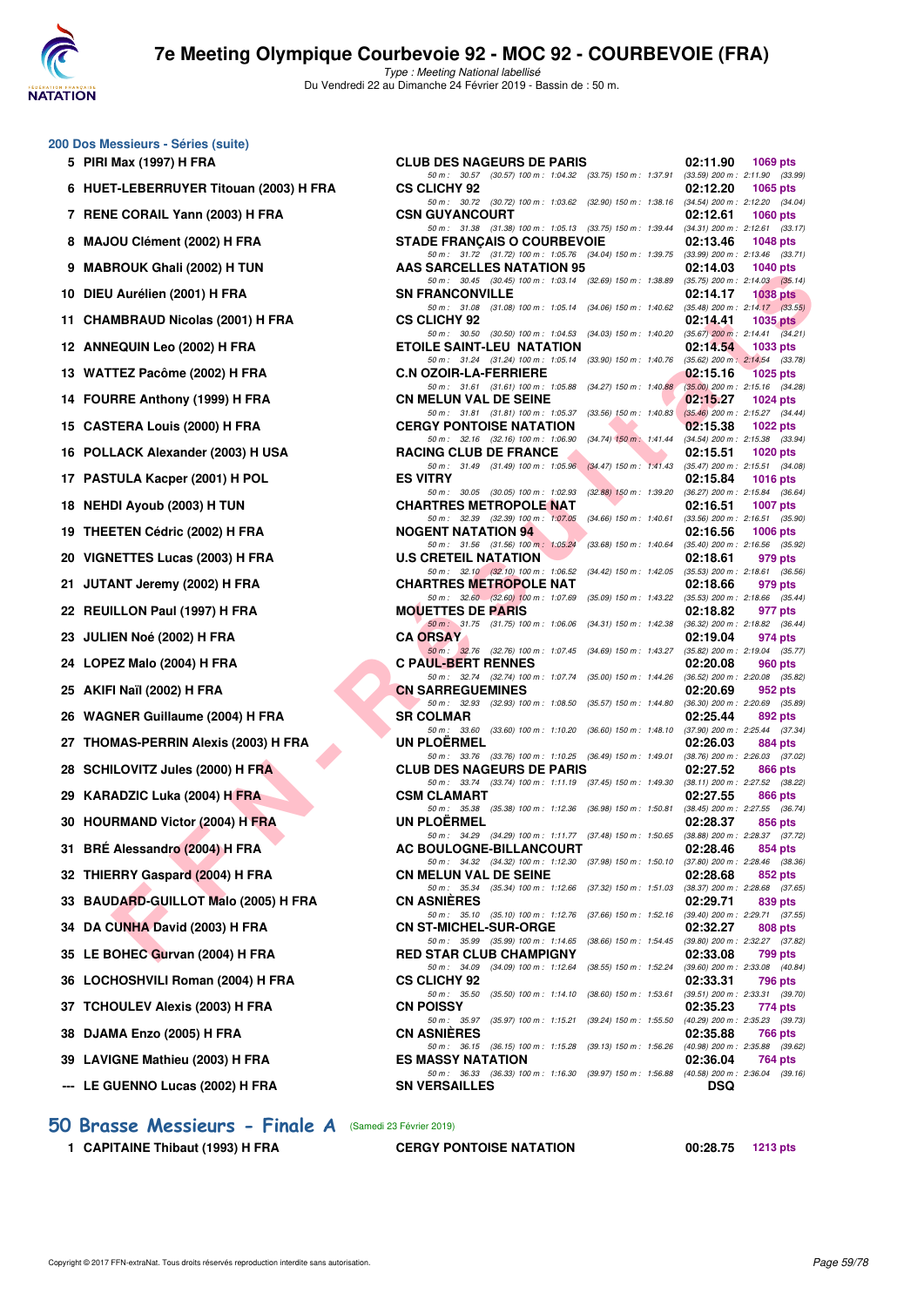

| 50 Brasse Messieurs - Finale A (suite)                                 |                                      |          |                 |  |
|------------------------------------------------------------------------|--------------------------------------|----------|-----------------|--|
| 2 MAILLOT Melvin (1992) H FRA                                          | <b>STADE FRANÇAIS O COURBEVOIE</b>   | 00:28.77 | <b>1212 pts</b> |  |
| 3 BALAMANE Moncef (2001) H ALG                                         | <b>STADE FRANÇAIS O COURBEVOIE</b>   | 00:29.18 | 1190 pts NR JG  |  |
| 4 AITKACI Carl (2001) H FRA                                            | <b>STADE FRANÇAIS O COURBEVOIE</b>   | 00:29.23 | <b>1187 pts</b> |  |
| 5 M'RABET Taki (1989) H TUN                                            | <b>STADE FRANÇAIS O COURBEVOIE</b>   | 00:29.40 | <b>1178 pts</b> |  |
| 6 BOUTOUIL Samy (2000) H MAR                                           | <b>CSM CLAMART</b>                   | 00:29.50 | <b>1172 pts</b> |  |
| 7 SOUIDI Achref (1998) H TUN                                           | <b>CSM CLAMART</b>                   | 00:29.54 | 1170 pts        |  |
| 8 CALLAIS Quentin (1996) H FRA                                         | <b>STADE FRANÇAIS O COURBEVOIE</b>   | 00:29.87 | 1152 pts        |  |
| 50 Brasse Messieurs - Finale B 17 ans et plus (Samedi 23 Février 2019) |                                      |          |                 |  |
|                                                                        | <b>U.S CRETEIL NATATION</b>          | 00:28.96 | <b>1202 pts</b> |  |
| 1 OLIER Cyril (1994) H FRA<br>2 SIAR ELHADJ Abderezak (1999) H ALG     | <b>ES VITRY</b>                      | 00:29.36 | 1180 pts        |  |
| 3 BERRY Théo (1997) H FRA                                              | <b>ANGERS NATATION</b>               | 00:29.39 | <b>1178 pts</b> |  |
| 4 GORJAO MOREIRA Martin (1999) H FRA                                   | <b>STADE FRANÇAIS O COURBEVOIE</b>   | 00:29.62 | <b>1166 pts</b> |  |
| 5 ROSSILLON Virgile (2000) H FRA                                       | <b>STADE FRANÇAIS O COURBEVOIE</b>   | 00:29.75 | 1159 pts        |  |
| 6 NIANE Abdoul (1988) H SEN                                            | AS MONACO NATATION                   | 00:29.92 | 1150 pts        |  |
| 7 PLATAUX Robin (1997) H FRA                                           | <b>U.S CRETEIL NATATION</b>          | 00:29.97 | <b>1147 pts</b> |  |
| 8 CHARRADE Théo (1998) H FRA                                           | AAS SARCELLES NATATION 95            | 00:30.04 | 1143 pts        |  |
|                                                                        |                                      |          |                 |  |
| 50 Brasse Messieurs - Finale C 14-16 ans (Samedi 23 Février 2019)      |                                      |          |                 |  |
| 1 LUQUET Maxime (2004) H FRA                                           | <b>OLYMPIQUE LA GARENNE-COLOMBES</b> | 00:30.27 | <b>1131 pts</b> |  |
| 2 CHALENDAR Léo (2003) H FRA                                           | <b>AC BOULOGNE-BILLANCOURT</b>       | 00:31.84 | <b>1050 pts</b> |  |
| 3 INGALISY Fantina (2003) H FRA                                        | <b>CLUB DES NAGEURS DE PARIS</b>     | 00:31.91 | 1046 pts        |  |
| 4 VERGER Maxime (2003) H FRA                                           | <b>C PAUL-BERT RENNES</b>            | 00:31.98 | 1043 pts        |  |
| 5 BAILLY Paulemile (2003) H FRA                                        | <b>CNM DIEPPE</b>                    | 00:32.41 | 1021 pts        |  |
| 6 BELLUNE Kewan (2004) H FRA                                           | <b>ES MASSY NATATION</b>             | 00:33.19 | <b>982 pts</b>  |  |
| 7 VOLLET Julien (2003) H FRA                                           | <b>CNM DIEPPE</b>                    | 00:33.32 | 976 pts         |  |
| 8 LANGLAIS Leo (2004) H FRA                                            | <b>ES MASSY NATATION</b>             | 00:33.36 | 974 pts         |  |
| 50 Brasse Messieurs - Séries                                           | (Samedi 23 Février 2019)             |          |                 |  |
| 1 CAPITAINE Thibaut (1993) H FRA                                       | <b>CERGY PONTOISE NATATION</b>       | 00:28.74 | <b>1214 pts</b> |  |
| 2 MAILLOT Melvin (1992) H FRA                                          | <b>STADE FRANÇAIS O COURBEVOIE</b>   | 00:29.11 | 1193 pts        |  |
| 3 AITKACI Carl (2001) H FRA                                            | <b>STADE FRANÇAIS O COURBEVOIE</b>   | 00:29.18 | 1190 pts NR JG  |  |
| 4 BALAMANE Moncef (2001) H ALG                                         | <b>STADE FRANÇAIS O COURBEVOIE</b>   | 00:29.27 | 1185 pts NR JG  |  |
| 5 STRAVIUS Jérémy (1988) H FRA                                         | <b>AMIENS METROPOLE NAT.</b>         | 00:29.46 | <b>1175 pts</b> |  |
| 6 BOUTOUIL Samy (2000) H MAR                                           | <b>CSM CLAMART</b>                   | 00:29.47 | <b>1174 pts</b> |  |
| 7 CALLAIS Quentin (1996) H FRA                                         | <b>STADE FRANÇAIS O COURBEVOIE</b>   | 00:29.50 | <b>1172 pts</b> |  |
| 8 SOUIDI Achref (1998) H TUN                                           | <b>CSM CLAMART</b>                   | 00:29.62 | <b>1166 pts</b> |  |
| 9 M'RABET Taki (1989) H TUN                                            | <b>STADE FRANÇAIS O COURBEVOIE</b>   | 00:29.63 | 1165 pts        |  |
| 10 OLIER Cyril (1994) H FRA                                            | <b>U.S CRETEIL NATATION</b>          | 00:29.64 | 1165 pts        |  |
| 11 SIAR ELHADJ Abderezak (1999) H ALG                                  | <b>ES VITRY</b>                      | 00:29.65 | 1164 pts        |  |
| 12 NIANE Abdoul (1988) H SEN                                           | AS MONACO NATATION                   | 00:29.68 | 1163 pts        |  |
| 13 BERRY Théo (1997) H FRA                                             | <b>ANGERS NATATION</b>               | 00:29.73 | 1160 pts        |  |
| 14 GORJAO MOREIRA Martin (1999) H FRA                                  | <b>STADE FRANÇAIS O COURBEVOIE</b>   | 00:29.81 | <b>1156 pts</b> |  |
| 15 PLATAUX Robin (1997) H FRA                                          | <b>U.S CRETEIL NATATION</b>          | 00:29.95 | <b>1148 pts</b> |  |
| 16 ROSSILLON Virgile (2000) H FRA                                      | <b>STADE FRANÇAIS O COURBEVOIE</b>   | 00:30.10 | 1140 pts        |  |
| 17 CHARRADE Théo (1998) H FRA                                          | <b>AAS SARCELLES NATATION 95</b>     | 00:30.15 | 1138 pts        |  |
| 18 PASTULA Kacper (2001) H POL                                         | <b>ES VITRY</b>                      | 00:30.50 | <b>1119 pts</b> |  |
| 19 LUQUET Maxime (2004) H FRA                                          | <b>OLYMPIQUE LA GARENNE-COLOMBES</b> | 00:30.70 | 1109 pts        |  |
| 20 EGGIMANN Rudy (2001) H FRA                                          | <b>MONTIGNY NATATION</b>             | 00:30.81 | 1103 pts        |  |
| 21 ANDRÉ Loïc (2001) H FRA                                             | <b>CHARTRES METROPOLE NAT</b>        | 00:30.90 | 1098 pts        |  |
| 22 AZRA Alexandre (2000) H FRA                                         | <b>ES VITRY</b>                      | 00:30.91 | 1098 pts        |  |
| 23 MICHEL Victor (1995) H FRA                                          | <b>C PAUL-BERT RENNES</b>            | 00:31.04 | 1091 pts        |  |
| 24 CASSAGNE Mathis (2001) H FRA                                        | <b>NANTES NATATION</b>               | 00:31.21 | 1082 pts        |  |
|                                                                        |                                      |          |                 |  |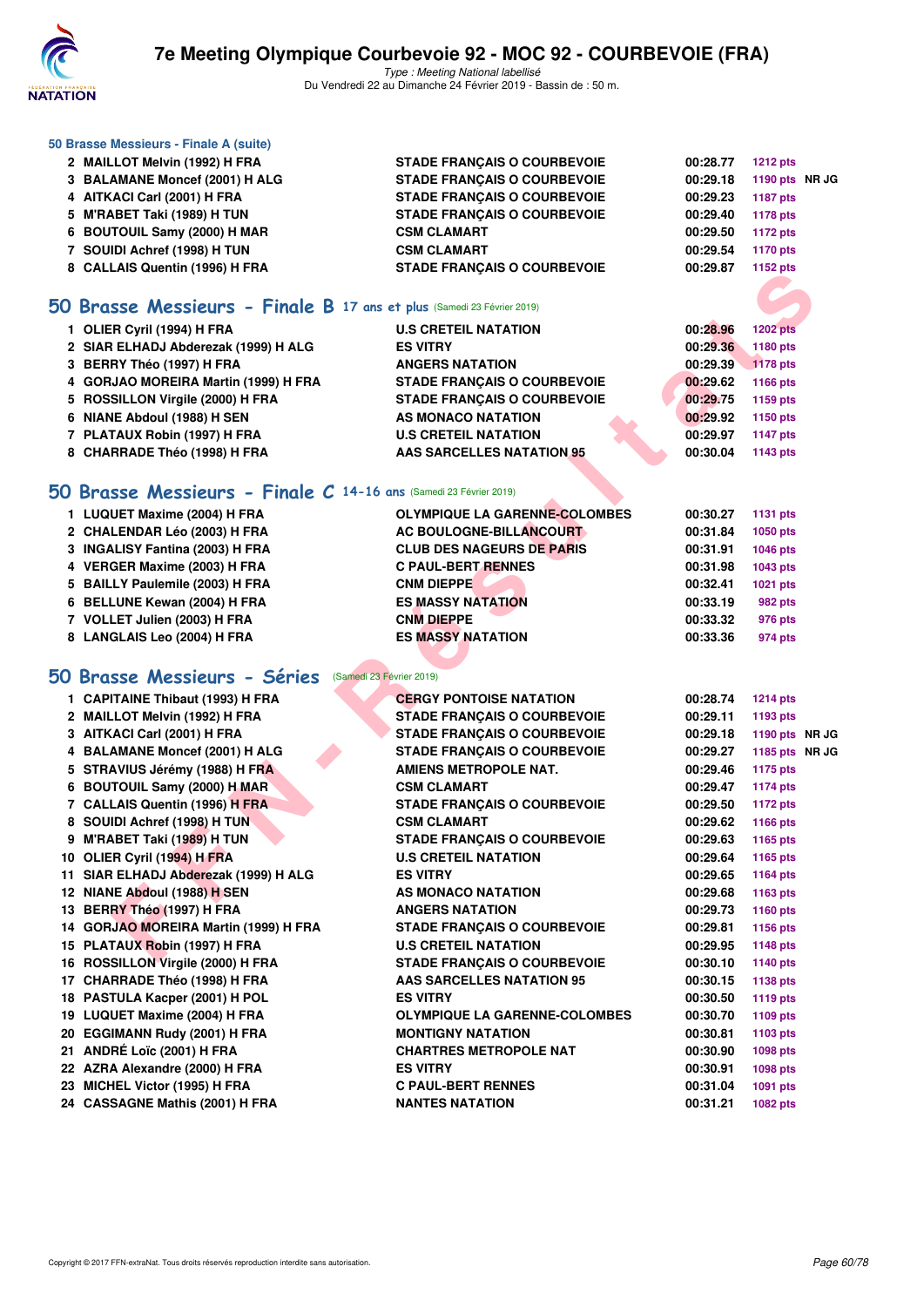

**50 Brasse Messieurs - Séries (suite)**

| 25 | GAILLART Baptiste (1997) H FRA       |
|----|--------------------------------------|
| 25 | LATRECHE Adam (2001) H FRA           |
|    | 27 INGALISY Fantina (2003) H FRA     |
|    | 28 LEROUX Leandre (2002) H FRA       |
|    | 29 RUBINELLI Maxime (2001) H FRA     |
|    | 30 MAROT Judicaël (2002) H FRA       |
| 31 | <b>BARSANTI Flavio (1999) H FRA</b>  |
| 32 | <b>CHALENDAR Léo (2003) H FRA</b>    |
| 33 | ANJOLRAS Alexandre (2002) H FRA      |
| 34 | <b>BAILLY Paulemile (2003) H FRA</b> |
| 35 | <b>LEBRETON Matis (2001) H FRA</b>   |
| 36 | VERGER Maxime (2003) H FRA           |
|    | 37 QUIERTANT Killian (1997) H FRA    |
| 38 | WILLEMS Paul (2002) H FRA            |
| 39 | POIREL Baptiste (2002) H FRA         |
| 40 | <b>MANSOURI Lucas (2003) H FRA</b>   |
| 41 | DELANNOY Antoine (2002) H FRA        |
| 42 | <b>BRUNET Axel (1996) H FRA</b>      |
| 43 | VOLLET Julien (2003) H FRA           |
| 44 | LANGLAIS Leo (2004) H FRA            |
|    | 44 BELLUNE Kewan (2004) H FRA        |
| 46 | TONNEAU Guillaume (1998) H FRA       |
|    | 47 VALIN-FIXOT Antonin (2002) H FRA  |
| 48 | LOTENBERG Rayane (2003) H FRA        |
|    | 49 PAILLET Yohann (2004) H FRA       |
| 50 |                                      |
|    | <b>TETART Martin (2003) H FRA</b>    |
| 51 | GROSSO Jason (2003) H FRA            |
| 52 | FOUBERT Etienne (2004) H FRA         |
| 53 | GORJAO MOREIRA Bastien (2001) H FRA  |
| 54 | GUIGUI Kellian (2003) H FRA          |
| 54 | BEN MILED Moahmed-Bechir (2003) H TU |
| 54 | DJAMA Axel (2003) H FRA              |
| 57 | LEDE Jérémy (1990) H FRA             |
| 58 | GABALI Matthieu (2003) H FRA         |
| 59 | LE FORESTIER Erwan (2001) H FRA      |
| 60 | MELIDOR FUXIS Jordan (1995) H FRA    |
| 61 | <b>VANDAELE Quentin (2001) H FRA</b> |
| 61 | FRANCOIS Bastien (2000) H FRA        |
|    | 63 COMBES Clement (2002) H FRA       |
| 64 | <b>AUBERT Camille (2002) H FRA</b>   |
| 65 | <b>ZEINATY Thomas (2003) H FRA</b>   |
| 66 | SADYS Lucas (2002) H FRA             |
| 67 | AIT MOHAND Massinissa (2005) H FRA   |
| 68 | LYFOUNG Lucas (2002) H FRA           |
| 69 | <b>BESSON Antoine (2003) H FRA</b>   |
| 70 | BOHLER Louis (2003) H FRA            |
| 71 | <b>BARETS Florian (2001) H FRA</b>   |
| 72 | POUPON Valentin (1999) H FRA         |
| 73 | THOMAS-PERRIN Alexis (2003) H FRA    |
| 74 | VERNET Hadrien (2004) H FRA          |
| 75 | YANG Victor (2002) H FRA             |
| 76 | <b>CHESNAIS Alexis (2004) H FRA</b>  |
| 77 | KADAMI Amine (2000) H FRA            |
| 78 | MALIE Cameron (2002) H FRA           |

| 25 GAILLART Baptiste (1997) H FRA        | <b>RACING CLUB DE FRANCE</b>         | 00:31.44 | <b>1070 pts</b> |
|------------------------------------------|--------------------------------------|----------|-----------------|
| 25 LATRECHE Adam (2001) H FRA            | <b>CERGY PONTOISE NATATION</b>       | 00:31.44 | <b>1070 pts</b> |
| 27 INGALISY Fantina (2003) H FRA         | <b>CLUB DES NAGEURS DE PARIS</b>     | 00:31.51 | 1067 pts        |
| 28 LEROUX Leandre (2002) H FRA           | <b>NANTES NATATION</b>               | 00:31.61 | <b>1061 pts</b> |
| 29 RUBINELLI Maxime (2001) H FRA         | <b>CN FONTAINEBLEAU-AVON</b>         | 00:31.71 | <b>1056 pts</b> |
| 30 MAROT Judicaël (2002) H FRA           | <b>CN VOUZIERS</b>                   | 00:31.79 | <b>1052 pts</b> |
| 31 BARSANTI Flavio (1999) H FRA          | <b>CN MELUN VAL DE SEINE</b>         | 00:31.80 | 1052 pts        |
| 32 CHALENDAR Léo (2003) H FRA            | <b>AC BOULOGNE-BILLANCOURT</b>       | 00:31.81 | 1051 pts        |
| 33 ANJOLRAS Alexandre (2002) H FRA       | <b>SN VERSAILLES</b>                 | 00:31.93 | $1045$ pts      |
| 34 BAILLY Paulemile (2003) H FRA         | <b>CNM DIEPPE</b>                    | 00:32.11 | <b>1036 pts</b> |
| 35 LEBRETON Matis (2001) H FRA           | <b>A.O. TRAPPES NATATION</b>         | 00:32.12 | 1035 pts        |
| 36 VERGER Maxime (2003) H FRA            | <b>C PAUL-BERT RENNES</b>            | 00:32.28 | <b>1027 pts</b> |
| 37 QUIERTANT Killian (1997) H FRA        | <b>U.S CRETEIL NATATION</b>          | 00:32.31 | <b>1026 pts</b> |
| 38 WILLEMS Paul (2002) H FRA             | AC BOULOGNE-BILLANCOURT              | 00:32.55 | <b>1014 pts</b> |
| 39 POIREL Baptiste (2002) H FRA          | <b>CN SÉZANNE</b>                    | 00:32.61 | <b>1011 pts</b> |
| 40 MANSOURI Lucas (2003) H FRA           | <b>TREMBLAY AC</b>                   | 00:32.62 | <b>1010 pts</b> |
| 41 DELANNOY Antoine (2002) H FRA         | <b>CN MELUN VAL DE SEINE</b>         | 00:32.72 | 1005 pts        |
| 42 BRUNET Axel (1996) H FRA              | <b>EN CAEN</b>                       | 00:32.86 | 998 pts         |
| 43 VOLLET Julien (2003) H FRA            | <b>CNM DIEPPE</b>                    | 00:32.98 | 992 pts         |
| 44 LANGLAIS Leo (2004) H FRA             | <b>ES MASSY NATATION</b>             | 00:33.01 | 991 pts         |
| 44 BELLUNE Kewan (2004) H FRA            | <b>ES MASSY NATATION</b>             | 00:33.01 | 991 pts         |
| 46 TONNEAU Guillaume (1998) H FRA        | <b>CN ST-MICHEL-SUR-ORGE</b>         | 00:33.16 | 983 pts         |
| 47 VALIN-FIXOT Antonin (2002) H FRA      | <b>CN ST-MICHEL-SUR-ORGE</b>         | 00:33.20 | 981 pts         |
| 48 LOTENBERG Rayane (2003) H FRA         | <b>STADE FRANÇAIS O COURBEVOIE</b>   | 00:33.22 | 980 pts         |
| 49 PAILLET Yohann (2004) H FRA           | <b>CN MELUN VAL DE SEINE</b>         | 00:33.38 | 973 pts         |
| 50 TETART Martin (2003) H FRA            | <b>CN ST-MICHEL-SUR-ORGE</b>         | 00:33.39 | 972 pts         |
| 51 GROSSO Jason (2003) H FRA             | <b>CERGY PONTOISE NATATION</b>       | 00:33.40 | 972 pts         |
| 52 FOUBERT Etienne (2004) H FRA          | <b>SN VERSAILLES</b>                 | 00:33.43 | 970 pts         |
| 53 GORJAO MOREIRA Bastien (2001) H FRA   | <b>NOGENT NATATION 94</b>            | 00:33.51 | 966 pts         |
| 54 GUIGUI Kellian (2003) H FRA           | <b>NOGENT NATATION 94</b>            | 00:33.53 | 965 pts         |
| 54 BEN MILED Moahmed-Bechir (2003) H TUN | <b>CHARTRES METROPOLE NAT</b>        | 00:33.53 | 965 pts         |
| 54 DJAMA Axel (2003) H FRA               | <b>CN ASNIÈRES</b>                   | 00:33.53 | 965 pts         |
| 57 LEDE Jérémy (1990) H FRA              | <b>CN ASNIERES</b>                   | 00:33.61 | 961 pts         |
| 58 GABALI Matthieu (2003) H FRA          | <b>ES VITRY</b>                      | 00:33.65 | 959 pts         |
| 59 LE FORESTIER Erwan (2001) H FRA       | <b>CN ANDRESY</b>                    | 00:33.71 | 956 pts         |
| 60 MELIDOR FUXIS Jordan (1995) H FRA     | <b>CLUB DES NAGEURS DE PARIS</b>     | 00:33.75 | 955 pts         |
| 61 VANDAELE Quentin (2001) H FRA         | <b>NOGENT NATATION 94</b>            | 00:33.87 | 949 pts         |
| 61 FRANCOIS Bastien (2000) H FRA         | <b>C.N OZOIR-LA-FERRIERE</b>         | 00:33.87 | 949 pts         |
| 63 COMBES Clement (2002) H FRA           | <b>OLYMPIQUE LA GARENNE-COLOMBES</b> | 00:34.14 | 936 pts         |
| 64 AUBERT Camille (2002) H FRA           | <b>STADE ST-VALERY NATATION</b>      | 00:34.16 | 935 pts         |
| 65 ZEINATY Thomas (2003) H FRA           | <b>STADE FRANCAIS O COURBEVOIE</b>   | 00:34.17 | 934 pts         |
| 66 SADYS Lucas (2002) H FRA              | <b>ETOILE SAINT-LEU NATATION</b>     | 00:34.38 | 924 pts         |
| 67   AIT MOHAND Massinissa (2005) H FRA  | <b>MONTIGNY NATATION</b>             | 00:34.52 | 917 pts         |
| 68 LYFOUNG Lucas (2002) H FRA            | <b>RACING CLUB DE FRANCE</b>         | 00:34.53 | 917 pts         |
| 69 BESSON Antoine (2003) H FRA           | <b>CN ANDRESY</b>                    | 00:34.59 | 914 pts         |
| 70 BOHLER Louis (2003) H FRA             | <b>S.M MONTROUGE</b>                 | 00:34.67 | 910 pts         |
| 71 BARETS Florian (2001) H FRA           | <b>CN MELUN VAL DE SEINE</b>         | 00:34.73 | 907 pts         |
| 72 POUPON Valentin (1999) H FRA          | <b>COM BAGNEUX NATATION</b>          | 00:34.88 | 900 pts         |
| 73 THOMAS-PERRIN Alexis (2003) H FRA     | <b>UN PLOËRMEL</b>                   | 00:35.46 | 873 pts         |
| 74 VERNET Hadrien (2004) H FRA           | <b>SN VERSAILLES</b>                 | 00:35.53 | 870 pts         |
| 75 YANG Victor (2002) H FRA              | <b>CN MELUN VAL DE SEINE</b>         | 00:35.65 | 864 pts         |
| 76 CHESNAIS Alexis (2004) H FRA          | <b>U.S CRETEIL NATATION</b>          | 00:35.77 | 859 pts         |
| 77 KADAMI Amine (2000) H FRA             | <b>CSM GENNEVILLIERS</b>             | 00:35.82 | 857 pts         |
| 78 MALIE Cameron (2002) H FRA            | <b>CN MELUN VAL DE SEINE</b>         | 00:35.96 | 850 pts         |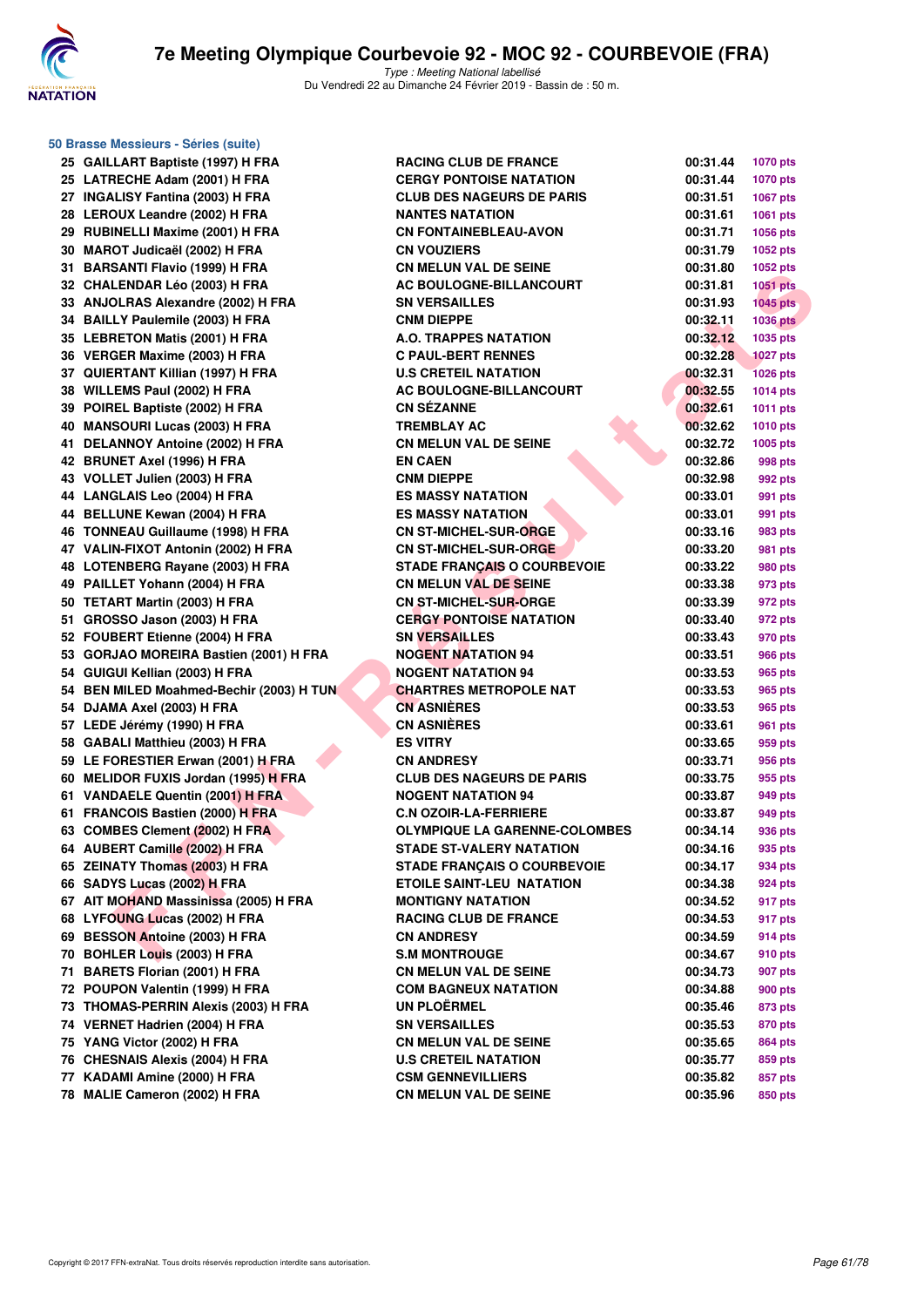

|     | 50 Brasse Messieurs - Séries (suite)                                      |                                        |                              |                      |                                                        |
|-----|---------------------------------------------------------------------------|----------------------------------------|------------------------------|----------------------|--------------------------------------------------------|
|     | 79 CRASSOUS Thibaut (2004) H FRA                                          | <b>STADE FRANÇAIS O COURBEVOIE</b>     |                              | 00:36.16             | 841 pts                                                |
|     | 79 BRAIZE Neo (2004) H FRA                                                | <b>ES MASSY NATATION</b>               |                              | 00:36.16             | 841 pts                                                |
|     | 81 KEFI Achmi (2003) H FRA                                                | <b>CLUB DES NAGEURS DE PARIS</b>       |                              | 00:36.18             | 840 pts                                                |
|     | 82 KARADZIC Luka (2004) H FRA                                             | <b>CSM CLAMART</b>                     |                              | 00:36.28             | 835 pts                                                |
|     | 83 VANBUTSEL Ryan (2005) H FRA                                            | <b>USM GAGNY</b>                       |                              | 00:36.29             | 835 pts                                                |
|     | 84 BRULE Elouan (2004) H FRA                                              | <b>UN PLOËRMEL</b>                     |                              | 00:36.32             | 834 pts                                                |
|     | 85 OUDINET Théo (2003) H FRA                                              | <b>CN SÉZANNE</b>                      |                              | 00:37.11             | <b>798 pts</b>                                         |
|     | 86 HEUILLET Ewan (2005) H FRA                                             | <b>SCM CHÂTILLON NATATION</b>          |                              | 00:37.13             | 797 pts                                                |
|     | 87 BRINDJONC Lukian (2004) H FRA                                          | <b>EN CAEN</b>                         |                              | 00:37.20             | <b>794 pts</b>                                         |
|     | 88 BAKHEIT Ange (2005) H FRA                                              | <b>MONTIGNY NATATION</b>               |                              | 00:37.41             | <b>785 pts</b>                                         |
|     | 89 THIOLET Romain (2003) H FRA                                            | <b>CSM PUTEAUX</b>                     |                              | 00:37.49             | <b>781 pts</b>                                         |
|     | 90 ROCHER Quentin (2003) H FRA                                            | <b>SCM CHÂTILLON NATATION</b>          |                              | 00:37.71             | <b>772 pts</b>                                         |
|     | 91 VAYSSE Marco (2004) H FRA                                              | <b>CN SÉZANNE</b>                      |                              | 00:37.82             | <b>767 pts</b>                                         |
|     | 92 DOKIC Nael (2003) H FRA                                                | <b>CN ASNIÈRES</b>                     |                              | 00:38.38             | 743 pts                                                |
|     | 93 MESMIN Ethan (2004) H FRA<br>94 FERRADJ Samy (2000) H FRA              | <b>STADE FRANÇAIS O COURBEVOIE</b>     |                              | 00:38.64<br>00:38.78 | <b>732 pts</b>                                         |
|     | 95 FOUNAS llyes (2003) H FRA                                              | <b>AC BOBIGNY</b><br><b>AC BOBIGNY</b> |                              | 00:39.72             | <b>726 pts</b><br><b>686 pts</b>                       |
|     | 96 MAZOUNI Mikal (2004) H FRA                                             | <b>CN MELUN VAL DE SEINE</b>           |                              | 00:41.65             | <b>609 pts</b>                                         |
|     | 97 LAAINE Amine (2004) H FRA                                              | <b>USO BEZONS</b>                      |                              | 00:43.54             | <b>538 pts</b>                                         |
|     | --- XIA Victore (2002) H FRA                                              | <b>AC BOBIGNY</b>                      |                              | DNS dec              |                                                        |
| --- | GELY Tom (2002) H FRA                                                     | <b>CSN GUYANCOURT</b>                  |                              | <b>DSQ</b>           |                                                        |
|     |                                                                           |                                        |                              |                      |                                                        |
|     | 100 Brasse Messieurs - Finale A (Vendredi 22 Février 2019)                |                                        |                              |                      |                                                        |
|     | 1 CAPITAINE Thibaut (1993) H FRA                                          | <b>CERGY PONTOISE NATATION</b>         | 50 m : 29.16                 | 01:02.24             | <b>1263 pts</b><br>(29.16) 100 m: 1:02.24 (33.08)      |
|     | 2 AITKACI Carl (2001) H FRA                                               | <b>STADE FRANÇAIS O COURBEVOIE</b>     |                              | 01:02.99             | 1242 pts $NR$ J(                                       |
|     | 3 BALAMANE Moncef (2001) H ALG                                            | <b>STADE FRANÇAIS O COURBEVOIE</b>     | 50 m : 29.69                 | 01:03.53             | (29.69) 100 m: 1:02.99 (33.30)<br><b>1227 pts</b>      |
|     | 4 CALLAIS Quentin (1996) H FRA                                            | <b>STADE FRANÇAIS O COURBEVOIE</b>     | 50 m : 29.66<br>50 m : 30.49 | 01:05.11             | (29.66) 100 m: 1:03.53 (33.87)<br>1184 pts             |
|     | 5 SOUIDI Achref (1998) H TUN                                              | <b>CSM CLAMART</b>                     |                              | 01:05.22             | $(30.49)$ 100 m : 1:05.11 $(34.62)$<br><b>1181 pts</b> |
|     |                                                                           |                                        | 50 m: 31.34                  |                      | $(31.34)$ 100 m : 1:05.22 $(33.88)$                    |
|     | 6 ROSSILLON Virgile (2000) H FRA                                          | <b>STADE FRANÇAIS O COURBEVOIE</b>     | 50 m : 30.83                 | 01:05.31             | 1179 pts<br>(30.83) 100 m: 1:05.31 (34.48)             |
|     | 7 SIAR ELHADJ Abderezak (1999) H ALG                                      | <b>ES VITRY</b>                        |                              | 01:05.43             | 1175 pts                                               |
|     | 8 GORJAO MOREIRA Martin (1999) H FRA                                      | <b>STADE FRANÇAIS O COURBEVOIE</b>     | 50 m : 30.87                 | 01:05.75             | $(30.87)$ 100 m : 1:05.43 $(34.56)$                    |
|     |                                                                           |                                        | 50 m : 30.71                 |                      | <b>1167 pts</b><br>$(30.71)$ 100 m : 1:05.75 $(35.04)$ |
|     |                                                                           |                                        |                              |                      |                                                        |
|     | 100 Brasse Messieurs - Finale B 17 ans et plus (Vendredi 22 Février 2019) |                                        |                              |                      |                                                        |
|     | 1 CHARRADE Théo (1998) H FRA                                              | <b>AAS SARCELLES NATATION 95</b>       | 50 m : 30.53                 | 01:05.31             | 1179 pts<br>(30.53) 100 m : 1:05.31 (34.78)            |
|     | 2 PLATAUX Robin (1997) H FRA                                              | <b>U.S CRETEIL NATATION</b>            |                              | 01:07.48             | <b>1121 pts</b>                                        |
|     |                                                                           |                                        | 50 m : 31.97                 |                      | $(31.97)$ 100 m : 1:07.48 $(35.51)$                    |
|     | 3 AZRA Alexandre (2000) H FRA                                             | <b>ES VITRY</b>                        | 50 m : 31.78                 | 01:07.61             | <b>1118 pts</b><br>$(31.78)$ 100 m : 1:07.61 $(35.83)$ |
| 4   | <b>BOUTOUIL Samy (2000) H MAR</b>                                         | <b>CSM CLAMART</b>                     |                              | 01:08.04             | <b>1106 pts</b>                                        |
|     | 5 ANJOLRAS Alexandre (2002) H FRA                                         | <b>SN VERSAILLES</b>                   | 50 m : 31.38                 | 01:08.49             | $(31.38)$ 100 m : 1:08.04 $(36.66)$<br>1095 pts        |
|     |                                                                           |                                        |                              |                      |                                                        |
|     | 6 CASSAGNE Mathis (2001) H FRA                                            | <b>NANTES NATATION</b>                 | 50 m : 32.22                 | 01:08.54             | (32.22) 100 m : 1:08.49 (36.27)<br>1093 pts            |

# **[100 Brasse Messieurs - Finale A](http://www.ffnatation.fr/webffn/resultats.php?idact=nat&go=epr&idcpt=57703&idepr=72)** (Vendredi 22 Février 2019)

| 1 CAPITAINE Thibaut (1993) H FRA     | <b>CERGY PONTOISE NATATION</b>     |             |                  | 01:02.24                              | 1263 pts                                               |
|--------------------------------------|------------------------------------|-------------|------------------|---------------------------------------|--------------------------------------------------------|
| 2 AITKACI Carl (2001) H FRA          | <b>STADE FRANÇAIS O COURBEVOIE</b> |             | $50 m$ : 29.16   | 01:02.99                              | $(29.16)$ 100 m : 1:02.24 $(33.08)$<br>1242 pts NR JC  |
| 3 BALAMANE Moncef (2001) H ALG       | <b>STADE FRANCAIS O COURBEVOIE</b> |             | 50 m: 29.69      | 01:03.53                              | $(29.69)$ 100 m : 1:02.99 $(33.30)$<br><b>1227 pts</b> |
| 4 CALLAIS Quentin (1996) H FRA       | <b>STADE FRANÇAIS O COURBEVOIE</b> |             | 50 m: 29.66      | 01:05.11                              | $(29.66)$ 100 m : 1:03.53 $(33.87)$<br>1184 pts        |
|                                      | <b>CSM CLAMART</b>                 |             | 50 m: 30.49      |                                       | $(30.49)$ 100 m : 1:05.11 $(34.62)$                    |
| 5 SOUIDI Achref (1998) H TUN         |                                    | 50 m: 31.34 |                  | 01:05.22                              | 1181 pts<br>$(31.34)$ 100 m : 1:05.22 $(33.88)$        |
| 6 ROSSILLON Virgile (2000) H FRA     | <b>STADE FRANCAIS O COURBEVOIE</b> |             | 50 m: 30.83      | 01:05.31                              | 1179 pts<br>$(30.83)$ 100 m : 1:05.31 $(34.48)$        |
| 7 SIAR ELHADJ Abderezak (1999) H ALG | <b>ES VITRY</b>                    |             | $50 m$ : $30.87$ | 01:05.43                              | 1175 pts<br>$(30.87)$ 100 m : 1:05.43 $(34.56)$        |
| 8 GORJAO MOREIRA Martin (1999) H FRA | <b>STADE FRANCAIS O COURBEVOIE</b> | 50 m :      | 30.71            | 01:05.75<br>$(30.71)$ 100 m : 1:05.75 | 1167 pts<br>(35.04)                                    |
|                                      |                                    |             |                  |                                       |                                                        |

## **[100 Brasse Messieurs - Finale B](http://www.ffnatation.fr/webffn/resultats.php?idact=nat&go=epr&idcpt=57703&idepr=72) 17 ans et plus** (Vendredi 22 Février 2019)

| AAS SARCELLES NATATION 95                                                                                                                                                                                                                                         |                                                                                                     | 01:05.31                                                                                          |                                  | 1179 pts                                                                                                                                                                                                                                                                                                                                                                                                                      |
|-------------------------------------------------------------------------------------------------------------------------------------------------------------------------------------------------------------------------------------------------------------------|-----------------------------------------------------------------------------------------------------|---------------------------------------------------------------------------------------------------|----------------------------------|-------------------------------------------------------------------------------------------------------------------------------------------------------------------------------------------------------------------------------------------------------------------------------------------------------------------------------------------------------------------------------------------------------------------------------|
|                                                                                                                                                                                                                                                                   |                                                                                                     |                                                                                                   |                                  |                                                                                                                                                                                                                                                                                                                                                                                                                               |
|                                                                                                                                                                                                                                                                   |                                                                                                     |                                                                                                   |                                  |                                                                                                                                                                                                                                                                                                                                                                                                                               |
| <b>ES VITRY</b>                                                                                                                                                                                                                                                   |                                                                                                     |                                                                                                   |                                  |                                                                                                                                                                                                                                                                                                                                                                                                                               |
|                                                                                                                                                                                                                                                                   |                                                                                                     |                                                                                                   |                                  |                                                                                                                                                                                                                                                                                                                                                                                                                               |
|                                                                                                                                                                                                                                                                   |                                                                                                     |                                                                                                   |                                  |                                                                                                                                                                                                                                                                                                                                                                                                                               |
|                                                                                                                                                                                                                                                                   |                                                                                                     |                                                                                                   |                                  |                                                                                                                                                                                                                                                                                                                                                                                                                               |
|                                                                                                                                                                                                                                                                   |                                                                                                     |                                                                                                   |                                  |                                                                                                                                                                                                                                                                                                                                                                                                                               |
|                                                                                                                                                                                                                                                                   |                                                                                                     |                                                                                                   |                                  |                                                                                                                                                                                                                                                                                                                                                                                                                               |
|                                                                                                                                                                                                                                                                   |                                                                                                     |                                                                                                   |                                  |                                                                                                                                                                                                                                                                                                                                                                                                                               |
| <b>CHARTRES METROPOLE NAT</b>                                                                                                                                                                                                                                     |                                                                                                     |                                                                                                   |                                  | 1082 pts                                                                                                                                                                                                                                                                                                                                                                                                                      |
|                                                                                                                                                                                                                                                                   |                                                                                                     |                                                                                                   |                                  |                                                                                                                                                                                                                                                                                                                                                                                                                               |
| <b>CERGY PONTOISE NATATION</b>                                                                                                                                                                                                                                    |                                                                                                     |                                                                                                   |                                  | 1060 $pts$                                                                                                                                                                                                                                                                                                                                                                                                                    |
|                                                                                                                                                                                                                                                                   |                                                                                                     |                                                                                                   |                                  |                                                                                                                                                                                                                                                                                                                                                                                                                               |
| 1 CHARRADE Théo (1998) H FRA<br>2 PLATAUX Robin (1997) H FRA<br>3 AZRA Alexandre (2000) H FRA<br>4 BOUTOUIL Samy (2000) H MAR<br>5 ANJOLRAS Alexandre (2002) H FRA<br>6 CASSAGNE Mathis (2001) H FRA<br>7 ANDRÉ Loïc (2001) H FRA<br>8 LATRECHE Adam (2001) H FRA | <b>U.S CRETEIL NATATION</b><br><b>CSM CLAMART</b><br><b>SN VERSAILLES</b><br><b>NANTES NATATION</b> | 50 m: 30.53<br>50 m: 31.97<br>50 m: 31.38<br>50 m: 32.43<br>50 m: 32.24<br>$50 \text{ m}$ : 32.84 | 01:07.48<br>01:08.04<br>01:08.54 | $(30.53)$ 100 m : 1:05.31 $(34.78)$<br>1121 pts<br>(31.97) 100 m: 1:07.48 (35.51<br>01:07.61 1118 pts<br>50 m: 31.78 (31.78) 100 m: 1:07.61 (35.83<br>1106 pts<br>$(31.38)$ 100 m : 1:08.04 $(36.66)$<br>$01:08.49$ 1095 pts<br>50 m: 32.22 (32.22) 100 m: 1:08.49 (36.27<br>1093 pts<br>$(32.43)$ 100 m : 1:08.54 $(36.11)$<br>01:08.97<br>(32.24) 100 m : 1:08.97 (36.73<br>01:09.86<br>$(32.84)$ 100 m : 1.09.86 $(37.02)$ |

# **[100 Brasse Messieurs - Finale C](http://www.ffnatation.fr/webffn/resultats.php?idact=nat&go=epr&idcpt=57703&idepr=72) 14-16 ans** (Vendredi 22 Février 2019)

| 1 LUQUET Maxime (2004) H FRA    | <b>OLYMPIQUE LA GARENNE-COLOMBES</b> |  | $01:06.35$ 1151 pts                          |                     |  |
|---------------------------------|--------------------------------------|--|----------------------------------------------|---------------------|--|
|                                 |                                      |  | 50 m : 31.53 (31.53) 100 m : 1:06.35 (34.82) |                     |  |
| 2 BAILLY Paulemile (2003) H FRA | <b>CNM DIEPPE</b>                    |  |                                              | $01:10.02$ 1055 pts |  |
|                                 |                                      |  | 50 m : 33.75 (33.75) 100 m : 1:10.02 (36.27  |                     |  |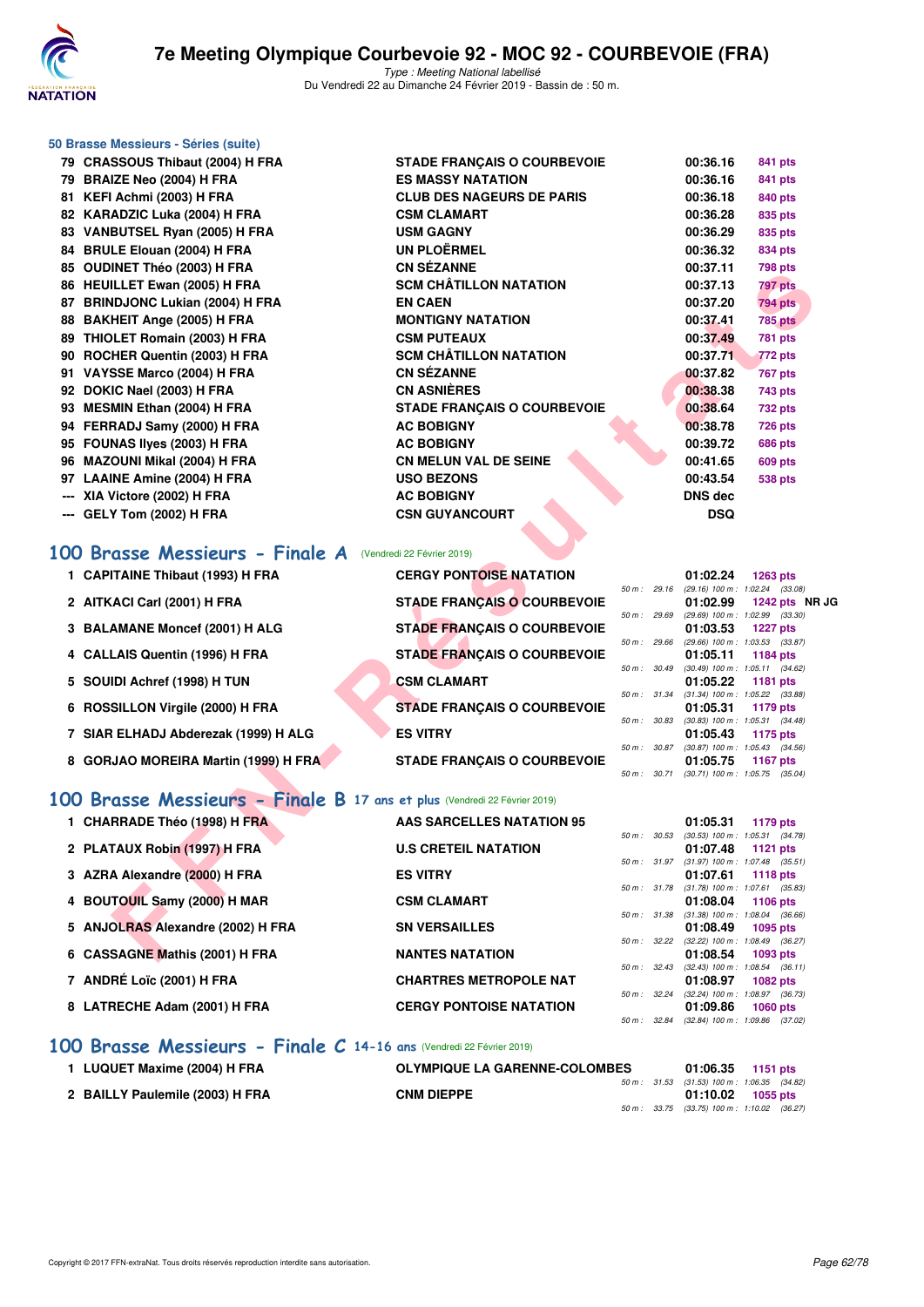

Type : Meeting National labellisé Du Vendredi 22 au Dimanche 24 Février 2019 - Bassin de : 50 m.

| 100 Brasse Messieurs - Finale C (suite) |                                  |                        |             |                                     |                 |                |
|-----------------------------------------|----------------------------------|------------------------|-------------|-------------------------------------|-----------------|----------------|
| 3 VERGER Maxime (2003) H FRA            | <b>C PAUL-BERT RENNES</b>        |                        |             | 01:10.24                            | <b>1050 pts</b> |                |
|                                         |                                  | 50 m: 32.88            |             | $(32.88)$ 100 m : 1:10.24 $(37.36)$ |                 |                |
| 3 BEN MILED Moahmed-Bechir (2003) H TUN | <b>CHARTRES METROPOLE NAT</b>    |                        |             | 01:10.24                            | <b>1050 pts</b> |                |
|                                         |                                  | $50 m$ : $33.18$       |             | $(33.18)$ 100 m : 1:10.24 $(37.06)$ |                 |                |
| 5 INGALISY Fantina (2003) H FRA         | <b>CLUB DES NAGEURS DE PARIS</b> |                        |             | 01:12.10                            | $1003$ pts      |                |
|                                         |                                  |                        | 50 m: 33.20 | $(33.20)$ 100 m : 1:12.10 $(38.90)$ |                 |                |
| 6 MANSOURI Lucas (2003) H FRA           | <b>TREMBLAY AC</b>               |                        |             | 01:12.44                            |                 | 995 pts        |
|                                         |                                  | $50 m$ : $33.57$       |             | (33.57) 100 m : 1:12.44 (38.87)     |                 |                |
| 7 LANGLAIS Leo (2004) H FRA             | <b>ES MASSY NATATION</b>         |                        |             | 01:12.74                            |                 | 987 pts        |
|                                         |                                  | 50 m: 33.91            |             | $(33.91)$ 100 m : 1:12.74 $(38.83)$ |                 |                |
| 8 FOUBERT Etienne (2004) H FRA          | <b>SN VERSAILLES</b>             |                        |             | 01:13.00                            |                 | <b>981 pts</b> |
|                                         |                                  | $50 \text{ m}$ : 34.33 |             | $(34.33)$ 100 m : 1:13.00 $(38.67)$ |                 |                |

## **[100 Brasse Messieurs - Séries](http://www.ffnatation.fr/webffn/resultats.php?idact=nat&go=epr&idcpt=57703&idepr=72)** (Vendredi 22 Février 2019)

|    | <b>LANGLAIO LEU (2004) II FRA</b>                           | ווטוו מומו וכטמונוסם                 |              |              | ,,,, <i>,</i> ,,,                                                                      |                 | <i>อ</i> บ µเจ |  |
|----|-------------------------------------------------------------|--------------------------------------|--------------|--------------|----------------------------------------------------------------------------------------|-----------------|----------------|--|
|    | 8 FOUBERT Etienne (2004) H FRA                              | <b>SN VERSAILLES</b>                 | 50 m: 34.33  | 50 m : 33.91 | $(33.91)$ 100 m : 1:12.74 $(38.83)$<br>01:13.00<br>$(34.33)$ 100 m : 1:13.00 $(38.67)$ |                 | 981 pts        |  |
| 00 | <b>Brasse Messieurs - Séries</b> (Vendredi 22 Février 2019) |                                      |              |              |                                                                                        |                 |                |  |
|    | 1 CAPITAINE Thibaut (1993) H FRA                            | <b>CERGY PONTOISE NATATION</b>       |              |              | 01:02.54                                                                               | <b>1254 pts</b> |                |  |
|    |                                                             |                                      | 50 m: 29.39  |              | $(29.39)$ 100 m : 1:02.54 $(33.15)$                                                    |                 |                |  |
|    | 2 AITKACI Carl (2001) H FRA                                 | <b>STADE FRANÇAIS O COURBEVOIE</b>   | 50 m: 30.01  |              | 01:03.95<br>$(30.01)$ 100 m : 1:03.95 $(33.94)$                                        |                 | 1216 pts NR JC |  |
|    | 3 BALAMANE Moncef (2001) H ALG                              | <b>STADE FRANÇAIS O COURBEVOIE</b>   |              |              | 01:04.58                                                                               | 1198 pts        |                |  |
|    | 4 ROSSILLON Virgile (2000) H FRA                            | <b>STADE FRANÇAIS O COURBEVOIE</b>   | 50 m: 30.87  |              | $(30.87)$ 100 m : 1:04.58 $(33.71)$<br>01:04.65                                        | 1197 pts        |                |  |
|    | 5 CALLAIS Quentin (1996) H FRA                              | STADE FRANÇAIS O COURBEVOIE          |              | 50 m : 30.74 | (30.74) 100 m: 1:04.65 (33.91)<br>01:04.88                                             | 1190 pts        |                |  |
|    | 6 SOUIDI Achref (1998) H TUN                                | <b>CSM CLAMART</b>                   | 50 m : 30.71 |              | $(30.71)$ 100 m : 1:04.88 $(34.17)$<br>01:04.91                                        | 1189 pts        |                |  |
|    |                                                             |                                      | 50 m: 31.11  |              | $(31.11)$ 100 m : 1:04.91 $(33.80)$                                                    |                 |                |  |
|    | 7 GORJAO MOREIRA Martin (1999) H FRA                        | <b>STADE FRANÇAIS O COURBEVOIE</b>   |              | 50 m : 31.46 | 01:05.85<br>$(31.46)$ 100 m : 1:05.85 $(34.39)$                                        | 1164 pts        |                |  |
|    | 8 SIAR ELHADJ Abderezak (1999) H ALG                        | <b>ES VITRY</b>                      |              |              | 01:06.11                                                                               | <b>1157 pts</b> |                |  |
|    | 9 CHARRADE Théo (1998) H FRA                                | <b>AAS SARCELLES NATATION 95</b>     | 50 m: 31.44  |              | $(31.44)$ 100 m : 1:06.11 $(34.67)$<br>01:06.27                                        | 1153 pts        |                |  |
|    |                                                             |                                      |              | 50 m : 31.05 | (31.05) 100 m: 1:06.27 (35.22)                                                         |                 |                |  |
|    | 10 BOUTOUIL Samy (2000) H MAR                               | <b>CSM CLAMART</b>                   |              |              | 01:06.69                                                                               | 1142 pts        |                |  |
|    | 11 PLATAUX Robin (1997) H FRA                               | <b>U.S CRETEIL NATATION</b>          |              | 50 m : 30.45 | $(30.45)$ 100 m : 1:06.69 $(36.24)$<br>01:07.17                                        | 1129 pts        |                |  |
|    |                                                             | <b>NANTES NATATION</b>               | 50 m: 31.04  |              | $(31.04)$ 100 m : 1:07.17 $(36.13)$                                                    |                 |                |  |
|    | 12 CASSAGNE Mathis (2001) H FRA                             |                                      | 50 m: 31.99  |              | 01:07.76<br>$(31.99)$ 100 m : 1:07.76 $(35.77)$                                        | <b>1114 pts</b> |                |  |
|    | 13 LUQUET Maxime (2004) H FRA                               | <b>OLYMPIQUE LA GARENNE-COLOMBES</b> |              |              | 01:07.89                                                                               | 1110 pts        |                |  |
|    | 14 ANJOLRAS Alexandre (2002) H FRA                          | <b>SN VERSAILLES</b>                 | 50 m: 31.86  |              | $(31.86)$ 100 m : 1:07.89 $(36.03)$<br>01:08.32                                        | 1099 pts        |                |  |
|    |                                                             |                                      | 50 m: 32.32  |              | (32.32) 100 m: 1:08.32 (36.00)                                                         |                 |                |  |
|    | 15 AZRA Alexandre (2000) H FRA                              | <b>ES VITRY</b>                      | 50 m: 32.00  |              | 01:08.63<br>$(32.00)$ 100 m : 1:08.63 $(36.63)$                                        | 1091 pts        |                |  |
|    | 16 ANDRÉ Loïc (2001) H FRA                                  | <b>CHARTRES METROPOLE NAT</b>        |              |              | 01:09.00                                                                               | <b>1082 pts</b> |                |  |
|    | 17 LATRECHE Adam (2001) H FRA                               | <b>CERGY PONTOISE NATATION</b>       |              | 50 m : 32.07 | $(32.07)$ 100 m : 1:09.00 $(36.93)$<br>01:09.05                                        | <b>1080 pts</b> |                |  |
|    |                                                             |                                      |              | 50 m : 32.17 | $(32.17)$ 100 m : 1:09.05 $(36.88)$                                                    |                 |                |  |
|    | 18 MAROT Judicaël (2002) H FRA                              | <b>CN VOUZIERS</b>                   |              | 50 m : 32.57 | 01:09.32<br>$(32.57)$ 100 m : 1:09.32 $(36.75)$                                        | 1073 pts        |                |  |
|    | 19 MICHEL Victor (1995) H FRA                               | <b>C PAUL-BERT RENNES</b>            |              |              | 01:09.35                                                                               | 1073 pts        |                |  |
|    | 20 BAILLY Paulemile (2003) H FRA                            | <b>CNM DIEPPE</b>                    | 50 m : 32.79 |              | (32.79) 100 m : 1:09.35 (36.56)<br>01:10.27                                            | 1049 pts        |                |  |
|    |                                                             |                                      |              | 50 m : 33.47 | (33.47) 100 m: 1:10.27 (36.80)                                                         |                 |                |  |
|    | 21 LEROUX Leandre (2002) H FRA                              | <b>NANTES NATATION</b>               |              | 50 m : 32.92 | 01:10.66<br>$(32.92)$ 100 m : 1:10.66 $(37.74)$                                        | 1039 pts        |                |  |
|    | 22 BARSANTI Flavio (1999) H FRA                             | <b>CN MELUN VAL DE SEINE</b>         |              |              | 01:10.67                                                                               | 1039 pts        |                |  |
|    | 23 VERGER Maxime (2003) H FRA                               | <b>C PAUL-BERT RENNES</b>            |              | 50 m : 32.83 | (32.83) 100 m: 1:10.67 (37.84)<br>01:10.86                                             | <b>1034 pts</b> |                |  |
|    |                                                             |                                      | 50 m: 33.58  |              | $(33.58)$ 100 m : 1:10.86 $(37.28)$                                                    |                 |                |  |
|    | 24 QUIERTANT Killian (1997) H FRA                           | <b>U.S CRETEIL NATATION</b>          |              |              | 01:11.14<br>50 m : 33.14 (33.14) 100 m : 1:11.14 (38.00)                               | <b>1027 pts</b> |                |  |
|    | 25 MANSOURI Lucas (2003) H FRA                              | TREMBLAY AC                          |              |              | 01:11.54                                                                               | <b>1017 pts</b> |                |  |
|    | 26 LANGLAIS Leo (2004) H FRA                                | <b>ES MASSY NATATION</b>             |              |              | 50 m: 33.12 (33.12) 100 m: 1:11.54 (38.42)<br>01:11.83                                 | <b>1010 pts</b> |                |  |
|    |                                                             |                                      |              |              | 50 m: 33.83 (33.83) 100 m: 1:11.83 (38.00)                                             |                 |                |  |
|    | 27 NDIAYE Amadou (2001) H SEN                               | <b>S.M MONTROUGE</b>                 |              |              | 01:11.91<br>50 m: 32.92 (32.92) 100 m: 1:11.91 (38.99)                                 | <b>1008 pts</b> |                |  |
|    | 28 RUBINELLI Maxime (2001) H FRA                            | <b>CN FONTAINEBLEAU-AVON</b>         |              |              | 01:12.37                                                                               |                 | 997 pts        |  |
|    | 29 DELANNOY Antoine (2002) H FRA                            | <b>CN MELUN VAL DE SEINE</b>         |              |              | 50 m: 33.53 (33.53) 100 m: 1:12.37 (38.84)<br>01:12.51                                 |                 | 993 pts        |  |
|    |                                                             |                                      |              |              | 50 m: 32.79 (32.79) 100 m: 1:12.51 (39.72)                                             |                 |                |  |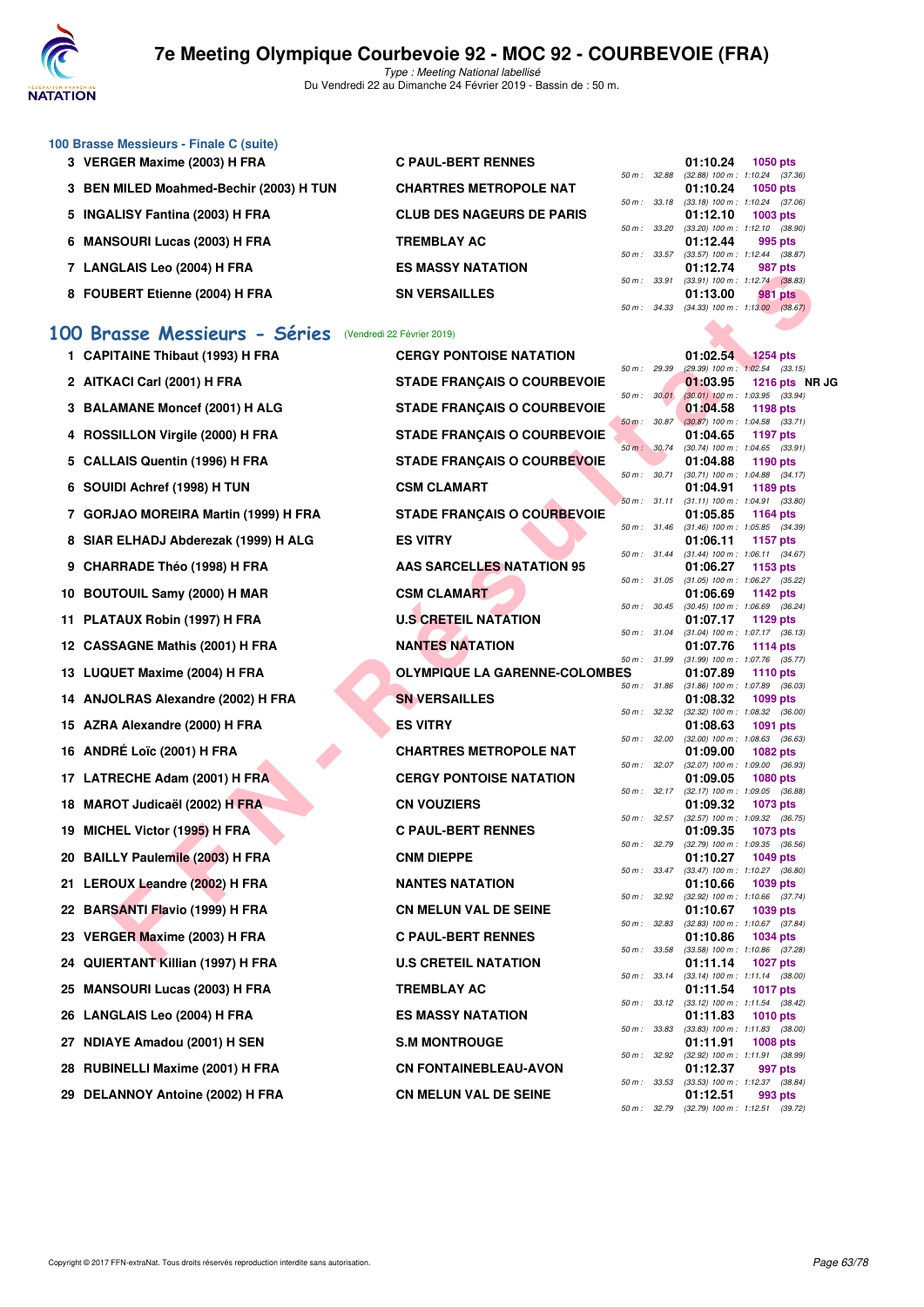

**100 Brasse Messieurs - Séries (suite)**

# **7e Meeting Olympique Courbevoie 92 - MOC 92 - COURBEVOIE (FRA)**

Type : Meeting National labellisé Du Vendredi 22 au Dimanche 24 Février 2019 - Bassin de : 50 m.

|          | 30 FOUBERT Etienne (2004) H FRA                                 | <b>SN VERSAILLES</b>                     |              |              | 01:12.58<br>991 pts                                                 |  |
|----------|-----------------------------------------------------------------|------------------------------------------|--------------|--------------|---------------------------------------------------------------------|--|
| 31.      | <b>INGALISY Fantina (2003) H FRA</b>                            | <b>CLUB DES NAGEURS DE PARIS</b>         |              | 50 m : 34.12 | $(34.12)$ 100 m : 1:12.58 $(38.46)$<br>01:12.59<br>991 pts          |  |
| 32       | <b>COMBES Clement (2002) H FRA</b>                              | <b>OLYMPIQUE LA GARENNE-COLOMBES</b>     | 50 m: 33.63  |              | (33.63) 100 m: 1:12.59 (38.96)<br>01:13.16<br>977 pts               |  |
|          | 33 BEN MILED Moahmed-Bechir (2003) H TUN                        | <b>CHARTRES METROPOLE NAT</b>            |              | 50 m : 34.25 | $(34.25)$ 100 m : 1:13.16 $(38.91)$<br>01:13.28<br>974 pts          |  |
| 34       | <b>BARLIER Tony (2002) H FRA</b>                                | <b>CA ORSAY</b>                          |              | 50 m : 34.27 | (34.27) 100 m: 1:13.28 (39.01)<br>01:13.47<br>970 pts               |  |
| 35       | GELY Tom (2002) H FRA                                           | <b>CSN GUYANCOURT</b>                    | 50 m: 34.30  |              | $(34.30)$ 100 m : 1:13.47 $(39.17)$<br>01:13.74<br>963 pts          |  |
|          | 36 VANDAELE Quentin (2001) H FRA                                | <b>NOGENT NATATION 94</b>                |              |              | 50 m : 34.72 (34.72) 100 m : 1:13.74 (39.02)<br>01:14.03<br>956 pts |  |
| 37       | GUIGUI Kellian (2003) H FRA                                     | <b>NOGENT NATATION 94</b>                |              | 50 m : 34.33 | $(34.33)$ 100 m : 1:14.03 $(39.70)$<br>01:14.19<br>952 pts          |  |
| 38       | LOTENBERG Rayane (2003) H FRA                                   | <b>STADE FRANÇAIS O COURBEVOIE</b>       |              | 50 m : 34.61 | $(34.61)$ 100 m : 1:14.19 $(39.58)$<br>01:14.43<br>946 pts          |  |
| 39       | POIREL Baptiste (2002) H FRA                                    | <b>CN SÉZANNE</b>                        |              | 50 m: 34.33  | $(34.33)$ 100 m : 1:14.43 $(40.10)$<br>01:14.52<br>944 pts          |  |
| 40       | <b>BELLUNE Kewan (2004) H FRA</b>                               | <b>ES MASSY NATATION</b>                 |              | 50 m: 33.18  | $(33.18)$ 100 m : 1:14.52 $(41.34)$<br>01:14.58<br>943 pts          |  |
|          | 41 VOLLET Julien (2003) H FRA                                   | <b>CNM DIEPPE</b>                        |              | 50 m : 34.97 | $(34.97)$ 100 m : 1:14.58 $(39.61)$<br>01:15.15<br>929 pts          |  |
|          | 42 PAILLET Yohann (2004) H FRA                                  | <b>CN MELUN VAL DE SEINE</b>             |              | 50 m : 34.81 | $(34.81)$ 100 m : 1:15.15 $(40.34)$<br>01:15.25<br>927 pts          |  |
| 43       | HORESNYI-BENEDDINE Adam (2003) H FRA                            | <b>CN EPINETTES PARIS</b>                |              | 50 m: 35.24  | $(35.24)$ 100 m : 1:15.25 $(40.01)$<br>01:16.62<br>894 pts          |  |
|          | <b>BARETS Florian (2001) H FRA</b>                              | <b>CN MELUN VAL DE SEINE</b>             | 50 m: 34.59  |              | (34.59) 100 m: 1:16.62 (42.03)<br>01:17.04<br>884 pts               |  |
| 44       |                                                                 |                                          | 50 m : 35.99 |              | (35.99) 100 m: 1:17.04 (41.05)                                      |  |
|          | 45 DEGUILLE Thomas (2003) H FRA                                 | <b>C.N OZOIR-LA-FERRIERE</b>             | 50 m: 36.53  |              | 01:17.11<br>883 pts<br>(36.53) 100 m: 1:17.11 (40.58)               |  |
| 46       | <b>BRUNET Axel (1996) H FRA</b>                                 | <b>EN CAEN</b>                           | 50 m: 35.10  |              | 01:17.13<br>882 pts<br>$(35.10)$ 100 m : 1:17.13 $(42.03)$          |  |
| 47       | <b>THOMAS-PERRIN Alexis (2003) H FRA</b>                        | <b>UN PLOËRMEL</b>                       | 50 m : 36.20 |              | 01:17.14<br>882 pts<br>(36.20) 100 m: 1:17.14 (40.94)               |  |
| 48       | <b>BOHLER Louis (2003) H FRA</b>                                | <b>S.M MONTROUGE</b>                     |              | 50 m : 36.25 | 01:17.16<br>882 pts<br>(36.25) 100 m: 1:17.16 (40.91)               |  |
| 49       | YANG Victor (2002) H FRA                                        | <b>CN MELUN VAL DE SEINE</b>             |              | 50 m : 36.36 | 01:17.96<br>863 pts<br>$(36.36)$ 100 m : 1:17.96 $(41.60)$          |  |
| 50<br>51 | <b>BRULE Elouan (2004) H FRA</b><br>THIOLET Romain (2003) H FRA | <b>UN PLOËRMEL</b><br><b>CSM PUTEAUX</b> |              |              | 01:18.08<br>860 pts<br>01:19.13<br>836 pts                          |  |
|          |                                                                 | <b>JEANNE D'ARC DRANCY</b>               |              | 50 m : 37.25 | $(37.25)$ 100 m : 1:19.13 $(41.88)$                                 |  |
|          | 52 RAYAH Ilian (2005) H FRA                                     |                                          |              | 50 m : 37.47 | 01:19.19<br>835 pts<br>(37.47) 100 m: 1:19.19 (41.72)               |  |
|          | 53 HEUILLET Ewan (2005) H FRA                                   | <b>SCM CHÂTILLON NATATION</b>            |              | 50 m : 37.90 | 01:19.57<br>827 pts<br>(37.90) 100 m : 1:19.57 (41.67)              |  |
| 54       | MALIE Cameron (2002) H FRA                                      | <b>CN MELUN VAL DE SEINE</b>             |              | 50 m : 37.46 | 01:19.67<br>824 pts<br>(37.46) 100 m: 1:19.67 (42.21)               |  |
| 55       | KEFI Achmi (2003) H FRA                                         | <b>CLUB DES NAGEURS DE PARIS</b>         |              | 50 m : 36.54 | 01:19.74<br>823 pts<br>(36.54) 100 m: 1:19.74 (43.20)               |  |
|          | 56 CRASSOUS Thibaut (2004) H FRA                                | <b>STADE FRANÇAIS O COURBEVOIE</b>       |              |              | 01:19.85<br>820 pts<br>50 m : 37.85 (37.85) 100 m : 1:19.85 (42.00) |  |
|          | 57 ROCHER Enzo (2005) H FRA                                     | <b>SCM CHÂTILLON NATATION</b>            |              | 50 m : 38.17 | 01:21.17<br>791 pts<br>$(38.17)$ 100 m : 1:21.17 $(43.00)$          |  |
|          | 58 BRINDJONC Lukian (2004) H FRA                                | <b>EN CAEN</b>                           |              | 50 m : 37.70 | 01:21.21<br>790 pts<br>$(37.70)$ 100 m : 1:21.21 $(43.51)$          |  |
| 59       | <b>MESMIN Ethan (2004) H FRA</b>                                | <b>STADE FRANÇAIS O COURBEVOIE</b>       |              |              | 01:22.28<br>767 pts<br>50 m : 38.34 (38.34) 100 m : 1:22.28 (43.94) |  |
| 60       | <b>TCHOULEV Alexis (2003) H FRA</b>                             | <b>CN POISSY</b>                         |              |              | 01:23.93<br>731 pts                                                 |  |
|          | 61 OUDINET Théo (2003) H FRA                                    | <b>CN SÉZANNE</b>                        |              |              | 50 m: 39.92 (39.92) 100 m: 1:23.93 (44.01)<br>01:24.51<br>719 pts   |  |
|          | AIT MOHAND Massinissa (2005) H FRA                              | <b>MONTIGNY NATATION</b>                 |              | 50 m : 38.81 | $(38.81)$ 100 m : 1:24.51 $(45.70)$<br><b>DNS</b>                   |  |
|          | <b>MAZOUNI Mikal (2004) H FRA</b>                               | <b>CN MELUN VAL DE SEINE</b>             |              |              | <b>DNS</b>                                                          |  |

| DESPLANCHES Jeremy (1994) H SUI  | <b>OLYMPIC NICE NATATION</b>                                                                 | 02:14.96 1241 pts R MEET |
|----------------------------------|----------------------------------------------------------------------------------------------|--------------------------|
|                                  | 50 m : 30.34 (30.34) 100 m : 1:04.68 (34.34) 150 m : 1:39.76 (35.08) 200 m : 2:14.96 (35.20) |                          |
| 2 CAPITAINE Thibaut (1993) H FRA | <b>CERGY PONTOISE NATATION</b>                                                               | 02:15.07 1240 pts        |
|                                  | 50 m : 30.67 (30.67) 100 m : 1:04.39 (33.72) 150 m : 1:39.38 (34.99) 200 m : 2:15.07 (35.69) |                          |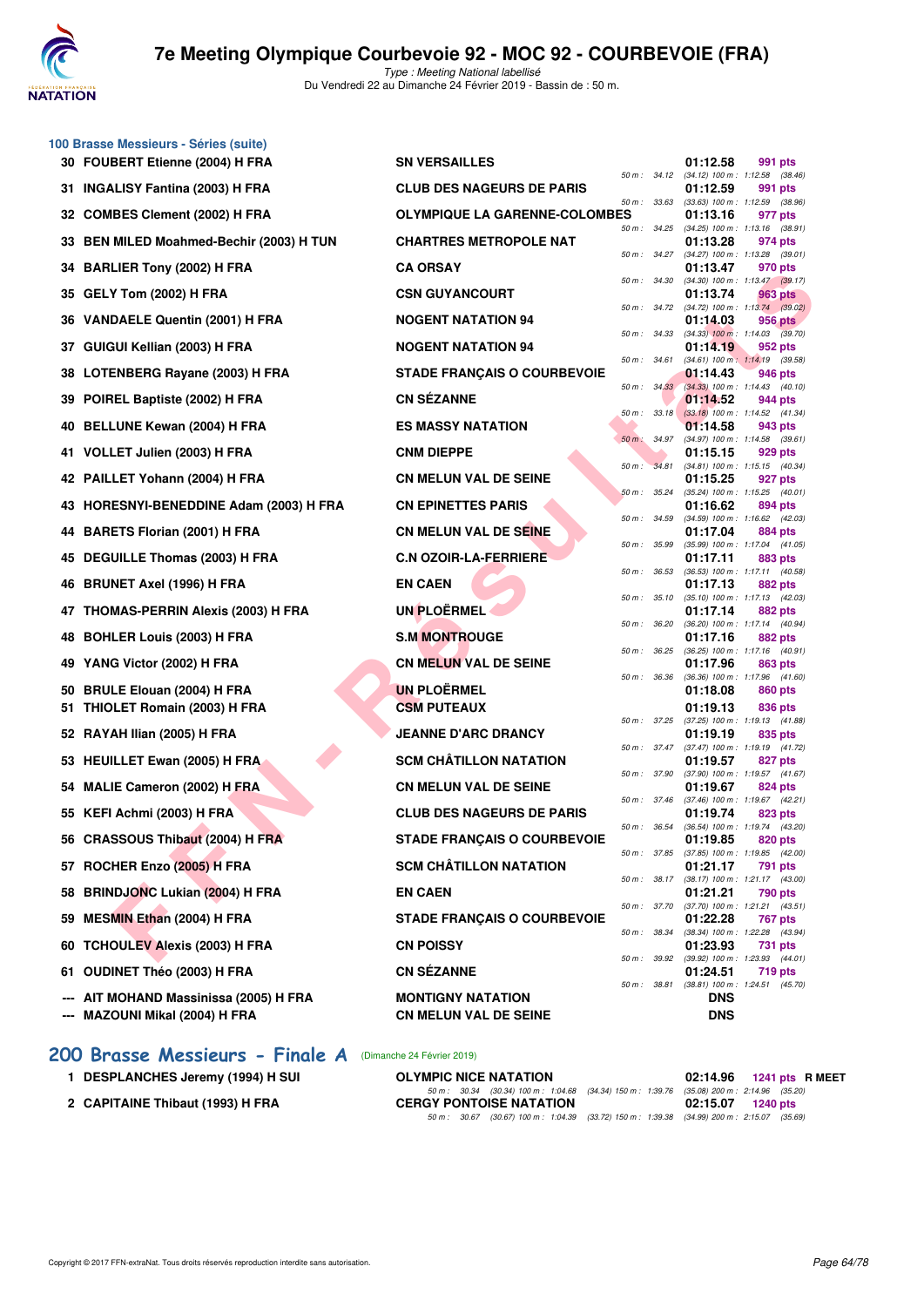

Type : Meeting National labellisé Du Vendredi 22 au Dimanche 24 Février 2019 - Bassin de : 50 m.

#### **200 Brasse Messieurs - Finale A (suite)**

- **3 ROSSILLON Virgile (2000) H FRA**
- **4 AITKACI Carl (2001) H FRA**
- 5 CHARRADE Théo (1998) H FRA
- **6 OLIER Cyril (1994) H FRA**
- **7 LUQUET Maxime (2004) H FRA**
- **--- M'RABET Taki (1989) H TUN**

## **[200 Brasse Messieurs - Finale B](http://www.ffnatation.fr/webffn/resultats.php?idact=nat&go=epr&idcpt=57703&idepr=73) 17 ans et plus** (Dimanche 24 Février 2019)

- **1 CALLAIS Quentin (1996) H FRA**
- 2 SIAR ELHADJ Abderezak (1999) H ALG
- **3 ANJOLRAS Alexandre (2002) H FRA**
- 
- 
- **6 BARSANTI Flavio (1999) H FRA**
- **7 ANDRÉ Loïc (2001) H FRA CHARTRES METROPOLE NAT 02:31.83 1021 pts**
- 8 LATRECHE Adam (2001) H FRA

## **[200 Brasse Messieurs - Finale C](http://www.ffnatation.fr/webffn/resultats.php?idact=nat&go=epr&idcpt=57703&idepr=73) 14-16 ans** (Dimanche 24 Février 2019)

- 
- 
- 
- 
- 
- 
- 
- 

#### **[200 Brasse Messieurs - Séries](http://www.ffnatation.fr/webffn/resultats.php?idact=nat&go=epr&idcpt=57703&idepr=73)** (Dimanche 24 Février 2019)

- **1 CAPITAINE Thibaut (1993) H FRA**
- 2 ROSSILLON Virgile (2000) H FRA
- **3 DESPLANCHES Jeremy (1994) H SUI**
- **4 AITKACI Carl (2001) H FRA**
- 5 CHARRADE Théo (1998) H FRA
- **6 M'RABET Taki (1989) H TUN**
- **7 OLIER Cyril (1994) H FRA**
- 8 QUIERTANT Killian (1997) H FRA
- **9 LUQUET Maxime (2004) H FRA**
- 10 ANJOLRAS Alexandre (2002) H FRA

| <b>STADE FRANCAIS O COURBEVOIE</b>                        | 02:17.48 1207 pts                   |
|-----------------------------------------------------------|-------------------------------------|
| 50 m: 31.35 (31.35) 100 m: 1:06.67 (35.32) 150 m: 1:42.54 | $(35.87)$ 200 m : 2:17.48 $(34.94)$ |
| <b>STADE FRANÇAIS O COURBEVOIE</b>                        | 02:20.76 1163 pts NR JO             |
| 50 m: 31.45 (31.45) 100 m: 1:06.84 (35.39) 150 m: 1:43.83 | $(36.99)$ 200 m : 2:20.76 $(36.93)$ |
| <b>AAS SARCELLES NATATION 95</b>                          | 02:21.87 1148 pts                   |
| 50 m: 31.60 (31.60) 100 m: 1:07.86 (36.26) 150 m: 1:44.54 | $(36.68)$ 200 m : 2:21.87 $(37.33)$ |
| <b>U.S CRETEIL NATATION</b>                               | 02:25.50 1101 pts                   |
| 50 m: 32.08 (32.08) 100 m: 1:08.74 (36.66) 150 m: 1:46.46 | $(37.72)$ 200 m : 2:25.50 $(39.04)$ |
| <b>OLYMPIQUE LA GARENNE-COLOMBES</b>                      | 02:27.37 1077 pts                   |
| 50 m: 31.87 (31.87) 100 m: 1:09.16 (37.29) 150 m: 1:48.05 | $(38.89)$ 200 m : 2:27.37 $(39.32)$ |
| <b>STADE FRANCAIS O COURBEVOIE</b>                        | <b>DNS</b>                          |
|                                                           |                                     |
|                                                           |                                     |

| $\mu$ LUWULI MAAIIIIC (2004) II FRA                                      | ULTIMFIQUE LA GARENNE-COLOMBES                                                                                                 | <b>UZ.ZI.JI 1011 NIS</b>                                                     |
|--------------------------------------------------------------------------|--------------------------------------------------------------------------------------------------------------------------------|------------------------------------------------------------------------------|
| -- M'RABET Taki (1989) H TUN                                             | 50 m: 31.87 (31.87) 100 m: 1:09.16 (37.29) 150 m: 1:48.05 (38.89) 200 m: 2:27.37 (39.32)<br><b>STADE FRANCAIS O COURBEVOIE</b> | <b>DNS</b>                                                                   |
|                                                                          |                                                                                                                                |                                                                              |
| 00 Brasse Messieurs - Finale B 17 ans et plus (Dimanche 24 Février 2019) |                                                                                                                                |                                                                              |
| 1 CALLAIS Quentin (1996) H FRA                                           | <b>STADE FRANÇAIS O COURBEVOIE</b>                                                                                             | 02:22.35<br>$1142$ pts                                                       |
|                                                                          | 50 m: 31.58 (31.58) 100 m: 1:06.90 (35.32) 150 m: 1:44.05 (37.15) 200 m: 2:22.35 (38.30)                                       |                                                                              |
| 2 SIAR ELHADJ Abderezak (1999) H ALG                                     | <b>ES VITRY</b>                                                                                                                | 02:26.13<br>1093 pts                                                         |
|                                                                          | 50 m : 32.06 (32.06) 100 m : 1:09.11                                                                                           | $(37.05)$ 150 m : 1:47.16 $(38.05)$ 200 m : 2:26.13 $(38.97)$                |
| 3 ANJOLRAS Alexandre (2002) H FRA                                        | <b>SN VERSAILLES</b>                                                                                                           | 02:29.34<br><b>1052 pts</b>                                                  |
|                                                                          | 50 m: 33.54 (33.54) 100 m: 1:11.16 (37.62) 150 m: 1:50.20 (39.04) 200 m: 2:29.34 (39.14)                                       | 02:29.39                                                                     |
| 4 MICHEL Victor (1995) H FRA                                             | <b>C PAUL-BERT RENNES</b><br>50 m: 34.10 (34.10) 100 m: 1:11.48 (37.38) 150 m: 1:50.78 (39.30) 200 m: 2:29.39 (38.61)          | 1051 pts                                                                     |
| 5 CASSAGNE Mathis (2001) H FRA                                           | <b>NANTES NATATION</b>                                                                                                         | 02:30.84<br>1033 pts                                                         |
|                                                                          | 50 m: 33.74 (33.74) 100 m: 1:12.66                                                                                             | $(38.92)$ 150 m : 1:51.62 $(38.96)$ 200 m : 2:30.84 $(39.22)$                |
| 6 BARSANTI Flavio (1999) H FRA                                           | <b>CN MELUN VAL DE SEINE</b>                                                                                                   | 02:31.26<br>1028 pts                                                         |
|                                                                          | 50 m: 34.45 (34.45) 100 m: 1:12.44                                                                                             | (37.99) 150 m: 1:51.41 (38.97) 200 m: 2:31.26 (39.85)                        |
| 7 ANDRÉ Loïc (2001) H FRA                                                | <b>CHARTRES METROPOLE NAT</b>                                                                                                  | 02:31.83<br><b>1021 pts</b>                                                  |
|                                                                          | 50 m: 33.69 (33.69) 100 m: 1:12.31                                                                                             | (38.62) 150 m: 1:51.44 (39.13) 200 m: 2:31.83 (40.39)                        |
| 8 LATRECHE Adam (2001) H FRA                                             | <b>CERGY PONTOISE NATATION</b><br>50 m: 34.32 (34.32) 100 m: 1:13.42 (39.10) 150 m: 1:53.42 (40.00) 200 m: 2:34.21 (40.79)     | 02:34.21<br>991 pts                                                          |
|                                                                          |                                                                                                                                |                                                                              |
| 00 Brasse Messieurs - Finale C 14-16 ans (Dimanche 24 Février 2019)      |                                                                                                                                |                                                                              |
| 1 VERGER Maxime (2003) H FRA                                             | <b>C PAUL-BERT RENNES</b>                                                                                                      | 02:30.88<br>1033 pts                                                         |
|                                                                          | 50 m: 33.82 (33.82) 100 m: 1:12.02                                                                                             | (38.20) 150 m : 1:51.35 (39.33) 200 m : 2:30.88 (39.53)                      |
| 2 BAILLY Paulemile (2003) H FRA                                          | <b>CNM DIEPPE</b>                                                                                                              | 02:32.92<br><b>1007 pts</b>                                                  |
|                                                                          | 50 m : 35.42 (35.42) 100 m : 1:14.71                                                                                           | (39.29) 150 m: 1:55.21 (40.50) 200 m: 2:32.92 (37.71)                        |
| 3 BEN MILED Moahmed-Bechir (2003) H TUN                                  | <b>CHARTRES METROPOLE NAT</b>                                                                                                  | 02:34.44<br>989 pts                                                          |
|                                                                          | 50 m : 35.89 (35.89) 100 m : 1:15.36                                                                                           | (39.47) 150 m: 1:55.64 (40.28) 200 m: 2:34.44 (38.80)                        |
| 4 LOUIS Matheo (2003) H FRA                                              | CHARTRES METROPOLE NAT<br>50 m: 35.07 (35.07) 100 m: 1:14.40                                                                   | 02:35.04<br>981 pts<br>(39.33) 150 m: 1:54.83 (40.43) 200 m: 2:35.04 (40.21) |
| 5 TETART Martin (2003) H FRA                                             | <b>CN ST-MICHEL-SUR-ORGE</b>                                                                                                   | 02:36.20<br>967 pts                                                          |
|                                                                          | 50 m: 35.26 (35.26) 100 m: 1:15.33<br>(40.07) 150 m : 1:55.31                                                                  | $(39.98)$ 200 m : 2:36.20 $(40.89)$                                          |
| 6 GABALI Matthieu (2003) H FRA                                           | <b>ES VITRY</b>                                                                                                                | 02:39.85<br>923 pts                                                          |
|                                                                          | 50 m: 35.64 (35.64) 100 m: 1:16.51                                                                                             | (40.87) 150 m: 1:57.79 (41.28) 200 m: 2:39.85 (42.06)                        |
| 7 LANGLAIS Leo (2004) H FRA                                              | <b>ES MASSY NATATION</b>                                                                                                       | 02:41.19<br>908 pts                                                          |
|                                                                          | 50 m: 35.70 (35.70) 100 m: 1:16.43                                                                                             | (40.73) 150 m: 1:58.84 (42.41) 200 m: 2:41.19 (42.35)                        |
| 8 PAILLET Yohann (2004) H FRA                                            | <b>CN MELUN VAL DE SEINE</b>                                                                                                   | 02:47.99<br>830 pts                                                          |
|                                                                          | 50 m: 36.21 (36.21) 100 m: 1:17.28 (41.07) 150 m: 2:01.49 (44.21) 200 m: 2:47.99 (46.50)                                       |                                                                              |
| <b>00 Brasse Messieurs - Séries</b> (Dimanche 24 Février 2019)           |                                                                                                                                |                                                                              |
| 1 CAPITAINE Thibaut (1993) H FRA                                         | <b>CERGY PONTOISE NATATION</b>                                                                                                 | 02:19.30<br>1182 pts                                                         |
|                                                                          | 50 m: 31.44 (31.44) 100 m: 1:06.62 (35.18) 150 m: 1:42.70 (36.08) 200 m: 2:19.30 (36.60)                                       |                                                                              |
| 2 ROSSILLON Virgile (2000) H FRA                                         | <b>STADE FRANÇAIS O COURBEVOIE</b>                                                                                             | 02:19.86<br>1175 pts                                                         |
|                                                                          | 50 m: 1:45.27 (1:45.27) 100 m: 1:07.98<br>$\theta$<br>$150 m : -$                                                              | 200 m: 2:19.86 (1:11.88)                                                     |
| 3 DESPLANCHES Jeremy (1994) H SUI                                        | <b>OLYMPIC NICE NATATION</b>                                                                                                   | 02:20.39<br>1168 pts                                                         |
|                                                                          | 50 m: 31.47 (31.47) 100 m: 1:07.33 (35.86) 150 m: 1:43.75 (36.42) 200 m: 2:20.39 (36.64)                                       |                                                                              |
| 4 AITKACI Carl (2001) H FRA                                              | <b>STADE FRANÇAIS O COURBEVOIE</b>                                                                                             | 02:21.49<br>1153 pts                                                         |
|                                                                          | 50 m: 32.13 (32.13) 100 m: 1:08.33 (36.20) 150 m: 1:44.88 (36.55) 200 m: 2:21.49 (36.61)                                       |                                                                              |
| 5 CHARRADE Théo (1998) H FRA                                             | <b>AAS SARCELLES NATATION 95</b>                                                                                               | 02:21.86<br>1148 pts                                                         |

| 1 VERGER Maxime (2003) H FRA            | <b>C PAUL-BERT RENNES</b>    |                                                              |                                                                              | 02:30.88                            | <b>1033 pts</b> |  |
|-----------------------------------------|------------------------------|--------------------------------------------------------------|------------------------------------------------------------------------------|-------------------------------------|-----------------|--|
|                                         | 50 m : 33.82                 |                                                              | $(33.82)$ 100 m : 1:12.02 $(38.20)$ 150 m : 1:51.35                          | $(39.33)$ 200 m : 2:30.88 $(39.53)$ |                 |  |
| 2 BAILLY Paulemile (2003) H FRA         | <b>CNM DIEPPE</b>            |                                                              |                                                                              | 02:32.92                            | <b>1007 pts</b> |  |
|                                         |                              | 50 m : 35.42 (35.42) 100 m : 1:14.71                         | $(39.29)$ 150 m : 1:55.21                                                    | $(40.50)$ 200 m : 2:32.92 $(37.71)$ |                 |  |
| 3 BEN MILED Moahmed-Bechir (2003) H TUN |                              | <b>CHARTRES METROPOLE NAT</b>                                |                                                                              | 02:34.44                            | 989 pts         |  |
|                                         |                              | 50 m : 35.89 (35.89) 100 m : 1:15.36                         | $(39.47)$ 150 m : 1:55.64                                                    | $(40.28)$ 200 m : 2:34.44 $(38.80)$ |                 |  |
| 4 LOUIS Matheo (2003) H FRA             |                              | <b>CHARTRES METROPOLE NAT</b>                                |                                                                              | 02:35.04                            | 981 pts         |  |
|                                         |                              | 50 m : 35.07 (35.07) 100 m : 1:14.40                         | $(39.33)$ 150 m : 1:54.83                                                    | $(40.43)$ 200 m : 2:35.04 $(40.21)$ |                 |  |
| 5 TETART Martin (2003) H FRA            | <b>CN ST-MICHEL-SUR-ORGE</b> |                                                              |                                                                              | 02:36.20                            | 967 pts         |  |
|                                         | 50 m : 35.26                 | (35.26) 100 m: 1:15.33 (40.07) 150 m: 1:55.31                |                                                                              | $(39.98)$ 200 m : 2:36.20 $(40.89)$ |                 |  |
| 6 GABALI Matthieu (2003) H FRA          | <b>ES VITRY</b>              |                                                              |                                                                              | 02:39.85                            | 923 pts         |  |
|                                         |                              | 50 m: 35.64 (35.64) 100 m: 1:16.51 (40.87) 150 m: 1:57.79    |                                                                              | $(41.28)$ 200 m : 2:39.85 $(42.06)$ |                 |  |
| 7 LANGLAIS Leo (2004) H FRA             | <b>ES MASSY NATATION</b>     |                                                              |                                                                              | 02:41.19                            | 908 pts         |  |
|                                         |                              | 50 m : 35.70 (35.70) 100 m : 1:16.43 (40.73) 150 m : 1:58.84 |                                                                              | (42.41) 200 m : 2:41.19 (42.35)     |                 |  |
| 8 PAILLET Yohann (2004) H FRA           | <b>CN MELUN VAL DE SEINE</b> |                                                              |                                                                              | 02:47.99                            | 830 pts         |  |
|                                         | $50 \text{ m}$ : 36.21       |                                                              | (36.21) 100 m: 1:17.28 (41.07) 150 m: 2:01.49 (44.21) 200 m: 2:47.99 (46.50) |                                     |                 |  |
|                                         |                              |                                                              |                                                                              |                                     |                 |  |

| <b>CERGY PONTOISE NATATION</b>                                                          | $02:19.30$ 1182 pts                 |
|-----------------------------------------------------------------------------------------|-------------------------------------|
| 50 m: 31.44 (31.44) 100 m: 1:06.62 (35.18) 150 m: 1:42.70 (36.08) 200 m: 2:19.30 (36.60 |                                     |
| <b>STADE FRANÇAIS O COURBEVOIE</b>                                                      | $02:19.86$ 1175 pts                 |
| 50 m: 1:45.27 (1:45.27) 100 m: 1:07.98 () 150 m: --- 200 m: 2:19.86 (1:11.88            |                                     |
| <b>OLYMPIC NICE NATATION</b>                                                            | 02:20.39 1168 pts                   |
| 50 m: 31.47 (31.47) 100 m: 1:07.33 (35.86) 150 m: 1:43.75 (36.42) 200 m: 2:20.39 (36.64 |                                     |
| <b>STADE FRANCAIS O COURBEVOIE</b><br>$02:21.49$ 1153 pts                               |                                     |
| 50 m: 32.13 (32.13) 100 m: 1.08.33 (36.20) 150 m: 1.44.88 (36.55) 200 m: 2.21.49 (36.61 |                                     |
| <b>AAS SARCELLES NATATION 95</b>                                                        | $02:21.86$ 1148 pts                 |
| 50 m: 31.87 (31.87) 100 m: 1.07.80 (35.93) 150 m: 1.44.56 (36.76) 200 m: 2:21.86 (37.30 |                                     |
| <b>STADE FRANÇAIS O COURBEVOIE</b>                                                      | 02:22.77 1136 pts                   |
| 50 m: 31.69 (31.69) 100 m: 1:07.79 (36.10) 150 m: 1:44.88 (37.09) 200 m: 2:22.77 (37.89 |                                     |
| <b>U.S CRETEIL NATATION</b>                                                             | $02:25.92$ 1096 pts                 |
| 50 m: 31.83 (31.83) 100 m: 1:08.64 (36.81) 150 m: 1:46.44                               | $(37.80)$ 200 m : 2:25.92 $(39.48)$ |
| <b>U.S CRETEIL NATATION</b>                                                             | $02:26.10$ 1093 pts                 |
| 50 m: 32.50 (32.50) 100 m: 1:09.91 (37.41) 150 m: 1:47.72                               | (37.81) 200 m : 2:26.10 (38.38)     |
| <b>OLYMPIQUE LA GARENNE-COLOMBES</b>                                                    | 02:26.80 1084 pts                   |
| 50 m: 32.81 (32.81) 100 m: 1:11.25 (38.44) 150 m: 1:49.26 (38.01) 200 m: 2:26.80 (37.54 |                                     |
| <b>SN VERSAILLES</b>                                                                    | $02:27.22$ 1079 pts                 |
| 50 m: 33.90 (33.90) 100 m: 1:11.16 (37.26) 150 m: 1:49.65 (38.49) 200 m: 2:27.22 (37.57 |                                     |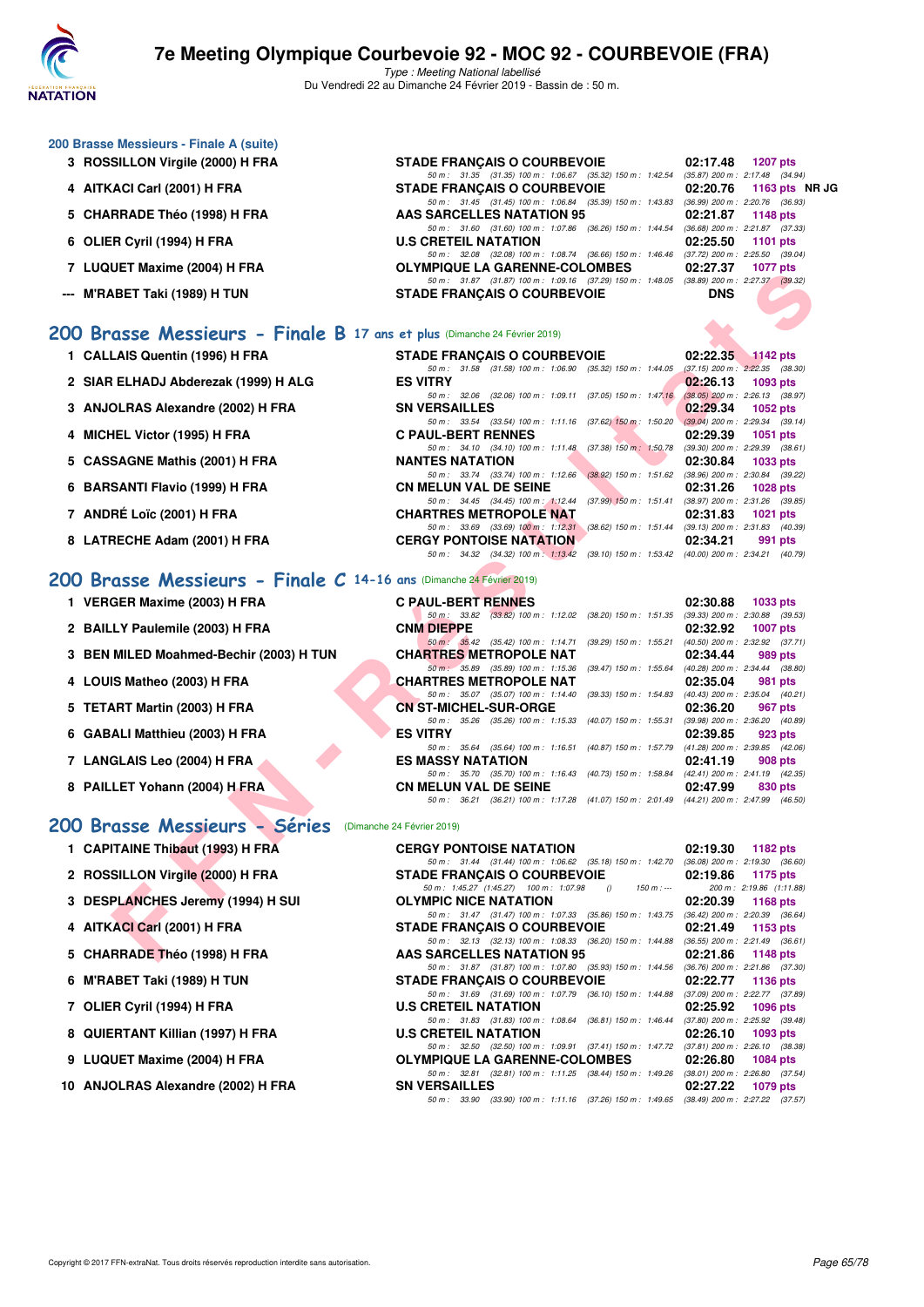

**200 Brasse Messieurs - Séries (suite)** 11 CALLAIS Quentin (1996) H FRA

# **7e Meeting Olympique Courbevoie 92 - MOC 92 - COURBEVOIE (FRA)**

| MICHEL Victor (1995) H FRA<br>13           |
|--------------------------------------------|
| <b>BALAMANE Moncef (2001) H ALG</b><br>14  |
| 15 CASSAGNE Mathis (2001) H FRA            |
| 16 BARSANTI Flavio (1999) H FRA            |
| 17 VERGER Maxime (2003) H FRA              |
| 18<br><b>ANDRÉ LOIC (2001) H FRA</b>       |
| 19<br><b>BAILLY Paulemile (2003) H FRA</b> |
| 20 LATRECHE Adam (2001) H FRA              |
| LEROUX Leandre (2002) H FRA<br>21          |
| 22 DELANNOY Antoine (2002) H FRA           |
| 23 LOUIS Matheo (2003) H FRA               |
| DJENNANE Yacine (2002) H ALG<br>24         |
| MAROT Judicaël (2002) H FRA<br>25          |
| 26 BEN MILED Moahmed-Bechir (2003) H TU    |
| 27 LEBRETON Matis (2001) H FRA             |
| <b>TETART Martin (2003) H FRA</b><br>28    |
| 29<br>GELY Tom (2002) H FRA                |
| LANGLAIS Leo (2004) H FRA<br>30            |
| <b>COMBES Clement (2002) H FRA</b><br>31   |
| 32 SADYS Lucas (2002) H FRA                |
| 33 GABALI Matthieu (2003) H FRA            |
| 34 GROSSO Jason (2003) H FRA               |
| PAILLET Yohann (2004) H FRA<br>35          |
| VOLLET Julien (2003) H FRA<br>36           |
| 37 GUIGUI Kellian (2003) H FRA             |
| 38 VALIN-FIXOT Antonin (2002) H FRA        |
| 39 CRESTIA Théo (1989) H FRA               |
| 40 BARETS Florian (2001) H FRA             |
| YANG Victor (2002) H FRA<br>41             |
| DEGUILLE Thomas (2003) H FRA<br>42         |
| 43 THOMAS-PERRIN Alexis (2003) H FRA       |
| 44 CHESNAIS Alexis (2004) H FRA            |
| 45 THIOLET Romain (2003) H FRA             |
| 46 BAKHEIT Ange (2005) H FRA               |
|                                            |
|                                            |

| 11 CALLAIS Quentin (1996) H FRA          | <b>STADE FRANCAIS O COURBEVOIE</b>                                                                                                   | 02:28.02 | <b>1069 pts</b>                            |
|------------------------------------------|--------------------------------------------------------------------------------------------------------------------------------------|----------|--------------------------------------------|
| 12 SIAR ELHADJ Abderezak (1999) H ALG    | 50 m: 32.72 (32.72) 100 m: 1:10.64 (37.92) 150 m: 1:48.88 (38.24) 200 m: 2:28.02 (39.14)<br><b>ES VITRY</b>                          | 02:28.67 | <b>1060 pts</b>                            |
| 13 MICHEL Victor (1995) H FRA            | 50 m: 32.41 (32.41) 100 m: 1:09.20 (36.79) 150 m: 1:47.99 (38.79) 200 m: 2:28.67 (40.68)<br><b>C PAUL-BERT RENNES</b>                | 02:30.91 | 1032 pts                                   |
| 14 BALAMANE Moncef (2001) H ALG          | 50 m: 34.18 (34.18) 100 m: 1:11.17 (36.99) 150 m: 1:50.43 (39.26) 200 m: 2:30.91 (40.48)<br><b>STADE FRANÇAIS O COURBEVOIE</b>       | 02:31.23 | <b>1028 pts</b>                            |
| 15 CASSAGNE Mathis (2001) H FRA          | 50 m: 33.14 (33.14) 100 m: 1:10.98 (37.84) 150 m: 1:51.44 (40.46) 200 m: 2:31.23 (39.79)<br><b>NANTES NATATION</b>                   | 02:31.39 | 1026 $pts$                                 |
| 16 BARSANTI Flavio (1999) H FRA          | 50 m: 33.12 (33.12) 100 m: 1:11.79 (38.67) 150 m: 1:50.83 (39.04) 200 m: 2:31.39 (40.56)<br><b>CN MELUN VAL DE SEINE</b>             | 02:31.94 | 1019 pts                                   |
| 17 VERGER Maxime (2003) H FRA            | 50 m: 34.20 (34.20) 100 m: 1:12.62<br>$(38.42)$ 150 m : 1:51.83 $(39.21)$ 200 m : 2:31.94 $(40.11)$<br><b>C PAUL-BERT RENNES</b>     | 02:32.05 | 1018 $pts$                                 |
| 18 ANDRÉ Loïc (2001) H FRA               | 50 m: 33.69 (33.69) 100 m: 1:12.57<br>$(38.88)$ 150 m : 1:51.46 $(38.89)$ 200 m : 2:32.05 $(40.59)$<br><b>CHARTRES METROPOLE NAT</b> | 02:33.93 | 995 pts                                    |
| 19 BAILLY Paulemile (2003) H FRA         | 50 m: 34.19 (34.19) 100 m: 1:12.62 (38.43) 150 m: 1:52.97 (40.35) 200 m: 2:33.93 (40.96)<br><b>CNM DIEPPE</b>                        | 02:34.09 | 993 pts                                    |
| 20 LATRECHE Adam (2001) H FRA            | (39.84) 150 m : 1:55.38 (40.46) 200 m : 2:34.09 (38.71)<br>50 m : 35.08 (35.08) 100 m : 1:14.92<br><b>CERGY PONTOISE NATATION</b>    | 02:34.42 | 989 pts                                    |
| 21 LEROUX Leandre (2002) H FRA           | 50 m: 33.58 (33.58) 100 m: 1:12.06<br>$(38.48)$ 150 m : 1:52.53 $(40.47)$ 200 m : 2:34.42 $(41.89)$<br><b>NANTES NATATION</b>        | 02:34.64 | 986 pts                                    |
| 22 DELANNOY Antoine (2002) H FRA         | 50 m: 34.40 (34.40) 100 m: 1:13.15<br>$(38.75)$ 150 m : 1:53.09<br><b>CN MELUN VAL DE SEINE</b>                                      | 02:36.05 | (39.94) 200 m : 2:34.64 (41.55)<br>969 pts |
| 23 LOUIS Matheo (2003) H FRA             | 50 m: 34.36 (34.36) 100 m: 1:13.74 (39.38) 150 m: 1:55.10 (41.36) 200 m: 2:36.05 (40.95)<br><b>CHARTRES METROPOLE NAT</b>            | 02:36.61 | 962 pts                                    |
| 24 DJENNANE Yacine (2002) H ALG          | 50 m: 36.23 (36.23) 100 m: 1:15.88<br>(39.65) 150 m : 1:57.27 (41.39) 200 m : 2:36.61 (39.34)<br><b>CA ORSAY</b>                     | 02:36.83 | 960 pts                                    |
| 25 MAROT Judicaël (2002) H FRA           | 50 m: 35.11 (35.11) 100 m: 1:14.54<br>$(39.43)$ 150 m : 1:56.12 $(41.58)$ 200 m : 2:36.83 $(40.71)$<br><b>CN VOUZIERS</b>            | 02:36.85 | 959 pts                                    |
| 26 BEN MILED Moahmed-Bechir (2003) H TUN | 50 m: 33.37 (33.37) 100 m: 1:11.88<br>(38.51) 150 m : 1:53.45 (41.57) 200 m : 2:36.85 (43.40)<br><b>CHARTRES METROPOLE NAT</b>       | 02:36.99 | 958 pts                                    |
| 27 LEBRETON Matis (2001) H FRA           | 50 m: 35.30 (35.30) 100 m: 1:14.11 (38.81) 150 m: 1:55.00 (40.89) 200 m: 2:36.99 (41.99)<br><b>A.O. TRAPPES NATATION</b>             | 02:38.31 | 942 pts                                    |
| 28 TETART Martin (2003) H FRA            | 50 m: 34.91 (34.91) 100 m: 1:15.61 (40.70) 150 m: 1:56.63 (41.02) 200 m: 2:38.31 (41.68)<br><b>CN ST-MICHEL-SUR-ORGE</b>             | 02:38.81 | 936 pts                                    |
| 29 GELY Tom (2002) H FRA                 | 50 m : 35.88 (35.88) 100 m : 1:15.61 (39.73) 150 m : 1:57.10 (41.49) 200 m : 2:38.81 (41.71)<br><b>CSN GUYANCOURT</b>                | 02:39.11 | 932 pts                                    |
| 30 LANGLAIS Leo (2004) H FRA             | 50 m: 36.01 (36.01) 100 m: 1:16.66 (40.65) 150 m: 1:57.87 (41.21) 200 m: 2:39.11 (41.24)<br><b>ES MASSY NATATION</b>                 | 02:39.51 | 927 pts                                    |
| 31 COMBES Clement (2002) H FRA           | 50 m: 34.76 (34.76) 100 m: 1:15.27 (40.51) 150 m: 1:56.95 (41.68) 200 m: 2:39.51 (42.56)<br><b>OLYMPIQUE LA GARENNE-COLOMBES</b>     | 02:40.13 | 920 pts                                    |
| 32 SADYS Lucas (2002) H FRA              | 50 m: 35.11 (35.11) 100 m: 1:15.49 (40.38) 150 m: 1:58.17 (42.68) 200 m: 2:40.13 (41.96)<br><b>ETOILE SAINT-LEU NATATION</b>         | 02:40.58 | 915 pts                                    |
| 33 GABALI Matthieu (2003) H FRA          | 50 m: 36.76 (36.76) 100 m: 1:17.22 (40.46) 150 m: 1:58.62 (41.40) 200 m: 2:40.58 (41.96)<br><b>ES VITRY</b>                          | 02:41.29 | 906 pts                                    |
| 34 GROSSO Jason (2003) H FRA             | 50 m: 34.74 (34.74) 100 m: 1:15.28 (40.54) 150 m: 1:57.23 (41.95) 200 m: 2:41.29 (44.06)<br><b>CERGY PONTOISE NATATION</b>           | 02:42.26 | 895 pts                                    |
| 35 PAILLET Yohann (2004) H FRA           | 50 m: 35.00 (35.00) 100 m: 1:16.31 (41.31) 150 m: 1:58.60 (42.29) 200 m: 2:42.26 (43.66)<br><b>CN MELUN VAL DE SEINE</b>             | 02:45.08 | 863 pts                                    |
| 36 VOLLET Julien (2003) H FRA            | 50 m: 36.43 (36.43) 100 m: 1:18.11 (41.68) 150 m: 2:00.70 (42.59) 200 m: 2:45.08 (44.38)<br><b>CNM DIEPPE</b>                        | 02:45.84 | 854 pts                                    |
| 37 GUIGUI Kellian (2003) H FRA           | 50 m: 35.70 (35.70) 100 m: 1:18.92 (43.22) 150 m: 2:02.60 (43.68) 200 m: 2:45.84 (43.24)<br><b>NOGENT NATATION 94</b>                | 02:46.00 | 852 pts                                    |
| 38   VALIN-FIXOT Antonin (2002) H FRA    | 50 m: 35.67 (35.67) 100 m: 1:16.93 (41.26) 150 m: 2:01.12 (44.19) 200 m: 2:46.00 (44.88)<br><b>CN ST-MICHEL-SUR-ORGE</b>             | 02:46.58 | 846 pts                                    |
| 39 CRESTIA Théo (1989) H FRA             | 50 m: 35.60 (35.60) 100 m: 1:16.93 (41.33) 150 m: 2:00.03 (43.10) 200 m: 2:46.58 (46.55)<br><b>COM BAGNEUX NATATION</b>              | 02:47.16 | 839 pts                                    |
| 40 BARETS Florian (2001) H FRA           | 50 m: 37.14 (37.14) 100 m: 1:18.60 (41.46) 150 m: 2:02.11 (43.51) 200 m: 2:47.16 (45.05)<br><b>CN MELUN VAL DE SEINE</b>             | 02:49.07 | 818 pts                                    |
| 41 YANG Victor (2002) H FRA              | 50 m: 36.57 (36.57) 100 m: 1.18.48 (41.91) 150 m: 2:02.81 (44.33) 200 m: 2:49.07 (46.26)<br><b>CN MELUN VAL DE SEINE</b>             | 02:50.21 | 805 pts                                    |
| 42 DEGUILLE Thomas (2003) H FRA          | 50 m: 38.28 (38.28) 100 m: 1:19.52 (41.24) 150 m: 2:03.98 (44.46) 200 m: 2:50.21 (46.23)<br><b>C.N OZOIR-LA-FERRIERE</b>             | 02:50.49 | 802 pts                                    |
| 43   THOMAS-PERRIN Alexis (2003) H FRA   | 50 m: 38.20 (38.20) 100 m: 1:21.91 (43.71) 150 m: 2:06.50 (44.59) 200 m: 2:50.49 (43.99)<br><b>UN PLOERMEL</b>                       | 02:52.05 | 785 pts                                    |
| 44 CHESNAIS Alexis (2004) H FRA          | 50 m : 2:07.79 (2:07.79) 100 m : 1:21.31 ()<br>150 m : ---<br><b>U.S CRETEIL NATATION</b>                                            | 02:52.35 | 200 m: 2:52.05 (1:30.74)<br>782 pts        |
| 45 THIOLET Romain (2003) H FRA           | 50 m: 38.52 (38.52) 100 m: 1:22.51 (43.99) 150 m: 2:07.62 (45.11) 200 m: 2:52.35 (44.73)<br><b>CSM PUTEAUX</b>                       | 02:52.47 | 780 pts                                    |
| 46 BAKHEIT Ange (2005) H FRA             | 50 m: 38.42 (38.42) 100 m: 1:21.68 (43.26) 150 m: 2:06.90 (45.22) 200 m: 2:52.47 (45.57)<br><b>MONTIGNY NATATION</b>                 | 02:55.24 | 750 pts                                    |
|                                          | 50 m: 38.71 (38.71) 100 m: 1:24.77 (46.06) 150 m: 2:09.83 (45.06) 200 m: 2:55.24 (45.41)                                             |          |                                            |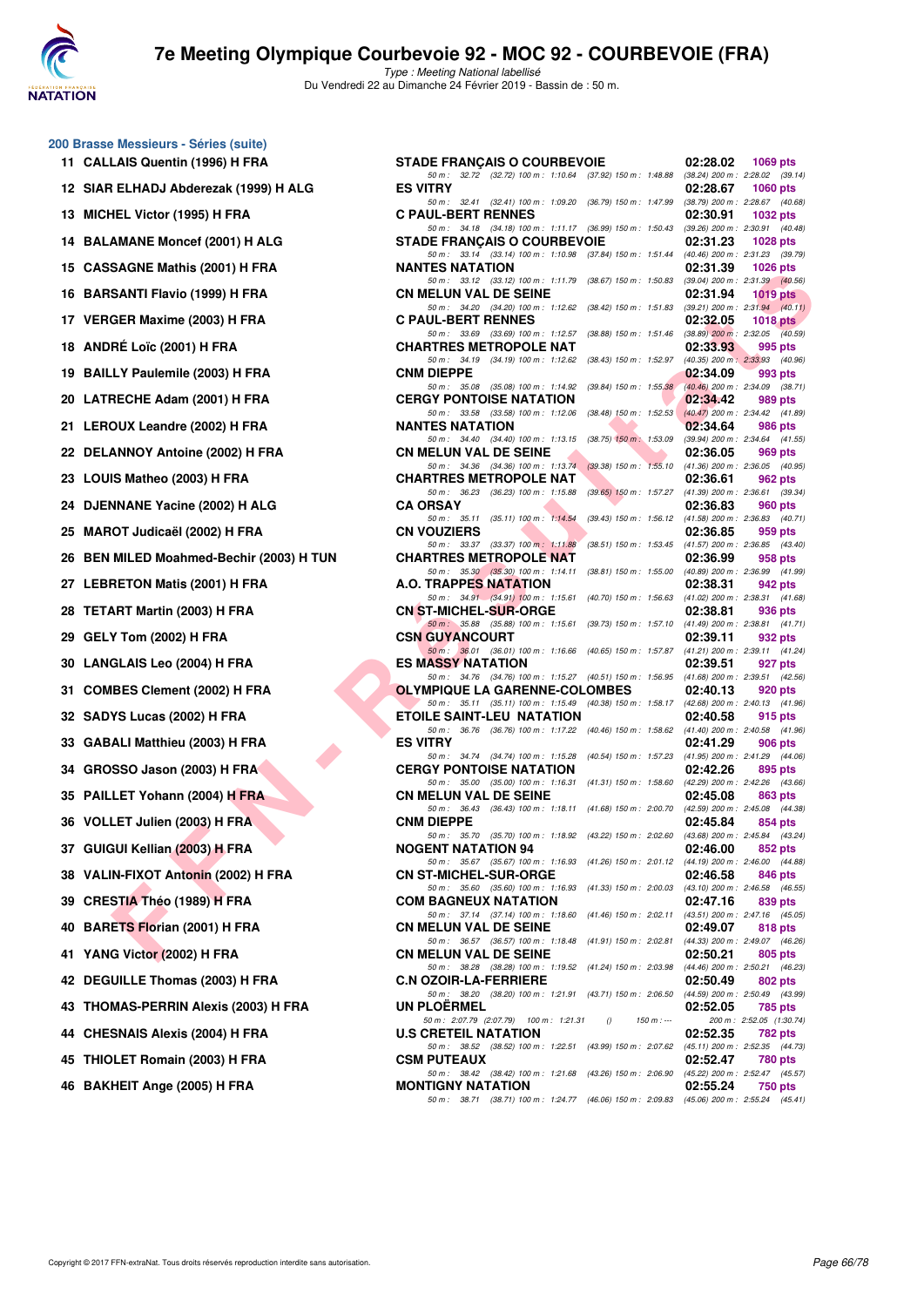

**200 Brasse Messieurs - Séries (suite)**

# **7e Meeting Olympique Courbevoie 92 - MOC 92 - COURBEVOIE (FRA)**

Type : Meeting National labellisé Du Vendredi 22 au Dimanche 24 Février 2019 - Bassin de : 50 m.

| 47 BRULE Elouan (2004) H FRA                                               | <b>UN PLOERMEL</b>                                                                                                             | 02:55.63       | 746 pts                            |  |
|----------------------------------------------------------------------------|--------------------------------------------------------------------------------------------------------------------------------|----------------|------------------------------------|--|
| 48 CRASSOUS Thibaut (2004) H FRA                                           | 50 m: 39.38 (39.38) 100 m: 1:23.95 (44.57) 150 m: 2:10.07 (46.12) 200 m: 2:55.63 (45.56)<br><b>STADE FRANCAIS O COURBEVOIE</b> | 02:55.80       | 744 pts                            |  |
|                                                                            | 50 m: 40.31 (40.31) 100 m: 1:25.46 (45.15) 150 m: 2:10.28 (44.82) 200 m: 2:55.80 (45.52)                                       |                |                                    |  |
| 49 MALIE Cameron (2002) H FRA                                              | <b>CN MELUN VAL DE SEINE</b><br>50 m: 38.25 (38.25) 100 m: 1:22.13 (43.88) 150 m: 2:08.53 (46.40) 200 m: 2:55.99 (47.46)       | 02:55.99       | 742 pts                            |  |
| 50 BRINDJONC Lukian (2004) H FRA                                           | <b>EN CAEN</b>                                                                                                                 | 03:01.56       | <b>685 pts</b>                     |  |
|                                                                            | 50 m: 39.91 (39.91) 100 m: 1:26.67 (46.76) 150 m: 2:13.72 (47.05) 200 m: 3:01.56 (47.84)                                       |                |                                    |  |
| --- GORJAO MOREIRA Martin (1999) H FRA                                     | <b>STADE FRANCAIS O COURBEVOIE</b>                                                                                             | <b>DNS</b> dec |                                    |  |
|                                                                            |                                                                                                                                |                |                                    |  |
| 50 Papillon Messieurs - Finale A                                           | (Dimanche 24 Février 2019)                                                                                                     |                |                                    |  |
| 1 GROUSSET Maxime (1999) H FRA                                             | <b>AMIENS METROPOLE NAT.</b>                                                                                                   | 00:24.24       | <b>1275 pts</b>                    |  |
| 2 HENRY ARRENOUS Pierre (1998) H FRA                                       | <b>ASPTT POITIERS</b>                                                                                                          | 00:24.52       | 1255 pts                           |  |
| 3 AUBRY Flavien (1994) H FRA                                               | <b>U.S CRETEIL NATATION</b>                                                                                                    | 00:24.66       | <b>1245 pts</b>                    |  |
| 4 TRILLAT Léo (1998) H FRA                                                 | <b>STADE FRANÇAIS O COURBEVOIE</b>                                                                                             | 00:24.99       | <b>1222 pts</b>                    |  |
| 5 POTIER Livio (1998) H FRA                                                | <b>STADE FRANÇAIS O COURBEVOIE</b>                                                                                             | 00:25.01       | <b>1221 pts</b>                    |  |
| 6 TURPIN Fabrice (1995) H FRA                                              | <b>CSM CLAMART</b>                                                                                                             | 00:25.15       | <b>1211 pts</b>                    |  |
| 7 HUILLE Stanislas (1999) H FRA                                            | <b>SN VERSAILLES</b>                                                                                                           | 00:25.23       | <b>1205 pts</b>                    |  |
| 8 MARRUGO MONTAÑO Camilo-Andres (2002) H COL CS CLICHY 92                  |                                                                                                                                | 00:25.34       | 1198 pts                           |  |
|                                                                            |                                                                                                                                |                |                                    |  |
| 50 Papillon Messieurs - Finale B 17 ans et plus (Dimanche 24 Février 2019) |                                                                                                                                |                |                                    |  |
| 1 HENRY Clément (2000) H FRA                                               | <b>ES VITRY</b>                                                                                                                | 00:25.74       | <b>1170 pts</b>                    |  |
| 2 CLARK Anthony (1991) H FRA                                               | <b>STADE FRANÇAIS O COURBEVOIE</b>                                                                                             | 00:25.77       | 1168 pts                           |  |
| 3 RAKOTONDRAMANGA Eliot-Tahina (2002) H FRA                                | <b>ES MASSY NATATION</b>                                                                                                       | 00:26.02       | 1151 pts                           |  |
| 4 SAFFAR Yassine (2002) H TUN                                              | <b>UAS ST-CLOUD</b>                                                                                                            | 00:26.05       | <b>1149 pts</b>                    |  |
| 5 AZAOU Billel (2000) H FRA                                                | <b>U.S CRETEIL NATATION</b>                                                                                                    | 00:26.08       | <b>1147 pts</b>                    |  |
| 6 THENU Maxime (2002) H FRA                                                | <b>CHARTRES METROPOLE NAT</b>                                                                                                  | 00:26.27       | 1135 pts                           |  |
| 7 RENOUVIN Lorenzo (1998) H FRA                                            | <b>STADE FRANÇAIS O COURBEVOIE</b>                                                                                             | 00:26.33       | 1131 pts                           |  |
| 8 GEOFFROY Axel (2002) H FRA                                               | <b>CN MELUN VAL DE SEINE</b>                                                                                                   | 00:26.34       | 1130 pts                           |  |
|                                                                            |                                                                                                                                |                |                                    |  |
| 50 Papillon Messieurs - Finale C 14-16 ans (Dimanche 24 Février 2019)      |                                                                                                                                |                |                                    |  |
| 1 PAYRARD Ulysse (2005) H FRA                                              | <b>STADE FRANÇAIS O COURBEVOIE</b>                                                                                             | 00:26.46       | <b>1122 pts</b>                    |  |
| 2 HERNANDEZ Jonathan (2003) H FRA                                          | <b>RACING CLUB DE FRANCE</b>                                                                                                   | 00:27.08       | <b>1081 pts</b>                    |  |
| 3 ALLAL Nail (2003) H FRA                                                  | <b>ES NANTERRE</b>                                                                                                             | 00:27.14       | <b>1077 pts</b>                    |  |
| 4 OBERTAN Maxime (2003) H FRA                                              | <b>RED STAR CLUB CHAMPIGNY</b>                                                                                                 | 00:27.40       | <b>1060 pts</b>                    |  |
| 5 RATEL Esteban (2003) H FRA                                               | <b>CERGY PONTOISE NATATION</b>                                                                                                 | 00:27.58       | <b>1048 pts</b>                    |  |
| 6 GABALI Cedric (2004) H FRA                                               | <b>ES VITRY</b>                                                                                                                | 00:27.60       | <b>1047 pts</b>                    |  |
| 7 ASSOUVIE André (2003) H FRA                                              | <b>RED STAR CLUB CHAMPIGNY</b>                                                                                                 | 00:27.98       | 1023 pts                           |  |
| 8 KINGUE MOUSSINGA Theodore (2003) H FRA                                   | <b>CN ASNIÈRES</b>                                                                                                             | 00:28.06       | <b>1018 pts</b>                    |  |
|                                                                            |                                                                                                                                |                |                                    |  |
| 50 Papillon Messieurs - Séries (Dimanche 24 Février 2019)                  |                                                                                                                                |                |                                    |  |
| 1 GROUSSET Maxime (1999) H FRA                                             | <b>AMIENS METROPOLE NAT.</b>                                                                                                   | 00:24.41       | 1263 pts                           |  |
| 2 AUBRY Flavien (1994) H FRA                                               | <b>U.S CRETEIL NATATION</b>                                                                                                    | 00:24.56       |                                    |  |
| 3 HUILLE Stanislas (1999) H FRA                                            | <b>SN VERSAILLES</b>                                                                                                           | 00:25.12       | <b>1252 pts</b><br><b>1213 pts</b> |  |
| 4 TRILLAT Léo (1998) H FRA                                                 | <b>STADE FRANCAIS O COURBEVOIE</b>                                                                                             | 00:25.17       | <b>1209 pts</b>                    |  |
| 5 POTIER Livio (1998) H FRA                                                | <b>STADE FRANCAIS O COURBEVOIE</b>                                                                                             | 00:25.20       | <b>1207 pts</b>                    |  |
| 6 MARRUGO MONTAÑO Camilo-Andres (2002) H COL CS CLICHY 92                  |                                                                                                                                | 00:25.21       | 1207 pts NR JC                     |  |
| 7 HENRY ARRENOUS Pierre (1998) H FRA                                       | <b>ASPTT POITIERS</b>                                                                                                          | 00:25.27       | 1203 pts                           |  |
| 8 TURPIN Fabrice (1995) H FRA                                              | <b>CSM CLAMART</b>                                                                                                             | 00:25.33       | <b>1198 pts</b>                    |  |
| 9 HENRY Clément (2000) H FRA                                               | <b>ES VITRY</b>                                                                                                                | 00:25.60       | 1180 pts                           |  |
| 10 RAKOTONDRAMANGA Eliot-Tahina (2002) H FRA                               | <b>ES MASSY NATATION</b>                                                                                                       | 00:25.86       | 1162 pts                           |  |
| 11 AZAOU Billel (2000) H FRA                                               | <b>U.S CRETEIL NATATION</b>                                                                                                    | 00:25.89       | <b>1160 pts</b>                    |  |
| 12 GEOFFROY Axel (2002) H FRA                                              | <b>CN MELUN VAL DE SEINE</b>                                                                                                   | 00:25.90       | 1159 pts                           |  |
|                                                                            |                                                                                                                                |                |                                    |  |

**13 CLARK Anthony (1991) H FRA STADE FRANÇAIS O COURBEVOIE 00:25.95 1156 pts**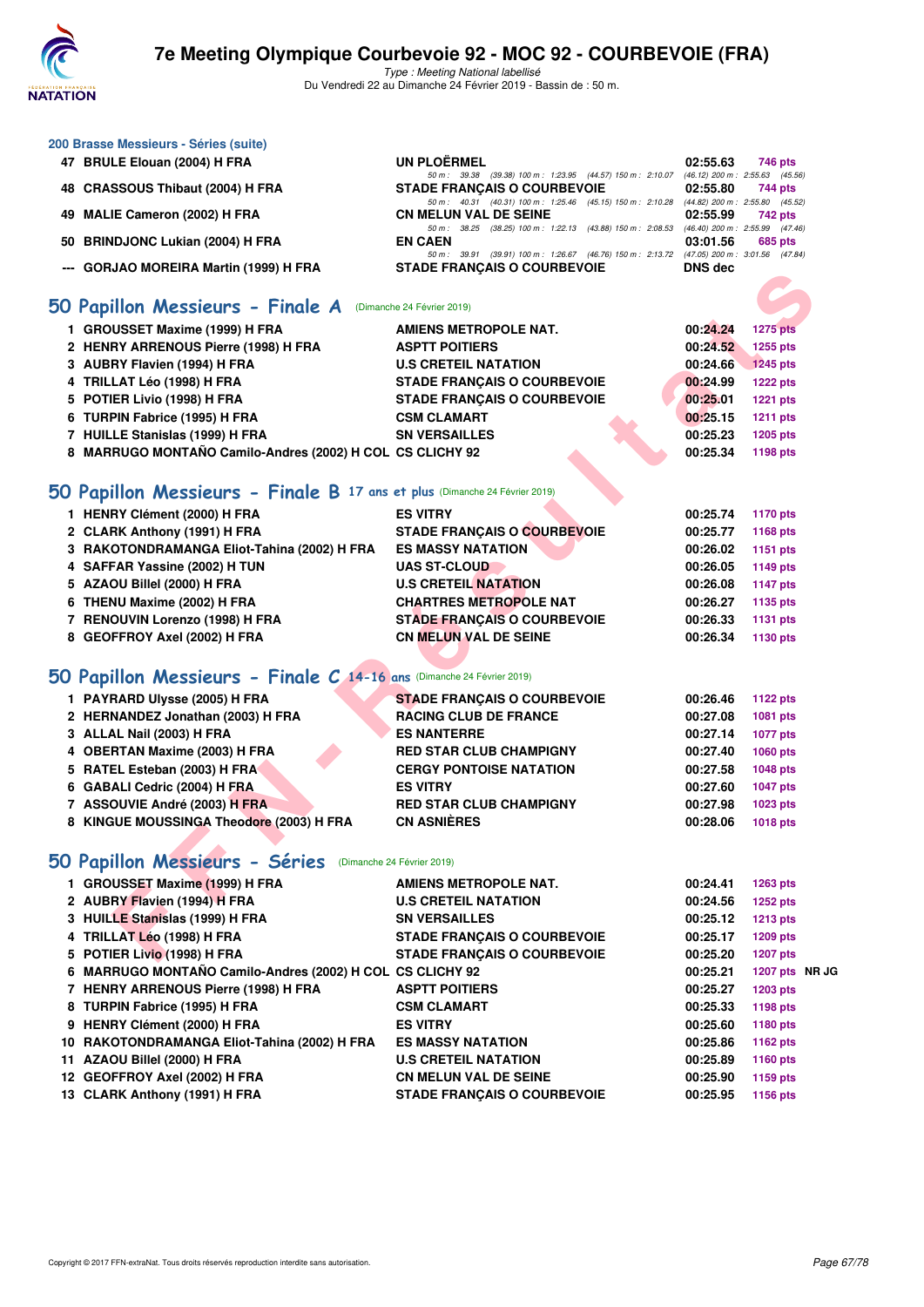

| 50 Papillon Messieurs - Séries (suite)       |                                      |          |                 |  |  |  |  |  |
|----------------------------------------------|--------------------------------------|----------|-----------------|--|--|--|--|--|
| 14 THENU Maxime (2002) H FRA                 | <b>CHARTRES METROPOLE NAT</b>        | 00:26.02 | 1151 pts        |  |  |  |  |  |
| 15 RENOUVIN Lorenzo (1998) H FRA             | <b>STADE FRANÇAIS O COURBEVOIE</b>   | 00:26.17 | <b>1141 pts</b> |  |  |  |  |  |
| 16 SAFFAR Yassine (2002) H TUN               | <b>UAS ST-CLOUD</b>                  | 00:26.18 | <b>1141 pts</b> |  |  |  |  |  |
| 17 BONEL Antonyn (2001) H FRA                | <b>CN ST-MICHEL-SUR-ORGE</b>         | 00:26.22 | 1138 pts        |  |  |  |  |  |
| 18 OLIER Cyril (1994) H FRA                  | <b>U.S CRETEIL NATATION</b>          | 00:26.28 | <b>1134 pts</b> |  |  |  |  |  |
| 19 SIAR ELHADJ Abderezak (1999) H ALG        | <b>ES VITRY</b>                      | 00:26.29 | 1133 pts        |  |  |  |  |  |
| 20 PLATAUX Robin (1997) H FRA                | <b>U.S CRETEIL NATATION</b>          | 00:26.47 | <b>1121 pts</b> |  |  |  |  |  |
| 21 GRANDIN MARTIN Numa (2002) H FRA          | <b>ES MASSY NATATION</b>             | 00:26.82 | <b>1098 pts</b> |  |  |  |  |  |
| 22 DA SILVA UMMENHOVER Thibault (2001) H FRA | <b>CN MELUN VAL DE SEINE</b>         | 00:26.84 | $1097$ pts      |  |  |  |  |  |
| 23 PAYRARD Ulysse (2005) H FRA               | <b>STADE FRANÇAIS O COURBEVOIE</b>   | 00:26.93 | <b>1091 pts</b> |  |  |  |  |  |
| 24 HERNANDEZ Jonathan (2003) H FRA           | <b>RACING CLUB DE FRANCE</b>         | 00:26.94 | 1090 pts        |  |  |  |  |  |
| 25 EGGIMANN Rudy (2001) H FRA                | <b>MONTIGNY NATATION</b>             | 00:26.95 | <b>1089 pts</b> |  |  |  |  |  |
| 26 FRANCOIS Flavien (2001) H FRA             | <b>STADE FRANÇAIS O COURBEVOIE</b>   | 00:27.01 | <b>1086 pts</b> |  |  |  |  |  |
| 27 SUMEIRE Eliott (1999) H FRA               | <b>CA ORSAY</b>                      | 00:27.02 | 1085 pts        |  |  |  |  |  |
| 28 MELIDOR FUXIS Jordan (1995) H FRA         | <b>CLUB DES NAGEURS DE PARIS</b>     | 00:27.05 | 1083 pts        |  |  |  |  |  |
| 29 LEFORT-LOUET Gaspard (2000) H FRA         | <b>STADE FRANÇAIS O COURBEVOIE</b>   | 00:27.09 | 1080 pts        |  |  |  |  |  |
| 30 WATTEZ Luc (2002) H FRA                   | <b>C.N OZOIR-LA-FERRIERE</b>         | 00:27.13 | 1078 pts        |  |  |  |  |  |
| 30 CHOUFA Jordane (1995) H FRA               | <b>SN FRANCONVILLE</b>               | 00:27.13 | 1078 pts        |  |  |  |  |  |
| 30 EL HASSANI Adam (2001) H FRA              | <b>NEPTUNE CLUB DE FRANCE</b>        | 00:27.13 | 1078 pts        |  |  |  |  |  |
| 33 GOUEZEC Corentin (2000) H FRA             | <b>AQUATIC CLUB BOURGES</b>          | 00:27.14 | <b>1077 pts</b> |  |  |  |  |  |
| 34 BENDRIMIA Axel (1998) H FRA               | <b>CN ST-MICHEL-SUR-ORGE</b>         | 00:27.17 | 1075 pts        |  |  |  |  |  |
| 35 NAUD Theo (2001) H FRA                    | <b>CHARTRES METROPOLE NAT</b>        | 00:27.19 | 1074 pts        |  |  |  |  |  |
| 36 GAVARD Ethan (2002) H FRA                 | <b>CN MELUN VAL DE SEINE</b>         | 00:27.22 | <b>1072 pts</b> |  |  |  |  |  |
| 37 ALLAL Nail (2003) H FRA                   | <b>ES NANTERRE</b>                   | 00:27.31 | 1066 pts        |  |  |  |  |  |
| 38 ZAKA Nathanael (2002) H FRA               | <b>SN VERSAILLES</b>                 | 00:27.34 | 1064 pts        |  |  |  |  |  |
| 39 BENSELLAM HAIDER Mohamed (1993) H ESP     | <b>ASSO NATATION DE SARTROUVILLE</b> | 00:27.38 | 1061 pts        |  |  |  |  |  |
| 40 MAGUERRE Thomas (2000) H FRA              | <b>SN FRANCONVILLE</b>               | 00:27.45 | 1057 pts        |  |  |  |  |  |
| 41 LENORMAND Quentin (2000) H FRA            | <b>SN FRANCONVILLE</b>               | 00:27.51 | 1053 pts        |  |  |  |  |  |
| 42 OBERTAN Maxime (2003) H FRA               | <b>RED STAR CLUB CHAMPIGNY</b>       | 00:27.52 | 1052 pts        |  |  |  |  |  |
| 43 GABALI Cedric (2004) H FRA                | <b>ES VITRY</b>                      | 00:27.54 | 1051 pts        |  |  |  |  |  |
| 44 ANGELY Slowan (1998) H FRA                | <b>MONTIGNY NATATION</b>             | 00:27.59 | <b>1048 pts</b> |  |  |  |  |  |
| 45 GRANIER Alexandre (2000) H FRA            | <b>VGA ST-MAUR</b>                   | 00:27.72 | 1039 pts        |  |  |  |  |  |
| 46 TONNEAU Guillaume (1998) H FRA            | <b>CN ST-MICHEL-SUR-ORGE</b>         | 00:27.78 | 1036 pts        |  |  |  |  |  |
| 47 ANDRIAMPARANY RALIBERA Toky (2001) H MAD  | <b>C.N DU VAL D'EUROPE</b>           | 00:27.81 | 1034 pts        |  |  |  |  |  |
| 47 KINGUE MOUSSINGA Theodore (2003) H FRA    | <b>CN ASNIÈRES</b>                   | 00:27.81 | 1034 pts        |  |  |  |  |  |
| 49 ASSOUVIE André (2003) H FRA               | <b>RED STAR CLUB CHAMPIGNY</b>       | 00:27.99 | <b>1022 pts</b> |  |  |  |  |  |
| 49 PAUPARDIN Guillaume (2001) H FRA          | <b>CN MELUN VAL DE SEINE</b>         | 00:27.99 | <b>1022 pts</b> |  |  |  |  |  |
| 51 POUMAREDE Julien (2001) H FRA             | <b>CN ST-MICHEL-SUR-ORGE</b>         | 00:28.03 | <b>1020 pts</b> |  |  |  |  |  |
| 52 RATEL Esteban (2003) H FRA                | <b>CERGY PONTOISE NATATION</b>       | 00:28.06 | <b>1018 pts</b> |  |  |  |  |  |
| 52 FERNANDEZ Viktor (2001) H FRA             | <b>RSC MONTREUIL</b>                 | 00:28.06 | <b>1018 pts</b> |  |  |  |  |  |
| 54 LEBBIHI Iliess (2002) H FRA               | ETOILE SAINT-LEU NATATION            | 00:28.10 | 1015 pts        |  |  |  |  |  |
| 55 COTTEN Eloan (2003) H FRA                 | <b>C PAUL-BERT RENNES</b>            | 00:28.13 | <b>1013 pts</b> |  |  |  |  |  |
| 56 COLOMAR Kyllian (2003) H FRA              | <b>SN VERSAILLES</b>                 | 00:28.15 | <b>1012 pts</b> |  |  |  |  |  |
| 56 RUBINELLI Maxime (2001) H FRA             | <b>CN FONTAINEBLEAU-AVON</b>         | 00:28.15 | <b>1012 pts</b> |  |  |  |  |  |
| 58 MOUGIN Jules (2001) H FRA                 | <b>MOUETTES DE PARIS</b>             | 00:28.17 | 1011 pts        |  |  |  |  |  |
| 59 RENAUDIN Remi (2002) H FRA                | <b>CERGY PONTOISE NATATION</b>       | 00:28.20 | 1009 pts        |  |  |  |  |  |
| 60 LE FORESTIER Erwan (2001) H FRA           | <b>CN ANDRESY</b>                    | 00:28.29 | 1003 pts        |  |  |  |  |  |
| 61 LE SAND Léonard (2002) H FRA              | <b>SN VERSAILLES</b>                 | 00:28.48 | 991 pts         |  |  |  |  |  |
| 62 EL KABBAJ Hassan (2001) H FRA             | <b>MONTIGNY NATATION</b>             | 00:28.51 | 989 pts         |  |  |  |  |  |
| 63 CHAUSSIVERT Guillaume (1997) H FRA        | <b>ASSO NATATION DE SARTROUVILLE</b> | 00:28.52 | 989 pts         |  |  |  |  |  |
| 64 VERNET Hadrien (2004) H FRA               | <b>SN VERSAILLES</b>                 | 00:28.59 | 984 pts         |  |  |  |  |  |
| 65 BELLUNE Kewan (2004) H FRA                | <b>ES MASSY NATATION</b>             | 00:28.73 | 976 pts         |  |  |  |  |  |
| 66 BEGUE Bastien (2003) H FRA                | <b>EN CAEN</b>                       | 00:28.75 | 974 pts         |  |  |  |  |  |
| 67 QUANTIN Hugo (2001) H FRA                 | CA ORSAY                             | 00:28.77 | 973 pts         |  |  |  |  |  |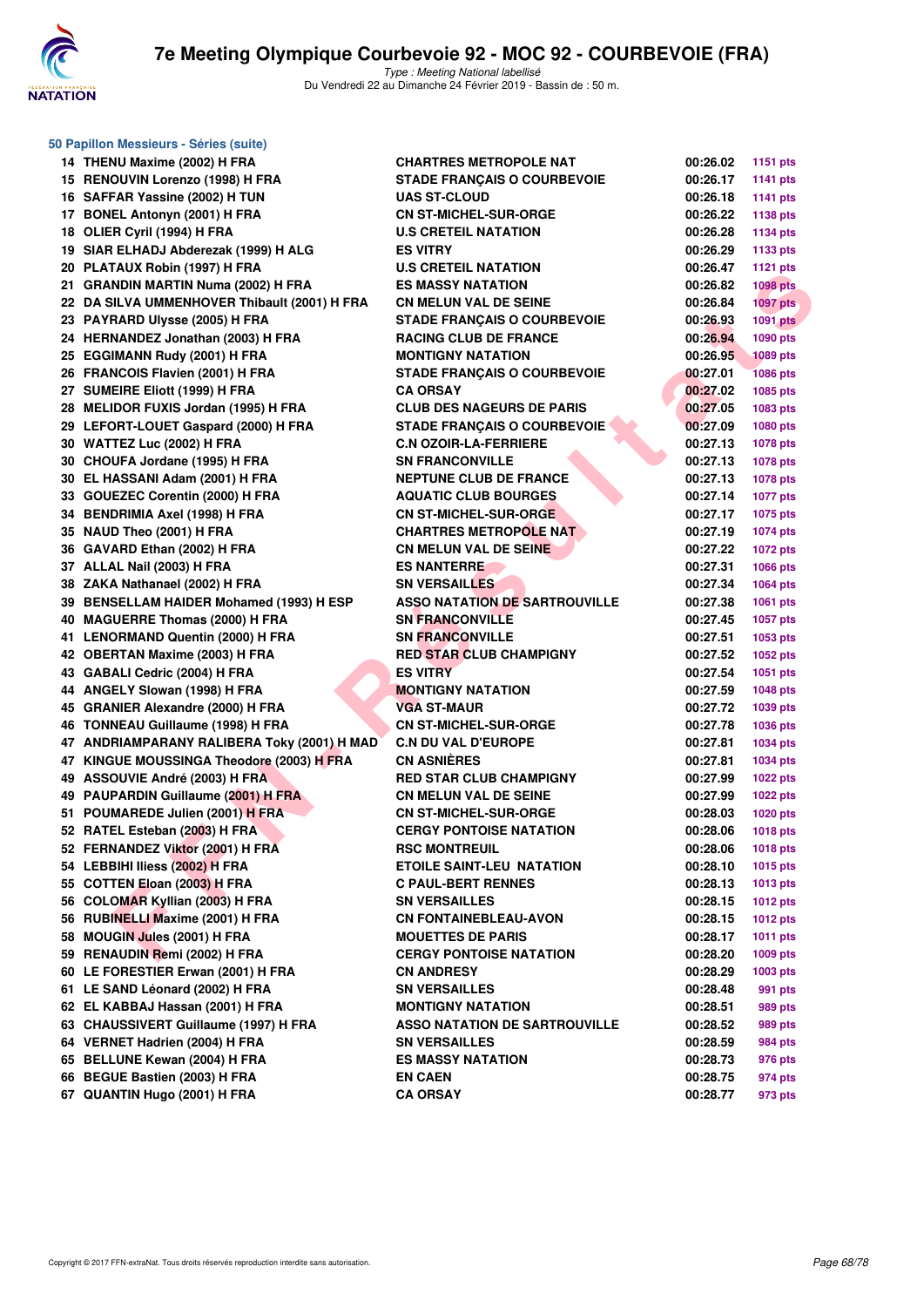

**50 Papillon Messieurs - Séries (suite)**

Type : Meeting National labellisé Du Vendredi 22 au Dimanche 24 Février 2019 - Bassin de : 50 m.

|     | 00 BOOLAINE THUMAS (2003) IT FRA          |
|-----|-------------------------------------------|
| 69  | MARZOUK Rayhan (2004) H FRA               |
|     | 70 BENOUZIO Florian (1999) H FRA          |
| 71  | NICAUDIE Thieman (2002) H FRA             |
| 72  | SOBH Rayan (2001) H FRA                   |
| 73  | <b>BRUNET Axel (1996) H FRA</b>           |
| 74  | DJAMA Axel (2003) H FRA                   |
| 75  | <b>LEBRETON Matis (2001) H FRA</b>        |
|     | 76 PACAUD Jean-baptiste (1998) H FRA      |
| 76  | <b>TROTIGNON Marius (2004) H FRA</b>      |
| 78  | <b>NOUVEL Bastien (2004) H FRA</b>        |
| 79  | <b>HOURMAND Victor (2004) H FRA</b>       |
| 80  | JEAN Nicolas (2003) H FRA                 |
| 81  | <b>BAUDARD-GUILLOT Malo (2005) H FRA</b>  |
| 82  | JUIN Samuel (2002) H FRA                  |
| 83  | LAUX Julien (2000) H FRA                  |
| 83  | <b>LEBAS Alexandre (2002) H FRA</b>       |
|     | 85 BRAIZE Neo (2004) H FRA                |
| 86  | <b>ZEINATY Thomas (2003) H FRA</b>        |
|     | 87 MAZE Arthur (2004) H FRA               |
|     | 87 BOUNAB Abderrahmane (2004) H FRA       |
|     | 89 CHESNAIS Alexis (2004) H FRA           |
|     | 90 KHELIFI Reda (2001) H FRA              |
| 91  | POUPON Valentin (1999) H FRA              |
| 92  | ROCHER Enzo (2005) H FRA                  |
| 93  | TRAN Alexandre (2004) H FRA               |
| 94  | CRESTIA Théo (1989) H FRA                 |
| 95  | <b>BRUNET Axel (2004) H FRA</b>           |
| 96  | OUDINET Théo (2003) H FRA                 |
|     | 97 COCHARD Mathieu (2004) H FRA           |
| 98  | VANBUTSEL Ryan (2005) H FRA               |
|     | 99 SAHBANI Anas (2005) H FRA              |
|     | 100 CHARITAS SOULAINE Kylian (2004) H FRA |
| 101 | GALAS Edouard (2004) H FRA                |
| 102 | <b>COUDRAY Wesley (2003) H FRA</b>        |
| 103 | AMROUCH-CHANTEPIE Idris (2004) H FRA      |
| 104 | MULLER Jérémy (2004) H FRA                |
|     | 105 LAAINE Amine (2004) H FRA             |
|     | 106 XIA Victore (2002) H FRA              |
|     |                                           |

| 68 BOULAINE Thomas (2003) H FRA                           | <b>COM BAGNEUX NATATION</b>        |              | 00:28.79                                             | 972 pts                       |
|-----------------------------------------------------------|------------------------------------|--------------|------------------------------------------------------|-------------------------------|
| 69 MARZOUK Rayhan (2004) H FRA                            | <b>CN MELUN VAL DE SEINE</b>       |              | 00:28.85                                             | <b>968 pts</b>                |
| 70 BENOUZIO Florian (1999) H FRA                          | <b>CN MELUN VAL DE SEINE</b>       |              | 00:28.86                                             | <b>968 pts</b>                |
| 71 NICAUDIE Thieman (2002) H FRA                          | <b>NAUTIC CLUB RAMBOUILLET</b>     |              | 00:28.88                                             | <b>966 pts</b>                |
| 72 SOBH Rayan (2001) H FRA                                | <b>NOGENT NATATION 94</b>          |              | 00:28.93                                             | 963 pts                       |
| 73 BRUNET Axel (1996) H FRA                               | <b>EN CAEN</b>                     |              | 00:29.07                                             | 955 pts                       |
| 74 DJAMA Axel (2003) H FRA                                | <b>CN ASNIÈRES</b>                 |              | 00:29.11                                             | 952 pts                       |
| 75 LEBRETON Matis (2001) H FRA                            | <b>A.O. TRAPPES NATATION</b>       |              | 00:29.14                                             | <b>950 pts</b>                |
| 76 PACAUD Jean-baptiste (1998) H FRA                      | <b>SENS NATATION</b>               |              | 00:29.15                                             | <b>950 pts</b>                |
| 76 TROTIGNON Marius (2004) H FRA                          | <b>VGA ST-MAUR</b>                 |              | 00:29.15                                             | <b>950 pts</b>                |
| 78 NOUVEL Bastien (2004) H FRA                            | A.O. TRAPPES NATATION              |              | 00:29.24                                             | 944 pts                       |
| 79 HOURMAND Victor (2004) H FRA                           | <b>UN PLOËRMEL</b>                 |              | 00:29.28                                             | 942 pts                       |
| 80 JEAN Nicolas (2003) H FRA                              | <b>CA ORSAY</b>                    |              | 00:29.48                                             | 930 pts                       |
| 81 BAUDARD-GUILLOT Malo (2005) H FRA                      | <b>CN ASNIERES</b>                 |              | 00:29.52                                             | 927 pts                       |
| 82 JUIN Samuel (2002) H FRA                               | <b>VGA ST-MAUR</b>                 |              | 00:29.82                                             | 909 pts                       |
| 83 LAUX Julien (2000) H FRA                               | <b>CS CLICHY 92</b>                |              | 00:29.88                                             | 906 pts                       |
| 83 LEBAS Alexandre (2002) H FRA                           | <b>AC BOBIGNY</b>                  |              | 00:29.88                                             | 906 pts                       |
| 85 BRAIZE Neo (2004) H FRA                                | <b>ES MASSY NATATION</b>           |              | 00:29.89                                             | 905 pts                       |
| 86 ZEINATY Thomas (2003) H FRA                            | <b>STADE FRANÇAIS O COURBEVOIE</b> |              | 00:29.95                                             | 901 pts                       |
| 87 MAZE Arthur (2004) H FRA                               | <b>SR COLMAR</b>                   |              | 00:29.98                                             | 900 pts                       |
| 87 BOUNAB Abderrahmane (2004) H FRA                       | <b>AC BOBIGNY</b>                  |              | 00:29.98                                             | 900 pts                       |
| 89 CHESNAIS Alexis (2004) H FRA                           | <b>U.S CRETEIL NATATION</b>        |              | 00:30.19                                             | 887 pts                       |
| 90 KHELIFI Reda (2001) H FRA                              | AS ARGENTEUIL NATATION             |              | 00:30.33                                             | 879 pts                       |
| 91 POUPON Valentin (1999) H FRA                           | <b>COM BAGNEUX NATATION</b>        |              | 00:30.51                                             | <b>868 pts</b>                |
| 92 ROCHER Enzo (2005) H FRA                               | <b>SCM CHATILLON NATATION</b>      |              | 00:30.59                                             | <b>864 pts</b>                |
| 93 TRAN Alexandre (2004) H FRA                            | <b>CERGY PONTOISE NATATION</b>     |              | 00:30.63                                             | 861 pts                       |
| 94 CRESTIA Théo (1989) H FRA                              | <b>COM BAGNEUX NATATION</b>        |              | 00:30.75                                             | 854 pts                       |
| 95 BRUNET Axel (2004) H FRA                               | <b>MONTIGNY NATATION</b>           |              | 00:30.76                                             | 854 pts                       |
| 96 OUDINET Théo (2003) H FRA                              | <b>CN SEZANNE</b>                  |              | 00:30.82                                             | 850 pts                       |
| 97 COCHARD Mathieu (2004) H FRA                           | <b>ES MASSY NATATION</b>           |              | 00:30.88                                             | 847 pts                       |
| 98 VANBUTSEL Ryan (2005) H FRA                            | <b>USM GAGNY</b>                   |              | 00:31.50                                             | 811 pts                       |
| 99 SAHBANI Anas (2005) H FRA                              | <b>CN ASNIERES</b>                 |              | 00:31.73                                             | 798 pts                       |
| 100 CHARITAS SOULAINE Kylian (2004) H FRA                 | <b>CN SÉZANNE</b>                  |              | 00:32.01                                             | 782 pts                       |
| 101 GALAS Edouard (2004) H FRA                            | <b>VGA ST-MAUR</b>                 |              | 00:33.36                                             | <b>709 pts</b>                |
| 102 COUDRAY Wesley (2003) H FRA                           | <b>AC BOBIGNY</b>                  |              | 00:33.60                                             | 697 pts                       |
| 103 AMROUCH-CHANTEPIE Idris (2004) H FRA                  | <b>RSC MONTREUIL</b>               |              | 00:33.99                                             | 676 pts                       |
| 104 MULLER Jérémy (2004) H FRA                            | <b>VGA ST-MAUR</b>                 |              | 00:34.49                                             | 651 pts                       |
| 105 LAAINE Amine (2004) H FRA                             | <b>USO BEZONS</b>                  |              | 00:39.87                                             | 406 pts                       |
| 106 XIA Victore (2002) H FRA                              | <b>AC BOBIGNY</b>                  |              | 00:39.94                                             | <b>403 pts</b>                |
|                                                           |                                    |              |                                                      |                               |
| 00 Papillon Messieurs - Finale A (Samedi 23 Février 2019) |                                    |              |                                                      |                               |
|                                                           |                                    |              |                                                      |                               |
| 1 STRAVIUS Jérémy (1988) H FRA                            | <b>AMIENS METROPOLE NAT.</b>       | 50 m : 24.39 | 00:52.63<br>$(24.39)$ 100 m :                        | 1316 pts NEW<br>52.63 (28.24) |
| 2 DESPLANCHES Jeremy (1994) H SUI                         | <b>OLYMPIC NICE NATATION</b>       |              | 00:53.14                                             | <b>1301 pts</b>               |
|                                                           |                                    |              | 50 m : 24.79 (24.79) 100 m :                         | 53.14 (28.35)                 |
| 3 AUBRY Flavien (1994) H FRA                              | <b>U.S CRETEIL NATATION</b>        |              | 00:54.65<br>50 m: 25.17 (25.17) 100 m: 54.65 (29.48) | <b>1254 pts</b>               |
|                                                           |                                    |              |                                                      |                               |

## **[100 Papillon Messieurs - Finale A](http://www.ffnatation.fr/webffn/resultats.php?idact=nat&go=epr&idcpt=57703&idepr=82)** (Samedi 23 Février 2019)

| 1 STRAVIUS Jérémy (1988) H FRA       | AMIENS METROPOLE NAT.        |                   | 00:52.63                      | 1316 pts NEW RE                  |
|--------------------------------------|------------------------------|-------------------|-------------------------------|----------------------------------|
| 2 DESPLANCHES Jeremy (1994) H SUI    | <b>OLYMPIC NICE NATATION</b> | 50 m : 24.39      | $(24.39)$ 100 m :<br>00:53.14 | 52.63 (28.24)<br><b>1301 pts</b> |
| 3 AUBRY Flavien (1994) H FRA         | <b>U.S CRETEIL NATATION</b>  | 50 m : 24.79      | $(24.79)$ 100 m :<br>00:54.65 | 53.14 (28.35)<br>1254 pts        |
|                                      |                              | $50 m$ : 25.17    | $(25.17)$ 100 m :             | 54.65 (29.48)                    |
| 4 HENRY ARRENOUS Pierre (1998) H FRA | <b>ASPTT POITIERS</b>        | 50 m : 25.79      | 00:55.11<br>$(25.79)$ 100 m : | <b>1240 pts</b><br>55.11 (29.32) |
| 5 RIHOUX Charles (1998) H FRA        | <b>OLYMPIC NICE NATATION</b> | 25.53<br>$50 m$ : | 00:55.56<br>$(25.53)$ 100 m : | <b>1227 pts</b><br>55.56 (30.03) |
| 6 GRANDJEAN Meven (2000) H FRA       | <b>OLYMPIC NICE NATATION</b> |                   | 00:55.70                      | $1222$ pts                       |
| 7 BOUTOUIL Samy (2000) H MAR         | <b>CSM CLAMART</b>           | 50 m: 25.66       | $(25.66)$ 100 m :<br>00:56.03 | 55.70 (30.04)<br>$1213$ pts      |
| 8 HENRY Clément (2000) H FRA         | <b>ES VITRY</b>              | 50 m: 26.02       | $(26.02)$ 100 m :<br>00:56.10 | 56.03 (30.01)<br>$1210$ pts      |
|                                      |                              | 25.83<br>50 m :   | $(25.83)$ 100 m :             | 56.10 (30.27)                    |
|                                      |                              |                   |                               |                                  |

**[100 Papillon Messieurs - Finale B](http://www.ffnatation.fr/webffn/resultats.php?idact=nat&go=epr&idcpt=57703&idepr=82) 17 ans et plus** (Samedi 23 Février 2019) **1 TAYLAN Noyan (2002) H FRA CSM CLAMART 00:56.04 1212 pts**

50 m : 26.50 (26.50) 100 m : 56.04 (29.54)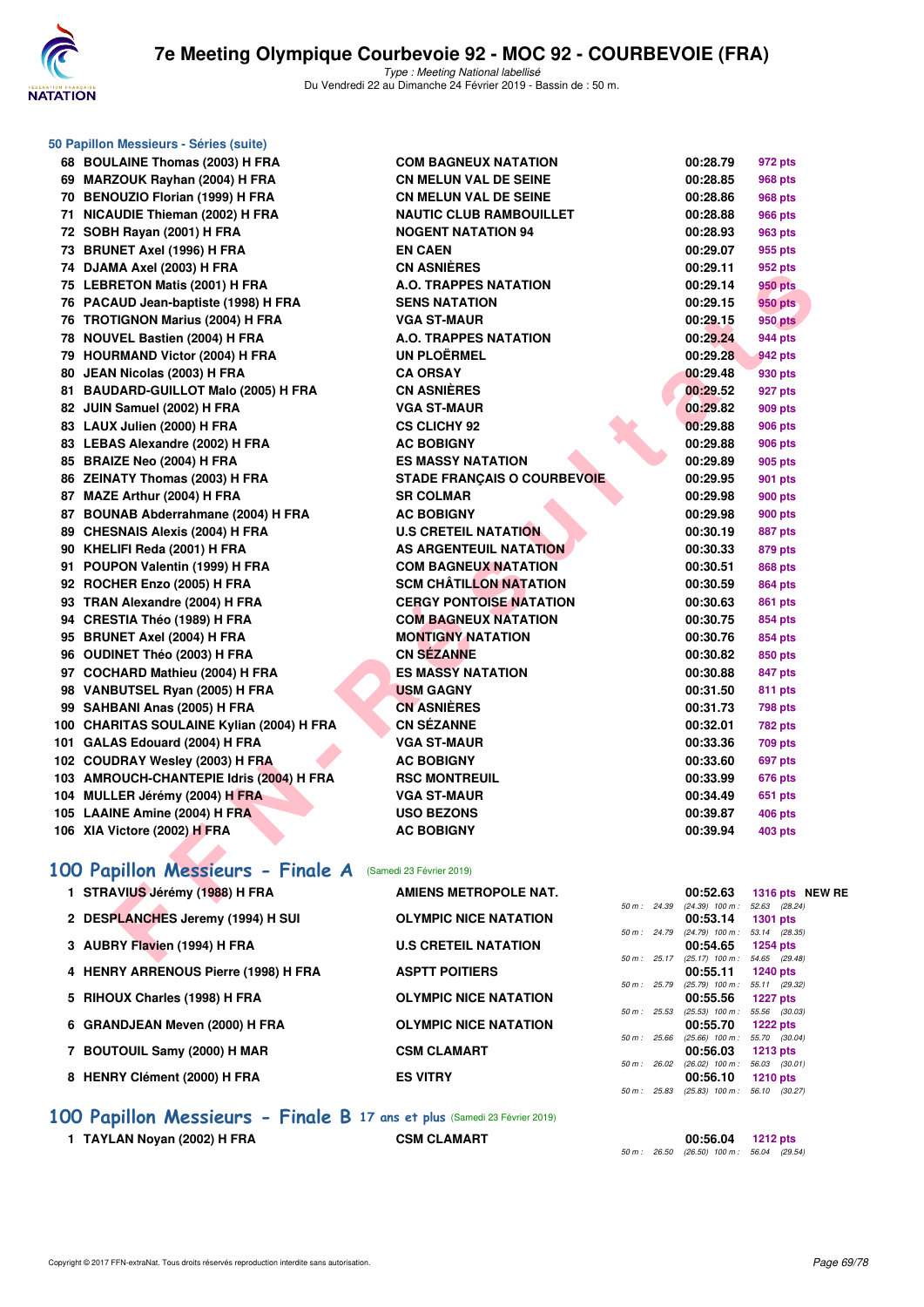

Type : Meeting National labellisé Du Vendredi 22 au Dimanche 24 Février 2019 - Bassin de : 50 m.

| 100 Papillon Messieurs - Finale B (suite)                 |                                    |                |       |                               |                                  |
|-----------------------------------------------------------|------------------------------------|----------------|-------|-------------------------------|----------------------------------|
| 2 TRILLAT Léo (1998) H FRA                                | <b>STADE FRANCAIS O COURBEVOIE</b> |                |       | 00:56.15                      | 1209 pts                         |
| 3 SALCZER Ladislas (2000) H FRA                           | <b>OLYMPIC NICE NATATION</b>       | $50 m$ : 25.84 |       | $(25.84)$ 100 m :<br>00:56.31 | 56.15 (30.31)<br><b>1204 pts</b> |
| 4 MARRUGO MONTAÑO Camilo-Andres (2002) H COL CS CLICHY 92 |                                    | $50 m$ : 26.13 |       | $(26.13)$ 100 m :<br>00:56.90 | 56.31 (30.18)<br><b>1187 pts</b> |
| 5 SAFFAR Yassine (2002) H TUN                             | <b>UAS ST-CLOUD</b>                | 50 m: 26.65    |       | $(26.65)$ 100 m :<br>00:56.97 | 56.90 (30.25)<br>1185 pts        |
| 6 M'RABET Taki (1989) H TUN                               | <b>STADE FRANCAIS O COURBEVOIE</b> | $50 m$ : 26.50 |       | $(26.50)$ 100 m :<br>00:57.18 | 56.97 (30.47)<br>1178 pts        |
| <b>PHANTSULAYA George (2000) H FRA</b>                    | <b>U.S CRETEIL NATATION</b>        | 50 m: 26.62    |       | $(26.62)$ 100 m :<br>00:57.25 | 57.18 (30.56)<br><b>1176 pts</b> |
| 8 RAKOTONDRAMANGA Eliot-Tahina (2002) H FRA               | <b>ES MASSY NATATION</b>           | $50 m$ : 26.27 |       | $(26.27)$ 100 m :<br>00:57.28 | 57.25 (30.98)<br>1175 pts        |
|                                                           |                                    | $50 m$ :       | 26.55 | $(26.55)$ 100 m :             | 57.28<br>(30.73)                 |

## **[100 Papillon Messieurs - Finale C](http://www.ffnatation.fr/webffn/resultats.php?idact=nat&go=epr&idcpt=57703&idepr=82) 14-16 ans** (Samedi 23 Février 2019)

| 1 HERNANDEZ Jonathan (2003) H FRA        | <b>RACING CLUB DE FRANCE</b>       |                        | 00:59.12                                        | 1122 $pts$                  |  |
|------------------------------------------|------------------------------------|------------------------|-------------------------------------------------|-----------------------------|--|
| 2 ALLAL Nail (2003) H FRA                | <b>ES NANTERRE</b>                 | 50 m: 27.65            | $(27.65)$ 100 m :<br>01:00.15                   | 59.12 (31.47)<br>$1092$ pts |  |
|                                          |                                    | $50 \text{ m}$ : 28.21 | $(28.21)$ 100 m : 1:00.15 $(31.94)$             |                             |  |
| 3 PAYRARD Ulysse (2005) H FRA            | <b>STADE FRANCAIS O COURBEVOIE</b> |                        | 01:00.19                                        | 1091 pts                    |  |
| 4 LOUIS Matheo (2003) H FRA              | <b>CHARTRES METROPOLE NAT</b>      | 50 m: 28.05            | $(28.05)$ 100 m : 1:00.19 $(32.14)$<br>01:00.28 | 1089 pts                    |  |
| 5 GABALI Cedric (2004) H FRA             | <b>ES VITRY</b>                    | 50 m: 29.08            | $(29.08)$ 100 m : 1:00.28 $(31.20)$<br>01:00.37 | <b>1086 pts</b>             |  |
|                                          |                                    | 50 m: 28.22            | $(28.22)$ 100 m : 1:00.37 $(32.15)$             |                             |  |
| 6 TETART Martin (2003) H FRA             | <b>CN ST-MICHEL-SUR-ORGE</b>       |                        | 01:00.75                                        | <b>1075 pts</b>             |  |
|                                          |                                    | 50 m: 27.81            | (27.81) 100 m : 1:00.75 (32.94)                 |                             |  |
| 7 KINGUE MOUSSINGA Theodore (2003) H FRA | <b>CN ASNIÈRES</b>                 |                        | 01:01.62                                        | <b>1051 pts</b>             |  |
|                                          |                                    | 50 m: 28.08            | $(28.08)$ 100 m : 1:01.62 $(33.54)$             |                             |  |
| 8 COLOMAR Kyllian (2003) H FRA           | <b>SN VERSAILLES</b>               |                        | 01:01.82                                        | 1045 pts                    |  |
|                                          |                                    | 50 m: 28.93            | $(28.93)$ 100 m : 1:01.82 $(32.89)$             |                             |  |

# **[100 Papillon Messieurs - Séries](http://www.ffnatation.fr/webffn/resultats.php?idact=nat&go=epr&idcpt=57703&idepr=82)** (Samedi 23 Février 2019)

| 0 MINADEI IANI(1303)II IUN                                          | OTADE FRANÇAIO V GOURDEVUIE        |              |              | 00.JL.IO                                      | $1100$ pts                                           |  |
|---------------------------------------------------------------------|------------------------------------|--------------|--------------|-----------------------------------------------|------------------------------------------------------|--|
| 7 PHANTSULAYA George (2000) H FRA                                   | <b>U.S CRETEIL NATATION</b>        |              | 50 m : 26.62 | 00:57.25                                      | $(26.62)$ 100 m : 57.18 $(30.56)$<br><b>1176 pts</b> |  |
|                                                                     |                                    |              | 50 m : 26.27 | $(26.27)$ 100 m :                             | 57.25 (30.98)                                        |  |
| 8 RAKOTONDRAMANGA Eliot-Tahina (2002) H FRA                         | <b>ES MASSY NATATION</b>           |              | 50 m : 26.55 | 00:57.28<br>$(26.55)$ 100 m : 57.28 $(30.73)$ | 1175 $p$ ts                                          |  |
|                                                                     |                                    |              |              |                                               |                                                      |  |
| 00 Papillon Messieurs - Finale C 14-16 ans (Samedi 23 Février 2019) |                                    |              |              |                                               |                                                      |  |
| 1 HERNANDEZ Jonathan (2003) H FRA                                   | <b>RACING CLUB DE FRANCE</b>       |              | 50 m : 27.65 | 00:59.12<br>$(27.65)$ 100 m :                 | <b>1122 pts</b><br>59.12 (31.47)                     |  |
| 2 ALLAL Nail (2003) H FRA                                           | <b>ES NANTERRE</b>                 |              |              | 01:00.15                                      | 1092 pts                                             |  |
| 3 PAYRARD Ulysse (2005) H FRA                                       | <b>STADE FRANÇAIS O COURBEVOIE</b> | 50 m: 28.21  |              | 01:00.19                                      | $(28.21)$ 100 m : 1:00.15 (31.94)<br>1091 pts        |  |
|                                                                     |                                    |              | 50 m: 28.05  |                                               | $(28.05)$ 100 m : 1:00.19 $(32.14)$                  |  |
| 4 LOUIS Matheo (2003) H FRA                                         | <b>CHARTRES METROPOLE NAT</b>      | 50 m: 29.08  |              | 01:00.28                                      | 1089 pts<br>(29.08) 100 m: 1:00.28 (31.20)           |  |
| 5 GABALI Cedric (2004) H FRA                                        | <b>ES VITRY</b>                    |              |              | 01:00.37                                      | 1086 pts                                             |  |
| 6 TETART Martin (2003) H FRA                                        | <b>CN ST-MICHEL-SUR-ORGE</b>       |              | 50 m: 28.22  | 01:00.75                                      | (28.22) 100 m : 1:00.37 (32.15)<br>1075 pts          |  |
|                                                                     |                                    |              | 50 m : 27.81 |                                               | (27.81) 100 m: 1:00.75 (32.94)                       |  |
| 7 KINGUE MOUSSINGA Theodore (2003) H FRA                            | <b>CN ASNIÈRES</b>                 | 50 m : 28.08 |              | 01:01.62                                      | 1051 pts<br>$(28.08)$ 100 m : 1:01.62 $(33.54)$      |  |
| 8 COLOMAR Kyllian (2003) H FRA                                      | <b>SN VERSAILLES</b>               |              |              | 01:01.82                                      | 1045 pts                                             |  |
|                                                                     |                                    |              | 50 m : 28.93 |                                               | (28.93) 100 m : 1:01.82 (32.89)                      |  |
| 00 Papillon Messieurs - Séries (Samedi 23 Février 2019)             |                                    |              |              |                                               |                                                      |  |
| 1 STRAVIUS Jérémy (1988) H FRA                                      | <b>AMIENS METROPOLE NAT.</b>       |              |              | 00:53.01                                      | 1305 pts NEW RE                                      |  |
| 2 DESPLANCHES Jeremy (1994) H SUI                                   | <b>OLYMPIC NICE NATATION</b>       |              | 50 m : 24.23 | $(24.23)$ 100 m :<br>00:53.47                 | 53.01 (28.78)<br>1290 pts                            |  |
|                                                                     |                                    |              | 50 m : 24.92 | (24.92) 100 m :                               | 53.47 (28.55)                                        |  |
| 3 AUBRY Flavien (1994) H FRA                                        | <b>U.S CRETEIL NATATION</b>        |              | 50 m : 25.73 | 00:55.10                                      | <b>1241 pts</b><br>(25.73) 100 m: 55.10 (29.37)      |  |
| 4 HENRY ARRENOUS Pierre (1998) H FRA                                | <b>ASPTT POITIERS</b>              |              |              | 00:55.50                                      | <b>1228 pts</b>                                      |  |
| 5 RIHOUX Charles (1998) H FRA                                       | <b>OLYMPIC NICE NATATION</b>       | 50 m: 26.00  |              | $(26.00)$ 100 m :<br>00:55.59                 | 55.50 (29.50)<br><b>1226 pts</b>                     |  |
|                                                                     |                                    |              | 50 m : 25.87 | (25.87) 100 m: 55.59 (29.72)                  |                                                      |  |
| 6 BOUTOUIL Samy (2000) H MAR                                        | <b>CSM CLAMART</b>                 |              | 50 m : 26.22 | 00:55.92<br>$(26.22)$ 100 m : 55.92 $(29.70)$ | <b>1216 pts</b>                                      |  |
| 7 HENRY Clément (2000) H FRA                                        | <b>ES VITRY</b>                    |              |              | 00:56.02                                      | <b>1213 pts</b>                                      |  |
| 8 GRANDJEAN Meven (2000) H FRA                                      | <b>OLYMPIC NICE NATATION</b>       |              | 50 m : 26.11 | $(26.11)$ 100 m :<br>00:56.18                 | 56.02 (29.91)<br><b>1208 pts</b>                     |  |
|                                                                     |                                    | 50 m: 26.09  |              | $(26.09)$ 100 m :                             | 56.18 (30.09)                                        |  |
| 9 SALCZER Ladislas (2000) H FRA                                     | <b>OLYMPIC NICE NATATION</b>       |              | 50 m : 26.18 | 00:56.20<br>$(26.18)$ 100 m :                 | <b>1207 pts</b><br>56.20 (30.02)                     |  |
| 10 TAYLAN Noyan (2002) H FRA                                        | <b>CSM CLAMART</b>                 |              |              | 00:56.32                                      | 1204 pts                                             |  |
| 11 TRILLAT Léo (1998) H FRA                                         | <b>STADE FRANÇAIS O COURBEVOIE</b> |              | 50 m : 26.25 | (26.25) 100 m :<br>00:56.51                   | 56.32 (30.07)<br>1198 pts                            |  |
|                                                                     |                                    |              | 50 m : 25.96 |                                               | $(25.96)$ 100 m : 56.51 $(30.55)$                    |  |
| 12 MARRUGO MONTAÑO Camilo-Andres (2002) H COL CS CLICHY 92          |                                    |              | 50 m : 26.08 | 00:56.78<br>$(26.08)$ 100 m :                 | 1190 pts<br>56.78 (30.70)                            |  |
| 13 RAKOTONDRAMANGA Eliot-Tahina (2002) H FRA                        | <b>ES MASSY NATATION</b>           |              |              | 00:56.93                                      | <b>1186 pts</b>                                      |  |
| 14 M'RABET Taki (1989) H TUN                                        | <b>STADE FRANÇAIS O COURBEVOIE</b> |              | 50 m : 26.51 | 00:57.09                                      | $(26.51)$ 100 m : 56.93 $(30.42)$<br>1181 pts        |  |
|                                                                     |                                    | 50 m : 26.01 |              |                                               | $(26.01)$ 100 m : 57.09 $(31.08)$                    |  |
| 15 SAFFAR Yassine (2002) H TUN                                      | <b>UAS ST-CLOUD</b>                |              | 50 m : 26.27 | 00:57.31                                      | 1174 pts<br>$(26.27)$ 100 m : 57.31 $(31.04)$        |  |
| 16 PHANTSULAYA George (2000) H FRA                                  | <b>U.S CRETEIL NATATION</b>        |              |              | 00:57.40                                      | 1172 pts                                             |  |
| 17 BONEL Antonyn (2001) H FRA                                       | <b>CN ST-MICHEL-SUR-ORGE</b>       | 50 m : 26.59 |              | $(26.59)$ 100 m :<br>00:57.44                 | 57.40 (30.81)<br>1171 pts                            |  |
|                                                                     |                                    |              | 50 m : 26.76 |                                               | $(26.76)$ 100 m : 57.44 $(30.68)$                    |  |
| 18 CHATTI Souhaiel (2000) H FRA                                     | <b>STADE FRANÇAIS O COURBEVOIE</b> |              | 50 m : 26.89 | 00:58.37<br>$(26.89)$ 100 m : 58.37 $(31.48)$ | 1143 pts                                             |  |
| 19 THENU Maxime (2002) H FRA                                        | <b>CHARTRES METROPOLE NAT</b>      |              |              | 00:58.46                                      | 1141 pts                                             |  |
|                                                                     |                                    |              |              | 50 m : 27.12 (27.12) 100 m : 58.46 (31.34)    |                                                      |  |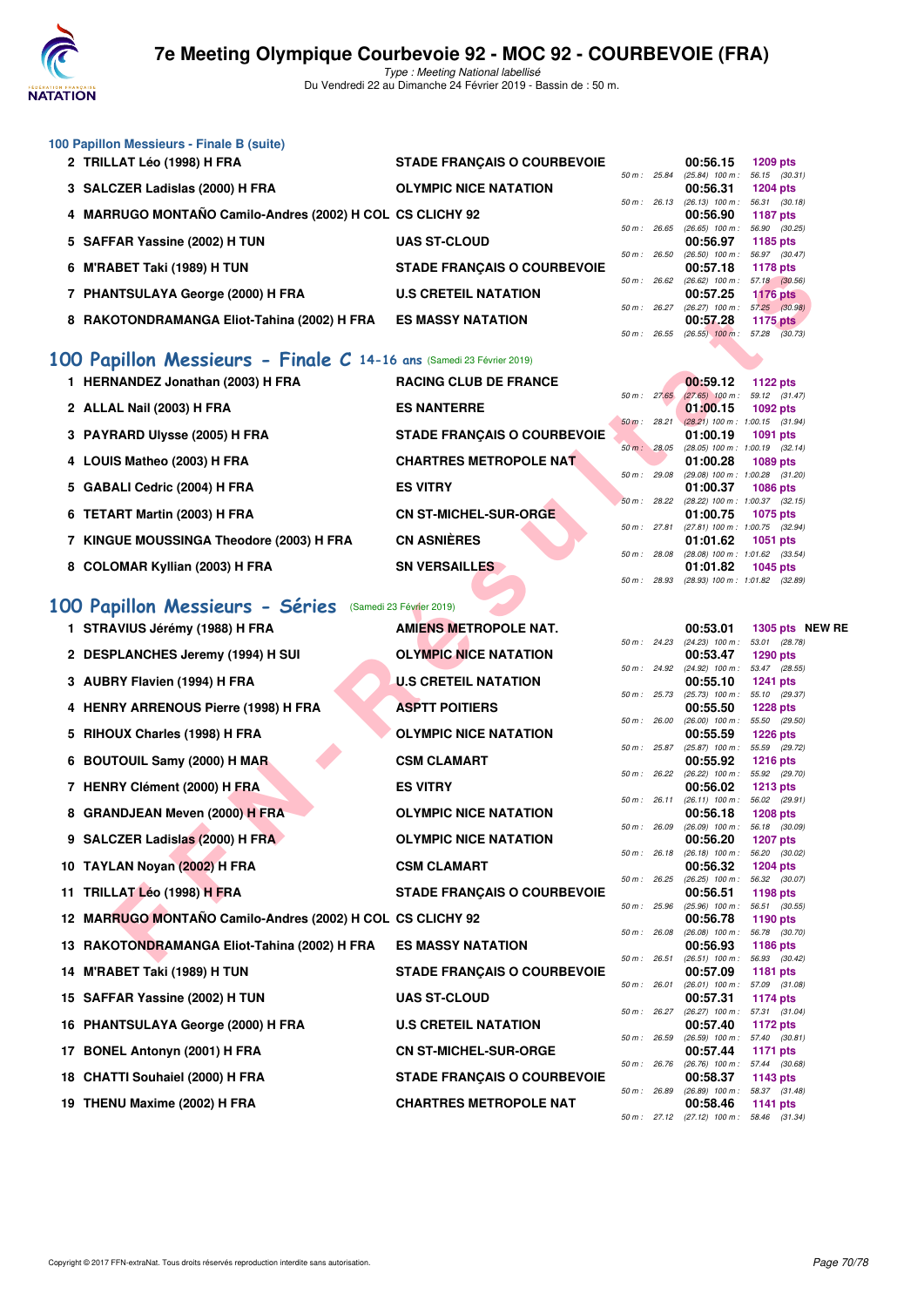

|    | 100 Papillon Messieurs - Séries (suite)      |                                      |                |              |                                                        |                             |  |
|----|----------------------------------------------|--------------------------------------|----------------|--------------|--------------------------------------------------------|-----------------------------|--|
|    | 20 CHOUFA Jordane (1995) H FRA               | <b>SN FRANCONVILLE</b>               | 50 m : 26.90   |              | 00:58.71<br>$(26.90)$ 100 m : 58.71 $(31.81)$          | 1134 pts                    |  |
|    | 21 TURPIN Fabrice (1995) H FRA               | <b>CSM CLAMART</b>                   | 50 m : 26.83   |              | 00:58.72<br>$(26.83)$ 100 m : 58.72 $(31.89)$          | 1133 pts                    |  |
|    | 22 ZAKA Nathanael (2002) H FRA               | <b>SN VERSAILLES</b>                 |                |              | 00:58.81                                               | 1131 pts                    |  |
|    | 23 NAUD Theo (2001) H FRA                    | <b>CHARTRES METROPOLE NAT</b>        | 50 m: 27.16    |              | $(27.16)$ 100 m :<br>00:59.00                          | 58.81 (31.65)<br>1125 pts   |  |
|    | 24 GOUEZEC Corentin (2000) H FRA             | <b>AQUATIC CLUB BOURGES</b>          | 50 m: 27.23    |              | $(27.23)$ 100 m :<br>00:59.08                          | 59.00 (31.77)<br>1123 $pts$ |  |
|    | 25 HERNANDEZ Jonathan (2003) H FRA           | <b>RACING CLUB DE FRANCE</b>         | 50 m: 27.54    |              | $(27.54)$ 100 m :<br>00:59.09                          | 59.08 (31.54)<br>1123 pts   |  |
|    | 26 FRANCOIS Flavien (2001) H FRA             | <b>STADE FRANÇAIS O COURBEVOIE</b>   |                | 50 m : 27.73 | $(27.73)$ 100 m : 59.09 $(31.36)$<br>00:59.24          | <b>1118 pts</b>             |  |
|    | 27 AZAOU Billel (2000) H FRA                 | <b>U.S CRETEIL NATATION</b>          |                |              | $50 m$ : 27.37 (27.37) $100 m$ :<br>00:59.40           | 59.24 (31.87)<br>1114 pts   |  |
|    | 28 LESPRIT Paul (1999) H FRA                 | <b>CLUB DES NAGEURS DE PARIS</b>     | 50 m: 27.23    |              | $(27.23)$ 100 m :<br>00:59.98                          | 59.40 (32.17)<br>1097 pts   |  |
|    | 29 LOUIS Matheo (2003) H FRA                 | <b>CHARTRES METROPOLE NAT</b>        |                | 50 m: 27.52  | $(27.52)$ 100 m :<br>01:00.05                          | 59.98 (32.46)<br>1095 pts   |  |
|    | 30 GEOFFROY Axel (2002) H FRA                | <b>CN MELUN VAL DE SEINE</b>         | 50 m: 28.00    |              | $(28.00)$ 100 m : 1:00.05 $(32.05)$<br>01:00.07        | 1095 pts                    |  |
|    | 31 DA SILVA UMMENHOVER Thibault (2001) H FRA | <b>CN MELUN VAL DE SEINE</b>         | $50 m$ : 26.71 |              | (26.71) 100 m: 1:00.07 (33.36)<br>01:00.08             | 1094 pts                    |  |
|    | 32 GAVARD Ethan (2002) H FRA                 | <b>CN MELUN VAL DE SEINE</b>         |                | 50 m: 28.05  | (28.05) 100 m: 1:00.08 (32.03)<br>01:00.19             | 1091 pts                    |  |
|    | 32 GRANDIN MARTIN Numa (2002) H FRA          | <b>ES MASSY NATATION</b>             |                | 50 m: 28.17  | (28.17) 100 m : 1:00.19 (32.02)<br>01:00.19            | 1091 pts                    |  |
|    | 34 BAROUMES Léo (1998) H FRA                 | <b>CLUB DES NAGEURS DE PARIS</b>     |                |              | 50 m: 27.87 (27.87) 100 m: 1:00.19 (32.32)<br>01:00.29 | 1088 pts                    |  |
|    | 35 WATTEZ Luc (2002) H FRA                   | <b>C.N OZOIR-LA-FERRIERE</b>         |                | 50 m: 27.47  | (27.47) 100 m : 1:00.29 (32.82)<br>01:00.41            | 1085 pts                    |  |
|    | 36 CHARRADE Théo (1998) H FRA                | <b>AAS SARCELLES NATATION 95</b>     | 50 m: 28.51    |              | (28.51) 100 m: 1:00.41 (31.90)<br>01:00.46             | 1083 pts                    |  |
|    | 37 BENSELLAM HAIDER Mohamed (1993) H ESP     | <b>ASSO NATATION DE SARTROUVILLE</b> | 50 m : 27.89   |              | (27.89) 100 m: 1:00.46 (32.57)<br>01:00.49             | 1083 pts                    |  |
|    | 38 LEFORT-LOUET Gaspard (2000) H FRA         | <b>STADE FRANÇAIS O COURBEVOIE</b>   |                | 50 m : 27.38 | (27.38) 100 m: 1:00.49 (33.11)<br>01:00.76             | 1075 pts                    |  |
|    | 39 ALLAL Nail (2003) H FRA                   | <b>ES NANTERRE</b>                   |                | 50 m : 28.61 | (28.61) 100 m: 1:00.76 (32.15)<br>01:00.99             | 1069 pts                    |  |
|    | 40 BUGLER Enzo (2001) H FRA                  | <b>CN MELUN VAL DE SEINE</b>         | 50 m: 28.68    |              | (28.68) 100 m : 1:00.99 (32.31)<br>01:01.02            | 1068 pts                    |  |
|    | 41 MAGUERRE Thomas (2000) H FRA              | <b>SN FRANCONVILLE</b>               | 50 m : 28.39   |              | (28.39) 100 m: 1:01.02 (32.63)<br>01:01.06             | 1067 pts                    |  |
|    | 42 GABALI Cedric (2004) H FRA                | <b>ES VITRY</b>                      | 50 m: 28.22    |              | (28.22) 100 m: 1:01.06 (32.84)<br>01:01.14             | 1064 pts                    |  |
|    | 43 GRANIER Alexandre (2000) H FRA            | <b>VGA ST-MAUR</b>                   | 50 m : 28.23   |              | (28.23) 100 m : 1:01.14 (32.91)<br>01:01.21            | 1062 pts                    |  |
|    | 44 LENORMAND Quentin (2000) H FRA            | <b>SN FRANCONVILLE</b>               |                | 50 m : 28.54 | (28.54) 100 m: 1:01.21 (32.67)<br>01:01.22             | <b>1062 pts</b>             |  |
|    | 45 COLOMAR Kyllian (2003) H FRA              | <b>SN VERSAILLES</b>                 | 50 m: 27.68    |              | (27.68) 100 m : 1:01.22 (33.54)<br>01:01.25            | 1061 pts                    |  |
|    | 46 IVIC Yoni (2001) H FRA                    | <b>CLUB DES NAGEURS DE PARIS</b>     | 50 m : 28.98   |              | (28.98) 100 m : 1:01.25 (32.27)<br>01:01.28            | 1060 pts                    |  |
|    | 47 POUMAREDE Julien (2001) H FRA             | <b>CN ST-MICHEL-SUR-ORGE</b>         | 50 m: 27.80    |              | (27.80) 100 m: 1:01.28 (33.48)<br>01:01.52             | 1054 pts                    |  |
| 48 | <b>TETART Martin (2003) H FRA</b>            | <b>CN ST-MICHEL-SUR-ORGE</b>         | 50 m: 28.55    |              | (28.55) 100 m: 1:01.52 (32.97)<br>01:01.54             | 1053 pts                    |  |
| 49 | KINGUE MOUSSINGA Theodore (2003) H FRA       | <b>CN ASNIÈRES</b>                   | 50 m: 28.90    |              | (28.90) 100 m: 1:01.54 (32.64)<br>01:01.58             | 1052 pts                    |  |
| 49 | <b>TONNEAU Guillaume (1998) H FRA</b>        | <b>CN ST-MICHEL-SUR-ORGE</b>         | 50 m : 28.50   |              | (28.50) 100 m: 1:01.58 (33.08)<br>01:01.58             | <b>1052 pts</b>             |  |
| 51 | <b>PAYRARD Ulysse (2005) H FRA</b>           | <b>STADE FRANÇAIS O COURBEVOIE</b>   | 50 m : 28.54   |              | (28.54) 100 m : 1:01.58 (33.04)<br>01:01.59            | 1052 pts                    |  |
|    | 52 RENAUDIN Remi (2002) H FRA                | <b>CERGY PONTOISE NATATION</b>       | 50 m : 28.99   |              | (28.99) 100 m: 1:01.59 (32.60)<br>01:01.76             | <b>1047 pts</b>             |  |
|    | 53 CRETET Dorian (2003) H FRA                | <b>ES MASSY NATATION</b>             | 50 m : 28.80   |              | (28.80) 100 m: 1:01.76 (32.96)<br>01:01.89             | 1043 pts                    |  |
|    | 54 OBERTAN Maxime (2003) H FRA               | <b>RED STAR CLUB CHAMPIGNY</b>       | 50 m : 28.58   |              | (28.58) 100 m: 1:01.89 (33.31)<br>01:02.04             | 1039 pts                    |  |
|    | 55 ROCHER Romain (2002) H FRA                | <b>STADE FRANÇAIS O COURBEVOIE</b>   | 50 m: 28.18    |              | (28.18) 100 m: 1:02.04 (33.86)<br>01:02.22             | 1034 pts                    |  |
|    |                                              |                                      | 50 m : 28.38   |              | (28.38) 100 m : 1:02.22 (33.84)                        |                             |  |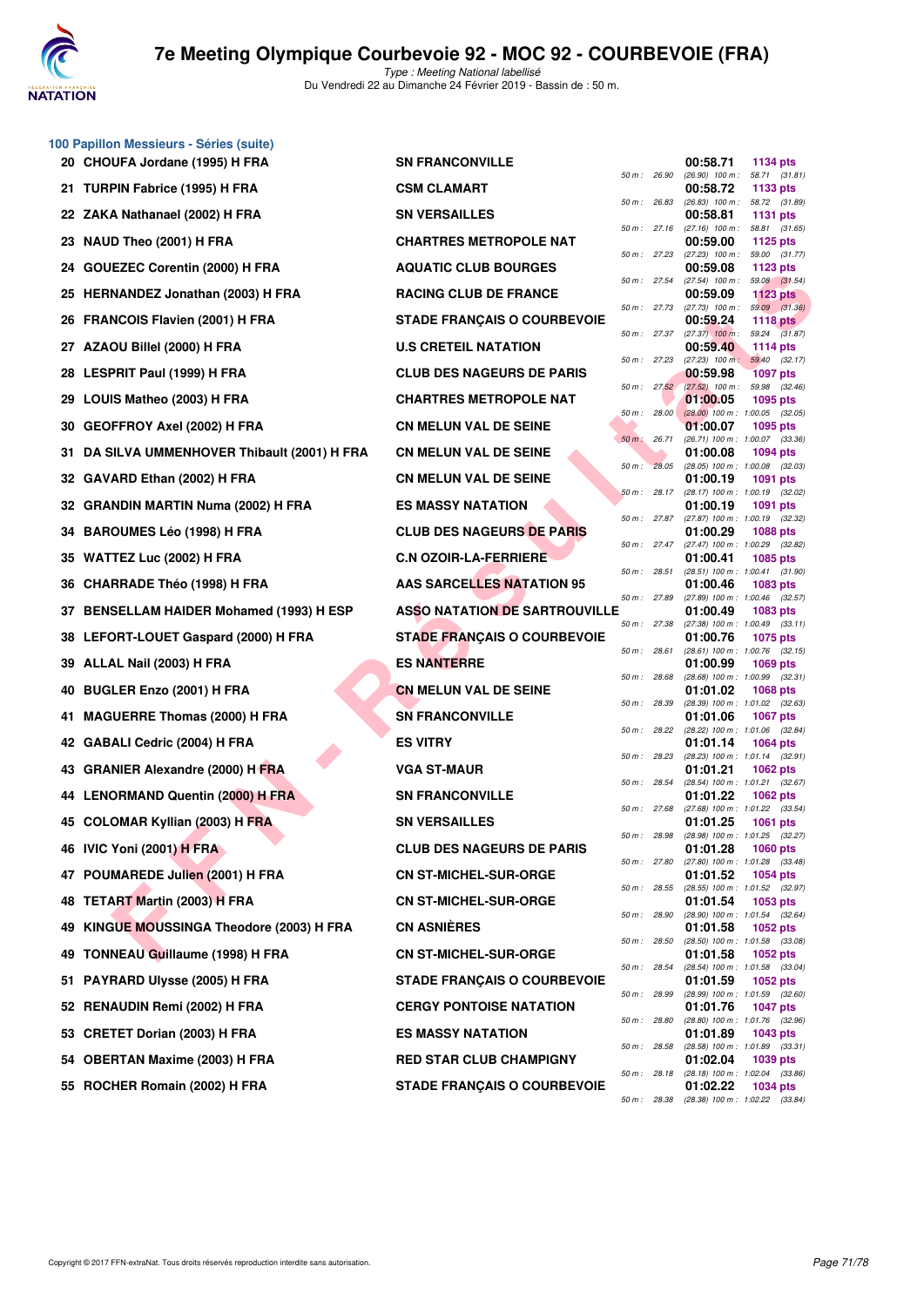

Du Vendredi 22 au Dimanche 24 Février 2019 - Bassin de : 50 m.

|    | 100 Papillon Messieurs - Séries (suite)   |                                      |                |              |                                                 |                 |  |
|----|-------------------------------------------|--------------------------------------|----------------|--------------|-------------------------------------------------|-----------------|--|
|    | 55 VIGNETTES Lucas (2003) H FRA           | <b>U.S CRETEIL NATATION</b>          |                |              | 01:02.22                                        | <b>1034 pts</b> |  |
|    | 57 RENE CORAIL Yann (2003) H FRA          | <b>CSN GUYANCOURT</b>                |                | 50 m : 29.18 | (29.18) 100 m: 1:02.22 (33.04)<br>01:02.48      | <b>1027 pts</b> |  |
| 58 | <b>BENDRIMIA Axel (1998) H FRA</b>        | <b>CN ST-MICHEL-SUR-ORGE</b>         | 50 m : 28.94   |              | (28.94) 100 m: 1:02.48 (33.54)<br>01:02.65      | <b>1022 pts</b> |  |
| 59 | <b>COTTEN Eloan (2003) H FRA</b>          | <b>C PAUL-BERT RENNES</b>            | 50 m : 28.78   |              | (28.78) 100 m: 1:02.65 (33.87)<br>01:03.03      | <b>1012 pts</b> |  |
| 59 | ANNEQUIN Leo (2002) H FRA                 | <b>ETOILE SAINT-LEU NATATION</b>     | 50 m : 29.05   |              | (29.05) 100 m: 1:03.03 (33.98)<br>01:03.03      | 1012 pts        |  |
| 61 | PAUPARDIN Guillaume (2001) H FRA          | <b>CN MELUN VAL DE SEINE</b>         | 50 m : 28.02   |              | $(28.02)$ 100 m : 1:03.03 $(35.01)$<br>01:03.08 | <b>1011 pts</b> |  |
| 62 | <b>GAILLART Baptiste (1997) H FRA</b>     | <b>RACING CLUB DE FRANCE</b>         |                | 50 m : 28.27 | $(28.27)$ 100 m : 1:03.08 $(34.81)$<br>01:03.40 | <b>1002 pts</b> |  |
| 63 | MAJOU Clément (2002) H FRA                | <b>STADE FRANÇAIS O COURBEVOIE</b>   | 50 m : 29.09   |              | $(29.09)$ 100 m : 1:03.40 $(34.31)$<br>01:03.96 | 987 pts         |  |
| 64 | SONDEREGGER Lucas (2000) H FRA            | <b>CLUB DES NAGEURS DE PARIS</b>     |                | 50 m : 29.37 | (29.37) 100 m: 1:03.96 (34.59)<br>01:04.07      | 984 pts         |  |
| 65 | GELY Tom (2002) H FRA                     | <b>CSN GUYANCOURT</b>                |                | 50 m: 29.16  | (29.16) 100 m: 1:04.07 (34.91)<br>01:04.14      | 982 pts         |  |
|    | 66 LE FORESTIER Erwan (2001) H FRA        | <b>CN ANDRESY</b>                    | 50 m : 29.40   |              | $(29.40)$ 100 m : 1:04.14 $(34.74)$             | 980 pts         |  |
|    |                                           |                                      | $50 m$ : 29.53 |              | 01:04.20<br>(29.53) 100 m : 1:04.20 (34.67)     |                 |  |
| 67 | DJAMA Axel (2003) H FRA                   | <b>CN ASNIERES</b>                   | 50 m: 29.39    |              | 01:04.41<br>(29.39) 100 m: 1:04.41 (35.02)      | 975 pts         |  |
|    | 68 LALLA Adel (1996) H FRA                | <b>CLUB DES NAGEURS DE PARIS</b>     | 50 m: 29.92    |              | 01:04.44<br>(29.92) 100 m : 1:04.44 (34.52)     | 974 pts         |  |
| 69 | JEAN Nicolas (2003) H FRA                 | <b>CA ORSAY</b>                      |                | 50 m : 29.91 | 01:04.48<br>(29.91) 100 m : 1:04.48 (34.57)     | 973 pts         |  |
| 70 | MARZOUK Rayhan (2004) H FRA               | CN MELUN VAL DE SEINE                | 50 m : 30.33   |              | 01:04.74<br>$(30.33)$ 100 m : 1:04.74 $(34.41)$ | 966 pts         |  |
|    | 71 LEBBIHI Iliess (2002) H FRA            | <b>ETOILE SAINT-LEU NATATION</b>     | 50 m : 29.25   |              | 01:04.87<br>(29.25) 100 m : 1:04.87 (35.62)     | 962 pts         |  |
| 72 | <b>ASSOUVIE André (2003) H FRA</b>        | <b>RED STAR CLUB CHAMPIGNY</b>       | 50 m : 28.93   |              | 01:04.97<br>(28.93) 100 m : 1:04.97 (36.04)     | 960 pts         |  |
| 73 | RATEL Esteban (2003) H FRA                | <b>CERGY PONTOISE NATATION</b>       | 50 m : 29.79   |              | 01:05.35<br>(29.79) 100 m : 1:05.35 (35.56)     | 949 pts         |  |
| 74 | BENOUZIO Florian (1999) H FRA             | <b>CN MELUN VAL DE SEINE</b>         |                | 50 m : 30.07 | 01:05.49<br>(30.07) 100 m : 1:05.49 (35.42)     | 946 pts         |  |
| 75 | MAZE Arthur (2004) H FRA                  | <b>SR COLMAR</b>                     |                |              | 01:06.22                                        | 927 pts         |  |
| 76 | CADROT Yoan (2003) H FRA                  | <b>CN MELUN VAL DE SEINE</b>         | 50 m : 30.63   |              | $(30.63)$ 100 m : 1:06.22 $(35.59)$<br>01:06.40 | 922 pts         |  |
|    | 77 HANCARD Loris (2004) H FRA             | <b>RED STAR CLUB CHAMPIGNY</b>       | 50 m : 29.29   |              | (29.29) 100 m: 1:06.40 (37.11)<br>01:06.65      | 915 pts         |  |
|    | 78 RUBINELLI Maxime (2001) H FRA          | <b>CN FONTAINEBLEAU-AVON</b>         | 50 m : 30.37   |              | (30.37) 100 m : 1:06.65 (36.28)<br>01:07.35     | 897 pts         |  |
| 79 | <b>HOURMAND Victor (2004) H FRA</b>       | <b>UN PLOËRMEL</b>                   | 50 m : 29.99   |              | (29.99) 100 m: 1:07.35 (37.36)<br>01:07.51      | 893 pts         |  |
| 80 | <b>CHAUSSIVERT Guillaume (1997) H FRA</b> | <b>ASSO NATATION DE SARTROUVILLE</b> |                | 50 m : 31.56 | $(31.56)$ 100 m : 1:07.51 $(35.95)$<br>01:07.69 | <b>888 pts</b>  |  |
|    | 81 JUIN Samuel (2002) H FRA               | <b>VGA ST-MAUR</b>                   |                | 50 m : 30.27 | (30.27) 100 m: 1:07.69 (37.42)<br>01:08.42      | 870 pts         |  |
|    | 82 ZEINATY Thomas (2003) H FRA            | <b>STADE FRANÇAIS O COURBEVOIE</b>   | 50 m : 30.68   |              | $(30.68)$ 100 m : 1:08.42 $(37.74)$<br>01:08.62 | 865 pts         |  |
|    | 83 LANGLAIS Leo (2004) H FRA              | <b>ES MASSY NATATION</b>             |                | 50 m : 31.46 | $(31.46)$ 100 m : 1:08.62 $(37.16)$<br>01:08.70 | 863 pts         |  |
| 84 | <b>BELLUNE Kewan (2004) H FRA</b>         | <b>ES MASSY NATATION</b>             |                | 50 m : 31.42 | $(31.42)$ 100 m : 1:08.70 $(37.28)$<br>01:08.89 | 858 pts         |  |
| 85 | ROCHER Enzo (2005) H FRA                  | <b>SCM CHÂTILLON NATATION</b>        |                | 50 m : 30.11 | $(30.11)$ 100 m : 1:08.89 $(38.78)$<br>01:09.06 | 854 pts         |  |
| 86 | BRÉ Alessandro (2004) H FRA               | AC BOULOGNE-BILLANCOURT              |                | 50 m : 32.00 | $(32.00)$ 100 m : 1:09.06 $(37.06)$             |                 |  |
|    |                                           |                                      |                | 50 m : 31.98 | 01:09.21<br>$(31.98)$ 100 m : 1:09.21 $(37.23)$ | 850 pts         |  |
| 87 | TOUAK Tony (2004) H FRA                   | <b>STADE DE VANVES</b>               |                | 50 m : 32.92 | 01:09.23<br>$(32.92)$ 100 m : 1:09.23 $(36.31)$ | 849 pts         |  |
| 87 | <b>BOUTAGHOU Iliane (2004) H FRA</b>      | <b>COLOMBES NATATION</b>             |                | 50 m : 31.31 | 01:09.23<br>$(31.31)$ 100 m : 1:09.23 $(37.92)$ | 849 pts         |  |
| 89 | COCHARD Mathieu (2004) H FRA              | <b>ES MASSY NATATION</b>             |                | 50 m : 32.24 | 01:09.26<br>(32.24) 100 m : 1:09.26 (37.02)     | 849 pts         |  |
| 90 | DAZI Younès (2002) H FRA                  | <b>TREMBLAY AC</b>                   |                | 50 m : 31.49 | 01:10.02<br>$(31.49)$ 100 m : 1:10.02 $(38.53)$ | 830 pts         |  |
|    | <b>04 NOUVEL Beatles (0004) UEBA</b>      | $A \cap T$ DADDEC MATATION           |                |              | <b>04.40.00</b>                                 |                 |  |

| $10$ rapinuli messieurs - Series (suite)<br>55 VIGNETTES Lucas (2003) H FRA | <b>U.S CRETEIL NATATION</b>          |              |              | 01:02.22                                               | 1034 pts        |         |
|-----------------------------------------------------------------------------|--------------------------------------|--------------|--------------|--------------------------------------------------------|-----------------|---------|
| 57 RENE CORAIL Yann (2003) H FRA                                            | <b>CSN GUYANCOURT</b>                |              | 50 m : 29.18 | (29.18) 100 m: 1:02.22 (33.04)<br>01:02.48             | <b>1027 pts</b> |         |
| 58 BENDRIMIA Axel (1998) H FRA                                              | <b>CN ST-MICHEL-SUR-ORGE</b>         | 50 m : 28.94 |              | (28.94) 100 m : 1:02.48 (33.54)<br>01:02.65            | 1022 pts        |         |
| 59 COTTEN Eloan (2003) H FRA                                                | <b>C PAUL-BERT RENNES</b>            | 50 m: 28.78  |              | (28.78) 100 m : 1:02.65 (33.87)<br>01:03.03            | 1012 pts        |         |
| 59 ANNEQUIN Leo (2002) H FRA                                                | <b>ETOILE SAINT-LEU NATATION</b>     | 50 m: 29.05  |              | (29.05) 100 m: 1:03.03 (33.98)<br>01:03.03             | 1012 pts        |         |
|                                                                             |                                      | 50 m : 28.02 |              | $(28.02)$ 100 m : 1:03.03 $(35.01)$                    |                 |         |
| 61 PAUPARDIN Guillaume (2001) H FRA                                         | <b>CN MELUN VAL DE SEINE</b>         | 50 m : 28.27 |              | 01:03.08<br>$(28.27)$ 100 m : 1:03.08 $(34.81)$        | 1011 pts        |         |
| 62 GAILLART Baptiste (1997) H FRA                                           | <b>RACING CLUB DE FRANCE</b>         | 50 m : 29.09 |              | 01:03.40<br>$(29.09)$ 100 m : 1:03.40 $(34.31)$        | 1002 $pts1$     |         |
| 63 MAJOU Clément (2002) H FRA                                               | <b>STADE FRANÇAIS O COURBEVOIE</b>   | 50 m : 29.37 |              | 01:03.96<br>(29.37) 100 m: 1:03.96 (34.59)             | 987 pts         |         |
| 64 SONDEREGGER Lucas (2000) H FRA                                           | <b>CLUB DES NAGEURS DE PARIS</b>     | 50 m: 29.16  |              | 01:04.07<br>(29.16) 100 m: 1:04.07 (34.91)             | 984 pts         |         |
| 65 GELY Tom (2002) H FRA                                                    | <b>CSN GUYANCOURT</b>                | 50 m: 29.40  |              | 01:04.14<br>$(29.40)$ 100 m : 1:04.14 $(34.74)$        | 982 pts         |         |
| 66 LE FORESTIER Erwan (2001) H FRA                                          | <b>CN ANDRESY</b>                    |              |              | 01:04.20                                               | 980 pts         |         |
| 67 DJAMA Axel (2003) H FRA                                                  | <b>CN ASNIÈRES</b>                   | 50 m: 29.53  |              | (29.53) 100 m: 1:04.20 (34.67)<br>01:04.41             | 975 pts         |         |
| 68 LALLA Adel (1996) H FRA                                                  | <b>CLUB DES NAGEURS DE PARIS</b>     | 50 m: 29.39  |              | (29.39) 100 m: 1:04.41 (35.02)<br>01:04.44             | 974 pts         |         |
| 69 JEAN Nicolas (2003) H FRA                                                | <b>CA ORSAY</b>                      | 50 m: 29.92  |              | (29.92) 100 m: 1:04.44 (34.52)<br>01:04.48             | 973 pts         |         |
| 70 MARZOUK Rayhan (2004) H FRA                                              | <b>CN MELUN VAL DE SEINE</b>         | 50 m: 29.91  |              | (29.91) 100 m: 1:04.48 (34.57)<br>01:04.74             | 966 pts         |         |
| 71 LEBBIHI Iliess (2002) H FRA                                              | ETOILE SAINT-LEU NATATION            | 50 m: 30.33  |              | (30.33) 100 m: 1:04.74 (34.41)<br>01:04.87             | 962 pts         |         |
|                                                                             |                                      | 50 m : 29.25 |              | (29.25) 100 m: 1:04.87 (35.62)                         |                 |         |
| 72 ASSOUVIE André (2003) H FRA                                              | <b>RED STAR CLUB CHAMPIGNY</b>       | 50 m : 28.93 |              | 01:04.97<br>(28.93) 100 m: 1:04.97 (36.04)             | 960 pts         |         |
| 73 RATEL Esteban (2003) H FRA                                               | <b>CERGY PONTOISE NATATION</b>       | 50 m : 29.79 |              | 01:05.35<br>(29.79) 100 m : 1:05.35                    | 949 pts         | (35.56) |
| 74 BENOUZIO Florian (1999) H FRA                                            | <b>CN MELUN VAL DE SEINE</b>         | 50 m : 30.07 |              | 01:05.49<br>(30.07) 100 m: 1:05.49 (35.42)             | 946 pts         |         |
| 75 MAZE Arthur (2004) H FRA                                                 | <b>SR COLMAR</b>                     | 50 m: 30.63  |              | 01:06.22<br>$(30.63)$ 100 m : 1:06.22 $(35.59)$        | 927 pts         |         |
| 76 CADROT Yoan (2003) H FRA                                                 | <b>CN MELUN VAL DE SEINE</b>         | 50 m : 29.29 |              | 01:06.40<br>$(29.29)$ 100 m : 1:06.40 $(37.11)$        | 922 pts         |         |
| 77 HANCARD Loris (2004) H FRA                                               | <b>RED STAR CLUB CHAMPIGNY</b>       |              |              | 01:06.65                                               | 915 pts         |         |
| 78 RUBINELLI Maxime (2001) H FRA                                            | <b>CN FONTAINEBLEAU-AVON</b>         | 50 m : 30.37 |              | (30.37) 100 m: 1:06.65 (36.28)<br>01:07.35             | 897 pts         |         |
| 79 HOURMAND Victor (2004) H FRA                                             | <b>UN PLOËRMEL</b>                   | 50 m: 29.99  |              | (29.99) 100 m : 1:07.35<br>01:07.51                    | 893 pts         | (37.36) |
| 80 CHAUSSIVERT Guillaume (1997) H FRA                                       | <b>ASSO NATATION DE SARTROUVILLE</b> | 50 m : 31.56 |              | $(31.56)$ 100 m : 1:07.51 $(35.95)$<br>01:07.69        | 888 pts         |         |
| 81 JUIN Samuel (2002) H FRA                                                 | <b>VGA ST-MAUR</b>                   |              | 50 m: 30.27  | $(30.27)$ 100 m : 1:07.69 $(37.42)$<br>01:08.42        | 870 pts         |         |
| 82 ZEINATY Thomas (2003) H FRA                                              | <b>STADE FRANÇAIS O COURBEVOIE</b>   | 50 m : 30.68 |              | (30.68) 100 m : 1:08.42 (37.74)<br>01:08.62            | 865 pts         |         |
| 83 LANGLAIS Leo (2004) H FRA                                                | <b>ES MASSY NATATION</b>             | 50 m : 31.46 |              | $(31.46)$ 100 m : 1:08.62 $(37.16)$<br>01:08.70        | 863 pts         |         |
| 84 BELLUNE Kewan (2004) H FRA                                               | <b>ES MASSY NATATION</b>             |              |              | 50 m : 31.42 (31.42) 100 m : 1:08.70<br>01:08.89       | 858 pts         | (37.28) |
| 85 ROCHER Enzo (2005) H FRA                                                 | <b>SCM CHÂTILLON NATATION</b>        | 50 m : 30.11 |              | (30.11) 100 m : 1:08.89<br>01:09.06                    | 854 pts         | (38.78) |
|                                                                             |                                      |              | 50 m : 32.00 | $(32.00)$ 100 m : 1:09.06 $(37.06)$                    |                 |         |
| 86 BRÉ Alessandro (2004) H FRA                                              | AC BOULOGNE-BILLANCOURT              | 50 m : 31.98 |              | 01:09.21<br>$(31.98)$ 100 m : 1:09.21 $(37.23)$        | 850 pts         |         |
| 87 TOUAK Tony (2004) H FRA                                                  | <b>STADE DE VANVES</b>               |              | 50 m : 32.92 | 01:09.23<br>$(32.92)$ 100 m : 1:09.23 $(36.31)$        | 849 pts         |         |
| 87 BOUTAGHOU Iliane (2004) H FRA                                            | <b>COLOMBES NATATION</b>             | 50 m : 31.31 |              | 01:09.23<br>$(31.31)$ 100 m : 1:09.23 $(37.92)$        | 849 pts         |         |
| 89 COCHARD Mathieu (2004) H FRA                                             | <b>ES MASSY NATATION</b>             |              | 50 m : 32.24 | 01:09.26<br>$(32.24)$ 100 m : 1:09.26                  | 849 pts         | (37.02) |
| 90 DAZI Younès (2002) H FRA                                                 | TREMBLAY AC                          |              |              | 01:10.02<br>50 m: 31.49 (31.49) 100 m: 1:10.02 (38.53) | 830 pts         |         |
| 91 NOUVEL Bastien (2004) H FRA                                              | <b>A.O. TRAPPES NATATION</b>         |              |              | 01:10.03                                               | 829 pts         |         |
|                                                                             |                                      |              |              | 50 m: 30.82 (30.82) 100 m: 1:10.03 (39.21)             |                 |         |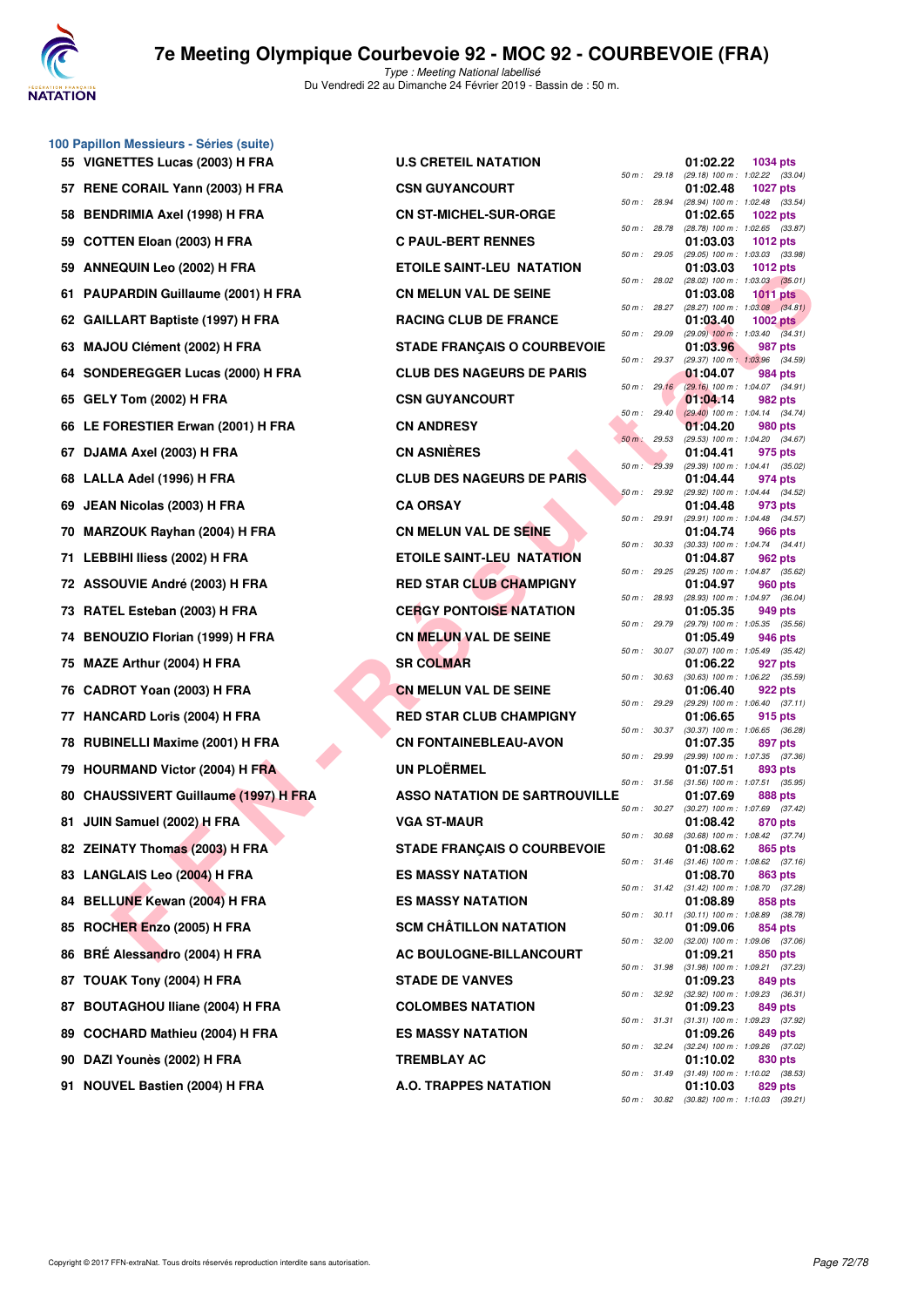

Type : Meeting National labellisé Du Vendredi 22 au Dimanche 24 Février 2019 - Bassin de : 50 m.

|    | 100 Papillon Messieurs - Séries (suite)                                     |                                                                                             |                           |              |            |                                                                    |
|----|-----------------------------------------------------------------------------|---------------------------------------------------------------------------------------------|---------------------------|--------------|------------|--------------------------------------------------------------------|
|    | 92 AUBERT Camille (2002) H FRA                                              | <b>STADE ST-VALERY NATATION</b>                                                             |                           |              | 01:10.24   | 824 pts                                                            |
|    | 93 LEDE Jérémy (1990) H FRA                                                 | <b>CN ASNIÈRES</b>                                                                          |                           | 50 m : 32.31 | 01:10.25   | (32.31) 100 m: 1:10.24 (37.93)<br>824 pts                          |
|    | 94 KHELIFI Reda (2001) H FRA                                                | AS ARGENTEUIL NATATION                                                                      |                           | 50 m : 32.01 |            | (32.01) 100 m: 1:10.25 (38.24)                                     |
|    |                                                                             |                                                                                             |                           | 50 m : 30.77 | 01:10.28   | 823 pts<br>$(30.77)$ 100 m : 1:10.28 $(39.51)$                     |
|    | 95 BRUNET Axel (2004) H FRA                                                 | <b>MONTIGNY NATATION</b>                                                                    |                           |              | 01:11.32   | 798 pts                                                            |
| 96 | VANBUTSEL Ryan (2005) H FRA                                                 | <b>USM GAGNY</b>                                                                            |                           | 50 m : 33.01 | 01:11.75   | <b>787 pts</b><br>$(33.01)$ 100 m : 1:11.75 $(38.74)$              |
|    | 97 LEBAS Alexandre (2002) H FRA                                             | <b>AC BOBIGNY</b>                                                                           |                           |              | 01:11.97   | 782 pts                                                            |
|    | 98 TRAN Alexandre (2004) H FRA                                              | <b>CERGY PONTOISE NATATION</b>                                                              |                           | 50 m : 31.47 | 01:12.23   | $(31.47)$ 100 m : 1:11.97 $(40.50)$<br>776 pts                     |
|    |                                                                             |                                                                                             |                           | 50 m : 32.90 |            | $(32.90)$ 100 m : 1:12.23 $(39.33)$                                |
|    | 99 CHARITAS SOULAINE Kylian (2004) H FRA                                    | <b>CN SÉZANNE</b>                                                                           |                           |              | 01:16.20   | 684 pts<br>50 m : 34.42 (34.42) 100 m : 1:16.20 (41.78)            |
|    | 100 LAAINE Amine (2004) H FRA                                               | <b>USO BEZONS</b>                                                                           |                           |              | 01:30.13   | 406 pts                                                            |
|    | ANDRIAMPARANY RALIBERA Toky (2001) H MAD                                    | <b>C.N DU VAL D'EUROPE</b>                                                                  |                           |              | <b>DNS</b> | 50 m : 39.38 (39.38) 100 m : 1:30.13 (50.75)                       |
|    | <b>TROTIGNON Marius (2004) H FRA</b>                                        | <b>VGA ST-MAUR</b>                                                                          |                           |              | <b>DNS</b> |                                                                    |
|    | <b>HALIT Alexandre (2003) H ALG</b>                                         | <b>AC BOULOGNE-BILLANCOURT</b>                                                              |                           |              | <b>DNS</b> |                                                                    |
|    | LE SAND Léonard (2002) H FRA                                                | <b>SN VERSAILLES</b>                                                                        |                           |              | <b>DSQ</b> |                                                                    |
|    |                                                                             |                                                                                             |                           |              |            |                                                                    |
|    | 200 Papillon Messieurs - Finale A                                           | (Vendredi 22 Février 2019)                                                                  |                           |              |            |                                                                    |
|    | 1 TAYLAN Noyan (2002) H FRA                                                 | <b>CSM CLAMART</b>                                                                          |                           |              | 02:02.38   | 1225 pts NR J0                                                     |
|    | 2 HENRY Clément (2000) H FRA                                                | 50 m: 27.32 (27.32) 100 m: 58.35 (31.03) 150 m: 1:30.14<br><b>ES VITRY</b>                  |                           |              | 02:04.10   | $(31.79)$ 200 m : 2:02.38 $(32.24)$<br>1199 pts                    |
|    |                                                                             | 50 m: 27.34 (27.34) 100 m: 58.58                                                            | $(31.24)$ 150 m : 1:30.94 |              |            | $(32.36)$ 200 m : 2:04.10 $(33.16)$                                |
|    | 3 GRANDJEAN Hugo (2000) H FRA                                               | <b>AQUATIC CLUB BOURGES</b><br>50 m: 27.67 (27.67) 100 m: 58.99                             | $(31.32)$ 150 m : 1:30.73 |              | 02:04.14   | 1199 pts<br>$(31.74)$ 200 m : 2:04.14 $(33.41)$                    |
|    | 4 RAKOTONDRAMANGA Eliot-Tahina (2002) H FRA                                 | <b>ES MASSY NATATION</b>                                                                    |                           |              | 02:07.16   | 1154 pts                                                           |
|    | 5 DANDELEUX Lucas (2001) H FRA                                              | 50 m: 27.87 (27.87) 100 m: 1:00.33<br>CHARTRES METROPOLE NAT                                | $(32.46)$ 150 m : 1:33.04 |              | 02:07.98   | (32.71) 200 m : 2:07.16 (34.12)<br>1142 pts                        |
|    |                                                                             | 50 m: 29.16 (29.16) 100 m: 1:01.48                                                          | $(32.32)$ 150 m : 1:34.52 |              |            | $(33.04)$ 200 m : 2:07.98 $(33.46)$                                |
|    | 6 NAUD Theo (2001) H FRA                                                    | <b>CHARTRES METROPOLE NAT</b><br>50 m: 29.16 (29.16) 100 m: 1:01.69                         | $(32.53)$ 150 m : 1:34.55 |              | 02:08.19   | 1139 pts<br>$(32.86)$ 200 m : 2:08.19 $(33.64)$                    |
|    | 7 GOUEZEC Corentin (2000) H FRA                                             | <b>AQUATIC CLUB BOURGES</b>                                                                 |                           |              | 02:11.34   | 1093 pts                                                           |
|    | 8 SAFFAR Yassine (2002) H TUN                                               | 50 m: 29.21 (29.21) 100 m: 1:02.87<br><b>UAS ST-CLOUD</b>                                   | $(33.66)$ 150 m : 1:36.94 |              | 02:15.12   | $(34.07)$ 200 m : 2:11.34 $(34.40)$                                |
|    |                                                                             | 50 m : 29.26 (29.26) 100 m : 1:02.99                                                        | (33.73) 150 m : 1:37.99   |              |            | 1040 pts<br>$(35.00)$ 200 m : 2:15.12 $(37.13)$                    |
|    | 200 Papillon Messieurs - Finale B 17 ans et plus (Vendredi 22 Février 2019) |                                                                                             |                           |              |            |                                                                    |
|    | 1 MOUILLEY Alexandre (2001) H FRA                                           |                                                                                             |                           |              |            |                                                                    |
|    |                                                                             | <b>AQUATIC CLUB BOURGES</b><br>50 m : 29.97 (29.97) 100 m : 1:04.20 (34.23) 150 m : 1:39.02 |                           |              | 02:12.94   | <b>1070 pts</b><br>$(34.82)$ 200 m : 2:12.94 $(33.92)$             |
|    | 2 DA SILVA UMMENHOVER Thibault (2001) H FRA                                 | <b>CN MELUN VAL DE SEINE</b>                                                                |                           |              | 02:13.74   | 1059 pts                                                           |
|    | 3 LENORMAND Quentin (2000) H FRA                                            | 50 m : 29.04 (29.04) 100 m : 1:02.70 (33.66) 150 m : 1:37.66<br><b>SN FRANCONVILLE</b>      |                           |              | 02:15.21   | $(34.96)$ 200 m : 2:13.74 $(36.08)$<br><b>1038 pts</b>             |
|    |                                                                             | 50 m: 30.27 (30.27) 100 m: 1:04.55 (34.28) 150 m: 1:39.98                                   |                           |              |            | $(35.43)$ 200 m : 2:15.21 $(35.23)$                                |
|    | 4 WILHELM Hugo (2002) H FRA                                                 | <b>CHARTRES METROPOLE NAT</b><br>50 m: 30.48 (30.48) 100 m: 1:04.99 (34.51) 150 m: 1:40.13  |                           |              | 02:15.36   | <b>1036 pts</b><br>(35.14) 200 m : 2:15.36 (35.23)                 |
|    | 5 MAGUERRE Thomas (2000) H FRA                                              | <b>SN FRANCONVILLE</b>                                                                      |                           |              | 02:16.12   | <b>1026 pts</b>                                                    |
|    | 6 GAVARD Ethan (2002) H FRA                                                 | 50 m : 30.52 (30.52) 100 m : 1:05.30<br><b>CN MELUN VAL DE SEINE</b>                        |                           |              | 02:20.72   | (34.78) 150 m : 1:41.07 (35.77) 200 m : 2:16.12 (35.05)<br>963 pts |
|    |                                                                             | 50 m: 30.23 (30.23) 100 m: 1:06.43                                                          | (36.20) 150 m : 1:42.83   |              |            | (36.40) 200 m : 2:20.72 (37.89)                                    |
|    | 7 LE SAND Léonard (2002) H FRA                                              | <b>SN VERSAILLES</b><br>50 m: 30.89 (30.89) 100 m: 1:06.73                                  | $(35.84)$ 150 m : 1:44.08 |              | 02:20.82   | 961 pts<br>(37.35) 200 m : 2:20.82 (36.74)                         |
|    | 8 RENAUDIN Remi (2002) H FRA                                                | <b>CERGY PONTOISE NATATION</b>                                                              |                           |              | 02:23.65   | 924 pts                                                            |
|    |                                                                             | 50 m: 31.20 (31.20) 100 m: 1:08.07 (36.87) 150 m: 1:45.67                                   |                           |              |            | $(37.60)$ 200 m : 2:23.65 $(37.98)$                                |

- **1 TAYLAN Noyan (2002) H FRA CSM CLAMART 68.35 1225 01.03 1225 DCCCLAMART 02:02.38 1225 pts NR JG**
- **2 HENRY Clément (2000) H FRA ES VITRY 02:04.10 1199 pts**<br>  $\frac{50 \text{ m} \cdot 27.34 \cdot (27.34) \cdot 100 \text{ m} \cdot 58.58 \cdot (31.24) \cdot 150 \text{ m} \cdot 1.30.94 \cdot (32.36) \cdot 204 \cdot 10}{(32.36) \cdot 204 \cdot 10 \cdot (33.36) \cdot 204 \cdot 10 \cdot (33.36) \cdot 204 \cdot 10 \$
- **3 GRANDJEAN Hugo (2000) H FRA AQUATIC CLUB BOURGES 02:04.14 1199 pts**
- **4 RAKOTONDRAMANGA Eliot-Tahina (2002) H FRA** ES MASSY NATATION 02:07.16 1154 pts<br>
50 m : 27.87 (27.87 100 m : 1:00.33 (32.46) 150 m : 1:33.04 (32.71) 200 m : 2:07.16 (34.12)
- **5 DANDELEUX Lucas (2001) H FRA CHARTRES METROPOLE NAT 02:07.98 1142 pts**
- **6 NAUD Theo (2001) H FRA CHARTRES METROPOLE NAT**
- **7 GOUEZEC Corentin (2000) H FRA AQUATIC CLUB BOURGES 02:11.34 1093 pts**
- **8 SAFFAR Yassine (2002) H TUN UAS ST-CLOUD 02:15.12 1040 pts**

#### **[200 Papillon Messieurs - Finale B](http://www.ffnatation.fr/webffn/resultats.php?idact=nat&go=epr&idcpt=57703&idepr=83) 17 ans et plus** (Vendredi 22 Février 2019)

- **1 MOUILLEY Alexandre (2001) H FRA AQUATIC CLUB BOURGES 02:12.94 1070 pts**
- **2 DA SILVA UMMENHOVER Thibault (2001) H FRA** CN MELUN VAL DE SEINE 02:13.74 **1059 pts**<br>  $\frac{50 \text{ m} \cdot 29.04 \cdot (29.04) \cdot 100 \text{ m} \cdot 1.02.70}{(33.66) \cdot 150 \text{ m} \cdot 1.37.66 \cdot (34.96) \cdot 200 \text{ m} \cdot 2.13.74 \cdot (36.08)}$
- **3 LENORMAND Quentin (2000) H FRA SN FRANCONVILLE 62:15.21 1038 pts**
- 4 WILHELM Hugo (2002) H FRA CHARTRES METROPOLE NAT 02:15.36
- **5 MAGUERRE Thomas (2000) H FRA** SN FRANCONVILLE **1026 pts**<br>50 m; 30.52 100 m; 105.30 104.78) 150 m; 1:41.07 (35.77) 200 m; 2:16.12 (35.62) 160 m; 1:05.30 (34.78) 150 m; 1:41.07 (35.77) 200 m; 2:16.12
- **6 GAVARD Ethan (2002) H FRA CN MELUN VAL DE SEINE 02:20.72 963 pts**
- **7 LE SAND Léonard (2002) H FRA** SN VERSAILLES **02:20.82** 961 pts<br>
50 m: 30.89 (30.89) 100 m: 1:06.73 (35.84) 150 m: 1:44.08 (37.35) 200 m: 2:20.82 (36.74)
- **8 RENAUDIN Remi (2002) H FRA CERGY PONTOISE NATATION 02:23.65 924 pts**

### **[200 Papillon Messieurs - Finale C](http://www.ffnatation.fr/webffn/resultats.php?idact=nat&go=epr&idcpt=57703&idepr=83) 14-16 ans** (Vendredi 22 Février 2019)

- **1 ALLAL Nail (2003) H FRA**
- 2 CRETET Dorian (2003) H FRA
- **3 COTTEN Eloan (2003) H FRA**
- **4 CLAIMAND Adrien (2003) H FRA**
- **5 TETART Martin (2003) H FRA**

| $\sim$ and the condition of $\sim$ . The condition of $\sim$                                 |  |                     |
|----------------------------------------------------------------------------------------------|--|---------------------|
| <b>ES NANTERRE</b>                                                                           |  | 02:12.69 1074 pts   |
| 50 m: 30.02 (30.02) 100 m: 1:03.73 (33.71) 150 m: 1:37.92 (34.19) 200 m: 2:12.69 (34.77)     |  |                     |
| <b>ES MASSY NATATION</b>                                                                     |  | 02:14.96 1042 pts   |
| 50 m: 29.73 (29.73) 100 m: 1:04.06 (34.33) 150 m: 1:39.35 (35.29) 200 m: 2:14.96 (35.61)     |  |                     |
| <b>C PAUL-BERT RENNES</b>                                                                    |  | $02:16.93$ 1014 pts |
| 50 m: 29.81 (29.81) 100 m: 1:03.47 (33.66) 150 m: 1:38.79 (35.32) 200 m: 2:16.93 (38.14)     |  |                     |
| <b>CSN GUYANCOURT</b>                                                                        |  | $02:17.30$ 1009 pts |
| 50 m: 30.32 (30.32) 100 m: 1:05.00 (34.68) 150 m: 1:40.72 (35.72) 200 m: 2:17.30 (36.58)     |  |                     |
| <b>CN ST-MICHEL-SUR-ORGE</b>                                                                 |  | 02:18.98 986 pts    |
| 50 m · 29 19 (29 19) 100 m · 1 03 72 (34 53) 150 m · 1 40 08 (36 36) 200 m · 2 18 98 (38 90) |  |                     |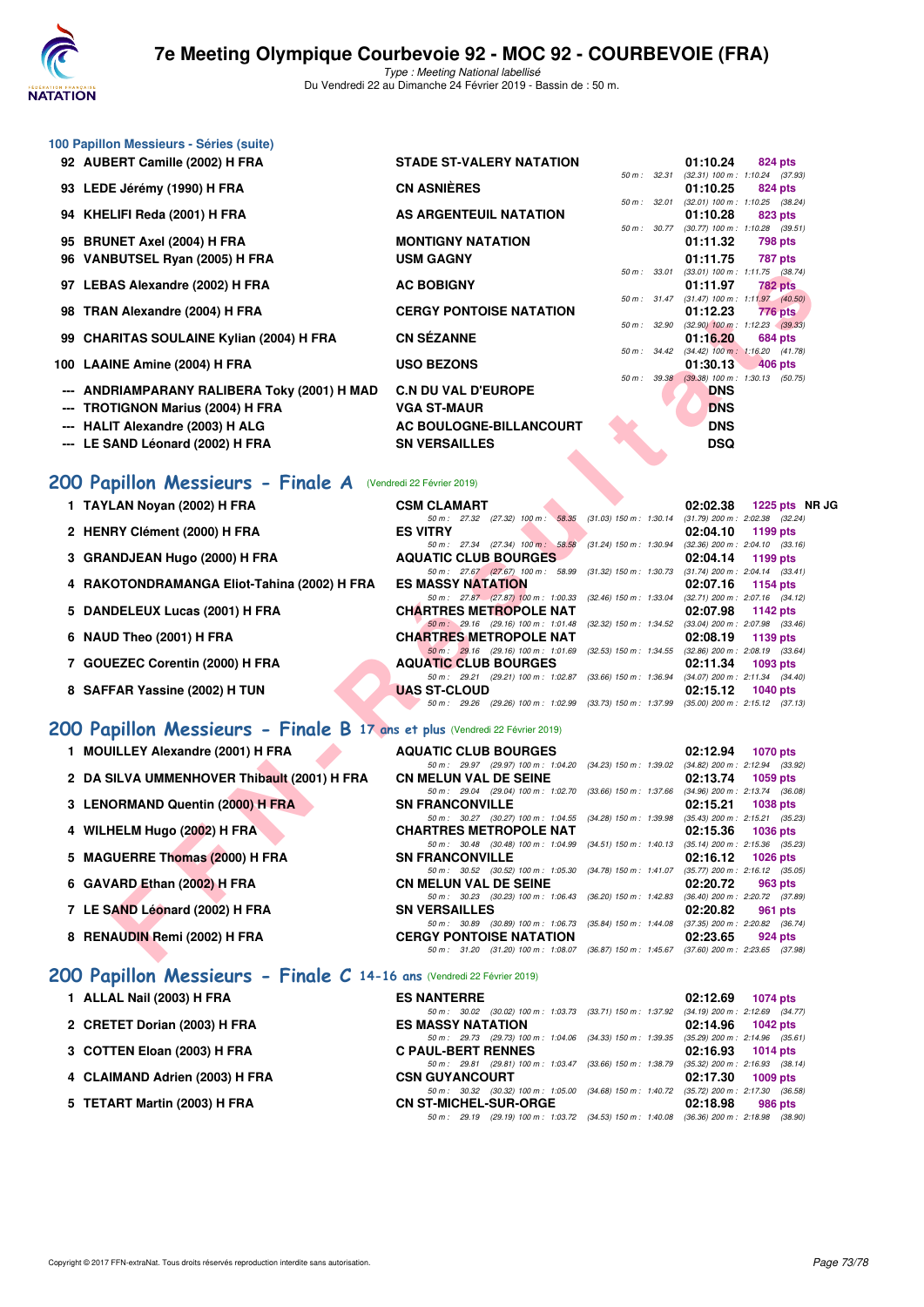

Type : Meeting National labellisé Du Vendredi 22 au Dimanche 24 Février 2019 - Bassin de : 50 m.

| 200 Papillon Messieurs - Finale C (suite) |                                             |                                                                                                                                                                                                                      |          |                                                                                   |  |
|-------------------------------------------|---------------------------------------------|----------------------------------------------------------------------------------------------------------------------------------------------------------------------------------------------------------------------|----------|-----------------------------------------------------------------------------------|--|
|                                           | 6 JEAN Nicolas (2003) H FRA                 | <b>CA ORSAY</b>                                                                                                                                                                                                      | 02:23.96 | 920 pts                                                                           |  |
|                                           | 7 DUVAL Elias (2004) H FRA                  | 50 m: 31.40 (31.40) 100 m: 1:08.10 (36.70) 150 m: 1:45.95<br><b>CHARTRES METROPOLE NAT</b>                                                                                                                           | 02:27.46 | $(37.85)$ 200 m : 2:23.96 $(38.01)$<br>874 pts                                    |  |
|                                           | 8 MARZOUK Rayhan (2004) H FRA               | 50 m: 33.01 (33.01) 100 m: 1:10.02 (37.01) 150 m: 1:48.72 (38.70) 200 m: 2:27.46 (38.74)<br><b>CN MELUN VAL DE SEINE</b><br>50 m: 32.42 (32.42) 100 m: 1:10.37 (37.95) 150 m: 1:49.95 (39.58) 200 m: 2:28.14 (38.19) | 02:28.14 | 866 pts                                                                           |  |
|                                           | 200 Papillon Messieurs - Séries             | (Vendredi 22 Février 2019)                                                                                                                                                                                           |          |                                                                                   |  |
|                                           | 1 TAYLAN Noyan (2002) H FRA                 | <b>CSM CLAMART</b>                                                                                                                                                                                                   | 02:04.83 | 1188 pts NR JG                                                                    |  |
|                                           | 2 HENRY Clément (2000) H FRA                | 50 m: 27.81 (27.81) 100 m: 59.48<br>$(31.67)$ 150 m : 1:32.39<br><b>ES VITRY</b>                                                                                                                                     | 02:04.84 | $(32.91)$ 200 m : 2:04.83 $(32.44)$<br>1188 pts                                   |  |
|                                           | 3 GRANDJEAN Hugo (2000) H FRA               | 50 m: 27.13 (27.13) 100 m: 58.18<br>$(31.05)$ 150 m : 1:30.52<br><b>AQUATIC CLUB BOURGES</b>                                                                                                                         | 02:07.43 | $(32.34)$ 200 m : 2:04.84 $(34.32)$<br><b>1150 pts</b>                            |  |
|                                           | 4 DANDELEUX Lucas (2001) H FRA              | 50 m: 28.24 (28.24) 100 m: 1:00.46<br>$(32.22)$ 150 m : 1:33.90<br><b>CHARTRES METROPOLE NAT</b>                                                                                                                     | 02:07.95 | $(33.44)$ 200 m : 2:07.43 $(33.53)$<br>$-1142$ pts                                |  |
|                                           | 5 RAKOTONDRAMANGA Eliot-Tahina (2002) H FRA | 50 m : 29.30 (29.30) 100 m : 1:01.57<br>(32.27) 150 m : 1:34.02<br><b>ES MASSY NATATION</b>                                                                                                                          | 02:08.96 | $(32.45)$ 200 m : $2:07.95$ $(33.93)$<br><b>1127 pts</b>                          |  |
|                                           | 6 NAUD Theo (2001) H FRA                    | 50 m: 28.00 (28.00) 100 m: 1:00.67<br>$(32.67)$ 150 m : 1:34.06<br><b>CHARTRES METROPOLE NAT</b>                                                                                                                     | 02:09.47 | $(33.39)$ 200 m : 2:08.96 $(34.90)$<br>1120 pts                                   |  |
|                                           | 7 GOUEZEC Corentin (2000) H FRA             | 50 m: 29.00 (29.00) 100 m: 1:02.17<br>$(33.17)$ 150 m : 1:35.52<br><b>AQUATIC CLUB BOURGES</b>                                                                                                                       | 02:10.19 | $(33.35)$ 200 m : 2:09.47 $(33.95)$<br>1110 pts                                   |  |
|                                           | 8 AUBRY Flavien (1994) H FRA                | 50 m: 29.12 (29.12) 100 m: 1:02.13<br>$(33.01)$ 150 m : 1:36.49<br><b>U.S CRETEIL NATATION</b>                                                                                                                       | 02:11.09 | $(34.36)$ 200 m : 2:10.19 $(33.70)$<br>1097 pts                                   |  |
|                                           | 9 SAFFAR Yassine (2002) H TUN               | 50 m: 28.33 (28.33) 100 m: 1:01.50<br>$(33.17)$ 150 m : 1:35.93<br><b>UAS ST-CLOUD</b>                                                                                                                               | 02:12.45 | $(34.43)$ 200 m : 2:11.09 $(35.16)$<br>1077 pts                                   |  |
|                                           | 10 LENORMAND Quentin (2000) H FRA           | 50 m: 28.49 (28.49) 100 m: 1:01.66<br>$(33.17)$ 150 m : 1:36.33<br><b>SN FRANCONVILLE</b>                                                                                                                            | 02:14.74 | $(34.67)$ 200 m : 2:12.45 $(36.12)$<br>1045 pts                                   |  |
| 11.                                       | DA SILVA UMMENHOVER Thibault (2001) H FRA   | 50 m: 30.85 (30.85) 100 m: 1:04.22<br>$(33.37)$ 150 m : 1:39.03 $(34.81)$ 200 m : 2:14.74 $(35.71)$<br><b>CN MELUN VAL DE SEINE</b>                                                                                  | 02:15.02 | <b>1041 pts</b>                                                                   |  |
|                                           | 12 WILHELM Hugo (2002) H FRA                | 50 m: 28.84 (28.84) 100 m: 1:02.99<br>$(34.15)$ 150 m : 1:39.40<br><b>CHARTRES METROPOLE NAT</b>                                                                                                                     | 02:15.17 | $(36.41)$ 200 m : 2:15.02 $(35.62)$<br><b>1039 pts</b>                            |  |
|                                           | 13 MOUILLEY Alexandre (2001) H FRA          | 50 m: 30.34 (30.34) 100 m: 1:03.99<br>$(33.65)$ 150 m : 1:39.30<br><b>AQUATIC CLUB BOURGES</b>                                                                                                                       | 02:15.42 | $(35.31)$ 200 m : 2:15.17 $(35.87)$<br>1035 pts                                   |  |
|                                           | 14 ALLAL Nail (2003) H FRA                  | 50 m: 29.96 (29.96) 100 m: 1:04.57<br>$(34.61)$ 150 m : 1:40.38<br><b>ES NANTERRE</b>                                                                                                                                | 02:15.97 | $(35.81)$ 200 m : 2:15.42 $(35.04)$<br>1028 pts                                   |  |
|                                           | 15 CRETET Dorian (2003) H FRA               | 50 m: 29.39 (29.39) 100 m: 1:03.71<br>$(34.32)$ 150 m : 1:39.04<br><b>ES MASSY NATATION</b>                                                                                                                          | 02:17.35 | (35.33) 200 m : 2:15.97 (36.93)<br>1009 pts                                       |  |
|                                           | 16 TETART Martin (2003) H FRA               | 50 m : 29.87 (29.87) 100 m : 1:04.88<br>$(35.01)$ 150 m : 1:40.43<br><b>CN ST-MICHEL-SUR-ORGE</b>                                                                                                                    | 02:17.88 | (35.55) 200 m : 2:17.35 (36.92)<br><b>1001 pts</b>                                |  |
|                                           | 17 MAGUERRE Thomas (2000) H FRA             | 50 m: 29.45 (29.45) 100 m: 1:03.98<br>(34.53) 150 m : 1:40.22 (36.24) 200 m : 2:17.88 (37.66)<br><b>SN FRANCONVILLE</b>                                                                                              | 02:18.83 | 988 pts                                                                           |  |
|                                           | 18 CLAIMAND Adrien (2003) H FRA             | 50 m: 29.96 (29.96) 100 m: 1:03.85<br>$(33.89)$ 150 m : 1:38.89<br><b>CSN GUYANCOURT</b><br>$(35.89)$ 150 m : 1:42.93                                                                                                | 02:19.82 | $(35.04)$ 200 m : 2:18.83 $(39.94)$<br>975 pts                                    |  |
|                                           | 19 VIGNETTES Lucas (2003) H FRA             | 50 m: 30.29 (30.29) 100 m: 1:06.18<br><b>U.S CRETEIL NATATION</b>                                                                                                                                                    | 02:20.05 | $(36.75)$ 200 m : 2:19.82 $(36.89)$<br>972 pts                                    |  |
|                                           | 20 LE SAND Léonard (2002) H FRA             | 50 m: 31.51 (31.51) 100 m: 1:07.43<br>$(35.92)$ 150 m : 1:43.83<br><b>SN VERSAILLES</b><br>50 m: 30.78 (30.78) 100 m: 1:07.04                                                                                        | 02:20.27 | (36.40) 200 m : 2:20.05 (36.22)<br>969 pts<br>$(36.92)$ 200 m : 2:20.27 $(36.31)$ |  |
|                                           | 21 GAVARD Ethan (2002) H FRA                | (36.26) 150 m : 1:43.96<br><b>CN MELUN VAL DE SEINE</b>                                                                                                                                                              | 02:20.66 | 964 pts                                                                           |  |
|                                           | 22 COTTEN Eloan (2003) H FRA                | 50 m: 30.64 (30.64) 100 m: 1:06.56<br>$(35.92)$ 150 m : 1:43.50<br><b>C PAUL-BERT RENNES</b>                                                                                                                         | 02:21.55 | $(36.94)$ 200 m : 2:20.66 $(37.16)$<br>952 pts                                    |  |
|                                           | 23 GELY Tom (2002) H FRA                    | 50 m: 30.02 (30.02) 100 m: 1:05.28 (35.26) 150 m: 1:42.16 (36.88) 200 m: 2:21.55 (39.39)<br><b>CSN GUYANCOURT</b><br>50 m: 31.72 (31.72) 100 m: 1:08.23 (36.51) 150 m: 1:45.48 (37.25) 200 m: 2:22.78 (37.30)        | 02:22.78 | 935 pts                                                                           |  |
|                                           | 24 PAYRARD Ulysse (2005) H FRA              | <b>STADE FRANÇAIS O COURBEVOIE</b>                                                                                                                                                                                   | 02:22.81 | 935 pts                                                                           |  |
|                                           | 25 JEAN Nicolas (2003) H FRA                | 50 m: 30.91 (30.91) 100 m: 1:06.90<br>(35.99) 150 m: 1:44.17 (37.27) 200 m: 2:22.81 (38.64)<br><b>CA ORSAY</b>                                                                                                       | 02:23.22 | 930 pts                                                                           |  |
|                                           | 26 RENAUDIN Remi (2002) H FRA               | $(36.61)$ 150 m : 1:46.02 $(37.63)$ 200 m : 2:23.22 $(37.20)$<br>50 m: 31.78 (31.78) 100 m: 1:08.39<br><b>CERGY PONTOISE NATATION</b><br>(35.47) 150 m: 1:44.09 (38.55) 200 m: 2:23.74 (39.65)                       | 02:23.74 | 923 pts                                                                           |  |
| 27                                        | <b>PHANTSULAYA George (2000) H FRA</b>      | 50 m : 30.07 (30.07) 100 m : 1:05.54<br><b>U.S CRETEIL NATATION</b><br>50 m: 30.37 (30.37) 100 m: 1:06.82<br>(36.45) 150 m: 1:47.57 (40.75) 200 m: 2:23.83 (36.26)                                                   | 02:23.83 | 921 pts                                                                           |  |
| 28                                        | DUVAL Elias (2004) H FRA                    | <b>CHARTRES METROPOLE NAT</b><br>(36.32) 150 m : 1:47.18 (39.05) 200 m : 2:26.34 (39.16)<br>50 m: 31.81 (31.81) 100 m: 1:08.13                                                                                       | 02:26.34 | 889 pts                                                                           |  |
| 29                                        | <b>MARZOUK Rayhan (2004) H FRA</b>          | <b>CN MELUN VAL DE SEINE</b><br>50 m: 32.31 (32.31) 100 m: 1:09.10<br>(36.79) 150 m : 1:48.37 (39.27) 200 m : 2:28.34 (39.97)                                                                                        | 02:28.34 | 863 pts                                                                           |  |
| 30                                        | MAZE Arthur (2004) H FRA                    | <b>SR COLMAR</b><br>50 m : 33.46<br>$(33.46)$ 100 m : 1:12.31<br>$(38.85)$ 150 m : 1:50.06                                                                                                                           | 02:29.12 | 853 pts<br>(37.75) 200 m : 2:29.12 (39.06)                                        |  |
|                                           | 31 SAHBANI Anas (2005) H FRA                | <b>CN ASNIERES</b>                                                                                                                                                                                                   | 02:29.24 | 852 pts                                                                           |  |
|                                           | 32 BAUDARD-GUILLOT Malo (2005) H FRA        | 50 m : 32.98<br>$(32.98)$ 100 m : 1:10.86<br>(37.88) 150 m : 1:50.37<br><b>CN ASNIÈRES</b>                                                                                                                           | 02:33.39 | (39.51) 200 m : 2:29.24 (38.87)<br>800 pts                                        |  |
|                                           |                                             | 50 m: 33.38 (33.38) 100 m: 1:12.90 (39.52) 150 m: 1:52.39 (39.49) 200 m: 2:33.39 (41.00)                                                                                                                             |          |                                                                                   |  |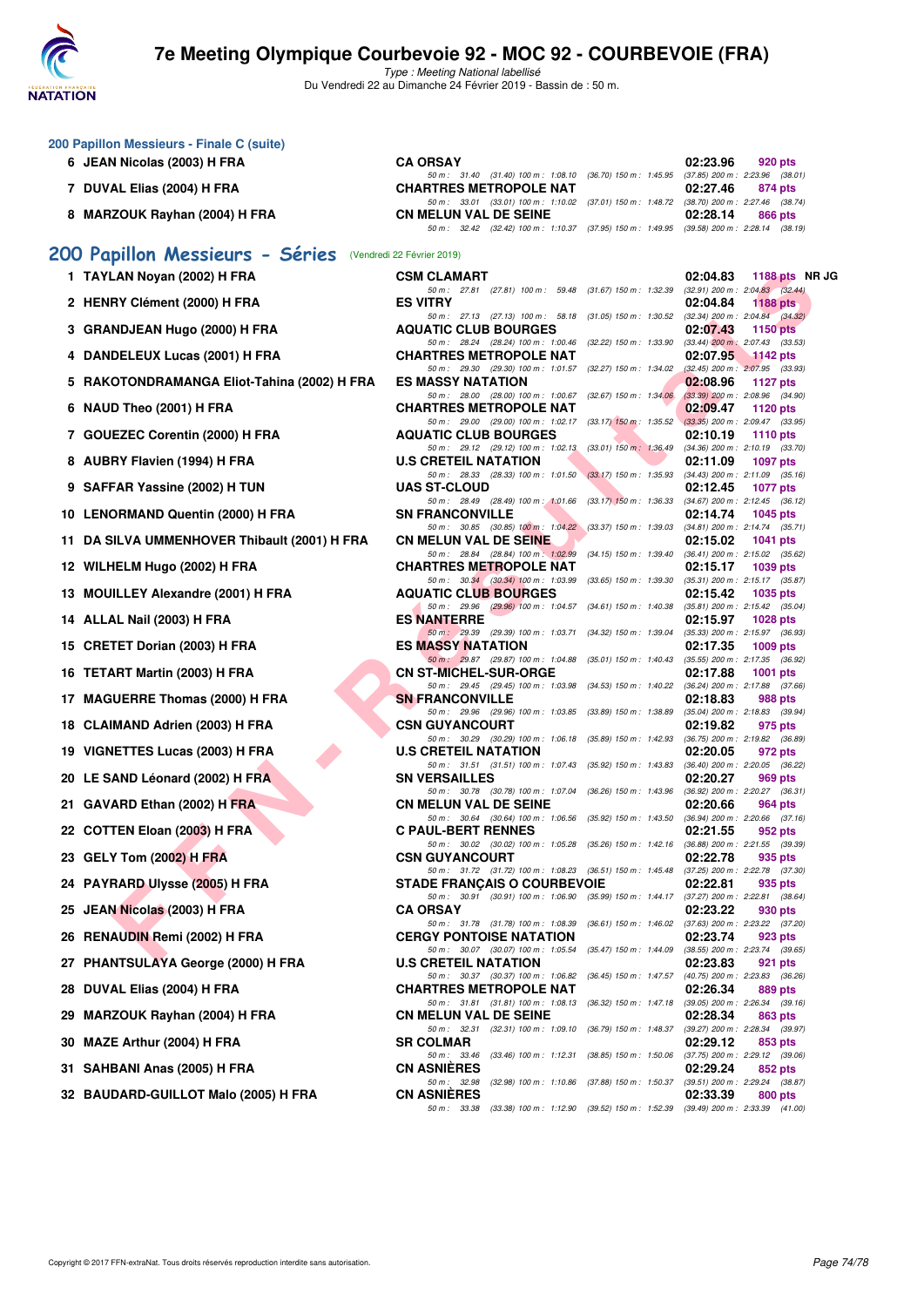

Type : Meeting National labellisé Du Vendredi 22 au Dimanche 24 Février 2019 - Bassin de : 50 m.

| 200 Papillon Messieurs - Séries (suite)<br>33 BARDINET Quentin (2003) H FRA | <b>CN EPINETTES PARIS</b>                                                                                                            | 02:37.06 | 756 pts                                                |
|-----------------------------------------------------------------------------|--------------------------------------------------------------------------------------------------------------------------------------|----------|--------------------------------------------------------|
|                                                                             | 50 m: 33.17 (33.17) 100 m: 1:12.58 (39.41) 150 m: 1:54.65 (42.07) 200 m: 2:37.06 (42.41)                                             |          |                                                        |
| 34 NIANE Andy (2004) H FRA                                                  | <b>S.M MONTROUGE</b><br>50 m: 33.67 (33.67) 100 m: 1:12.55 (38.88) 150 m: 1:55.56 (43.01) 200 m: 2:40.25 (44.69)                     | 02:40.25 | 718 pts                                                |
| 200 4 Nages Messieurs - Finale A                                            | (Dimanche 24 Février 2019)                                                                                                           |          |                                                        |
| 1 DESPLANCHES Jeremy (1994) H SUI                                           | <b>OLYMPIC NICE NATATION</b>                                                                                                         | 01:59.81 | 1292 pts R MEET                                        |
| 2 BERRY Théo (1997) H FRA                                                   | 50 m : 25.99 (25.99) 100 m : 55.99 (30.00) 150 m : 1:31.44 (35.45) 200 m : 1:59.81 (28.37)<br><b>ANGERS NATATION</b>                 | 02:03.73 | <b>1230 pts</b>                                        |
| 3 M'RABET Taki (1989) H TUN                                                 | 50 m: 26.67 (26.67) 100 m: 59.71 (33.04) 150 m: 1:34.59 (34.88) 200 m: 2:03.73 (29.14)<br><b>STADE FRANÇAIS O COURBEVOIE</b>         | 02:05.75 | 1199 pts                                               |
| 4 SALCZER Ladislas (2000) H FRA                                             | 50 m : 26.09 (26.09) 100 m : 57.82 (31.73) 150 m : 1:33.98<br>OLYMPIC NICE NATATION                                                  | 02:09.65 | $(36.16)$ 200 m : 2:05.75 $(31.77)$<br><b>1140 pts</b> |
|                                                                             | 50 m: 27.01 (27.01) 100 m: 59.64 (32.63) 150 m: 1:38.34                                                                              |          | $(38.70)$ 200 m : 2:09.65 $(31.31)$                    |
| 5 HENRY Clément (2000) H FRA                                                | <b>ES VITRY</b><br>50 m: 26.78 (26.78) 100 m: 1:01.43<br>$(34.65)$ 150 m : 1:40.61                                                   | 02:10.24 | 1131 pts<br>$(39.18)$ 200 m : 2:10.24 $(29.63)$        |
| 6 PLATAUX Robin (1997) H FRA                                                | <b>U.S CRETEIL NATATION</b><br>50 m : 26.90 (26.90) 100 m : 1:00.94<br>$(34.04)$ 150 m : 1:39.73 $(38.79)$ 200 m : 2:10.54 $(30.81)$ | 02:10.54 | 1127 pts                                               |
| 7 BONEL Antonyn (2001) H FRA                                                | <b>CN ST-MICHEL-SUR-ORGE</b><br>50 m: 27.57 (27.57) 100 m: 59.78 (32.21) 150 m: 1:40.23 (40.45) 200 m: 2:10.70 (30.47)               | 02:10.70 | 1124 pts                                               |
| 8 DANDELEUX Lucas (2001) H FRA                                              | <b>CHARTRES METROPOLE NAT</b><br>50 m : 28.34 (28.34) 100 m : 1:01.55 (33.21) 150 m : 1:42.53                                        | 02:13.45 | 1084 pts<br>(40.98) 200 m : 2:13.45 (30.92)            |
|                                                                             |                                                                                                                                      |          |                                                        |
| 200 4 Nages Messieurs - Finale B 17 ans et plus (Dimanche 24 Février 2019)  |                                                                                                                                      |          |                                                        |
| 1 BALAMANE Moncef (2001) H ALG                                              | <b>STADE FRANCAIS O COURBEVOIE</b><br>50 m : 28.12 (28.12) 100 m : 1:02.21 (34.09) 150 m : 1:38.10                                   | 02:08.25 | 1161 pts<br>$(35.89)$ 200 m : 2:08.25 $(30.15)$        |
| 2 SOUIDI Achref (1998) H TUN                                                | <b>CSM CLAMART</b><br>50 m: 28.83 (28.83) 100 m: 1:04.27 (35.44) 150 m: 1:41.32 (37.05) 200 m: 2:12.90 (31.58)                       | 02:12.90 | 1092 pts                                               |
| 3 AZRA Alexandre (2000) H FRA                                               | <b>ES VITRY</b>                                                                                                                      | 02:13.70 | <b>1080 pts</b>                                        |
| 4 NAUD Theo (2001) H FRA                                                    | 50 m : 30.08 (30.08) 100 m : 1:06.52<br>(36.44) 150 m : 1:43.86<br><b>CHARTRES METROPOLE NAT</b>                                     | 02:14.04 | $(37.34)$ 200 m : 2:13.70 $(29.84)$<br>1075 pts        |
|                                                                             | 50 m : 28.28 (28.28) 100 m : 1:02.18<br>(33.90) 150 m: 1:43.25 (41.07) 200 m: 2:14.04 (30.79)<br><b>CHARTRES METROPOLE NAT</b>       | 02:14.06 |                                                        |
| 5 RIGUIDEL Leo (2001) H FRA                                                 | 50 m: 29.42 (29.42) 100 m: 1:03.80<br>(34.38) 150 m : 1:43.19                                                                        |          | 1075 pts<br>$(39.39)$ 200 m : 2:14.06 $(30.87)$        |
| 6 VISBECQ Edouard (2002) H FRA                                              | <b>NANTES NATATION</b><br>50 m : 28.86 (28.86) 100 m : 1:03.93<br>(35.07) 150 m : 1:42.76                                            | 02:14.84 | 1064 pts<br>$(38.83)$ 200 m : 2:14.84 $(32.08)$        |
| 7 ANJOLRAS Alexandre (2002) H FRA                                           | <b>SN VERSAILLES</b>                                                                                                                 | 02:18.80 | 1007 pts                                               |
| 8 BARLIER Tony (2002) H FRA                                                 | 50 m : 30.12 (30.12) 100 m : 1:06.18<br>$(36.06)$ 150 m : 1:46.13<br><b>CA ORSAY</b>                                                 | 02:19.04 | (39.95) 200 m : 2:18.80 (32.67)<br>1004 pts            |
|                                                                             | 50 m : 29.85 (29.85) 100 m : 1:04.94<br>(35.09) 150 m: 1:46.59 (41.65) 200 m: 2:19.04 (32.45)                                        |          |                                                        |
| 200 4 Nages Messieurs - Finale C 14-16 ans (Dimanche 24 Février 2019)       |                                                                                                                                      |          |                                                        |
| 1 RENE CORAIL Yann (2003) H FRA                                             | <b>CSN GUYANCOURT</b><br>50 m : 28.99 (28.99) 100 m : 1:03.69<br>(34.70) 150 m : 1:44.00                                             | 02:15.58 | 1053 pts<br>$(40.31)$ 200 m : 2:15.58 $(31.58)$        |
| 2 BENASLI Alexandre (2003) H FRA                                            | <b>NANTES NATATION</b>                                                                                                               | 02:16.33 | 1042 pts                                               |
| 3 TETART Martin (2003) H FRA                                                | 50 m: 29.80 (29.80) 100 m: 1:03.55 (33.75) 150 m: 1:44.95 (41.40) 200 m: 2:16.33 (31.38)<br><b>CN ST-MICHEL-SUR-ORGE</b>             | 02:17.21 | 1030 pts                                               |
| 4 CLAIMAND Adrien (2003) H FRA                                              | 50 m : 28.37 (28.37) 100 m : 1:05.48 (37.11) 150 m : 1:45.75<br><b>CSN GUYANCOURT</b>                                                | 02:17.50 | $(40.27)$ 200 m : 2:17.21 $(31.46)$<br>1026 pts        |
|                                                                             | 50 m: 29.46 (29.46) 100 m: 1:05.38 (35.92) 150 m: 1:46.51 (41.13) 200 m: 2:17.50 (30.99)                                             |          |                                                        |
| 5 GABALI Cedric (2004) H FRA                                                | <b>ES VITRY</b><br>50 m: 28.61 (28.61) 100 m: 1:06.18 (37.57) 150 m: 1:46.56 (40.38) 200 m: 2:18.39 (31.83)                          | 02:18.39 | 1013 pts                                               |
| 6 FOUBERT Etienne (2004) H FRA                                              | <b>SN VERSAILLES</b><br>50 m: 30.43 (30.43) 100 m: 1:05.37 (34.94) 150 m: 1:47.19 (41.82) 200 m: 2:20.49 (33.30)                     | 02:20.49 | 984 pts                                                |
| 7 BEGUE Bastien (2003) H FRA                                                | <b>EN CAEN</b>                                                                                                                       | 02:25.51 | 915 pts                                                |
| 8 LOTENBERG Rayane (2003) H FRA                                             | 50 m: 29.89 (29.89) 100 m: 1:08.41 (38.52) 150 m: 1:52.21 (43.80) 200 m: 2:25.51 (33.30)<br><b>STADE FRANCAIS O COURBEVOIE</b>       | 02:29.10 | 868 pts                                                |
|                                                                             | 50 m : 30.19 (30.19) 100 m : 1:09.78 (39.59) 150 m : 1:52.77 (42.99) 200 m : 2:29.10 (36.33)                                         |          |                                                        |
| 200 4 Nages Messieurs - Séries                                              | (Dimanche 24 Février 2019)                                                                                                           |          |                                                        |
| 1 DESPLANCHES Jeremy (1994) H SUI                                           | <b>OLYMPIC NICE NATATION</b>                                                                                                         | 02:02.36 | 1252 pts NEW RE                                        |
| 2 BERRY Théo (1997) H FRA                                                   | 50 m: 26.63 (26.63) 100 m: 58.15 (31.52) 150 m: 1:35.14 (36.99) 200 m: 2:02.36 (27.22)<br><b>ANGERS NATATION</b>                     | 02:04.93 | 1212 pts NEW RE                                        |
| 3 M'RABET Taki (1989) H TUN                                                 | 50 m : 26.45 (26.45) 100 m : 58.48 (32.03) 150 m : 1:34.33 (35.85) 200 m : 2:04.93 (30.60)<br><b>STADE FRANÇAIS O COURBEVOIE</b>     | 02:07.91 | 1166 pts                                               |
|                                                                             | 50 m : 27.19 (27.19) 100 m : 1:00.48 (33.29) 150 m : 1:37.38 (36.90) 200 m : 2:07.91 (30.53)                                         |          |                                                        |
| 4 SALCZER Ladislas (2000) H FRA                                             | <b>OLYMPIC NICE NATATION</b><br>50 m : 26.86 (26.86) 100 m : 59.05 (32.19) 150 m : 1:37.59 (38.54) 200 m : 2:08.51 (30.92)           | 02:08.51 | 1157 pts                                               |
| 5 PLATAUX Robin (1997) H FRA                                                | <b>U.S CRETEIL NATATION</b><br>50 m : 27.33 (27.33) 100 m : 1:00.29 (32.96) 150 m : 1:38.79 (38.50) 200 m : 2:09.93 (31.14)          | 02:09.93 | 1136 pts                                               |
|                                                                             |                                                                                                                                      |          |                                                        |
|                                                                             |                                                                                                                                      |          |                                                        |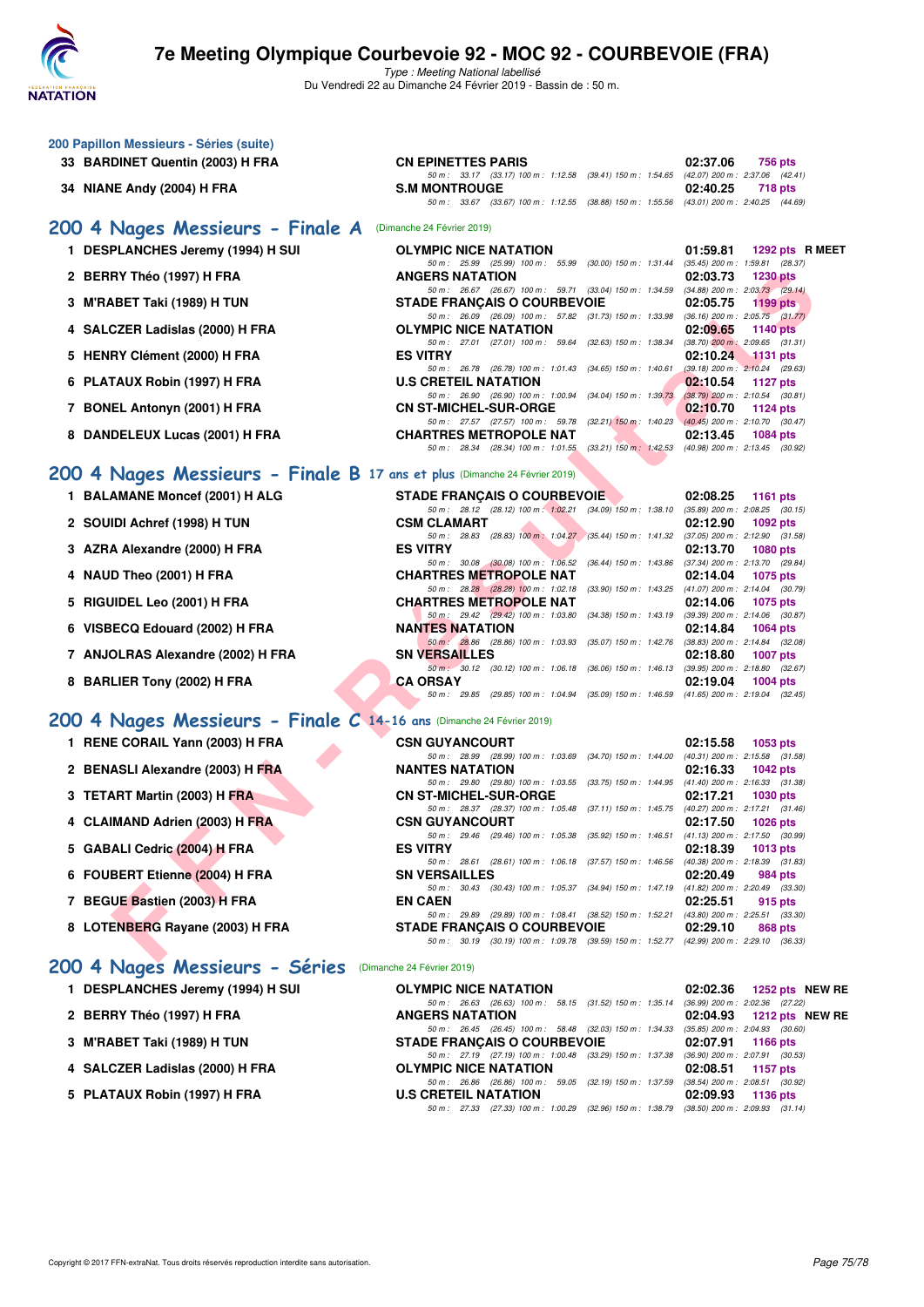

Type : Meeting National labellisé Du Vendredi 22 au Dimanche 24 Février 2019 - Bassin de : 50 m.

| 200 4 Nages Messieurs - Séries (suite) |  |  |  |
|----------------------------------------|--|--|--|
|----------------------------------------|--|--|--|

- **6 BONEL Antonyn (2001) H FRA**
- **7 HENRY Clément (2000) H FRA**
- 8 DANDELEUX Lucas (2001) H FRA
- **9 BALAMANE Moncef (2001) H ALG**
- **10 SOUIDI Achref (1998) H TUN**
- 11 VISBECQ Edouard (2002) H FRA
- **12 RIGUIDEL Leo (2001) H FRA**
- 13 ANJOLRAS Alexandre (2002) H FRA
- **14 NAUD Theo (2001) H FRA**
- 15 AZRA Alexandre (2000) H FRA
- **16 BARLIER Tony (2002) H FRA**
- 17 RENE CORAIL Yann (2003) H FRA
- 18 FRANCOIS Flavien (2001) H FRA
- 19 BENASLI Alexandre (2003) H FRA
- 20 DINO Maxime (2002) **H FRA**
- 21 CHARBONNEL Theo (2001) H FRA
- 22 MAGUERRE Thomas (2000) H FRA
- 23 CLAIMAND Adrien (2003) H FRA
- 24 FOUBERT Etienne (2004) H FRA
- **25 GABALI Cedric (2004) H FRA**
- **26 TETART Martin (2003) H FRA**
- 27 SAFFAR Yassine (2002) H TUN
- 28 MABROUK Ghali (2002) H TUN
- 29 LOPEZ Malo (2004) **H FRA**
- 30 PAYRARD Ulysse (2005) H FRA
- **31 GELY Tom (2002) H FRA**
- **32 DUPUY Louan (2000) H FRA**
- **33 DJENNANE Yacine (2002) H ALG**
- **34 BEGUE Bastien (2003) H FRA**
- **35 TONNEAU Guillaume (1998) H FRA**
- 36 AUBERT Camille (2002) H FRA
- **37 DJAMA Axel (2003) H FRA**
- 38 LOTENBERG Rayane (2003) H FRA
- 39 RENAUDIN Remi (2002) H FRA
- **40 DA CUNHA David (2003) H FRA**
- **41 ROCHER Enzo (2005) H FRA**

| es Messieurs - Séries (suite)    |                                                                                                                                |                                                                                       |
|----------------------------------|--------------------------------------------------------------------------------------------------------------------------------|---------------------------------------------------------------------------------------|
| EL Antonyn (2001) H FRA          | <b>CN ST-MICHEL-SUR-ORGE</b>                                                                                                   | 02:11.37<br>1114 $pts$                                                                |
| RY Clément (2000) H FRA          | 50 m: 27.41 (27.41) 100 m: 59.64 (32.23) 150 m: 1:40.65 (41.01) 200 m: 2:11.37 (30.72)<br><b>ES VITRY</b>                      | 02:12.67<br>1095 pts                                                                  |
| DELEUX Lucas (2001) H FRA        | 50 m: 26.51 (26.51) 100 m: 1:00.17 (33.66) 150 m: 1:41.31 (41.14) 200 m: 2:12.67 (31.36)<br><b>CHARTRES METROPOLE NAT</b>      | 02:13.31<br>1086 pts                                                                  |
| AMANE Moncef (2001) H ALG        | 50 m: 28.15 (28.15) 100 m: 1:01.63 (33.48) 150 m: 1:42.22 (40.59) 200 m: 2:13.31 (31.09)<br><b>STADE FRANÇAIS O COURBEVOIE</b> | 02:13.40<br>1085 pts                                                                  |
| IDI Achref (1998) H TUN          | 50 m : 28.39 (28.39) 100 m : 1:04.60 (36.21) 150 m : 1:42.54 (37.94) 200 m : 2:13.40 (30.86)<br><b>CSM CLAMART</b>             | 02:13.52<br>1083 pts                                                                  |
|                                  | 50 m: 28.18 (28.18) 100 m: 1:05.13                                                                                             | (36.95) 150 m : 1:41.72 (36.59) 200 m : 2:13.52 (31.80)                               |
| ECQ Edouard (2002) H FRA         | <b>NANTES NATATION</b><br>50 m : 28.69 (28.69) 100 m : 1:03.65                                                                 | 02:13.53<br>1083 pts<br>$(34.96)$ 150 m : 1:42.26 $(38.61)$ 200 m : 2:13.53 $(31.27)$ |
| JIDEL Leo (2001) H FRA           | <b>CHARTRES METROPOLE NAT</b><br>50 m: 28.89 (28.89) 100 m: 1:03.25 (34.36) 150 m: 1:42.78 (39.53) 200 m: 2:13.97 (31.19)      | 02:13.97<br>1076 $pts$                                                                |
| OLRAS Alexandre (2002) H FRA     | <b>SN VERSAILLES</b><br>50 m: 29.23 (29.23) 100 m: 1:03.85                                                                     | 02:14.26<br>1072 pts<br>$(34.62)$ 150 m : 1:42.48 $(38.63)$ 200 m : 2:14.26 $(31.78)$ |
| D Theo (2001) H FRA              | <b>CHARTRES METROPOLE NAT</b>                                                                                                  | 02:15.21<br><b>1058 pts</b>                                                           |
| A Alexandre (2000) H FRA         | 50 m: 27.90 (27.90) 100 m: 1:03.27 (35.37) 150 m: 1:43.75 (40.48) 200 m: 2:15.21 (31.46)<br><b>ES VITRY</b>                    | 02:15.98<br><b>1047 pts</b>                                                           |
| LIER Tony (2002) H FRA           | 50 m: 29.79 (29.79) 100 m: 1:06.17<br><b>CA ORSAY</b>                                                                          | $(36.38)$ 150 m : 1:44.78 $(38.61)$ 200 m : 2:15.98 $(31.20)$<br>02:16.55<br>1039 pts |
| E CORAIL Yann (2003) H FRA       | 50 m: 29.34 (29.34) 100 m: 1:04.80 (35.46) 150 m: 1:45.27 (40.47) 200 m: 2:16.55 (31.28)<br><b>CSN GUYANCOURT</b>              | 02:17.61<br>1024 $pts$                                                                |
|                                  | 50 m: 28.85 (28.85) 100 m: 1:03.93 (35.08) 150 m: 1:45.04 (41.11) 200 m: 2:17.61 (32.57)                                       |                                                                                       |
| NCOIS Flavien (2001) H FRA       | <b>STADE FRANCAIS O COURBEVOIE</b><br>50 m: 28.06 (28.06) 100 m: 1:04.87 (36.81) 150 m: 1:45.65 (40.78) 200 m: 2:17.73 (32.08) | 02:17.73<br>1022 $pts$                                                                |
| ASLI Alexandre (2003) H FRA      | <b>NANTES NATATION</b><br>50 m : 29.80 (29.80) 100 m : 1:04.18 (34.38) 150 m : 1:46.17 (41.99) 200 m : 2:18.03 (31.86)         | 02:18.03<br>1018 pts                                                                  |
| ) Maxime (2002) H FRA            | <b>CERGY PONTOISE NATATION</b><br>50 m: 29.01 (29.01) 100 m: 1:04.36                                                           | 02:18.66<br>$1009$ pts<br>(35.35) 150 m: 1:45.62 (41.26) 200 m: 2:18.66 (33.04)       |
| <b>RBONNEL Theo (2001) H FRA</b> | <b>CN ST-MICHEL-SUR-ORGE</b>                                                                                                   | 02:18.78<br><b>1007 pts</b>                                                           |
| UERRE Thomas (2000) H FRA        | 50 m: 29.54 (29.54) 100 m: 1:03.33 (33.79) 150 m: 1:45.62 (42.29) 200 m: 2:18.78 (33.16)<br><b>SN FRANCONVILLE</b>             | 02:19.19<br>1002 pts                                                                  |
| IMAND Adrien (2003) H FRA        | 50 m: 30.07 (30.07) 100 m: 1:05.71<br><b>CSN GUYANCOURT</b>                                                                    | (35.64) 150 m: 1:47.10 (41.39) 200 m: 2:19.19 (32.09)<br>02:19.32<br>1000 $pts$       |
| BERT Etienne (2004) H FRA        | 50 m: 29.59 (29.59) 100 m: 1:07.08<br><b>SN VERSAILLES</b>                                                                     | (37.49) 150 m : 1:47.92 (40.84) 200 m : 2:19.32 (31.40)<br>02:19.51<br>997 pts        |
| ALI Cedric (2004) H FRA          | 50 m : 29.91 (29.91) 100 m : 1:05.18<br><b>ES VITRY</b>                                                                        | (35.27) 150 m: 1:45.99 (40.81) 200 m: 2:19.51 (33.52)<br>02:19.57<br>996 pts          |
| <b>ART Martin (2003) H FRA</b>   | 50 m: 29.09 (29.09) 100 m: 1:06.02 (36.93) 150 m: 1:47.32 (41.30) 200 m: 2:19.57 (32.25)<br><b>CN ST-MICHEL-SUR-ORGE</b>       | 02:19.69                                                                              |
|                                  | 50 m: 28.75 (28.75) 100 m: 1:05.83 (37.08) 150 m: 1:47.37 (41.54) 200 m: 2:19.69 (32.32)                                       | 995 pts                                                                               |
| FAR Yassine (2002) H TUN         | <b>UAS ST-CLOUD</b><br>50 m: 27.89 (27.89) 100 m: 1:03.49 (35.60) 150 m: 1:47.35 (43.86) 200 m: 2:20.36 (33.01)                | 02:20.36<br>985 pts                                                                   |
| ROUK Ghali (2002) H TUN          | AAS SARCELLES NATATION 95<br>50 m: 29.12 (29.12) 100 m: 1:02.87 (33.75) 150 m: 1:47.79 (44.92) 200 m: 2:22.43 (34.64)          | 02:22.43<br>957 pts                                                                   |
| EZ Malo (2004) H FRA             | <b>C PAUL-BERT RENNES</b><br>50 m: 30.34 (30.34) 100 m: 1:05.02 (34.68) 150 m: 1:48.84 (43.82) 200 m: 2:22.50 (33.66)          | 02:22.50<br>956 pts                                                                   |
| <b>RARD Ulysse (2005) H FRA</b>  | <b>STADE FRANCAIS O COURBEVOIE</b>                                                                                             | 02:22.51<br>956 pts                                                                   |
| Y Tom (2002) H FRA               | 50 m: 28.89 (28.89) 100 m: 1:04.97 (36.08) 150 m: 1:47.98 (43.01) 200 m: 2:22.51 (34.53)<br><b>CSN GUYANCOURT</b>              | 02:22.59<br>955 pts                                                                   |
| UY Louan (2000) H FRA            | 50 m : 30.71 (30.71) 100 m : 1:07.78<br><b>CERGY PONTOISE NATATION</b>                                                         | $(37.07)$ 150 m : 1:48.92 $(41.14)$ 200 m : 2:22.59 $(33.67)$<br>02:22.92<br>950 pts  |
| <b>NNANE Yacine (2002) H ALG</b> | 50 m : 29.15 (29.15) 100 m : 1:06.25 (37.10) 150 m : 1:48.48<br><b>CA ORSAY</b>                                                | (42.23) 200 m : 2:22.92 (34.44)<br>02:23.43<br>943 pts                                |
|                                  | 50 m : 31.38 (31.38) 100 m : 1:10.30                                                                                           | (38.92) 150 m: 1:50.97 (40.67) 200 m: 2:23.43 (32.46)                                 |
| UE Bastien (2003) H FRA          | <b>EN CAEN</b><br>50 m : 29.63 (29.63) 100 m : 1:08.09                                                                         | 02:23.76<br>939 pts<br>(38.46) 150 m: 1:51.33 (43.24) 200 m: 2:23.76 (32.43)          |
| NEAU Guillaume (1998) H FRA      | <b>CN ST-MICHEL-SUR-ORGE</b><br>50 m: 29.36 (29.36) 100 m: 1:07.17 (37.81) 150 m: 1:49.87 (42.70) 200 m: 2:24.74 (34.87)       | 02:24.74<br>925 pts                                                                   |
| ERT Camille (2002) H FRA         | STADE ST-VALERY NATATION<br>50 m: 31.70 (31.70) 100 m: 1:10.12 (38.42) 150 m: 1:50.99 (40.87) 200 m: 2:25.08 (34.09)           | 02:25.08<br>921 pts                                                                   |
| MA Axel (2003) H FRA             | <b>CN ASNIERES</b>                                                                                                             | 02:25.18<br>919 pts                                                                   |
| ENBERG Rayane (2003) H FRA       | 50 m : 29.68 (29.68) 100 m : 1:06.34<br><b>STADE FRANÇAIS O COURBEVOIE</b>                                                     | $(36.66)$ 150 m : 1:49.37 $(43.03)$ 200 m : 2:25.18 $(35.81)$<br>02:26.13<br>907 pts  |
| AUDIN Remi (2002) H FRA          | 50 m: 30.16 (30.16) 100 m: 1:10.94<br>(40.78) 150 m : 1:51.74<br><b>CERGY PONTOISE NATATION</b>                                | (40.80) 200 m : 2:26.13 (34.39)<br>02:26.16<br>906 pts                                |
| <b>CUNHA David (2003) H FRA</b>  | 50 m : 29.32 (29.32) 100 m : 1:06.99<br><b>CN ST-MICHEL-SUR-ORGE</b>                                                           | (37.67) 150 m : 1:51.69 (44.70) 200 m : 2:26.16 (34.47)<br>02:31.16<br>841 pts        |
| HER Enzo (2005) H FRA            | 50 m : 32.79 (32.79) 100 m : 1:11.99<br><b>SCM CHATILLON NATATION</b>                                                          | (39.20) 150 m : 1:57.82 (45.83) 200 m : 2:31.16 (33.34)<br>02:32.75<br>821 pts        |
|                                  | 50 m: 31.56 (31.56) 100 m: 1:11.46 (39.90) 150 m: 1:58.81                                                                      | (47.35) 200 m : 2:32.75 (33.94)                                                       |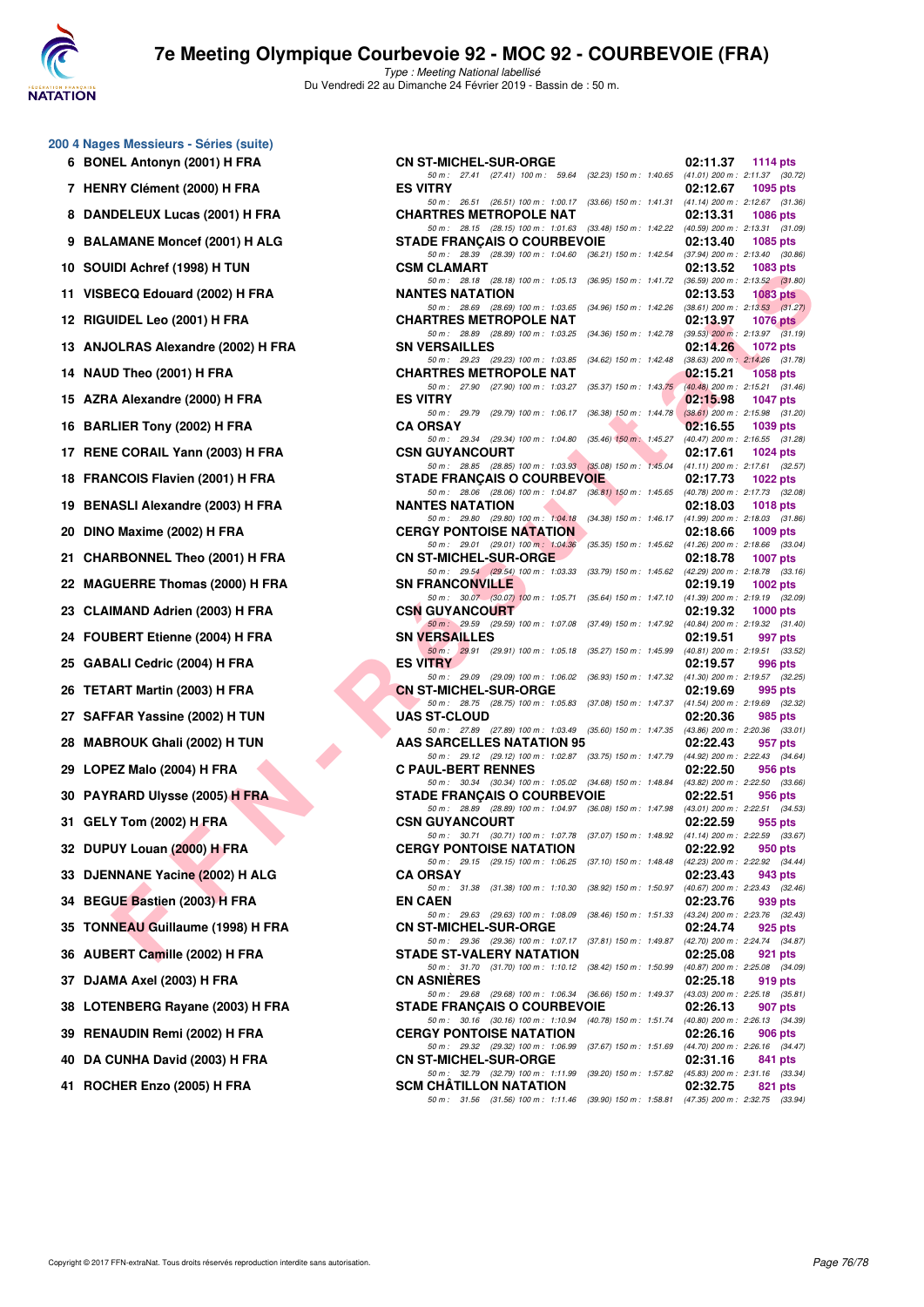

Type : Meeting National labellisé Du Vendredi 22 au Dimanche 24 Février 2019 - Bassin de : 50 m.

50 m : 33.85 (33.85) 100 m : 1:14.72 (40.87) 150 m : 1:56.77 (42.05) 200 m : 2:33.03 (36.26)

50 m : 33.15 (33.15) 100 m : 1:12.64 (39.49) 150 m : 1:59.16 (46.52) 200 m : 2:33.79 (34.63)<br>**DE FRANCAIS O COURBEVOIE** 02:34.73 796 pts

50 m: 31.18 (31.18) 100 m: 1:13.67 (42.49) 150 m: 1:57.27 (43.60) 200 m: 2:34.73 (37.46)<br>**C.N OZOIR-LA-FERRIERE** 02:34.94 793 pts

50 m : 31.87 (31.87) 100 m : 1:14.94 (43.07) 150 m : 1:58.75 (43.81) 200 m : 2:34.94 (36.19)<br>CN SÉZANNE (2:37.31 764 pts

| 200 4 Nages Messieurs - Séries (suite) |  |  |  |
|----------------------------------------|--|--|--|
|----------------------------------------|--|--|--|

- **42 DEGUILLE Thomas (2003) H FRA C.N OZOIR-LA-FERRIERE 02:33.03 817 pts**
- **43 NIANE Andy (2004) H FRA S.M MONTROUGE 02:33.79 807 pts**
- **44 ZEINATY Thomas (2003) H FRA STADE FRANÇAIS O COURBEVOIE 02:34.73 796 pts**
- **45 LEMAIRE Benjamin (2002) H FRA C.N OZOIR-LA-FERRIERE 02:34.94 793 pts**
- **46 VAYSSE Marco (2004) H FRA CN SÉZANNE 02:37.31 764 pts**
- **47 THIOLET Romain (2003) H FRA CSM PUTEAUX 02:38.76 746 pts**
- **48 MESMIN Ethan (2004) H FRA STADE FRANÇAIS O COURBEVOIE 02:43.99 684 pts**
- **49 DRUI Maxime (2004) H FRA STADE FRANÇAIS O COURBEVOIE 02:44.04 683 pts**
- **--- CASSAGNE Mathis (2001) H FRA NANTES NATATION DNS dec**
- **--- LAYMOUNI Hassan (2003) H FRA SN FRANCONVILLE SN FRANCONVILLE**
- **--- HOURMAND Victor (2004) H FRA UN PLOËRMEL DSQ**

# **[400 4 Nages Messieurs - Finale A](http://www.ffnatation.fr/webffn/resultats.php?idact=nat&go=epr&idcpt=57703&idepr=92)** (Vendredi 22 Février 2019)

| 40 VATSSE MAICO (2004) ILERA                                                                                                                                                                                   | UN JEZANNE                                                                                                                      | $10 + \mu s$                                                 |
|----------------------------------------------------------------------------------------------------------------------------------------------------------------------------------------------------------------|---------------------------------------------------------------------------------------------------------------------------------|--------------------------------------------------------------|
| 47 THIOLET Romain (2003) H FRA                                                                                                                                                                                 | 50 m: 34.39 (34.39) 100 m: 1:16.28 (41.89) 150 m: 2:02.46 (46.18) 200 m: 2:37.31 (34.85)<br><b>CSM PUTEAUX</b>                  | 02:38.76<br>746 pts                                          |
|                                                                                                                                                                                                                | 50 m: 34.65 (34.65) 100 m: 1:15.65 (41.00) 150 m: 2:01.60 (45.95) 200 m: 2:38.76 (37.16)                                        |                                                              |
| 48 MESMIN Ethan (2004) H FRA                                                                                                                                                                                   | <b>STADE FRANCAIS O COURBEVOIE</b>                                                                                              | 02:43.99<br>$684$ pts                                        |
|                                                                                                                                                                                                                | 50 m: 36.37 (36.37) 100 m: 1:19.64 (43.27) 150 m: 2:06.01 (46.37) 200 m: 2:43.99 (37.98)                                        |                                                              |
| 49 DRUI Maxime (2004) H FRA                                                                                                                                                                                    | <b>STADE FRANCAIS O COURBEVOIE</b><br>50 m: 35.00 (35.00) 100 m: 1:17.15 (42.15) 150 m: 2:05.65 (48.50) 200 m: 2:44.04 (38.39)  | 02:44.04<br>683 pts                                          |
| --- CASSAGNE Mathis (2001) H FRA                                                                                                                                                                               | <b>NANTES NATATION</b>                                                                                                          | <b>DNS</b> dec                                               |
| LAYMOUNI Hassan (2003) H FRA                                                                                                                                                                                   | <b>SN FRANCONVILLE</b>                                                                                                          | <b>DSQ</b>                                                   |
| --- HOURMAND Victor (2004) H FRA                                                                                                                                                                               | <b>UN PLOËRMEL</b>                                                                                                              | <b>DSQ</b>                                                   |
|                                                                                                                                                                                                                |                                                                                                                                 |                                                              |
|                                                                                                                                                                                                                |                                                                                                                                 |                                                              |
| <b>100 4 Nages Messieurs - Finale A</b> (Vendredi 22 Février 2019)                                                                                                                                             |                                                                                                                                 |                                                              |
| 1 BERRY Théo (1997) H FRA                                                                                                                                                                                      | <b>ANGERS NATATION</b>                                                                                                          | 04:31.70<br><b>1160 pts</b>                                  |
| 50 m : 27.80 (27.80) 100 m : 59.39 (31.59) 150 m : 1:35.44                                                                                                                                                     | (36.05) 200 m : 2:11.88 (36.44) 250 m : 2:49.48 (37.60) 300 m : 3:27.55 (38.07) 350 m : 4:00.34 (32.79) 400 m : 4:31.70 (31.36) |                                                              |
| 2 BALAMANE Moncef (2001) H ALG<br>50 m: 28.36 (28.36) 100 m: 1:01.10 (32.74) 150 m: 1:39.32 (38.22) 200 m: 2:15.61 (36.29) 250 m: 2:54.68 (39.07) 300 m: 3:33.55 (38.87) 350 m: 4:07.51 (33.96) 400 m: 4:38.61 | STADE FRANCAIS O COURBEVOIE                                                                                                     | 04:38.61<br>1109 pts<br>(31.10)                              |
| 3 RIGUIDEL Leo (2001) H FRA                                                                                                                                                                                    | <b>CHARTRES METROPOLE NAT</b>                                                                                                   | 04:39.77<br>1100 pts                                         |
| 50 m: 29.84 (29.84) 100 m: 1:04.03 (34.19) 150 m: 1:40.66                                                                                                                                                      | (36.63) 200 m : 2:16.60 (35.94) 250 m : 2:56.50 (39.90) 300 m : 3:36.87 (40.37) 350 m : 4:09.16 (32.29) 400 m : 4:39.77         | (30.61)                                                      |
| 4 AZRA Alexandre (2000) H FRA                                                                                                                                                                                  | <b>ES VITRY</b>                                                                                                                 | 04:42.84<br><b>1078 pts</b>                                  |
| 50 m: 30.33 (30.33) 100 m: 1:06.20 (35.87) 150 m: 1:44.80                                                                                                                                                      | (38.60) 200 m : 2:21.58 (36.78) 250 m : 3:00.69 (39.11) 300 m : 3:40.15 (39.46) 350 m : 4:12.27 (32.12) 400 m : 4:42.84         | (30.57)                                                      |
| 5 CASSAGNE Mathis (2001) H FRA                                                                                                                                                                                 | <b>NANTES NATATION</b>                                                                                                          | 04:44.20<br><b>1068 pts</b>                                  |
| 50 m : 29.32 (29.32) 100 m : 1:03.33 (34.01) 150 m : 1:41.44                                                                                                                                                   | (38.11) 200 m : 2:18.51 (37.07) 250 m : 2:57.86 (39.35) 300 m : 3:37.89 (40.03) 350 m : 4:11.36 (33.47) 400 m : 4:44.20         | (32.84)                                                      |
| 6 DINO Maxime (2002) H FRA                                                                                                                                                                                     | <b>CERGY PONTOISE NATATION</b>                                                                                                  | 04:52.20<br><b>1011 pts</b>                                  |
| 50 m: 29.74 (29.74) 100 m: 1:05.66 (35.92) 150 m: 1:44.16 (38.50) 200 m: 2:21,99 (37.83) 250 m: 3:03.67 (41.68) 300 m: 3:45.82 (42.15) 350 m: 4:19.86 (34.04) 400 m: 4:52.20<br>7 LOUIS Matheo (2003) H FRA    | <b>CHARTRES METROPOLE NAT</b>                                                                                                   | (32.34)<br>04:52.34<br><b>1010 pts</b>                       |
| 50 m: 31.07 (31.07) 100 m: 1:06.17 (35.10) 150 m: 1:43.58 (37.41) 200 m: 2:20.63 (37.05) 250 m: 3:03.54 (42.91) 300 m: 3:45.97 (42.43) 350 m: 4:20.02 (34.05) 400 m: 4:52.34 (32.32)                           |                                                                                                                                 |                                                              |
| 8 TETART Martin (2003) H FRA                                                                                                                                                                                   | <b>CN ST-MICHEL-SUR-ORGE</b>                                                                                                    | 04:52.42<br>$1010$ pts                                       |
| 50 m: 29.48 (29.48) 100 m: 1:04.33 (34.85) 150 m: 1:42.58 (38.25) 200 m: 2:21.03 (38.45) 250 m: 3:03.25 (42.22) 300 m: 3:45.82 (42.57) 350 m: 4:19.35 (33.53) 400 m: 4:52.42 (33.07)                           |                                                                                                                                 |                                                              |
|                                                                                                                                                                                                                |                                                                                                                                 |                                                              |
| 100 4 Nages Messieurs - Finale B (Vendredi 22 Février 2019)                                                                                                                                                    |                                                                                                                                 |                                                              |
| 1 BENASLI Alexandre (2003) H FRA                                                                                                                                                                               | <b>NANTES NATATION</b>                                                                                                          | 04:52.60<br><b>1008 pts</b>                                  |
| 50 m: 30.88 (30.88) 100 m: 1:06.92 (36.04) 150 m: 1:44.20 (37.28) 200 m: 2:20.15 (35.95) 250 m: 3:03.16 (43.01) 300 m: 3:46.57 (43.41) 350 m: 4:20.73 (34.16) 400 m: 4:52.60                                   |                                                                                                                                 | (31.87)                                                      |
| 2 FRANCOIS Flavien (2001) H FRA                                                                                                                                                                                | <b>STADE FRANCAIS O COURBEVOIE</b>                                                                                              | 05:01.28<br>948 pts                                          |
| 50 m: 30.98 (30.98) 100 m: 1:07.69 (36.71) 150 m: 1:48.73 (41.04) 200 m: 2:27.69 (38.96) 250 m: 3:11.18 (43.49) 300 m: 3:53.70 (42.52) 350 m: 4:28.46 (34.76) 400 m: 5:01.28<br>3 BEGUE Bastien (2003) H FRA   | <b>EN CAEN</b>                                                                                                                  | (32.82)<br>05:08.39<br>901 pts                               |
| 50 m: 31.71 (31.71) 100 m: 1:08.95 (37.24) 150 m: 1:49.25 (40.30) 200 m: 2:29.64 (40.39) 250 m: 3:14.59 (44.95) 300 m: 4:00.71 (46.12) 350 m: 4:35.44 (34.73) 400 m: 5:08.39                                   |                                                                                                                                 | (32.95)                                                      |
| 4 ROMDHANE Dayen (2004) H FRA                                                                                                                                                                                  | <b>U.S CRETEIL NATATION</b>                                                                                                     | 05:21.99<br>813 pts                                          |
| 50 m: 35.06 (35.06) 100 m: 1:16.40 (41.34) 150 m: 1:58.45 (42.05) 200 m: 2:39.24 (40.79) 250 m: 3:25.52 (46.28) 300 m: 4:11.82 (46.30) 350 m: 4:47.24 (35.42) 400 m: 5:21.99                                   |                                                                                                                                 | (34.75)                                                      |
| 5 NIANE Andy (2004) H FRA                                                                                                                                                                                      | <b>S.M MONTROUGE</b>                                                                                                            | 05:22.17<br>812 pts                                          |
| 50 m: 33.69 (33.69) 100 m: 1:12.97 (39.28) 150 m: 1:54.83 (41.86) 200 m: 2:35.69 (40.86) 250 m: 3:23.47 (47.78) 300 m: 4:11.60 (48.13) 350 m: 4:48.47 (36.87) 400 m: 5:22.17 (33.70)                           |                                                                                                                                 |                                                              |
| 100 4 Nages Messieurs - Séries (Vendredi 22 Février 2019)                                                                                                                                                      |                                                                                                                                 |                                                              |
| 1 BERRY Théo (1997) H FRA                                                                                                                                                                                      | <b>ANGERS NATATION</b>                                                                                                          | 04:35.55<br><b>1132 pts</b>                                  |
| 50 m: 28.47 (28.47) 100 m: 1:00.67 (32.20) 150 m: 1:37.03 (36.36) 200 m: 2:12.11 (35.08) 250 m: 2:50.20 (38.09) 300 m: 3:29.48 (39.28) 350 m: 4:03.26 (33.78) 400 m: 4:35.55 (32.29)                           |                                                                                                                                 |                                                              |
| 2 BALAMANE Moncef (2001) H ALG                                                                                                                                                                                 | <b>STADE FRANCAIS O COURBEVOIE</b>                                                                                              | 04:38.72<br><b>1108 pts</b>                                  |
| 50 m : 1:01.39 (1:01.39) 100 m : 2:16.39 (1:15.00) 150 m : 3:35.02 (1:18.63) 200 m : 4:38.72 (1:03.70)                                                                                                         | $250 m : -$<br>$300 m : -$                                                                                                      | $350 m : -$<br>400 m : 4:38.72<br>$\theta$                   |
| 3 RIGUIDEL Leo (2001) H FRA                                                                                                                                                                                    | <b>CHARTRES METROPOLE NAT</b><br>$250 m : -$<br>$300 m : -$                                                                     | 04:43.18<br><b>1076 pts</b><br>$350 m : -$<br>400 m: 4:43.18 |
| 50 m: 1:04.03 (1:04.03) 100 m: 2:16.91 (1:12.88) 150 m: 3:37.66 (1:20.75) 200 m: 4:43.18 (1:05.52)                                                                                                             |                                                                                                                                 | $\theta$<br>0.4.40.24<br>$1000 - 1$                          |

## **[400 4 Nages Messieurs - Finale B](http://www.ffnatation.fr/webffn/resultats.php?idact=nat&go=epr&idcpt=57703&idepr=92)** (Vendredi 22 Février 2019)

| 1 BENASLI Alexandre (2003) H FRA                                                                                                                                                     | <u>and the state of the state of the state of the state of the state of the state of the state of the state of the state of the state of the state of the state of the state of the state of the state of the state of the state</u> | <b>NANTES NATATION</b>                                                                                         |          | 04:52.60 1008 pts |  |
|--------------------------------------------------------------------------------------------------------------------------------------------------------------------------------------|--------------------------------------------------------------------------------------------------------------------------------------------------------------------------------------------------------------------------------------|----------------------------------------------------------------------------------------------------------------|----------|-------------------|--|
| 50 m: 30.88 (30.88) 100 m: 1:06.92 (36.04) 150 m: 1:44.20 (37.28) 200 m: 2:20.15 (35.95) 250 m: 3:03.16 (43.01) 300 m: 3:46.57 (43.41) 350 m: 4:20.73 (34.16) 400 m: 4:52.60 (31.87) |                                                                                                                                                                                                                                      |                                                                                                                |          |                   |  |
| 2 FRANCOIS Flavien (2001) H FRA STADE FRANÇAIS O COURBEVOIE 05:01.28 948 pts                                                                                                         |                                                                                                                                                                                                                                      |                                                                                                                |          |                   |  |
| 50 m: 30.98 (30.98) 100 m: 1:07.69 (36.71) 150 m: 1:48.73 (41.04) 200 m: 2:27.69 (38.96) 250 m: 3:11.18 (43.49) 300 m: 3:53.70 (42.52) 350 m: 4:28.46 (34.76) 400 m: 5:01.28 (32.82) |                                                                                                                                                                                                                                      |                                                                                                                |          |                   |  |
| 3 BEGUE Bastien (2003) H FRA                                                                                                                                                         |                                                                                                                                                                                                                                      | EN CAEN                                                                                                        |          | 05:08.39 901 pts  |  |
| 50 m: 31.71 (31.71) 100 m: 1:08.95 (37.24) 150 m: 1:49.25 (40.30) 200 m: 2:29.64 (40.39) 250 m: 3:14.59 (44.95) 300 m: 4:00.71 (46.12) 350 m: 4:35.44 (34.73) 400 m: 5:08.39 (32.95) |                                                                                                                                                                                                                                      |                                                                                                                |          |                   |  |
| 4 ROMDHANE Dayen (2004) H FRA                                                                                                                                                        |                                                                                                                                                                                                                                      | <b>U.S CRETEIL NATATION</b>                                                                                    |          | 05:21.99 813 pts  |  |
| 50 m: 35.06 (35.06) 100 m: 1:16.40 (41.34) 150 m: 1:58.45 (42.05) 200 m: 2:39.24 (40.79) 250 m: 3:25.52 (46.28) 300 m: 4:11.82 (46.30) 350 m: 4:47.24 (35.42) 400 m: 5:21.99 (34.75) |                                                                                                                                                                                                                                      |                                                                                                                |          |                   |  |
| 5 NIANE Andy (2004) H FRA                                                                                                                                                            |                                                                                                                                                                                                                                      | S.M MONTROUGE AND A SAMPLE AND THE SAMPLE AND THE STATE OF THE STATE OF THE STATE OF THE STATE OF THE STATE OF | 05:22.17 | 812 pts           |  |
| 50 m: 33.69 (33.69) 100 m: 1:12.97 (39.28) 150 m: 1:54.83 (41.86) 200 m: 2:35.69 (40.86) 250 m: 3:23.47 (47.78) 300 m: 4:11.60 (48.13) 350 m: 4:48.47 (36.87) 400 m: 5:22.17 (33.70, |                                                                                                                                                                                                                                      |                                                                                                                |          |                   |  |

## **[400 4 Nages Messieurs - Séries](http://www.ffnatation.fr/webffn/resultats.php?idact=nat&go=epr&idcpt=57703&idepr=92)** (Vendredi 22 Février 2019)

| 1 BERRY Théo (1997) H FRA                                                                                                                                                                    | ANGERS NATATION <b>EXAMPLE SERVICES</b> | 04:35.55<br>1132 pts                                           |
|----------------------------------------------------------------------------------------------------------------------------------------------------------------------------------------------|-----------------------------------------|----------------------------------------------------------------|
| 50 m: 28.47 (28.47) 100 m: 1:00.67 (32.20) 150 m: 1:37.03 (36.36) 200 m: 2:12.11 (35.08) 250 m: 2:50.20 (38.09) 300 m: 3:29.48 (39.28) 350 m: 4:03.26 (33.78) 400 m: 4:35.55 (32.29)         |                                         |                                                                |
| 2 BALAMANE Moncef (2001) H ALG STADE FRANÇAIS O COURBEVOIE                                                                                                                                   |                                         | 04:38.72<br>1108 pts                                           |
| 50 m: 1:01.39 (1:01.39) 100 m: 2:16.39 (1:15.00) 150 m: 3:35.02 (1:18.63) 200 m: 4:38.72 (1:03.70) 250 m: ---                                                                                | $300 \text{ m}$ : ---                   | $350 \text{ m}$ : $-2$ $400 \text{ m}$ : $4.38.72$<br>$\theta$ |
| 3 RIGUIDEL Leo (2001) H FRA                                                                                                                                                                  | <b>CHARTRES METROPOLE NAT</b>           | 04:43.18<br><b>1076 pts</b>                                    |
| 50 m: 1:04.03 (1:04.03) 100 m: 2:16.91 (1:12.88) 150 m: 3:37.66 (1:20.75) 200 m: 4:43.18 (1:05.52)                                                                                           | $300 \text{ m}$ : ---<br>250 m : ---    | $350 \text{ m}$ : $-2400 \text{ m}$ : $4.43.18$<br>$\bigcirc$  |
|                                                                                                                                                                                              |                                         | 04:48.31<br>1039 pts                                           |
| 50 m: 1:05.90 (1:05.90) 100 m: 2:22.43 (1:16.53) 150 m: 3:44.07 (1:21.64) 200 m: 4:48.31 (1:04.24)                                                                                           | $300 \text{ m}$ : ---<br>$250 \; m : -$ | $350 \text{ m}$ : $-2400 \text{ m}$ : $4.48.31$<br>$\sqrt{a}$  |
| 5 TETART Martin (2003) H FRA CN ST-MICHEL-SUR-ORGE                                                                                                                                           |                                         | 04:51.44<br><b>1017 pts</b>                                    |
| 50 m: 28.95 (28.95) 100 m: 1:03.66 (34.71) 150 m: 1:42.31 (38.65) 200 m: 2:20.24 (37.93) 250 m: 3:02.15 (41.91) 300 m: 3:44.20 (42.05) 350 m: 4:18.06 (33.86) 400 m: 4:51.44 (33.38)         |                                         |                                                                |
|                                                                                                                                                                                              |                                         | 04:52.27<br>1011 $pts$                                         |
| 50 m : 30.44 (30.44) 100 m : 1:05.45 (35.01) 150 m : 1:43.62 (38.17) 200 m : 2:20.88 (37.26) 250 m : 3:03.73 (42.85) 300 m : 3:46.12 (42.39) 350 m : 4:20.39 (34.27) 400 m : 4:52.27 (31.88) |                                         |                                                                |
|                                                                                                                                                                                              |                                         | 04:54.78<br>993 pts                                            |
| 50 m: 1:05.86 (1:05.86) 100 m: 2:21.74 (1:15.88) 150 m: 3:46.17 (1:24.43) 200 m: 4:54.78 (1:08.61)                                                                                           | $300 \text{ m}$ : ---<br>250 m : ---    | $350 \text{ m}$ : $-200 \text{ m}$ : $4.54.78$ ()              |
| 8 CASSAGNE Mathis (2001) H FRA NANTES NATATION                                                                                                                                               |                                         | 04:54.96<br>992 pts                                            |
| 50 m: 29.85 (29.85) 100 m: 1:05.95 (36.10) 150 m: 1:45.96 (40.01) 200 m: 2:24.29 (38.33) 250 m: 3:04.52 (40.23) 300 m: 3:46.09 (41.57) 350 m: 4:20.63 (34.54) 400 m: 4:54.96 (34.33)         |                                         |                                                                |
| 9 BENASLI Alexandre (2003) H FRA NANTES NATATION                                                                                                                                             |                                         | 04:55.83<br>986 pts                                            |
| 50 m : 1:06.11 (1:06.11) 100 m : 2:19.85 (1:13.74) 150 m : 3:48.05 (1:28.20) 200 m : 4:55.83 (1:07.78)                                                                                       | $300 m$ : ---<br>250 m : ---            | $\sqrt{ }$<br>$350 m : -$<br>400 m : 4:55.83                   |